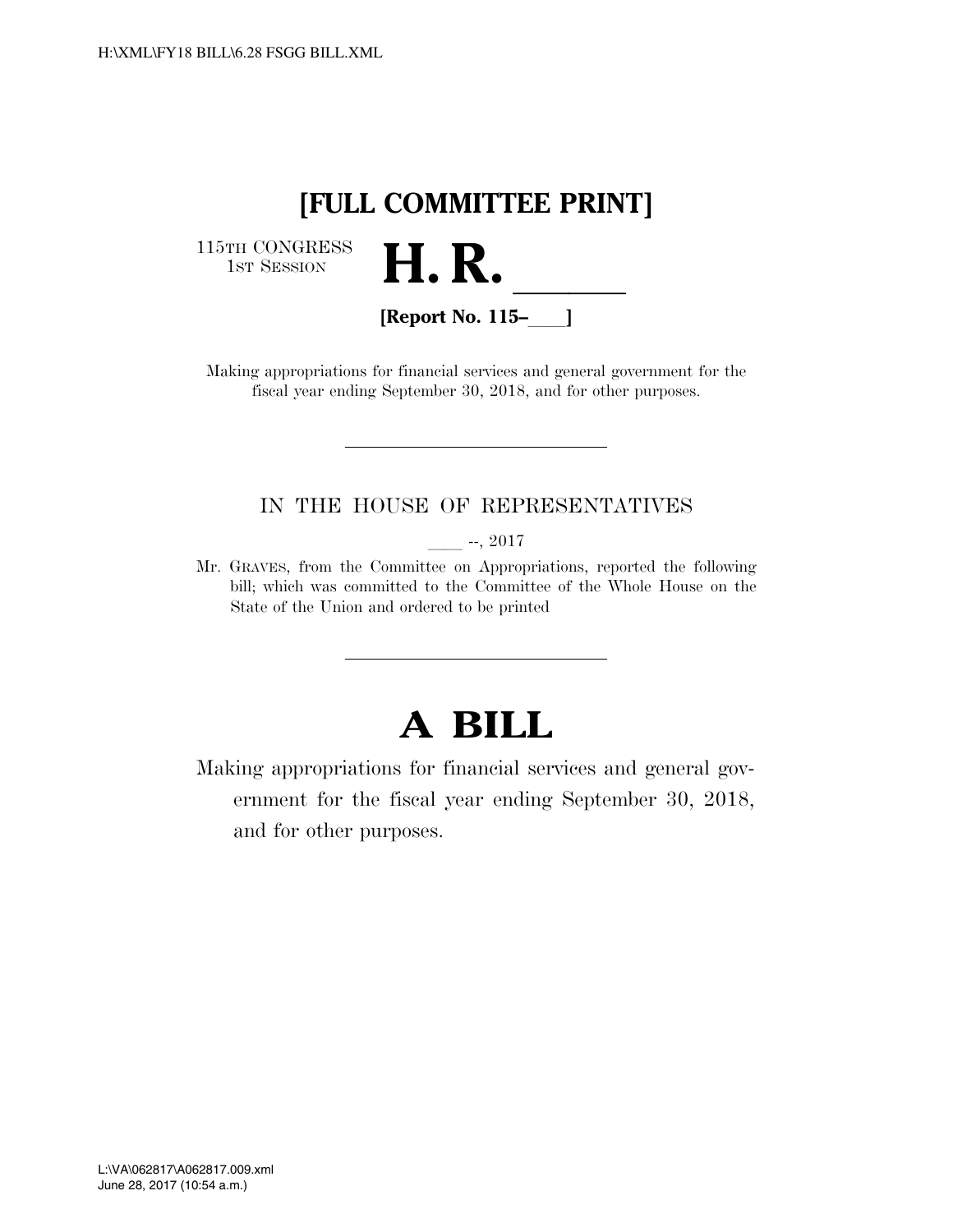*Be it enacted by the Senate and House of Representa- tives of the United States of America in Congress assembled,*  That the following sums are appropriated, out of any money in the Treasury not otherwise appropriated, for the fiscal year ending September 30, 2018, and for other pur-poses, namely:

|    | TITIRI                       |
|----|------------------------------|
|    | DEPARTMENT OF THE TREASURY   |
|    | DEPARTMENTAL OFFICES         |
| 10 | <b>SALARIES AND EXPENSES</b> |

 For necessary expenses of the Departmental Offices including operation and maintenance of the Treasury Building and Freedman's Bank Building; hire of pas- senger motor vehicles; maintenance, repairs, and improve- ments of, and purchase of commercial insurance policies for, real properties leased or owned overseas, when nec- essary for the performance of official business; executive direction program activities; international affairs and eco- nomic policy activities; domestic finance and tax policy ac- tivities, including technical assistance to Puerto Rico; and Treasury-wide management policies and programs activi- ties, \$201,751,000: *Provided*, That of the amount appro-priated under this heading—

 (1) not to exceed \$350,000 is for official recep-tion and representation expenses;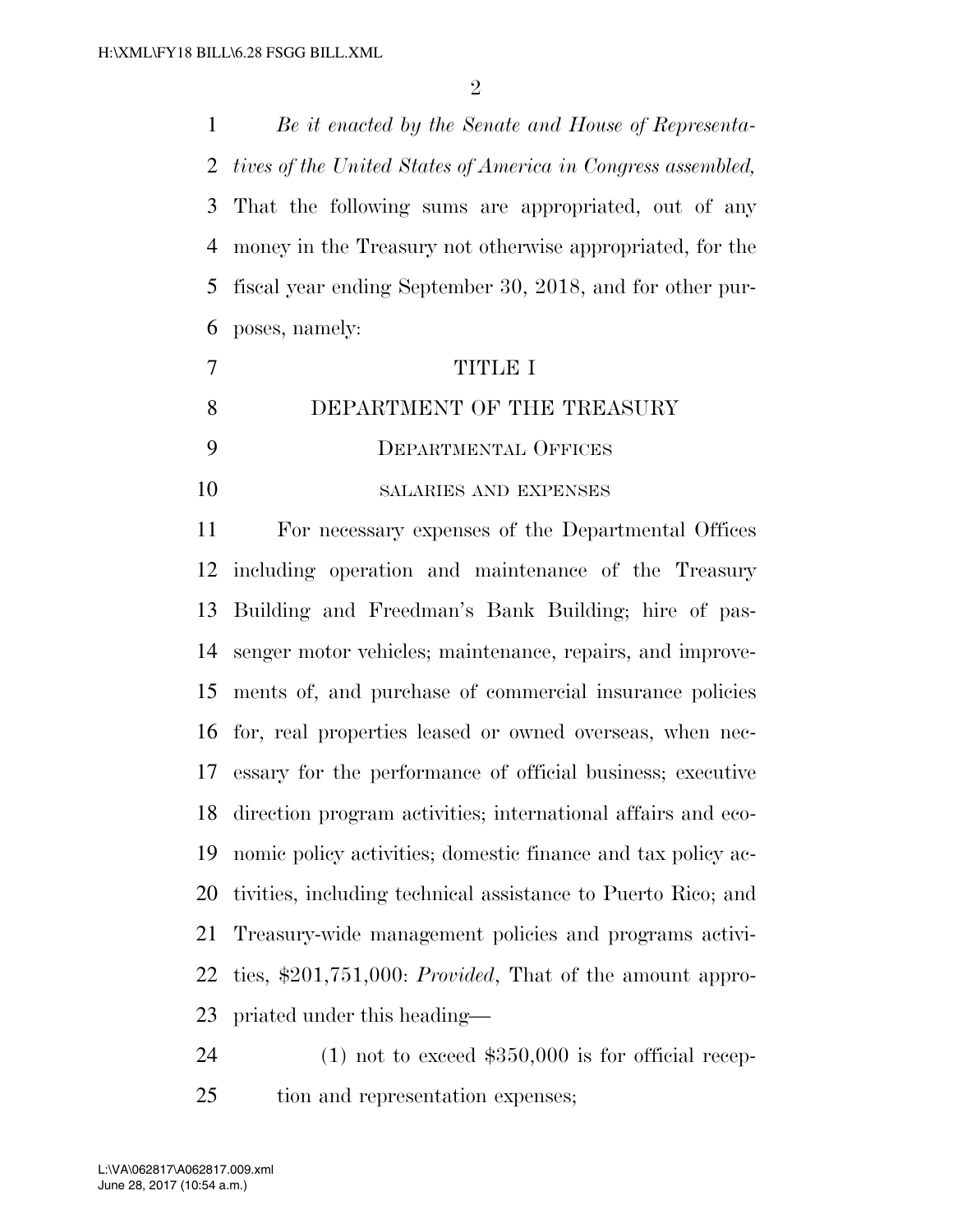| $\mathbf{1}$   | $(2)$ not to exceed \$258,000 is for unforeseen            |
|----------------|------------------------------------------------------------|
| $\overline{2}$ | emergencies of a confidential nature to be allocated       |
| 3              | and expended under the direction of the Secretary of       |
| $\overline{4}$ | the Treasury and to be accounted for solely on the         |
| 5              | Secretary's certificate; and                               |
| 6              | $(3)$ not to exceed \$24,000,000 shall remain              |
| 7              | available until September 30, 2019, for-                   |
| 8              | (A) the Treasury-wide Financial Statement                  |
| 9              | Audit and Internal Control Program;                        |
| 10             | (B) information technology modernization                   |
| 11             | requirements;                                              |
| 12             | (C) the audit, oversight, and administra-                  |
| 13             | tion of the Gulf Coast Restoration Trust Fund;             |
| 14             | (D) the development and implementation                     |
| 15             | of programs within the Office of Critical Infra-           |
| 16             | structure Protection and Compliance Policy, in-            |
| 17             | cluding entering into cooperative agreements;              |
| 18             | and                                                        |
| 19             | (E) operations and maintenance of facili-                  |
| 20             | ties; and                                                  |
| 21             | (F) international operations.                              |
| 22             | OFFICE OF TERRORISM AND FINANCIAL INTELLIGENCE             |
| 23             | SALARIES AND EXPENSES                                      |
| 24             | For the necessary expenses of the Office of Terrorism      |
| 25             | and Financial Intelligence to safeguard the financial sys- |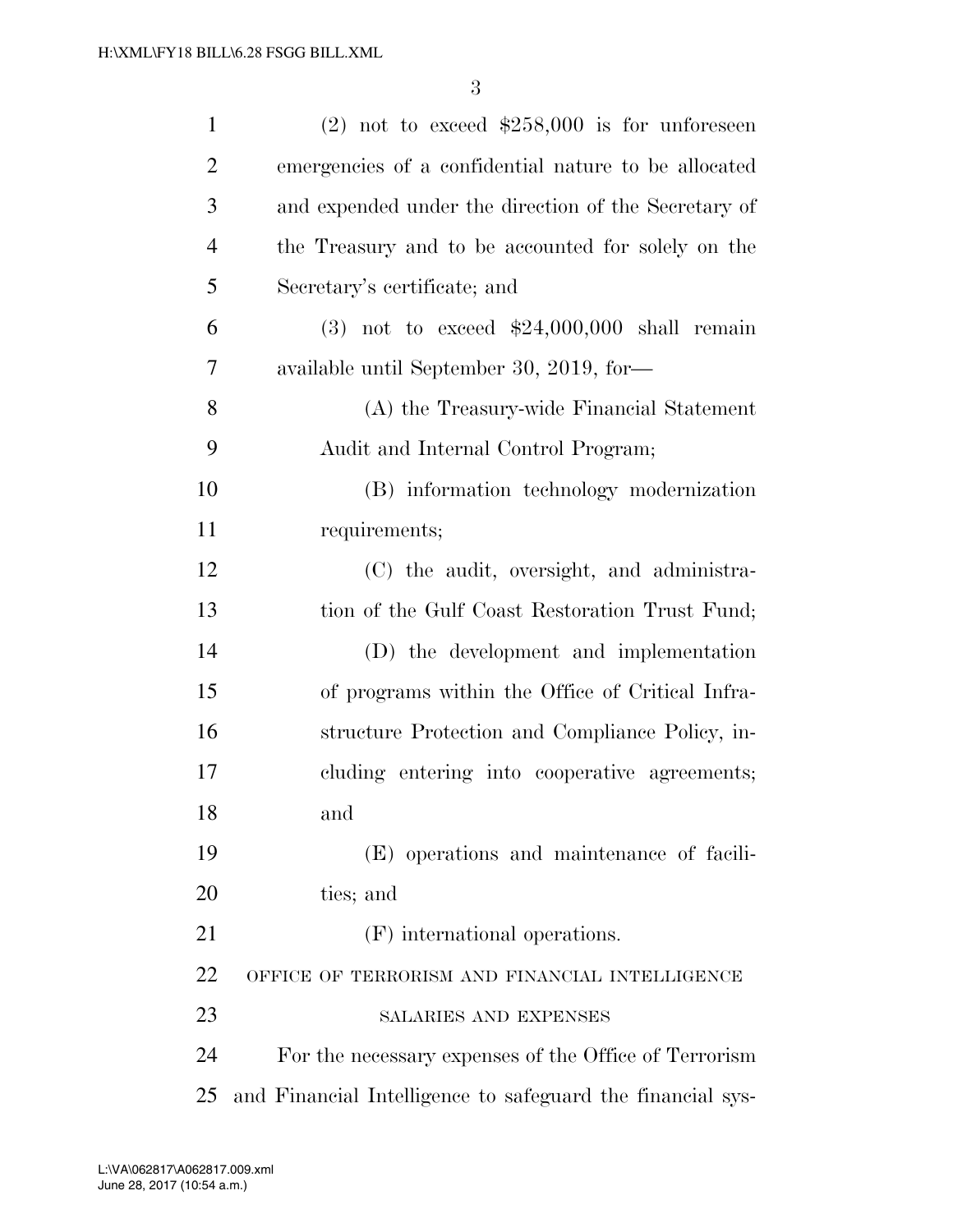tem against illicit use and to combat rogue nations, ter- rorist facilitators, weapons of mass destruction proliferators, money launderers, drug kingpins, and other national security threats, \$123,000,000: *Provided*, That of the amount appropriated under this heading: (1) up to \$28,000,000 may be transferred to the Departmental Of- fices Salaries and Expenses appropriation and shall be available for administrative support to the Office of Ter- rorism and Financial Intelligence; and (2) up to \$5,000,000, shall remain available until September 30, 2019.

CYBERSECURITY ENHANCEMENT ACCOUNT

 For salaries and expenses for enhanced cybersecurity for systems operated by the Department of the Treasury, \$27,264,000 , to remain available until September 30, 2020 : *Provided*, That such funds shall supplement and not supplant any other amounts made available to the Treasury offices and bureaus for cybersecurity: *Provided further*, That the Chief Information Officer of the indi- vidual offices and bureaus shall submit a spend plan for each investment to the Treasury Chief Information Officer for approval: *Provided further*, That the submitted spend plan shall be reviewed and approved by the Treasury Chief Information Officer prior to the obligation of funds under this heading: *Provided further*, That of the total amount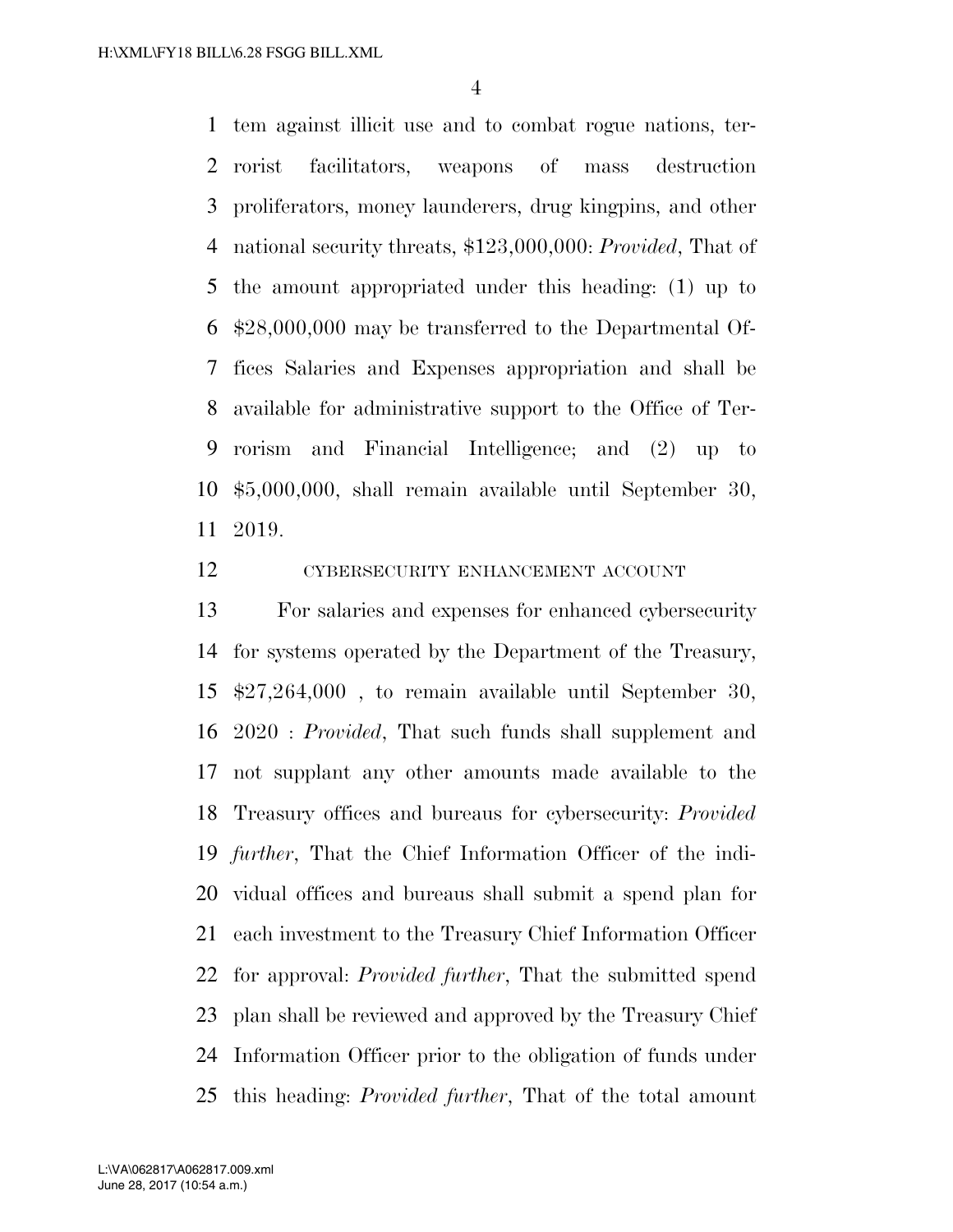made available under this heading \$1,000,000 shall be available for administrative expenses for the Treasury Chief Information Officer to provide oversight of the in- vestments made under this heading: *Provided further*, That such funds shall supplement and not supplant any other amounts made available to the Treasury Chief Infor-mation Officer.

DEPARTMENT-WIDE SYSTEMS AND CAPITAL

## INVESTMENTS PROGRAMS

**(INCLUDING TRANSFER OF FUNDS)** 

 For development and acquisition of automatic data processing equipment, software, and services and for re- pairs and renovations to buildings owned by the Depart- ment of the Treasury, \$4,426,000, to remain available until September 30, 2020 : *Provided*, That these funds shall be transferred to accounts and in amounts as nec- essary to satisfy the requirements of the Department's of- fices, bureaus, and other organizations: *Provided further,*  That this transfer authority shall be in addition to any other transfer authority provided in this Act: *Provided fur- ther,* That none of the funds appropriated under this head- ing shall be used to support or supplement ''Internal Rev- enue Service, Operations Support'' or ''Internal Revenue Service, Business Systems Modernization''.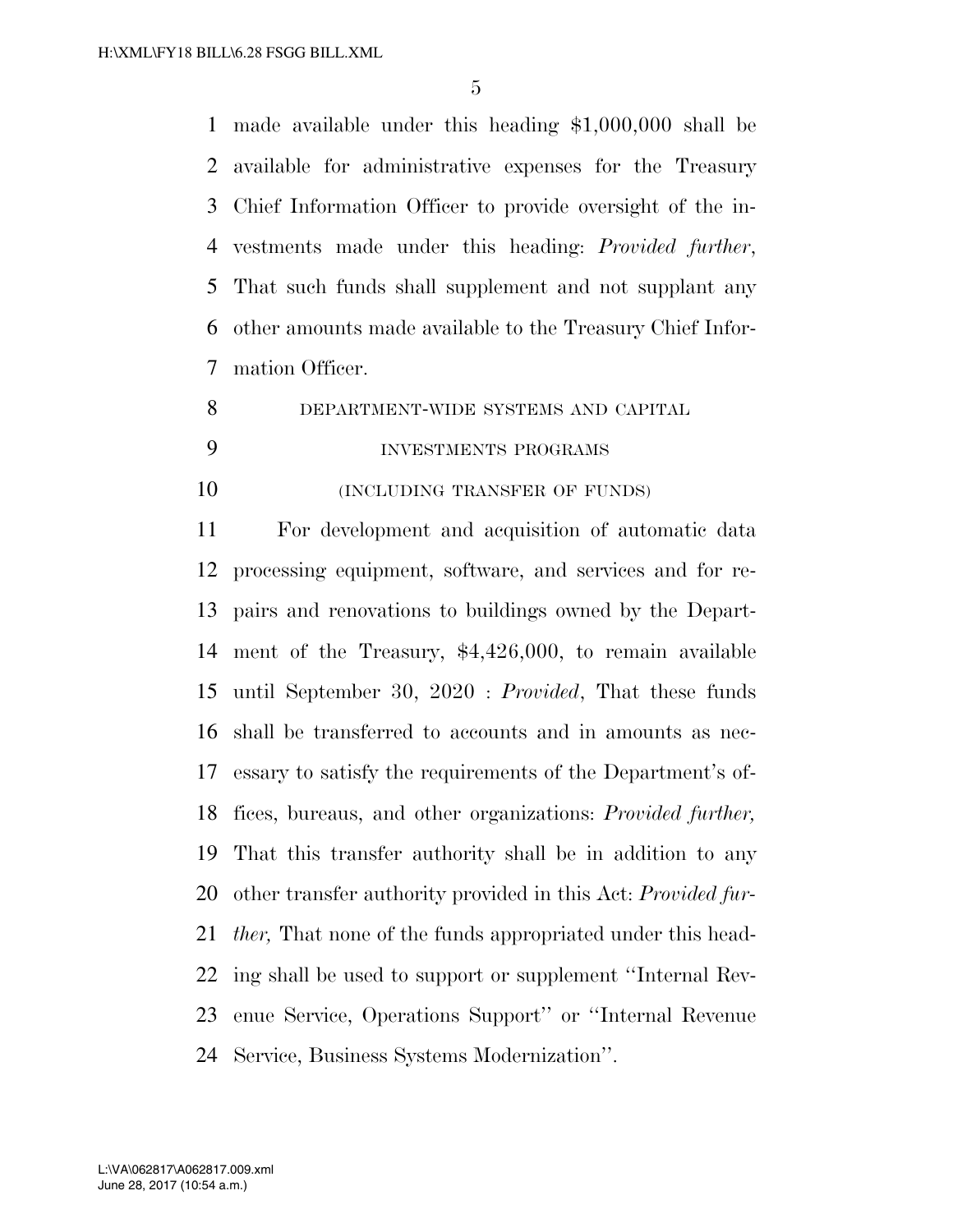1 OFFICE OF INSPECTOR GENERAL

## SALARIES AND EXPENSES

 For necessary expenses of the Office of Inspector General in carrying out the provisions of the Inspector General Act of 1978, \$34,112,000, including hire of pas- senger motor vehicles; of which not to exceed \$100,000 shall be available for unforeseen emergencies of a con- fidential nature, to be allocated and expended under the direction of the Inspector General of the Treasury; of which up to \$2,800,000 to remain available until Sep- tember 30, 2019, shall be for audits and investigations conducted pursuant to section 1608 of the Resources and Ecosystems Sustainability, Tourist Opportunities, and Re- vived Economies of the Gulf Coast States Act of 2012 (33 U.S.C. 1321 note); and of which not to exceed \$1,000 shall be available for official reception and representation expenses.

- TREASURY INSPECTOR GENERAL FOR TAX
- ADMINISTRATION
- SALARIES AND EXPENSES

 For necessary expenses of the Treasury Inspector General for Tax Administration in carrying out the In- spector General Act of 1978, as amended, including pur- chase and hire of passenger motor vehicles (31 U.S.C.  $25 \text{ } 1343(b)$ ; and services authorized by  $5 \text{ } U.S.C.$   $3109$ , at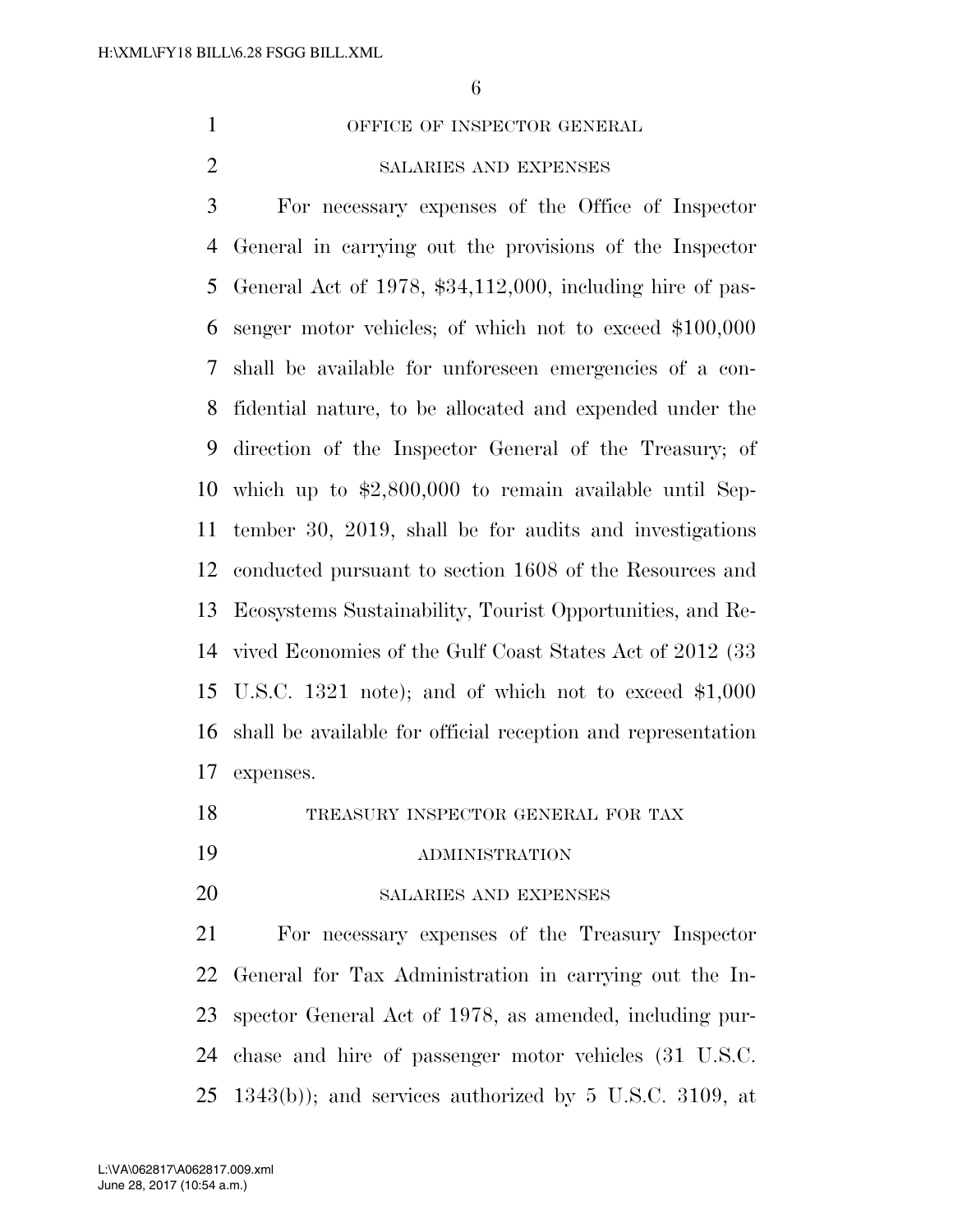| $\mathbf{1}$   | such rates as may be determined by the Inspector General      |  |  |
|----------------|---------------------------------------------------------------|--|--|
| 2              | Tax Administration; \$165,113,000, of which<br>for            |  |  |
| 3              | $$5,000,000$ shall remain available until September 30,       |  |  |
| $\overline{4}$ | 2019; of which not to exceed $$6,000,000$ shall be available  |  |  |
| 5              | for official travel expenses; of which not to exceed          |  |  |
| 6              | $$500,000$ shall be available for unforeseen emergencies of   |  |  |
| 7              | a confidential nature, to be allocated and expended under     |  |  |
| 8              | the direction of the Inspector General for Tax Administra-    |  |  |
| 9              | tion; and of which not to exceed \$1,500 shall be available   |  |  |
| 10             | for official reception and representation expenses.           |  |  |
| 11             | SPECIAL INSPECTOR GENERAL FOR THE TROUBLED                    |  |  |
| 12             | ASSET RELIEF PROGRAM                                          |  |  |
| 13             | SALARIES AND EXPENSES                                         |  |  |
| 14             | For necessary expenses of the Office of the Special           |  |  |
| 15             | Inspector General in carrying out the provisions of the       |  |  |
| 16             | Emergency Economic Stabilization Act of 2008 (Public          |  |  |
| 17             | Law 110-343), \$37,044,000.                                   |  |  |
| 18             | FINANCIAL CRIMES ENFORCEMENT NETWORK                          |  |  |
| 19             | SALARIES AND EXPENSES                                         |  |  |
| 20             | For necessary expenses of the Financial Crimes En-            |  |  |
| 21             | forcement Network, including hire of passenger motor ve-      |  |  |
| 22             | hicles; travel and training expenses of non-Federal and       |  |  |
| 23             | foreign government personnel to attend meetings and           |  |  |
| 24             | training concerned with domestic and foreign financial in-    |  |  |
| 25             | telligence activities, law enforcement, and financial regula- |  |  |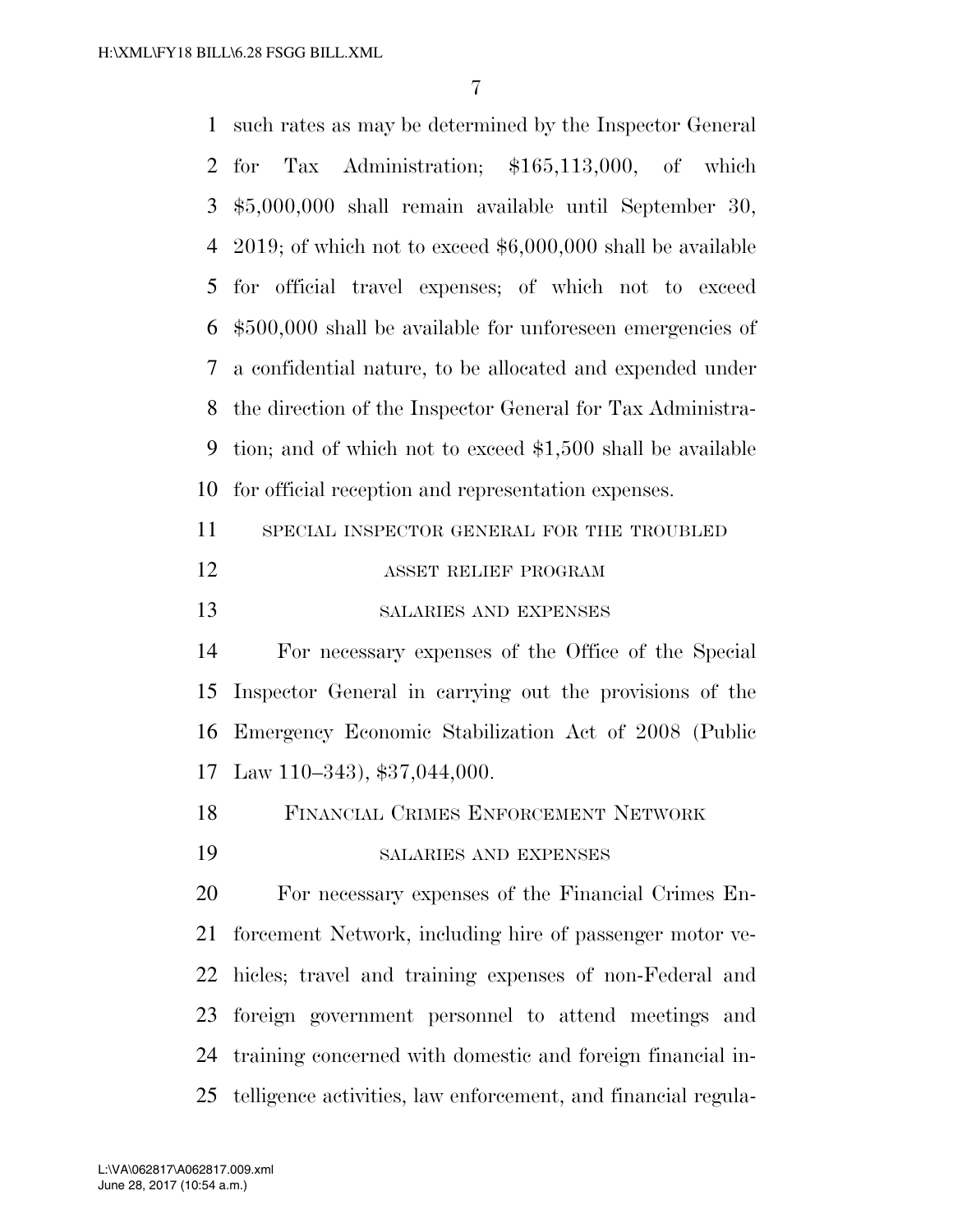tion; services authorized by 5 U.S.C. 3109; not to exceed \$10,000 for official reception and representation expenses; and for assistance to Federal law enforcement agencies, with or without reimbursement, \$115,003,000, of which not to exceed \$34,335,000 shall remain available until September 30, 2020 .

#### TREASURY FORFEITURE FUND

## (RESCISSION)

 Of the unobligated balances available under this heading, \$876,000,000 are hereby permanently rescinded not later than September 30, 2018.

**(INCLUDING RETURN OF FUNDS)** 

 In addition, of amounts in the Treasury Forfeiture Fund, \$38,800,000 from funds paid to the United States Government by BNP Paribas S.A. as part of, or related to, a plea agreement dated June 27, 2014, entered into between the Department of Justice and BNP Paribas S.A., and subject to a consent order entered by the United States District Court for the Southern District of New York on May 1, 2015, in United States v. BNPP, No. 14 Cr. 460 (S.D.N.Y.), are hereby returned to the General Fund of the Treasury.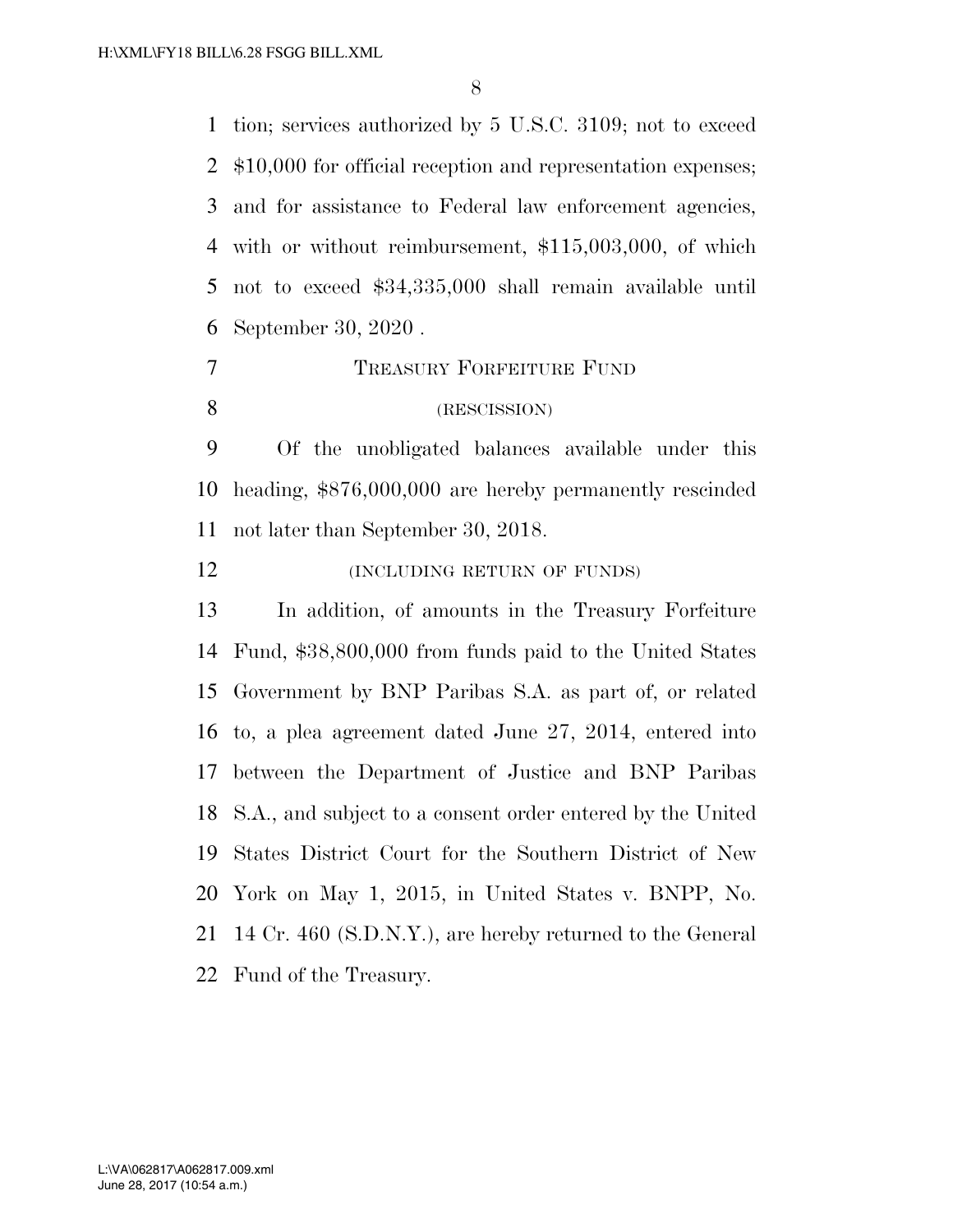1 BUREAU OF THE FISCAL SERVICE SALARIES AND EXPENSES

 For necessary expenses of operations of the Bureau of the Fiscal Service, \$330,837,000; of which not to ex- ceed \$4,210,000, to remain available until September 30, 2020, is for information systems modernization initiatives; and of which \$5,000 shall be available for official reception and representation expenses.

 In addition, \$165,000, to be derived from the Oil Spill Liability Trust Fund to reimburse administrative and personnel expenses for financial management of the Fund, as authorized by section 1012 of Public Law 101– 380.

#### ALCOHOL AND TOBACCO TAX AND TRADE BUREAU

## SALARIES AND EXPENSES

 For necessary expenses of carrying out section 1111 of the Homeland Security Act of 2002, including hire of passenger motor vehicles, \$111,439,000; of which not to exceed \$6,000 for official reception and representation ex- penses; not to exceed \$50,000 for cooperative research and development programs for laboratory services; and provi- sion of laboratory assistance to State and local agencies with or without reimbursement: *Provided*, That of the amount appropriated under this heading, \$5,000,000 shall be for the costs of accelerating the processing of formula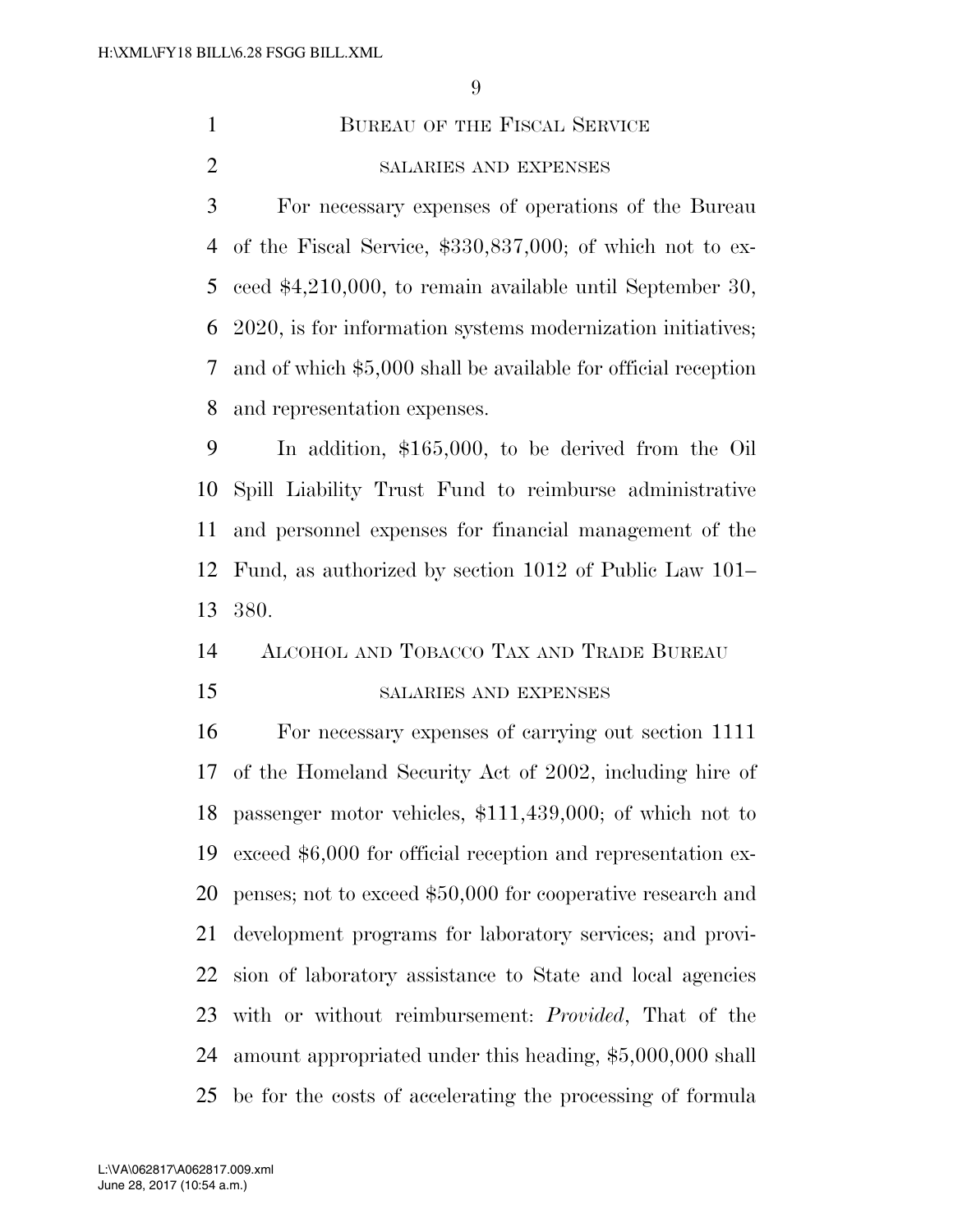and label applications: *Provided further*, That of the amount appropriated under this heading, \$5,000,000, to remain available until September 30, 2019, shall be for the costs associated with enforcement of the trade practice provisions of the Federal Alcohol Administration Act (27 U.S.C. 201 et seq.).

UNITED STATES MINT

UNITED STATES MINT PUBLIC ENTERPRISE FUND

 Pursuant to section 5136 of title 31, United States Code, the United States Mint is provided funding through the United States Mint Public Enterprise Fund for costs associated with the production of circulating coins, numis- matic coins, and protective services, including both oper- ating expenses and capital investments: *Provided*, That the aggregate amount of new liabilities and obligations in- curred during fiscal year 2018 under such section 5136 for circulating coinage and protective service capital in- vestments of the United States Mint shall not exceed \$30,000,000.

- COMMUNITY DEVELOPMENT FINANCIAL INSTITUTIONS
- 21 FUND PROGRAM ACCOUNT

 To carry out the Riegle Community Development and Regulatory Improvement Act of 1994 (subtitle A of title I of Public Law 103–325), including services authorized by section 3109 of title 5, United States Code, but at rates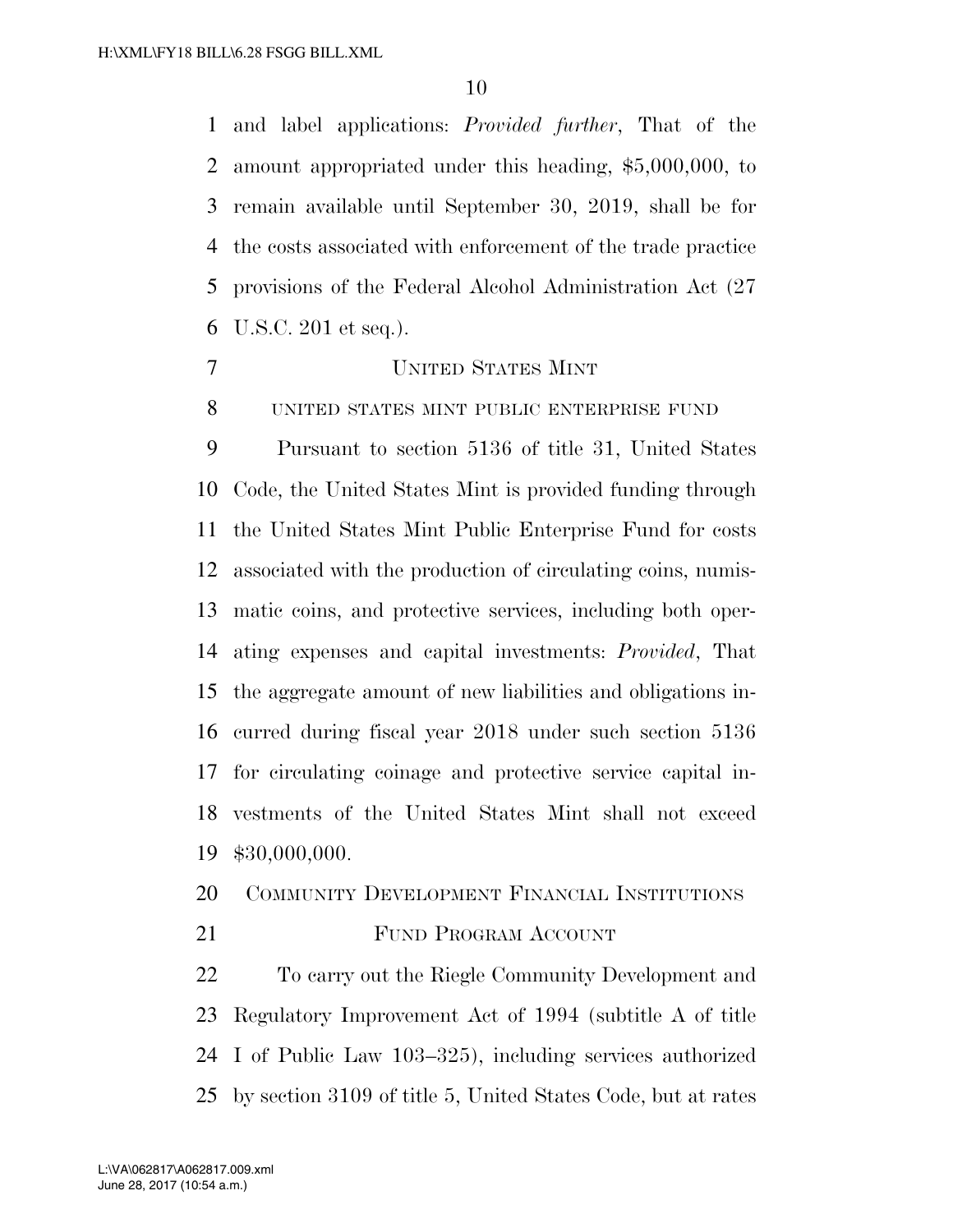for individuals not to exceed the per diem rate equivalent to the rate for EX–3, \$190,000,000. Of the amount ap-propriated under this heading—

 (1) not less than \$137,000,000, notwith- standing section 108(e) of Public Law 103–325 (12 U.S.C. 4707(e)) with regard to Small and/or Emerg- ing Community Development Financial Institutions Assistance awards, and section 108(d) of Public Law 103–325 (12 U.S.C. 4707(d)) shall not apply with respect to financial assistance in the form of direct loans, is available until September 30, 2019, for fi- nancial assistance and technical assistance under 13 subparagraphs (A) and (B) of section  $108(a)(1)$ , re- spectively, of Public Law 103–325 (12 U.S.C.  $4707(a)(1)(A)$  and (B)), of which up to \$5,896,000 may be used for the cost of direct loans, and of which up to \$3,000,000, subsection (d) of section 108 of Public Law 103-325 (12 U.S.C. 4707 (d)) shall not apply to the use of such funds, may be available to provide financial assistance, technical as- sistance, training and outreach to community devel- opment financial institutions to expand investments that benefit individuals with disabilities: Provided, That the cost of direct and guaranteed loans, includ-ing the cost of modifying such loans, shall be as de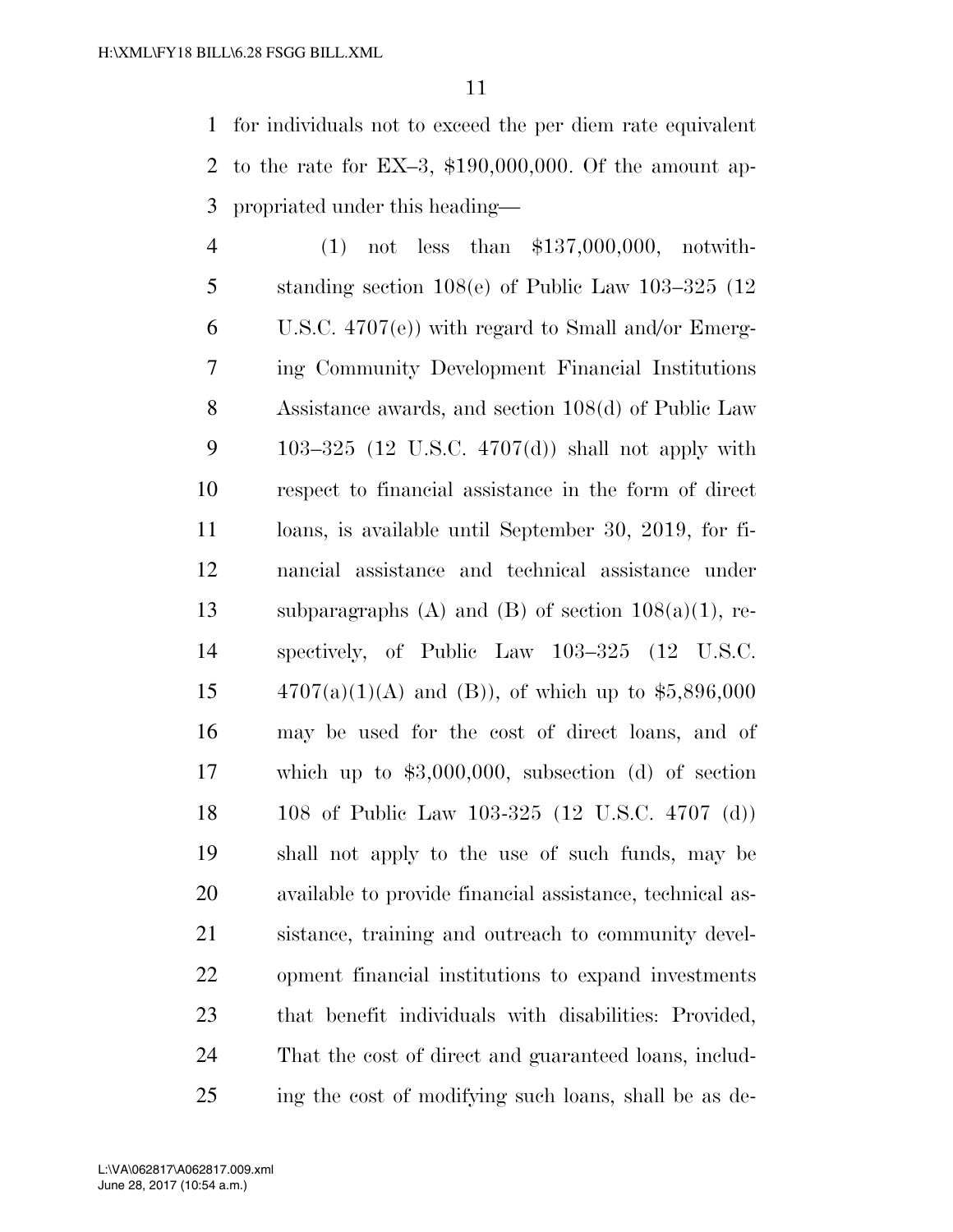fined in section 502 of the Congressional Budget Act of 1974: Provided further, That these funds are available to subsidize gross obligations for the prin- cipal amount of direct loans not to exceed \$50,000,000;

 (2) not less than \$15,000,000, notwithstanding section 108(e) of Public Law 103–325 (12 U.S.C. 4707(e)), is available until September 30, 2019, for financial assistance, technical assistance, training and outreach programs designed to benefit Native American, Native Hawaiian, and Native Alaskan communities and provided primarily through quali- fied community development lender organizations with experience and expertise in community develop- ment banking and lending in Indian country, Native American organizations, tribes and tribal organiza-tions, and other suitable providers;

 (3) not less than \$15,000,000 is available until September 30, 2019, for the Bank Enterprise Award program;

 (4) up to \$23,000,000 is available until Sep- tember 30, 2018, for administrative expenses, in- cluding administration of CDFI fund programs and the New Markets Tax Credit Program, of which not less than \$1,000,000 is for development of tools to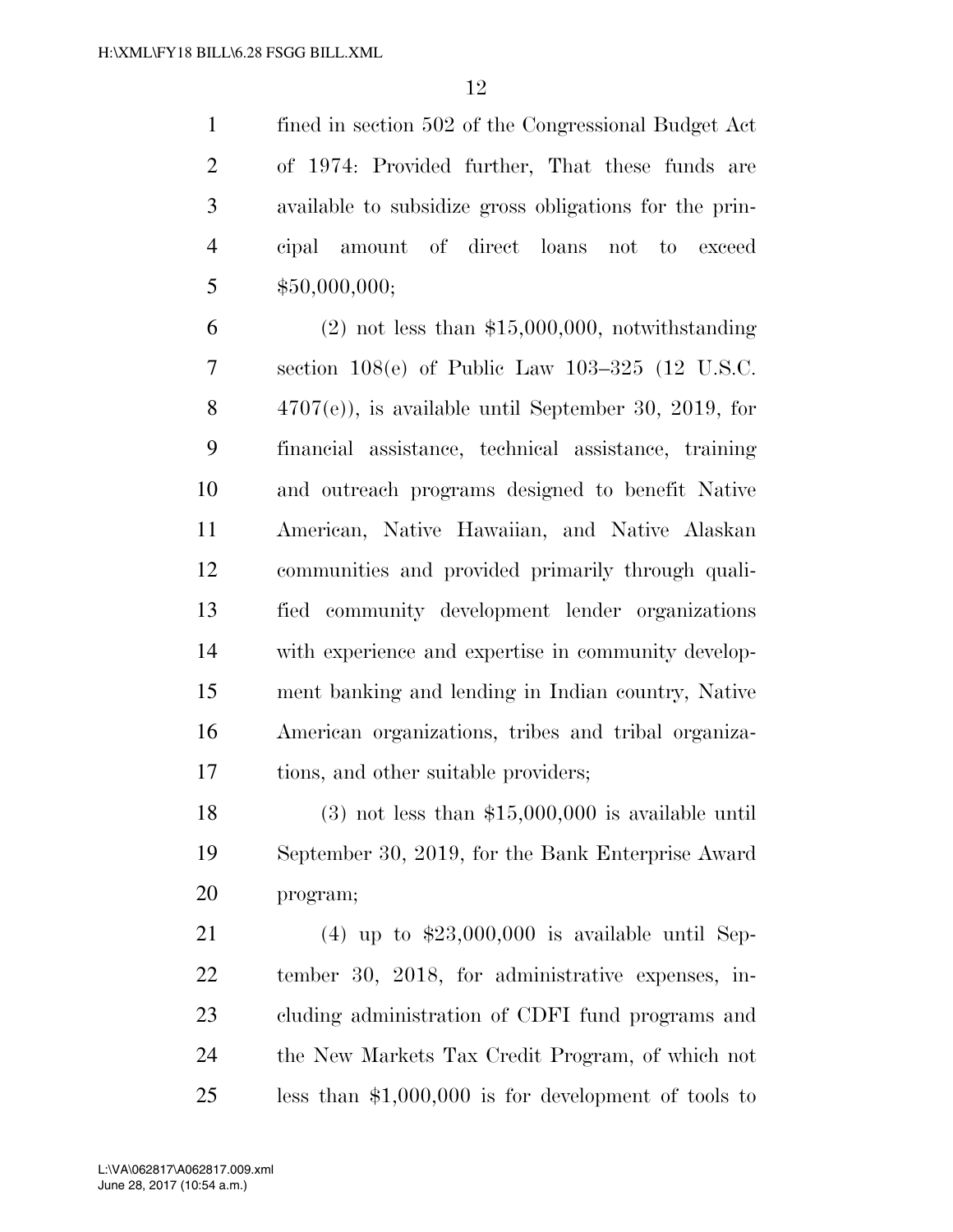better assess and inform CDFI investment perform- ance, and up to \$300,000 is for administrative ex-penses to carry out the direct loan program; and

 (5) during fiscal year 2018, none of the funds available under this heading are available for the cost, as defined in section 502 of the Congressional Budget Act of 1974, of commitments to guarantee bonds and notes under section 114A of the Riegle Community Development and Regulatory Improve- ment Act of 1994 (12 U.S.C. 4713a): *Provided*, That commitments to guarantee bonds and notes under such section 114A shall not exceed \$500,000,000: *Provided further*, That such section 114A shall remain in effect until September 30, 2018: *Provided further*, That of the funds awarded under this heading, not less than 10 percent shall be used for awards that support investments that serve populations living in persistent poverty counties: *Provided further*, That for purposes of this section, the term ''persistent poverty counties'' means any county that has had 20 percent or more of its popu- lation living in poverty over the past 30 years, as measured by the 1990 and 2000 decennial censuses and the most recent series of 5-year data available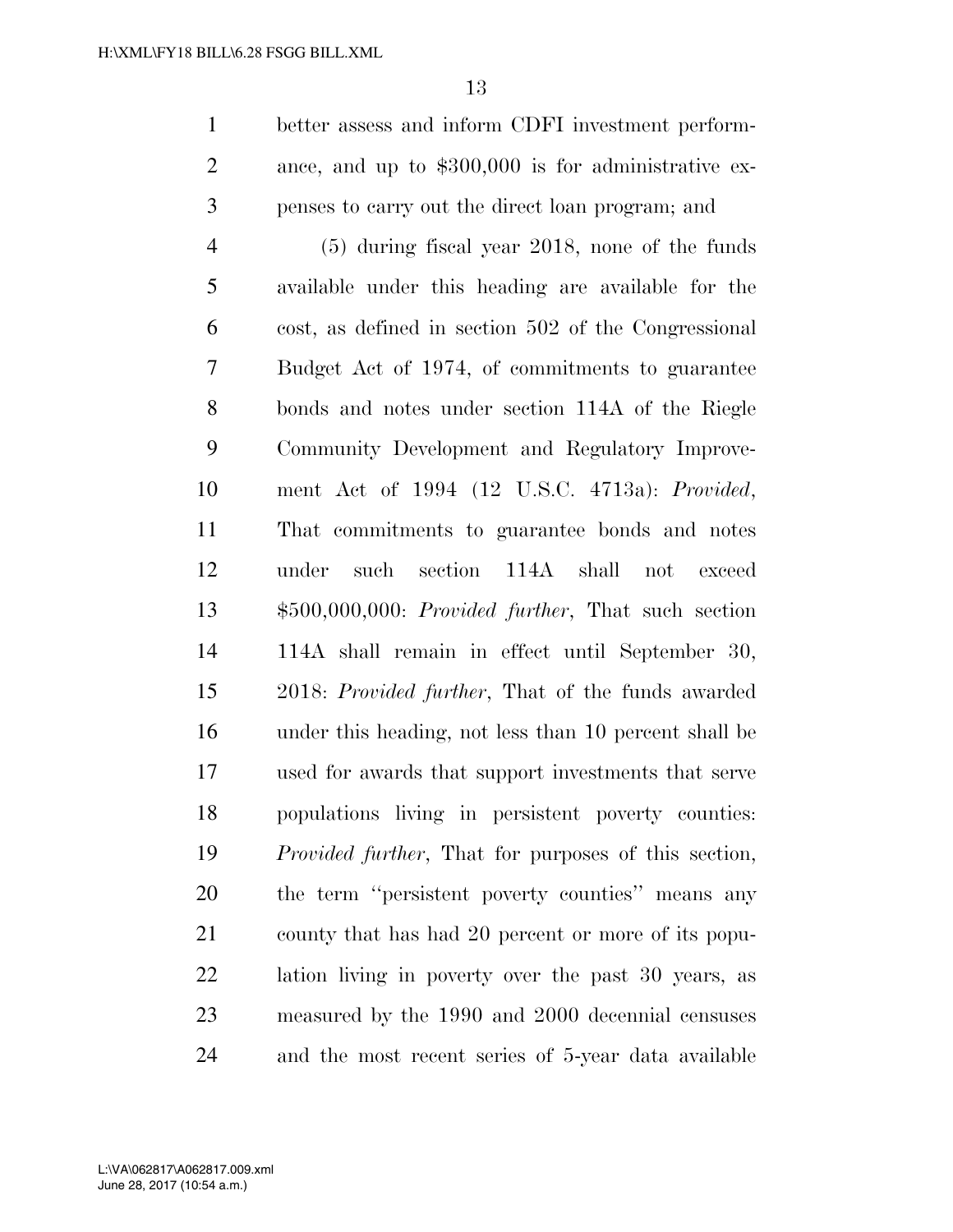| from the American Community Survey from the |  |  |
|---------------------------------------------|--|--|
| Census Bureau.                              |  |  |

 INTERNAL REVENUE SERVICE TAXPAYER SERVICES

 For necessary expenses of the Internal Revenue Serv- ice to provide taxpayer services, including pre-filing assist- ance and education, filing and account services, taxpayer advocacy services, and other services as authorized by 5 U.S.C. 3109, at such rates as may be determined by the Commissioner, \$2,315,754,000, of which not less than \$4,445,000 shall be for the Tax Counseling for the Elderly Program, of which not less than \$6,000,000 shall be avail- able for low-income taxpayer clinic grants, and of which not less than \$7,500,000 to remain available until Sep- tember 30, 2019, shall be available for a Community Vol- unteer Income Tax Assistance matching grants program for tax return preparation assistance, of which not less than \$206,000,000 shall be available for operating ex- penses of the Taxpayer Advocate Service: *Provided*, That of the amounts made available for the Taxpayer Advocate Service, not less than \$5,000,000 shall be for identity theft casework.

#### ENFORCEMENT

 For necessary expenses for tax enforcement activities of the Internal Revenue Service to determine and collect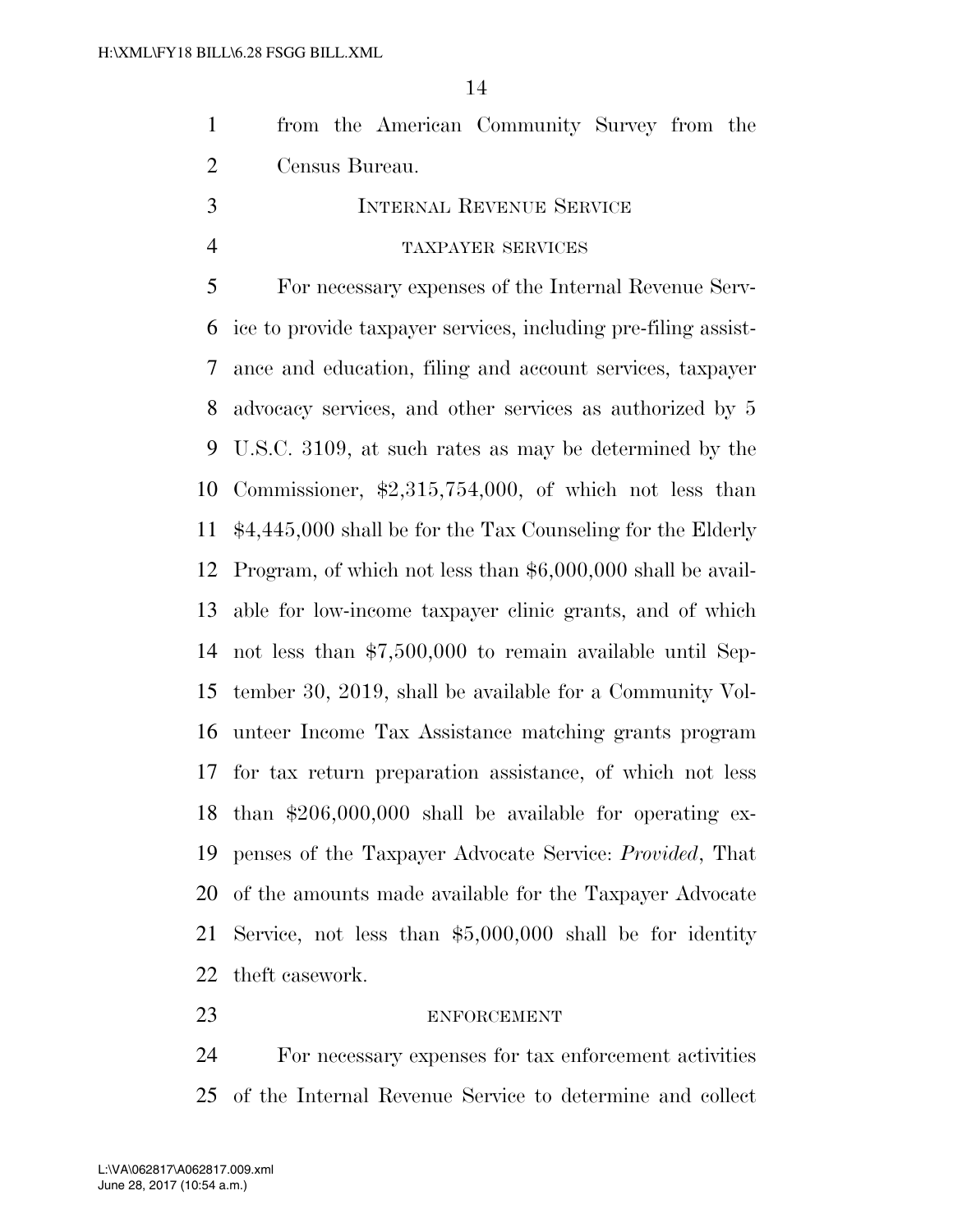owed taxes, to provide legal and litigation support, to con- duct criminal investigations, to enforce criminal statutes related to violations of internal revenue laws and other fi- nancial crimes, to purchase and hire passenger motor vehi- cles (31 U.S.C. 1343(b)), and to provide other services as authorized by 5 U.S.C. 3109, at such rates as may be determined by the Commissioner, \$4,810,000,000, of which not to exceed \$50,000,000 shall remain available until September 30, 2019, and of which not less than \$60,257,000 shall be for the Interagency Crime and Drug Enforcement program.

#### OPERATIONS SUPPORT

 For necessary expenses of the Internal Revenue Serv- ice to support taxpayer services and enforcement pro- grams, including rent payments; facilities services; print- ing; postage; physical security; headquarters and other IRS-wide administration activities; research and statistics of income; telecommunications; information technology de- velopment, enhancement, operations, maintenance, and se- curity; the hire of passenger motor vehicles (31 U.S.C. 1343(b)); the operations of the Internal Revenue Service Oversight Board; and other services as authorized by 5 U.S.C. 3109, at such rates as may be determined by the Commissioner; \$3,850,189,000, of which not to exceed \$50,000,000 shall remain available until September 30,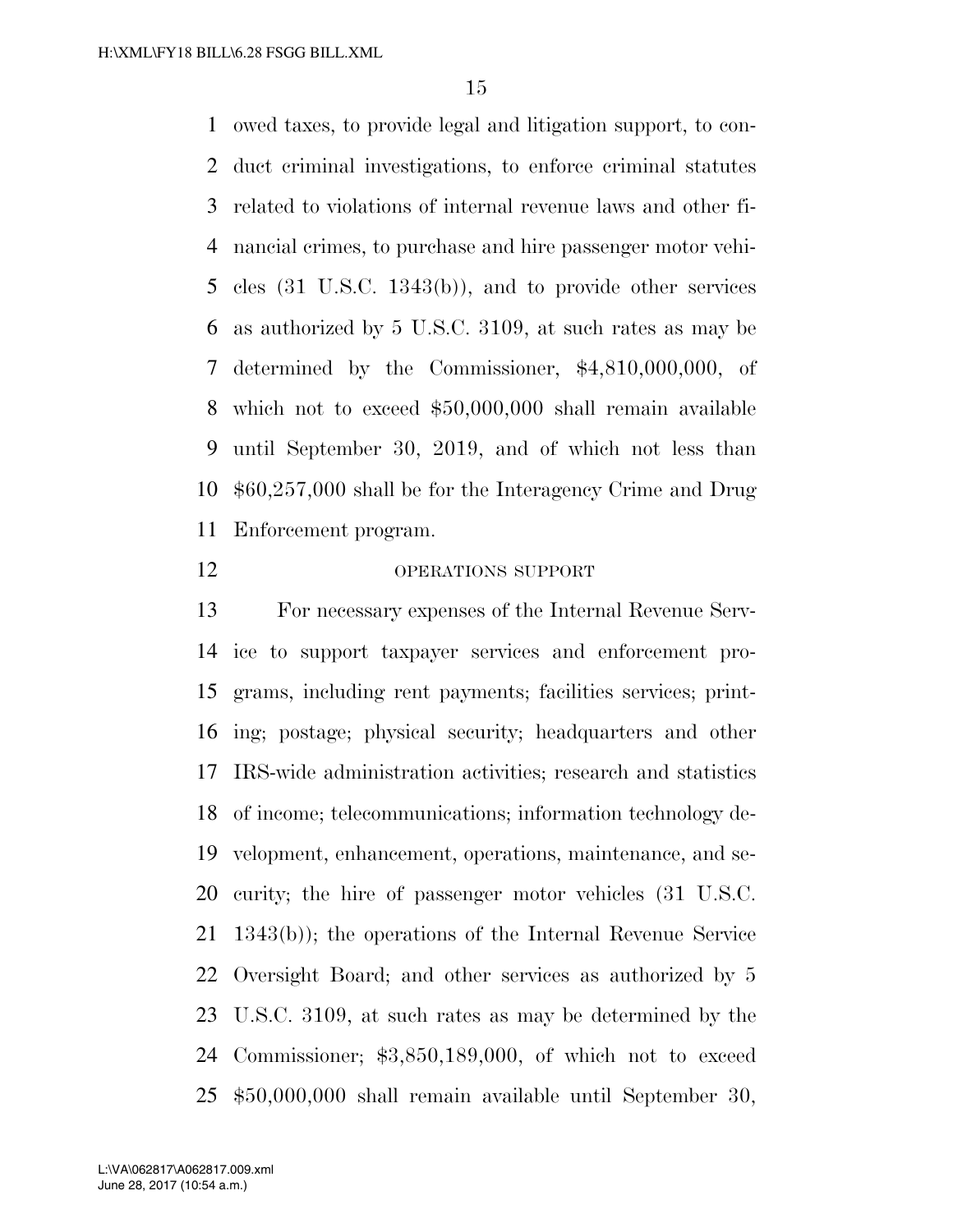2019; of which not to exceed \$10,000,000 shall remain available until expended for acquisition of equipment and construction, repair and renovation of facilities; of which not to exceed \$1,000,000 shall remain available until Sep- tember 30, 2020, for research; of which not to exceed \$20,000 shall be for official reception and representation expenses: *Provided*, That not later than 30 days after the end of each quarter, the Internal Revenue Service shall submit a report to the Committees on Appropriations of the House of Representatives and the Senate and the Comptroller General of the United States detailing the cost and schedule performance for its major information technology investments, including the purpose and life- cycle stages of the investments; the reasons for any cost and schedule variances; the risks of such investments and strategies the Internal Revenue Service is using to miti- gate such risks; and the expected developmental mile- stones to be achieved and costs to be incurred in the next quarter: *Provided further*, That the Internal Revenue Serv- ice shall include, in its budget justification for fiscal year 2019, a summary of cost and schedule performance infor-mation for its major information technology systems.

## 23 BUSINESS SYSTEMS MODERNIZATION

 For necessary expenses of the Internal Revenue Serv-ice's business systems modernization program,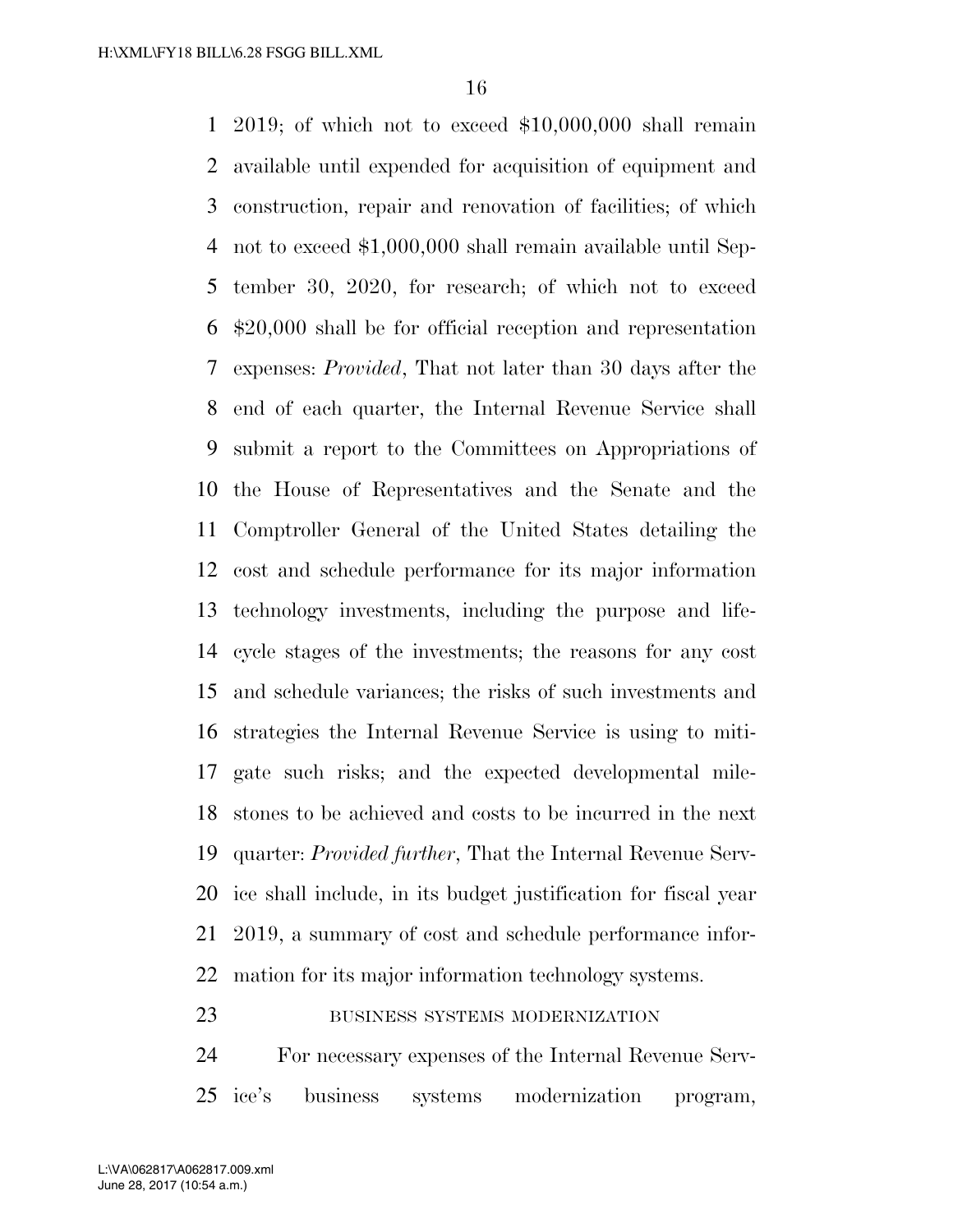\$110,000,000, to remain available until September 30, 2020, for the capital asset acquisition of information tech- nology systems, including management and related con- tractual costs of said acquisitions, including related Inter- nal Revenue Service labor costs, and contractual costs as- sociated with operations authorized by 5 U.S.C. 3109: *Provided*, That not later than 30 days after the end of each quarter, the Internal Revenue Service shall submit a report to the Committees on Appropriations of the House of Representatives and the Senate and the Comp- troller General of the United States detailing the cost and schedule performance for CADE 2 and Return Renew Program information technology investments, including the purposes and life-cycle stages of the investments; the reasons for any cost and schedule variances; the risks of such investments and the strategies the Internal Revenue Service is using to mitigate such risks; and the expected developmental milestones to be achieved and costs to be incurred in the next quarter.

- ADMINISTRATIVE PROVISIONS—INTERNAL REVENUE
- 

#### 21 SERVICE

**(INCLUDING TRANSFERS OF FUNDS)** 

 SEC. 101. Not to exceed 5 percent of any appropria- tion made available in this Act to the Internal Revenue Service may be transferred to any other Internal Revenue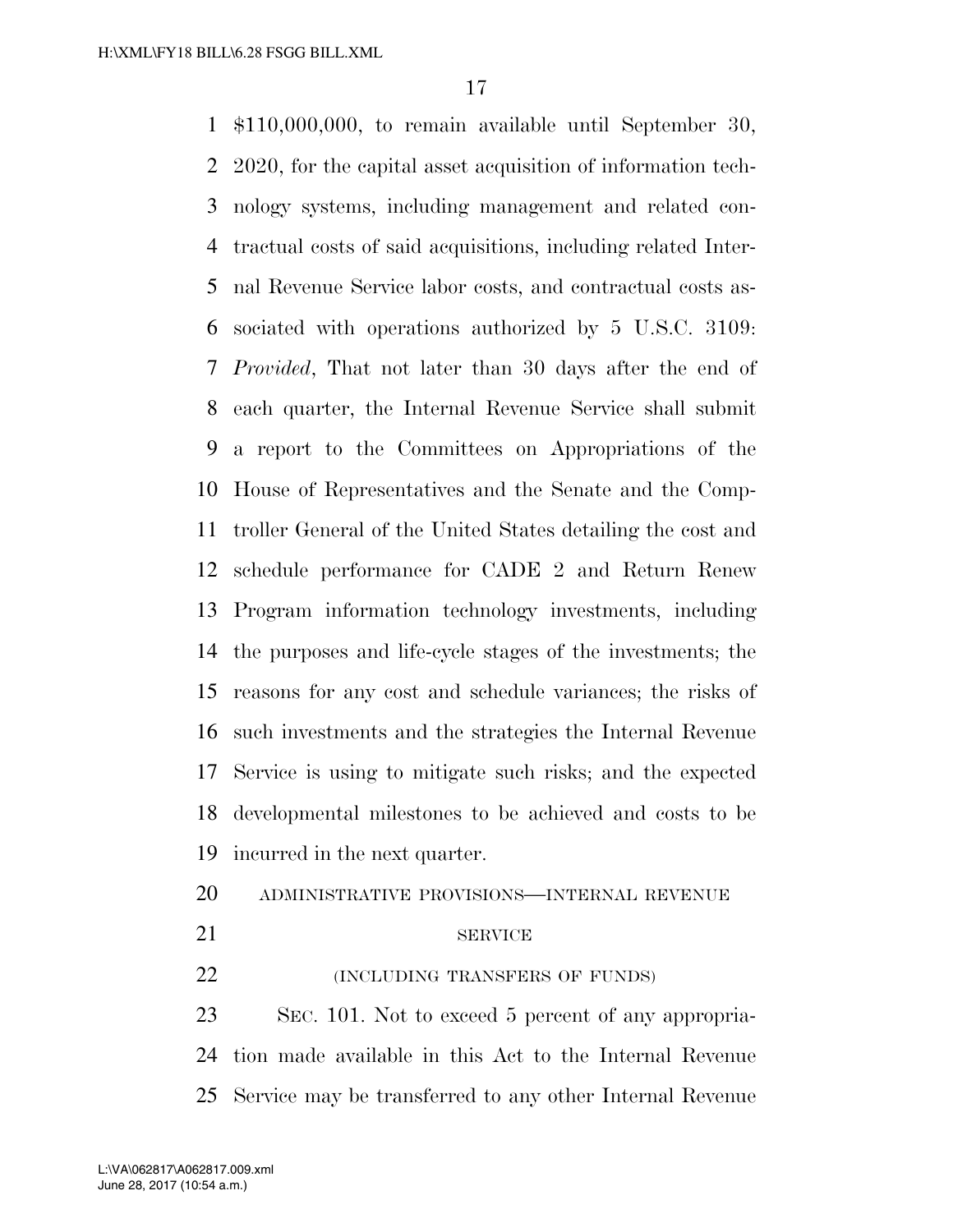Service appropriation upon the advance approval of the Committees on Appropriations.

 SEC. 102. The Internal Revenue Service shall main- tain an employee training program, which shall include the following topics: taxpayers' rights, dealing courteously with taxpayers, cross-cultural relations, ethics, and the im-partial application of tax law.

 SEC. 103. The Internal Revenue Service shall insti- tute and enforce policies and procedures that will safe- guard the confidentiality of taxpayer information and pro-tect taxpayers against identity theft.

 SEC. 104. Funds made available by this or any other Act to the Internal Revenue Service shall be available for improved facilities and increased staffing to provide suffi- cient and effective 1–800 help line service for taxpayers. The Commissioner shall continue to make improvements to the Internal Revenue Service 1–800 help line service a priority and allocate resources necessary to enhance the response time to taxpayer communications, particularly with regard to victims of tax-related crimes.

 SEC. 105. None of the funds made available to the Internal Revenue Service by this Act may be used to make a video unless the Service-Wide Video Editorial Board de-termines in advance that making the video is appropriate,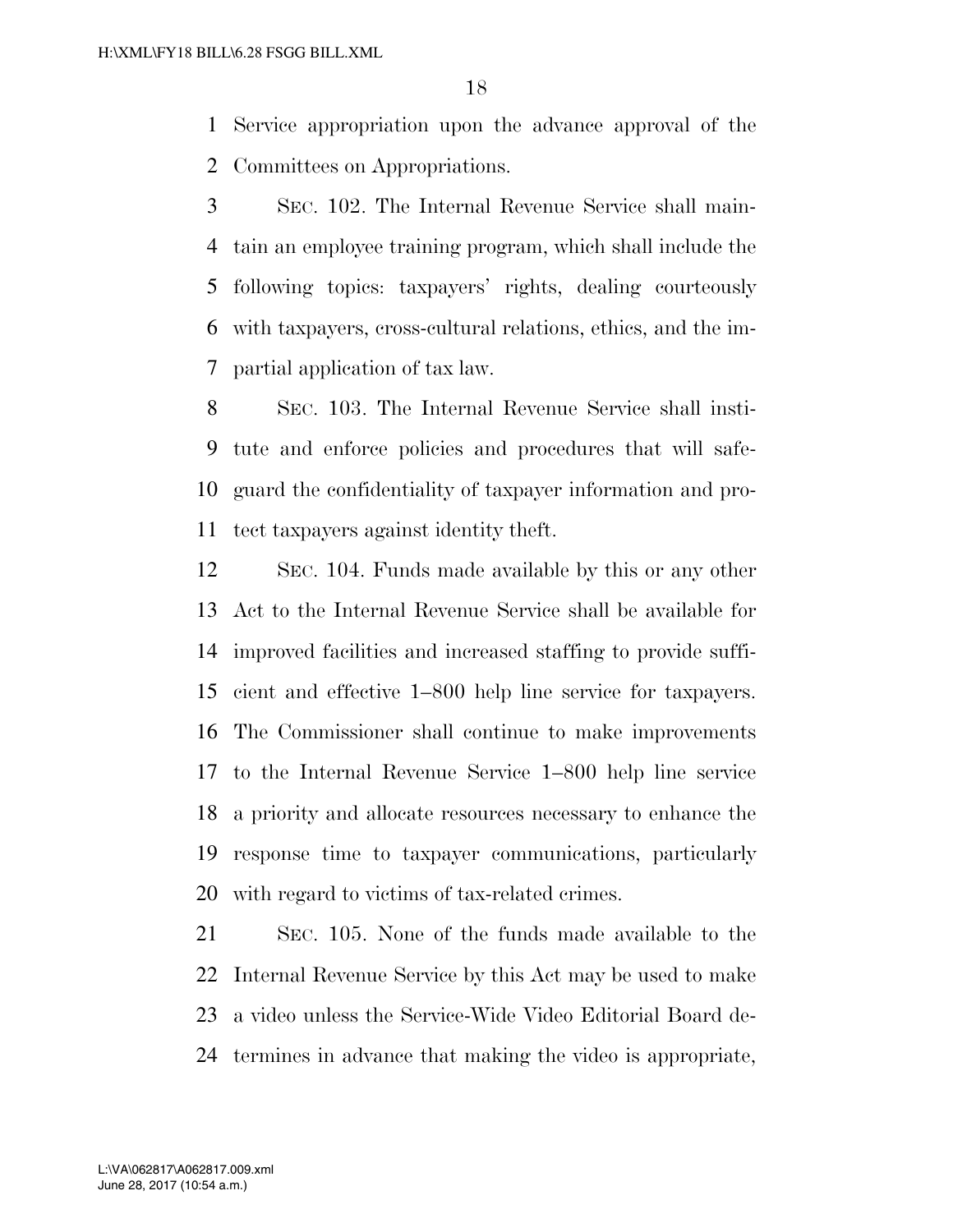taking into account the cost, topic, tone, and purpose of the video.

 SEC. 106. The Internal Revenue Service shall issue a notice of confirmation of any address change relating to an employer making employment tax payments, and such notice shall be sent to both the employer's former and new address and an officer or employee of the Internal Revenue Service shall give special consideration to an offer-in-compromise from a taxpayer who has been the vic-tim of fraud by a third party payroll tax preparer.

 SEC. 107. None of the funds made available under this Act may be used by the Internal Revenue Service to target citizens of the United States for exercising any right guaranteed under the First Amendment to the Con-stitution of the United States.

 SEC. 108. None of the funds made available in this Act may be used by the Internal Revenue Service to target groups for regulatory scrutiny based on their ideological beliefs.

 SEC. 109. None of funds made available by this Act to the Internal Revenue Service shall be obligated or ex- pended on conferences that do not adhere to the proce- dures, verification processes, documentation requirements, and policies issued by the Chief Financial Officer, Human Capital Office, and Agency-Wide Shared Services as a re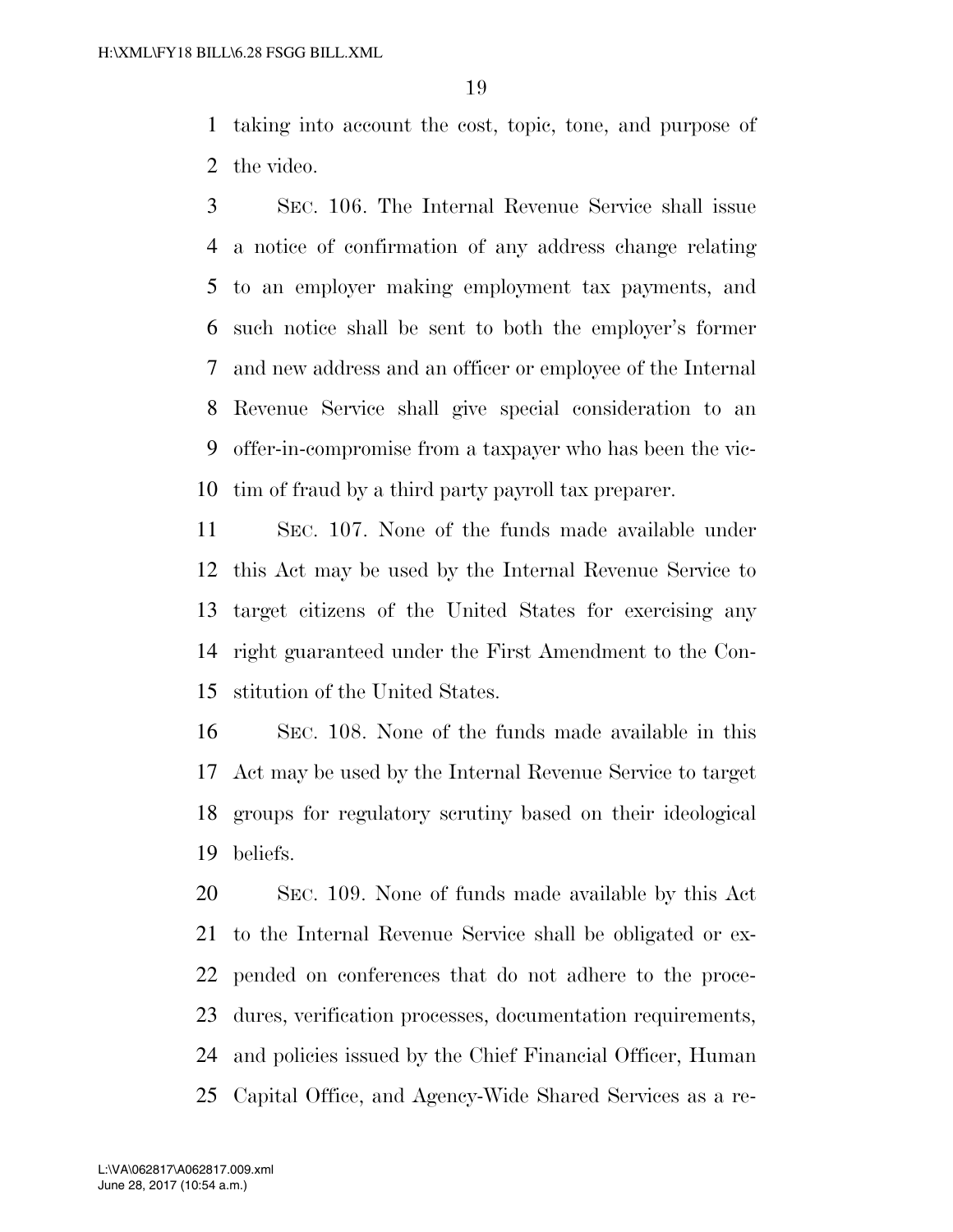sult of the recommendations in the report published on May 31, 2013, by the Treasury Inspector General for Tax Administration entitled ''Review of the August 2010 Small Business/Self-Employed Division's Conference in Ana-heim, California'' (Reference Number 2013–10–037).

 SEC. 110. None of the funds made available in this Act to the Internal Revenue Service may be obligated or expended—

 (1) to make a payment to any employee under a bonus, award, or recognition program; or

 (2) under any hiring or personnel selection process with respect to re-hiring a former employee, unless such program or process takes into account the conduct and Federal tax compliance of such em-ployee or former employee.

 SEC. 111. None of the funds made available by this Act may be used in contravention of section 6103 of the Internal Revenue Code of 1986 (relating to confidentiality and disclosure of returns and return information).

 SEC. 112. None of the funds made available by this Act may be used by the Internal Revenue Service to imple- ment or enforce section 5000A of the Internal Revenue Code of 1986, section 6055 of such Code, section 1502(c) of the Patient Protection and Affordable Care Act (Public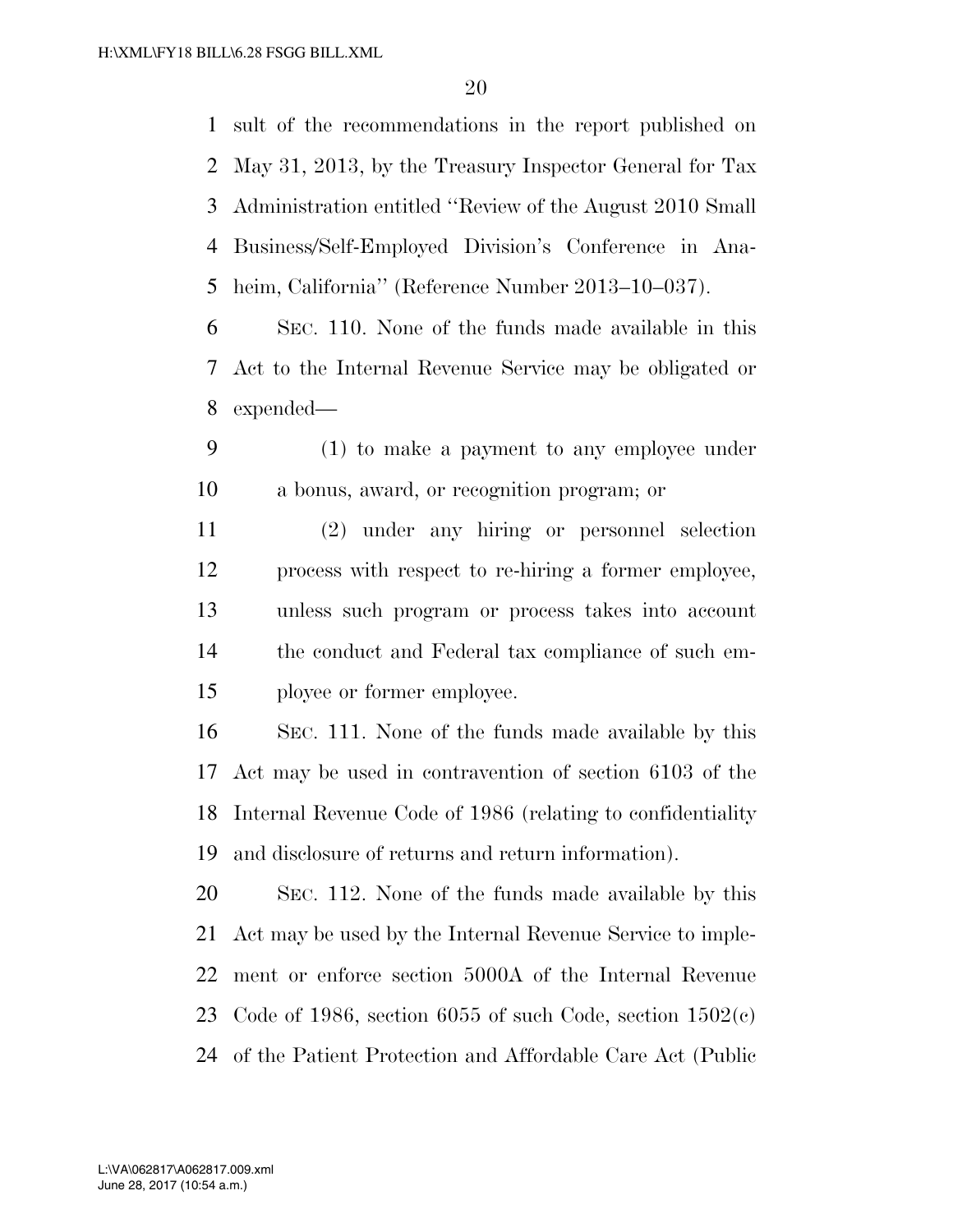Law 111-148), or any amendments made by section 1502(b) of such Act.

 SEC. 113. Except to the extent provided in section 6014, 6020, or 6201(d) of the Internal Revenue Code of 1986, no funds in this or any other Act shall be available to the Secretary of the Treasury to provide to any person a proposed final return or statement for use by such per- son to satisfy a filing or reporting requirement under such Code.

 SEC. 114. None of the funds made available by this Act may be used by the Internal Revenue Service to imple- ment or enforce Internal Revenue Service Notice 2017- 10 with respect to transactions entered into before Janu-ary 23, 2017.

 SEC. 115. None of the funds made available by this Act may be used to finalize, implement, or enforce amend- ments to Treasury Regulations proposed in the Notice of Proposed Rulemaking in the Federal Register on August 4, 2016 (81 Fed. Reg. 51413) (relating to restrictions on liquidation of an interest with respect to estate, gift, and generation-skipping transfer taxes under section 2704 of the Internal Revenue Code of 1986), or any substantially similar amendments to such regulations.

 SEC. 116. None of the funds made available by this Act may be used by the Internal Revenue Service to make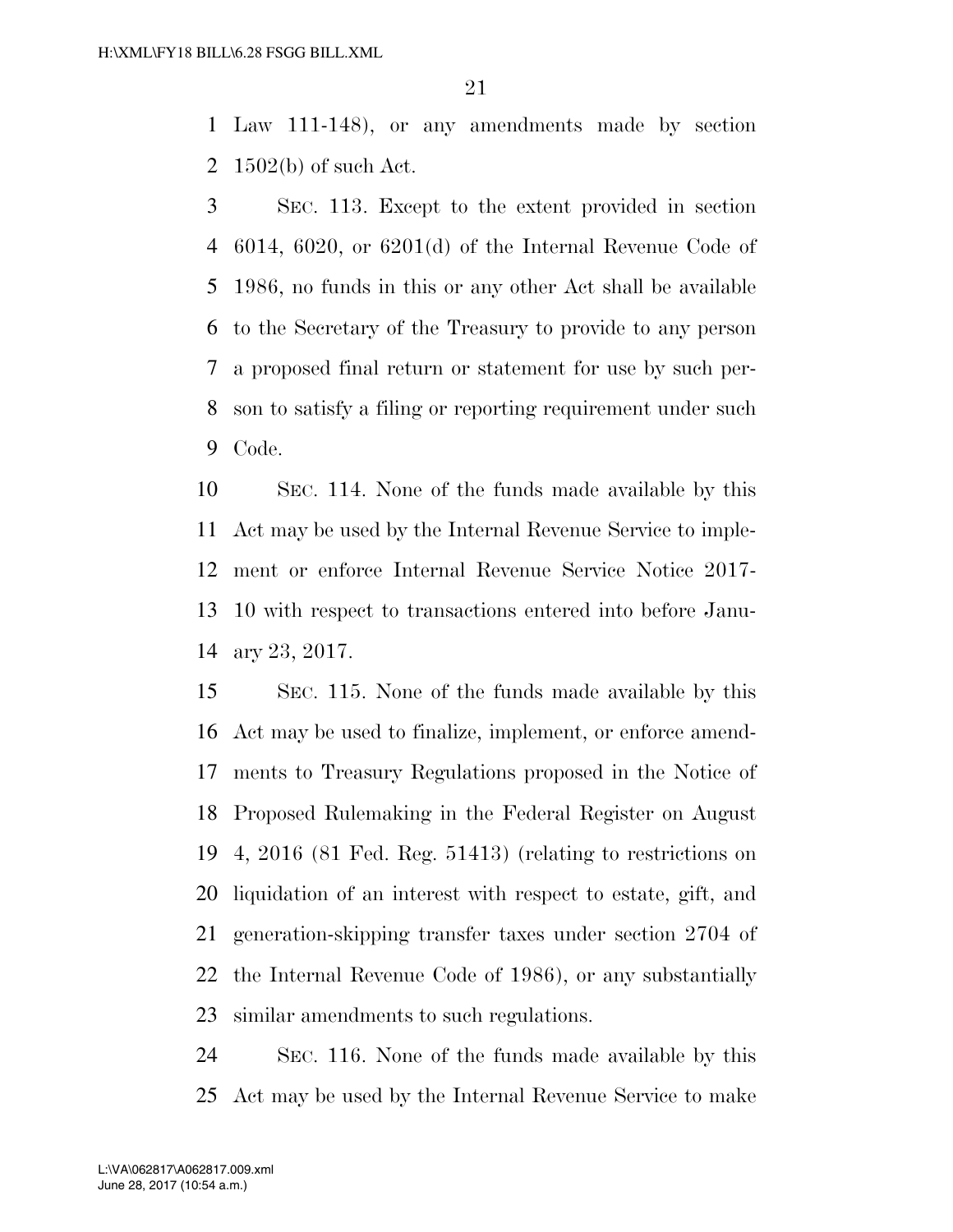a determination that a church, an integrated auxiliary of a church, or a convention or association of churches is not exempt from taxation for participating in, or intervening in, any political campaign on behalf of (or in opposition to) any candidate for public office unless.

- (1) the Commissioner of Internal Revenue con-sents to such determination;
- (2) not later than 30 days after such deter- mination, the Commissioner notifies the Committee on Ways and Means of the House of Representatives and the Committee on Finance of the Senate of such determination; and
- (3) such determination is effective with respect to the church, integrated auxiliary of a church, or convention or association of churches not earlier 16 than 90 days after the date of the notification under paragraph (2).
- ADMINISTRATIVE PROVISIONS—DEPARTMENT OF THE
- 19 TREASURY

**(INCLUDING TRANSFERS OF FUNDS)** 

 SEC. 117. Appropriations to the Department of the Treasury in this Act shall be available for uniforms or al- lowances therefor, as authorized by law (5 U.S.C. 5901), including maintenance, repairs, and cleaning; purchase of insurance for official motor vehicles operated in foreign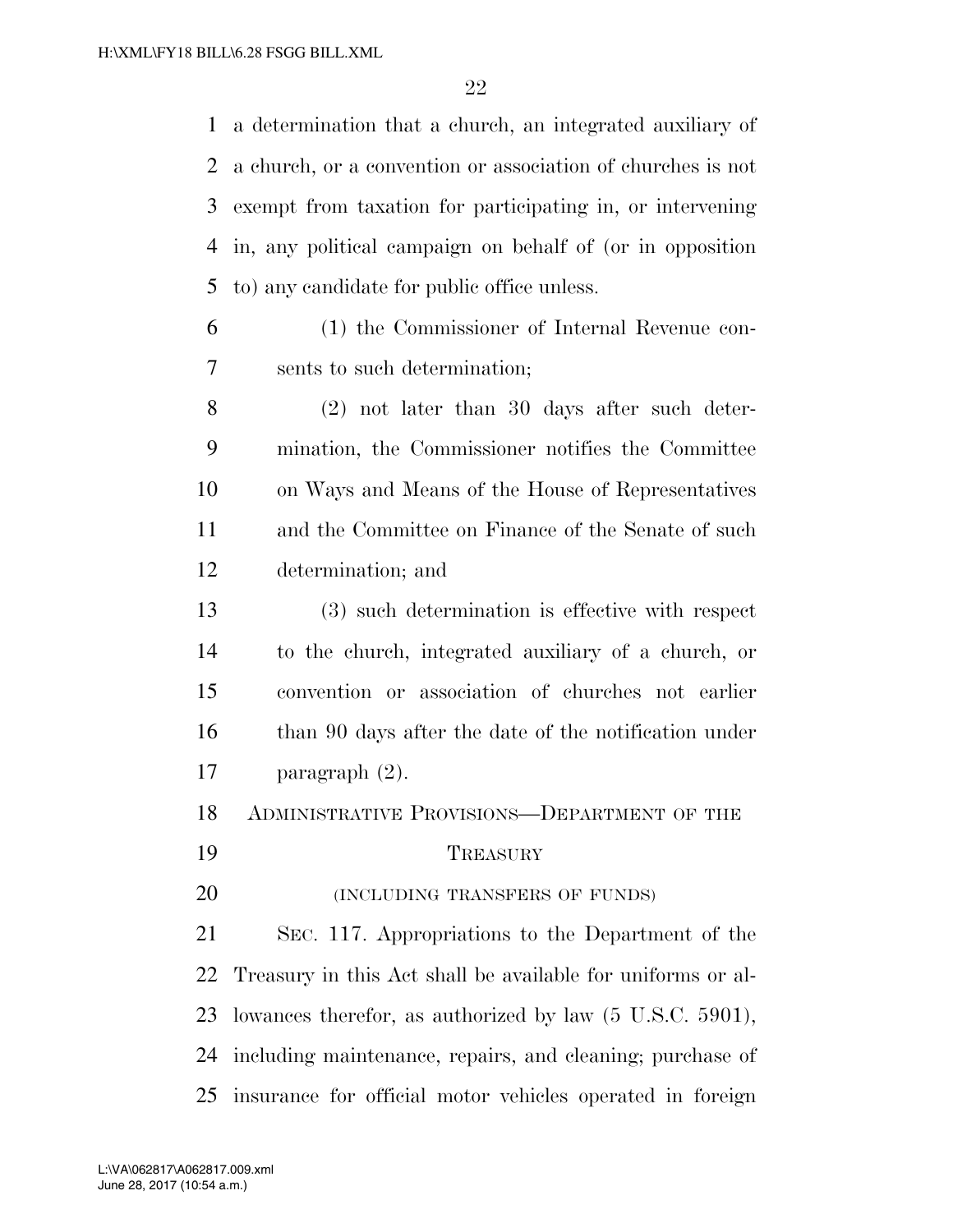countries; purchase of motor vehicles without regard to the general purchase price limitations for vehicles purchased and used overseas for the current fiscal year; entering into contracts with the Department of State for the furnishing of health and medical services to employees and their de- pendents serving in foreign countries; and services author-ized by 5 U.S.C. 3109.

 SEC. 118. Not to exceed 2 percent of any appropria- tions in this title made available under the headings ''De- partmental Offices—Salaries and Expenses'', ''Office of Inspector General'', ''Special Inspector General for the Troubled Asset Relief Program'', ''Financial Crimes En- forcement Network'', ''Bureau of the Fiscal Service'', and ''Alcohol and Tobacco Tax and Trade Bureau'' may be transferred between such appropriations upon the advance approval of the Committees on Appropriations of the House of Representatives and the Senate: *Provided*, That no transfer under this section may increase or decrease any such appropriation by more than 2 percent.

 SEC. 119. Not to exceed 2 percent of any appropria- tion made available in this Act to the Internal Revenue Service may be transferred to the Treasury Inspector Gen- eral for Tax Administration's appropriation upon the ad- vance approval of the Committees on Appropriations of the House of Representatives and the Senate: *Provided*,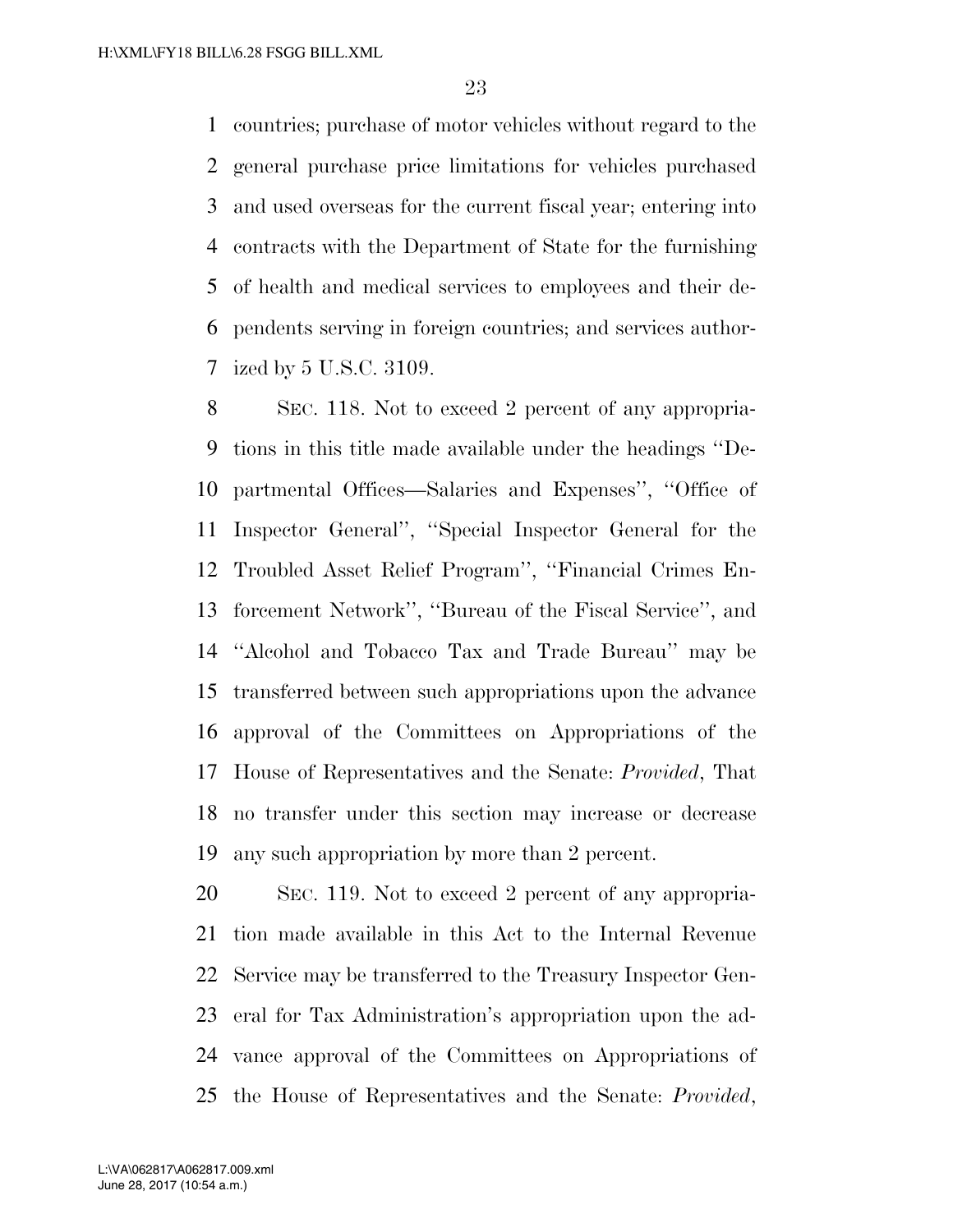That no transfer may increase or decrease any such appro-priation by more than 2 percent.

 SEC. 120. None of the funds appropriated in this Act or otherwise available to the Department of the Treasury or the Bureau of Engraving and Printing may be used to redesign the \$1 Federal Reserve note.

 SEC. 121. The Secretary of the Treasury may trans- fer funds from the ''Bureau of the Fiscal Service-Salaries and Expenses'' to the Debt Collection Fund as necessary to cover the costs of debt collection: *Provided*, That such amounts shall be reimbursed to such salaries and expenses account from debt collections received in the Debt Collec-tion Fund.

 SEC. 122. None of the funds appropriated or other- wise made available by this or any other Act may be used by the United States Mint to construct or operate any mu- seum without the explicit approval of the Committees on Appropriations of the House of Representatives and the Senate, the House Committee on Financial Services, and the Senate Committee on Banking, Housing, and Urban Affairs.

 SEC. 123. None of the funds appropriated or other- wise made available by this or any other Act or source to the Department of the Treasury, the Bureau of Engrav-ing and Printing, and the United States Mint, individually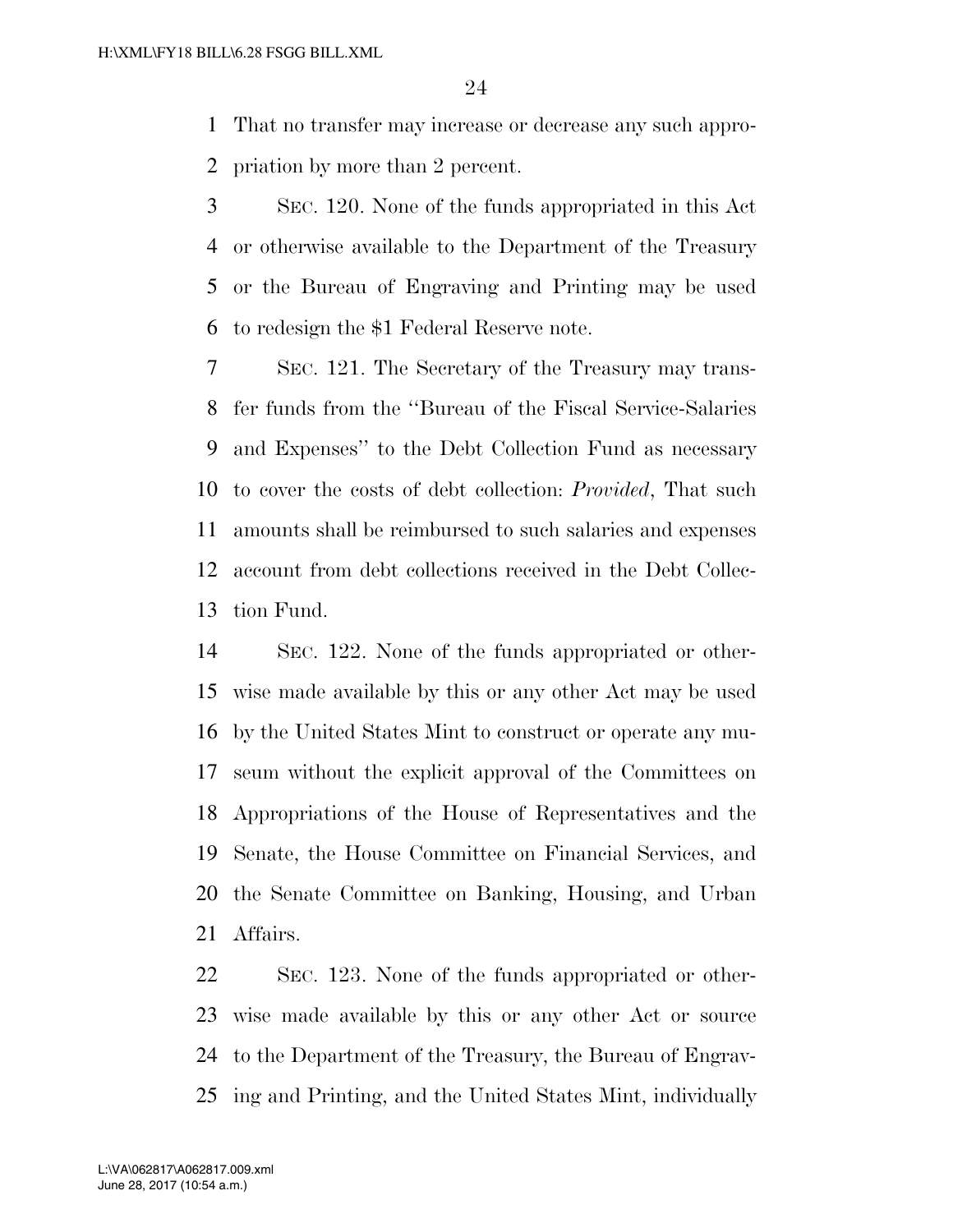or collectively, may be used to consolidate any or all func- tions of the Bureau of Engraving and Printing and the United States Mint without the explicit approval of the House Committee on Financial Services; the Senate Com- mittee on Banking, Housing, and Urban Affairs; and the Committees on Appropriations of the House of Represent-atives and the Senate.

 SEC. 124. Funds appropriated by this Act, or made available by the transfer of funds in this Act, for the De- partment of the Treasury's intelligence or intelligence re- lated activities are deemed to be specifically authorized by the Congress for purposes of section 504 of the National Security Act of 1947 (50 U.S.C. 414) during fiscal year 2018 until the enactment of the Intelligence Authorization Act for Fiscal Year 2018.

 SEC. 125. Not to exceed \$5,000 shall be made avail- able from the Bureau of Engraving and Printing's Indus- trial Revolving Fund for necessary official reception and representation expenses.

 SEC. 126. The Secretary of the Treasury shall submit a Capital Investment Plan to the Committees on Appro- priations of the Senate and the House of Representatives not later than 30 days following the submission of the an- nual budget submitted by the President: *Provided*, That such Capital Investment Plan shall include capital invest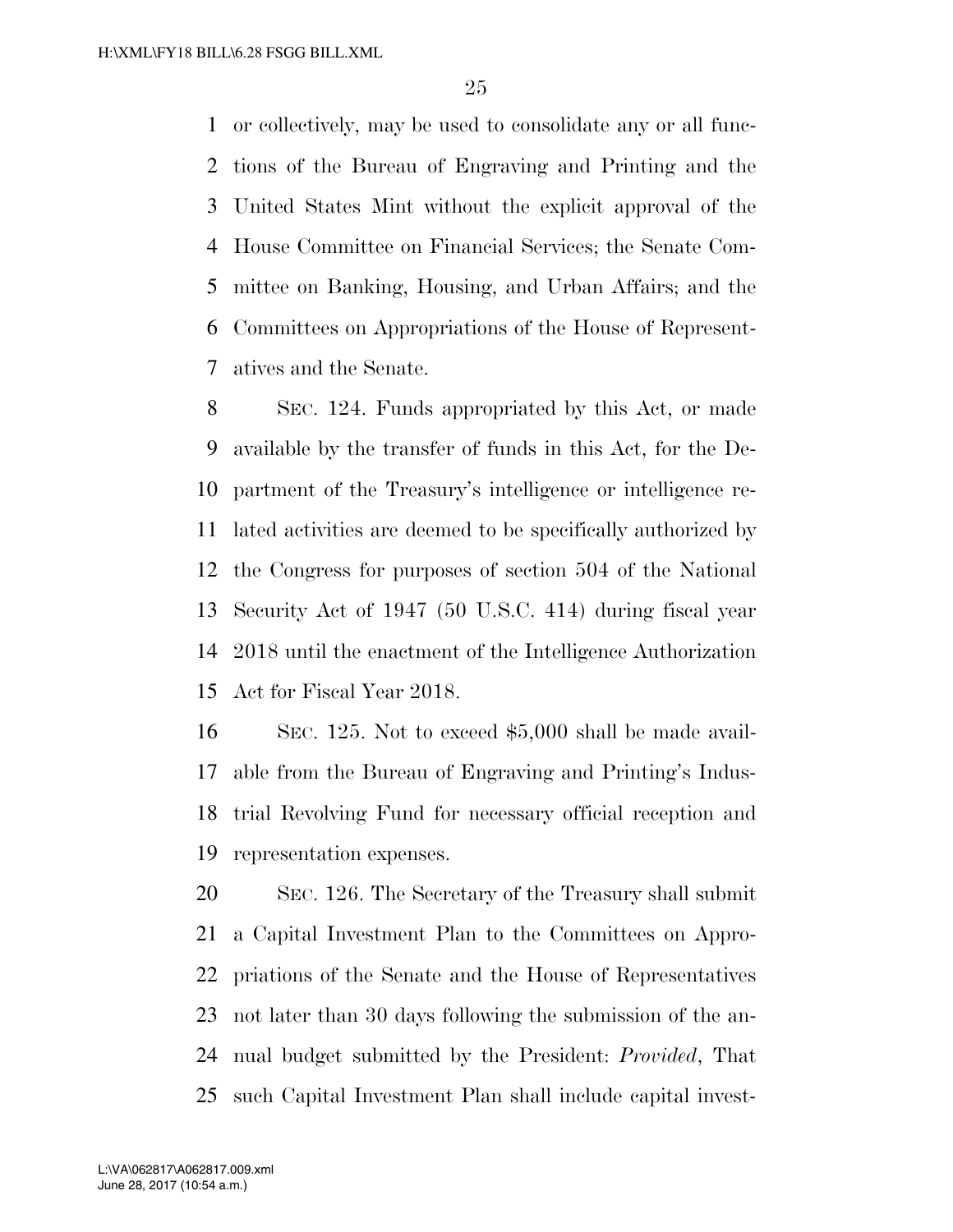ment spending from all accounts within the Department of the Treasury, including but not limited to the Depart- ment-wide Systems and Capital Investment Programs ac- count, Treasury Franchise Fund account, and the Treas- ury Forfeiture Fund account: *Provided further*, That such Capital Investment Plan shall include expenditures occur- ring in previous fiscal years for each capital investment project that has not been fully completed.

 SEC. 127. (a) Not later than 60 days after the end of each quarter, the Office of Financial Stability and the Office of Financial Research shall submit reports on their activities to the Committees on Appropriations of the House of Representatives and the Senate, the Committee on Financial Services of the House of Representatives and the Senate Committee on Banking, Housing, and Urban Affairs.

 (b) The reports required under subsection (a) shall include—

 (1) the obligations made during the previous 20 quarter by object class, office, and activity;

 (2) the estimated obligations for the remainder of the fiscal year by object class, office, and activity; (3) the number of full-time equivalents within each office during the previous quarter;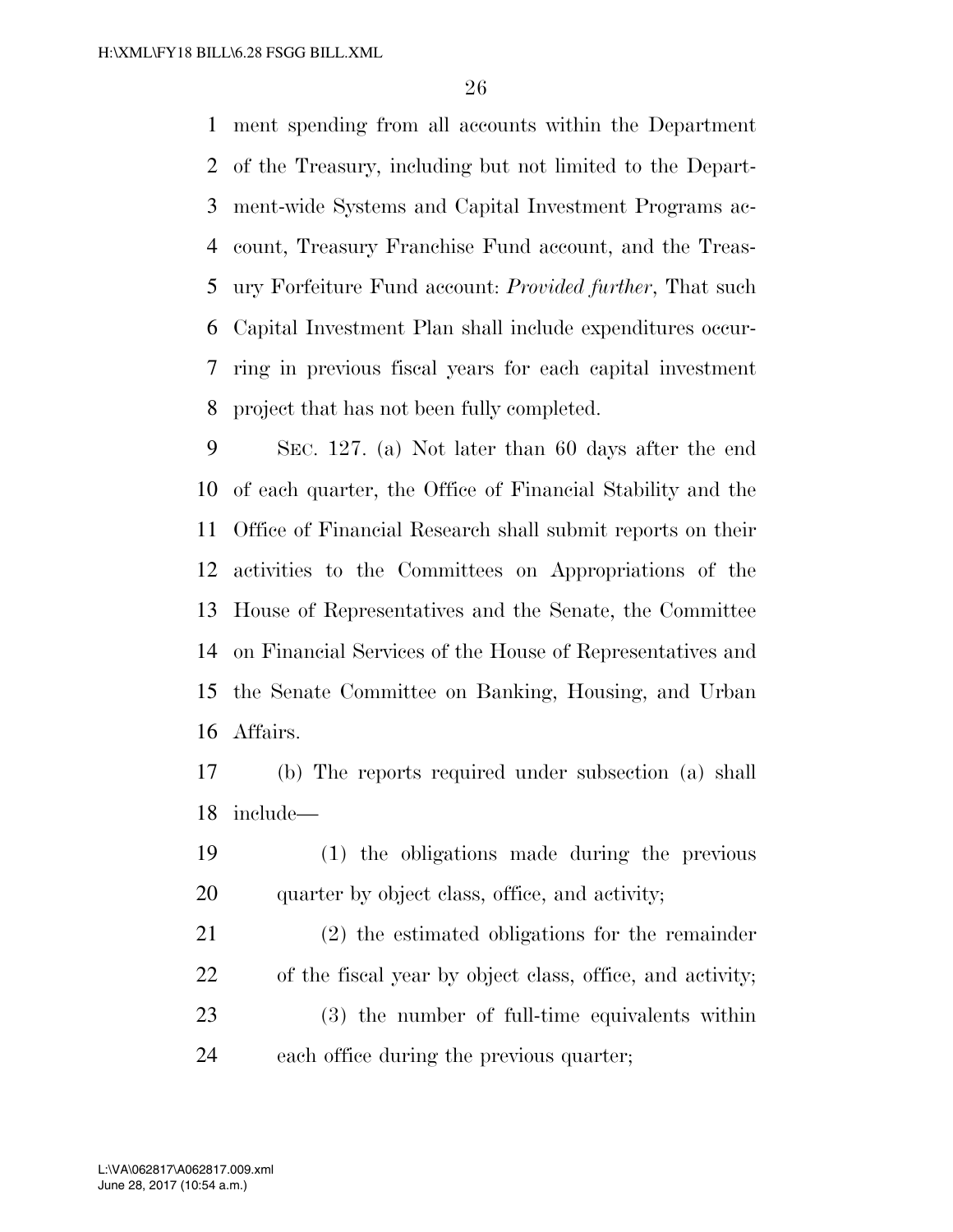(4) the estimated number of full-time equiva- lents within each office for the remainder of the fis-cal year; and

 (5) actions taken to achieve the goals, objec-tives, and performance measures of each office.

 (c) At the request of any such Committees specified in subsection (a), the Office of Financial Stability and the Office of Financial Research shall make officials available to testify on the contents of the reports required under subsection (a).

 SEC. 128. Within 45 days after the date of enactment of this Act, the Secretary of the Treasury shall submit an itemized report to the Committees on Appropriations of the House of Representatives and the Senate on the amount of total funds charged to each office by the Fran- chise Fund including the amount charged for each service provided by the Franchise Fund to each office, a detailed description of the services, a detailed explanation of how each charge for each service is calculated, and a descrip- tion of the role customers have in governing in the Fran-chise Fund.

SEC. 129. During fiscal year 2018—

 (1) none of the funds made available in this or any other Act may be used by the Department of the Treasury, including the Internal Revenue Serv-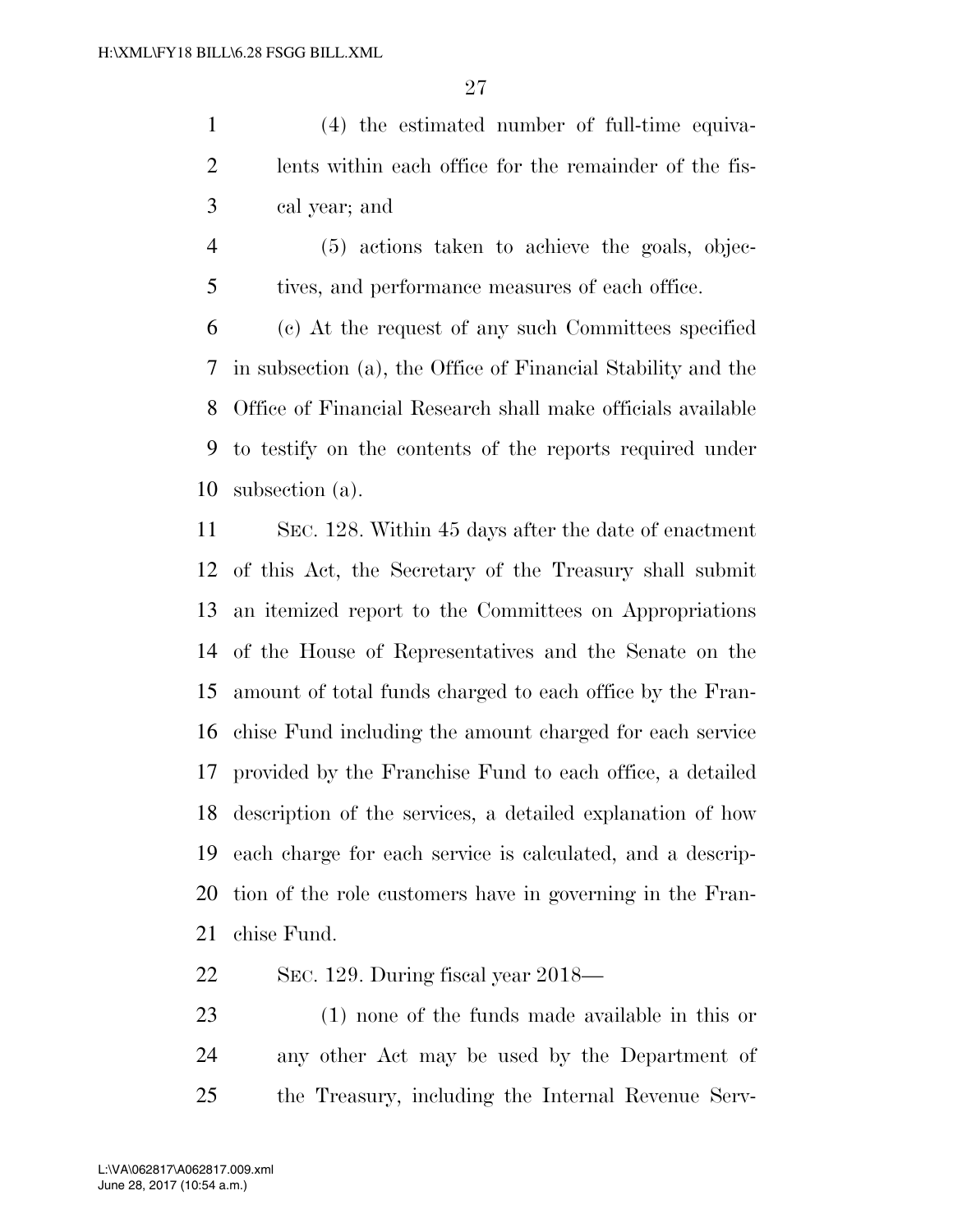ice, to issue, revise, or finalize any regulation, rev- enue ruling, or other guidance not limited to a par- ticular taxpayer relating to the standard which is used to determine whether an organization is oper- ated exclusively for the promotion of social welfare 6 for purposes of section  $501(e)(4)$  of the Internal Revenue Code of 1986 (including the proposed regu- lations published at 78 Fed. Reg. 71535 (November 29, 2013)); and

 (2) the standard and definitions as in effect on January 1, 2010, which are used to make such de- terminations shall apply after the date of the enact- ment of this Act for purposes of determining status under section 501(c)(4) of such Code of organiza-tions created on, before, or after such date.

 SEC. 130. (a) None of the funds made available by this Act may be used to approve, license, facilitate, author- ize, or otherwise allow the use, purchase, trafficking, or import of property confiscated by the Cuban Government. (b) In this section, the terms ''confiscated'', ''Cuban Government'', ''property'', and ''traffic'' have the mean-22 ings given such terms in paragraphs  $(4)$ ,  $(5)$ ,  $(12)(A)$ , and (13), respectively, of section 4 of the Cuban Liberty and Democratic Solidarity (LIBERTAD) Act of 1996 (22 U.S.C. 6023).

June 28, 2017 (10:54 a.m.) L:\VA\062817\A062817.009.xml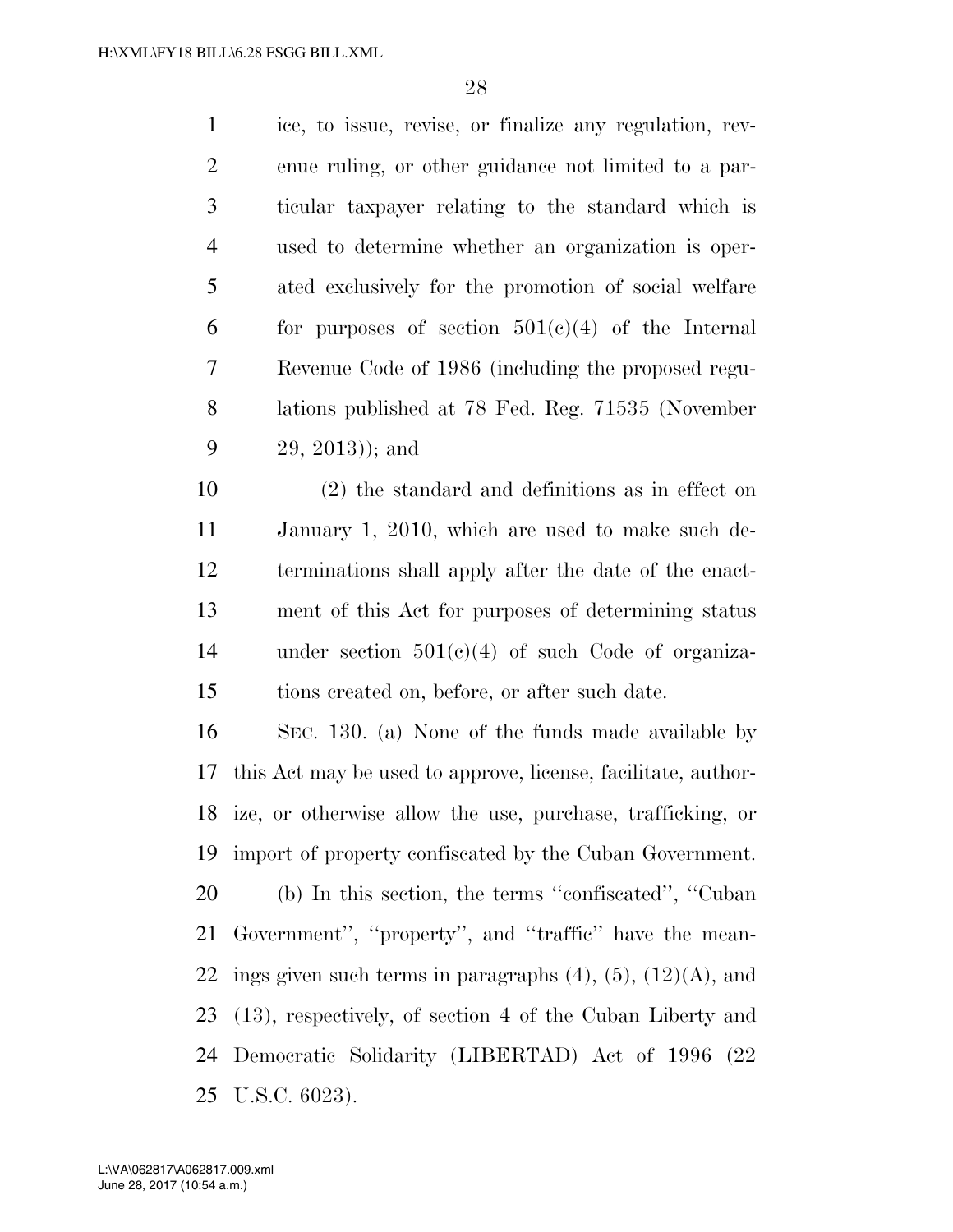SEC. 131. (a) None of the funds made available in this Act may be used to authorize a general license or ap- prove a specific license under section 501.801 or 515.527 of title 31, Code of Federal Regulations, with respect to a mark, trade name, or commercial name that is the same as or substantially similar to a mark, trade name, or com- mercial name that was used in connection with a business or assets that were confiscated unless the original owner of the mark, trade name, or commercial name, or the bona-fide successor-in-interest has expressly consented.

 (b) In this section, the term ''confiscated'' has a meaning given such term in section 4(4) of the Cuban Lib- erty and Democratic Solidarity (LIBERTAD) Act of 1996 (22 U.S.C. 6023(4)).

 SEC. 132. Notwithstanding paragraph (2) of section 402(c) of the Helping Families Save their Homes Act of 2009, in utilizing funds made available by paragraph (1) of section 402(c) of such Act, the Special Inspector Gen- eral for the Troubled Asset Relief Program shall prioritize the performance of audits or investigations of any pro- gram that is funded in whole or in part by funds appro- priated under the Emergency Economic Stabilization Act of 2008, to the extent that such priority is consistent with other aspects of the mission of the Special Inspector Gen-eral.

June 28, 2017 (10:54 a.m.) L:\VA\062817\A062817.009.xml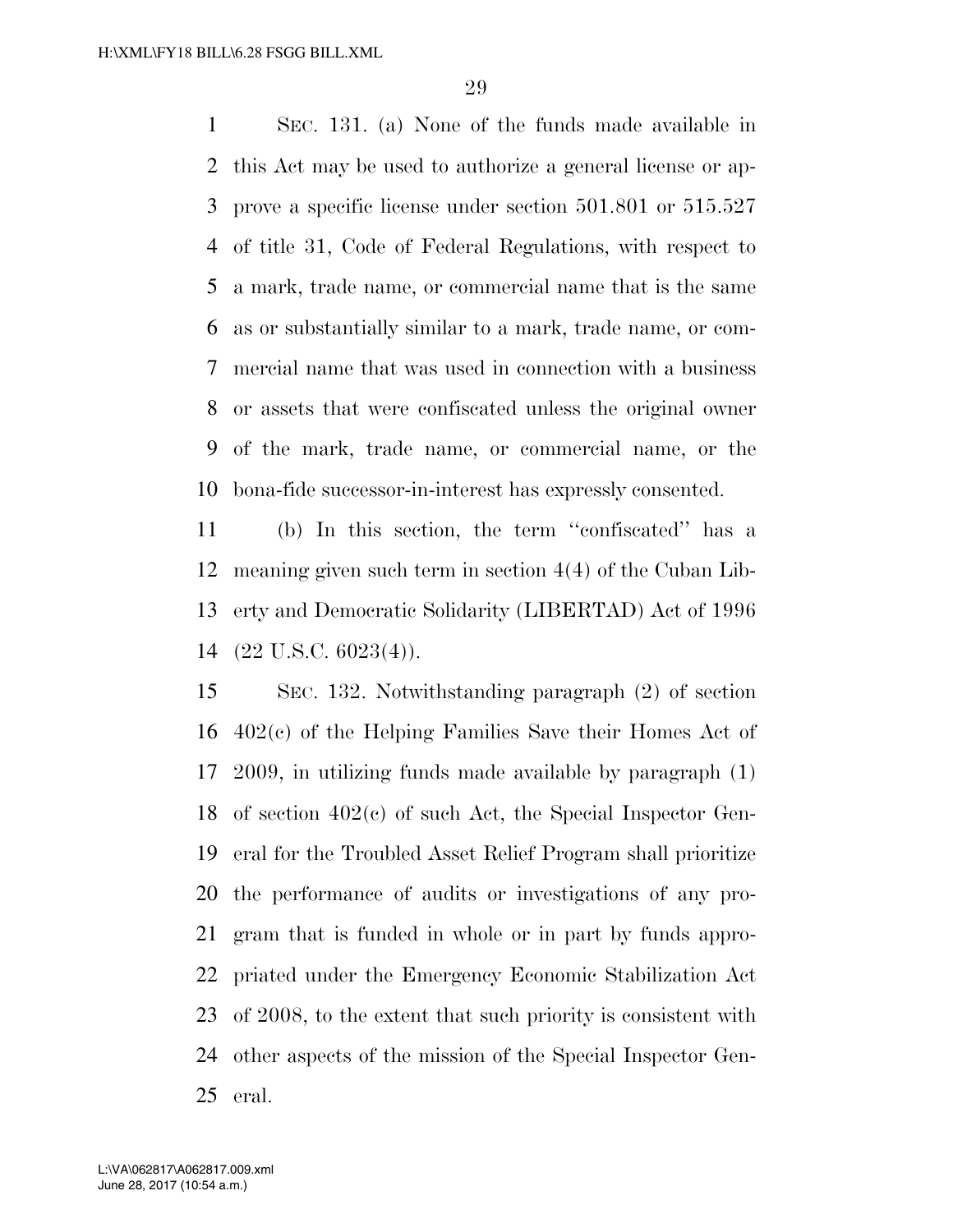SEC. 133. None of the funds appropriated or other- wise made available in this Act may be obligated or ex- pended to provide for the enforcement of any rule, regula- tion, policy, or guideline implemented pursuant to the De- partment of the Treasury Guidance for United States Po- sitions on MDBs Engaging with Developing Countries on Coal-Fired Power Generation dated October 29, 2013, when enforcement of such rule, regulation, policy, or guideline would prohibit or have the effect of prohibiting, the carrying out of any coal-fired or other power genera- tion project the purpose of which is to increase exports of goods and services from the United States or prevent the loss of jobs from the United States.

 This title may be cited as the ''Department of the Treasury Appropriations Act, 2018''.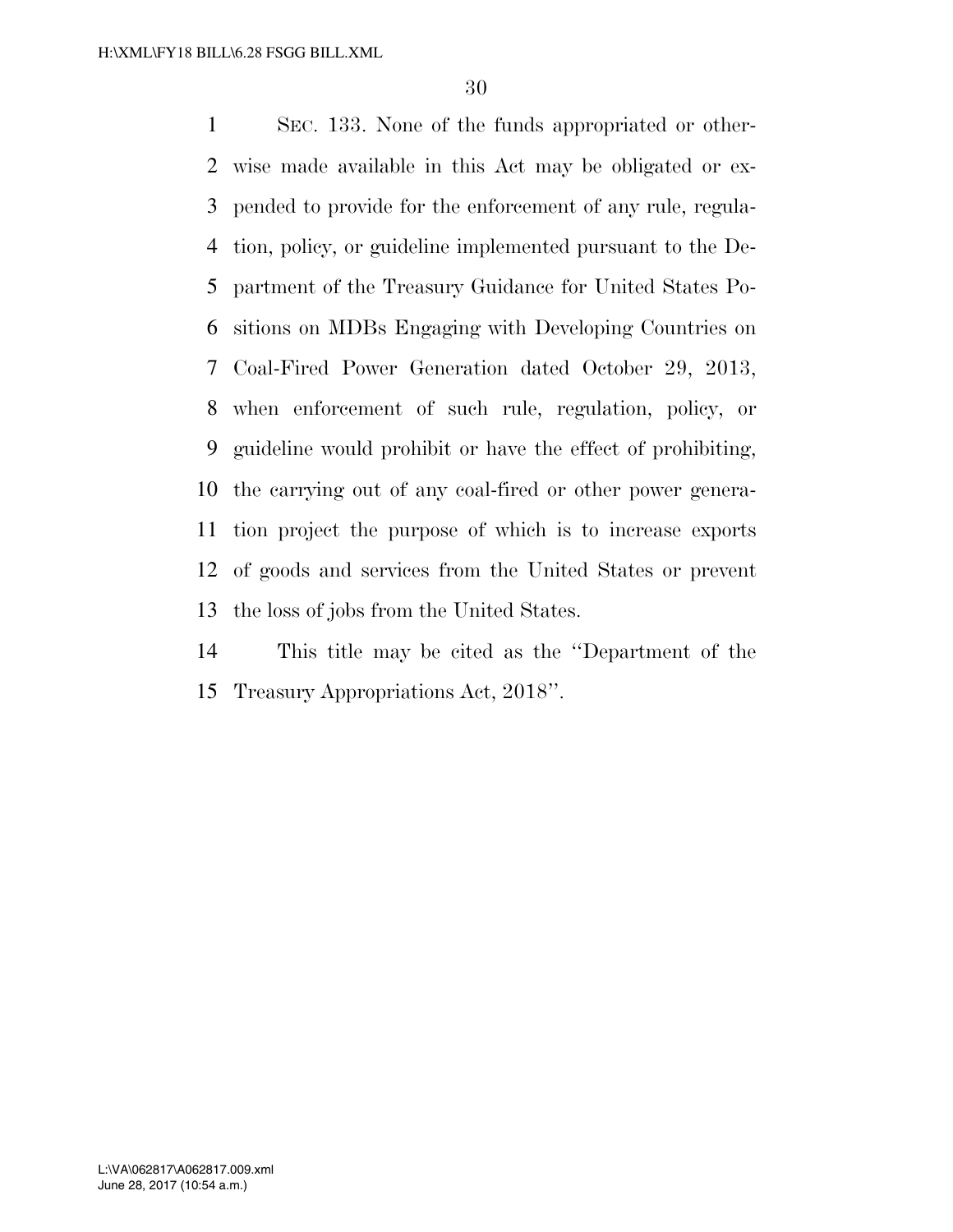## TITLE II EXECUTIVE OFFICE OF THE PRESIDENT AND FUNDS APPROPRIATED TO THE PRESIDENT 4 THE WHITE HOUSE SALARIES AND EXPENSES For necessary expenses for the White House as au- thorized by law, including not to exceed \$3,850,000 for services as authorized by 5 U.S.C. 3109 and 3 U.S.C. 105; subsistence expenses as authorized by 3 U.S.C. 105, which shall be expended and accounted for as provided in that section; hire of passenger motor vehicles, and travel (not to exceed \$100,000 to be expended and accounted for as provided by 3 U.S.C. 103); and not to exceed \$19,000 for official reception and representation expenses, to be avail- able for allocation within the Executive Office of the Presi- dent; and for necessary expenses of the Office of Policy Development, including services as authorized by 5 U.S.C. 3109 and 3 U.S.C. 107, \$55,000,000. EXECUTIVE RESIDENCE AT THE WHITE HOUSE 20 OPERATING EXPENSES For necessary expenses of the Executive Residence at the White House, \$12,917,000, to be expended and ac- counted for as provided by 3 U.S.C. 105, 109, 110, and 112–114.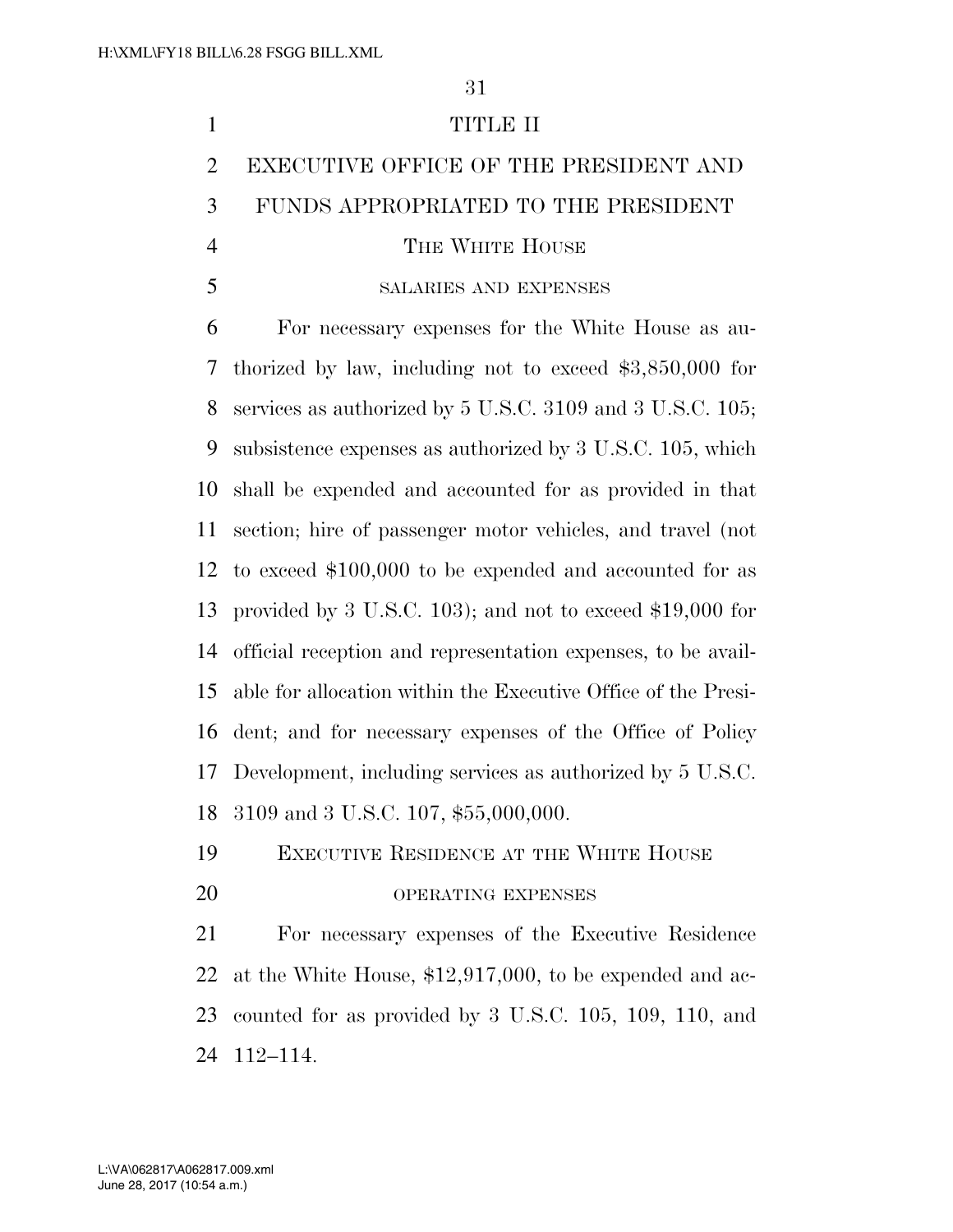#### REIMBURSABLE EXPENSES

 For the reimbursable expenses of the Executive Resi- dence at the White House, such sums as may be nec- essary: *Provided*, That all reimbursable operating expenses of the Executive Residence shall be made in accordance with the provisions of this paragraph: *Provided further*, That, notwithstanding any other provision of law, such amount for reimbursable operating expenses shall be the exclusive authority of the Executive Residence to incur ob- ligations and to receive offsetting collections, for such ex- penses: *Provided further*, That the Executive Residence shall require each person sponsoring a reimbursable polit- ical event to pay in advance an amount equal to the esti- mated cost of the event, and all such advance payments shall be credited to this account and remain available until expended: *Provided further*, That the Executive Residence shall require the national committee of the political party of the President to maintain on deposit \$25,000, to be separately accounted for and available for expenses relat- ing to reimbursable political events sponsored by such committee during such fiscal year: *Provided further*, That the Executive Residence shall ensure that a written notice of any amount owed for a reimbursable operating expense under this paragraph is submitted to the person owing such amount within 60 days after such expense is in-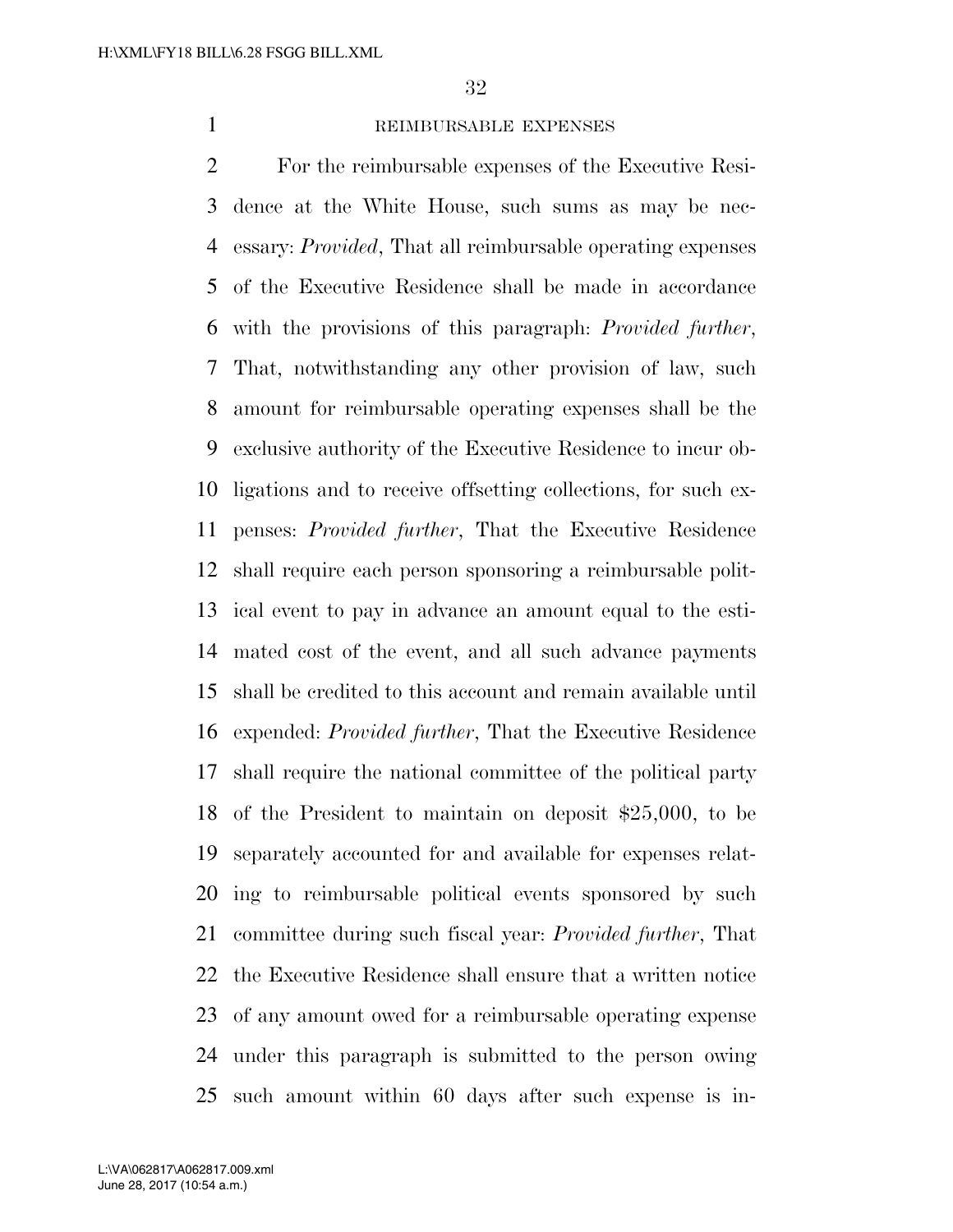curred, and that such amount is collected within 30 days after the submission of such notice: *Provided further*, That the Executive Residence shall charge interest and assess penalties and other charges on any such amount that is not reimbursed within such 30 days, in accordance with the interest and penalty provisions applicable to an out- standing debt on a United States Government claim under 31 U.S.C. 3717: *Provided further*, That each such amount that is reimbursed, and any accompanying interest and charges, shall be deposited in the Treasury as miscella- neous receipts: *Provided further*, That the Executive Resi- dence shall prepare and submit to the Committees on Ap- propriations, by not later than 90 days after the end of the fiscal year covered by this Act, a report setting forth the reimbursable operating expenses of the Executive Res- idence during the preceding fiscal year, including the total amount of such expenses, the amount of such total that consists of reimbursable official and ceremonial events, the amount of such total that consists of reimbursable political events, and the portion of each such amount that has been reimbursed as of the date of the report: *Provided further*, That the Executive Residence shall maintain a system for the tracking of expenses related to reimbursable events within the Executive Residence that includes a standard for the classification of any such expense as political or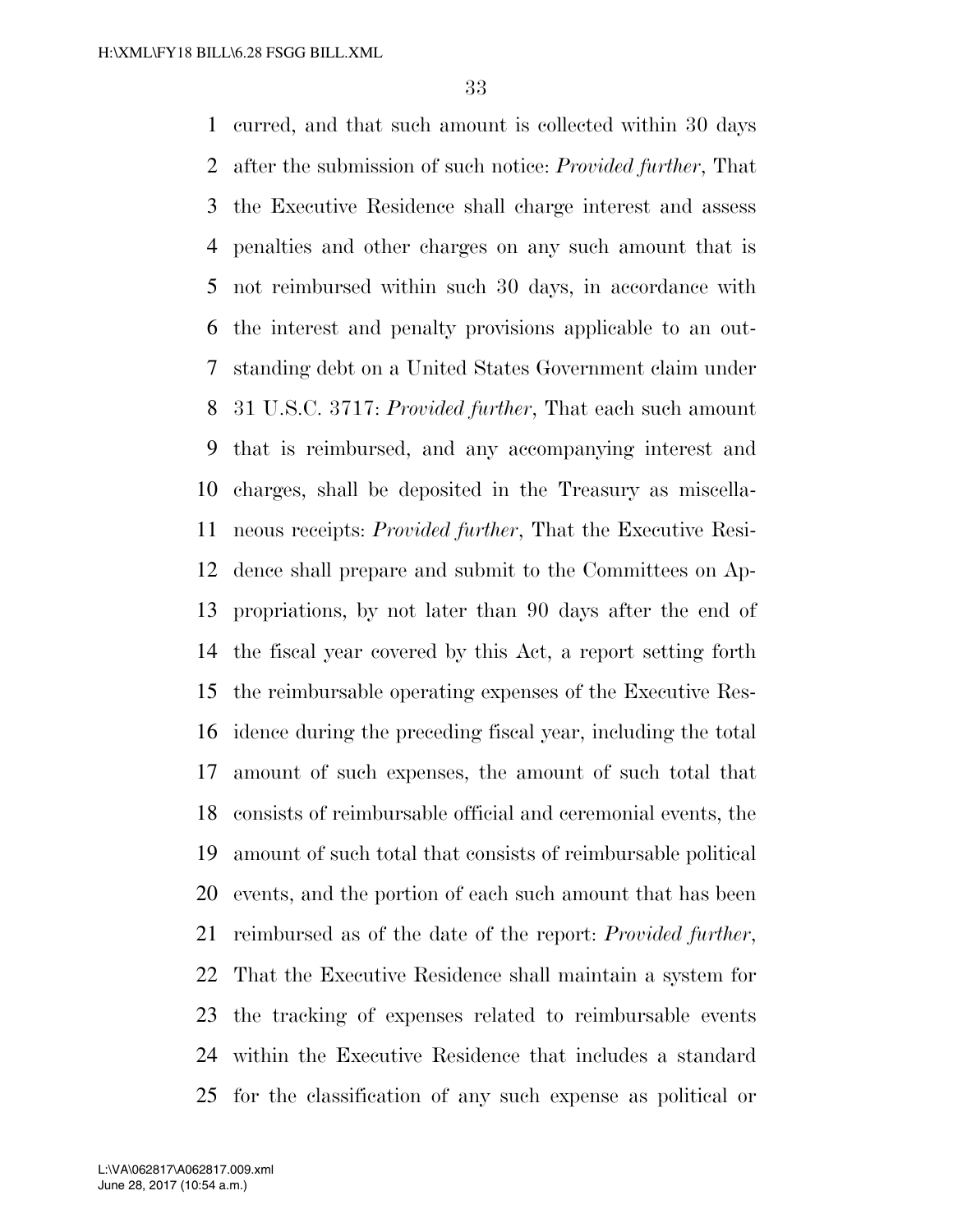nonpolitical: *Provided further*, That no provision of this paragraph may be construed to exempt the Executive Res- idence from any other applicable requirement of sub- chapter I or II of chapter 37 of title 31, United States Code.

WHITE HOUSE REPAIR AND RESTORATION

 For the repair, alteration, and improvement of the Executive Residence at the White House pursuant to 3 U.S.C. 105(d), \$750,000, to remain available until ex- pended, for required maintenance, resolution of safety and health issues, and continued preventative maintenance.

| 12 | COUNCIL OF ECONOMIC ADVISERS |
|----|------------------------------|
| 13 | SALARIES AND EXPENSES        |

 For necessary expenses of the Council of Economic Advisers in carrying out its functions under the Employ- ment Act of 1946 (15 U.S.C. 1021 et seq.), \$4,187,000. NATIONAL SECURITY COUNCIL AND HOMELAND

SECURITY COUNCIL

SALARIES AND EXPENSES

 For necessary expenses of the National Security Council and the Homeland Security Council, including services as authorized by 5 U.S.C. 3109, \$11,800,000.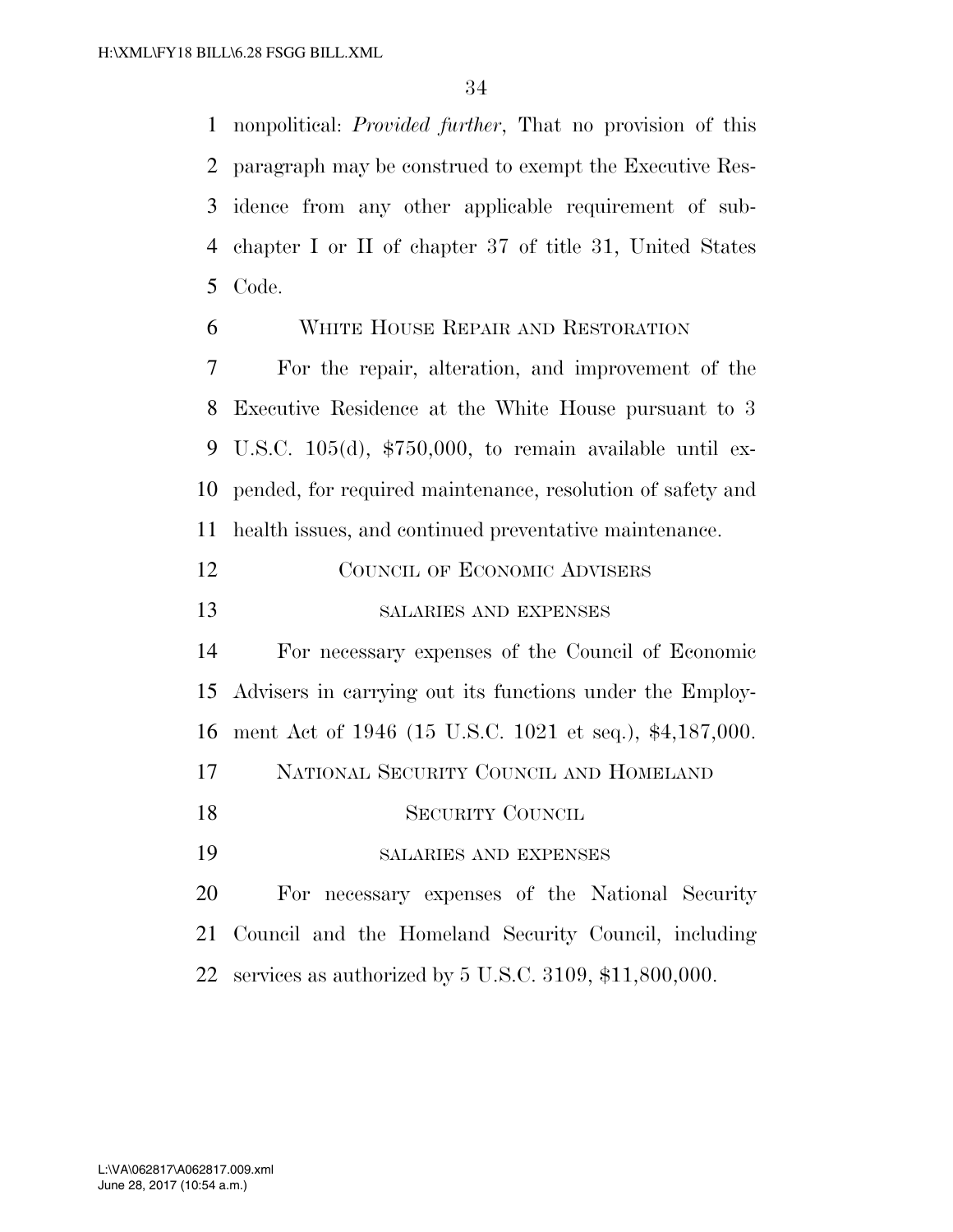| $\mathbf{1}$   | <b>OFFICE OF ADMINISTRATION</b>                                |
|----------------|----------------------------------------------------------------|
| $\overline{2}$ | SALARIES AND EXPENSES                                          |
| 3              | For necessary expenses of the Office of Administra-            |
| 4              | tion, including services as authorized by 5 U.S.C. 3109        |
| 5              | and 3 U.S.C. 107, and hire of passenger motor vehicles,        |
| 6              | $$100,000,000,$ of which not to exceed $$12,800,000$ shall     |
| 7              | remain available until expended for continued moderniza-       |
| 8              | tion of information resources within the Executive Office      |
| 9              | of the President.                                              |
| 10             | OFFICE OF MANAGEMENT AND BUDGET                                |
| 11             | SALARIES AND EXPENSES                                          |
| 12             | For necessary expenses of the Office of Management             |
| 13             | and Budget, including hire of passenger motor vehicles         |
| 14             | and services as authorized by 5 U.S.C. 3109, to carry out      |
| 15             | the provisions of chapter 35 of title 44, United States        |
| 16             | Code, and to prepare and submit the budget of the United       |
| 17             | States Government, in accordance with section $1105(a)$ of     |
|                | 18 title 31, United States Code, \$97,000,000, of which not    |
| 19             | to exceed \$3,000 shall be available for official representa-  |
| 20             | tion expenses: <i>Provided</i> , That none of the funds appro- |
| 21             | priated in this Act for the Office of Management and           |
| 22             | Budget may be used for the purpose of reviewing any agri-      |
| 23             | cultural marketing orders or any activities or regulations     |
| 24             | under the provisions of the Agricultural Marketing Agree-      |
| 25             | ment Act of 1937 (7 U.S.C. 601 et seq.): Provided further,     |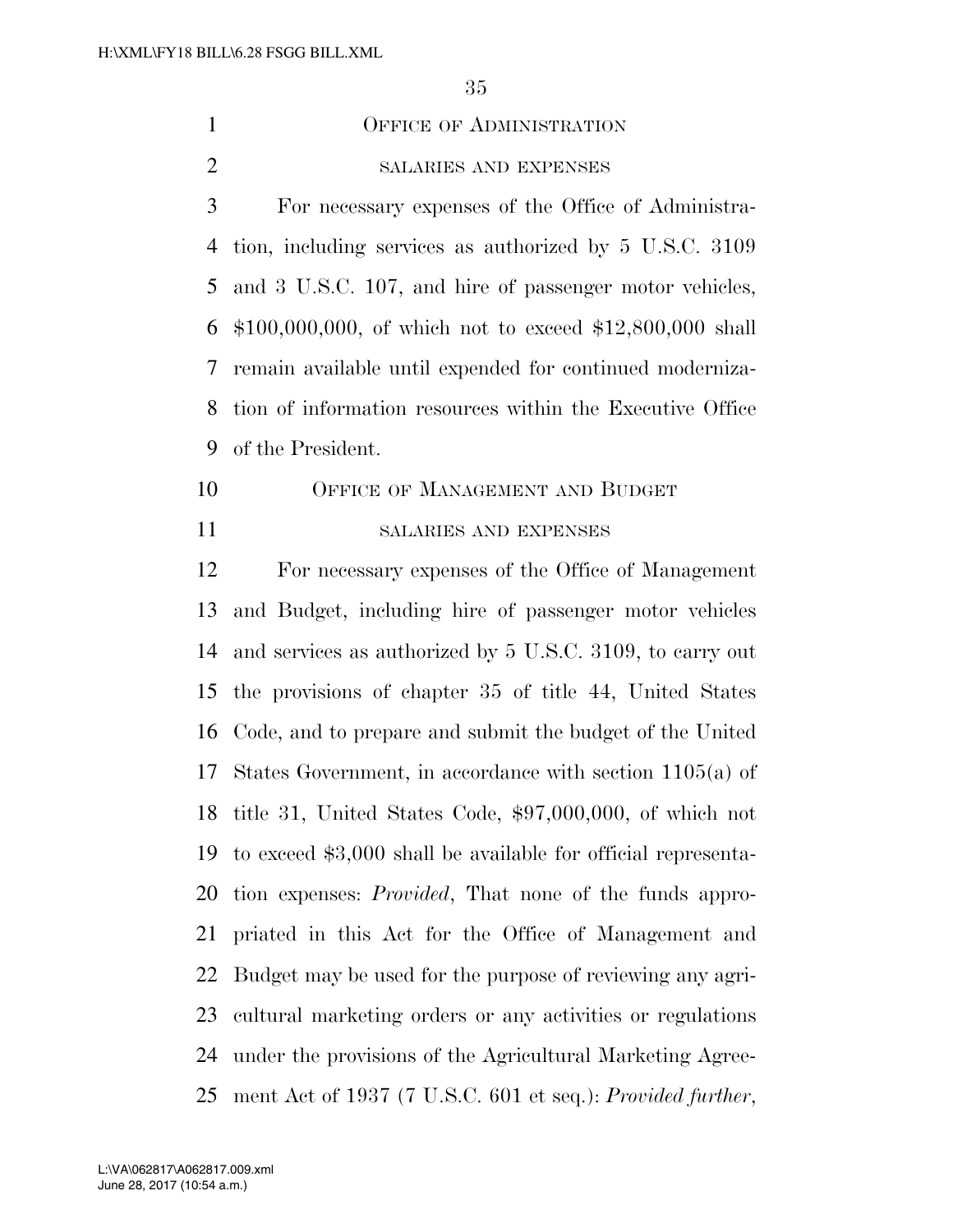That none of the funds made available for the Office of Management and Budget by this Act may be expended for the altering of the transcript of actual testimony of wit- nesses, except for testimony of officials of the Office of Management and Budget, before the Committees on Ap- propriations or their subcommittees: *Provided further*, That of the funds made available for the Office of Man- agement and Budget by this Act, no less than three full- time equivalent senior staff position shall be dedicated solely to the Office of the Intellectual Property Enforce- ment Coordinator: *Provided further*, That none of the funds provided in this or prior Acts shall be used, directly or indirectly, by the Office of Management and Budget, for evaluating or determining if water resource project or study reports submitted by the Chief of Engineers acting through the Secretary of the Army are in compliance with all applicable laws, regulations, and requirements relevant to the Civil Works water resource planning process: *Pro- vided further*, That the Office of Management and Budget shall have not more than 60 days in which to perform budgetary policy reviews of water resource matters on which the Chief of Engineers has reported: *Provided fur- ther*, That the Director of the Office of Management and Budget shall notify the appropriate authorizing and ap-propriating committees when the 60-day review is initi-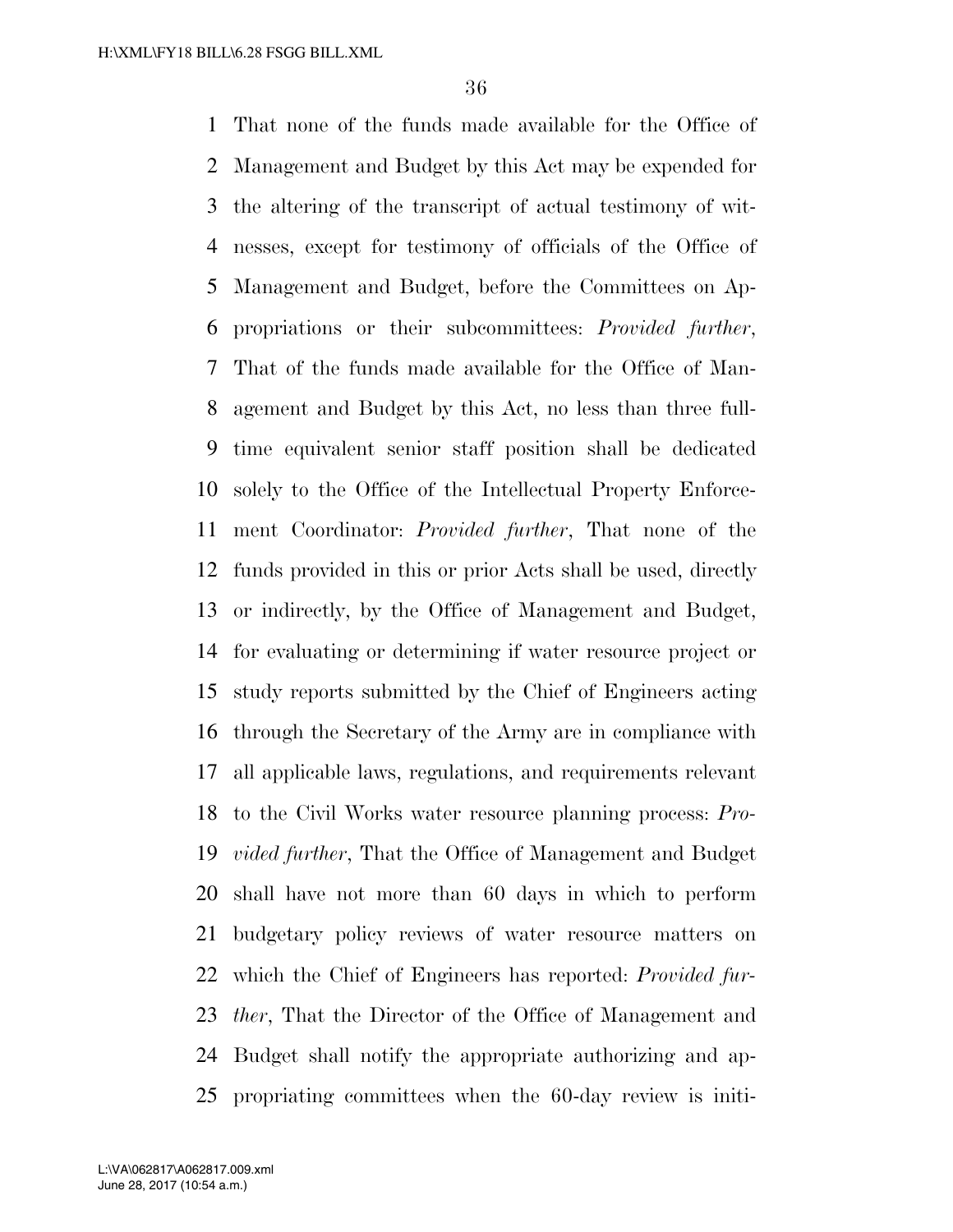ated: *Provided further*, That if water resource reports have not been transmitted to the appropriate authorizing and appropriating committees within 15 days after the end of the Office of Management and Budget review period based on the notification from the Director, Congress shall as- sume Office of Management and Budget concurrence with the report and act accordingly.

OFFICE OF NATIONAL DRUG CONTROL POLICY

## SALARIES AND EXPENSES

 For necessary expenses of the Office of National Drug Control Policy; for research activities pursuant to the Office of National Drug Control Policy Reauthoriza- tion Act of 2006 (Public Law 109–469); not to exceed \$10,000 for official reception and representation expenses; and for participation in joint projects or in the provision of services on matters of mutual interest with nonprofit, research, or public organizations or agencies, with or with- out reimbursement, \$18,400,000: *Provided*, That the Of- fice is authorized to accept, hold, administer, and utilize gifts, both real and personal, public and private, without fiscal year limitation, for the purpose of aiding or facili-tating the work of the Office.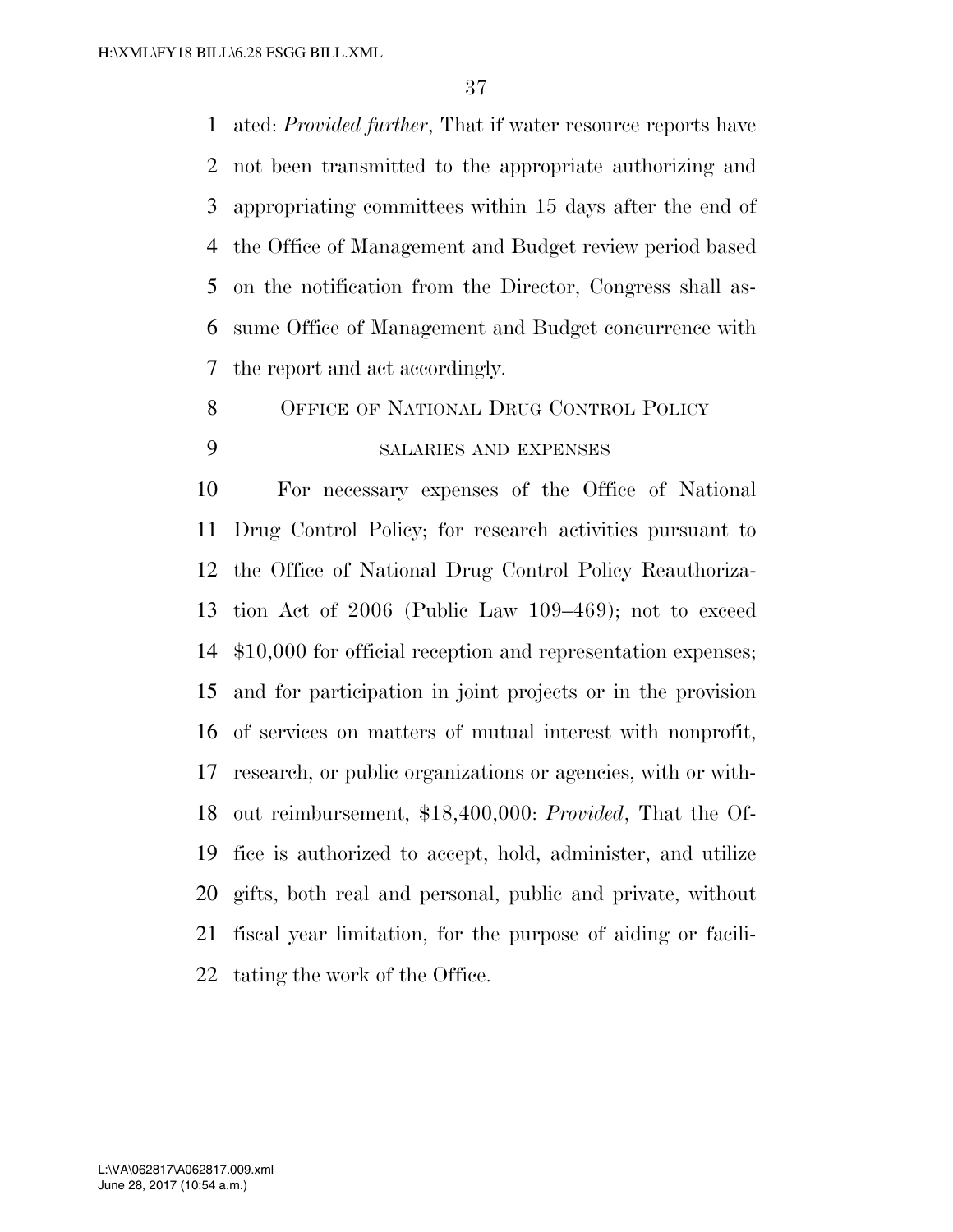|   | FEDERAL DRUG CONTROL PROGRAMS                   |
|---|-------------------------------------------------|
|   | 2 HIGH INTENSITY DRUG TRAFFICKING AREAS PROGRAM |
| 3 | (INCLUDING TRANSFERS OF FUNDS)                  |

 For necessary expenses of the Office of National Drug Control Policy's High Intensity Drug Trafficking Areas Program, \$254,000,000, to remain available until September 30, 2019, for drug control activities consistent with the approved strategy for each of the designated High Intensity Drug Trafficking Areas (''HIDTAs''), of which not less than 51 percent shall be transferred to State and local entities for drug control activities and shall be obligated not later than 120 days after enactment of this Act: *Provided*, That up to 49 percent may be trans- ferred to Federal agencies and departments in amounts determined by the Director of the Office of National Drug Control Policy, of which up to \$2,700,000 may be used for auditing services and associated activities: *Provided further,* That, notwithstanding the requirements of Public Law 106–58, any unexpended funds obligated prior to fis- cal year 2016 may be used for any other approved activi- ties of that HIDTA, subject to reprogramming require- ments: *Provided further*, That each HIDTA designated as of September 30, 2017, shall be funded at not less than the fiscal year 2017 base level, unless the Director submits to the Committees on Appropriations of the House of Rep-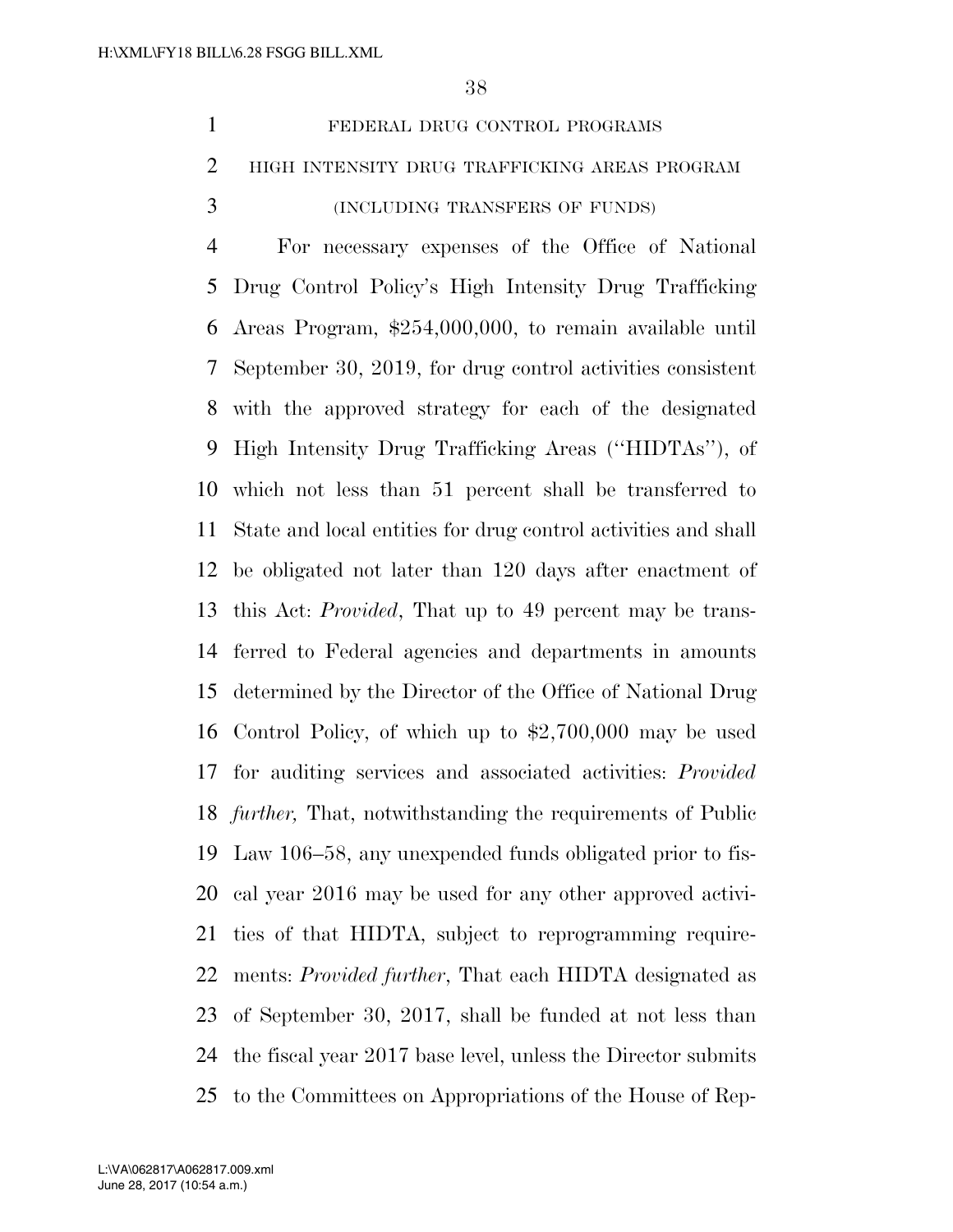resentatives and the Senate justification for changes to those levels based on clearly articulated priorities and pub- lished Office of National Drug Control Policy performance measures of effectiveness: *Provided further*, That the Di- rector shall notify the Committees on Appropriations of the initial allocation of fiscal year 2018 funding among HIDTAs not later than 45 days after enactment of this Act, and shall notify the Committees of planned uses of discretionary HIDTA funding, as determined in consulta- tion with the HIDTA Directors, not later than 90 days after enactment of this Act: *Provided further*, That upon a determination that all or part of the funds so transferred from this appropriation are not necessary for the purposes provided herein and upon notification to the Committees on Appropriations of the House of Representatives and the Senate, such amounts may be transferred back to this ap-propriation.

### OTHER FEDERAL DRUG CONTROL PROGRAMS

(INCLUDING TRANSFERS OF FUNDS)

 For other drug control activities authorized by the Office of National Drug Control Policy Reauthorization Act of 2006 (Public Law 109–469), \$108,843,000, to re- main available until expended, which shall be available as follows: \$91,000,000 for the Drug-Free Communities Pro-gram, of which \$2,000,000 shall be made available as di-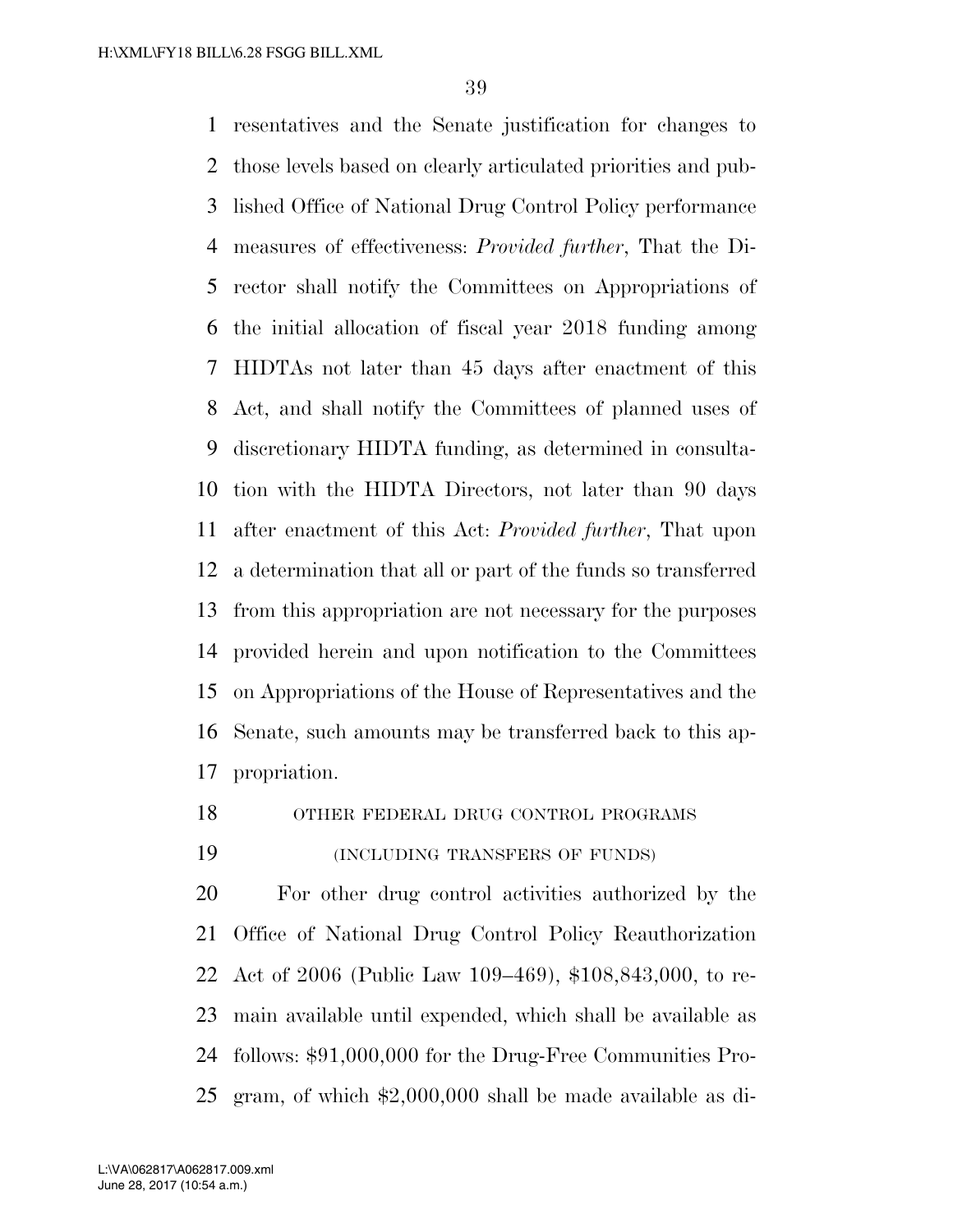rected by section 4 of Public Law 107–82, as amended by Public Law 109–469 (21 U.S.C. 1521 note); \$2,000,000 for drug court training and technical assist- ance; \$9,500,000 for anti-doping activities; \$2,343,000 for the United States membership dues to the World Anti- Doping Agency; \$1,000,000 shall be made available as di- rected by section 1105 of Public Law 109–469; and \$3,000,000, to remain available until expended, shall be for activities authorized by section 103 of Public Law 114–198: *Provided,* That amounts made available under this heading may be transferred to other Federal depart-ments and agencies to carry out such activities.

# UNANTICIPATED NEEDS

 For expenses necessary to enable the President to meet unanticipated needs, in furtherance of the national interest, security, or defense which may arise at home or abroad during the current fiscal year, as authorized by 3 U.S.C. 108, \$798,000, to remain available until Sep-tember 30, 2019.

INFORMATION TECHNOLOGY OVERSIGHT AND REFORM

**(INCLUDING TRANSFER OF FUNDS)** 

 For necessary expenses for the furtherance of inte- grated, efficient, secure, and effective uses of information technology in the Federal Government, \$20,000,000, to remain available until expended: *Provided*, That the Direc-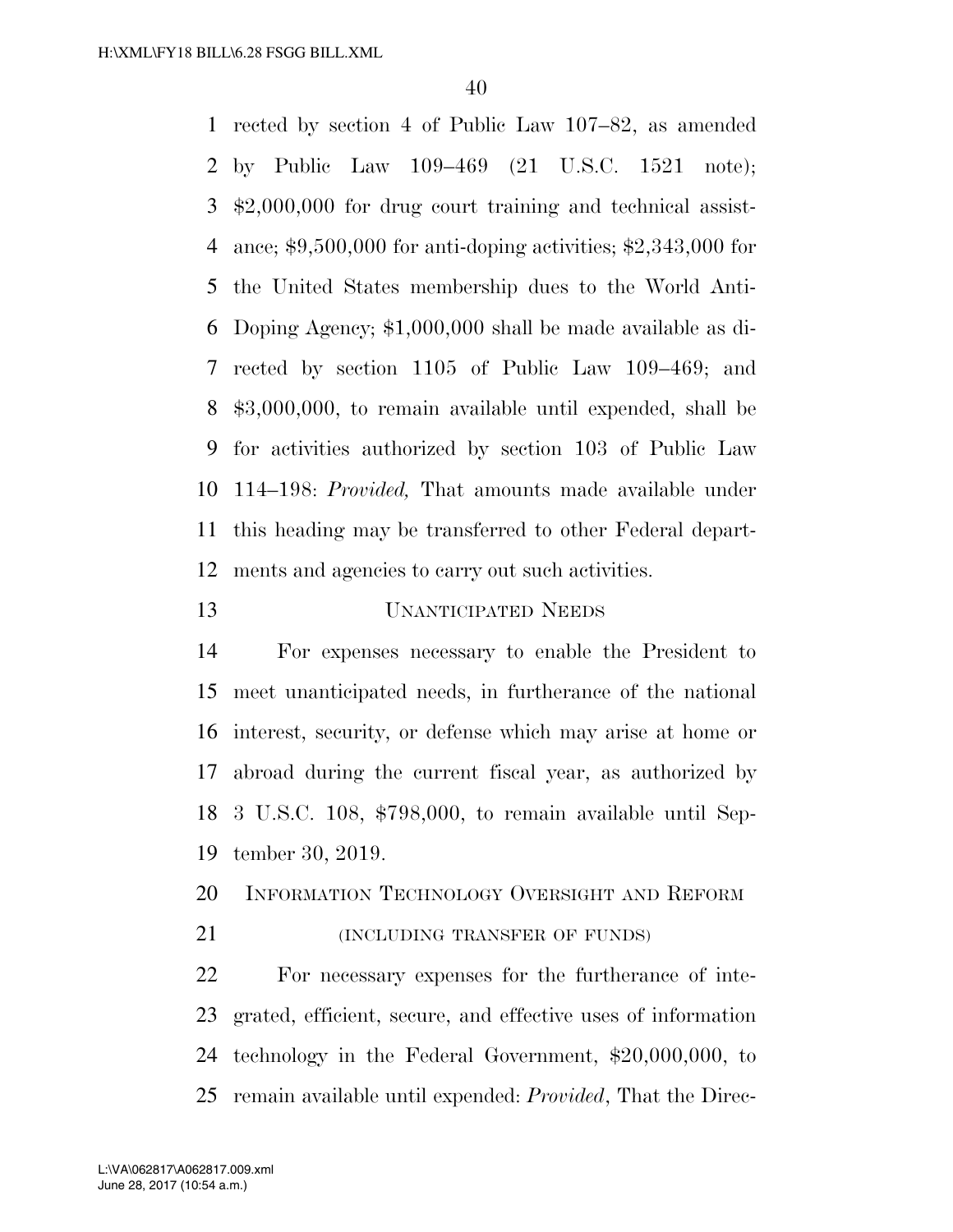tor of the Office of Management and Budget may transfer these funds to one or more other agencies to carry out projects to meet these purposes.

# SPECIAL ASSISTANCE TO THE PRESIDENT

SALARIES AND EXPENSES

 For necessary expenses to enable the Vice President to provide assistance to the President in connection with specially assigned functions; services as authorized by 5 U.S.C. 3109 and 3 U.S.C. 106, including subsistence ex- penses as authorized by 3 U.S.C. 106, which shall be ex- pended and accounted for as provided in that section; and hire of passenger motor vehicles, \$4,288,000.

OFFICIAL RESIDENCE OF THE VICE PRESIDENT

- OPERATING EXPENSES
- (INCLUDING TRANSFER OF FUNDS)

 For the care, operation, refurnishing, improvement, and to the extent not otherwise provided for, heating and lighting, including electric power and fixtures, of the offi- cial residence of the Vice President; the hire of passenger motor vehicles; and not to exceed \$90,000 pursuant to 3 U.S.C. 106(b)(2), \$302,000: *Provided*, That advances, re- payments, or transfers from this appropriation may be made to any department or agency for expenses of car-rying out such activities.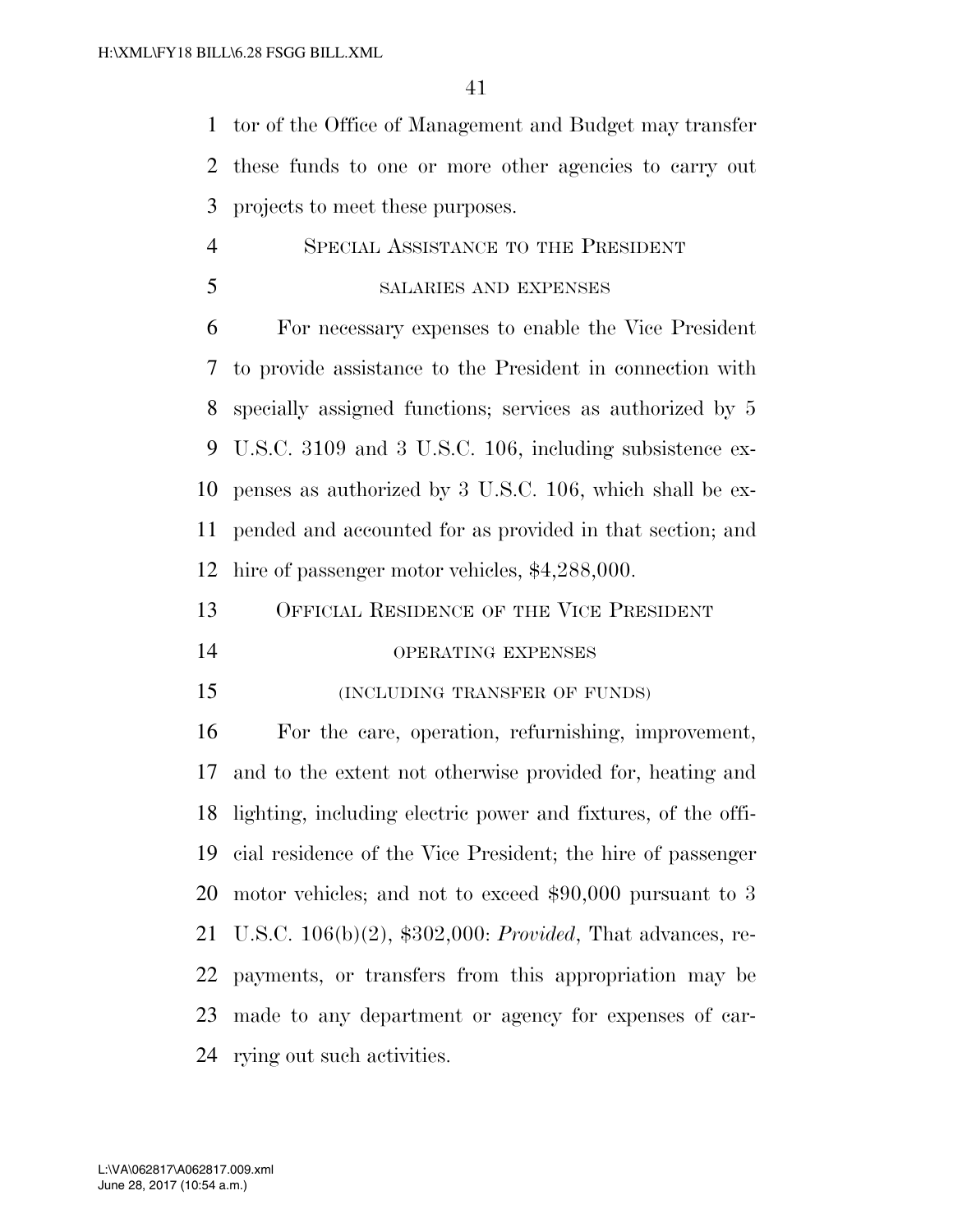ADMINISTRATIVE PROVISIONS—EXECUTIVE OFFICE OF 2 THE PRESIDENT AND FUNDS APPROPRIATED TO THE PRESIDENT

### (INCLUDING TRANSFER OF FUNDS)

 SEC. 201. From funds made available in this Act under the headings ''The White House'', ''Executive Resi- dence at the White House'', ''White House Repair and Restoration'', ''Council of Economic Advisers'', ''National Security Council and Homeland Security Council'', ''Of- fice of Administration'', ''Special Assistance to the Presi- dent'', and ''Official Residence of the Vice President'', the Director of the Office of Management and Budget (or such other officer as the President may designate in writ- ing), may, with advance approval of the Committees on Appropriations of the House of Representatives and the Senate, transfer not to exceed 10 percent of any such ap- propriation to any other such appropriation, to be merged with and available for the same time and for the same purposes as the appropriation to which transferred: *Pro- vided*, That the amount of an appropriation shall not be increased by more than 50 percent by such transfers: *Pro- vided further*, That no amount shall be transferred from ''Special Assistance to the President'' or ''Official Resi- dence of the Vice President'' without the approval of the Vice President.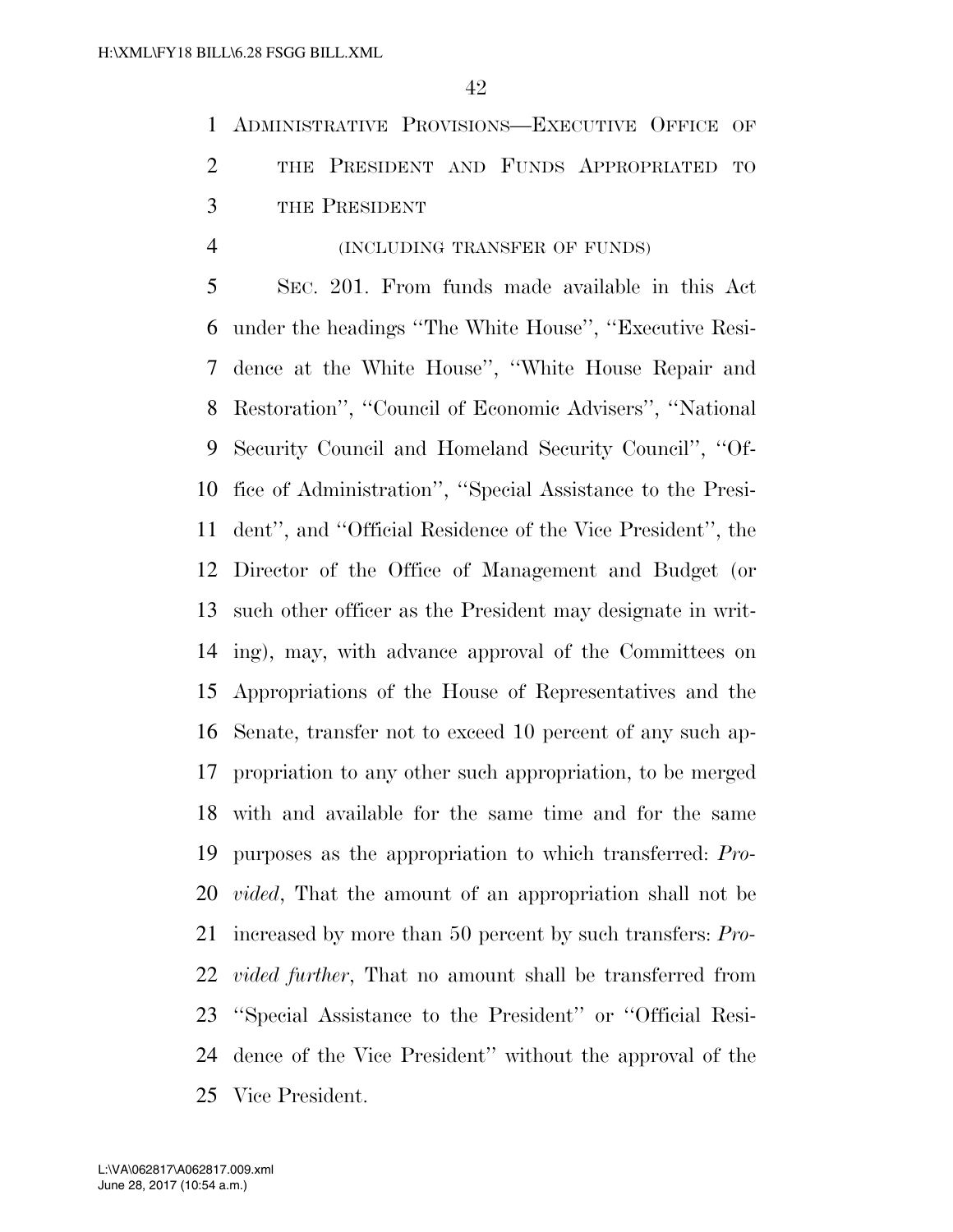| $\mathbf{1}$   | SEC. 202. Within 90 days after the date of enactment      |
|----------------|-----------------------------------------------------------|
| $\overline{2}$ | of this section, the Director of the Office of Management |
| 3              | and Budget shall submit a report to the Committees on     |
| $\overline{4}$ | Appropriations of the House of Representatives and the    |
| 5              | Senate on the costs of implementing the Dodd-Frank Wall   |
| 6              | Street Reform and Consumer Protection Act (Public Law     |
| 7              | $111-203$ ). Such report shall include—                   |
| 8              | (1) the estimated mandatory and discretionary             |
| 9              | obligations of funds through fiscal year 2019, by         |
| 10             | Federal agency and by fiscal year, including—             |
| 11             | (A) the estimated obligations by cost in-                 |
| 12             | puts such as rent, information technology, con-           |
| 13             | tracts, and personnel;                                    |
| 14             | (B) the methodology and data sources used                 |
| 15             | to calculate such estimated obligations; and              |
| 16             | (C) the specific section of such Act that re-             |
| 17             | quires the obligation of funds; and                       |
| 18             | (2) the estimated receipts through fiscal year            |
| 19             | 2019 from assessments, user fees, and other fees by       |
| 20             | the Federal agency making the collections, by fiscal      |
| 21             | year, including—                                          |
| 22             | (A) the methodology and data sources used                 |
| 23             | to calculate such estimated collections; and              |
| 24             | (B) the specific section of such Act that                 |
| 25             | authorizes the collection of funds.                       |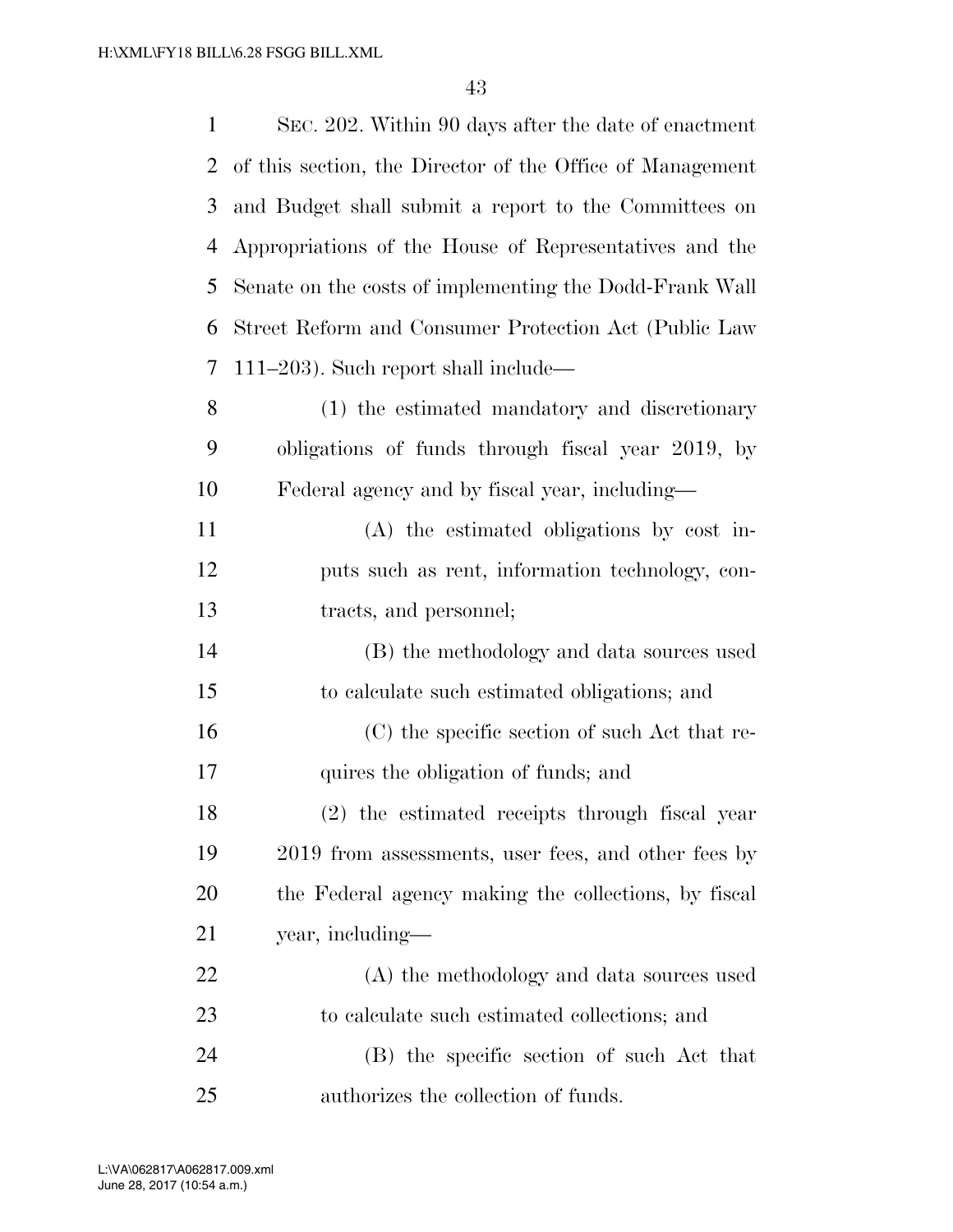SEC. 203. (a) During fiscal year 2018, any Executive order or Presidential memorandum issued or revoked by the President shall be accompanied by a written statement from the Director of the Office of Management and Budg- et on the budgetary impact, including costs, benefits, and revenues, of such order or memorandum.

(b) Any such statement shall include—

 (1) a narrative summary of the budgetary im- pact of such order or memorandum on the Federal Government;

 (2) the impact on mandatory and discretionary obligations and outlays as the result of such order or memorandum, listed by Federal agency, for each year in the 5-fiscal-year period beginning in fiscal year 2018; and

 (3) the impact on revenues of the Federal Gov- ernment as the result of such order or memorandum over the 5-fiscal-year period beginning in fiscal year 2018.

 (c) If an Executive order or Presidential memo- randum is issued during fiscal year 2018 due to a national emergency, the Director of the Office of Management and Budget may issue the statement required by subsection (a) not later than 15 days after the date that such order or memorandum is issued.

June 28, 2017 (10:54 a.m.) L:\VA\062817\A062817.009.xml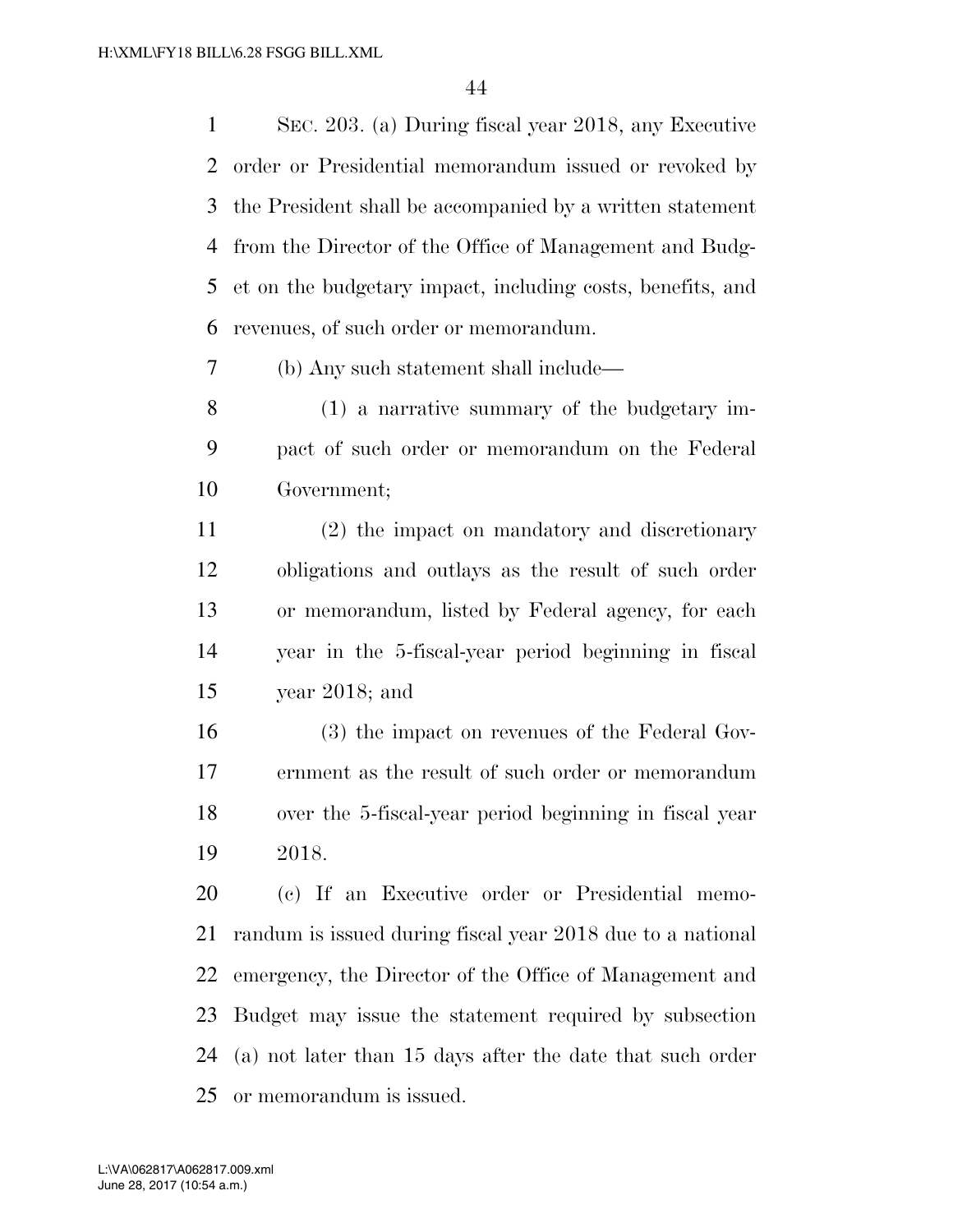(d) The requirement for cost estimates for Presi- dential memoranda shall only apply for Presidential memoranda estimated to have a regulatory cost in excess of \$100,000,000.

 This title may be cited as the ''Executive Office of the President Appropriations Act, 2018''.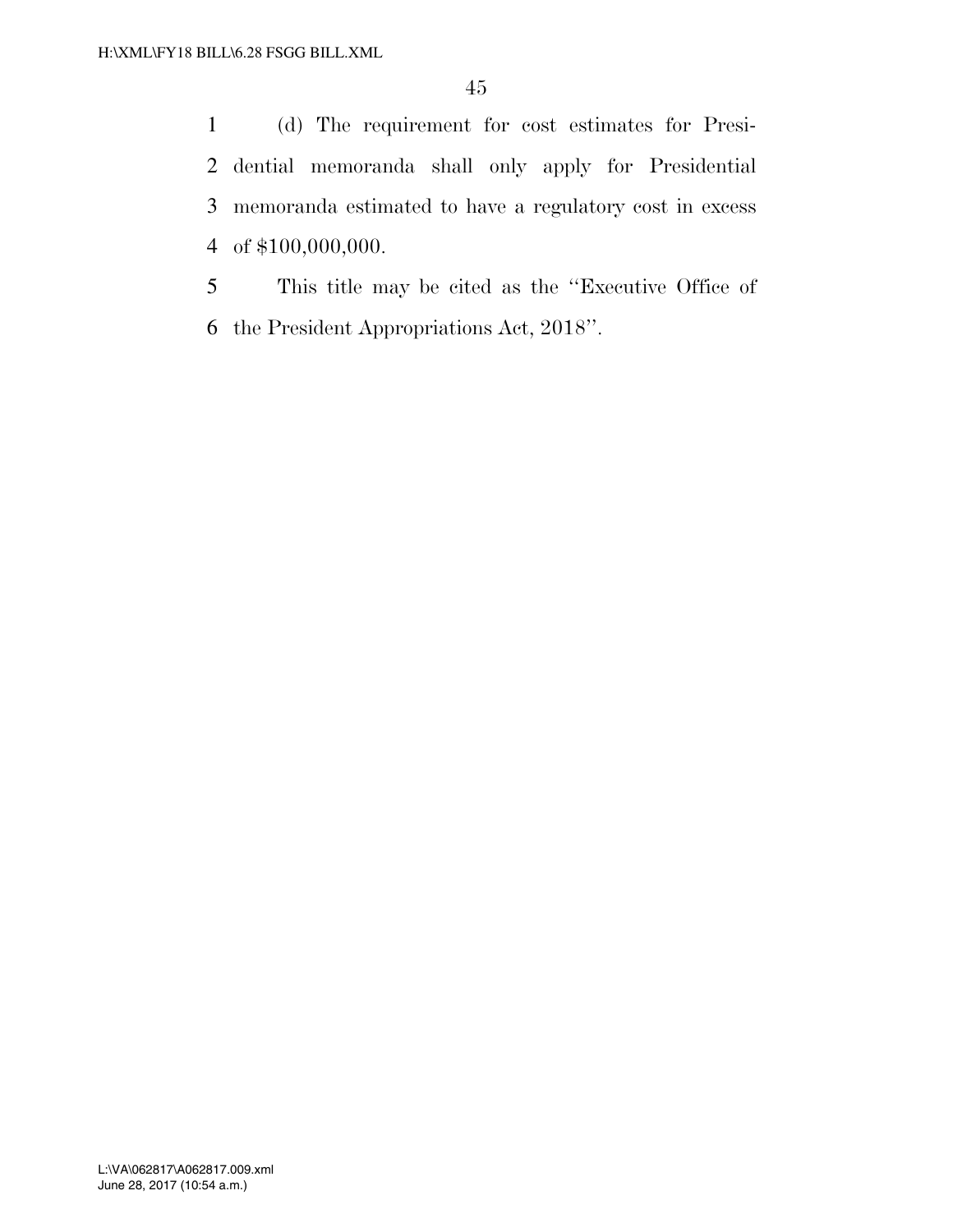1 TITLE III 2 THE JUDICIARY SUPREME COURT OF THE UNITED STATES SALARIES AND EXPENSES For expenses necessary for the operation of the Su- preme Court, as required by law, excluding care of the building and grounds, including hire of passenger motor vehicles as authorized by 31 U.S.C. 1343 and 1344; not to exceed \$10,000 for official reception and representation expenses; and for miscellaneous expenses, to be expended as the Chief Justice may approve, \$78,538,000, of which \$1,500,000 shall remain available until expended.

 In addition, there are appropriated such sums as may be necessary under current law for the salaries of the chief justice and associate justices of the court.

16 CARE OF THE BUILDING AND GROUNDS

 For such expenditures as may be necessary to enable the Architect of the Capitol to carry out the duties im- posed upon the Architect by 40 U.S.C. 6111 and 6112, \$15,000,000, to remain available until expended.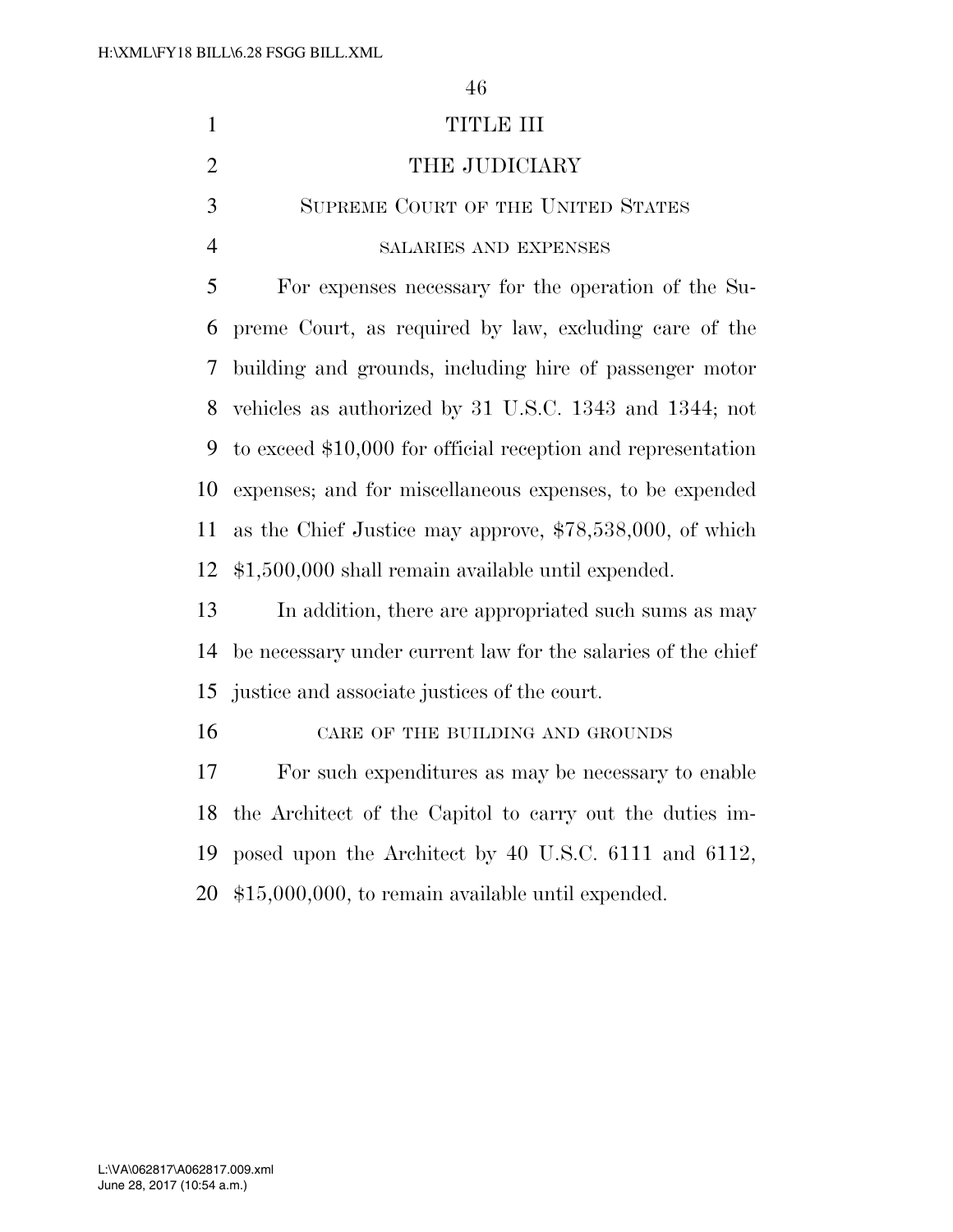| UNITED STATES COURT OF APPEALS FOR THE FEDERAL               |
|--------------------------------------------------------------|
| <b>CIRCUIT</b>                                               |
| SALARIES AND EXPENSES                                        |
| For salaries of officers and employees, and for nec-         |
| essary expenses of the court, as authorized by law,          |
| \$30,592,000.                                                |
| In addition, there are appropriated such sums as may         |
| be necessary under current law for the salaries of the chief |
| judge and judges of the court.                               |
| UNITED STATES COURT OF INTERNATIONAL TRADE                   |
| <b>SALARIES AND EXPENSES</b>                                 |
| For salaries of officers and employees of the court,         |
| services, and necessary expenses of the court, as author-    |
| ized by law, \$18,556,000.                                   |
| In addition, there are appropriated such sums as may         |
| be necessary under current law for the salaries of the chief |
| 17 judge and judges of the court.                            |
| COURTS OF APPEALS, DISTRICT COURTS, AND OTHER                |
| <b>JUDICIAL SERVICES</b>                                     |
| SALARIES AND EXPENSES                                        |
| For the salaries of judges of the United States Court        |
| of Federal Claims, magistrate judges, and all other offi-    |
| cers and employees of the Federal Judiciary not otherwise    |
| specifically provided for, necessary expenses of the courts, |
| and the purchase, rental, repair, and cleaning of uniforms   |
|                                                              |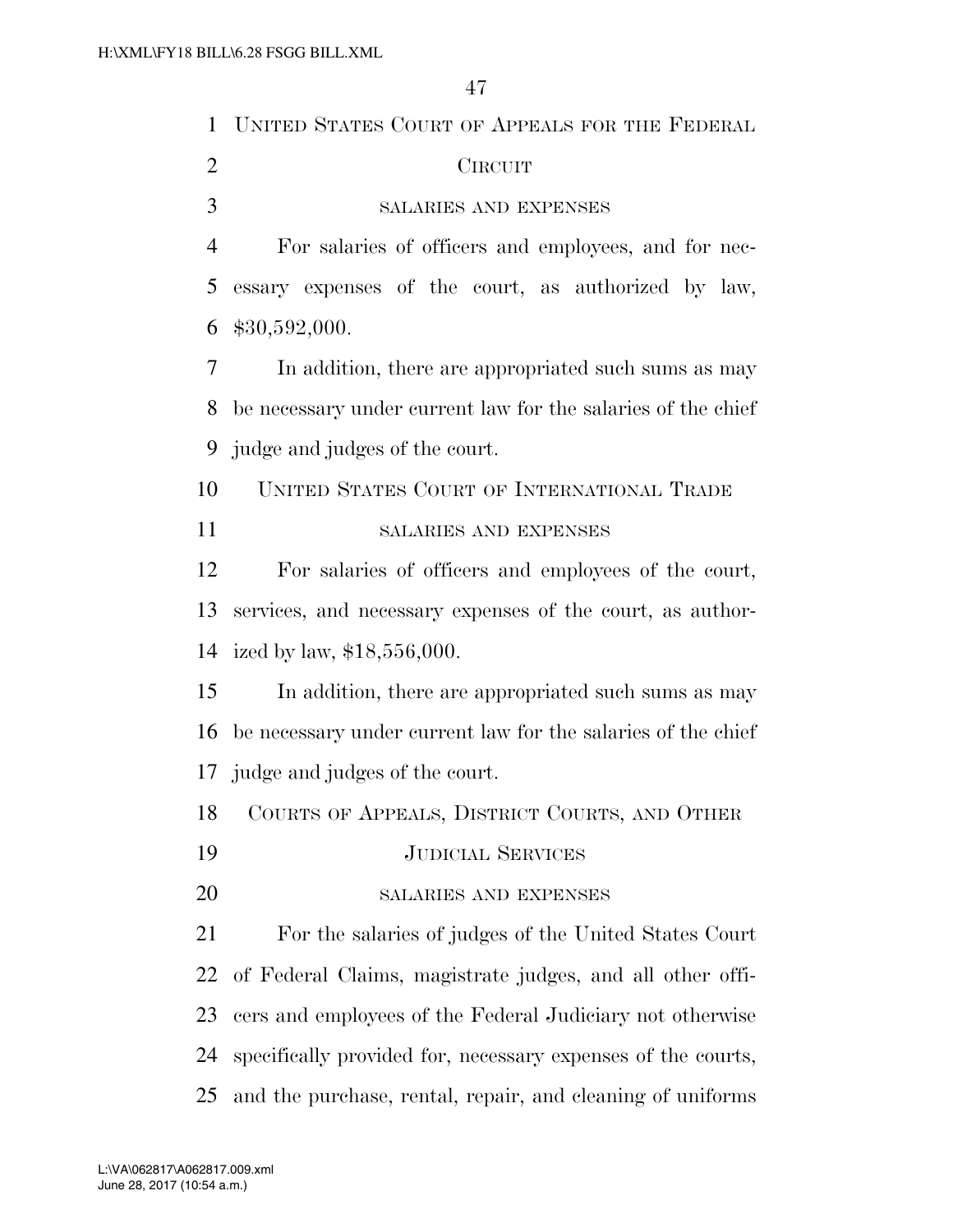for Probation and Pretrial Services Office staff, as author- ized by law, \$5,082,710,000 (including the purchase of firearms and ammunition); of which not to exceed \$27,817,000 shall remain available until expended for space alteration projects and for furniture and furnishings related to new space alteration and construction projects.

 In addition, there are appropriated such sums as may be necessary under current law for the salaries of circuit and district judges (including judges of the territorial courts of the United States), bankruptcy judges, and jus- tices and judges retired from office or from regular active service.

 In addition, for expenses of the United States Court of Federal Claims associated with processing cases under the National Childhood Vaccine Injury Act of 1986 (Pub- lic Law 99–660), not to exceed \$7,366,000, to be appro- priated from the Vaccine Injury Compensation Trust Fund.

DEFENDER SERVICES

 For the operation of Federal Defender organizations; the compensation and reimbursement of expenses of attor- neys appointed to represent persons under 18 U.S.C. 3006A and 3599, and for the compensation and reim- bursement of expenses of persons furnishing investigative, expert, and other services for such representations as au-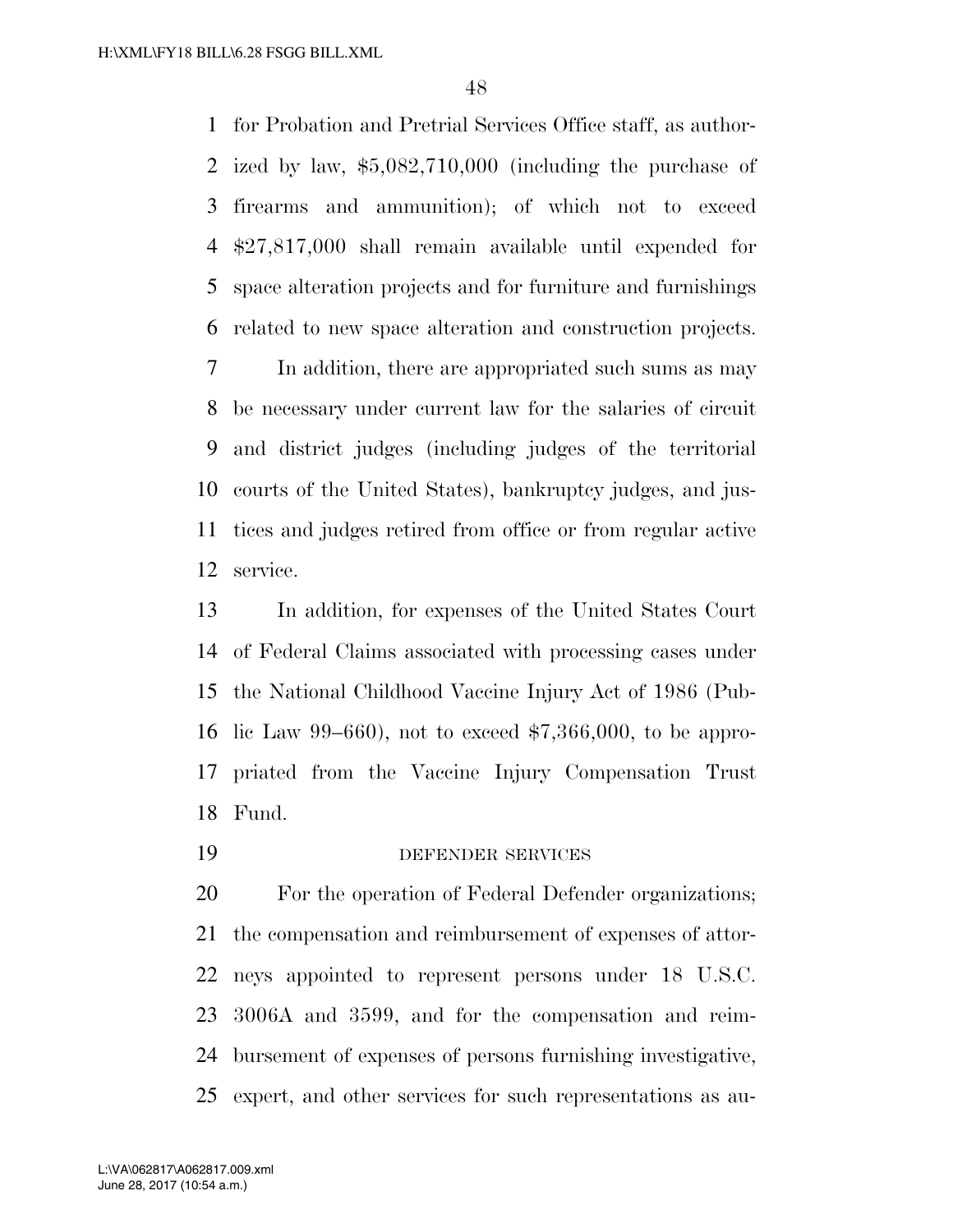thorized by law; the compensation (in accordance with the maximums under 18 U.S.C. 3006A) and reimbursement of expenses of attorneys appointed to assist the court in criminal cases where the defendant has waived representa- tion by counsel; the compensation and reimbursement of expenses of attorneys appointed to represent jurors in civil actions for the protection of their employment, as author-8 ized by 28 U.S.C.  $1875(d)(1)$ ; the compensation and reim- bursement of expenses of attorneys appointed under 18 U.S.C. 983(b)(1) in connection with certain judicial civil forfeiture proceedings; the compensation and reimburse- ment of travel expenses of guardians ad litem appointed under 18 U.S.C. 4100(b); and for necessary training and general administrative expenses, \$1,110,375,000 to re-main available until expended.

#### 16 FEES OF JURORS AND COMMISSIONERS

 For fees and expenses of jurors as authorized by 28 U.S.C. 1871 and 1876; compensation of jury commis- sioners as authorized by 28 U.S.C. 1863; and compensa- tion of commissioners appointed in condemnation cases pursuant to rule 71.1(h) of the Federal Rules of Civil Pro- cedure (28 U.S.C. Appendix Rule 71.1(h)), \$39,929,000, to remain available until expended: *Provided*, That the compensation of land commissioners shall not exceed the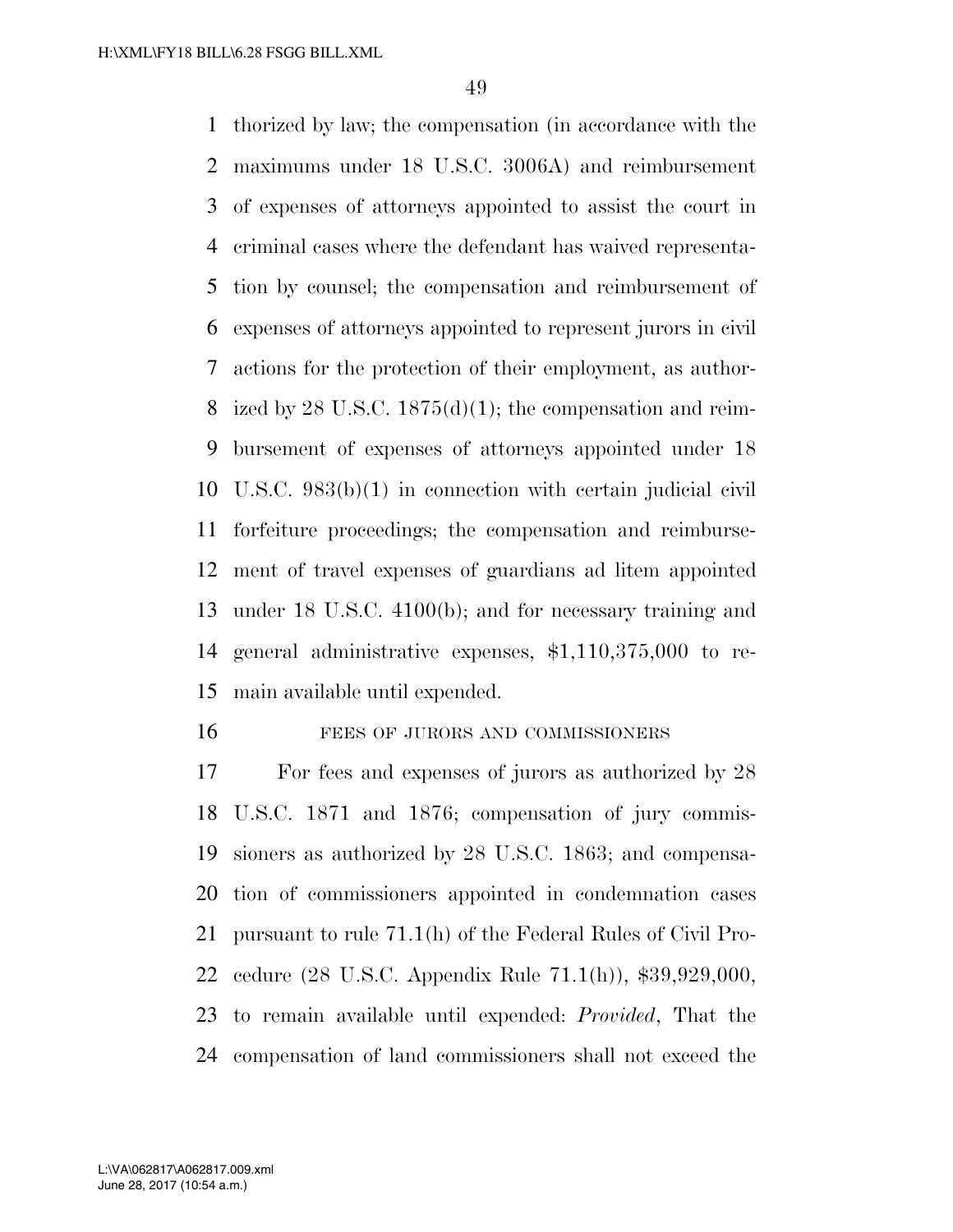daily equivalent of the highest rate payable under 5 U.S.C. 5332.

#### COURT SECURITY

(INCLUDING TRANSFER OF FUNDS)

 For necessary expenses, not otherwise provided for, incident to the provision of protective guard services for United States courthouses and other facilities housing Federal court operations, and the procurement, installa- tion, and maintenance of security systems and equipment for United States courthouses and other facilities housing Federal court operations, including building ingress-egress control, inspection of mail and packages, directed security patrols, perimeter security, basic security services provided by the Federal Protective Service, and other similar activi- ties as authorized by section 1010 of the Judicial Improve- ment and Access to Justice Act (Public Law 100–702), \$574,593,000, of which not to exceed \$20,000,000 shall remain available until expended, to be expended directly or transferred to the United States Marshals Service, which shall be responsible for administering the Judicial Facility Security Program consistent with standards or guidelines agreed to by the Director of the Administrative Office of the United States Courts and the Attorney Gen-eral.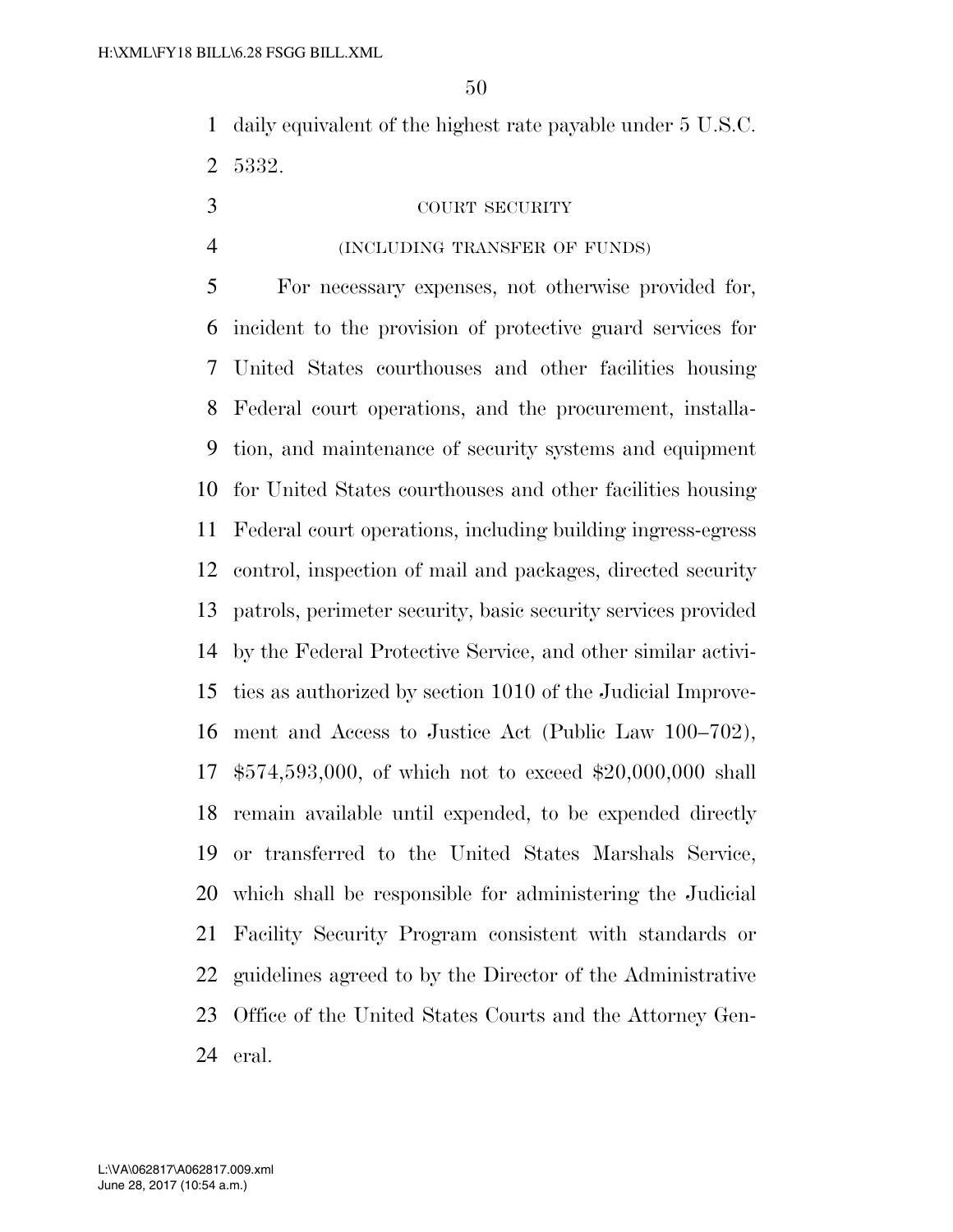| $\mathbf{1}$   | ADMINISTRATIVE OFFICE OF THE UNITED STATES                    |
|----------------|---------------------------------------------------------------|
| $\overline{2}$ | <b>COURTS</b>                                                 |
| 3              | SALARIES AND EXPENSES                                         |
| $\overline{4}$ | For necessary expenses of the Administrative Office           |
| 5              | of the United States Courts as authorized by law, includ-     |
| 6              | ing travel as authorized by 31 U.S.C. 1345, hire of a pas-    |
| 7              | senger motor vehicle as authorized by $31$ U.S.C. $1343(b)$ , |
| 8              | advertising and rent in the District of Columbia and else-    |
| 9              | where, $$88,920,000$ , of which not to exceed $$8,500$ is au- |
| 10             | thorized for official reception and representation expenses.  |
| 11             | FEDERAL JUDICIAL CENTER                                       |
| 12             | SALARIES AND EXPENSES                                         |
| 13             | For necessary expenses of the Federal Judicial Cen-           |
| 14             | ter, as authorized by Public Law $90-219$ , \$28,708,000;     |
| 15             | of which \$1,800,000 shall remain available through Sep-      |
| 16             | tember 30, 2019, to provide education and training to         |
| 17             | Federal court personnel; and of which not to exceed           |
| 18             | $$1,500$ is authorized for official reception and representa- |
| 19             | tion expenses.                                                |
| 20             | UNITED STATES SENTENCING COMMISSION                           |
| 21             | SALARIES AND EXPENSES                                         |
| 22             | For the salaries and expenses necessary to carry out          |
| 23             | the provisions of chapter 58 of title 28, United States       |
| 24             | Code, \$18,338,000, of which not to exceed $$1,000$ is au-    |
| 25             | thorized for official reception and representation expenses.  |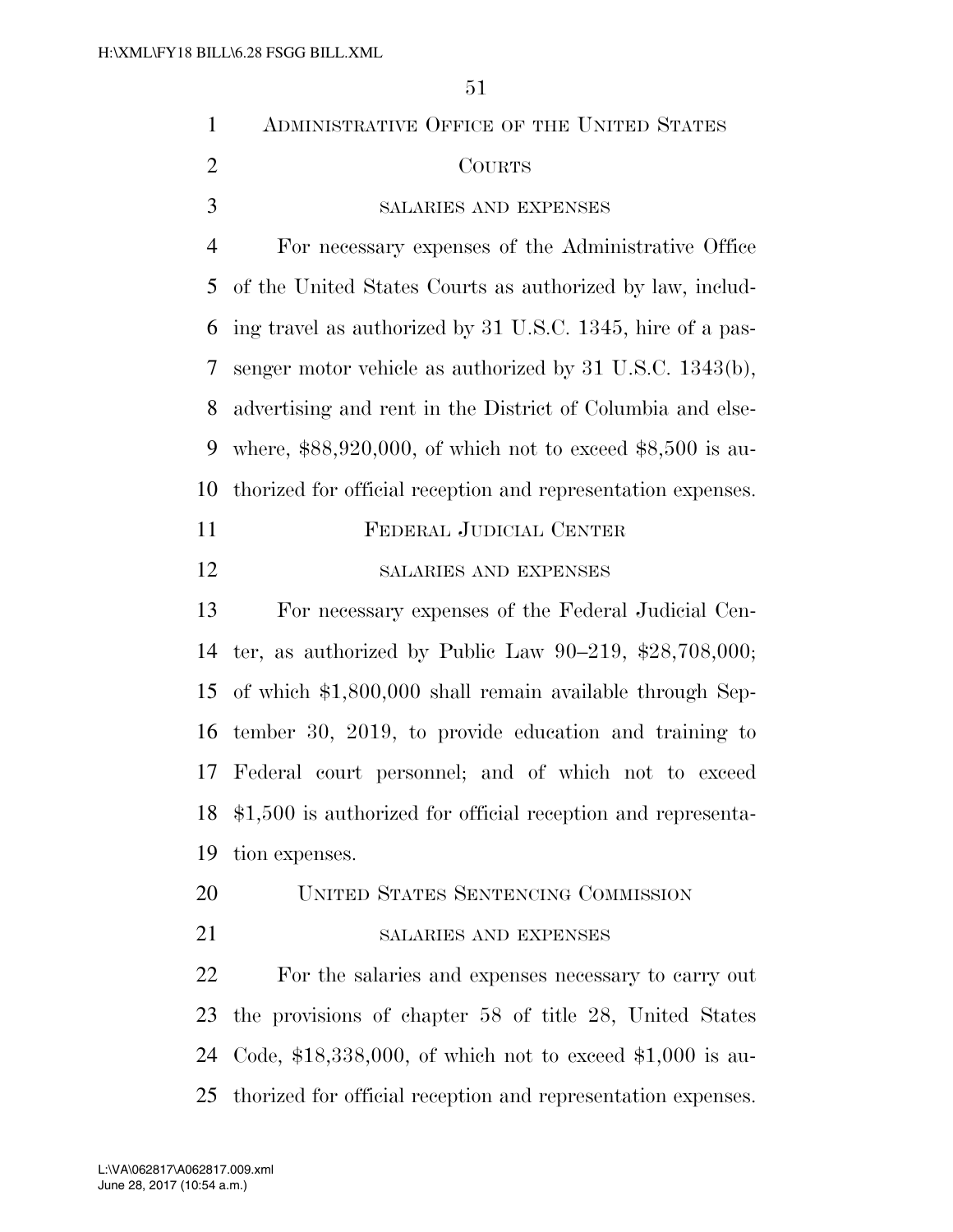- ADMINISTRATIVE PROVISIONS—THE JUDICIARY (INCLUDING TRANSFER OF FUNDS)
- SEC. 301. Appropriations and authorizations made in this title which are available for salaries and expenses shall be available for services as authorized by 5 U.S.C. 3109. SEC. 302. Not to exceed 5 percent of any appropria- tion made available for the current fiscal year for the Judi- ciary in this Act may be transferred between such appro- priations, but no such appropriation, except ''Courts of Appeals, District Courts, and Other Judicial Services, De- fender Services'' and ''Courts of Appeals, District Courts, and Other Judicial Services, Fees of Jurors and Commis- sioners'', shall be increased by more than 10 percent by any such transfers: *Provided*, That any transfer pursuant to this section shall be treated as a reprogramming of funds under sections 604 and 608 of this Act and shall not be available for obligation or expenditure except in compliance with the procedures set forth in section 608. SEC. 303. Notwithstanding any other provision of law, the salaries and expenses appropriation for ''Courts

 of Appeals, District Courts, and Other Judicial Services'' shall be available for official reception and representation expenses of the Judicial Conference of the United States: *Provided*, That such available funds shall not exceed \$11,000 and shall be administered by the Director of the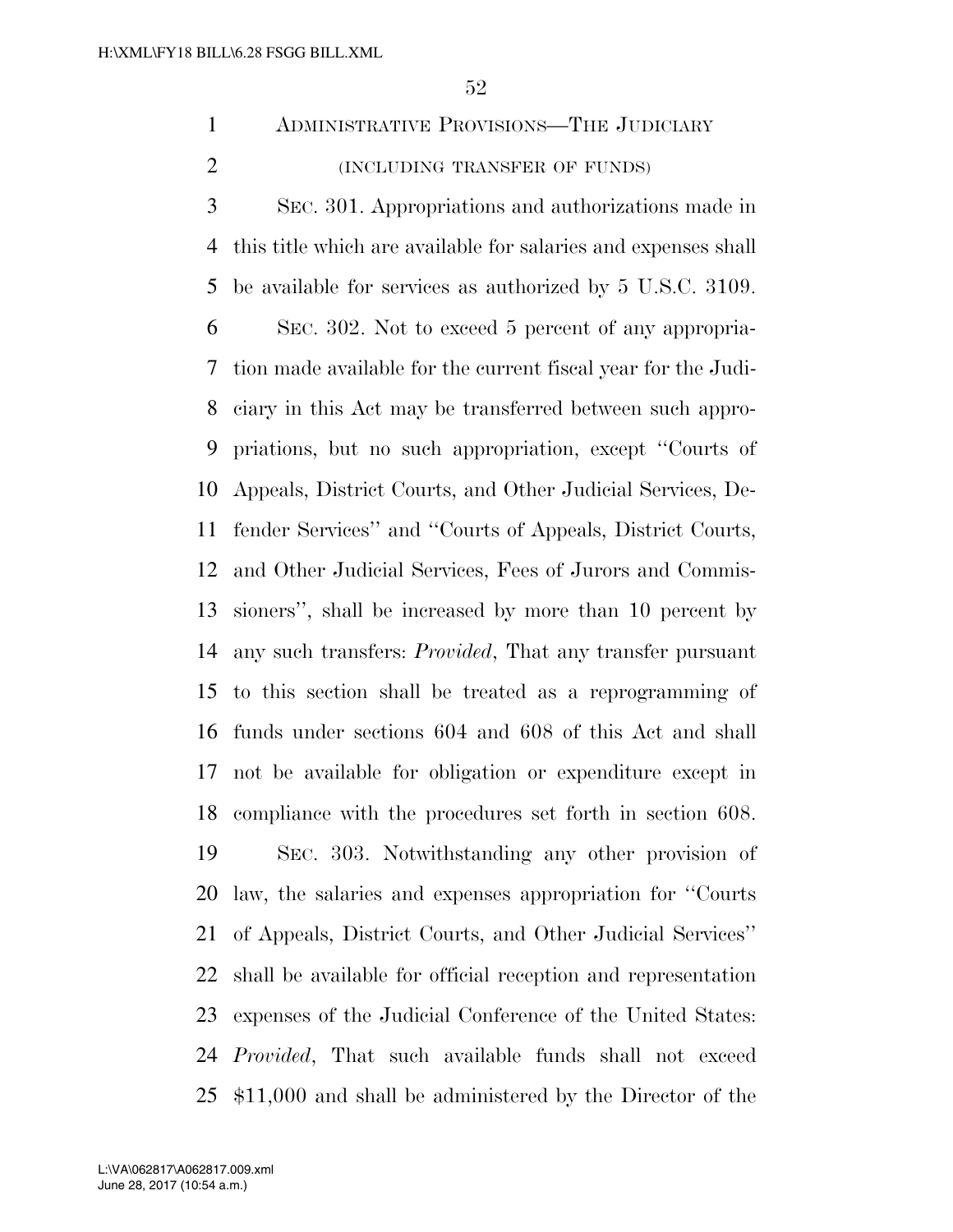Administrative Office of the United States Courts in the capacity as Secretary of the Judicial Conference.

 SEC. 304. Section 3314(a) of title 40, United States Code, shall be applied by substituting ''Federal'' for ''exec-utive'' each place it appears.

 SEC. 305. In accordance with 28 U.S.C. 561–569, and notwithstanding any other provision of law, the United States Marshals Service shall provide, for such courthouses as its Director may designate in consultation with the Director of the Administrative Office of the United States Courts, for purposes of a pilot program, the security services that 40 U.S.C. 1315 authorizes the De- partment of Homeland Security to provide, except for the services specified in 40 U.S.C. 1315(b)(2)(E). For build- ing-specific security services at these courthouses, the Di- rector of the Administrative Office of the United States Courts shall reimburse the United States Marshals Service rather than the Department of Homeland Security.

 SEC. 306. (a) Section 203(c) of the Judicial Improve- ments Act of 1990 (Public Law 101–650; 28 U.S.C. 133 note), is amended in the second sentence (relating to the District of Kansas) following paragraph (12), by striking ''26 years and 6 months'' and inserting ''27 years and 6 months''.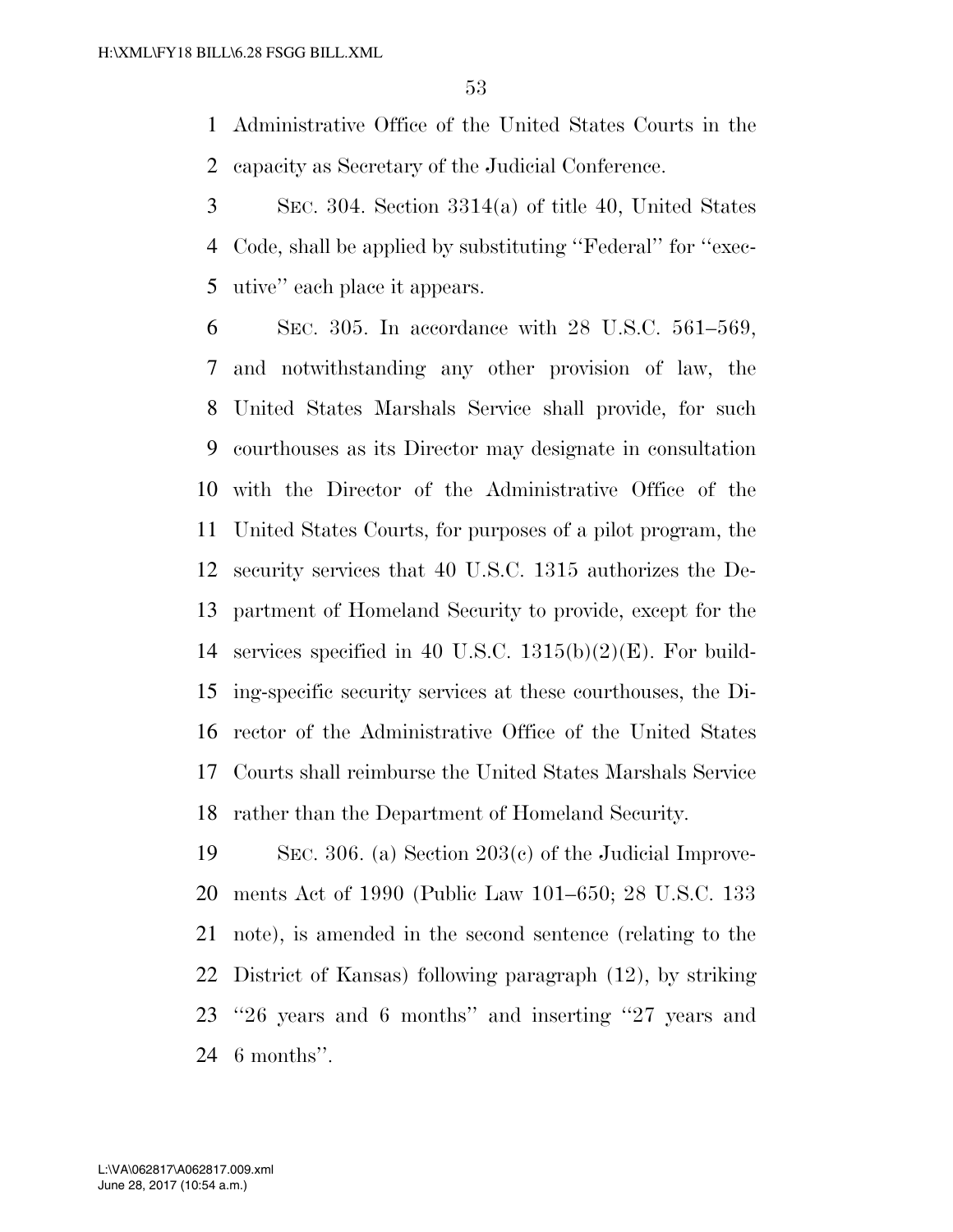(b) Section 406 of the Transportation, Treasury, Housing and Urban Development, the Judiciary, the Dis- trict of Columbia, and Independent Agencies Appropria- tions Act, 2006 (Public Law 109–115; 119 Stat. 2470; 28 U.S.C. 133 note) is amended in the second sentence (relating to the eastern District of Missouri) by striking ''24 years and 6 months'' and inserting ''25 years and 6 months''.

9 (c) Section  $312(c)(2)$  of the 21st Century Depart- ment of Justice Appropriations Authorization Act (Public Law 107–273; 28 U.S.C. 133 note), is amended—

 (1) in the first sentence by inserting after ''ex- cept in the case of'' the following: ''the northern dis-trict of Alabama,'';

 (2) in the first sentence by inserting after ''the 16 central district of California'' the following: ",";

 (3) in the first sentence by striking ''15 years'' 18 and inserting "16 years";

 (4) by adding at the end of the first sentence the following: ''The first vacancy in the office of dis-21 trict judge in the district of Alabama occurring 15 years or more after the confirmation date of the judge named to fill the temporary district judgeship created in that district by this subsection, shall not be filled.'';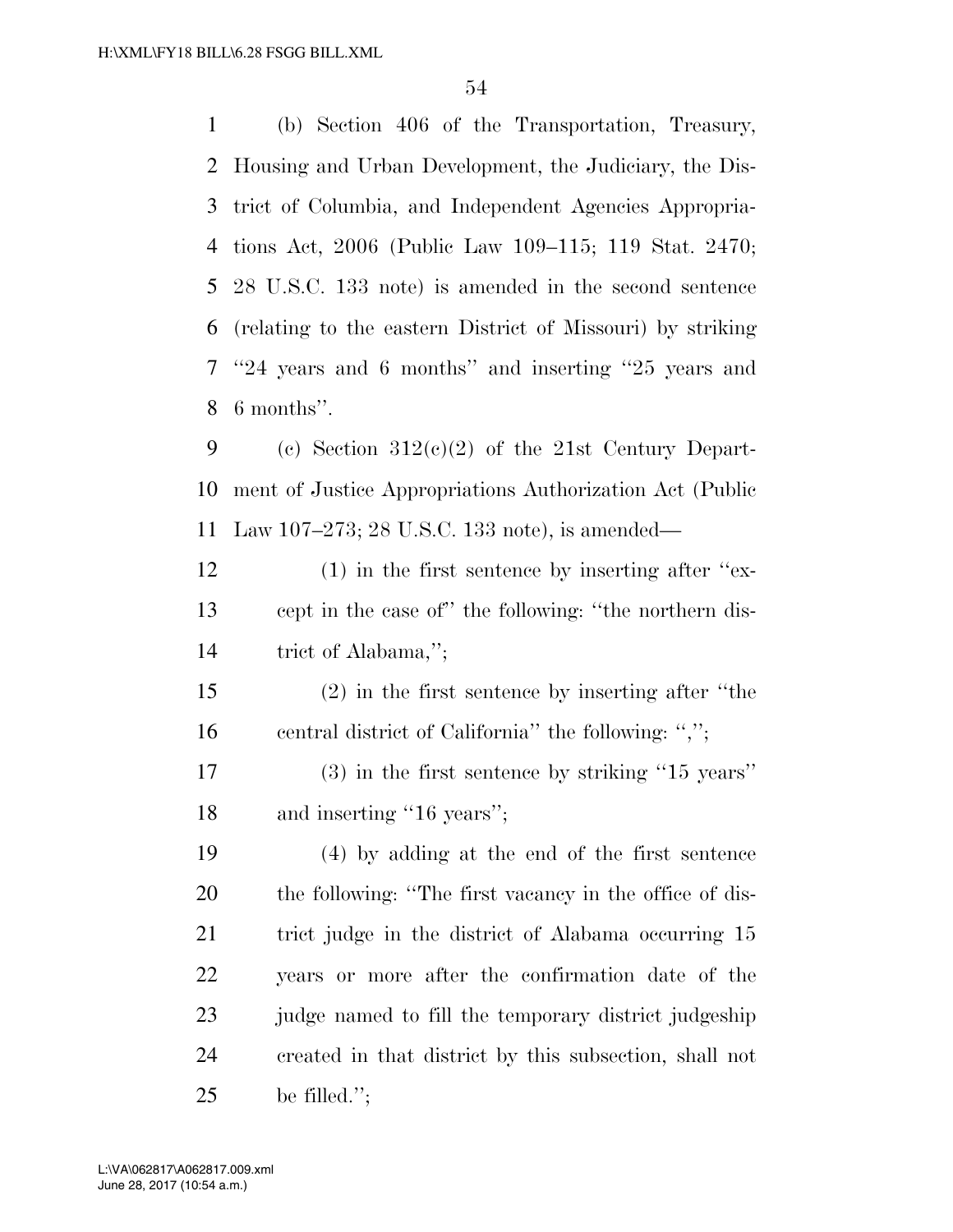(5) in the second sentence (relating to the cen- tral District of California), by striking ''13 years and 6 months'' and inserting ''15 years and 6 months''; and (6) in the third sentence (relating to the west- ern district of North Carolina), by striking ''12 years'' and inserting ''14 years''. 8 SEC. 307. (a) Section  $2(a)(2)(C)(i)$  of the Temporary Bankruptcy Judgeships Extension Act of 2012 (28 U.S.C. 152 note; Public Law 112-121 as amended) is amended by striking ''6 years'' and inserting ''7 years''. 12 (b) Section  $2(a)(2)(D)(i)$  of the Temporary Bank- ruptcy Judgeships Extension Act of 2012 (28 U.S.C. 152 note; Public Law 112-121 as amended) is amended by striking ''6 years'' and inserting ''7 years''. 16 (c) Section  $2(a)(2)(F)(i)$  of the Temporary Bank-

 ruptcy Judgeships Extension Act of 2012 (28 U.S.C. 152 note; Public Law 112-121 as amended) is amended by striking ''6 years'' and inserting ''7 years''.

20 (d) Section  $2(a)(2)(G)(i)$  of the Temporary Bank- ruptcy Judgeships Extension Act of 2012 (28 U.S.C. 152 note; Public Law 112-121 as amended) is amended by striking ''6 years'' and inserting ''7 years''.

24 (e) Section  $2(a)(2)(H)(i)$  of the Temporary Bank-ruptcy Judgeships Extension Act of 2012 (28 U.S.C. 152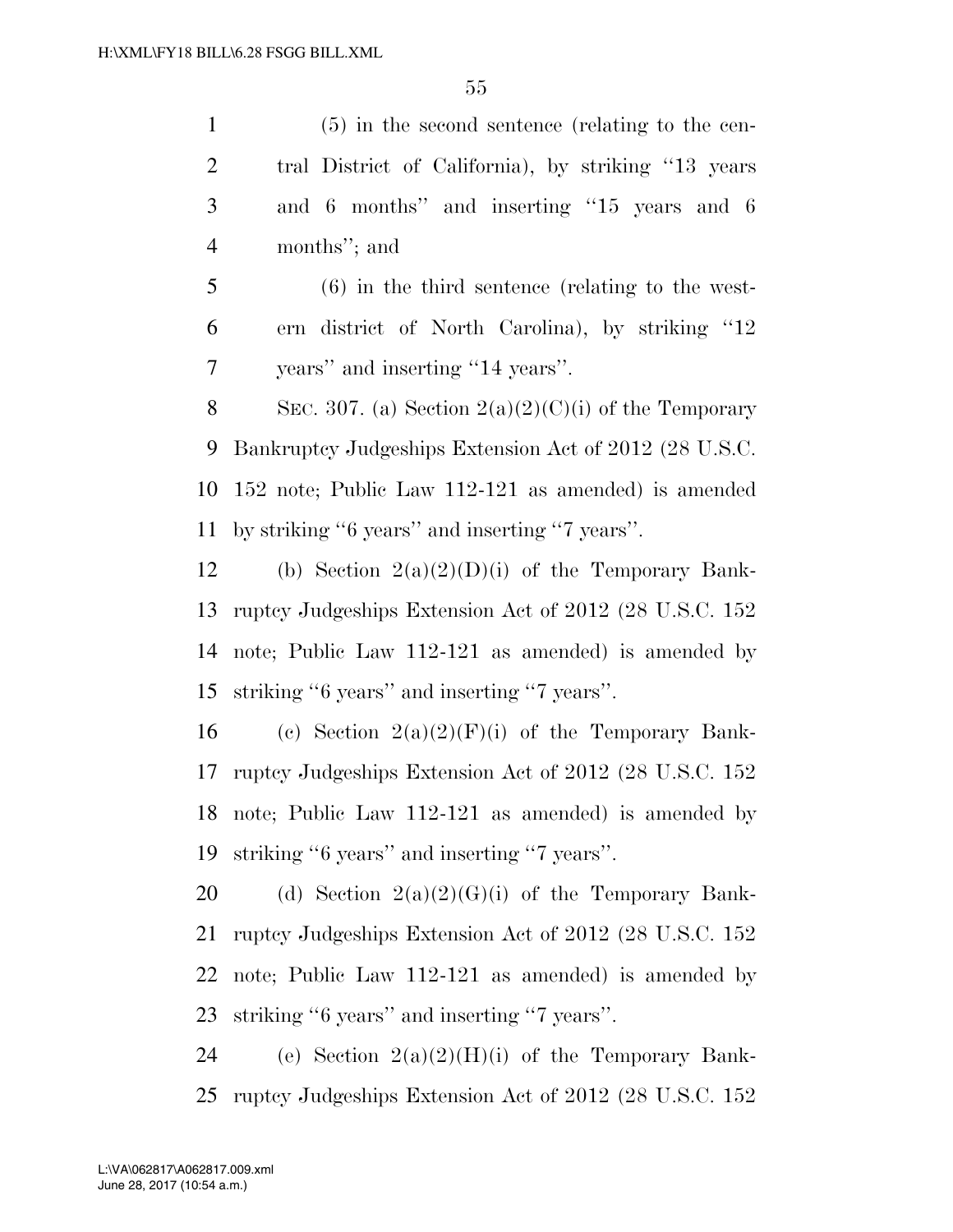- note; Public Law 112-121 as amended) is amended by
- striking ''6 years'' and inserting ''7 years''.
- This title may be cited as the ''Judiciary Appropria-
- tions Act, 2018''.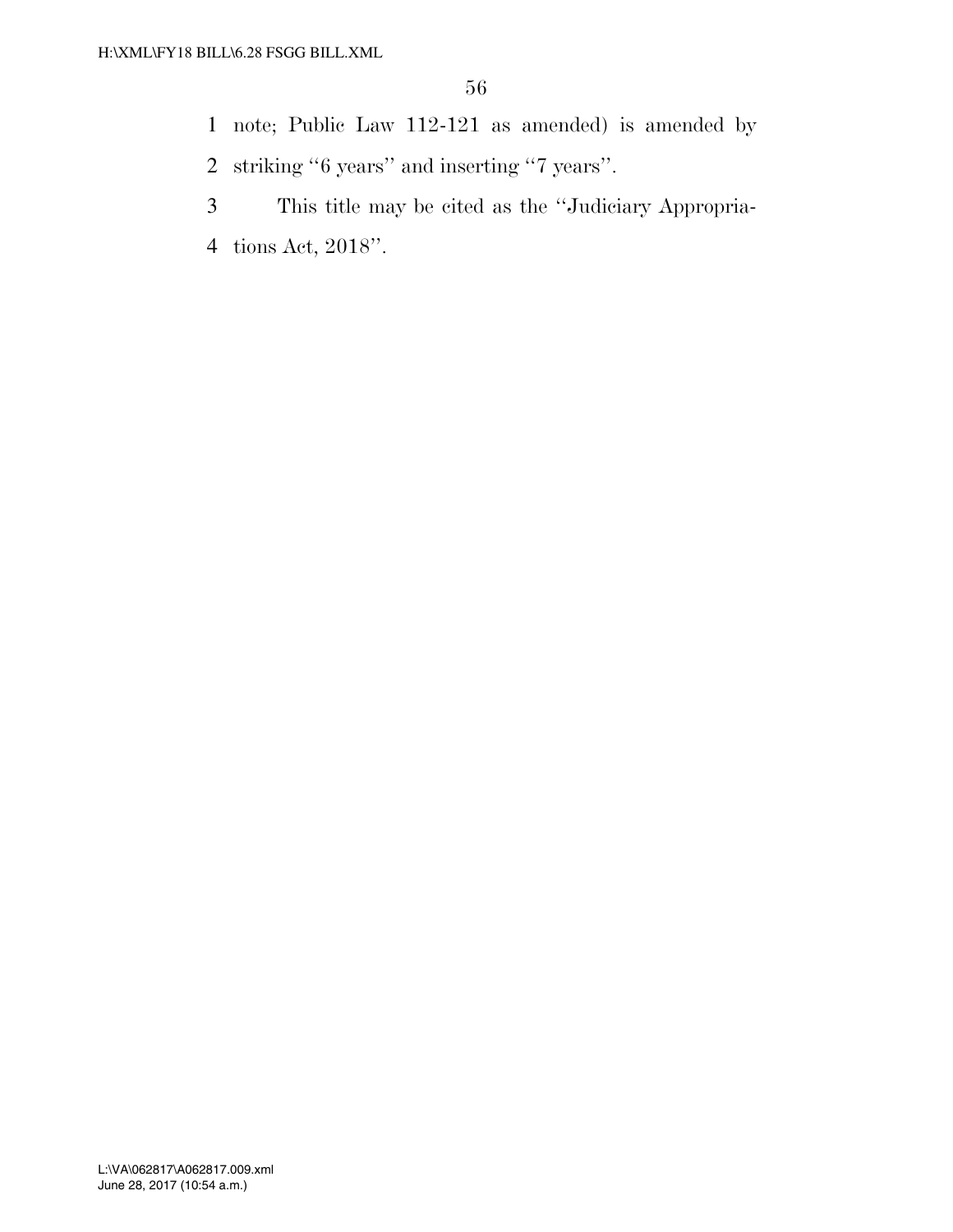TITLE IV DISTRICT OF COLUMBIA FEDERAL FUNDS FEDERAL PAYMENT FOR RESIDENT TUITION SUPPORT For a Federal payment to the District of Columbia, to be deposited into a dedicated account, for a nationwide program to be administered by the Mayor, for District of Columbia resident tuition support, \$30,000,000, to remain available until expended: *Provided*, That such funds, in- cluding any interest accrued thereon, may be used on be- half of eligible District of Columbia residents to pay an amount based upon the difference between in-State and out-of-State tuition at public institutions of higher edu- cation, or to pay up to \$2,500 each year at eligible private institutions of higher education: *Provided further*, That the awarding of such funds may be prioritized on the basis of a resident's academic merit, the income and need of eligible students and such other factors as may be author-ized: *Provided further*, That the District of Columbia gov-

 ernment shall maintain a dedicated account for the Resi- dent Tuition Support Program that shall consist of the Federal funds appropriated to the Program in this Act and any subsequent appropriations, any unobligated bal- ances from prior fiscal years, and any interest earned in this or any fiscal year: *Provided further*, That the account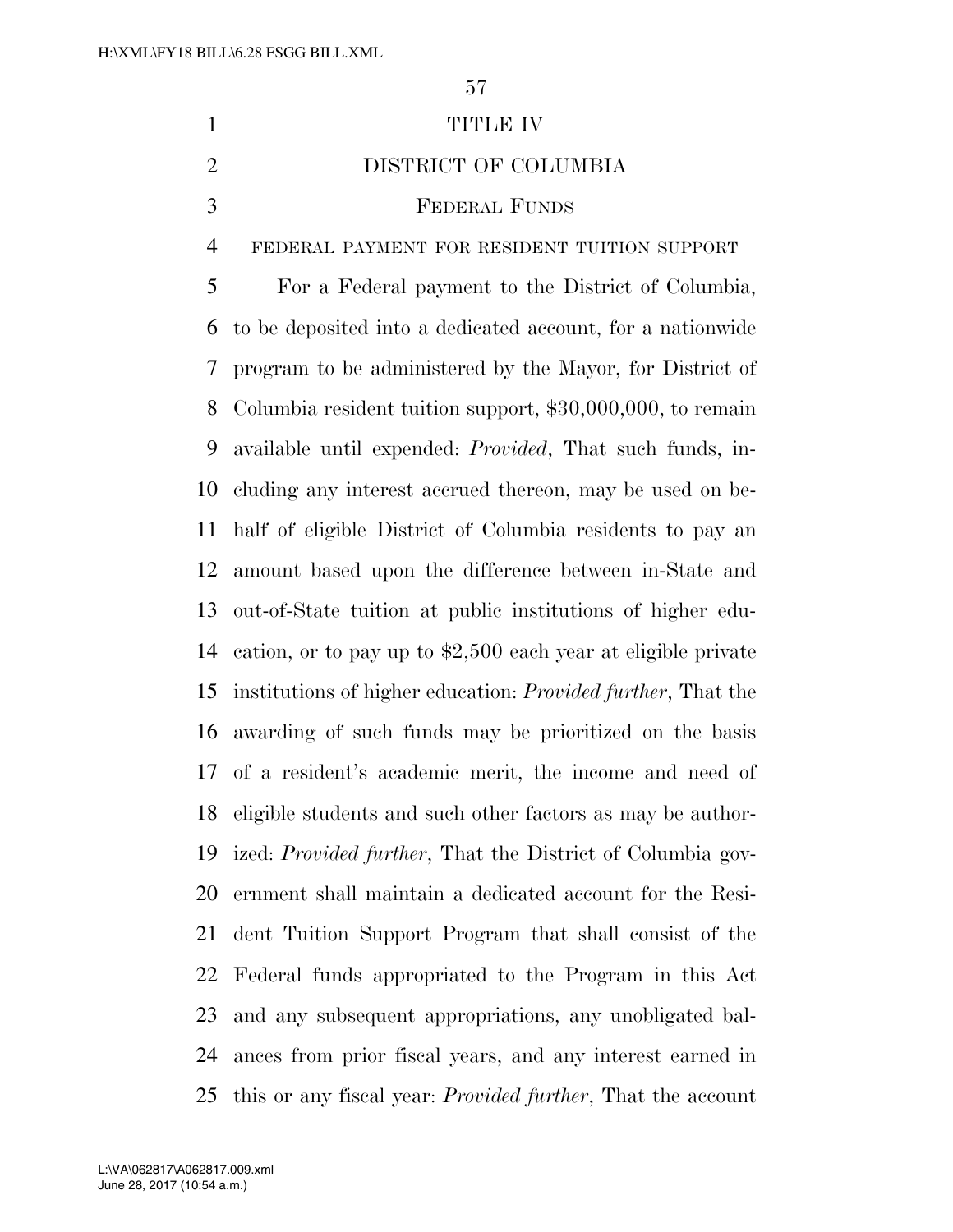shall be under the control of the District of Columbia Chief Financial Officer, who shall use those funds solely for the purposes of carrying out the Resident Tuition Sup- port Program: *Provided further*, That the Office of the Chief Financial Officer shall provide a quarterly financial report to the Committees on Appropriations of the House of Representatives and the Senate for these funds show- ing, by object class, the expenditures made and the pur-pose therefor.

#### FEDERAL PAYMENT FOR EMERGENCY PLANNING AND

11 SECURITY COSTS IN THE DISTRICT OF COLUMBIA

 For a Federal payment of necessary expenses, as de- termined by the Mayor of the District of Columbia in writ- ten consultation with the elected county or city officials of surrounding jurisdictions, \$13,000,000, to remain available until expended, for the costs of providing public safety at events related to the presence of the National Capital in the District of Columbia, including support re- quested by the Director of the United States Secret Serv- ice in carrying out protective duties under the direction of the Secretary of Homeland Security, and for the costs of providing support to respond to immediate and specific terrorist threats or attacks in the District of Columbia or surrounding jurisdictions.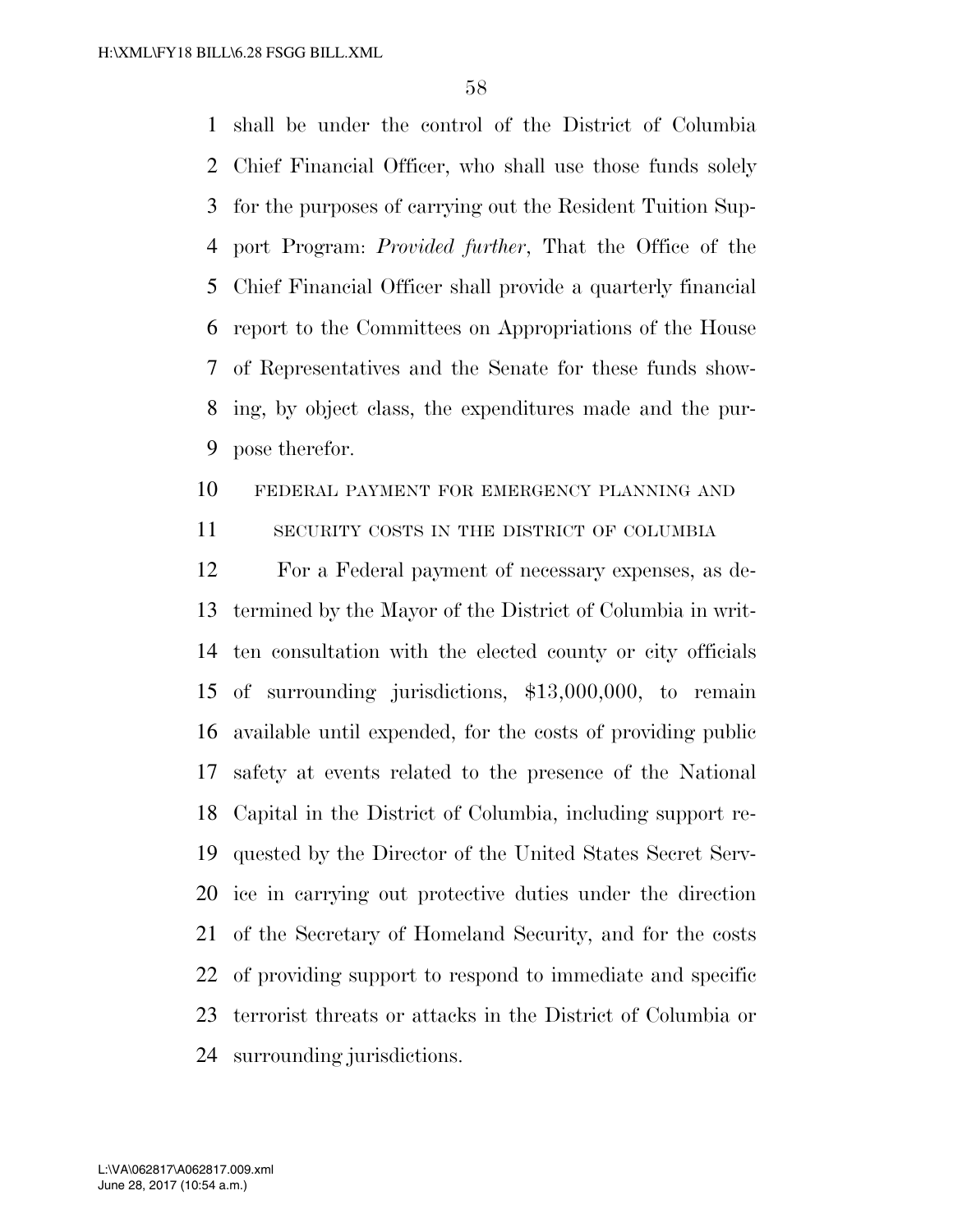FEDERAL PAYMENT TO THE DISTRICT OF COLUMBIA

## COURTS

 For salaries and expenses for the District of Colum- bia Courts, \$265,400,000 to be allocated as follows: for the District of Columbia Court of Appeals, \$14,000,000, of which not to exceed \$2,500 is for official reception and representation expenses; for the Superior Court of the District of Columbia, \$121,000,000, of which not to ex- ceed \$2,500 is for official reception and representation ex- penses; for the District of Columbia Court System, \$71,500,000, of which not to exceed \$2,500 is for official reception and representation expenses; and \$58,900,000, to remain available until September 30, 2019, for capital improvements for District of Columbia courthouse facili- ties: *Provided*, That funds made available for capital im- provements shall be expended consistent with the District of Columbia Courts master plan study and facilities condi- tion assessment: *Provided further*, That notwithstanding any other provision of law, all amounts under this heading shall be apportioned quarterly by the Office of Manage- ment and Budget and obligated and expended in the same manner as funds appropriated for salaries and expenses of other Federal agencies: *Provided further*, That 30 days after providing written notice to the Committees on Ap-propriations of the House of Representatives and the Sen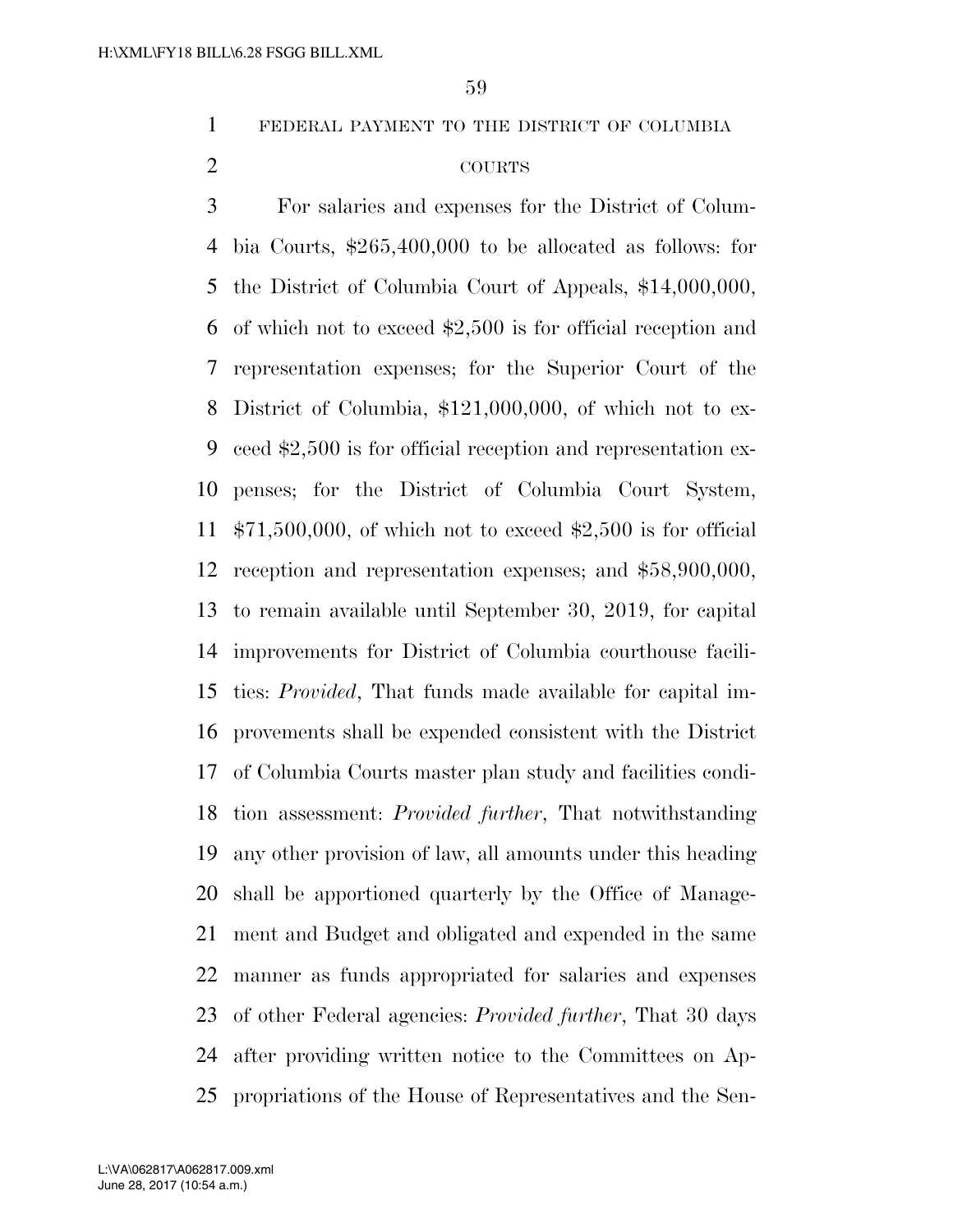ate, the District of Columbia Courts may reallocate not more than \$6,000,000 of the funds provided under this heading among the items and entities funded under this heading: *Provided further*, That the Joint Committee on Judicial Administration in the District of Columbia may, by regulation, establish a program substantially similar to the program set forth in subchapter II of chapter 35 of title 5, United States Code, for employees of the District of Columbia Courts.

- FEDERAL PAYMENT FOR DEFENDER SERVICES IN
- 11 DISTRICT OF COLUMBIA COURTS
- **(INCLUDING TRANSFER OF FUNDS)**

 For payments authorized under section 11–2604 and section 11–2605, D.C. Official Code (relating to represen- tation provided under the District of Columbia Criminal Justice Act), payments for counsel appointed in pro- ceedings in the Family Court of the Superior Court of the District of Columbia under chapter 23 of title 16, D.C. Official Code, or pursuant to contractual agreements to provide guardian ad litem representation, training, tech- nical assistance, and such other services as are necessary to improve the quality of guardian ad litem representation, payments for counsel appointed in adoption proceedings under chapter 3 of title 16, D.C. Official Code, and pay-ments authorized under section 21–2060, D.C. Official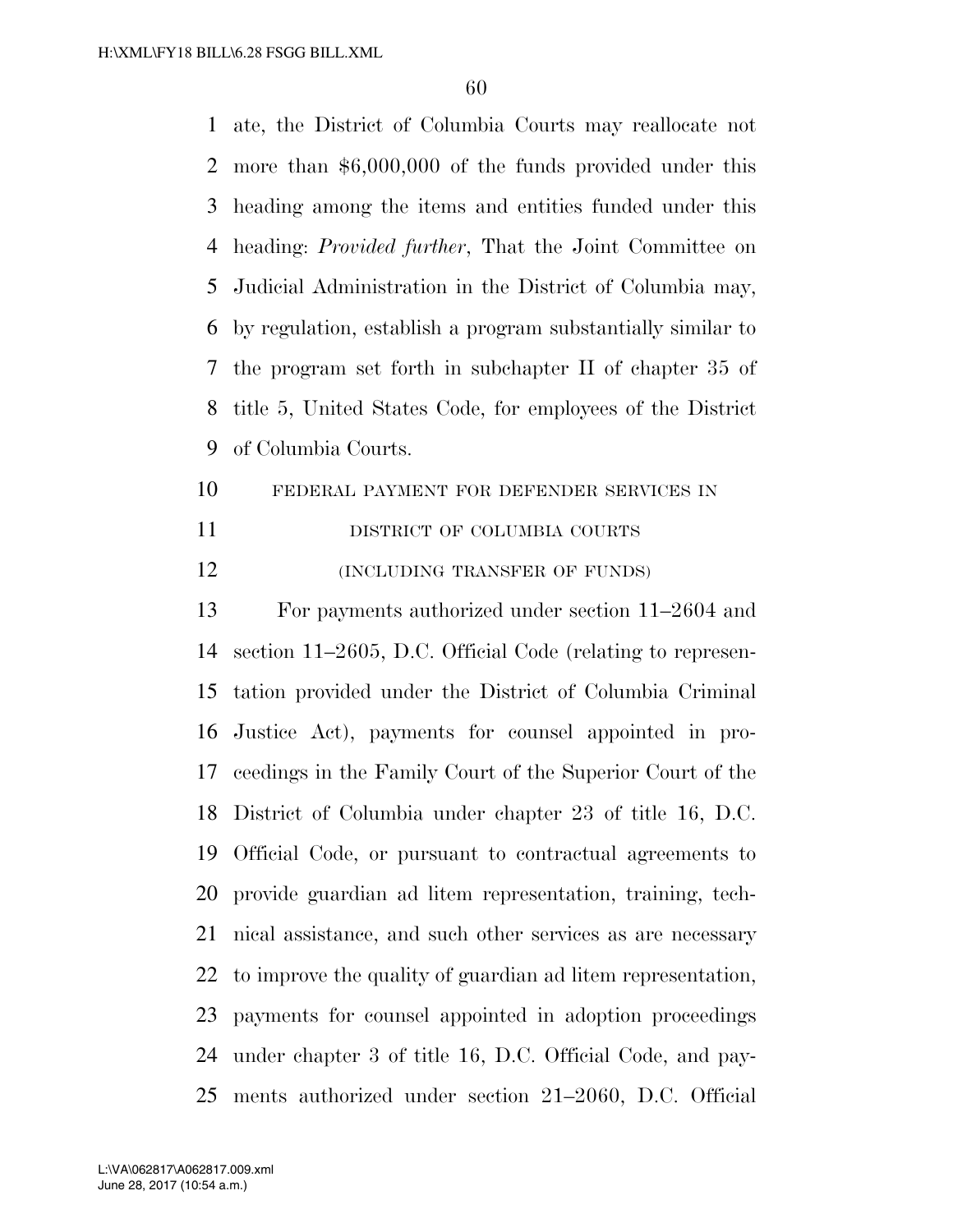Code (relating to services provided under the District of Columbia Guardianship, Protective Proceedings, and Du- rable Power of Attorney Act of 1986), \$49,890,000, to remain available until expended: *Provided*, That not more than \$20,000,000 in unobligated funds provided in this account may be transferred to and merged with funds made available under the heading ″Federal Payment to the District of Columbia Courts,″ to be available for the same period and purposes as funds made available under that heading for capital improvements to District of Co- lumbia courthouse facilities: *Provided*, That funds pro- vided under this heading shall be administered by the Joint Committee on Judicial Administration in the Dis- trict of Columbia: *Provided further*, That, notwithstanding any other provision of law, this appropriation shall be ap- portioned quarterly by the Office of Management and Budget and obligated and expended in the same manner as funds appropriated for expenses of other Federal agen-cies.

 FEDERAL PAYMENT TO THE COURT SERVICES AND OF- FENDER SUPERVISION AGENCY FOR THE DISTRICT OF COLUMBIA

 For salaries and expenses, including the transfer and hire of motor vehicles, of the Court Services and Offender Supervision Agency for the District of Columbia, as au-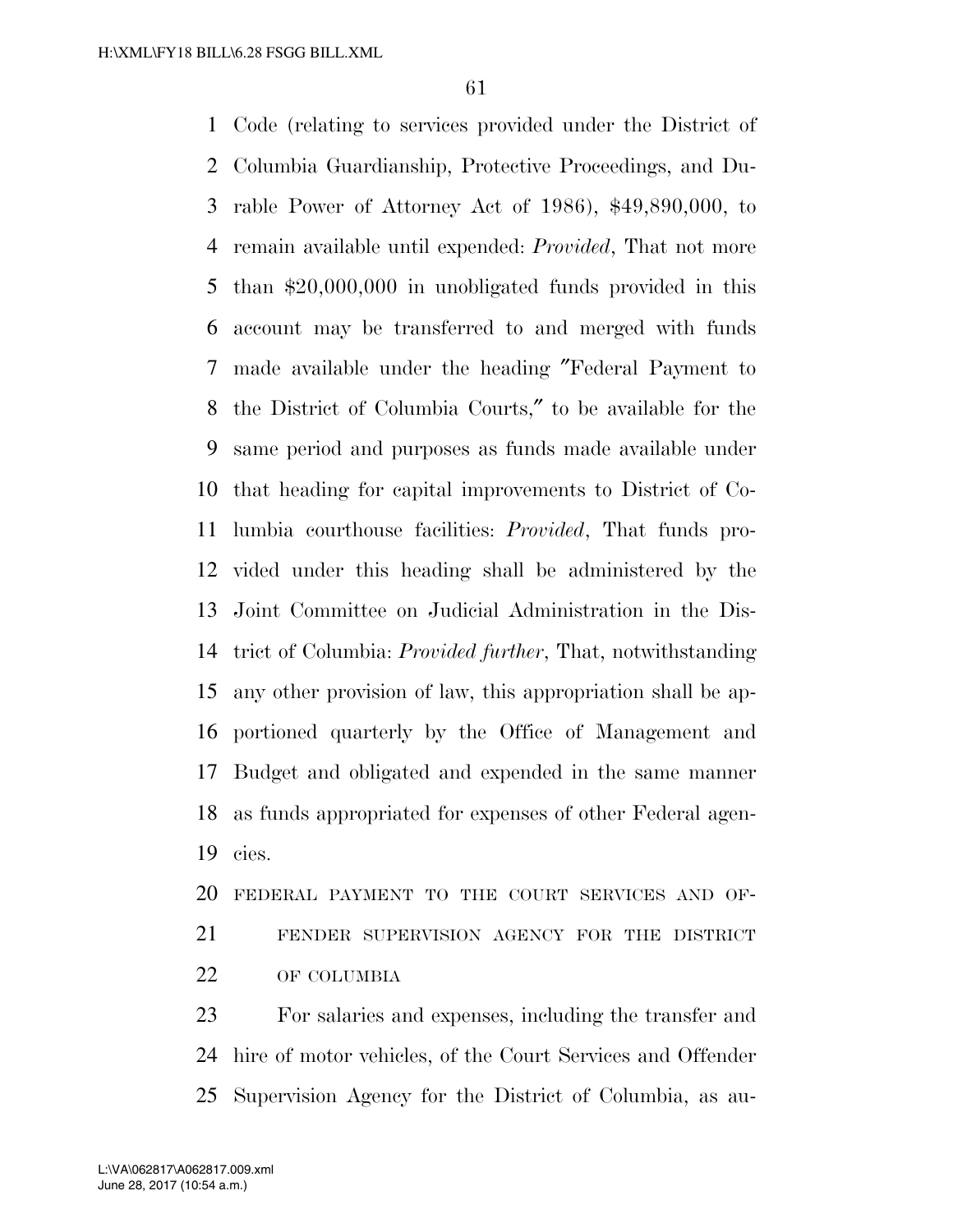thorized by the National Capital Revitalization and Self- Government Improvement Act of 1997, \$244,298,000, of which not to exceed \$2,000 is for official reception and representation expenses related to Community Supervision and Pretrial Services Agency programs, of which not to exceed \$25,000 is for dues and assessments relating to the implementation of the Court Services and Offender Supervision Agency Interstate Supervision Act of 2002; of which \$180,840,000 shall be for necessary expenses of Community Supervision and Sex Offender Registration, to include expenses relating to the supervision of adults sub- ject to protection orders or the provision of services for or related to such persons; and of which \$63,458,000 shall be available to the Pretrial Services Agency: *Provided*, That notwithstanding any other provision of law, all amounts under this heading shall be apportioned quarterly by the Office of Management and Budget and obligated and expended in the same manner as funds appropriated for salaries and expenses of other Federal agencies: *Pro- vided further*, That amounts under this heading may be used for programmatic incentives for defendants to suc-cessfully complete their terms of supervision.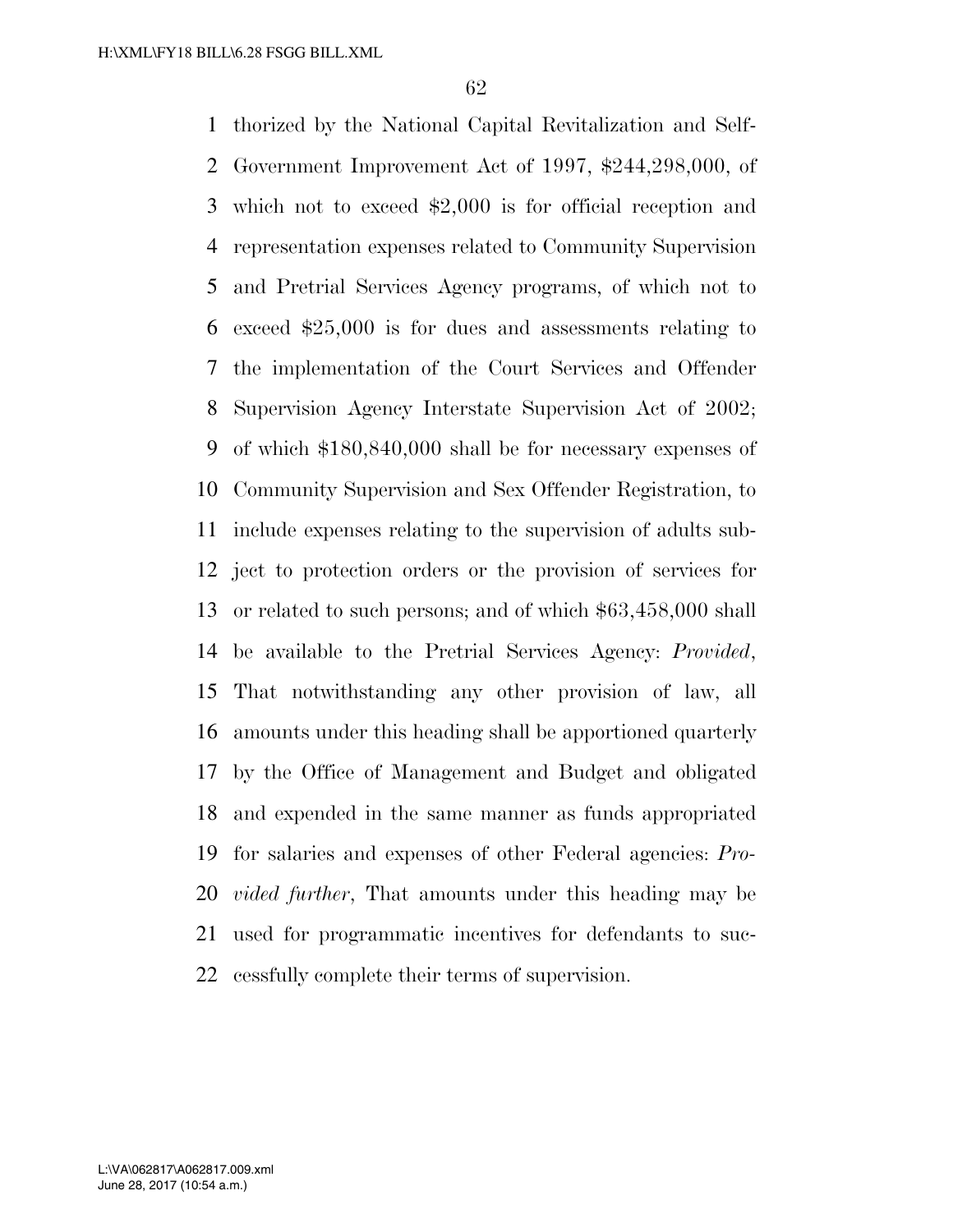FEDERAL PAYMENT TO THE DISTRICT OF COLUMBIA

#### 2 PUBLIC DEFENDER SERVICE

 For salaries and expenses, including the transfer and hire of motor vehicles, of the District of Columbia Public Defender Service, as authorized by the National Capital Revitalization and Self-Government Improvement Act of 1997, \$40,082,000: *Provided*, That notwithstanding any other provision of law, all amounts under this heading shall be apportioned quarterly by the Office of Manage- ment and Budget and obligated and expended in the same manner as funds appropriated for salaries and expenses of Federal agencies.

FEDERAL PAYMENT TO THE CRIMINAL JUSTICE

COORDINATING COUNCIL

 For a Federal payment to the Criminal Justice Co- ordinating Council, \$1,900,000, to remain available until expended, to support initiatives related to the coordination of Federal and local criminal justice resources in the Dis-trict of Columbia.

FEDERAL PAYMENT FOR JUDICIAL COMMISSIONS

 For a Federal payment, to remain available until September 30, 2019, to the Commission on Judicial Dis- abilities and Tenure, \$295,000, and for the Judicial Nomi-nation Commission, \$270,000.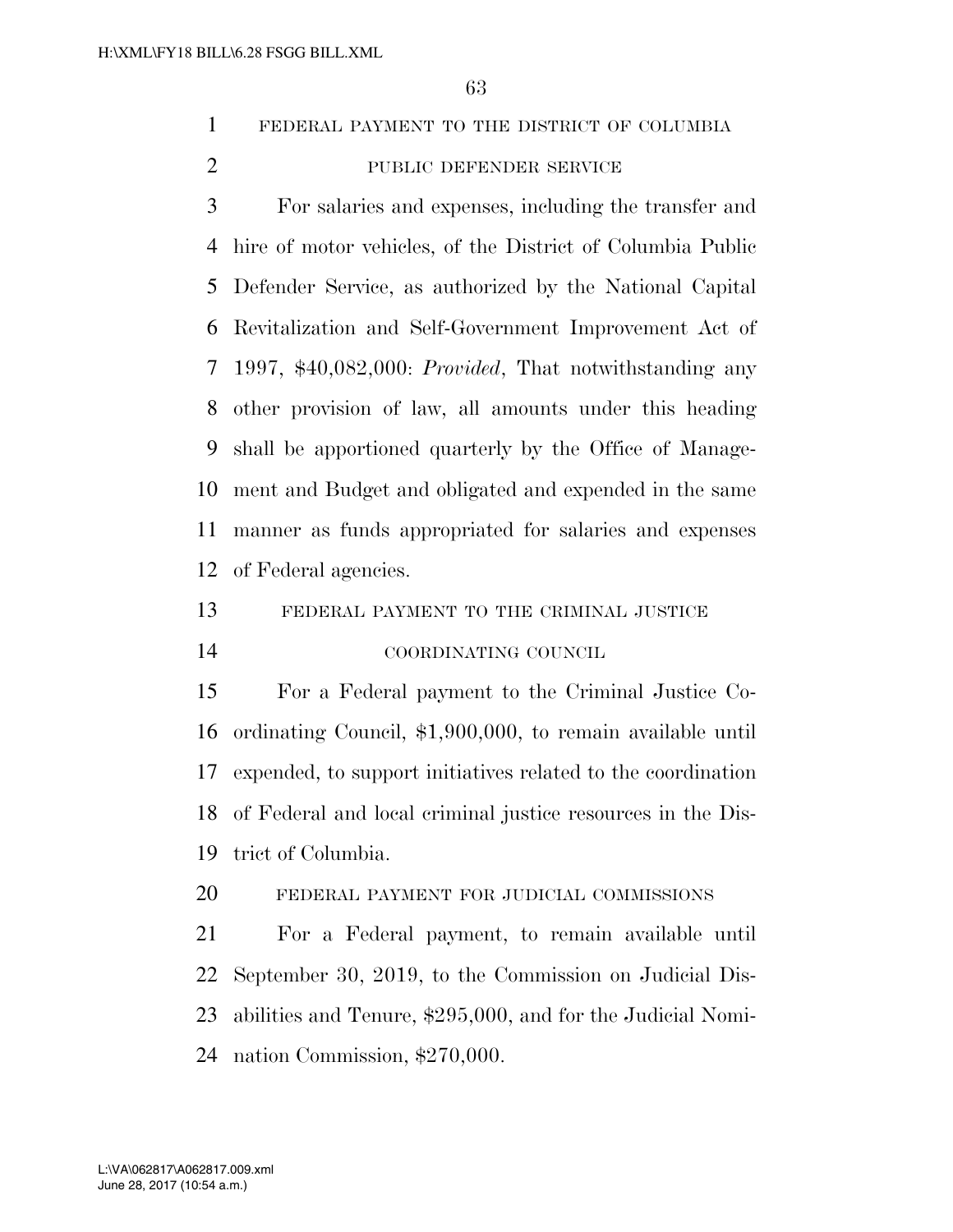FEDERAL PAYMENT FOR SCHOOL IMPROVEMENT

 For a Federal payment for a school improvement pro- gram in the District of Columbia, \$45,000,000, to remain available until expended, for payments authorized under the Scholarship for Opportunity and Results Act (division C of Public Law 112–10): *Provided,* That, to the extent that funds are available for opportunity scholarships and following the priorities included in section 3006 of such Act, the Secretary of Education shall make scholarships available to students eligible under section 3013(3) of such Act (Public Law 112–10; 125 Stat. 211) including stu- dents who were not offered a scholarship during any pre- vious school year: *Provided further,* That within funds pro- vided for opportunity scholarships \$3,200,000 shall be for the activities specified in sections 3007(b) through 3007(d) and 3009 of the Act.

FEDERAL PAYMENT FOR THE DISTRICT OF COLUMBIA

#### NATIONAL GUARD

 For a Federal payment to the District of Columbia National Guard, \$435,000, to remain available until ex- pended for the Major General David F. Wherley, Jr. Dis- trict of Columbia National Guard Retention and College Access Program.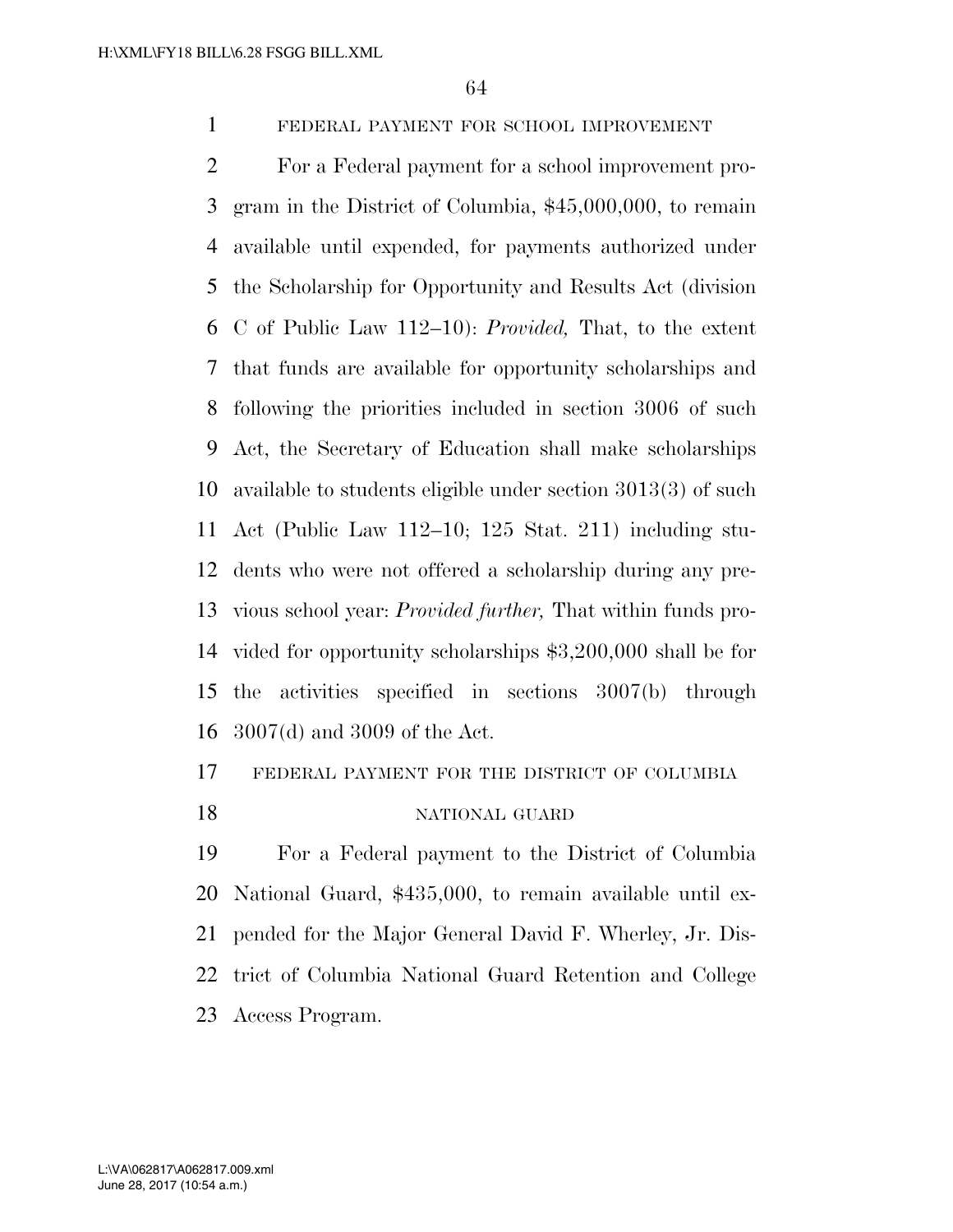FEDERAL PAYMENT FOR TESTING AND TREATMENT OF

#### HIV/AIDS

 For a Federal payment to the District of Columbia for the testing of individuals for, and the treatment of in- dividuals with, human immunodeficiency virus and ac- quired immunodeficiency syndrome in the District of Co-lumbia, \$5,000,000.

#### 8 DISTRICT OF COLUMBIA FUNDS

 Local funds are appropriated for the District of Co- lumbia for the current fiscal year out of the General Fund of the District of Columbia (''General Fund'') for pro- grams and activities set forth under the heading ''Part A—Summary of Expenses'' and at the rate set forth under such heading, as included in D.C. Bill 22-242, as amended as of the date of the enactment of this Act: *Pro- vided*, That notwithstanding any other provision of law, except as provided in section 450A of the District of Co- lumbia Home Rule Act (section 1–204.50a, D.C. Official Code), sections 816 and 817 of the Financial Services and General Government Appropriations Act, 2009 (secs. 47– 369.01 and 47–369.02, D.C. Official Code), and provi- sions of this Act, the total amount appropriated in this Act for operating expenses for the District of Columbia for fiscal year 2018 under this heading shall not exceed the estimates included in D.C. Bill 22–242, as amended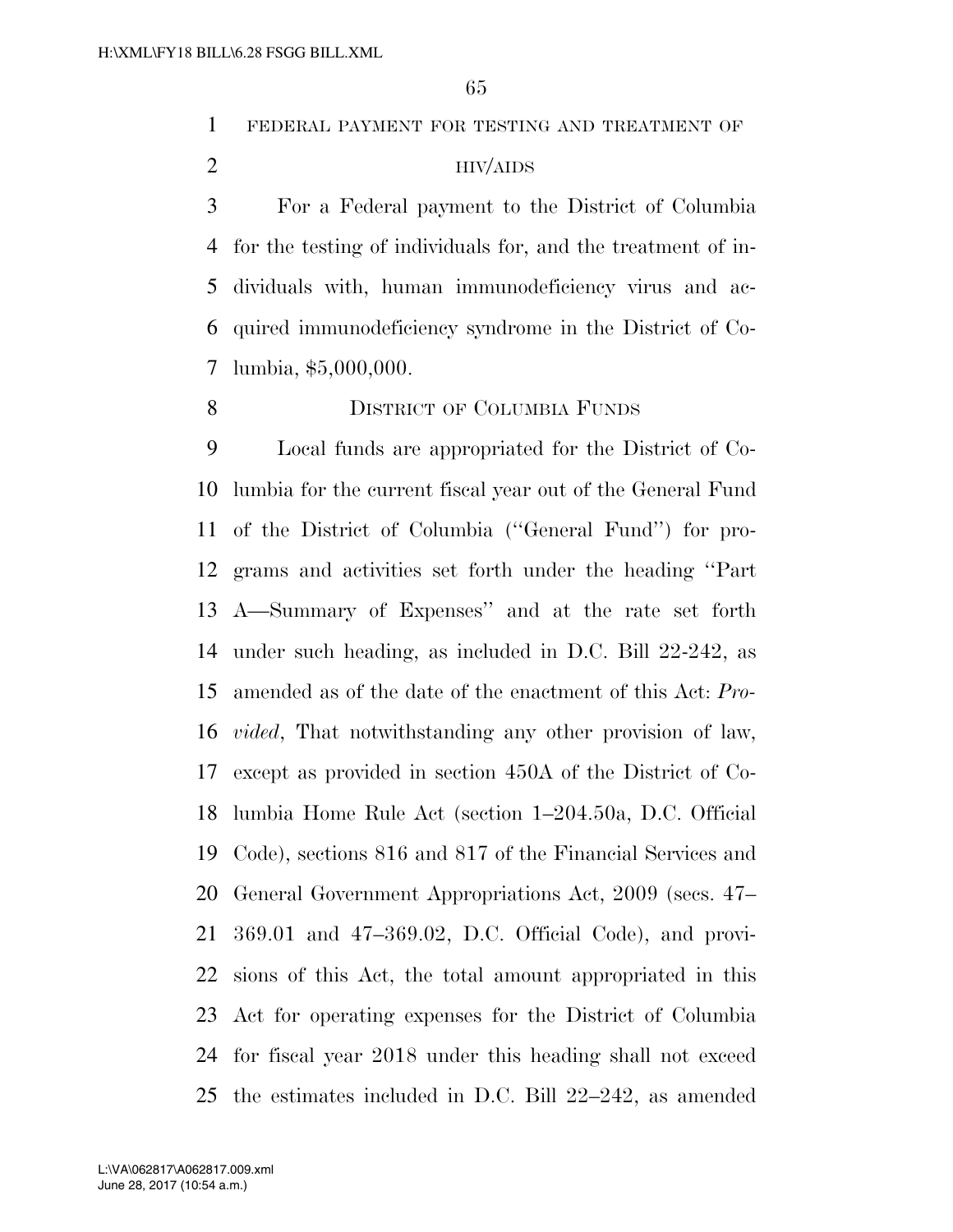as of the date of the enactment of this Act, or the sum of the total revenues of the District of Columbia for such fiscal year: *Provided further*, That the amount appro- priated may be increased by proceeds of one-time trans- actions, which are expended for emergency or unantici- pated operating or capital needs: *Provided further*, That such increases shall be approved by enactment of local District law and shall comply with all reserve requirements contained in the District of Columbia Home Rule Act: *Provided further*, That the Chief Financial Officer of the District of Columbia shall take such steps as are necessary to assure that the District of Columbia meets these re- quirements, including the apportioning by the Chief Fi- nancial Officer of the appropriations and funds made available to the District during fiscal year 2018, except that the Chief Financial Officer may not reprogram for operating expenses any funds derived from bonds, notes, or other obligations issued for capital projects.

 This title may be cited as the ''District of Columbia Appropriations Act, 2018''.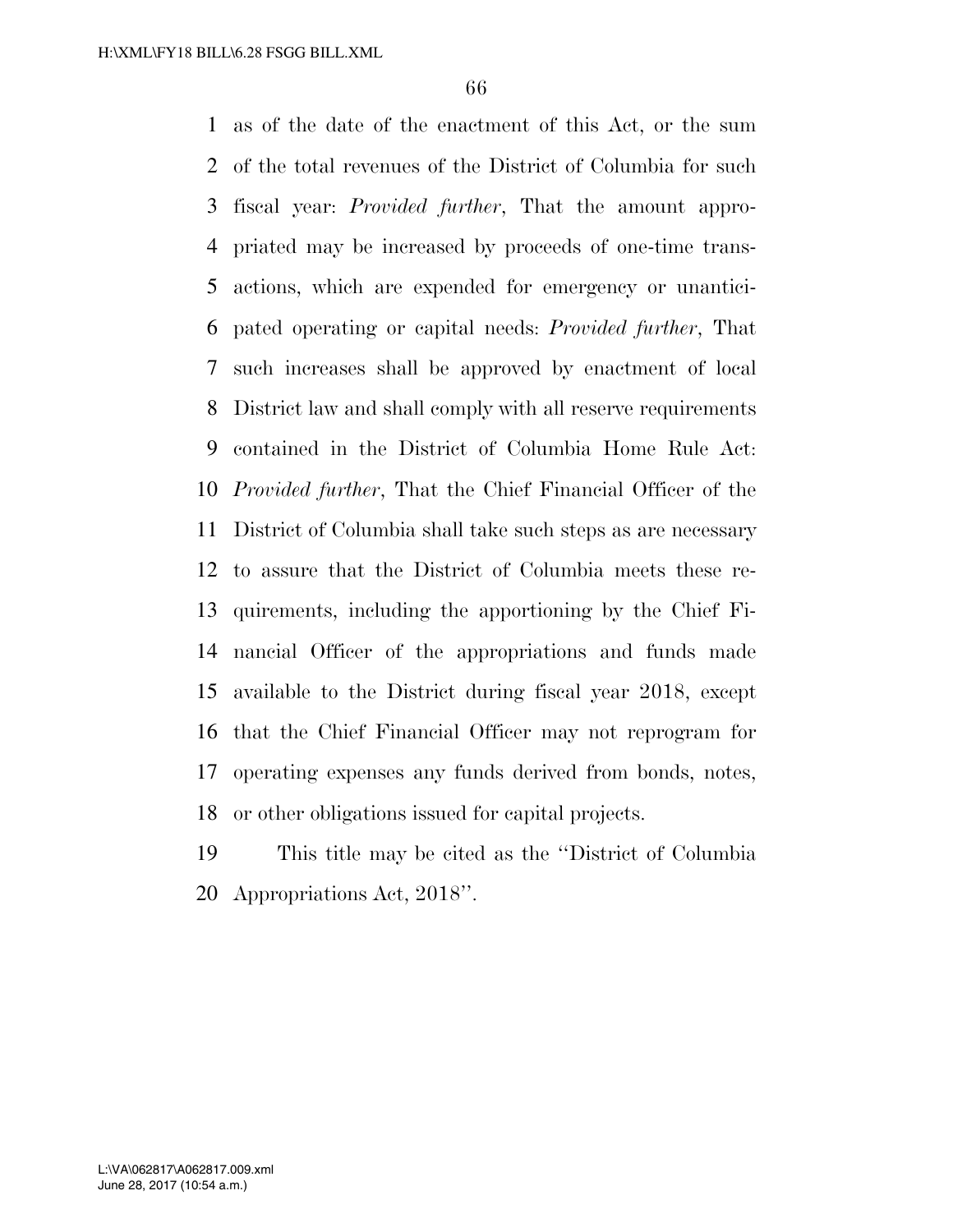| $\mathbf{1}$   | <b>TITLE V</b>                                                |
|----------------|---------------------------------------------------------------|
| $\overline{2}$ | INDEPENDENT AGENCIES                                          |
| 3              | ADMINISTRATIVE CONFERENCE OF THE UNITED STATES                |
| $\overline{4}$ | SALARIES AND EXPENSES                                         |
| 5              | For necessary expenses of the Administrative Con-             |
| 6              | ference of the United States, authorized by 5 U.S.C. 591      |
| 7              | et seq., $$3,100,000$ , to remain available until September   |
| 8              | 30, 2019, of which not to exceed $$1,000$ is for official re- |
| 9              | ception and representation expenses.                          |
| 10             | <b>CONSUMER PRODUCT SAFETY COMMISSION</b>                     |
| 11             | SALARIES AND EXPENSES                                         |
| 12             | For necessary expenses of the Consumer Product                |
| 13             | Safety Commission, including hire of passenger motor ve-      |
| 14             | hicles, services as authorized by 5 U.S.C. 3109, but at       |
| 15             | rates for individuals not to exceed the per diem rate equiv-  |
| 16             | alent to the maximum rate payable under 5 U.S.C. 5376,        |
| 17             | purchase of nominal awards to recognize non-Federal offi-     |
| 18             | cials' contributions to Commission activities, and not to     |
| 19             | exceed \$4,000 for official reception and representation ex-  |
| 20             | penses, \$123,000,000.                                        |
| 21             | ADMINISTRATIVE PROVISIONS-CONSUMER PRODUCT                    |
| 22             | SAFETY COMMISSION                                             |
| 23             | SEC. 501. During fiscal year 2018, none of the                |
| 24             | amounts made available by this Act may be used to final-      |
| 25             | ize or implement the Safety Standard for Recreational         |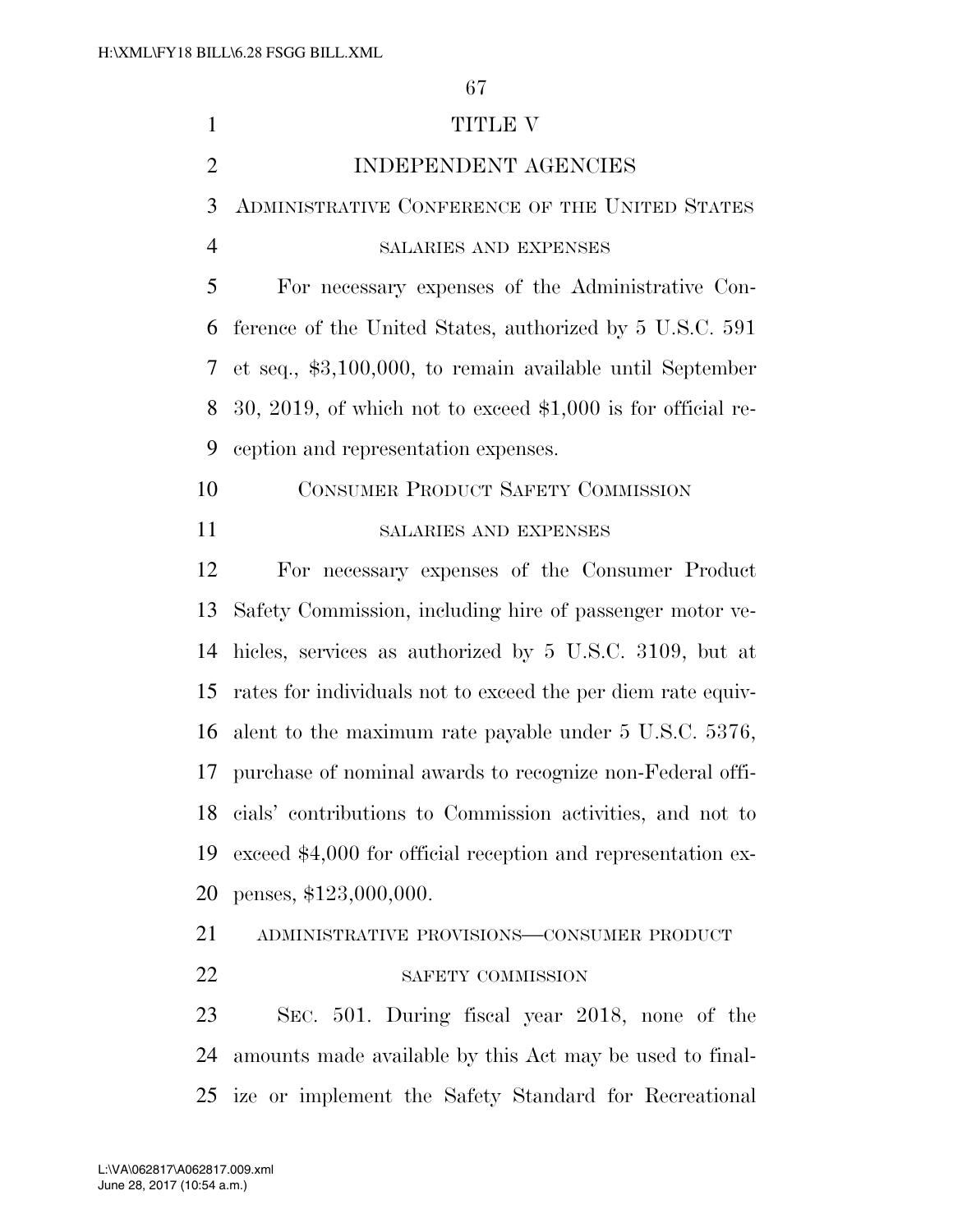Off-Highway Vehicles published by the Consumer Product Safety Commission in the Federal Register on November 19, 2014 (79 Fed. Reg. 68964) until after—

 (1) the National Academy of Sciences, in con- sultation with the National Highway Traffic Safety Administration and the Department of Defense, completes a study to determine—

 (A) the technical validity of the lateral sta- bility and vehicle handling requirements pro- posed by such standard for purposes of reduc- ing the risk of Recreational Off-Highway Vehi- cle (referred to in this section as ''ROV'') roll- overs in the off-road environment, including the repeatability and reproducibility of testing for 15 compliance with such requirements;

 (B) the number of ROV rollovers that would be prevented if the proposed require-ments were adopted;

 (C) whether there is a technical basis for the proposal to provide information on a point- of-sale hangtag about a ROV's rollover resist-ance on a progressive scale; and

 (D) the effect on the utility of ROVs used by the United States military if the proposed requirements were adopted; and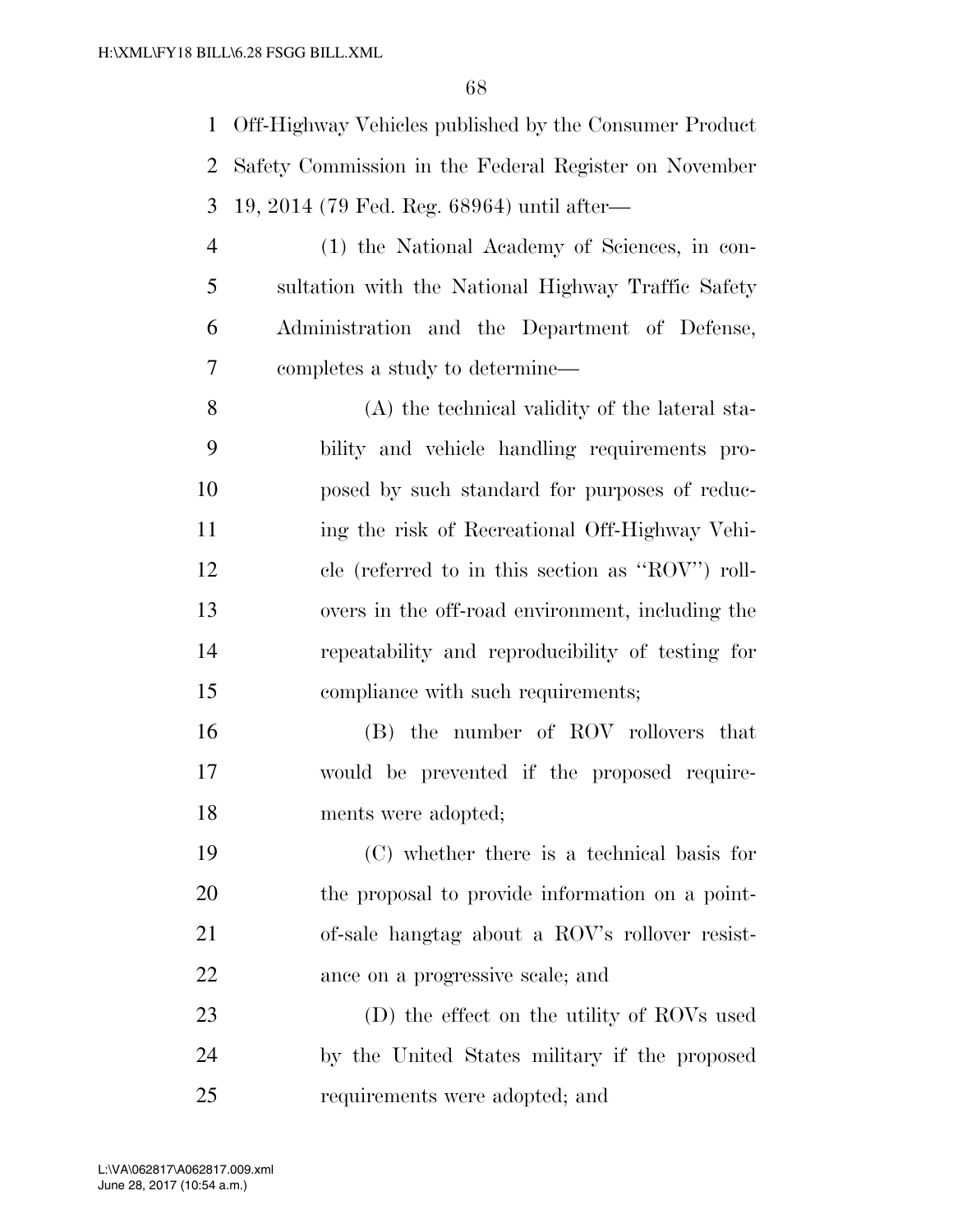| $\mathbf{1}$   | $(2)$ a report containing the results of the study               |
|----------------|------------------------------------------------------------------|
| $\overline{2}$ | completed under paragraph (1) is delivered to-                   |
| 3              | (A) the Committee on Commerce, Science,                          |
| $\overline{4}$ | and Transportation of the Senate;                                |
| 5              | (B) the Committee on Energy and Com-                             |
| 6              | merce of the House of Representatives;                           |
| 7              | (C) the Committee on Appropriations of                           |
| 8              | the Senate; and                                                  |
| 9              | (D) the Committee on Appropriations of                           |
| 10             | the House of Representatives.                                    |
| 11             | SEC. 502. None of the funds appropriated by this Act             |
| 12             | may be used to finalize any rule by the Consumer Product         |
| 13             | Safety Commission relating to blade-contact injuries on          |
| 14             | table saws.                                                      |
| 15             | <b>ELECTION ASSISTANCE COMMISSION</b>                            |
| 16             | SALARIES AND EXPENSES                                            |
| 17             | (INCLUDING TRANSFER OF FUNDS)                                    |
| 18             | For necessary expenses to carry out the Help Amer-               |
| 19             | ica Vote Act of 2002 (Public Law 107-252; 52 U.S.C.              |
| 20             | 20901 et seq.), $*4,000,000$ , of which $*1,500,000$ shall be    |
| 21             | transferred to the National Institute of Standards and           |
| 22             | Technology for election reform activities authorized under       |
| 23             | such Act: <i>Provided</i> , That the Election Assistance Commis- |
| 24             | sion, in consultation with the Director of the Office of         |
| 25             | Management and Budget and the Federal Election Com-              |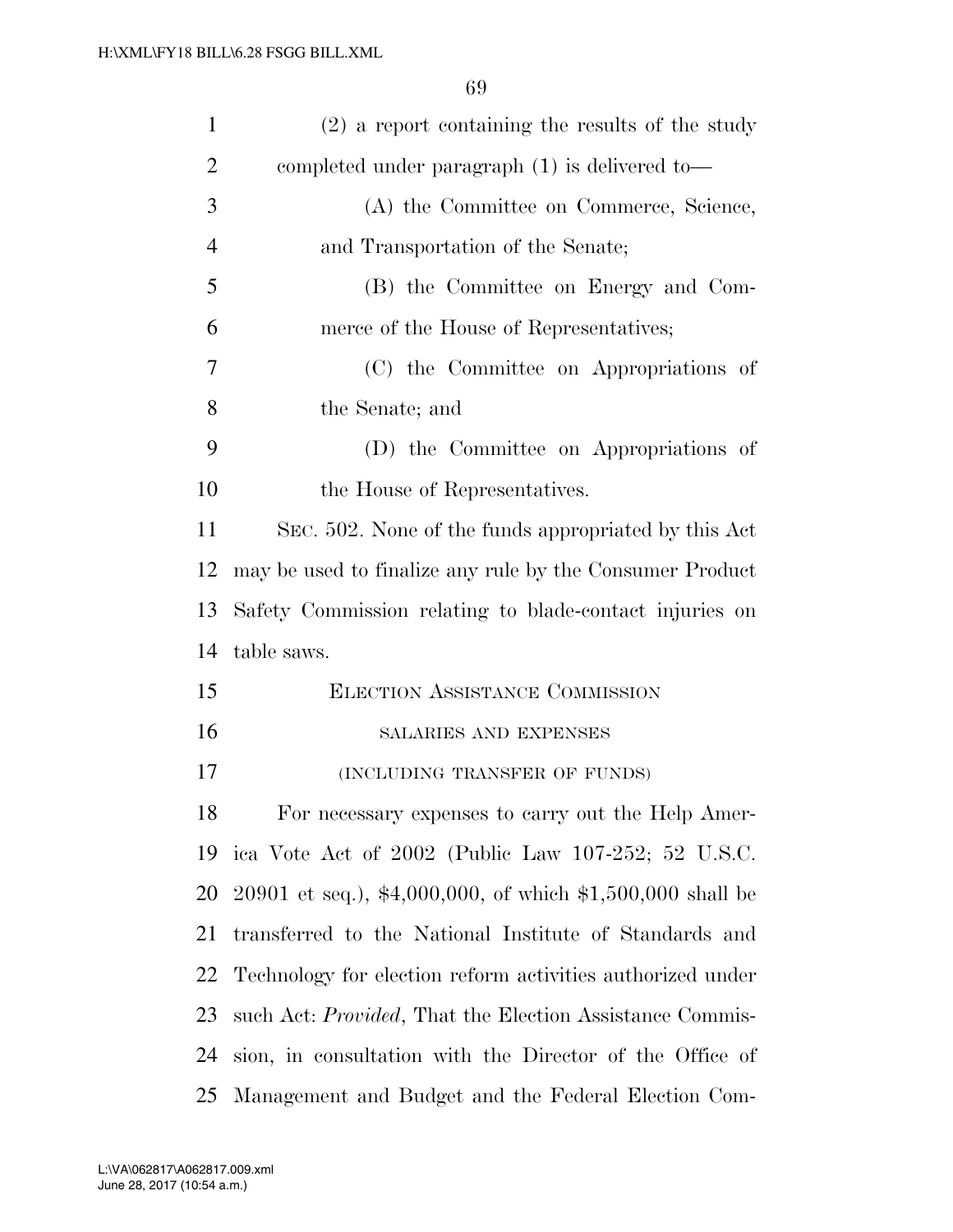mission, establish and carry out a termination plan under which, effective 60 days after the date of the enactment of this Act, the Commission shall terminate and shall no longer carry out any programs or activities during fiscal year 2018 or any succeeding fiscal year.

# FEDERAL COMMUNICATIONS COMMISSION SALARIES AND EXPENSES

 For necessary expenses of the Federal Communica- tions Commission, as authorized by law, including uni- forms and allowances therefor, as authorized by 5 U.S.C. 5901–5902; not to exceed \$4,000 for official reception and representation expenses; purchase and hire of motor vehi- cles; special counsel fees; and services as authorized by 5 U.S.C. 3109, \$322,035,000, to remain available until expended: *Provided*, That \$322,035,000 of offsetting col- lections shall be assessed and collected pursuant to section 9 of title I of the Communications Act of 1934, shall be retained and used for necessary expenses and shall remain available until expended: *Provided further*, That the sum herein appropriated shall be reduced as such offsetting collections are received during fiscal year 2018 so as to result in a final fiscal year 2018 appropriation estimated at \$0: *Provided further*, That any offsetting collections re- ceived in excess of \$322,035,000 in fiscal year 2018 shall not be available for obligation: *Provided further*, That re-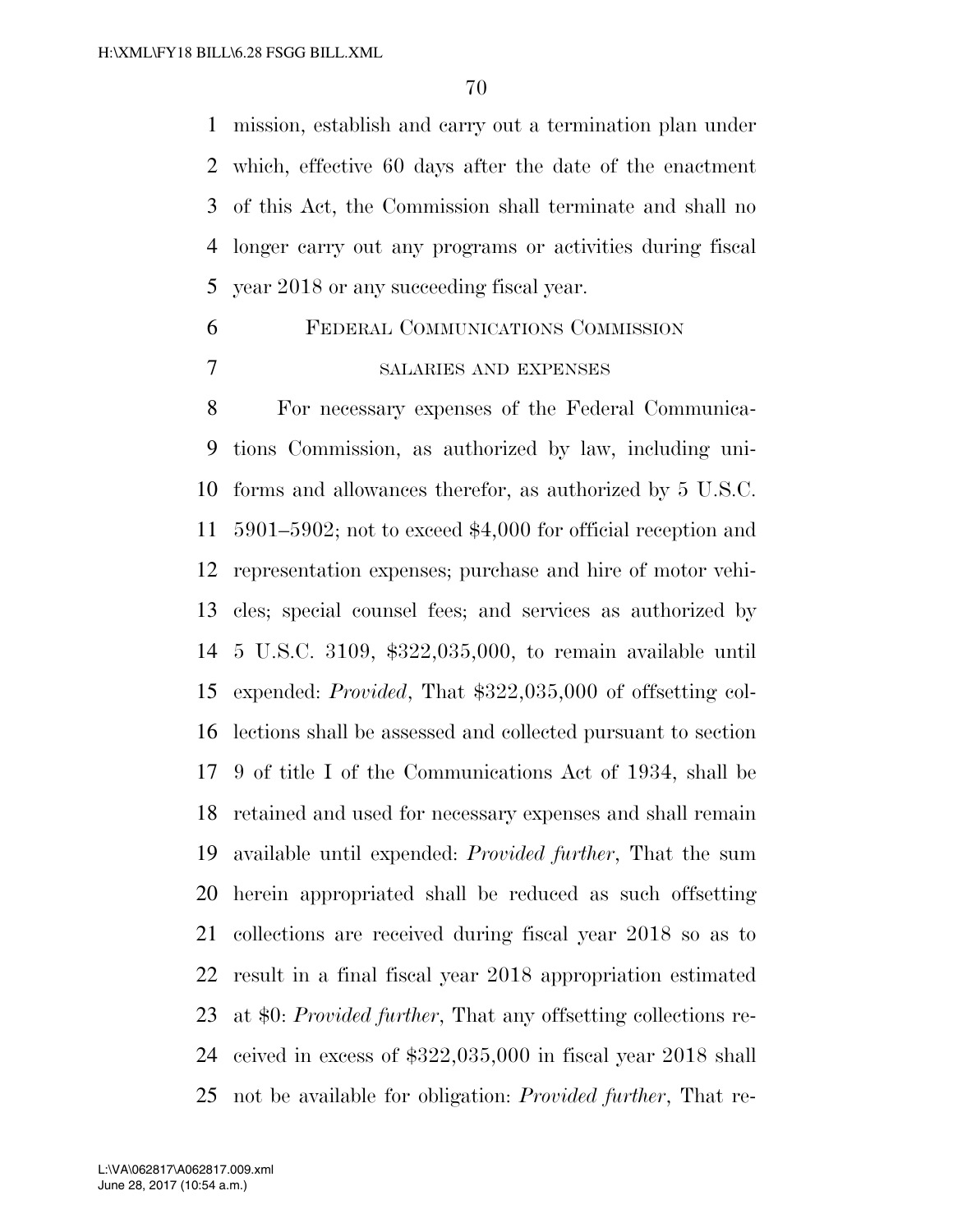maining offsetting collections from prior years collected in excess of the amount specified for collection in each such year and otherwise becoming available on October 1, 2017, shall not be available for obligation: *Provided further*, That, notwithstanding 47 U.S.C. 309(j)(8)(B), proceeds from the use of a competitive bidding system that may be retained and made available for obligation shall not ex- ceed \$111,150,000 for fiscal year 2018 : *Provided further*, That, of the amount appropriated under this heading, not less than \$11,020,000 shall be for the salaries and ex-penses of the Office of Inspector General.

FEDERAL DEPOSIT INSURANCE CORPORATION

## 13 OFFICE OF THE INSPECTOR GENERAL

 For necessary expenses of the Office of Inspector General in carrying out the provisions of the Inspector General Act of 1978, \$39,136,000, to be derived from the Deposit Insurance Fund or, only when appropriate, the FSLIC Resolution Fund.

- FEDERAL ELECTION COMMISSION
- SALARIES AND EXPENSES

 For necessary expenses to carry out the provisions of the Federal Election Campaign Act of 1971, \$71,250,000, of which not to exceed \$5,000 shall be avail-able for reception and representation expenses.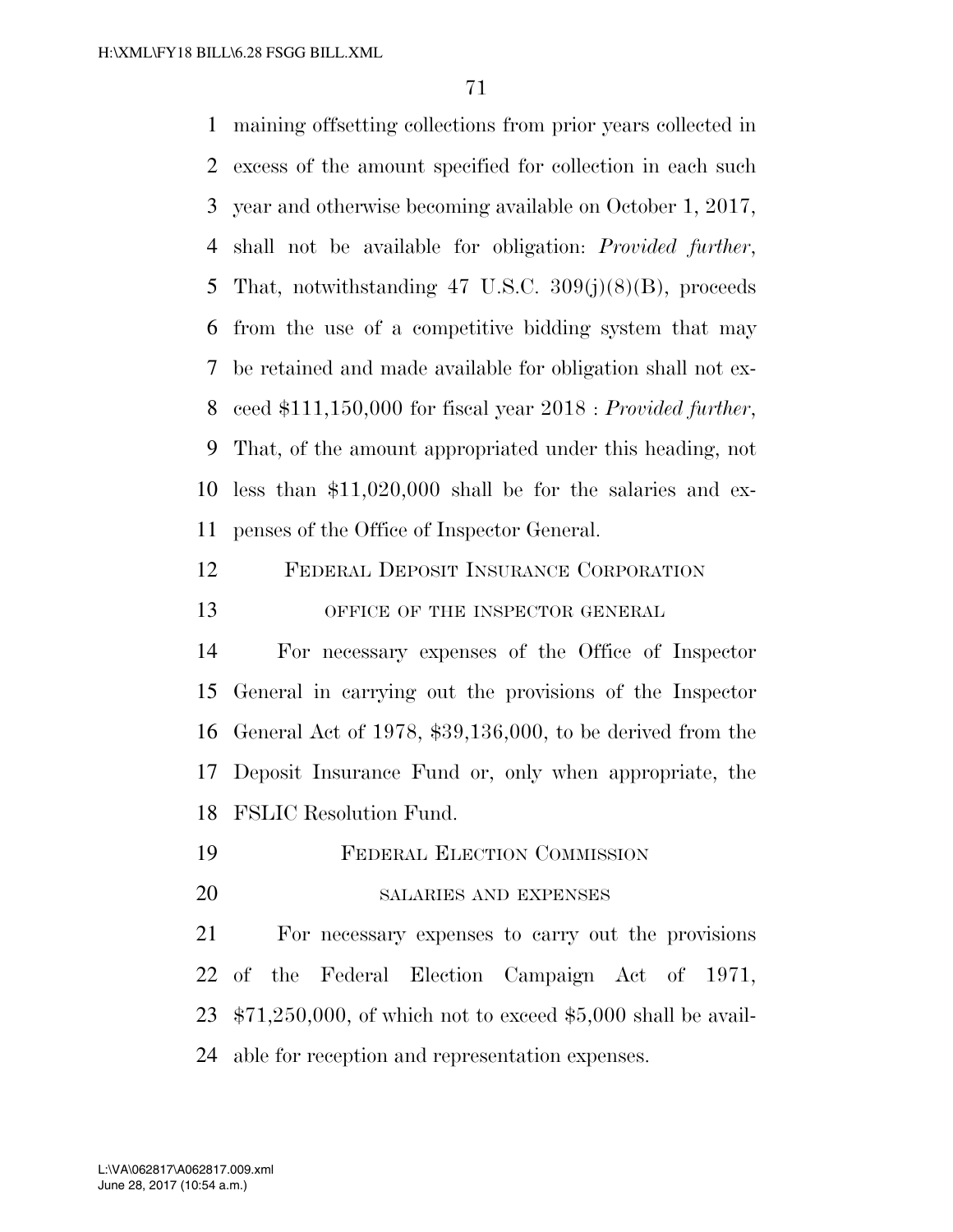# FEDERAL LABOR RELATIONS AUTHORITY

#### SALARIES AND EXPENSES

 For necessary expenses to carry out functions of the Federal Labor Relations Authority, pursuant to Reorga- nization Plan Numbered 2 of 1978, and the Civil Service Reform Act of 1978, \$26,200,000, including services au- thorized by 5 U.S.C. 3109, and including hire of experts and consultants, hire of passenger motor vehicles, and rental of conference rooms in the District of Columbia and elsewhere; and of which not to exceed \$1,500 shall be available for official reception and representation ex- penses: *Provided*, That public members of the Federal Service Impasses Panel may be paid travel expenses and per diem in lieu of subsistence as authorized by law (5 U.S.C. 5703) for persons employed intermittently in the Government service, and compensation as authorized by 5 U.S.C. 3109: *Provided further*, That, notwithstanding 31 U.S.C. 3302, funds received from fees charged to non- Federal participants at labor-management relations con- ferences shall be credited to and merged with this account, to be available without further appropriation for the costs of carrying out these conferences.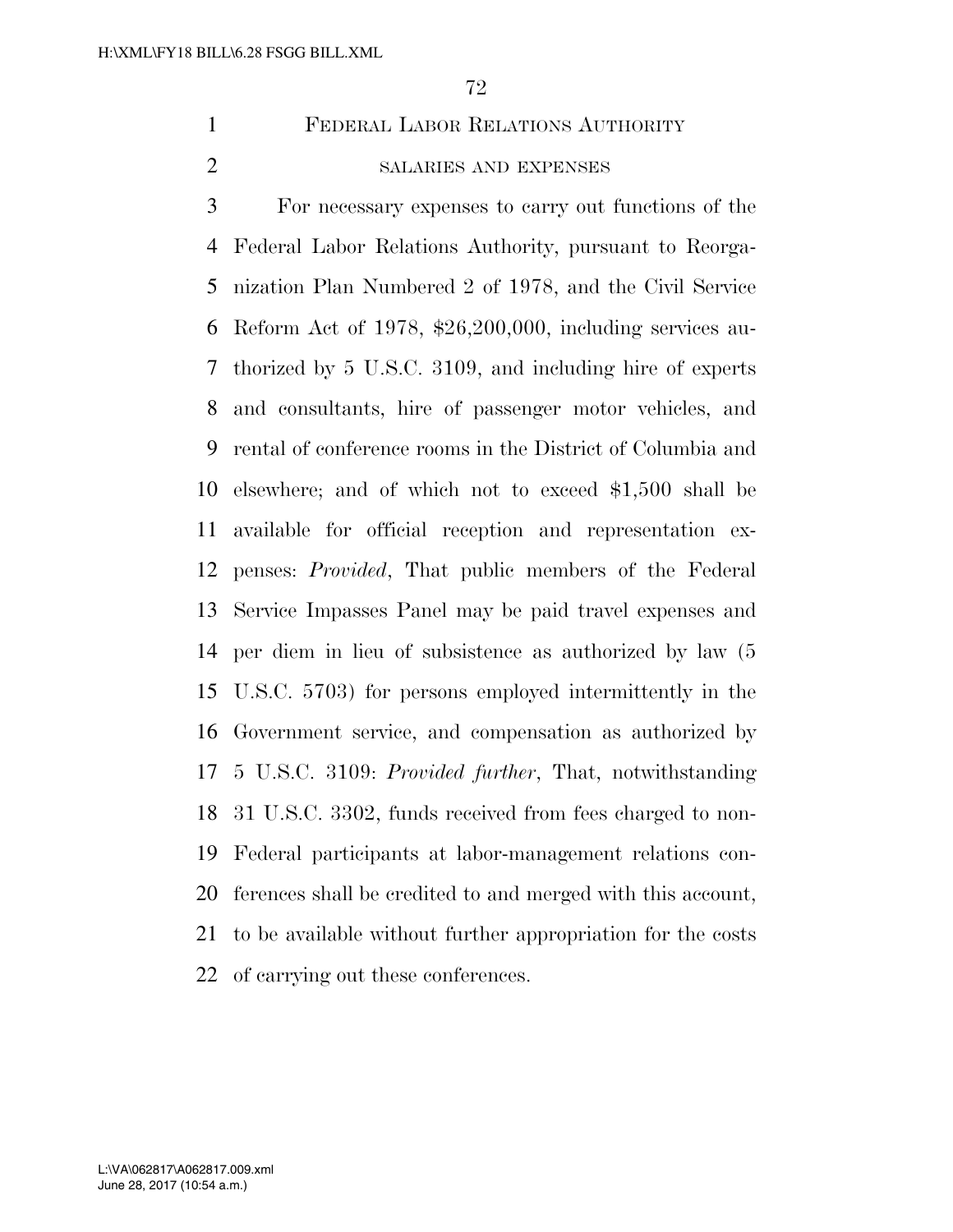FEDERAL TRADE COMMISSION

## SALARIES AND EXPENSES

 For necessary expenses of the Federal Trade Com- mission, including uniforms or allowances therefor, as au- thorized by 5 U.S.C. 5901–5902; services as authorized by 5 U.S.C. 3109; hire of passenger motor vehicles; and not to exceed \$2,000 for official reception and representa- tion expenses, \$306,317,000, to remain available until ex- pended: *Provided*, That not to exceed \$300,000 shall be available for use to contract with a person or persons for collection services in accordance with the terms of 31 U.S.C. 3718: *Provided further*, That, notwithstanding any other provision of law, not to exceed \$126,000,000 of off- setting collections derived from fees collected for premerger notification filings under the Hart-Scott-Ro- dino Antitrust Improvements Act of 1976 (15 U.S.C. 18a), regardless of the year of collection, shall be retained and used for necessary expenses in this appropriation: *Provided further*, That, notwithstanding any other provi- sion of law, not to exceed \$15,000,000 in offsetting collec- tions derived from fees sufficient to implement and enforce the Telemarketing Sales Rule, promulgated under the Telemarketing and Consumer Fraud and Abuse Preven- tion Act (15 U.S.C. 6101 et seq.), shall be credited to this account, and be retained and used for necessary expenses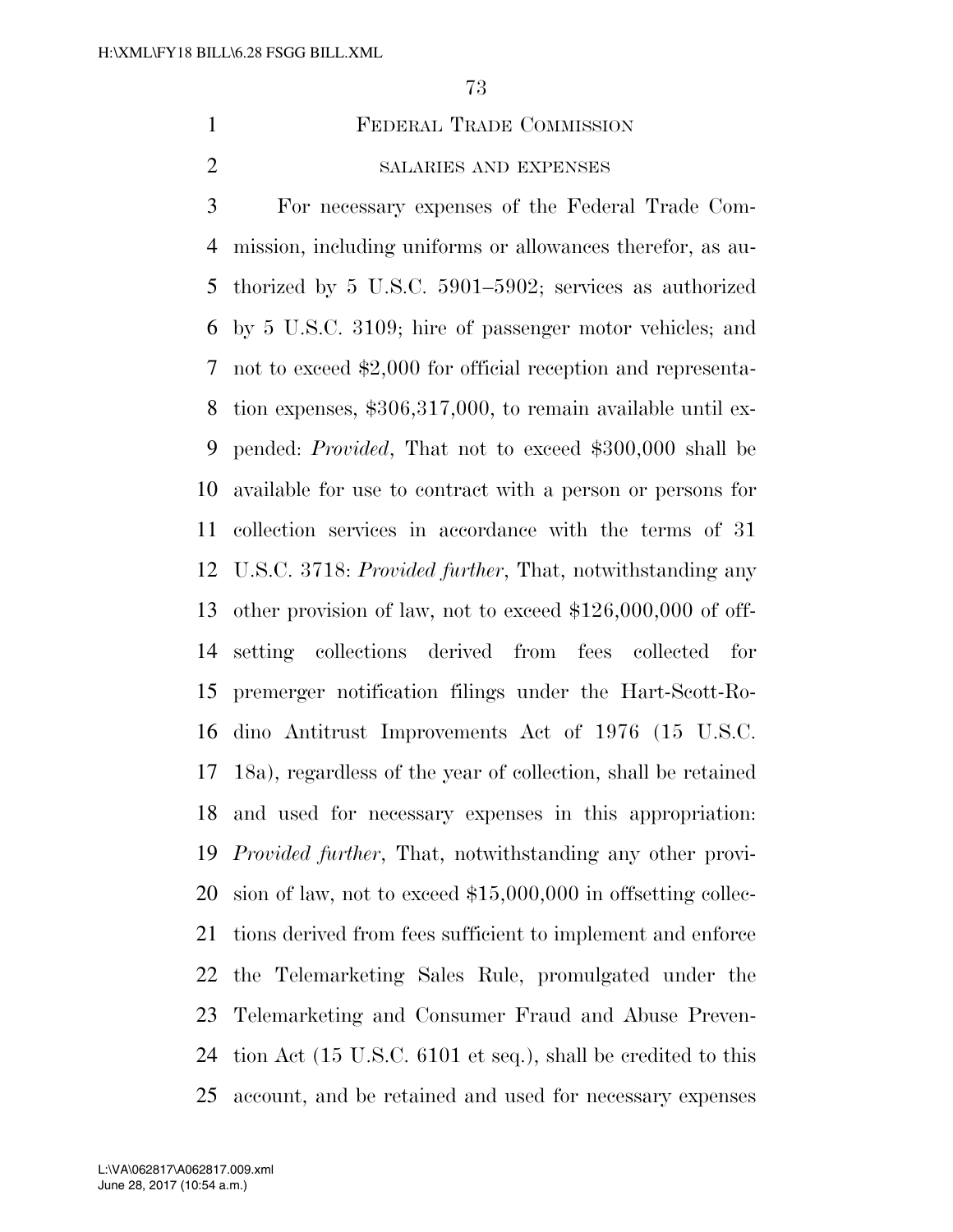| 1  | in this appropriation: <i>Provided further</i> , That the sum here- |
|----|---------------------------------------------------------------------|
| 2  | in appropriated from the general fund shall be reduced              |
| 3  | as such offsetting collections are received during fiscal           |
| 4  | year $2018$ , so as to result in a final fiscal year $2018$ appro-  |
| 5  | priation from the general fund estimated at not more than           |
| 6  | $$165,317,000: Provided further, That none of the funds$            |
| 7  | made available to the Federal Trade Commission may be               |
| 8  | used to implement subsection (e)(2)(B) of section 43 of             |
| 9  | the Federal Deposit Insurance Act (12 U.S.C. 1831t).                |
| 10 | GENERAL SERVICES ADMINISTRATION                                     |
| 11 | <b>REAL PROPERTY ACTIVITIES</b>                                     |
| 12 | FEDERAL BUILDINGS FUND                                              |
| 13 | LIMITATIONS ON AVAILABILITY OF REVENUE                              |
| 14 | (INCLUDING TRANSFER OF FUNDS)                                       |
| 15 | Amounts in the Fund, including revenues and collec-                 |
| 16 | tions deposited into the Fund, shall be available for nec-          |
| 17 | essary expenses of real property management and related             |
| 18 | activities not otherwise provided for, including operation,         |
| 19 | maintenance, and protection of federally owned and leased           |
| 20 | buildings; rental of buildings in the District of Columbia;         |
| 21 | restoration of leased premises; moving governmental agen-           |
| 22 | cies (including space adjustments and telecommunications            |
| 23 | relocation expenses) in connection with the assignment, al-         |
| 24 | location, and transfer of space; contractual services inci-         |
| 25 | dent to cleaning or servicing buildings, and moving; repair         |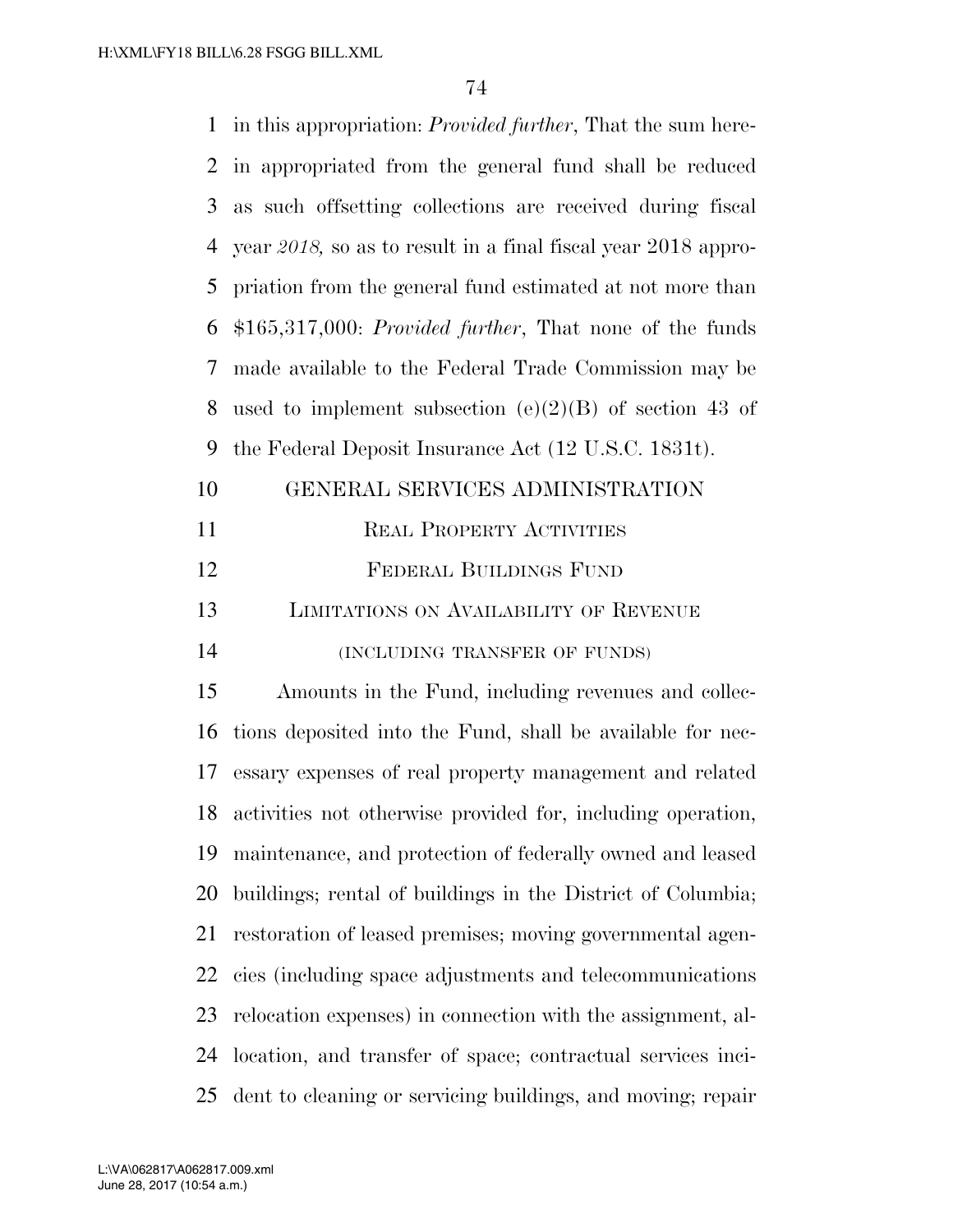and alteration of federally owned buildings, including grounds, approaches, and appurtenances; care and safe- guarding of sites; maintenance, preservation, demolition, and equipment; acquisition of buildings and sites by pur- chase, condemnation, or as otherwise authorized by law; acquisition of options to purchase buildings and sites; con- version and extension of federally owned buildings; pre- liminary planning and design of projects by contract or otherwise; construction of new buildings (including equip- ment for such buildings); and payment of principal, inter- est, and any other obligations for public buildings acquired by installment purchase and purchase contract; in the ag-gregate amount of \$7,864,111,000, of which—

 (1) \$0 shall remain available until expended for construction and acquisition (including funds for sites and expenses, and associated design and con-struction services);

 (2) \$180,000,000 shall remain available until expended for repairs and alterations, including asso- ciated design and construction services, of which— (A) \$0 is for Major Repairs and Alter- ations; (B) \$110,000,000 is for Basic Repairs and

Alterations;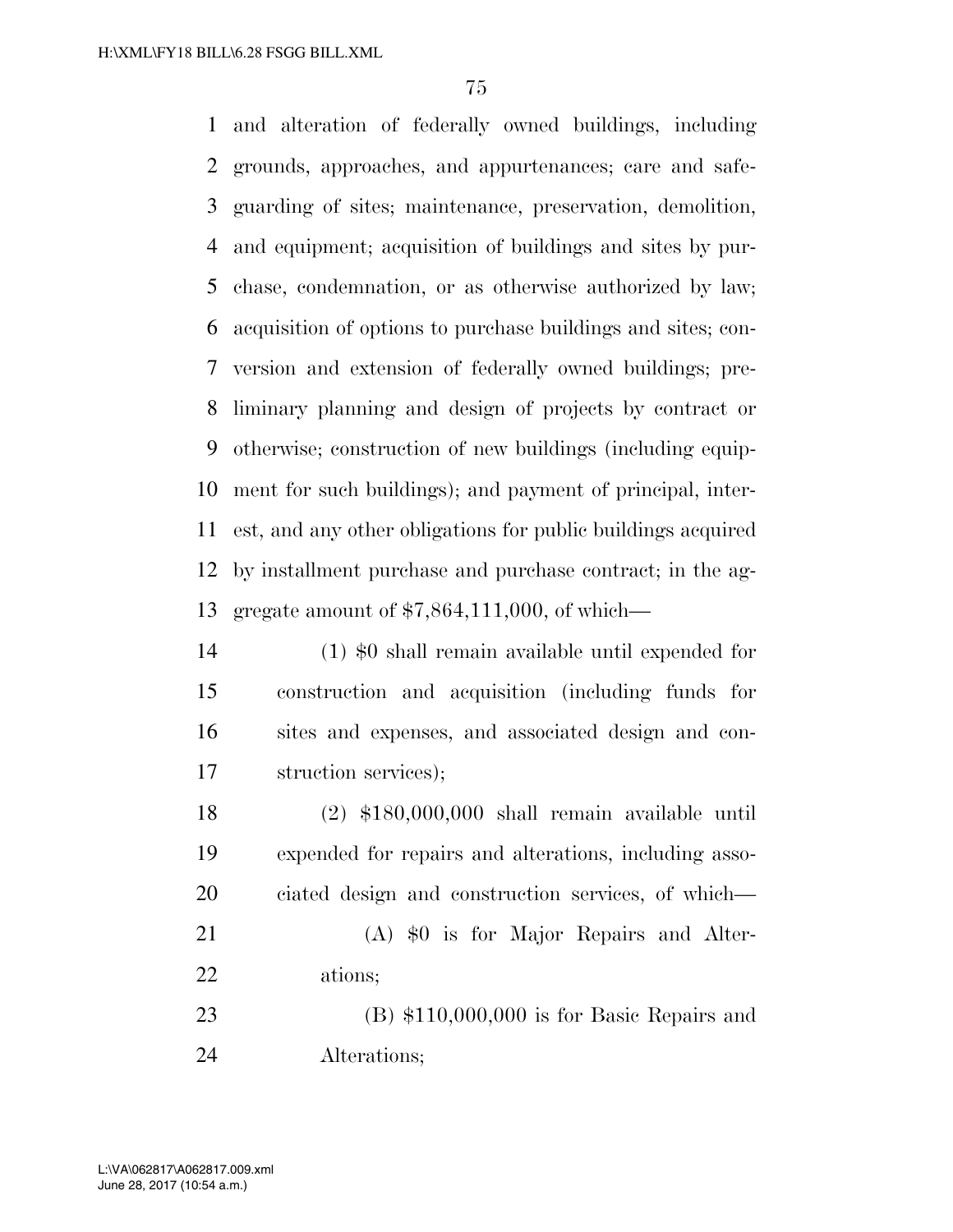| $\mathbf{1}$   | $(C)$ \$70,000,000 is for Special Emphasis          |
|----------------|-----------------------------------------------------|
| $\overline{2}$ | Programs of which-                                  |
| 3              | (i) $$20,000,000$ is for Judiciary Cap-             |
| $\overline{4}$ | ital Security;                                      |
| 5              | (ii) $$30,000,000$ is for Fire and Life             |
| 6              | Safety; and                                         |
| 7              | (iii) $$20,000,000$ is for Consolidation            |
| 8              | Activities: <i>Provided</i> , That consolidation    |
| 9              | projects result in reduced annual rent paid         |
| 10             | by the tenant agency: <i>Provided further</i> ,     |
| 11             | no consolidation project exceed<br>That             |
| 12             | $$10,000,000$ in costs: <i>Provided further</i> ,   |
| 13             | That consolidation projects are approved            |
| 14             | by each of the committees specified in sec-         |
| 15             | tion $3307(a)$ of title 40, United States           |
| 16             | Code: <i>Provided further</i> , That preference is  |
| 17             | given to consolidation projects that achieve        |
| 18             | a utilization rate of 130 usable square feet        |
| 19             | or less per person for office space: Pro-           |
| 20             | <i>vided further</i> , That the obligation of funds |
| 21             | under this paragraph for consolidation ac-          |
| 22             | tivities may not be made until 10 days              |
| 23             | after a proposed spending plan and expla-           |
| 24             | nation for each project to be undertaken,           |
| 25             | including estimated savings, has been sub-          |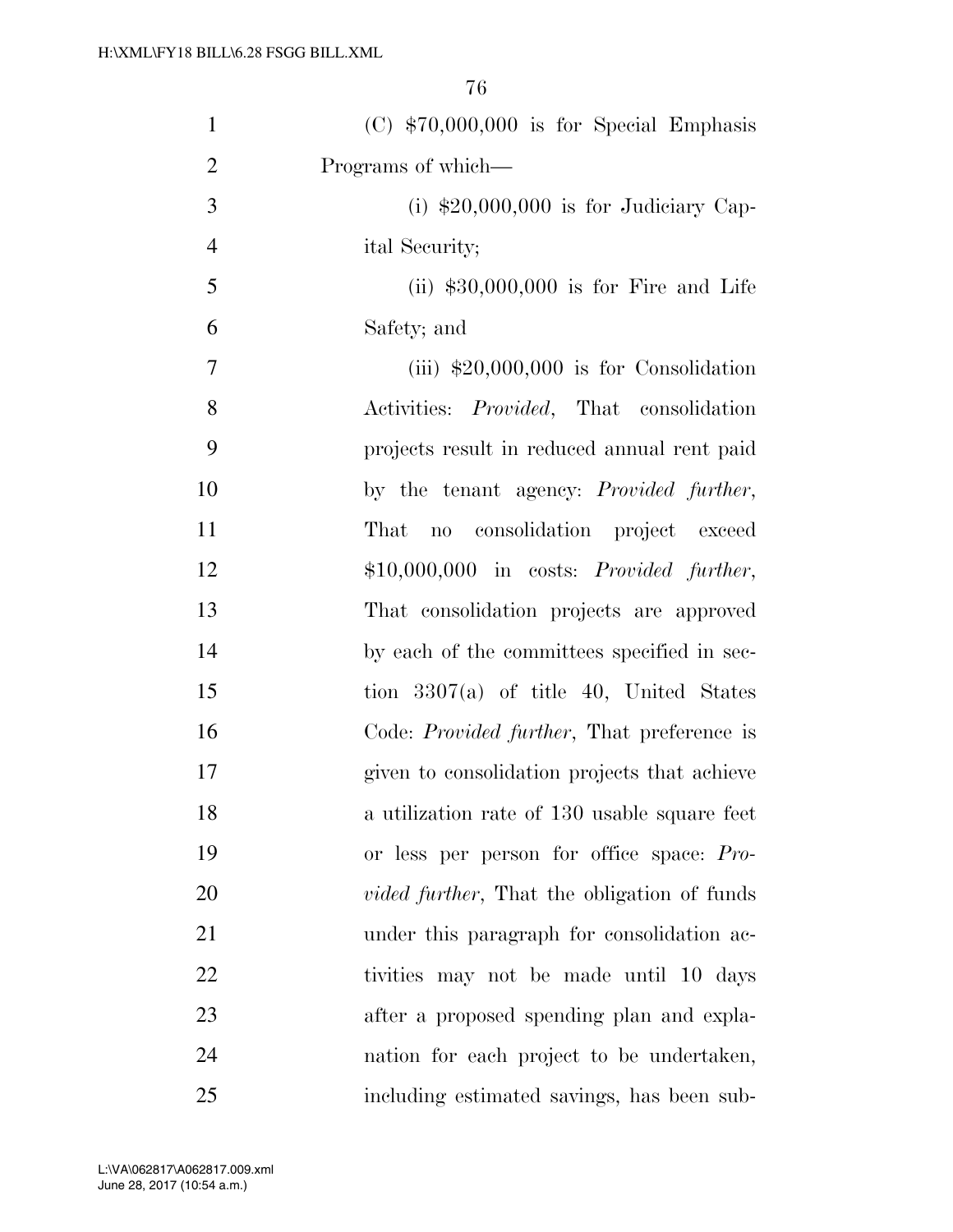| mitted to the Committees on Appropria-    |
|-------------------------------------------|
| tions of the House of Representatives and |
| the Senate:                               |

 *Provided*, That funds made available in this or any previous Act in the Federal Buildings Fund for Repairs and Alterations shall, for pro- spectus projects, be limited to the amount iden- tified for each project, except each project in this or any previous Act may be increased by an amount not to exceed 10 percent unless advance approval is obtained from the Committees on Appropriations of a greater amount: *Provided further*, That additional projects for which prospectuses have been fully approved may be funded under this category only if advance ap- proval is obtained from the Committees on Ap- propriations: *Provided further*, That the amounts provided in this or any prior Act for ''Repairs and Alterations'' may be used to fund costs associated with implementing security im- provements to buildings necessary to meet the minimum standards for security in accordance with current law and in compliance with the re- programming guidelines of the appropriate Committees of the House and Senate: *Provided*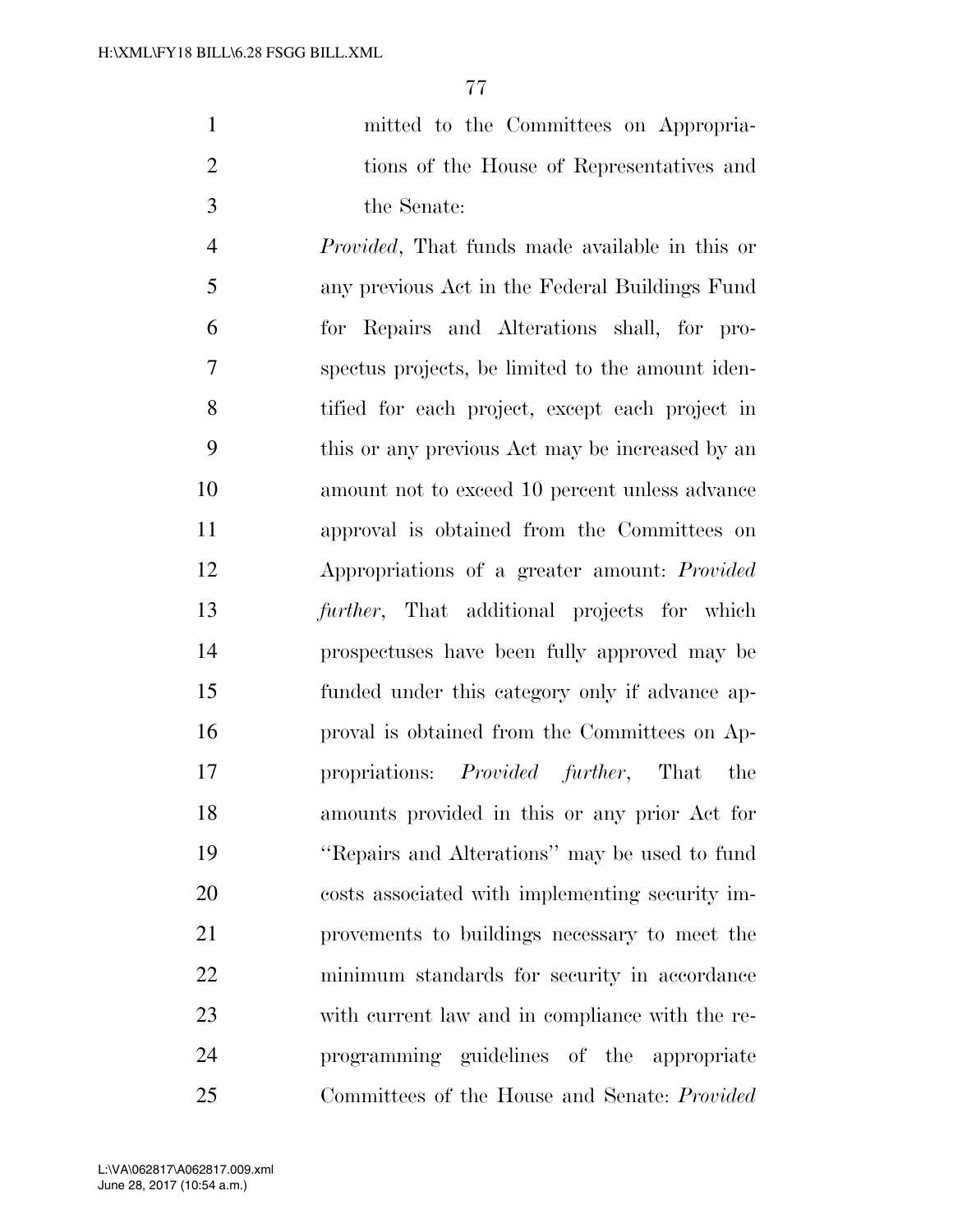| $\mathbf{1}$   | <i>further</i> , That the difference between the funds    |
|----------------|-----------------------------------------------------------|
| $\overline{2}$ | appropriated and expended on any projects in              |
| 3              | this or any prior Act, under the heading "Re-             |
| $\overline{4}$ | pairs and Alterations", may be transferred to             |
| 5              | Basic Repairs and Alterations or used to fund             |
| 6              | authorized increases in prospectus projects:              |
| 7              | <i>Provided further</i> , That the amount provided in     |
| 8              | this or any prior Act for Basic Repairs and Al-           |
| 9              | terations may be used to pay claims against the           |
| 10             | Government arising from any projects under                |
| 11             | the heading "Repairs and Alterations" or used             |
| 12             | fund authorized increases in prospectus<br>$\mathrm{to}$  |
| 13             | projects;                                                 |
| 14             | $(3)$ \$5,462,345,000 for rental of space to re-          |
| 15             | main available until expended; and                        |
| 16             | $(4)$ \$2,221,766,000 for building operations to          |
| 17             | remain available until expended, of which                 |
| 18             | $$1,146,089,000$ is for building services,<br>and         |
| 19             | $$1,075,677,000$ is for salaries and expenses: Pro-       |
| 20             | <i>vided</i> , That not to exceed 5 percent of any appro- |
| 21             | priation made available under this paragraph for          |
| 22             | building operations may be transferred between and        |
|                |                                                           |

 merged with such appropriations upon notification to the Committees on Appropriations of the House of Representatives and the Senate, but no such ap-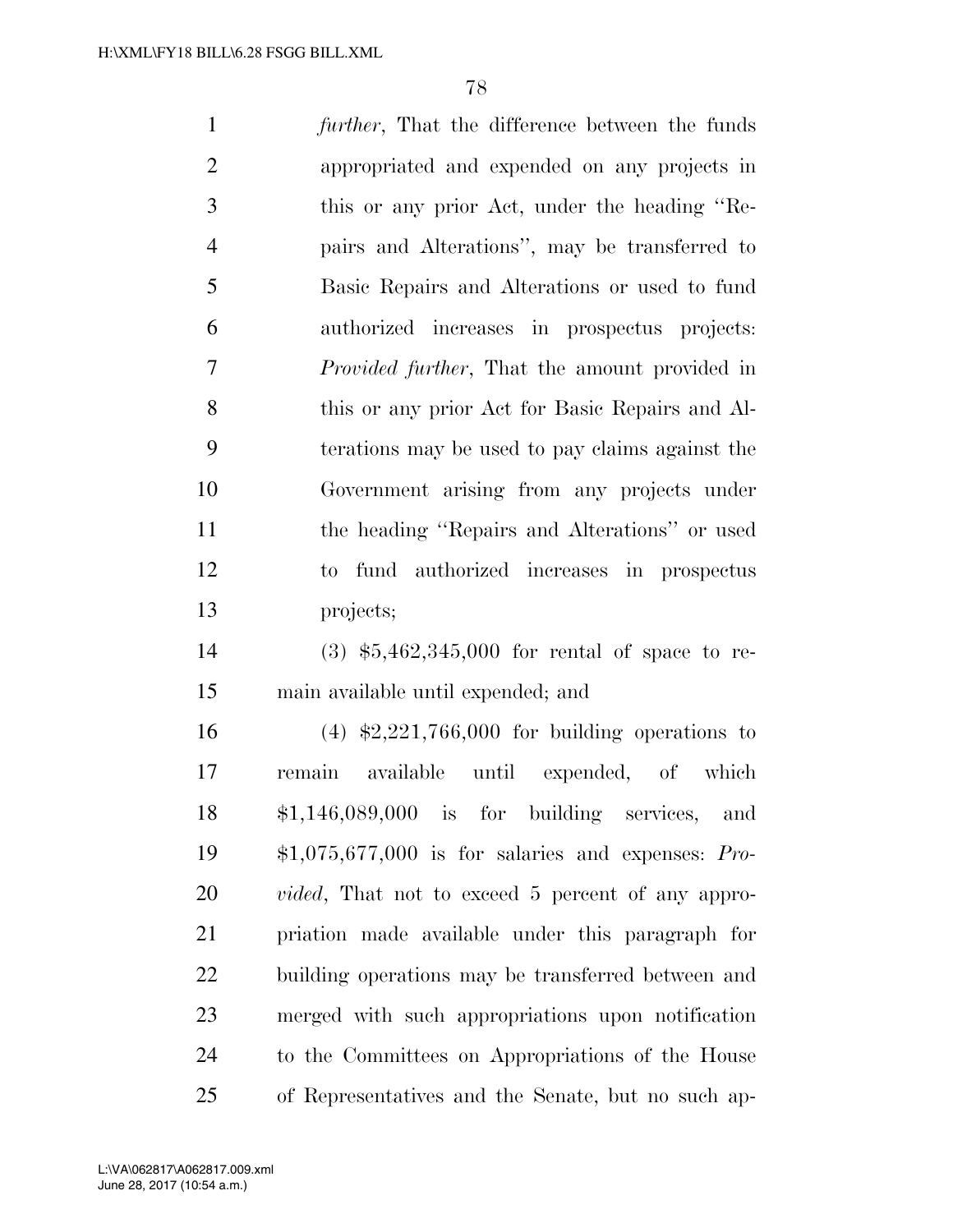propriation shall be increased by more than 5 per- cent by any such transfers: *Provided further*, That section 521 of this title shall not apply with respect to funds made available under this heading for building operations: *Provided further*, That the total amount of funds made available from this Fund to the General Services Administration shall not be available for expenses of any construction, repair, al- teration and acquisition project for which a pro- spectus, if required by 40 U.S.C. 3307(a), has not been approved, except that necessary funds may be expended for each project for required expenses for the development of a proposed prospectus: *Provided further*, That funds available in the Federal Build- ings Fund may be expended for emergency repairs when advance approval is obtained from the Com- mittees on Appropriations: *Provided further*, That amounts necessary to provide reimbursable special services to other agencies under 40 U.S.C. 592(b)(2) and amounts to provide such reimbursable fencing, lighting, guard booths, and other facilities on private or other property not in Government ownership or control as may be appropriate to enable the United States Secret Service to perform its protective func-tions pursuant to 18 U.S.C. 3056, shall be available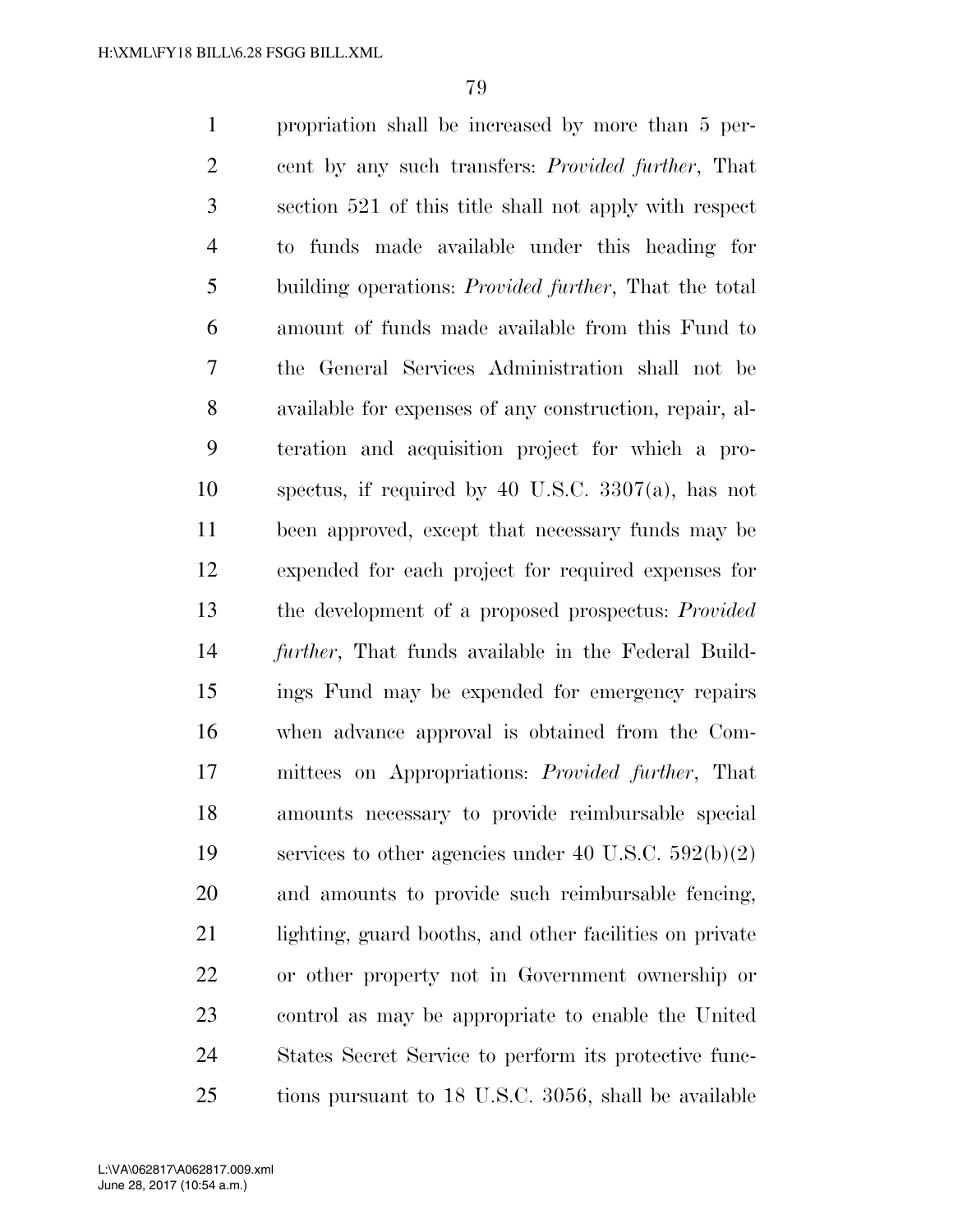| $\mathbf{1}$   | from such revenues and collections: <i>Provided further</i> , |
|----------------|---------------------------------------------------------------|
| $\overline{2}$ | That revenues and collections and any other sums              |
| 3              | accruing to this Fund during fiscal year 2018, ex-            |
| $\overline{4}$ | cluding reimbursements under 40 U.S.C. $592(b)(2)$ ,          |
| 5              | in excess of the aggregate new obligational authority         |
| 6              | authorized for Real Property Activities of the Fed-           |
| 7              | eral Buildings Fund in this Act shall remain in the           |
| 8              | Fund and shall not be available for expenditure ex-           |
| 9              | cept as authorized in appropriations Acts.                    |
| 10             | <b>GENERAL ACTIVITIES</b>                                     |
| 11             | <b>GOVERNMENT-WIDE POLICY</b>                                 |
| 12             | For expenses authorized by law, not otherwise pro-            |
| 13             | vided for, for Government-wide policy and evaluation ac-      |
| 14             | tivities associated with the management of real and per-      |
| 15             | sonal property assets and certain administrative services;    |
| 16             | Government-wide policy support responsibilities relating to   |
| 17             | acquisition, travel, motor vehicles, information technology   |
| 18             | management, and related technology activities; and serv-      |
| 19             | ices as authorized by $5 \text{ U.S.C. } 3109; $53,499,000.$  |
| 20             | <b>OPERATING EXPENSES</b>                                     |
| 21             | For expenses authorized by law, not otherwise pro-            |
| 22             | vided for, for Government-wide activities associated with     |
| 23             | utilization and donation of surplus personal property; dis-   |
| 24             | posal of real property; agency-wide policy direction, man-    |
| 25             | agement, and communications; and services as authorized       |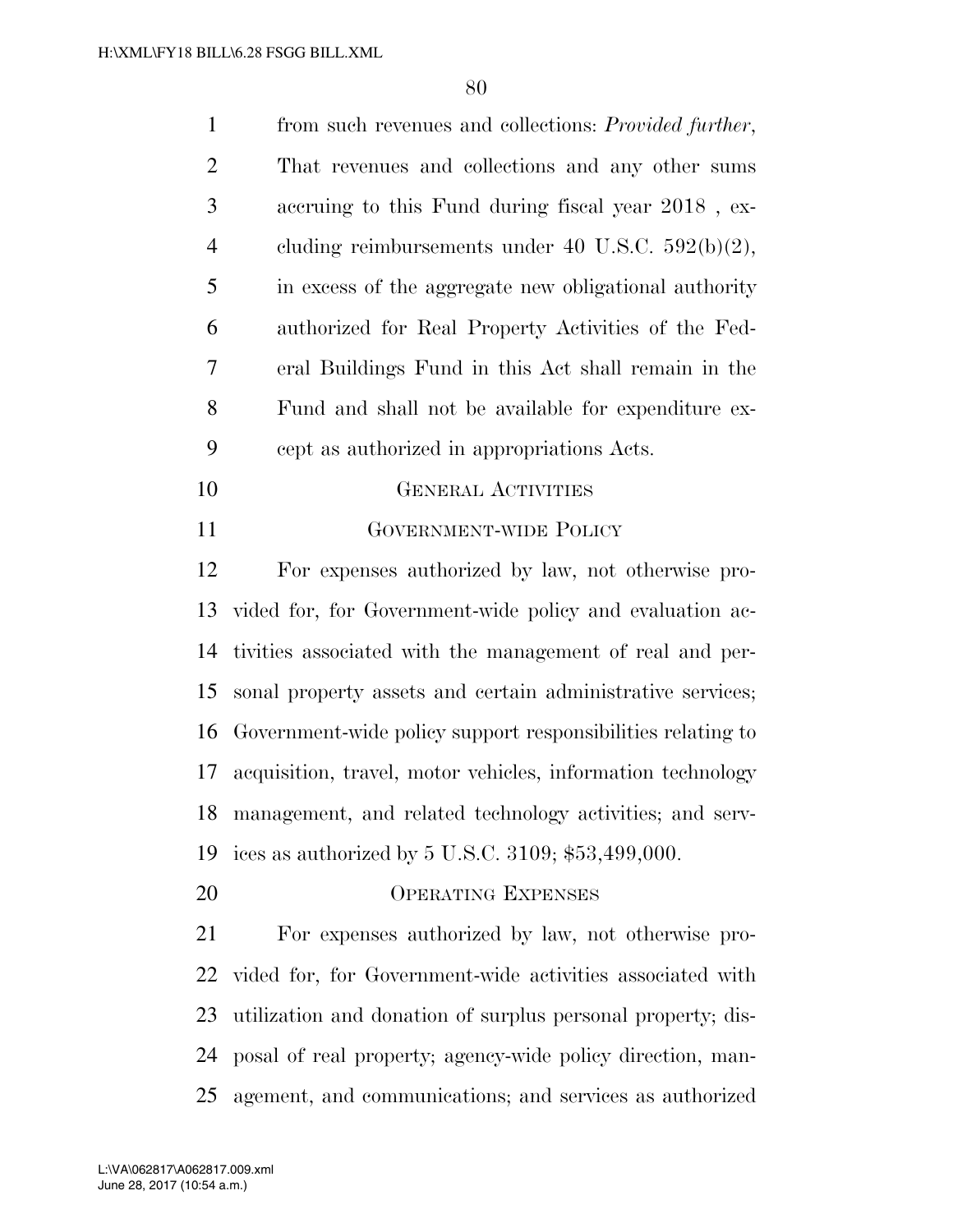by 5 U.S.C. 3109; \$45,645,000, of which \$24,357,000 is for Real and Personal Property Management and Dis- posal; \$21,288,000 is for the Office of the Administrator, of which not to exceed \$7,500 is for official reception and representation expenses*.* 

CIVILIAN BOARD OF CONTRACT APPEALS

 For expenses authorized by law, not otherwise pro- vided for, for the activities associated with the Civilian Board of Contract Appeals, \$8,795,000.

10 OFFICE OF INSPECTOR GENERAL

 For necessary expenses of the Office of Inspector General and service authorized by 5 U.S.C. 3109, \$65,000,000: *Provided*, That not to exceed \$50,000 shall be available for payment for information and detection of fraud against the Government, including payment for re- covery of stolen Government property: *Provided further*, That not to exceed \$2,500 shall be available for awards to employees of other Federal agencies and private citizens in recognition of efforts and initiatives resulting in en-hanced Office of Inspector General effectiveness.

ALLOWANCES AND OFFICE STAFF FOR FORMER

PRESIDENTS

 For carrying out the provisions of the Act of August 25, 1958 (3 U.S.C. 102 note), and Public Law 95–138, \$4,754,000.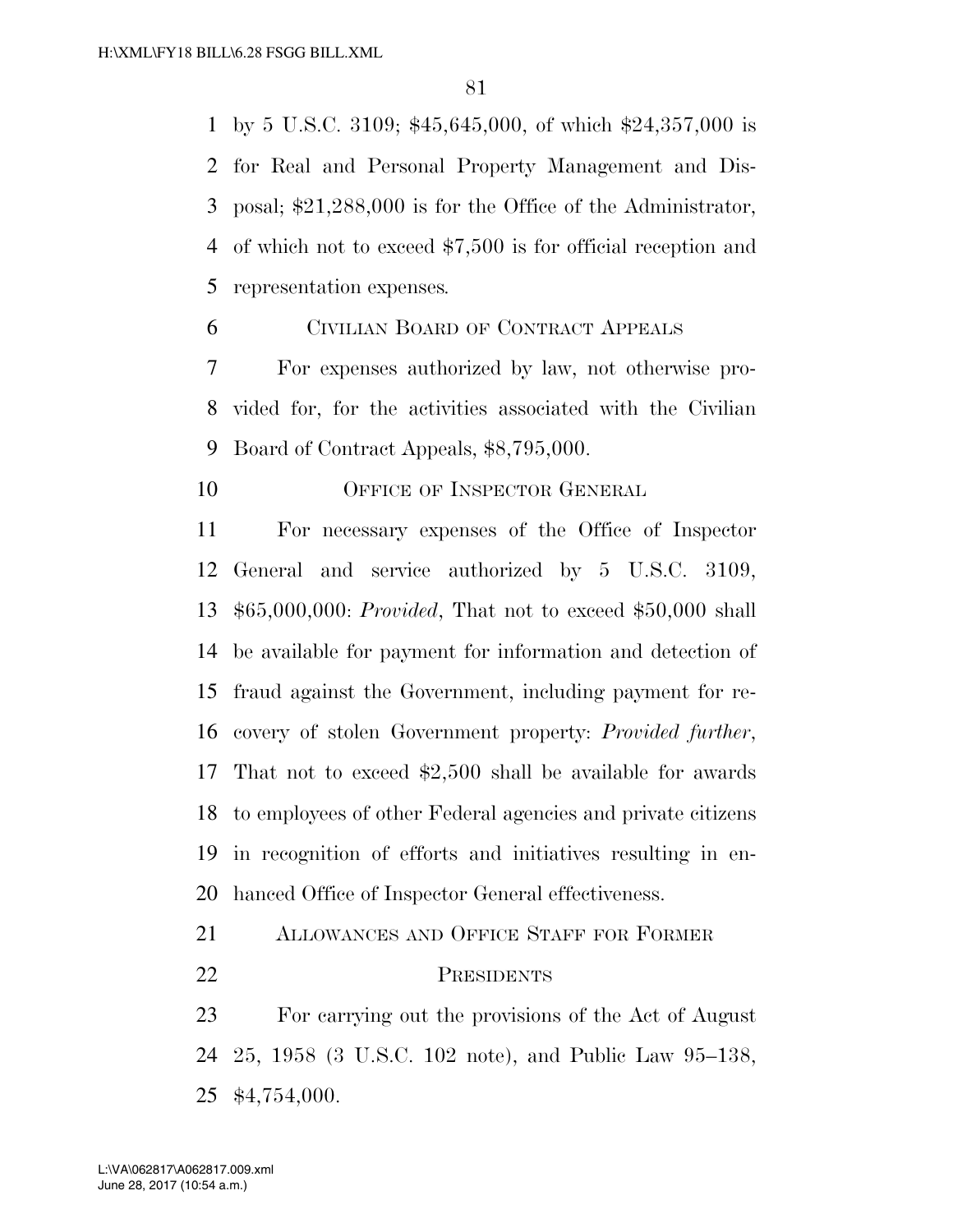FEDERAL CITIZEN SERVICES FUND (INCLUDING TRANSFERS OF FUNDS)

 For necessary expenses of the Office of Products and Programs, including services authorized by 40 U.S.C. 323 and 44 U.S.C. 3604; and for necessary expenses in sup- port of interagency projects that enable the Federal Gov- ernment to enhance its ability to conduct activities elec- tronically, through the development and implementation of innovative uses of information technology; \$53,741,000, to be deposited into the Federal Citizen Services Fund: *Pro- vided*, That the previous amount may be transferred to Federal agencies to carry out the purpose of the Federal Citizen Services Fund: *Provided further*, That the appro- priations, revenues, reimbursements, and collections de- posited into the Fund shall be available until expended for necessary expenses of Federal Citizen Services and other activities that enable the Federal Government to enhance its ability to conduct activities electronically: in the aggre- gate amount not to exceed \$100,000,000: *Provided fur- ther*, That appropriations, revenues, reimbursements, and collections accruing to this Fund during fiscal year 2018 in excess of such amount shall remain in the Fund and shall not be available for expenditure except as authorized in appropriations Acts: *Provided further*, That any appro-priations provided to the Electronic Government Fund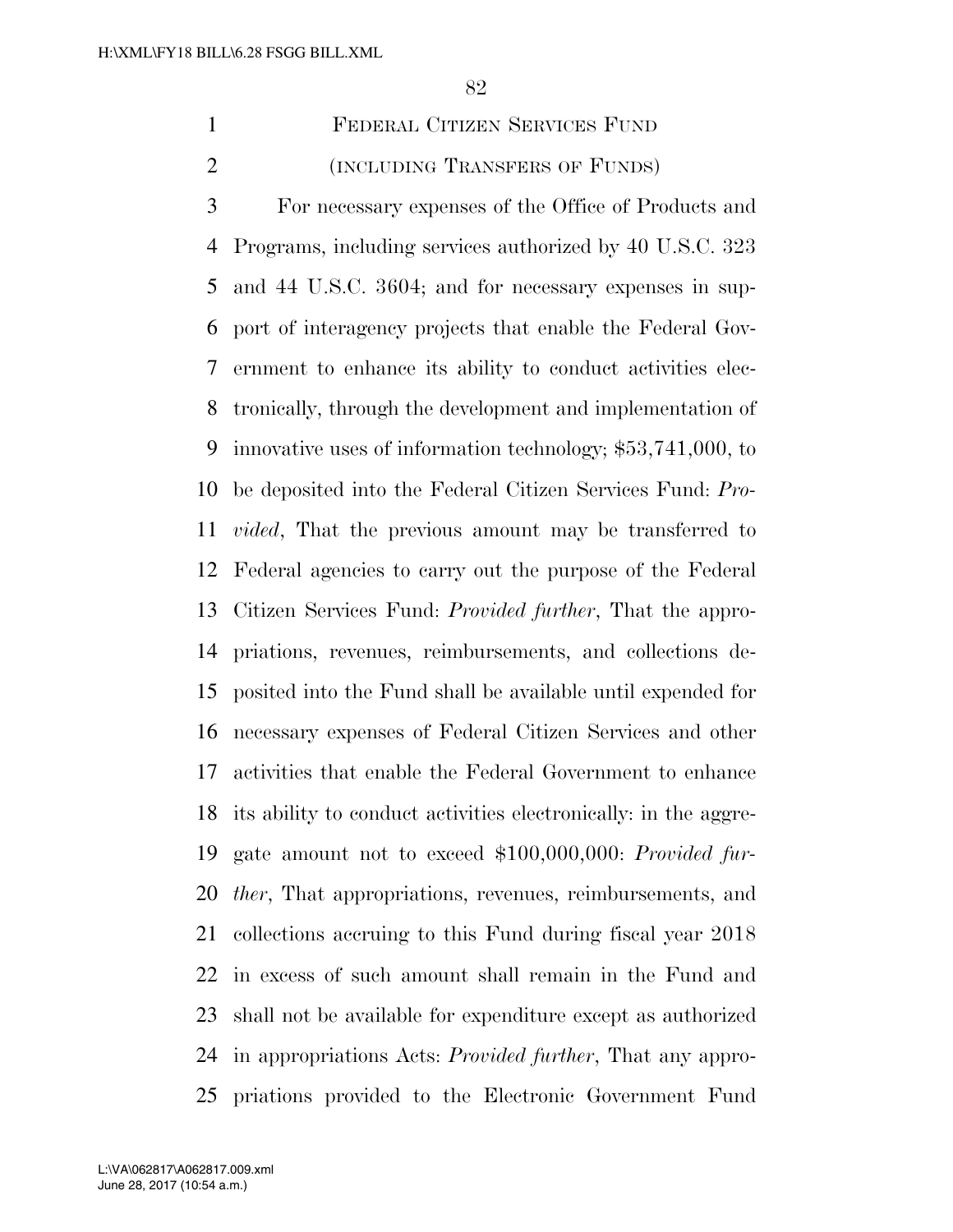that remain unobligated may be transferred to the Federal Citizen Services Fund: *Provided further*, That the transfer authorities provided herein shall be in addition to any other transfer authority provided in this Act.

ASSET PROCEEDS AND SPACE MANAGEMENT FUND

 For carrying out the purposes of the Federal Assets Sale and Transfer Act of 2016 (Public Law 114-287), there is hereby appropriated to the Asset Proceeds and Space Management Fund \$20,000,000, to remain avail-able until expended.

ENVIRONMENTAL REVIEW IMPROVEMENT FUND

 For necessary expenses of the Environmental Review Improvement Fund established pursuant to 42 U.S.C. 4370m-8(d), \$1,000,000, to remain available until ex-pended.

ADMINISTRATIVE PROVISIONS—GENERAL SERVICES

ADMINISTRATION

(INCLUDING RESCISSION AND TRANSFER OF FUNDS)

 SEC. 510. Funds available to the General Services Administration shall be available for the hire of passenger motor vehicles.

 SEC. 511. Funds in the Federal Buildings Fund made available for fiscal year 2018 for Federal Buildings Fund activities may be transferred between such activities only to the extent necessary to meet program require-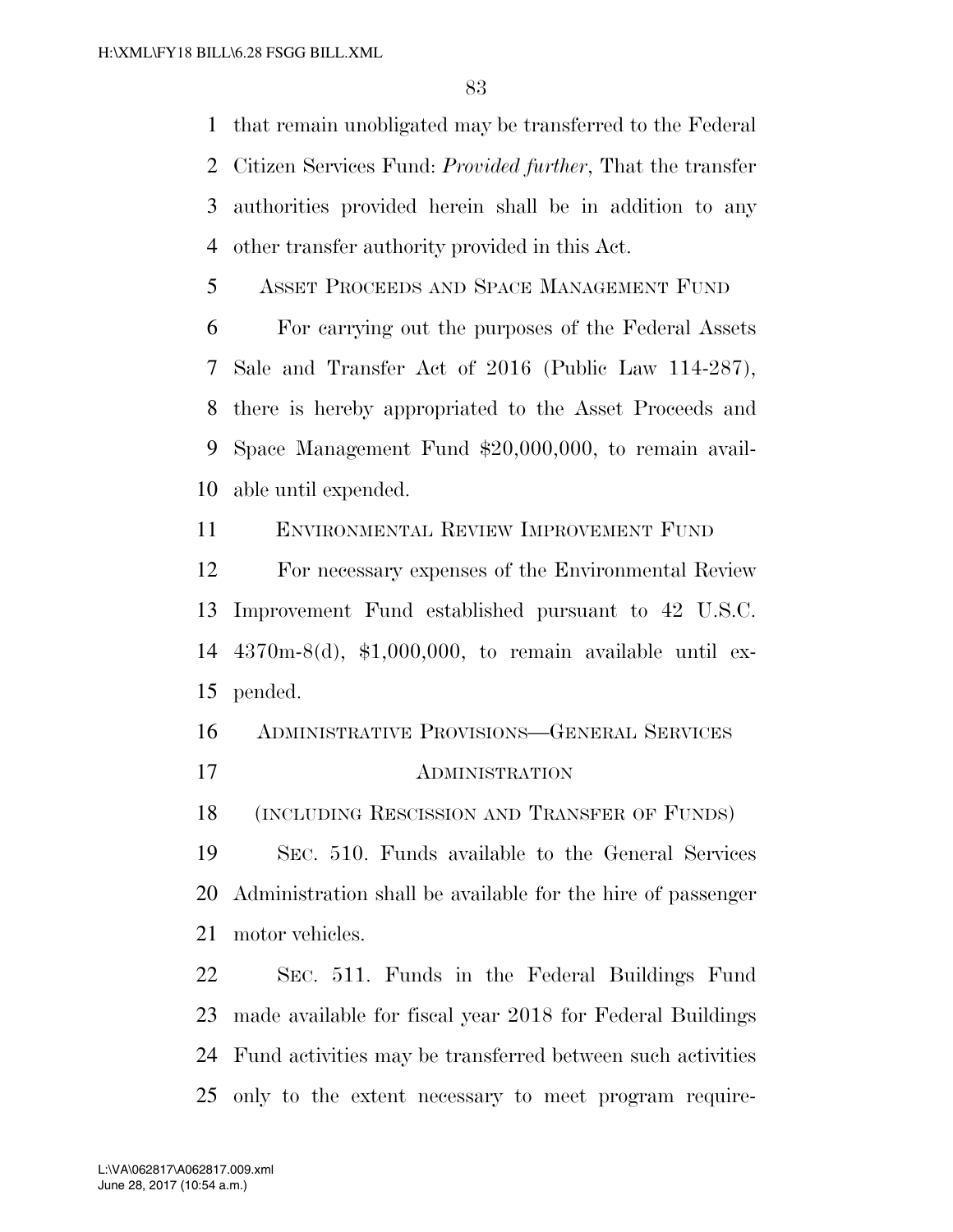ments: *Provided*, That any proposed transfers shall be ap- proved in advance by the Committees on Appropriations of the House of Representatives and the Senate.

 SEC. 512. Except as otherwise provided in this title, funds made available by this Act shall be used to transmit a fiscal year 2019 request for United States Courthouse construction only if the request: (1) meets the design guide standards for construction as established and approved by the General Services Administration, the Judicial Con- ference of the United States, and the Office of Manage- ment and Budget; (2) reflects the priorities of the Judicial Conference of the United States as set out in its approved Courthouse Project Priorities plan; and (3) includes a standardized courtroom utilization study of each facility to be constructed, replaced, or expanded.

 SEC. 513. None of the funds provided in this Act may be used to increase the amount of occupiable square feet, provide cleaning services, security enhancements, or any other service usually provided through the Federal Build- ings Fund, to any agency that does not pay the rate per square foot assessment for space and services as deter- mined by the General Services Administration in consider- ation of the Public Buildings Amendments Act of 1972 (Public Law 92–313).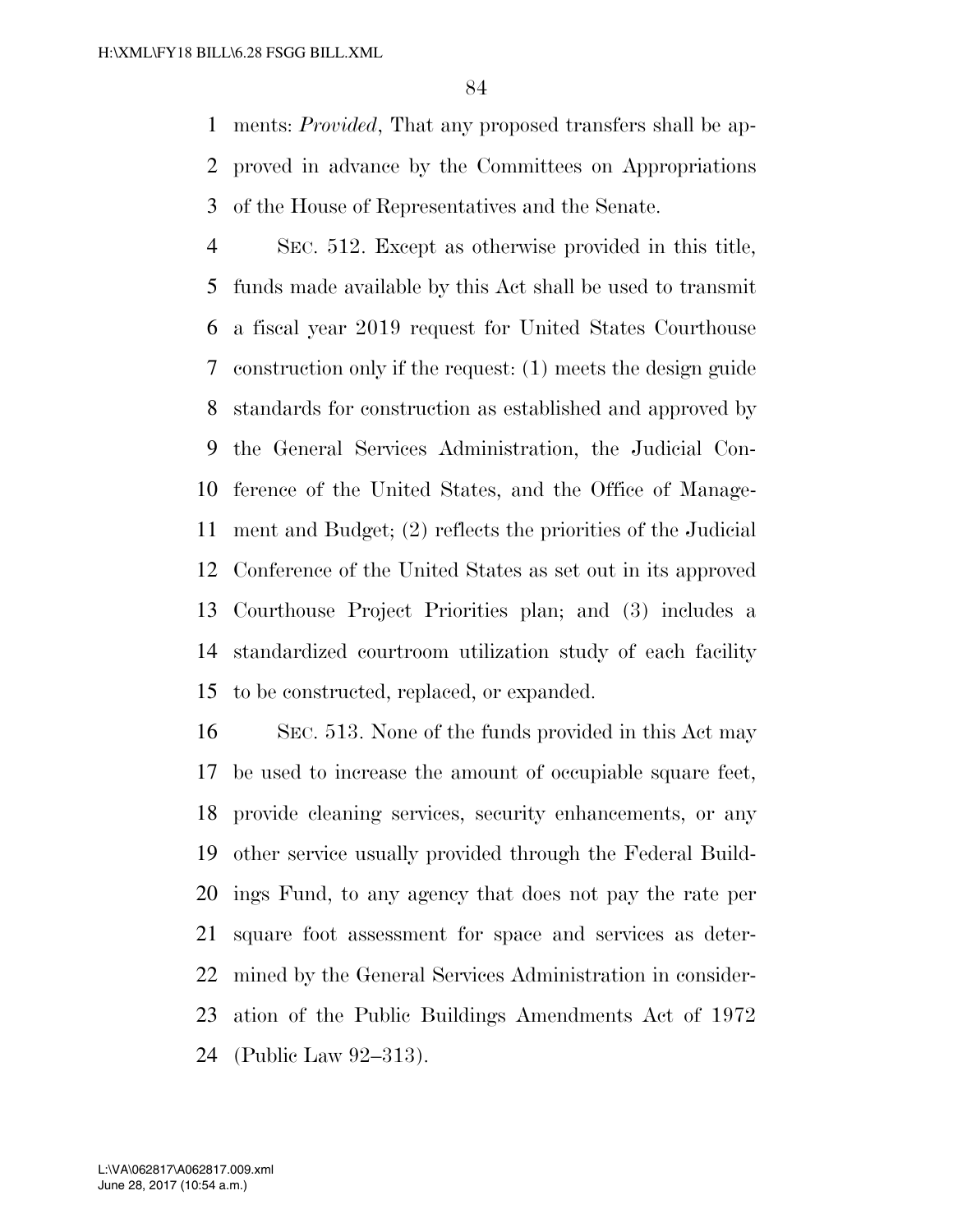SEC. 514. From funds made available under the heading Federal Buildings Fund, Limitations on Avail- ability of Revenue, claims against the Government of less than \$250,000 arising from direct construction projects and acquisition of buildings may be liquidated from sav- ings effected in other construction projects with prior noti- fication to the Committees on Appropriations of the House of Representatives and the Senate.

 SEC. 515. In any case in which the Committee on Transportation and Infrastructure of the House of Rep- resentatives and the Committee on Environment and Pub- lic Works of the Senate adopt a resolution granting lease authority pursuant to a prospectus transmitted to Con- gress by the Administrator of the General Services Admin- istration under 40 U.S.C. 3307, the Administrator shall ensure that the delineated area of procurement is identical to the delineated area included in the prospectus for all lease agreements, except that, if the Administrator deter- mines that the delineated area of the procurement should not be identical to the delineated area included in the pro- spectus, the Administrator shall provide an explanatory statement to each of such committees and the Committees on Appropriations of the House of Representatives and the Senate prior to exercising any lease authority provided in the resolution.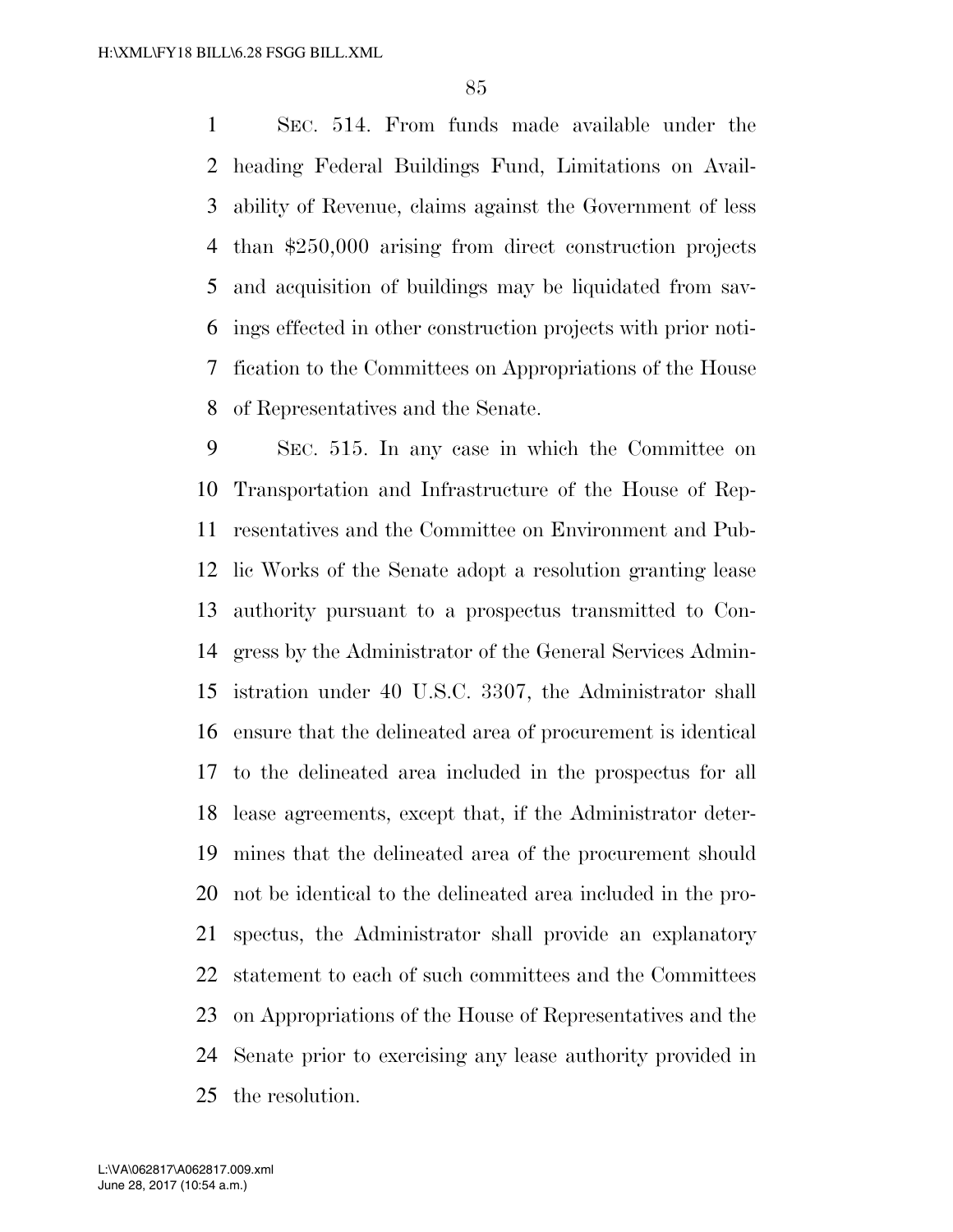SEC. 516. With respect to each project funded under the heading ''Major Repairs and Alterations'' or ''Judici- ary Capital Security Program'', and with respect to E- Government projects funded under the heading ''Federal Citizen Services Fund'', the Administrator of General Services shall submit a spending plan and explanation for each project to be undertaken to the Committees on Ap- propriations of the House of Representatives and the Sen- ate not later than 60 days after the date of enactment of this Act.

 SEC. 517. Section 16 of the Federal Assets Sale and Transfer Act of 2016 (Public Law 114–287) is amend-ed—

 (1) by inserting the following at the end of sub- paragraph (a)(1): ''The Account shall be under the custody and control of the Chairperson of the Board and deposits in the Account shall remain available until expended.'';

19 (2) by striking subparagraph  $(b)(1)$  and insert-20 ing in lieu thereof the following: (1) "ESTABLISH- MENT. — There is established in the Treasury of the United States an account to be known as the ″Public Buildings Reform Board - Asset Proceeds and Space Management Fund'' (in this subsection referred to as the ″Fund″). The Fund shall be under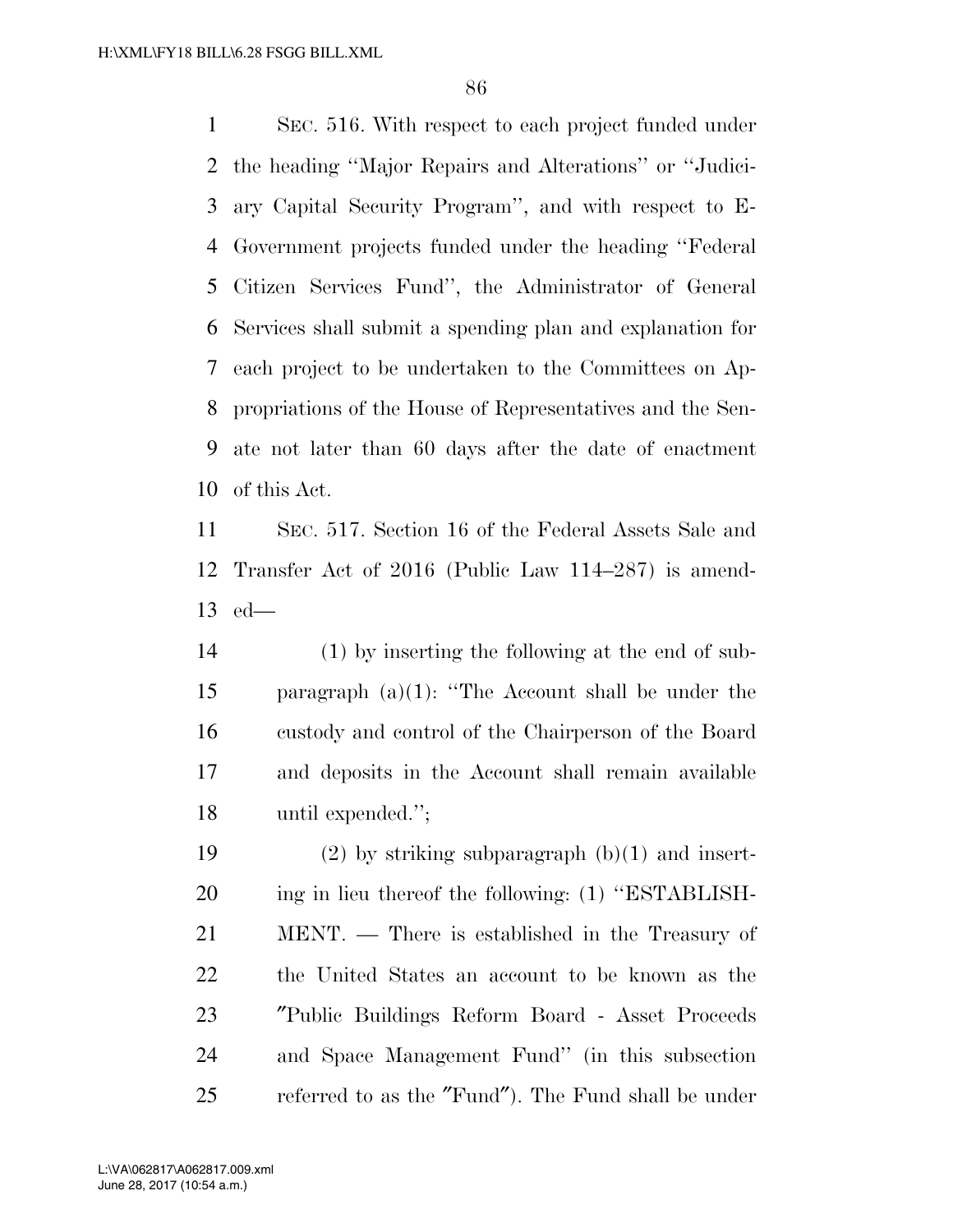| $\mathbf{1}$   | the custody and control of the Administrator of Gen-     |
|----------------|----------------------------------------------------------|
| 2              | eral Services and deposits in the Fund shall remain      |
| 3              | available until expended.                                |
| $\overline{4}$ | SEC. 518. The unobligated balance of amounts pro-        |
|                | 5 vided for National Capital Region, FBI Headquarters    |
|                | 6 Consolidation, in paragraph $(1)(A)$ under the heading |
|                | 7 "General Services Administration—Federal Buildings     |
|                | 8 Fund" in division E of Public Law 115-31 is rescinded. |
| 9              | <b>MERIT SYSTEMS PROTECTION BOARD</b>                    |
| 10             | <b>SALARIES AND EXPENSES</b>                             |
|                |                                                          |

(INCLUDING TRANSFER OF FUNDS)

 For necessary expenses to carry out functions of the Merit Systems Protection Board pursuant to Reorganiza- tion Plan Numbered 2 of 1978, the Civil Service Reform Act of 1978, and the Whistleblower Protection Act of 1989 (5 U.S.C. 5509 note), including services as author- ized by 5 U.S.C. 3109, rental of conference rooms in the District of Columbia and elsewhere, hire of passenger motor vehicles, direct procurement of survey printing, and not to exceed \$2,000 for official reception and representa- tion expenses, \$44,490,000, to remain available until Sep- tember 30, 2019, and in addition not to exceed \$2,345,000, to remain available until September 30, 2019, for administrative expenses to adjudicate retirement ap-peals to be transferred from the Civil Service Retirement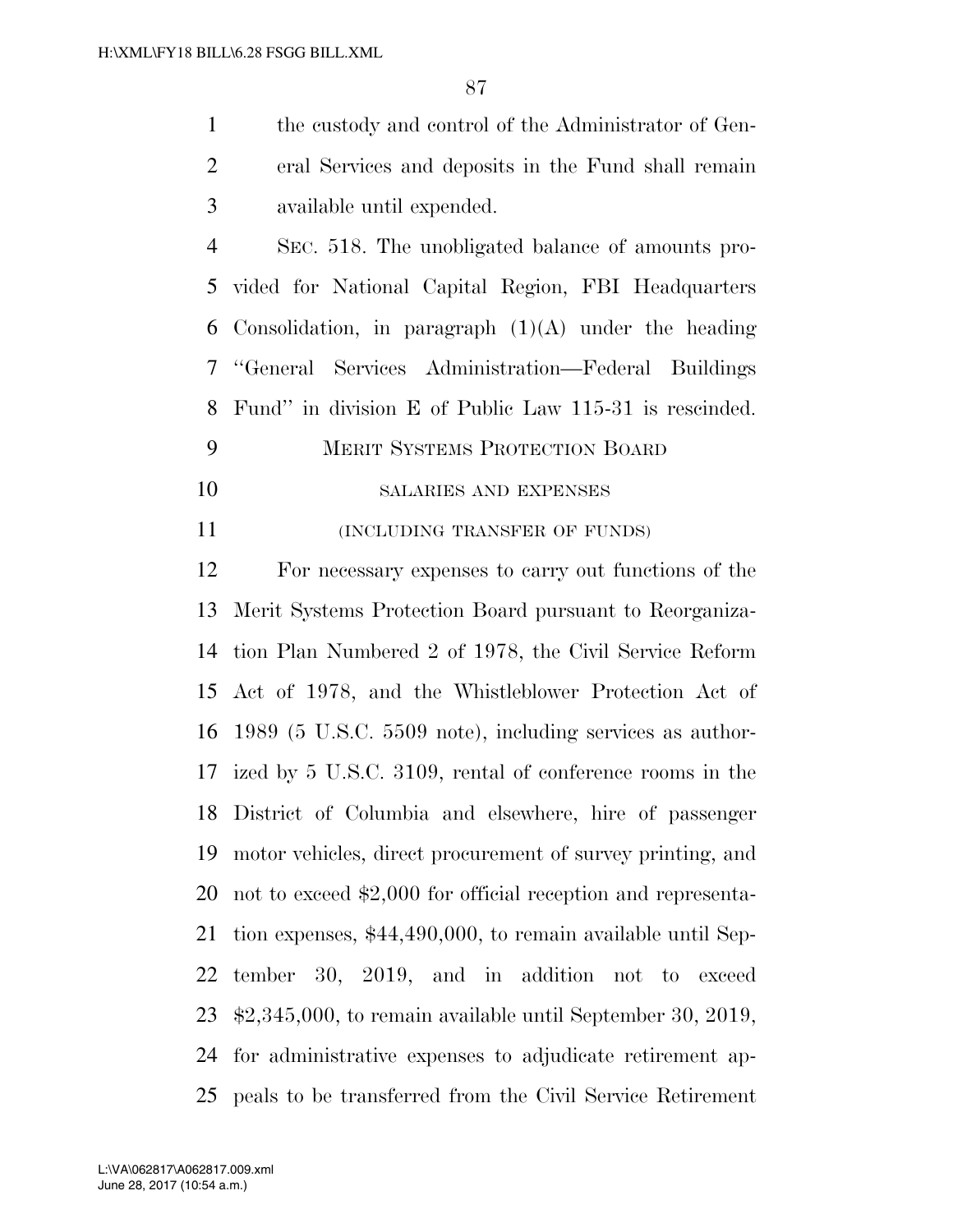- and Disability Fund in amounts determined by the Merit Systems Protection Board.
- NATIONAL ARCHIVES AND RECORDS ADMINISTRATION
- 

## OPERATING EXPENSES

 For necessary expenses in connection with the admin- istration of the National Archives and Records Adminis- tration and archived Federal records and related activities, as provided by law, and for expenses necessary for the re- view and declassification of documents, the activities of the Public Interest Declassification Board, the operations and maintenance of the electronic records archives, the hire of passenger motor vehicles, and for uniforms or al- lowances therefor, as authorized by law (5 U.S.C. 5901), including maintenance, repairs, and cleaning, \$364,308,000.

16 OFFICE OF INSPECTOR GENERAL

 For necessary expenses of the Office of Inspector General in carrying out the provisions of the Inspector General Reform Act of 2008, Public Law 110–409, 122 Stat. 4302–16 (2008), and the Inspector General Act of 1978 (5 U.S.C. App.), and for the hire of passenger motor vehicles, \$4,241,000.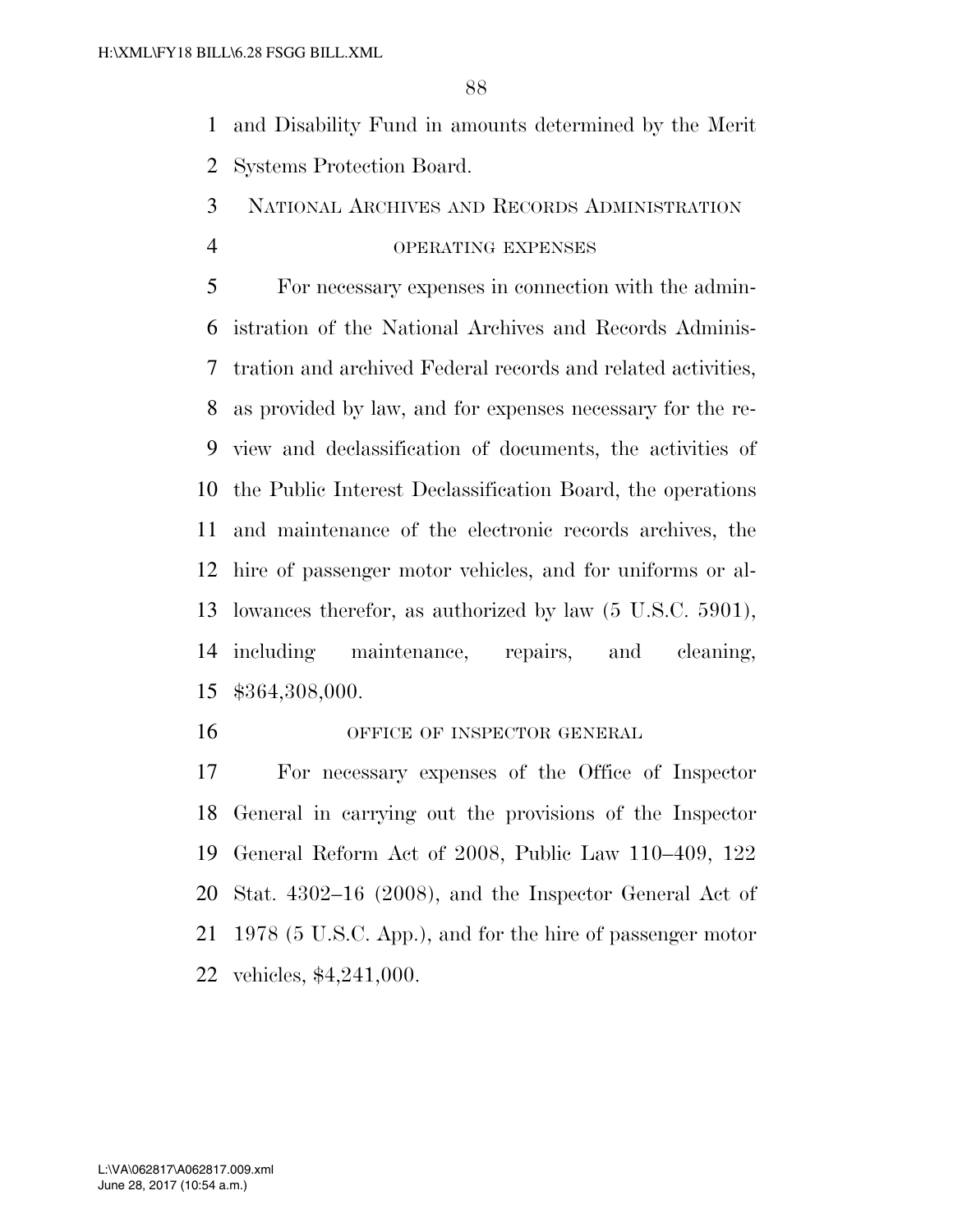### REPAIRS AND RESTORATION

 For the repair, alteration, and improvement of ar- chives facilities, and to provide adequate storage for hold-ings, \$7,500,000, to remain available until expended.

- OFFICE OF GOVERNMENT ETHICS
- SALARIES AND EXPENSES

 For necessary expenses to carry out functions of the Office of Government Ethics pursuant to the Ethics in Government Act of 1978, the Ethics Reform Act of 1989, and the Stop Trading on Congressional Knowledge Act of 2012, including services as authorized by 5 U.S.C. 3109, rental of conference rooms in the District of Columbia and elsewhere, hire of passenger motor vehicles, and not to ex- ceed \$1,500 for official reception and representation ex-penses, \$16,090,000.

- OFFICE OF PERSONNEL MANAGEMENT
- SALARIES AND EXPENSES

(INCLUDING TRANSFER OF TRUST FUNDS)

 For necessary expenses to carry out functions of the Office of Personnel Management (OPM) pursuant to Re- organization Plan Numbered 2 of 1978 and the Civil Serv- ice Reform Act of 1978, including services as authorized by 5 U.S.C. 3109; medical examinations performed for veterans by private physicians on a fee basis; rental of con-ference rooms in the District of Columbia and elsewhere;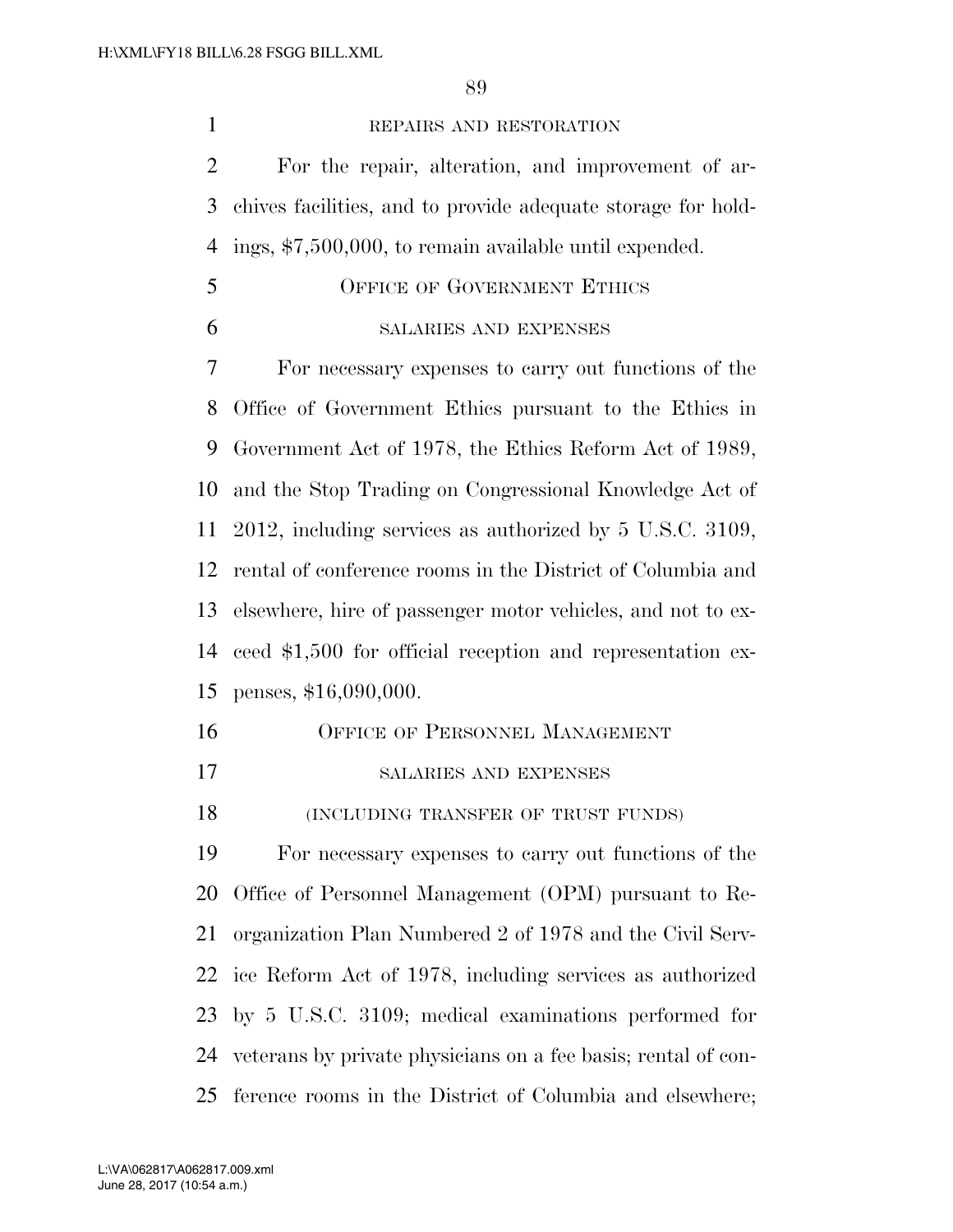hire of passenger motor vehicles; not to exceed \$2,500 for official reception and representation expenses; advances for reimbursements to applicable funds of OPM and the Federal Bureau of Investigation for expenses incurred under Executive Order No. 10422 of January 9, 1953, as amended; and payment of per diem or subsistence al- lowances to employees where Voting Rights Act activities require an employee to remain overnight at his or her post of duty, \$129,341,000: Provided, That of the total amount made available under this heading, \$18,000,000 shall re- main available until expended for information technology infrastructure modernization and Trust Fund Federal Fi- nancial System migration or modernization: Provided fur- ther, That the amount made available by the previous pro- viso may not be obligated until the Director of the Office of Personnel Management submits to the Committees on Appropriations of the Senate and the House of Represent- atives a plan for expenditure of such amount, prepared in consultation with the Director of the Office of Manage- ment and Budget, the Administrator of the United States Digital Service, and the Secretary of Homeland Security, that—

 (1) identifies the full scope and cost of the IT systems remediation and stabilization project;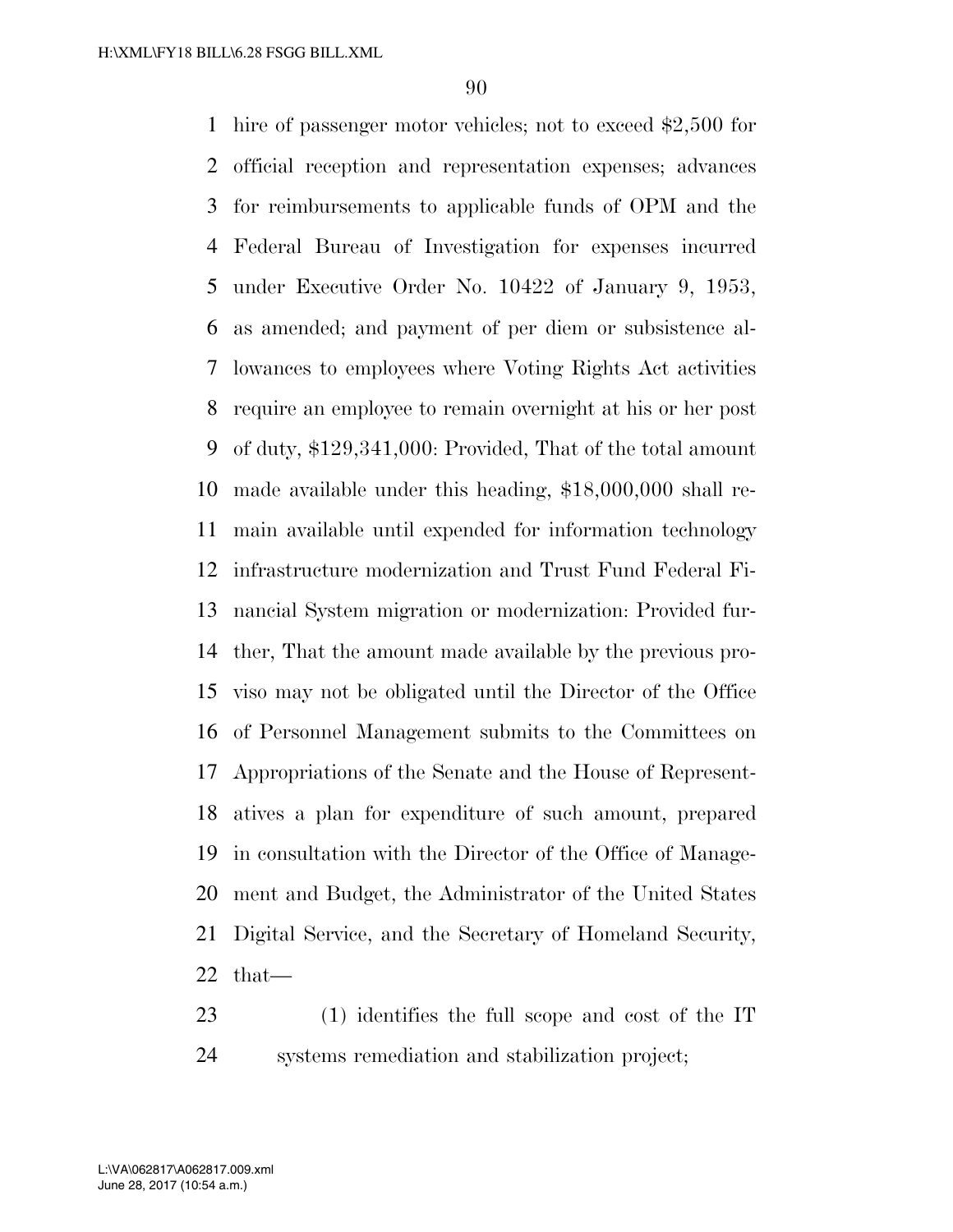| $\mathbf{1}$   | (2) meets the capital planning and investment                     |
|----------------|-------------------------------------------------------------------|
| $\overline{2}$ | control review requirements established by the Office             |
| 3              | of Management and Budget, including Circular A;                   |
| $\overline{4}$ | (3) includes a Major IT Business Case under                       |
| 5              | the requirements established by the Office of Man-                |
| 6              | agement and Budget Exhibit 300;                                   |
| 7              | (4) complies with the acquisition rules, require-                 |
| 8              | ments, guidelines, and systems acquisition manage-                |
| 9              | ment practices of the Government;                                 |
| 10             | (5) complies with all Office of Management and                    |
| 11             | Budget, Department of Homeland Security and Na-                   |
| 12             | tional Institute of Standards and Technology re-                  |
| 13             | quirements related to securing the agency's informa-              |
| 14             | tion system as described in 44 U.S.C. 3554; and                   |
| 15             | $(6)$ is reviewed and commented upon within 90                    |
| 16             | days of plan development by the Inspector General                 |
| 17             | of the Office of Personnel Management, and such                   |
| 18             | comments are submitted to the Director of the Of-                 |
| 19             | fice of Personnel Management before the date of                   |
| 20             | such submission:                                                  |
| 21             | <i>Provided further</i> , That, not later than 6 months after the |
| 22             | date of enactment of this Act, the Comptroller General            |
| 23             | shall submit to the Committees on Appropriations of the           |
| 24             | Senate and the House of Representatives a report that—            |
| 25             | $(A)$ evaluates—                                                  |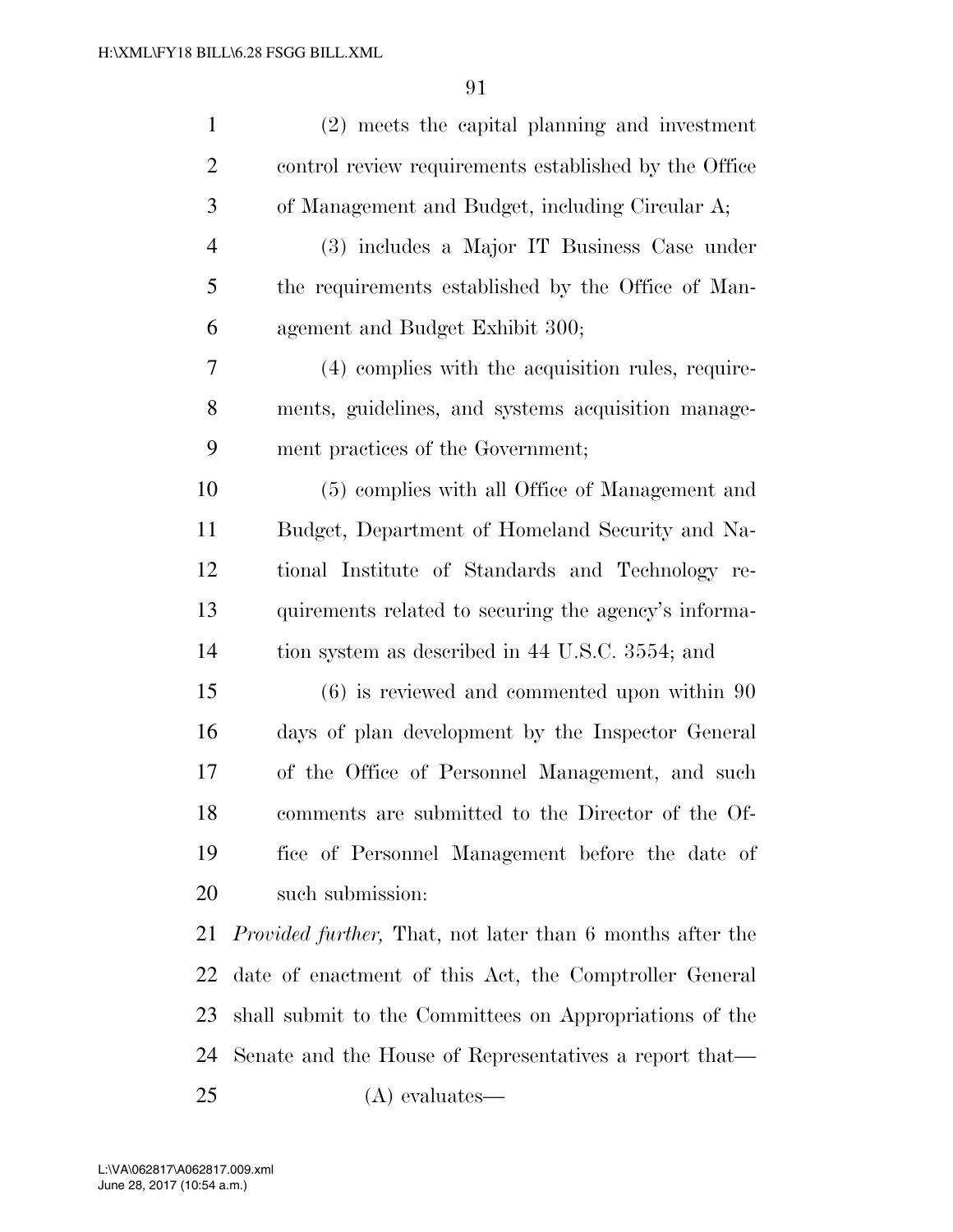| $\mathbf{1}$   | (i) the steps taken by the Office of                              |
|----------------|-------------------------------------------------------------------|
| $\overline{2}$ | Personnel Management to prevent, miti-                            |
| 3              | gate, and respond to data breaches involv-                        |
| $\overline{4}$ | ing sensitive personnel records and infor-                        |
| 5              | mation;                                                           |
| 6              | (ii) the Office's cybersecurity policies                          |
| $\overline{7}$ | and procedures in place on the date of en-                        |
| 8              | actment of this Act, including policies and                       |
| 9              | procedures relating to IT best practices                          |
| 10             | such as data encryption, multifactor au-                          |
| 11             | thentication, and continuous monitoring;                          |
| 12             | (iii) the Office's oversight of contrac-                          |
| 13             | tors providing IT services; and                                   |
| 14             | (iv) the Office's compliance with gov-                            |
| 15             | ernment-wide initiatives to improve cyber-                        |
| 16             | security; and                                                     |
| 17             | (B) sets forth improvements that could be                         |
| 18             | made to assist the Office of Personnel Manage-                    |
| 19             | ment in addressing cybersecurity challenges:                      |
| 20             | <i>Provided further</i> , That of the total amount made available |
| 21             | under this heading, \$584,000 may be made available for           |
| 22             | strengthening the capacity and capabilities of the acquisi-       |
| 23             | tion workforce (as defined by the Office of Federal Pro-          |
| 24             | curement Policy Act, as amended (41 U.S.C. 4001 et                |
| 25             | seq.)), including the recruitment, hiring, training, and re-      |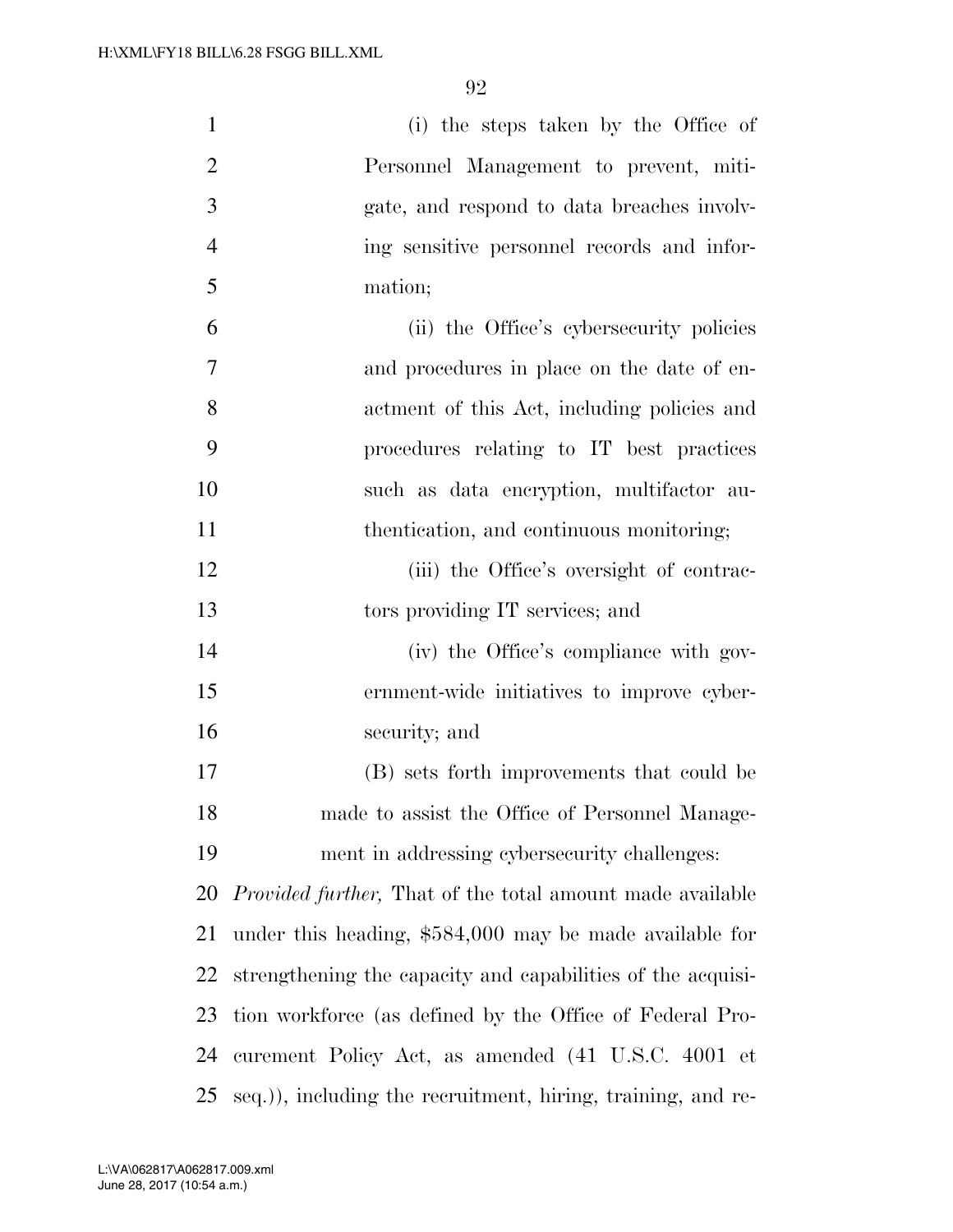tention of such workforce and information technology in support of acquisition workforce effectiveness or for man- agement solutions to improve acquisition management; and in addition \$131,414,000 for administrative expenses, to be transferred from the appropriate trust funds of OPM without regard to other statutes, including direct procure- ment of printed materials, for the retirement and insur- ance programs: Provided further, That the provisions of this appropriation shall not affect the authority to use ap-10 plicable trust funds as provided by sections  $8348(a)(1)(B)$ , 11 8958(f)(2)(A), 8988(f)(2)(A), and 9004(f)(2)(A) of title 5, United States Code: Provided further, That no part of this appropriation shall be available for salaries and ex- penses of the Legal Examining Unit of OPM established pursuant to Executive Order No. 9358 of July 1, 1943, or any successor unit of like purpose: Provided further, That the President's Commission on White House Fel- lows, established by Executive Order No. 11183 of Octo- ber 3, 1964, may, during fiscal year 2018, accept dona- tions of money, property, and personal services: Provided further, That such donations, including those from prior years, may be used for the development of publicity mate- rials to provide information about the White House Fel-lows, except that no such donations shall be accepted for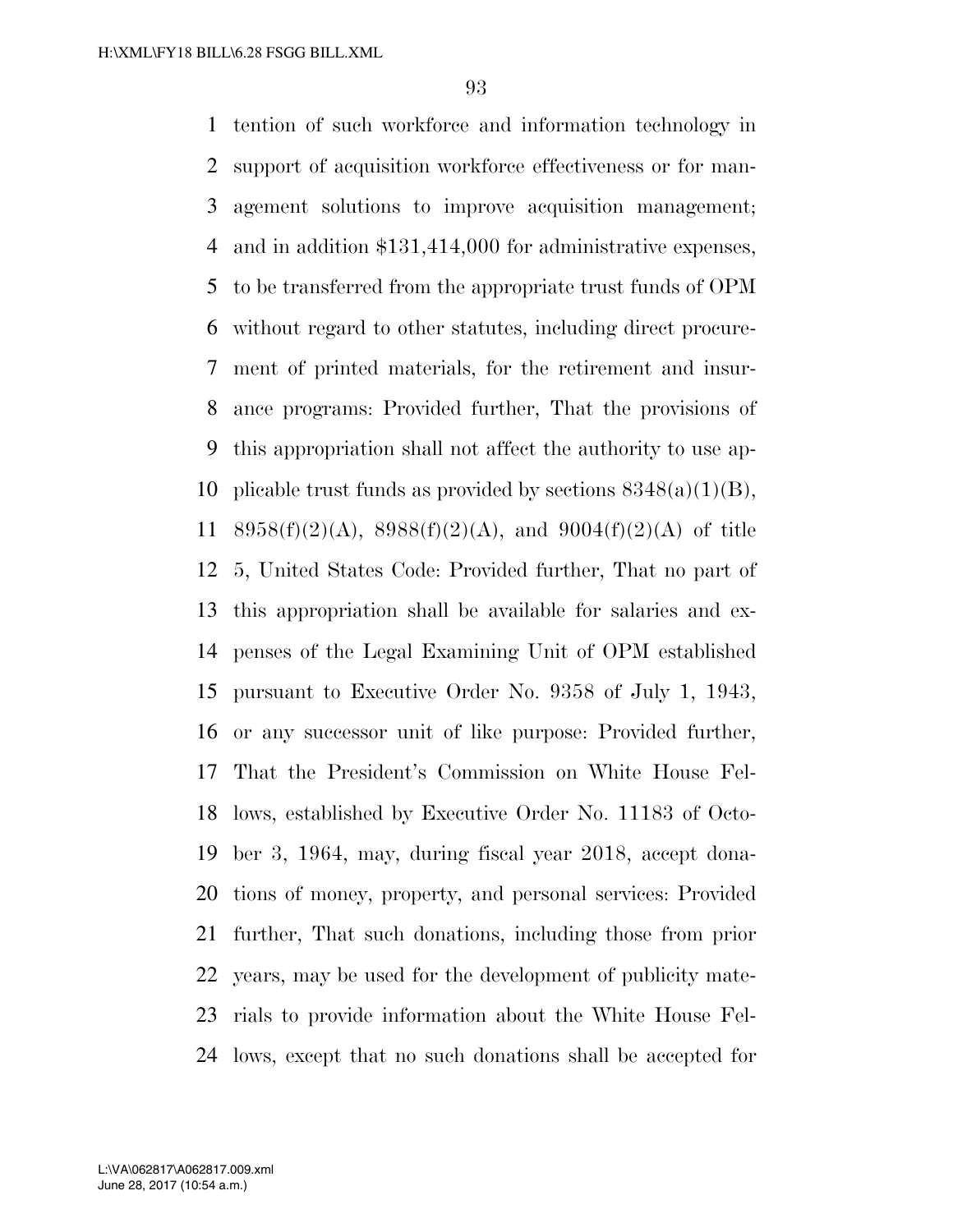travel or reimbursement of travel expenses, or for the sala-

ries of employees of such Commission.

 OFFICE OF INSPECTOR GENERAL SALARIES AND EXPENSES (INCLUDING TRANSFER OF TRUST FUNDS)

 For necessary expenses of the Office of Inspector General in carrying out the provisions of the Inspector General Act of 1978, including services as authorized by 5 U.S.C. 3109, hire of passenger motor vehicles, \$5,000,000, and in addition, not to exceed \$25,000,000 for administrative expenses to audit, investigate, and pro- vide other oversight of the Office of Personnel Manage- ment's retirement and insurance programs, to be trans- ferred from the appropriate trust funds of the Office of Personnel Management, as determined by the Inspector General: *Provided*, That the Inspector General is author- ized to rent conference rooms in the District of Columbia and elsewhere.

- OFFICE OF SPECIAL COUNSEL
- SALARIES AND EXPENSES

 For necessary expenses to carry out functions of the Office of Special Counsel pursuant to Reorganization Plan Numbered 2 of 1978, the Civil Service Reform Act of 1978 (Public Law 95–454), the Whistleblower Protection Act of 1989 (Public Law 101–12) as amended by Public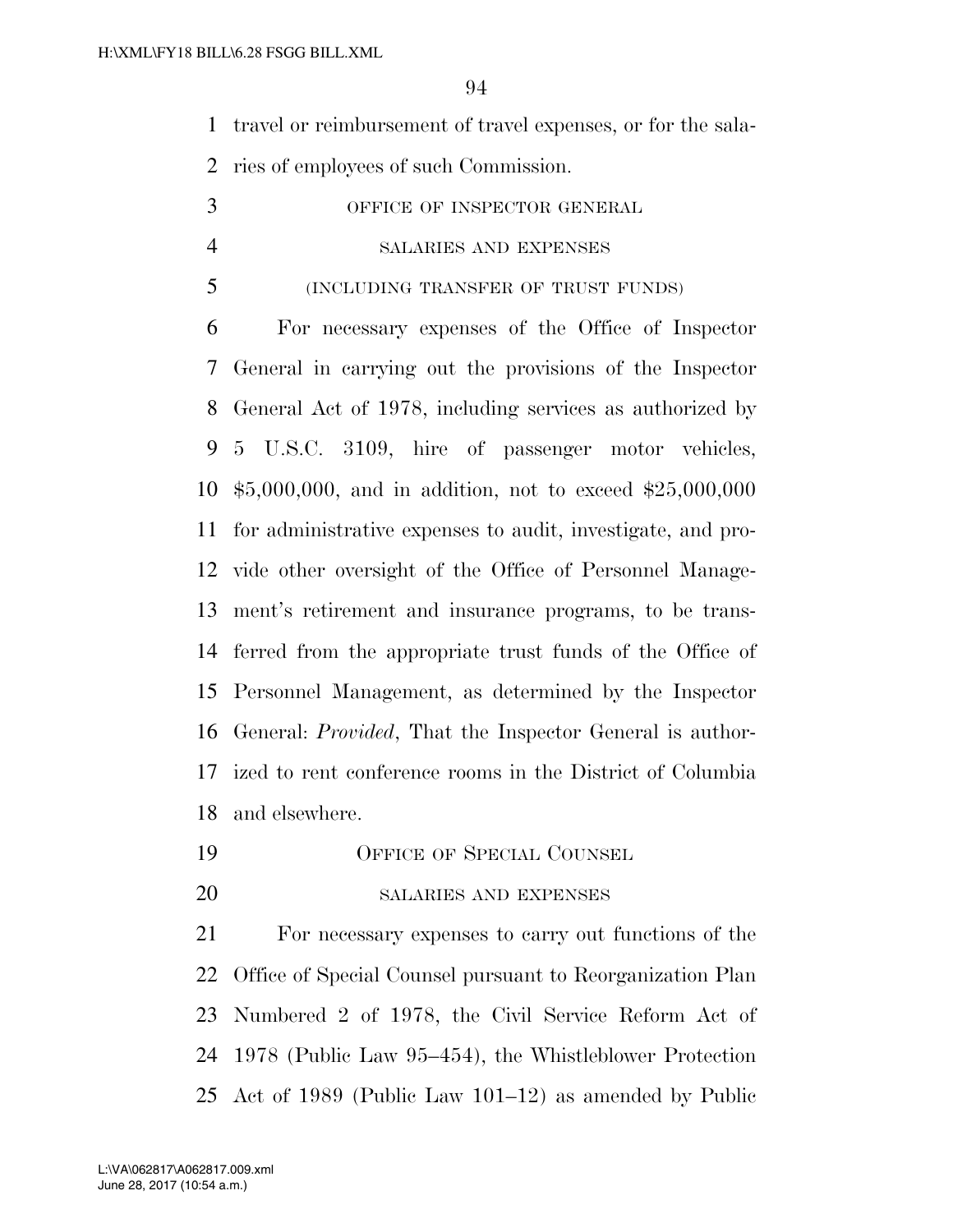Law 107–304, the Whistleblower Protection Enhancement Act of 2012 (Public Law 112–199), and the Uniformed Services Employment and Reemployment Rights Act of 1994 (Public Law 103–353), including services as author- ized by 5 U.S.C. 3109, payment of fees and expenses for witnesses, rental of conference rooms in the District of Co- lumbia and elsewhere, and hire of passenger motor vehi-cles; \$24,750,000.

- POSTAL REGULATORY COMMISSION 10 SALARIES AND EXPENSES
- **INCLUDING TRANSFER OF FUNDS**

 For necessary expenses of the Postal Regulatory Commission in carrying out the provisions of the Postal Accountability and Enhancement Act (Public Law 109– 435), \$15,200,000, to be derived by transfer from the Postal Service Fund and expended as authorized by sec-17 tion  $603(a)$  of such Act.

- PRIVACY AND CIVIL LIBERTIES OVERSIGHT BOARD
- SALARIES AND EXPENSES

 For necessary expenses of the Privacy and Civil Lib- erties Oversight Board, as authorized by section 1061 of the Intelligence Reform and Terrorism Prevention Act of 2004 (42 U.S.C. 2000ee), \$8,000,000, to remain available until September 30, 2019.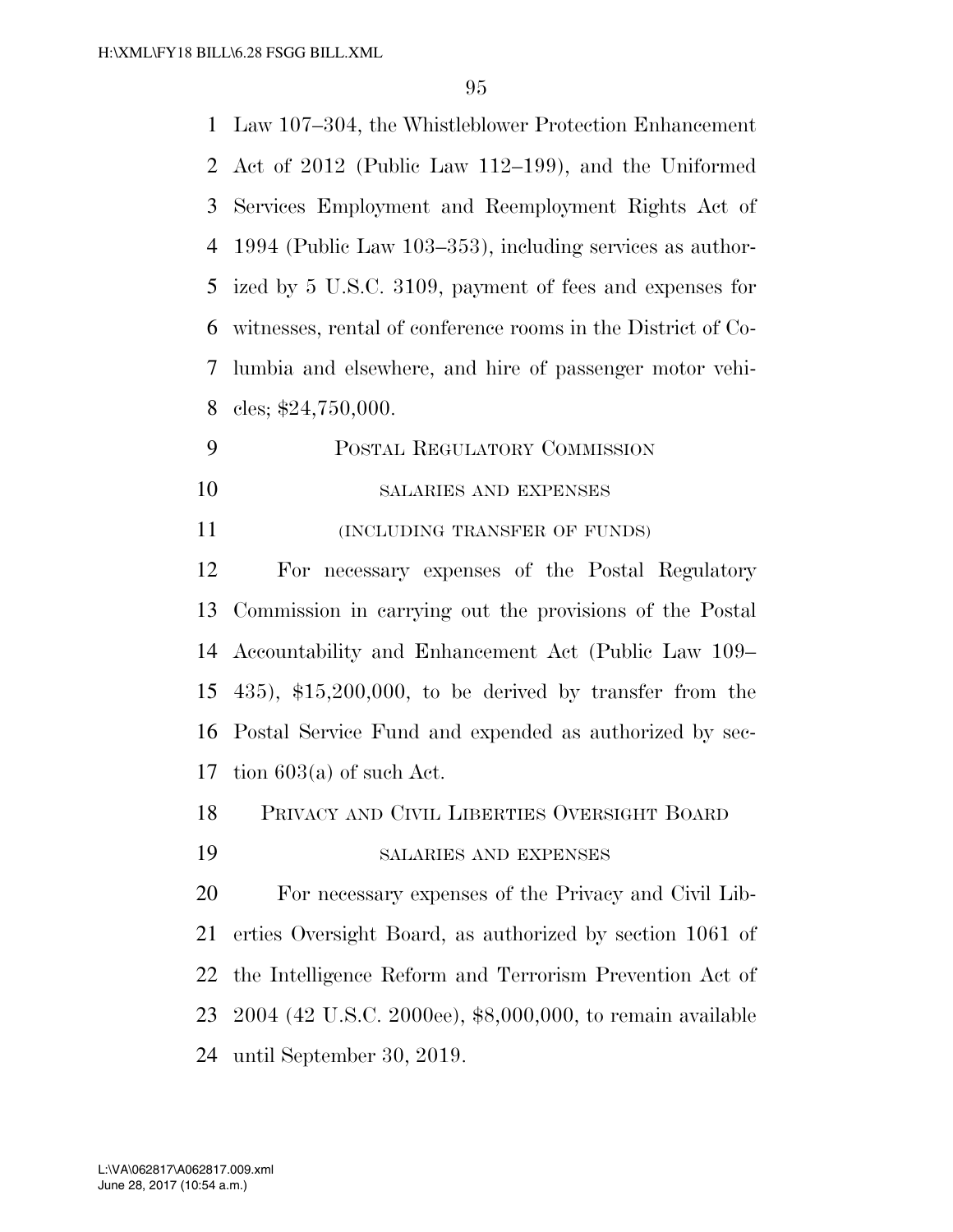| $\mathbf{1}$   | PUBLIC BUILDINGS REFORM BOARD                                 |
|----------------|---------------------------------------------------------------|
| $\overline{2}$ | SALARIES AND EXPENSES                                         |
| 3              | For salaries and expenses of the Public Buildings Re-         |
| 4              | form Board in carrying out the Federal Assets Sale and        |
| 5              | Transfer Act of 2016 (Public Law 114-287), \$6,000,000,       |
| 6              | to remain available until expended.                           |
| 7              | SECURITIES AND EXCHANGE COMMISSION                            |
| 8              | SALARIES AND EXPENSES                                         |
| 9              | For necessary expenses for the Securities and Ex-             |
| 10             | change Commission, including services as authorized by        |
| 11             | 5 U.S.C. 3109, the rental of space (to include multiple       |
| 12             | year leases) in the District of Columbia and elsewhere, and   |
| 13             | not to exceed \$3,500 for official reception and representa-  |
| 14             | tion expenses, $$1,652,000,000$ to remain available until     |
| 15             | expended; of which funding for information technology ini-    |
| 16             | tiatives shall be increased over the fiscal year 2017 level   |
| 17             | by not less than $$50,000,000$ ; of which not less than       |
|                | 18 \$14,748,358 shall be for the Office of Inspector General; |
| 19             | of which not to exceed $$75,000$ shall be available for a     |
| 20             | permanent secretariat for the International Organization      |
| 21             | of Securities Commissions; of which not to exceed             |
| 22             | $$100,000$ shall be available for expenses for consultations  |
| 23             | and meetings hosted by the Commission with foreign gov-       |
| 24             | ernmental and other regulatory officials, members of their    |
| 25             | delegations and staffs to exchange views concerning secu-     |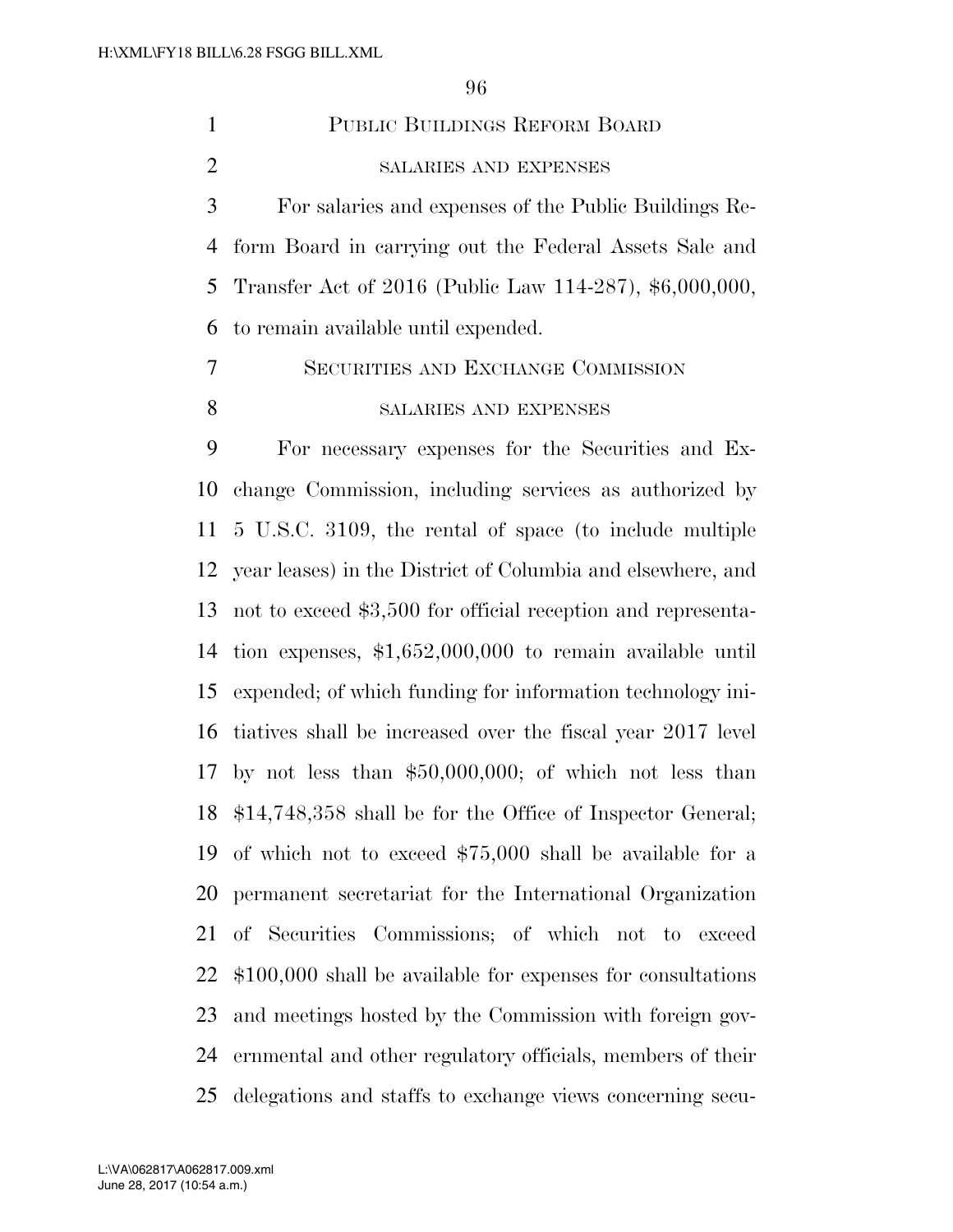rities matters, such expenses to include necessary logistic and administrative expenses and the expenses of Commis- sion staff and foreign invitees in attendance including: (1) incidental expenses such as meals; (2) travel and transpor- tation; and (3) related lodging or subsistence; and of which not less than \$68,950,000 shall be for the Division of Economic and Risk Analysis: In addition, for costs as- sociated with relocation under a replacement lease for the Commission's headquarters facilities, not to exceed \$244,507,000, to remain available until September 30, 2019. For purposes of calculating the fee rate under sec- tion 31(j) of the Securities Exchange Act of 1934 (15 U.S.C. 78ee(j)) for fiscal year 2018, all amounts appro- priated under this heading shall be deemed to be the reg- ular appropriation to the Commission for fiscal year 2018. *Provided*, That fees and charges authorized by section 31 of the Securities Exchange Act of 1934 (15 U.S.C. 78ee) shall be credited to this account as offsetting collections: *Provided further*, That not to exceed \$1,652,000,000 of such offsetting collections shall be available until expended for necessary expenses of this account and not to exceed \$244,507,000 of such offsetting collections shall be avail- able until September 30, 2019, for costs under this head- ing associated with relocation under a replacement lease for the Commission's headquarters facilities: *Provided fur-*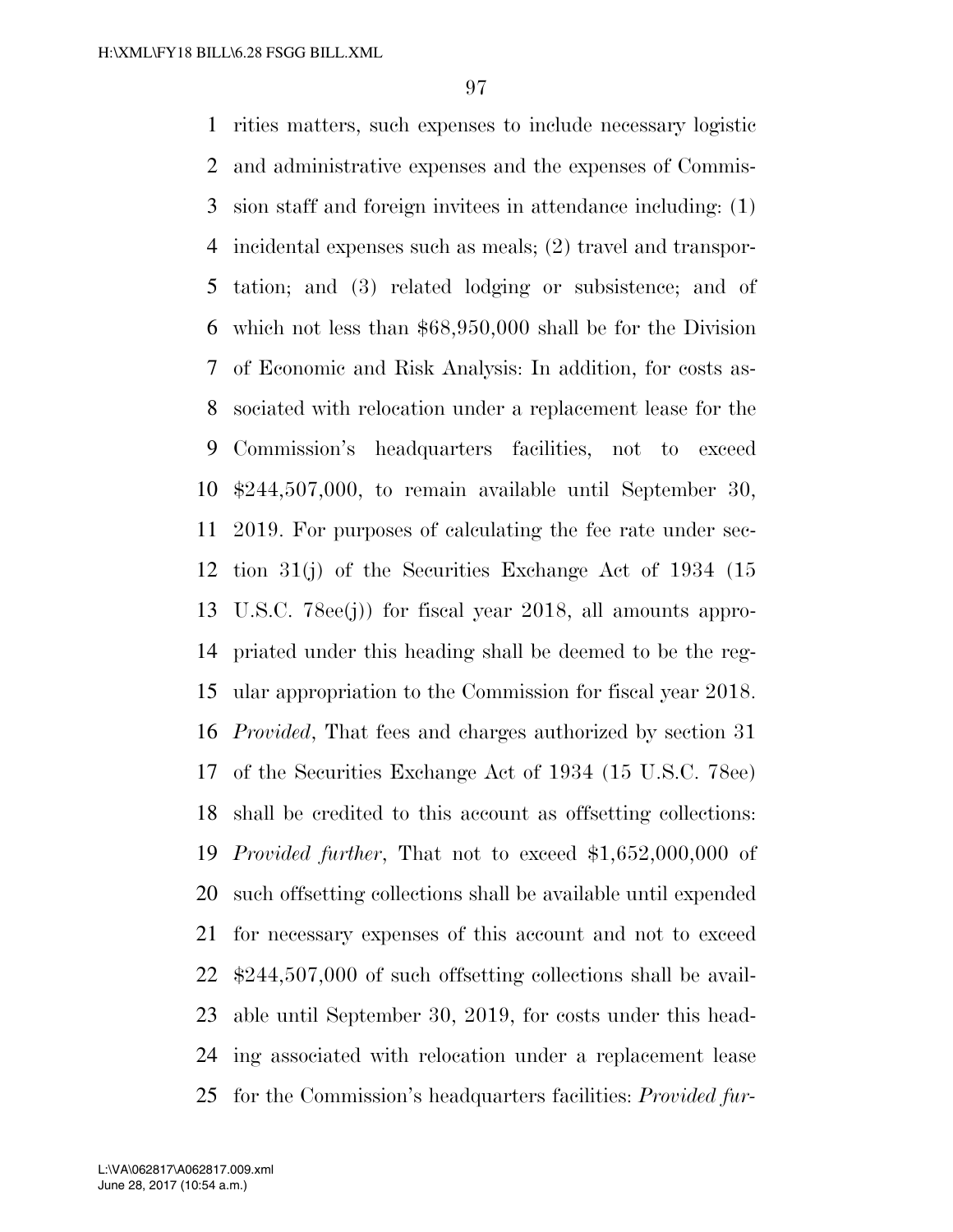*ther*, That the total amount appropriated under this head- ing from the general fund for fiscal year 2018 shall be reduced as such offsetting fees are received so as to result in a final total fiscal year 2018 appropriation from the general fund estimated at not more than \$0: *Provided fur- ther*, That if any amount of the appropriation under this heading for costs associated with relocation under a re- placement lease for the Commission's headquarters facili- ties is subsequently de-obligated on or before September 30, 2019, any such amount derived from the general fund shall be returned to the general fund, and any such amount derived from fees or assessments collected for such purpose shall be paid to each national securities ex- change and national securities association, respectively, in proportion to any fees or assessments paid by such na- tional securities exchange or national securities association under such section 31 in fiscal year 2018.

- SELECTIVE SERVICE SYSTEM
- SALARIES AND EXPENSES

 For necessary expenses of the Selective Service Sys- tem, including expenses of attendance at meetings and of training for uniformed personnel assigned to the Selective Service System, as authorized by 5 U.S.C. 4101–4118 for civilian employees; hire of passenger motor vehicles; serv-ices as authorized by 5 U.S.C. 3109; and not to exceed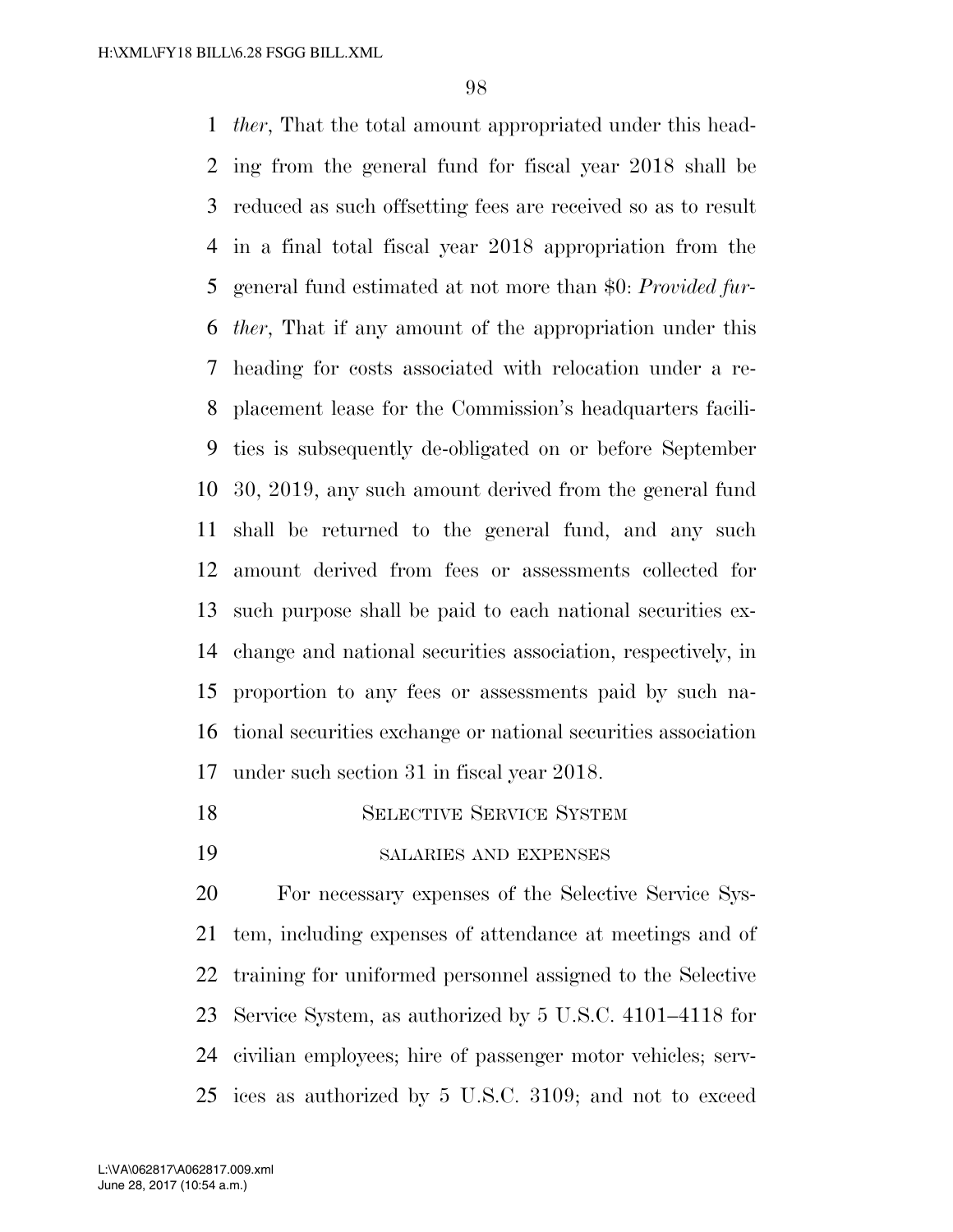\$750 for official reception and representation expenses; \$22,900,000: *Provided*, That during the current fiscal year, the President may exempt this appropriation from the provisions of 31 U.S.C. 1341, whenever the President deems such action to be necessary in the interest of na- tional defense: *Provided further*, That none of the funds appropriated by this Act may be expended for or in con- nection with the induction of any person into the Armed Forces of the United States.

- SMALL BUSINESS ADMINISTRATION
- 

#### SALARIES AND EXPENSES

 For necessary expenses, not otherwise provided for, of the Small Business Administration, including hire of passenger motor vehicles as authorized by sections 1343 and 1344 of title 31, United States Code, and not to ex- ceed \$3,500 for official reception and representation ex- penses, \$265,000,000 of which not less than \$12,000,000 shall be available for examinations, reviews, and other lender oversight activities: *Provided*, That the Adminis- trator is authorized to charge fees to cover the cost of pub- lications developed by the Small Business Administration, and certain loan program activities, including fees author- ized by section 5(b) of the Small Business Act: *Provided further*, That, notwithstanding 31 U.S.C. 3302, revenues received from all such activities shall be credited to this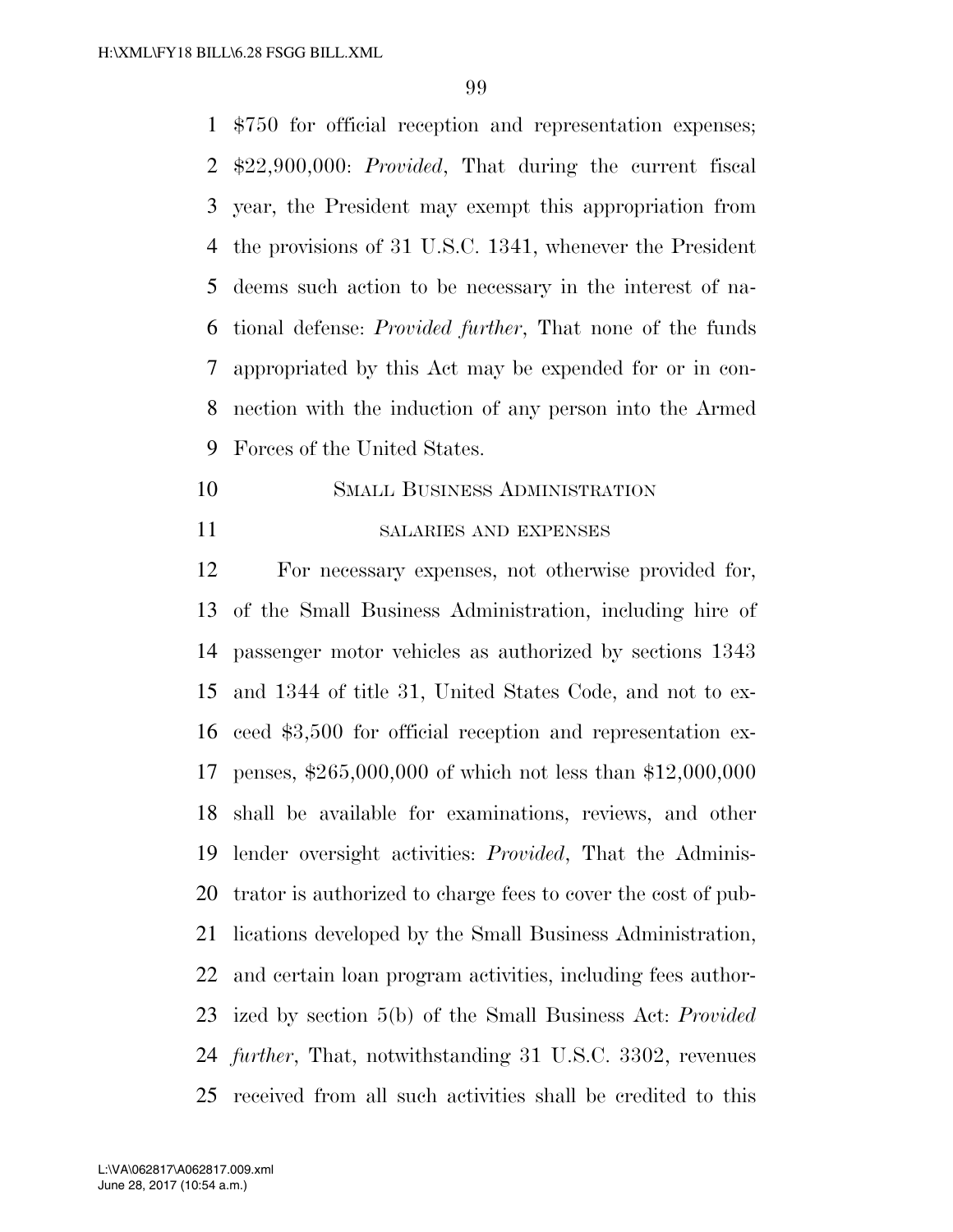account, to remain available until expended, for carrying out these purposes without further appropriations: *Pro- vided further,* That the Small Business Administration may accept gifts in an amount not to exceed \$4,000,000 and may co-sponsor activities, each in accordance with sec- tion 132(a) of division K of Public Law 108–447, during fiscal year 2018 : *Provided further,* That \$6,100,000 shall be available for the Loan Modernization and Accounting System, to be available until September 30, 2019.

# ENTREPRENEURIAL DEVELOPMENT PROGRAMS

 For necessary expenses of programs supporting en- trepreneurial and small business development, \$211,100,000, to remain available until September 30, 2019 : *Provided*, That \$120,000,000 shall be available to fund grants for performance in fiscal year 2018 or fiscal year 2019 as authorized by section 21 of the Small Busi- ness Act: *Provided further*, That \$31,000,000 shall be for marketing, management, and technical assistance under section 7(m) of the Small Business Act (15 U.S.C.  $20\quad636(m)(4)$  by intermediaries that make microloans under the microloan program: *Provided further*, That \$10,000,000 shall be available for grants to States to carry out export programs that assist small business con- cerns authorized under section 22(l) of the Small Business Act (15 U.S.C. 649(l)).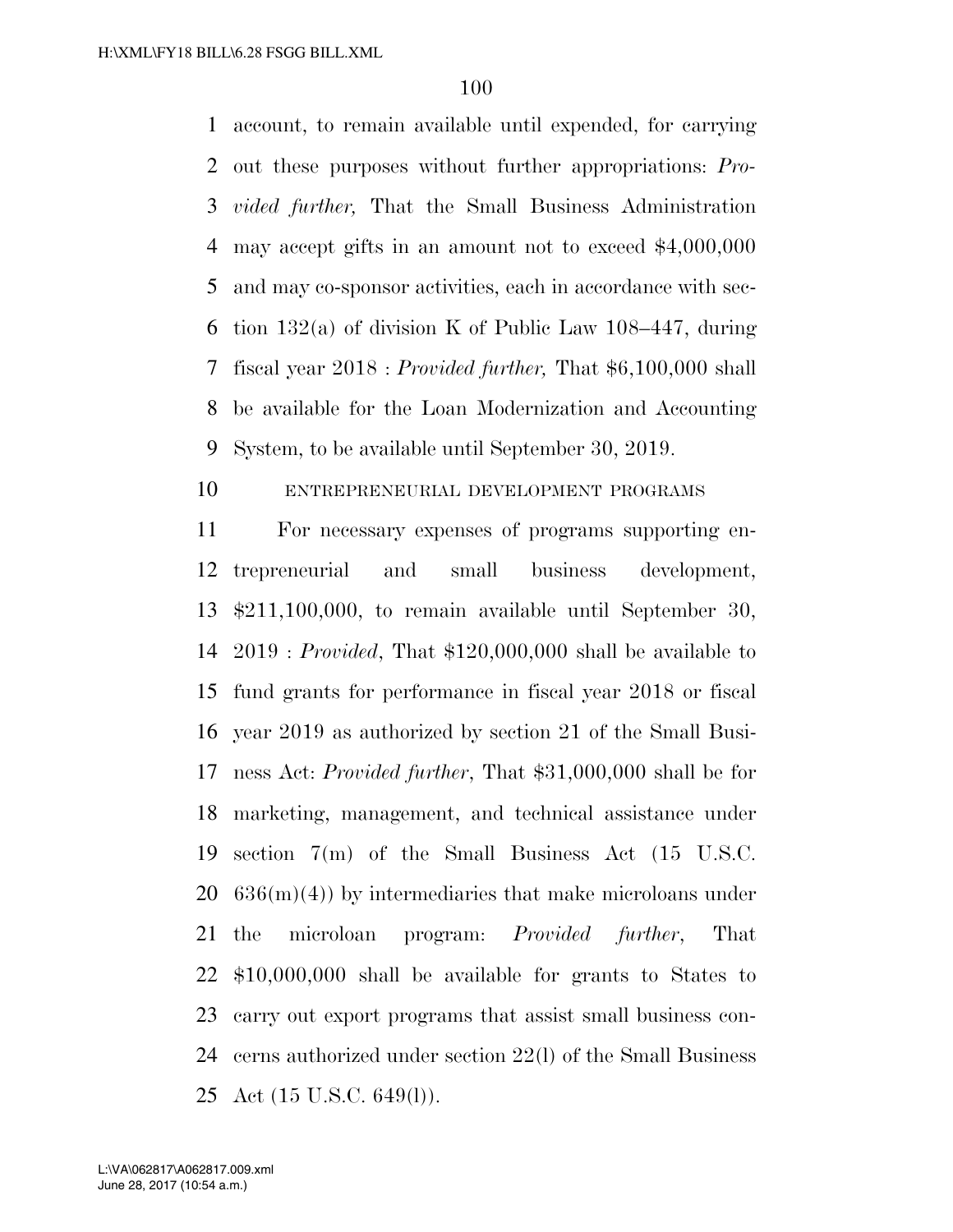1 OFFICE OF INSPECTOR GENERAL

 For necessary expenses of the Office of Inspector General in carrying out the provisions of the Inspector General Act of 1978, \$19,900,000.

## 5 OFFICE OF ADVOCACY

 For necessary expenses of the Office of Advocacy in carrying out the provisions of title II of Public Law 94– 305 (15 U.S.C. 634a et seq.) and the Regulatory Flexi- bility Act of 1980 (5 U.S.C. 601 et seq.), \$9,120,000, to remain available until expended.

11 BUSINESS LOANS PROGRAM ACCOUNT **(INCLUDING TRANSFER OF FUNDS)** 

 For the cost of direct loans, \$3,438,172, to remain available until expended: *Provided*, That such costs, in- cluding the cost of modifying such loans, shall be as de- fined in section 502 of the Congressional Budget Act of 1974: *Provided further*, That subject to section 502 of the Congressional Budget Act of 1974, during fiscal year 2018 commitments to guarantee loans under section 503 of the Small Business Investment Act of 1958 shall not exceed \$7,500,000,000: *Provided further*, That during fis- cal year 2018 commitments for general business loans au- thorized under section 7(a) of the Small Business Act shall not exceed \$29,000,000,000 for a combination of amortizing term loans and the aggregated maximum line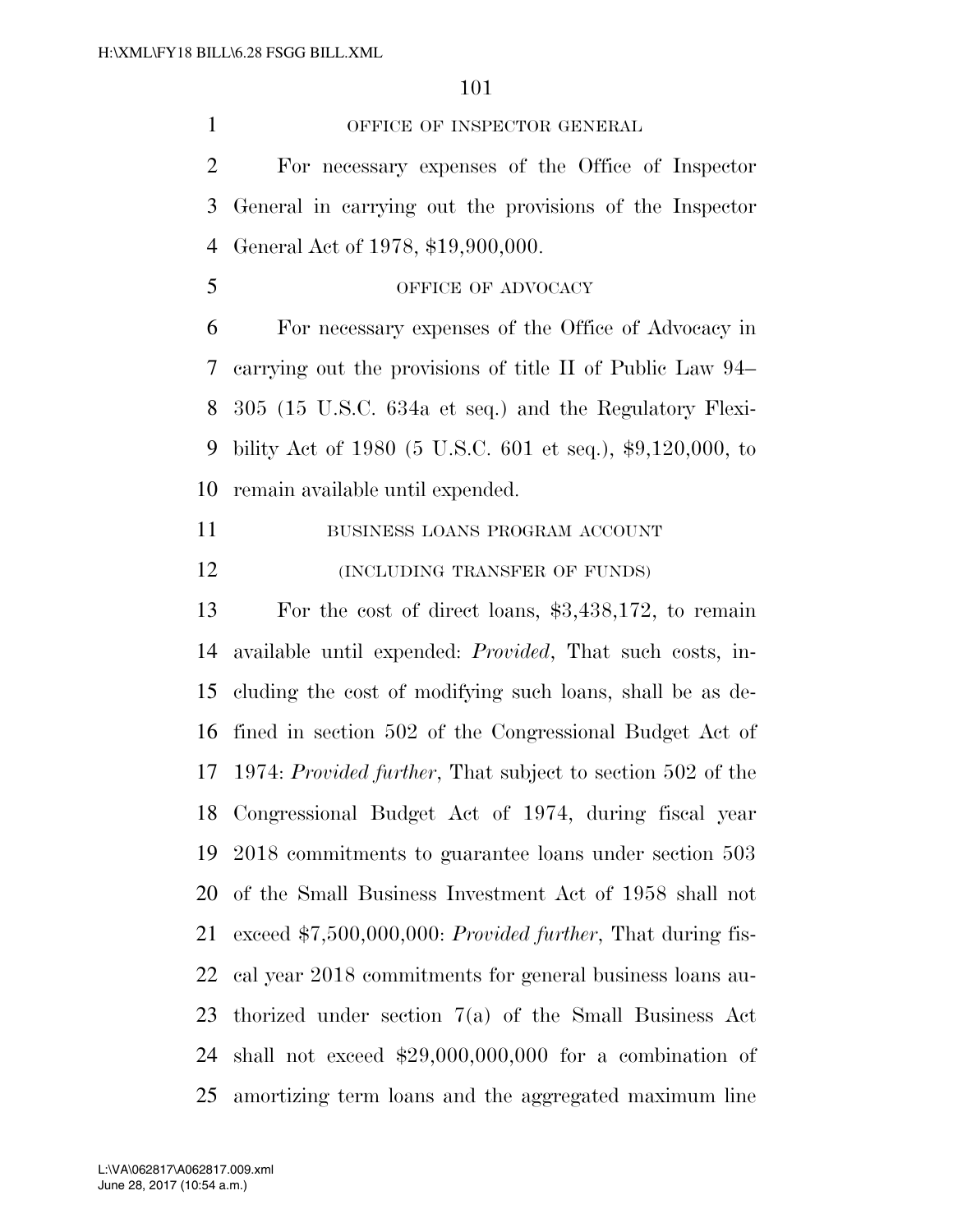of credit provided by revolving loans: *Provided further*, That during fiscal year 2018 commitments for loans au- thorized under subparagraph (C) of section 502(7) of The Small Business Investment Act of 1958 (15 U.S.C. 696(7)) shall not exceed \$7,500,000,000: *Provided further*, That during fiscal year 2018 commitments to guarantee loans for debentures under section 303(b) of the Small Business Investment Act of 1958 shall not exceed \$4,000,000,000: *Provided further*, That during fiscal year 2018, guarantees of trust certificates authorized by sec- tion 5(g) of the Small Business Act shall not exceed a principal amount of \$12,000,000,000. In addition, for ad- ministrative expenses to carry out the direct and guaran- teed loan programs, \$152,782,000, which may be trans- ferred to and merged with the appropriations for Salaries and Expenses.

- DISASTER LOANS PROGRAM ACCOUNT
- 18 (INCLUDING TRANSFERS OF FUNDS)

 For administrative expenses to carry out the direct loan program authorized by section 7(b) of the Small Business Act, \$186,458,000, to be available until ex- pended, of which \$1,000,000 is for the Office of Inspector General of the Small Business Administration for audits and reviews of disaster loans and the disaster loan pro-grams and shall be transferred to and merged with the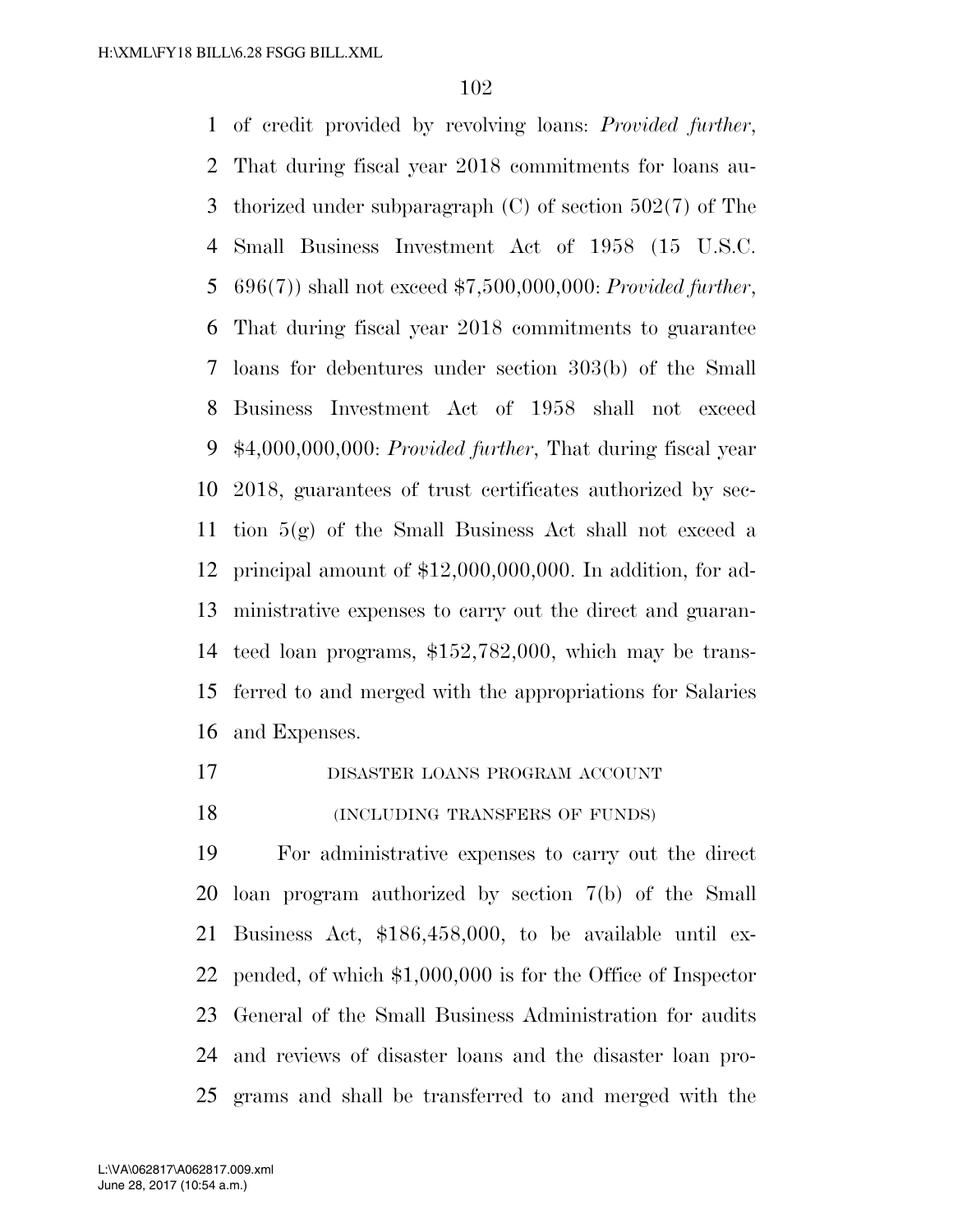appropriations for the Office of Inspector General; of which \$176,458,000 is for direct administrative expenses of loan making and servicing to carry out the direct loan program, which may be transferred to and merged with the appropriations for Salaries and Expenses; and of which \$9,000,000 is for indirect administrative expenses for the direct loan program, which may be transferred to and merged with the appropriations for Salaries and Ex-penses.

 ADMINISTRATIVE PROVISIONS—SMALL BUSINESS ADMINISTRATION

(INCLUDING RESCISSION AND TRANSFER OF FUNDS)

 SEC. 520. Not to exceed 5 percent of any appropria- tion made available for the current fiscal year for the Small Business Administration in this Act may be trans- ferred between such appropriations, but no such appro- priation shall be increased by more than 10 percent by any such transfers: *Provided*, That any transfer pursuant to this paragraph shall be treated as a reprogramming of funds under section 608 of this Act and shall not be avail- able for obligation or expenditure except in compliance with the procedures set forth in that section.

 SEC. 521. Of the unobligated balances available for the Immediate Disaster Assistance Program authorized by section 42 of the Small Business Act (15 U.S.C. 657n)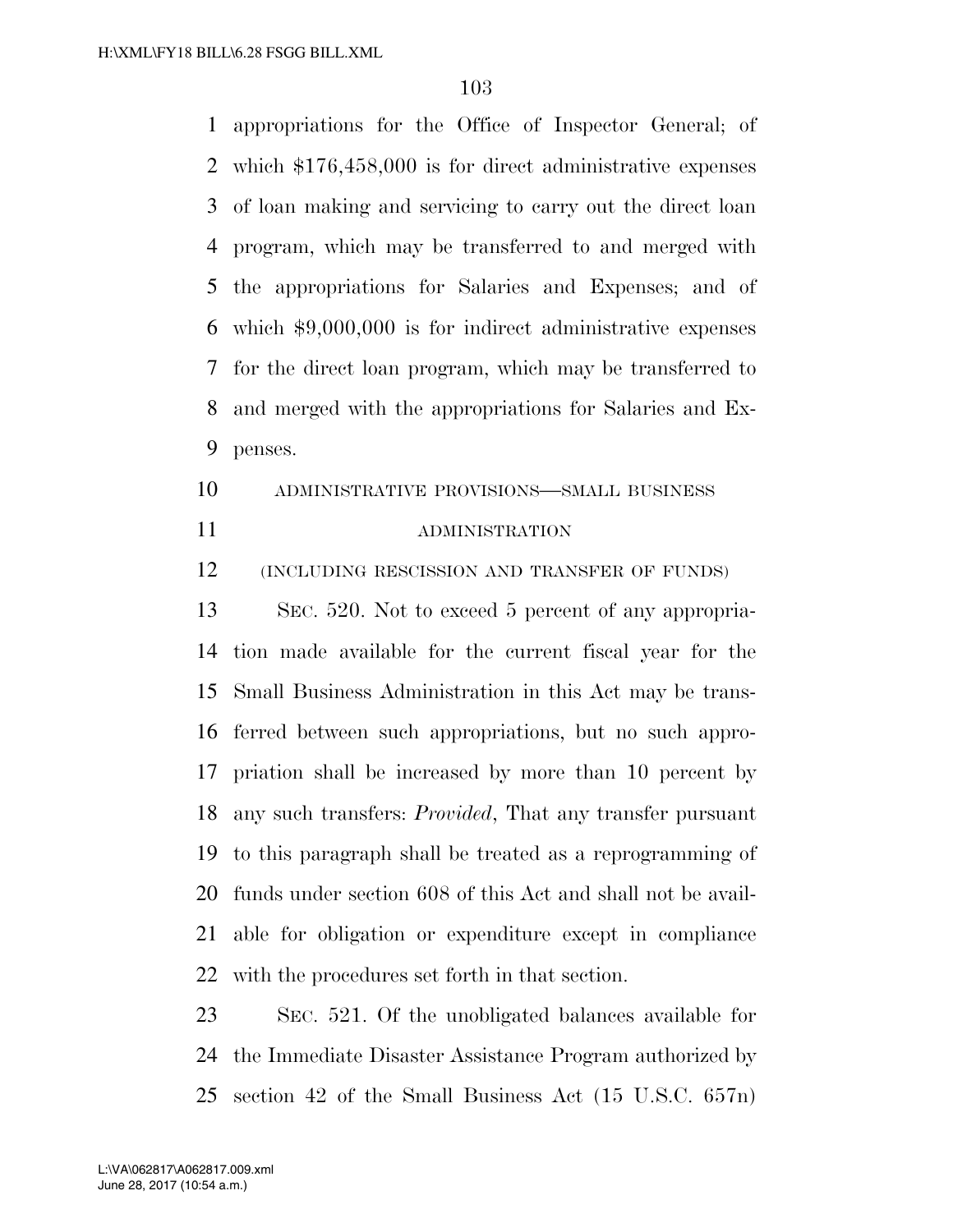and the Expedited Disaster Assistance Loan Program au- thorized by section 12085 of Public Law 110–246, \$2,600,000 are hereby permanently cancelled: Provided, That no amounts may be cancelled from amounts that were designated by the Congress as emergency require- ments pursuant to a concurrent resolution on the budget or the Balanced Budget and Emergency Deficit Control Act of 1985, as amended: Provided further, That no amounts may be cancelled from amounts that were des- ignated by the Congress as being for disaster relief pursu- ant to section 251(b)(2)(D) of the Balanced Budget and Emergency Deficit Control Act of 1985.

13 SEC. 522. Section  $7(m)(4)(E)$  of the Small Business 14 Act (15 U.S.C.  $636(m)(4)(E)$ ) is amended by striking "25 percent'' each place such term appears and inserting ''50 percent''.

- UNITED STATES POSTAL SERVICE
- 18 PAYMENT TO THE POSTAL SERVICE FUND

 For payment to the Postal Service Fund for revenue forgone on free and reduced rate mail, pursuant to sub- sections (c) and (d) of section 2401 of title 39, United States Code, \$58,118,000: *Provided*, That mail for over- seas voting and mail for the blind shall continue to be free: *Provided further*, That 6-day delivery and rural delivery of mail shall continue at not less than the 1983 level: *Pro-*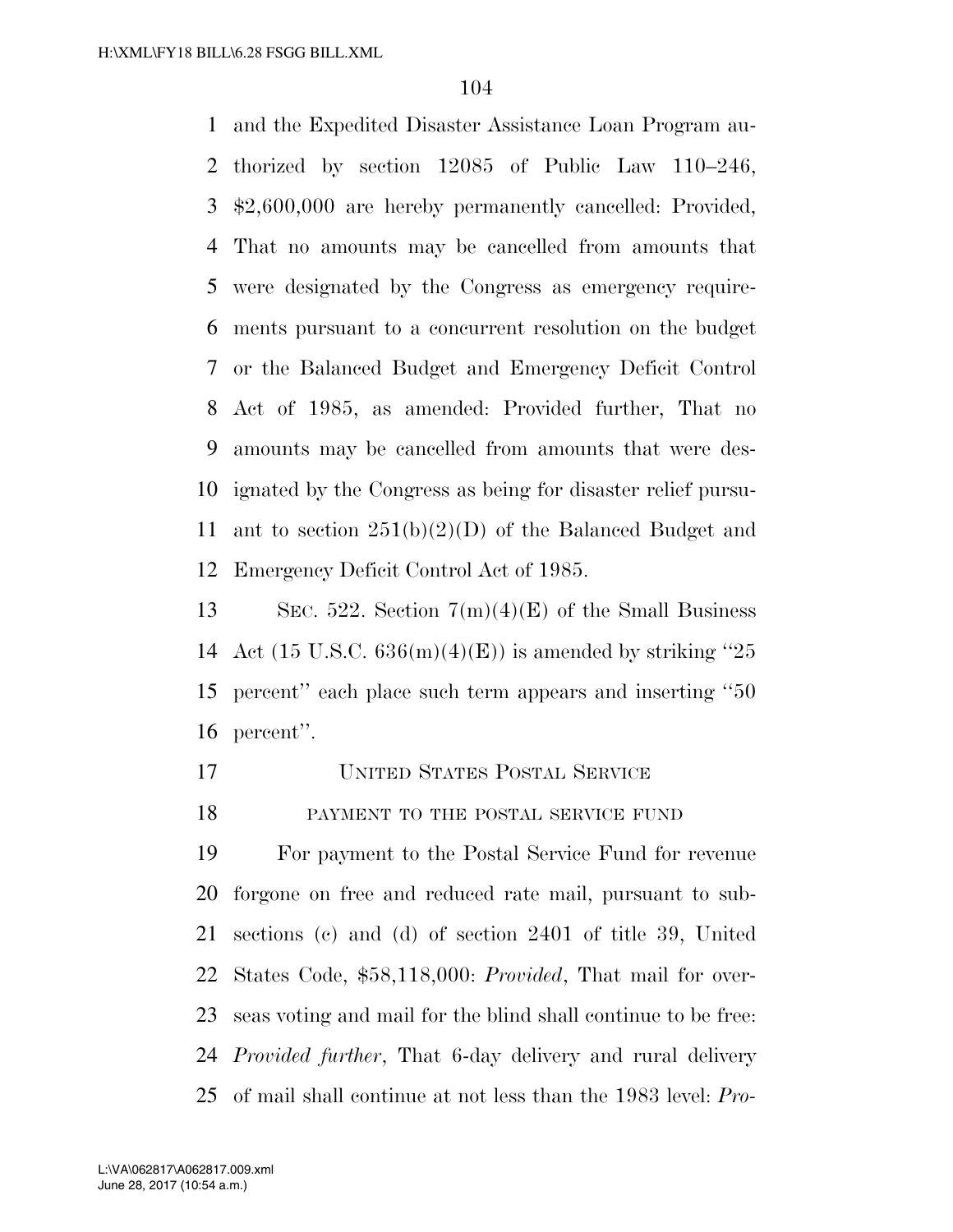*vided further*, That none of the funds made available to the Postal Service by this Act shall be used to implement any rule, regulation, or policy of charging any officer or employee of any State or local child support enforcement agency, or any individual participating in a State or local program of child support enforcement, a fee for informa- tion requested or provided concerning an address of a postal customer: *Provided further*, That none of the funds provided in this Act shall be used to consolidate or close small rural and other small post offices.

| 11 | OFFICE OF INSPECTOR GENERAL   |
|----|-------------------------------|
| 12 | SALARIES AND EXPENSES         |
| 13 | (INCLUDING TRANSFER OF FUNDS) |

 For necessary expenses of the Office of Inspector General in carrying out the provisions of the Inspector General Act of 1978, \$234,650,000, to be derived by transfer from the Postal Service Fund and expended as authorized by section 603(b)(3) of the Postal Account-ability and Enhancement Act (Public Law 109–435).

- UNITED STATES TAX COURT
- 21 SALARIES AND EXPENSES

 For necessary expenses, including contract reporting and other services as authorized by 5 U.S.C. 3109, \$51,100,000, of which \$500,000 shall remain available until expended: *Provided*, That travel expenses of the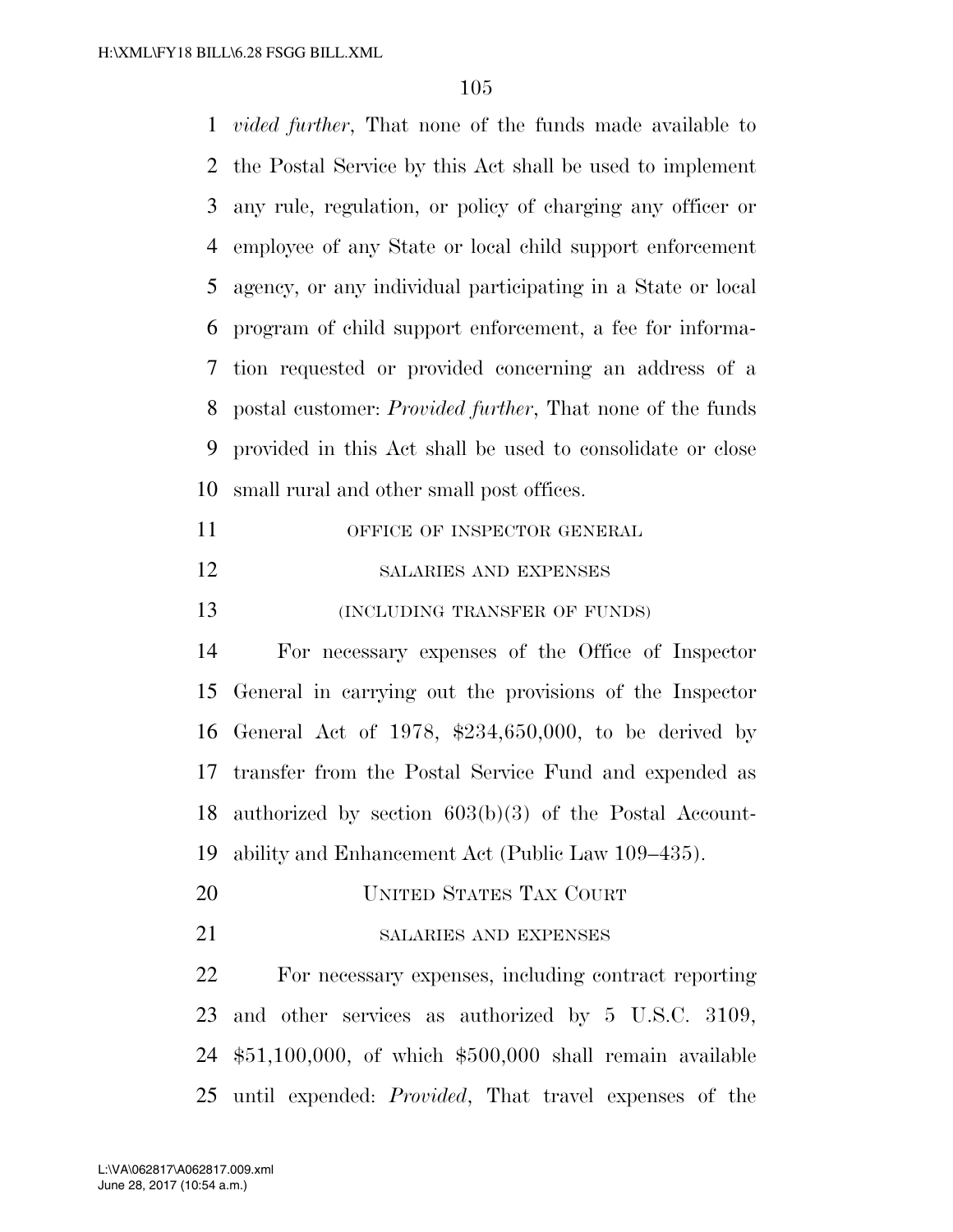- 1 judges shall be paid upon the written certificate of the
- 2 judge.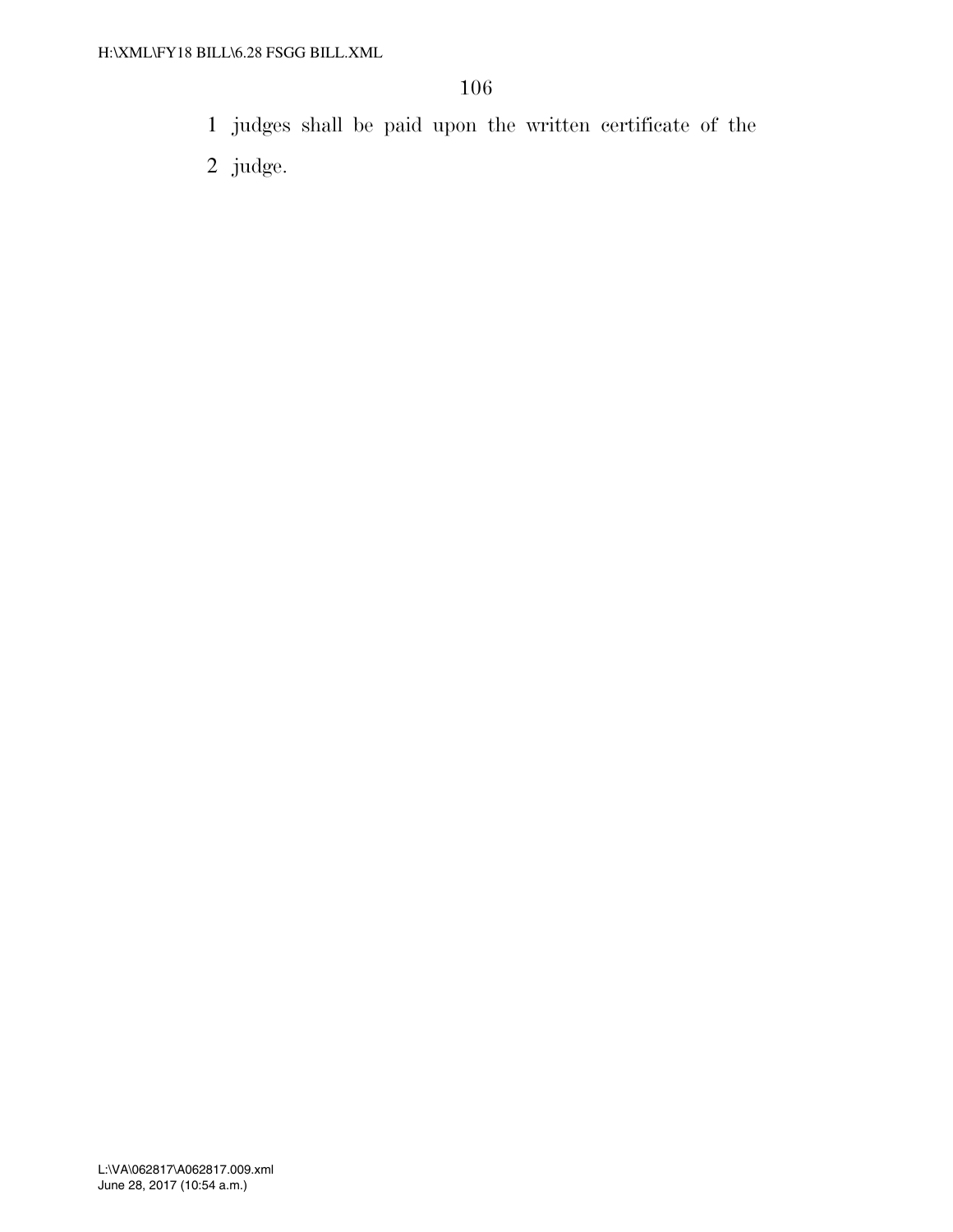TITLE VI GENERAL PROVISIONS—THIS ACT (INCLUDING RESCISSION) SEC. 601. None of the funds in this Act shall be used for the planning or execution of any program to pay the expenses of, or otherwise compensate, non-Federal parties intervening in regulatory or adjudicatory proceedings funded in this Act. SEC. 602. None of the funds appropriated in this Act

 shall remain available for obligation beyond the current fiscal year, nor may any be transferred to other appropria-tions, unless expressly so provided herein.

 SEC. 603. The expenditure of any appropriation under this Act for any consulting service through procure- ment contract pursuant to 5 U.S.C. 3109, shall be limited to those contracts where such expenditures are a matter of public record and available for public inspection, except where otherwise provided under existing law, or under ex-isting Executive order issued pursuant to existing law.

 SEC. 604. None of the funds made available in this Act may be transferred to any department, agency, or in- strumentality of the United States Government, except pursuant to a transfer made by, or transfer authority pro-vided in, this Act or any other appropriations Act.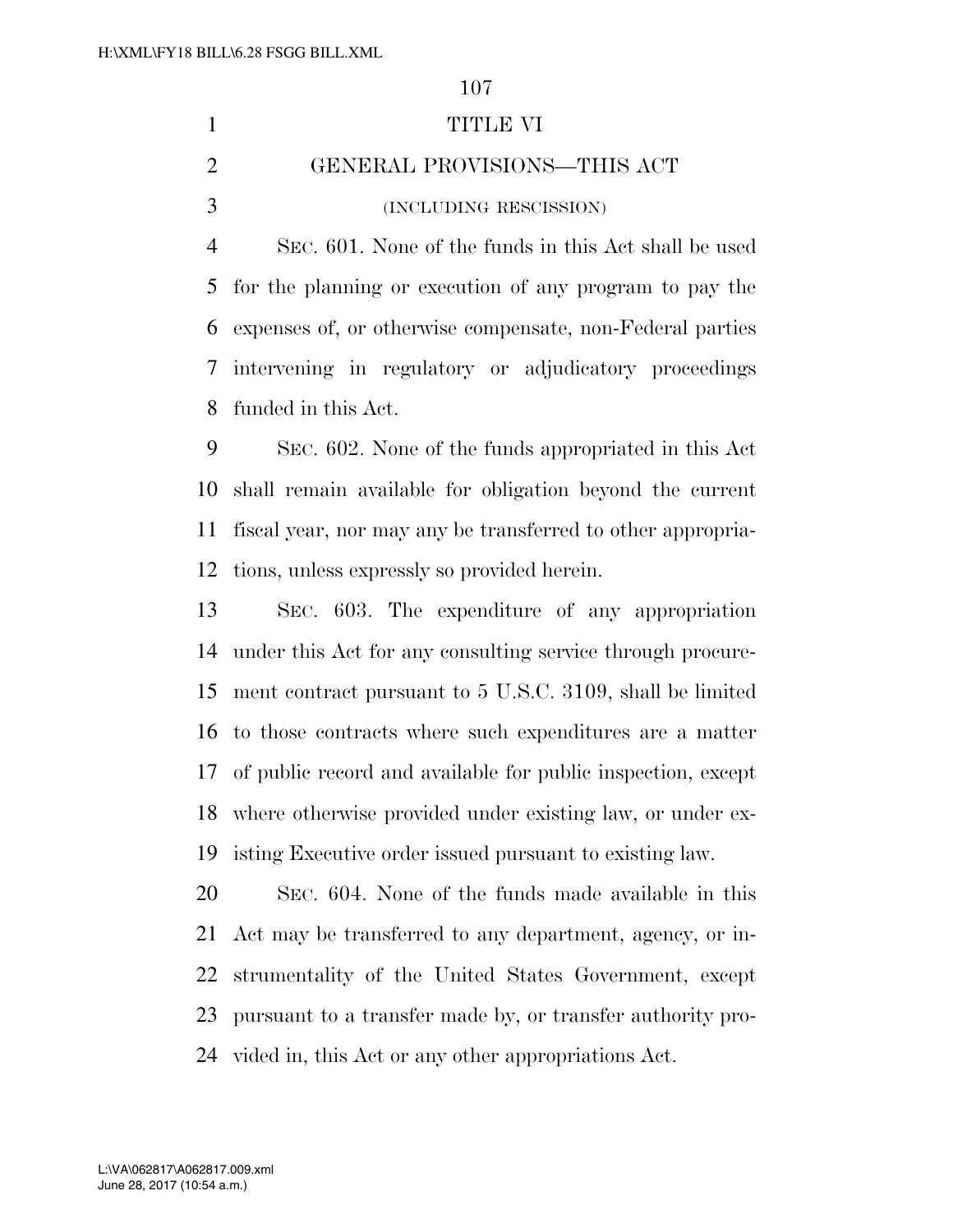SEC. 605. None of the funds made available by this Act shall be available for any activity or for paying the salary of any Government employee where funding an ac- tivity or paying a salary to a Government employee would result in a decision, determination, rule, regulation, or pol- icy that would prohibit the enforcement of section 307 of the Tariff Act of 1930 (19 U.S.C. 1307).

 SEC. 606. No funds appropriated pursuant to this Act may be expended by an entity unless the entity agrees that in expending the assistance the entity will comply with chapter 83 of title 41, United States Code.

 SEC. 607. No funds appropriated or otherwise made available under this Act shall be made available to any person or entity that has been convicted of violating chap-ter 83 of title 41, United States Code.

 SEC. 608. Except as otherwise provided in this Act, none of the funds provided in this Act, provided by pre- vious appropriations Acts to the agencies or entities fund- ed in this Act that remain available for obligation or ex- penditure in fiscal year 2018, or provided from any ac- counts in the Treasury derived by the collection of fees and available to the agencies funded by this Act, shall be available for obligation or expenditure through a re- programming of funds that: (1) creates a new program; (2) eliminates a program, project, or activity; (3) increases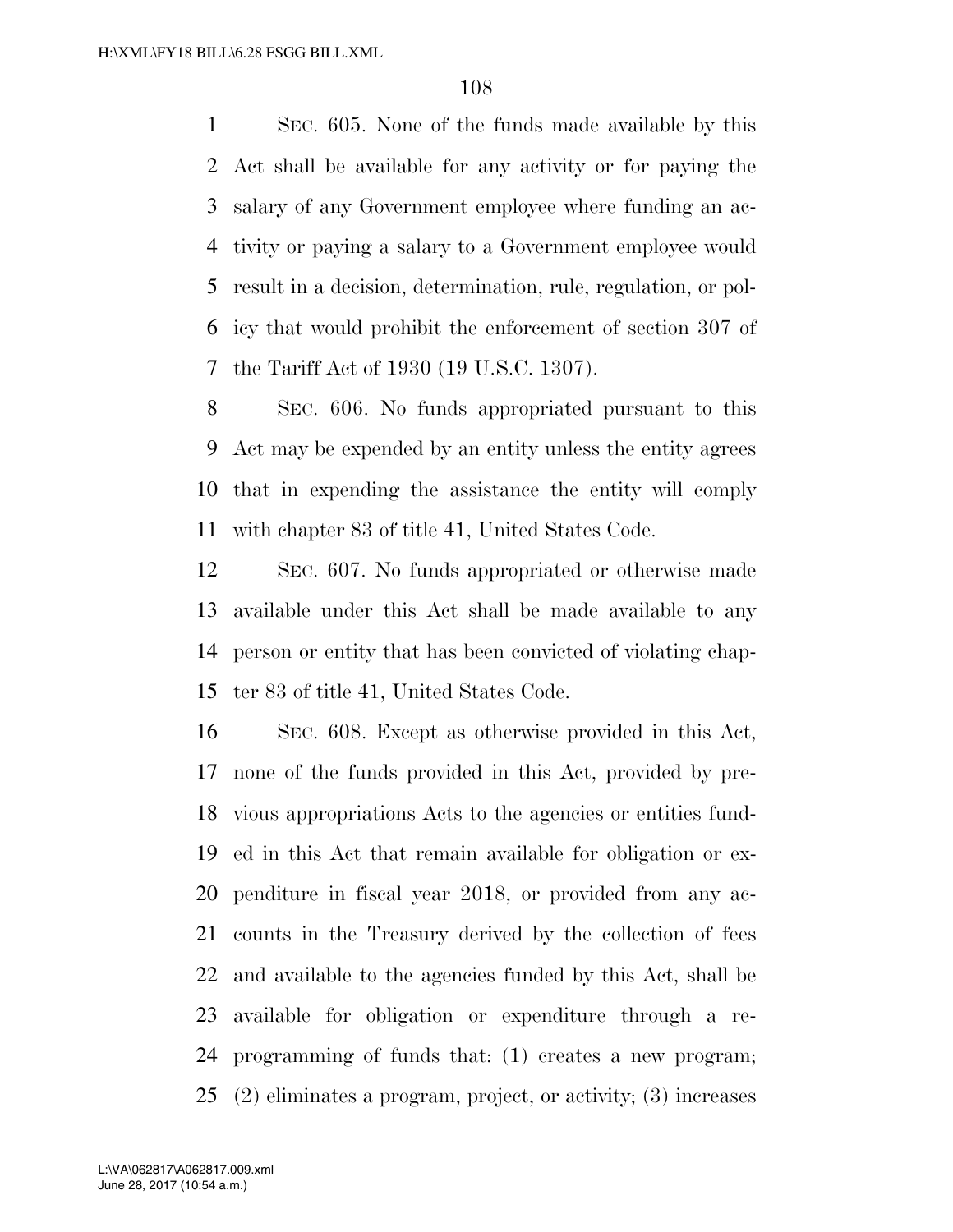funds or personnel for any program, project, or activity for which funds have been denied or restricted by the Con- gress; (4) proposes to use funds directed for a specific ac- tivity by the Committee on Appropriations of either the House of Representatives or the Senate for a different purpose; (5) augments existing programs, projects, or ac- tivities in excess of \$5,000,000 or 10 percent, whichever is less; (6) reduces existing programs, projects, or activi-9 ties by  $$5,000,000$  or 10 percent, whichever is less; or  $(7)$  creates or reorganizes offices, programs, or activities un- less prior approval is received from the Committees on Ap- propriations of the House of Representatives and the Sen- ate: *Provided*, That prior to any significant reorganization or restructuring of offices, programs, or activities, each agency or entity funded in this Act shall consult with the Committees on Appropriations of the House of Represent- atives and the Senate: *Provided further*, That not later than 60 days after the date of enactment of this Act, each agency funded by this Act shall submit a report to the Committees on Appropriations of the House of Represent- atives and the Senate to establish the baseline for applica- tion of reprogramming and transfer authorities for the current fiscal year: *Provided further*, That at a minimum the report shall include: (1) a table for each appropriation with a separate column to display the President's budget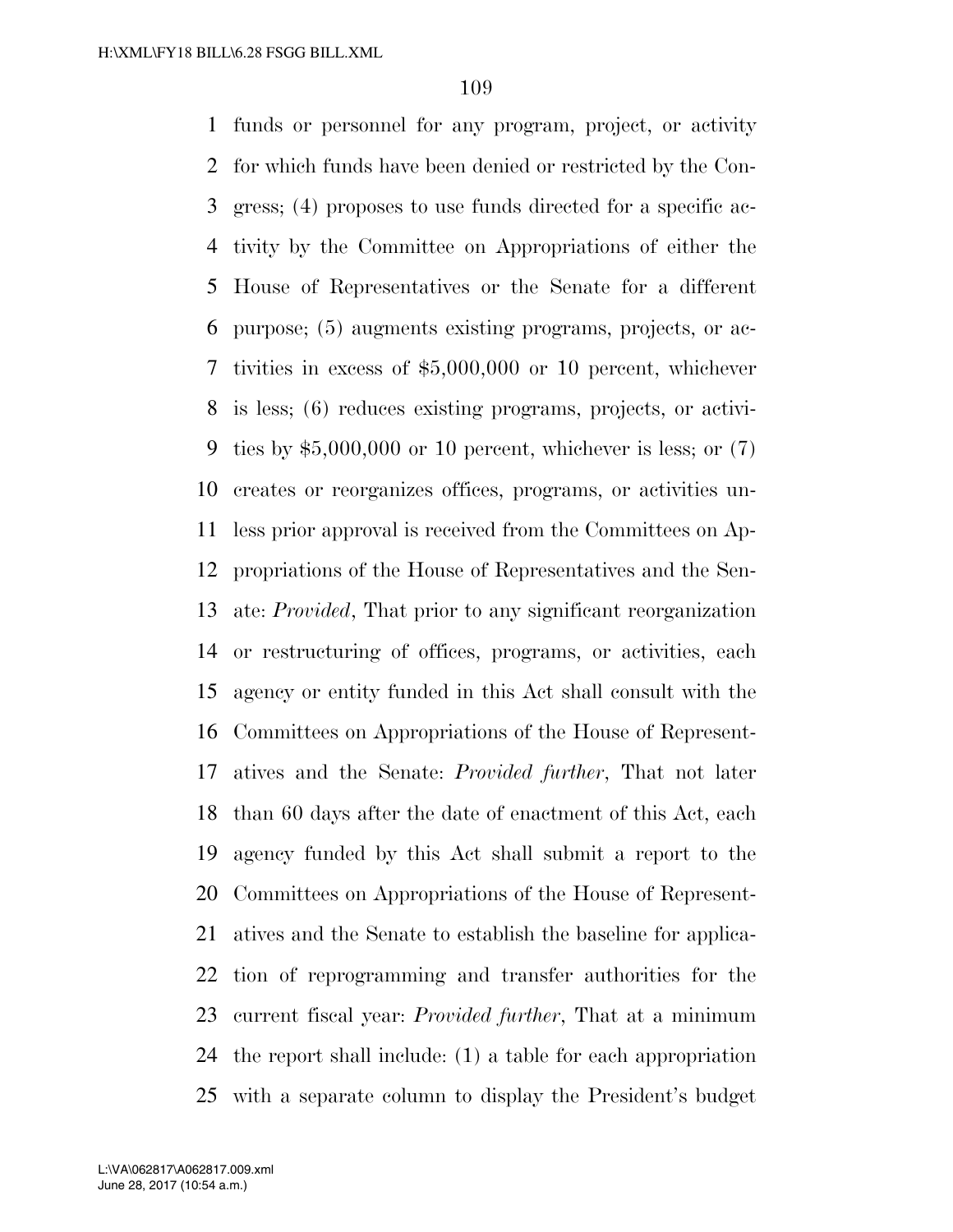request, adjustments made by Congress, adjustments due to enacted rescissions, if appropriate, and the fiscal year enacted level; (2) a delineation in the table for each appro- priation both by object class and program, project, and activity as detailed in the budget appendix for the respec- tive appropriation; and (3) an identification of items of special congressional interest: *Provided further*, That the amount appropriated or limited for salaries and expenses for an agency shall be reduced by \$100,000 per day for each day after the required date that the report has not been submitted to the Congress.

 SEC. 609. Except as otherwise specifically provided by law, not to exceed 50 percent of unobligated balances remaining available at the end of fiscal year 2018 from appropriations made available for salaries and expenses for fiscal year 2018 in this Act, shall remain available through September 30, 2019, for each such account for the purposes authorized: *Provided*, That a request shall be submitted to the Committees on Appropriations of the House of Representatives and the Senate for approval prior to the expenditure of such funds: *Provided further*, That these requests shall be made in compliance with re-programming guidelines.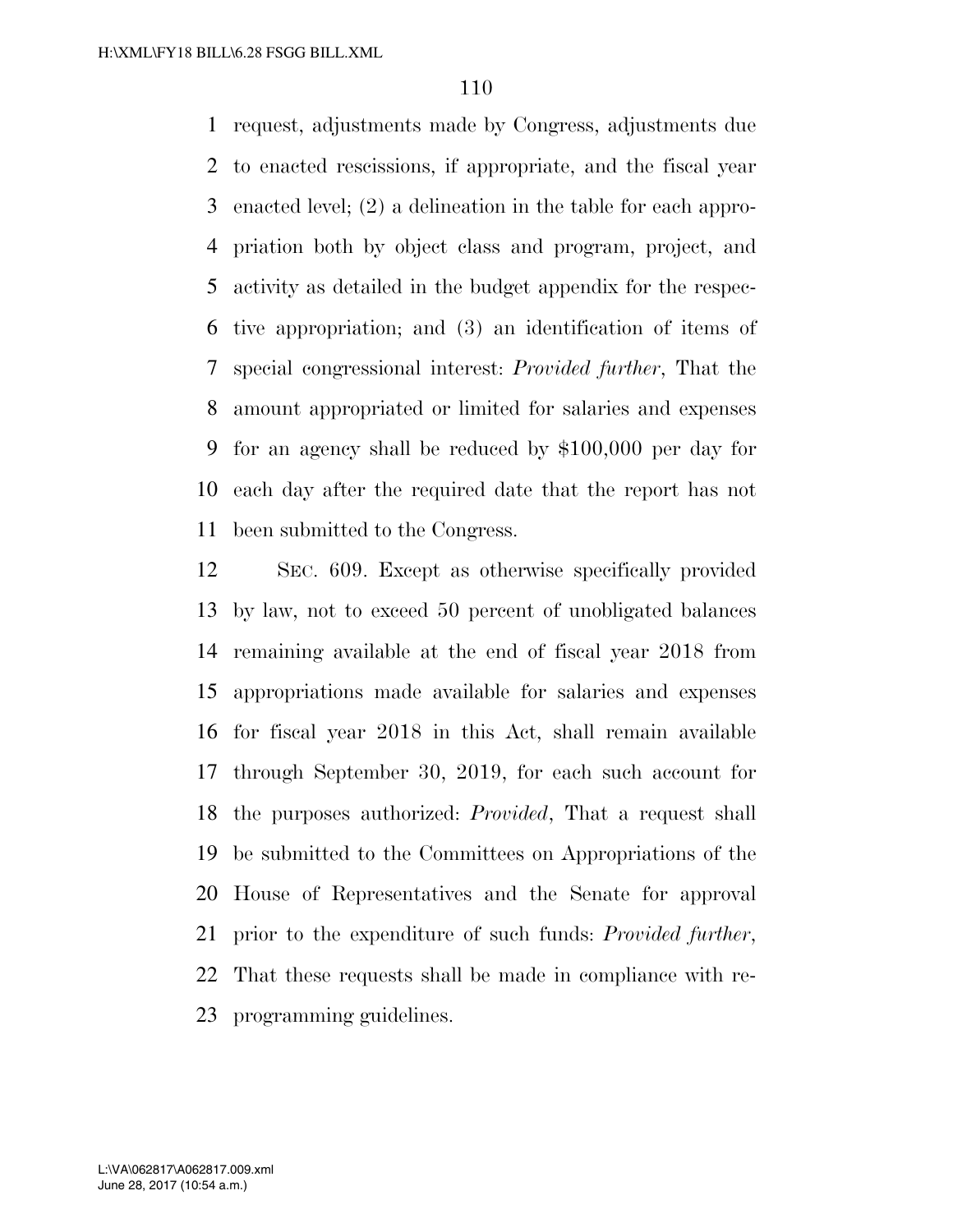SEC. 610. (a) None of the funds made available in this Act may be used by the Executive Office of the Presi-dent to request—

 (1) any official background investigation report on any individual from the Federal Bureau of Inves-tigation; or

 (2) a determination with respect to the treat- ment of an organization as described in section 501(c) of the Internal Revenue Code of 1986 and exempt from taxation under section 501(a) of such Code from the Department of the Treasury or the Internal Revenue Service.

(b) Subsection (a) shall not apply—

 (1) in the case of an official background inves- tigation report, if such individual has given express written consent for such request not more than 6 months prior to the date of such request and during the same presidential administration; or

 (2) if such request is required due to extraor-dinary circumstances involving national security.

 SEC. 611. The cost accounting standards promul- gated under chapter 15 of title 41, United States Code shall not apply with respect to a contract under the Fed- eral Employees Health Benefits Program established under chapter 89 of title 5, United States Code.

June 28, 2017 (10:54 a.m.) L:\VA\062817\A062817.009.xml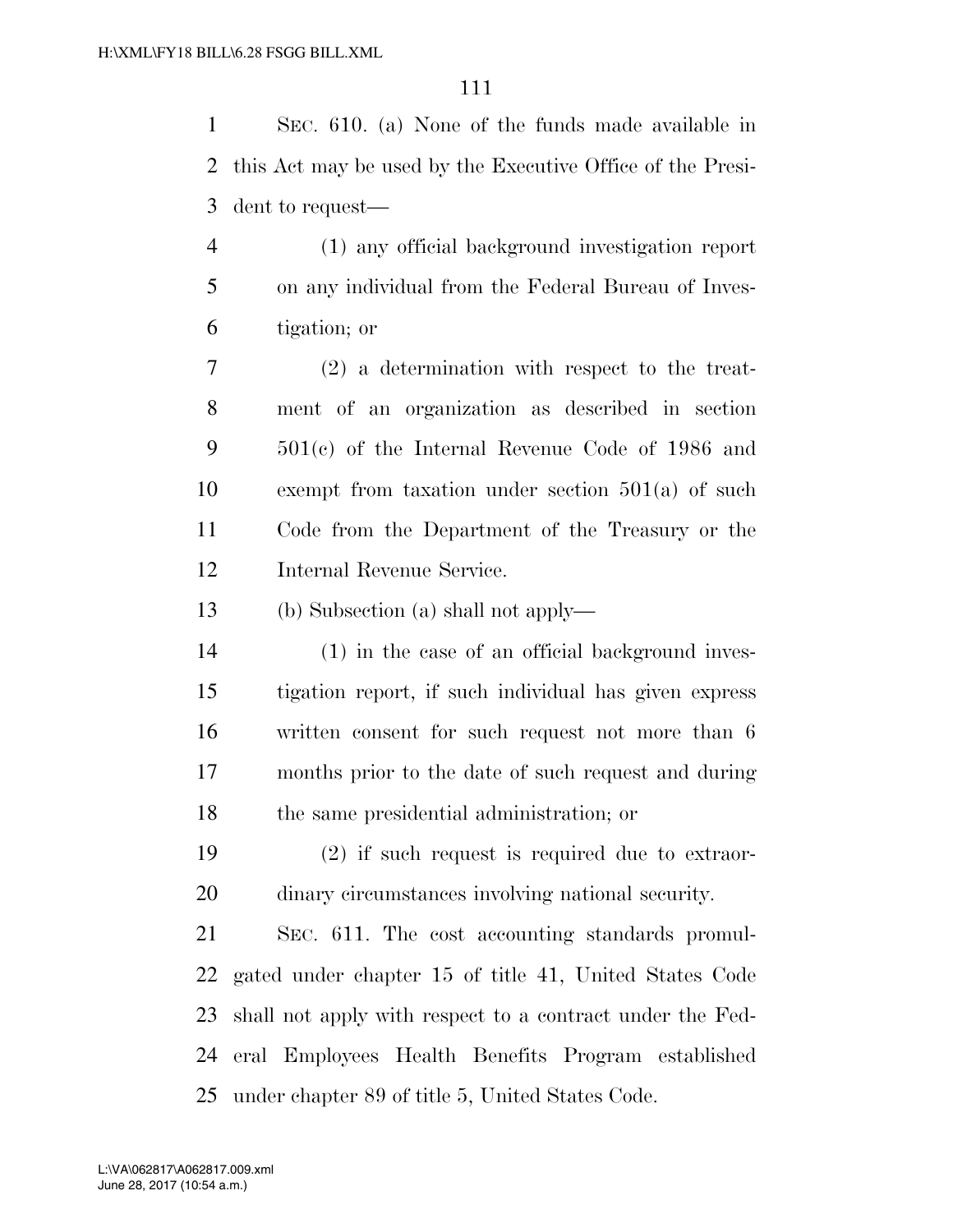SEC. 612. For the purpose of resolving litigation and implementing any settlement agreements regarding the nonforeign area cost-of-living allowance program, the Of- fice of Personnel Management may accept and utilize (without regard to any restriction on unanticipated travel expenses imposed in an Appropriations Act) funds made available to the Office of Personnel Management pursuant to court approval.

 SEC. 613. No funds appropriated by this Act shall be available to pay for an abortion, or the administrative expenses in connection with any health plan under the Federal employees health benefits program which provides any benefits or coverage for abortions.

 SEC. 614. The provision of section 613 shall not apply where the life of the mother would be endangered if the fetus were carried to term, or the pregnancy is the result of an act of rape or incest.

 SEC. 615. In order to promote Government access to commercial information technology, the restriction on pur- chasing nondomestic articles, materials, and supplies set forth in chapter 83 of title 41, United States Code (popu- larly known as the Buy American Act), shall not apply to the acquisition by the Federal Government of informa-tion technology (as defined in section 11101 of title 40,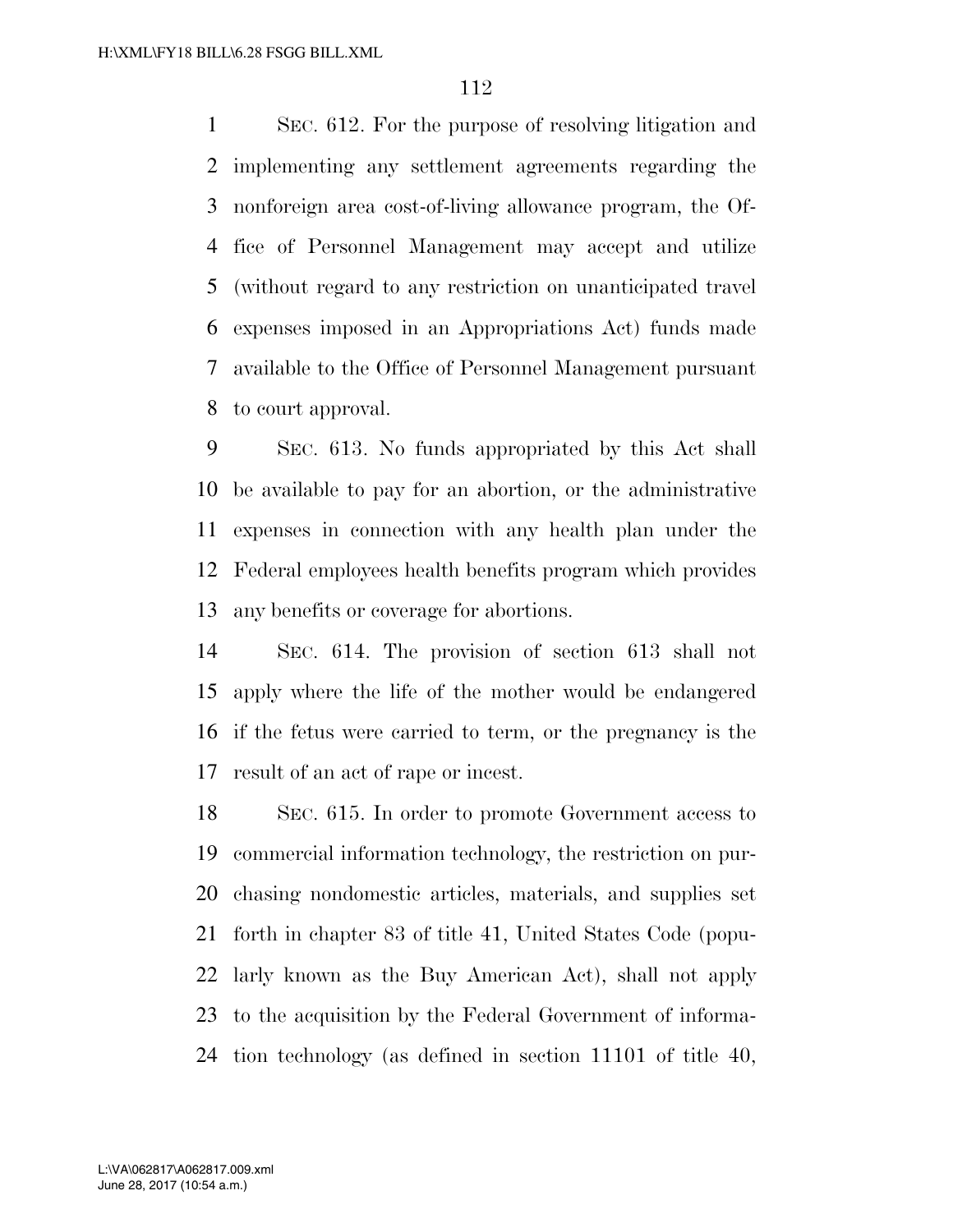United States Code), that is a commercial item (as defined in section 103 of title 41, United States Code).

 SEC. 616. Notwithstanding section 1353 of title 31, United States Code, no officer or employee of any regu- latory agency or commission funded by this Act may ac- cept on behalf of that agency, nor may such agency or commission accept, payment or reimbursement from a non-Federal entity for travel, subsistence, or related ex- penses for the purpose of enabling an officer or employee to attend and participate in any meeting or similar func- tion relating to the official duties of the officer or em- ployee when the entity offering payment or reimbursement is a person or entity subject to regulation by such agency or commission, or represents a person or entity subject to regulation by such agency or commission, unless the person or entity is an organization described in section  $17 \quad 501(c)(3)$  of the Internal Revenue Code of 1986 and ex-empt from tax under section 501(a) of such Code.

 SEC. 617. Notwithstanding section 708 of this Act, funds made available to the Commodity Futures Trading Commission and the Securities and Exchange Commission by this or any other Act may be used for the interagency funding and sponsorship of a joint advisory committee to advise on emerging regulatory issues.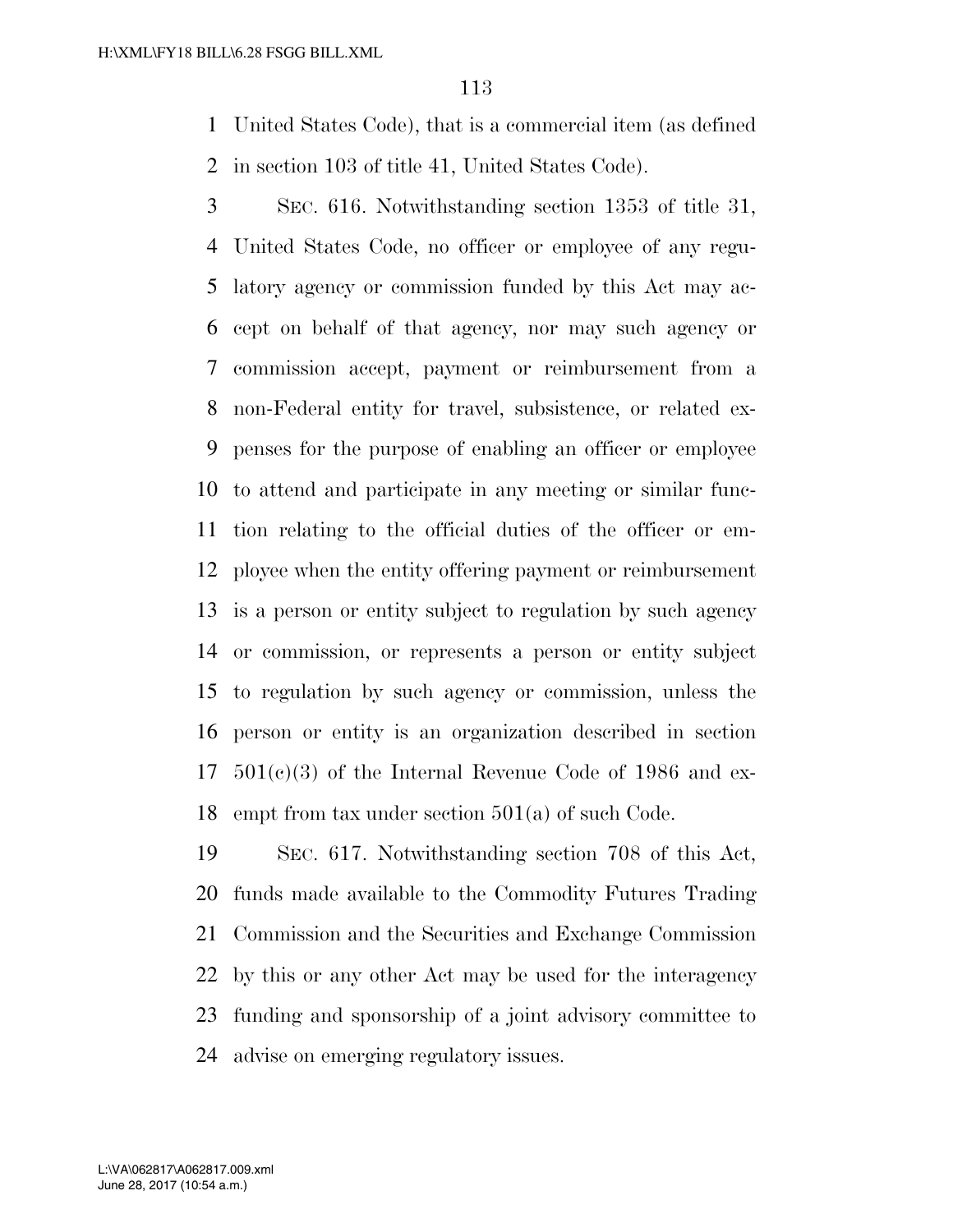SEC. 618. (a)(1) Notwithstanding any other provision of law, an Executive agency covered by this Act otherwise authorized to enter into contracts for either leases or the construction or alteration of real property for office, meet- ing, storage, or other space must consult with the General Services Administration before issuing a solicitation for of- fers of new leases or construction contracts, and in the case of succeeding leases, before entering into negotiations with the current lessor.

 (2) Any such agency with authority to enter into an emergency lease may do so during any period declared by the President to require emergency leasing authority with respect to such agency.

 (b) For purposes of this section, the term ''Executive agency covered by this Act'' means any Executive agency provided funds by this Act, but does not include the Gen- eral Services Administration or the United States Postal Service.

 SEC. 619. (a) There are appropriated for the fol-lowing activities the amounts required under current law:

 (1) Compensation of the President (3 U.S.C. 102).

 (2) Payments to— (A) the Judicial Officers' Retirement Fund (28 U.S.C. 377(o));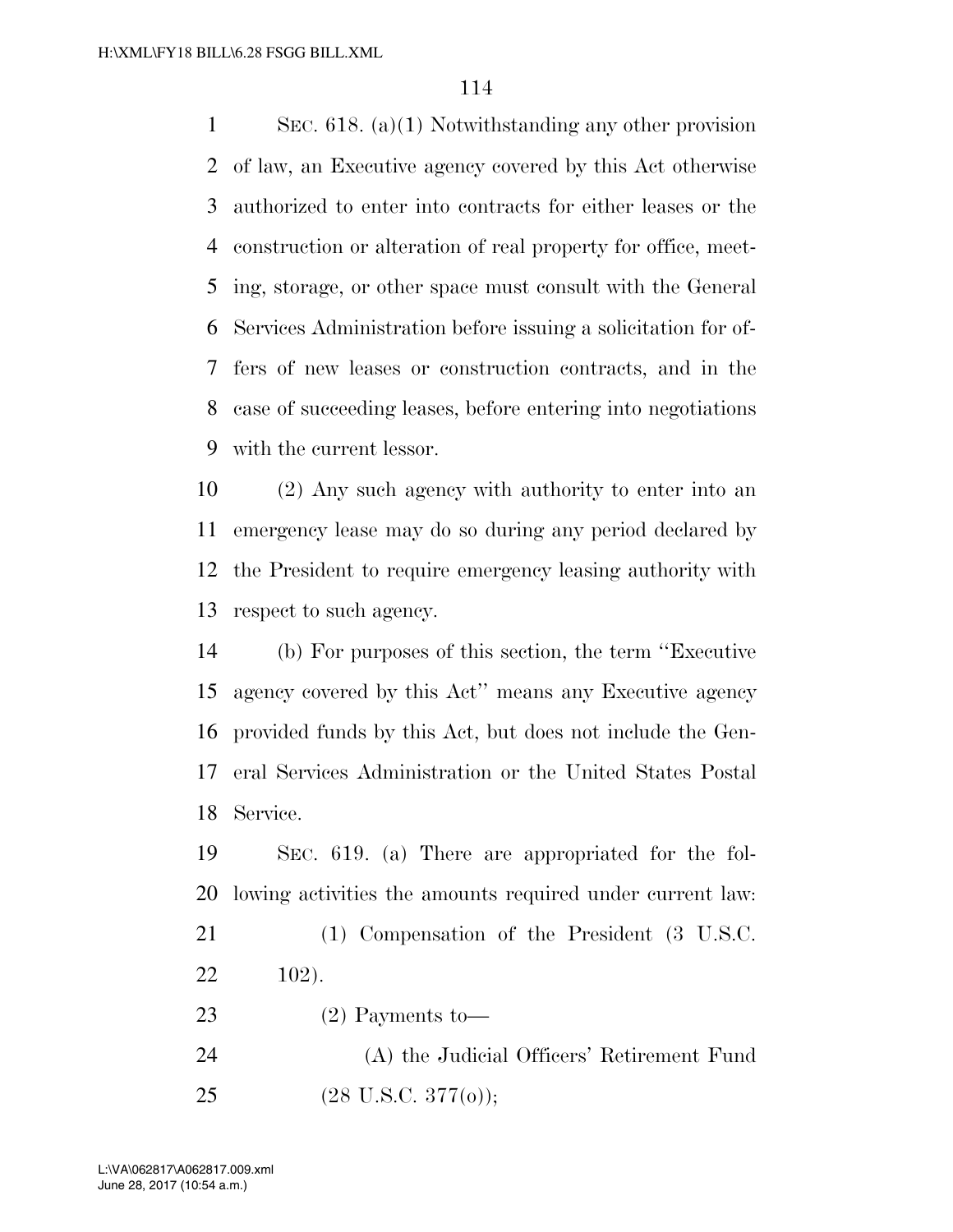| $\mathbf{1}$   | (B) the Judicial Survivors' Annuities Fund          |
|----------------|-----------------------------------------------------|
| $\overline{2}$ | $(28 \text{ U.S.C. } 376(e))$ ; and                 |
| 3              | (C) the United States Court of Federal              |
| $\overline{4}$ | Claims Judges' Retirement Fund (28 U.S.C.           |
| 5              | $178(l)$ ).                                         |
| 6              | (3) Payment of Government contributions—            |
| 7              | (A) with respect to the health benefits of          |
| 8              | retired employees, as authorized by chapter 89      |
| 9              | of title 5, United States Code, and the Retired     |
| 10             | Federal Employees Health Benefits Act (74           |
| 11             | Stat. $849$ ; and                                   |
| 12             | (B) with respect to the life insurance bene-        |
| 13             | fits for employees retiring after December 31,      |
| 14             | 1989 (5 U.S.C. ch. 87).                             |
| 15             | (4) Payment to finance the unfunded liability of    |
| 16             | new and increased annuity benefits under the Civil  |
| 17             | Service Retirement and Disability Fund (5 U.S.C.    |
| 18             | 8348).                                              |
| 19             | (5) Payment of annuities authorized to be paid      |
| 20             | from the Civil Service Retirement and Disability    |
| 21             | Fund by statutory provisions other than subchapter  |
| 22             | III of chapter 83 or chapter 84 of title 5, United  |
| 23             | States Code.                                        |
| 24             | (b) Nothing in this section may be construed to ex- |

empt any amount appropriated by this section from any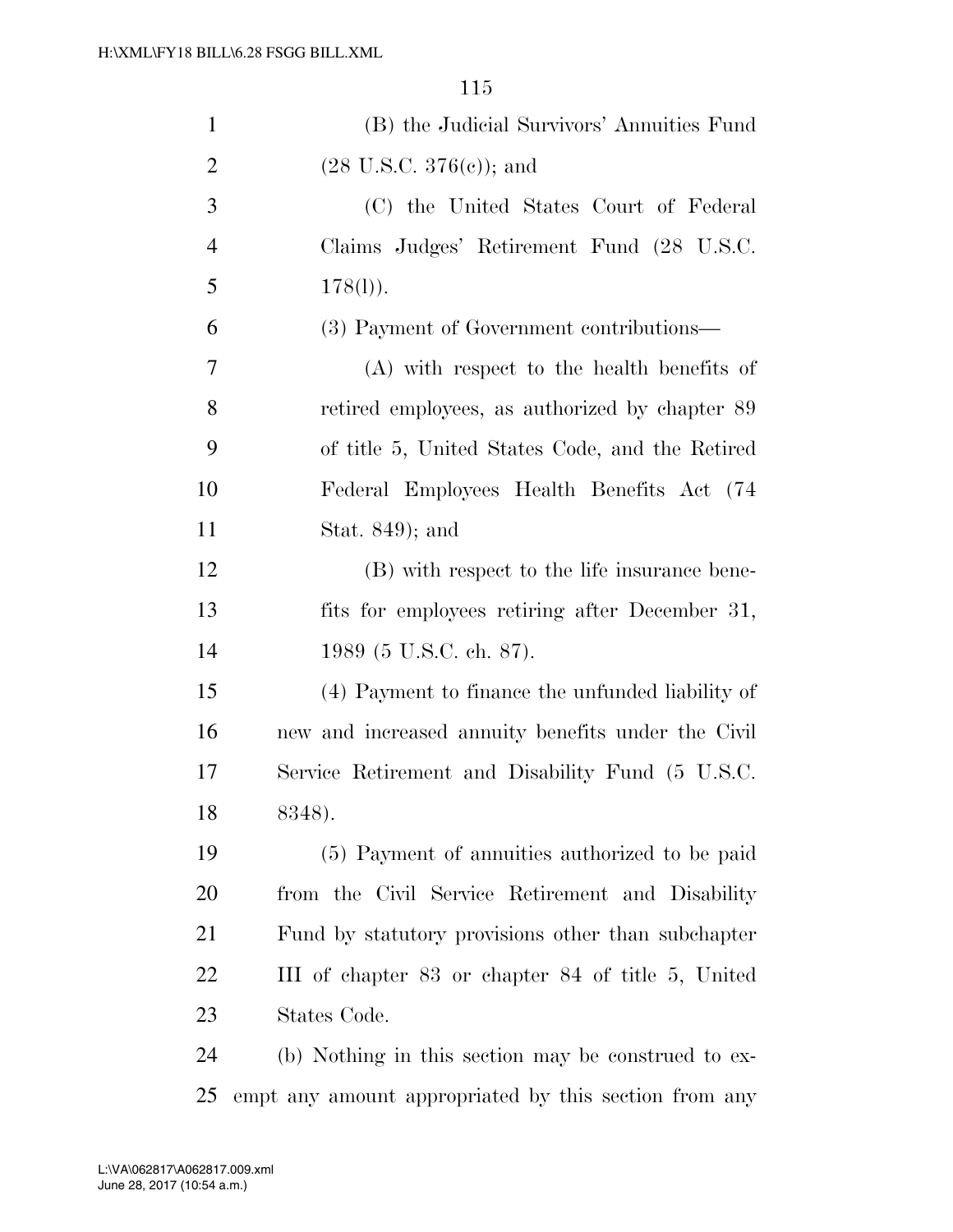otherwise applicable limitation on the use of funds con-tained in this Act.

 SEC. 620. In fiscal year 2018 and any fiscal year thereafter, none of the funds made available in this or any other Act may be used by the Federal Trade Commission to complete or publish the study, recommendations, or re- port prepared by the Interagency Working Group on Food Marketed to Children pursuant to the directive described on pages 983 and 984 of the House Appropriations Com- mittee Print of the explanatory statement accompanying the Omnibus Appropriations Act, 2009 (Public Law 111- 8).

 SEC. 621. None of the funds in this Act may be used for the Director of the Office of Personnel Management to award a contract, enter an extension of, or exercise an option on a contract to a contractor conducting the final quality review processes for background investigation fieldwork services or background investigation support services that, as of the date of the award of the contract, are being conducted by that contractor.

 SEC. 622. (a) The head of each executive branch agency funded by this Act shall ensure that the Chief In- formation Officer of the agency has the authority to par- ticipate in decisions regarding the budget planning process related to information technology.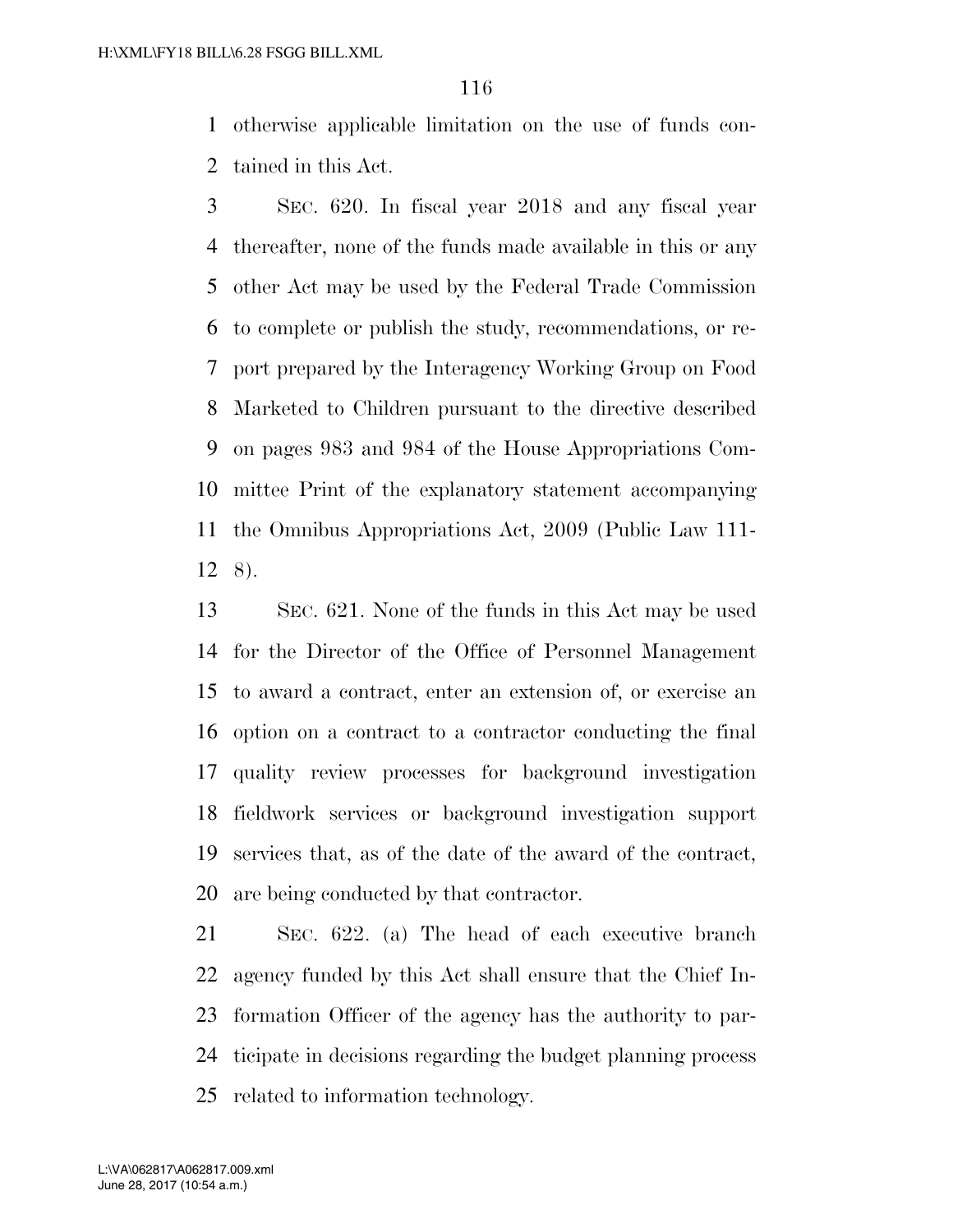(b) Amounts appropriated for any executive branch agency funded by this Act that are available for informa- tion technology shall be allocated within the agency, con- sistent with the provisions of appropriations Acts and budget guidelines and recommendations from the Director of the Office of Management and Budget, in such manner as specified by, or approved by, the Chief Information Of- ficer of the agency in consultation with the Chief Financial Officer of the agency and budget officials.

 SEC. 623. None of the funds made available in this Act may be used in contravention of chapter 29, 31, or 33 of title 44, United States Code.

 SEC. 624. None of the funds made available in this Act may be used by a governmental entity to require the disclosure by a provider of electronic communication serv- ice to the public or remote computing service of the con- tents of a wire or electronic communication that is in elec- tronic storage with the provider (as such terms are defined in sections 2510 and 2711 of title 18, United States Code) in a manner that violates the Fourth Amendment to the Constitution of the United States.

 SEC. 625. No funds provided in this Act shall be used to deny an Inspector General funded under this Act timely access to any records, documents, or other materials avail-able to the department or agency over which that Inspec-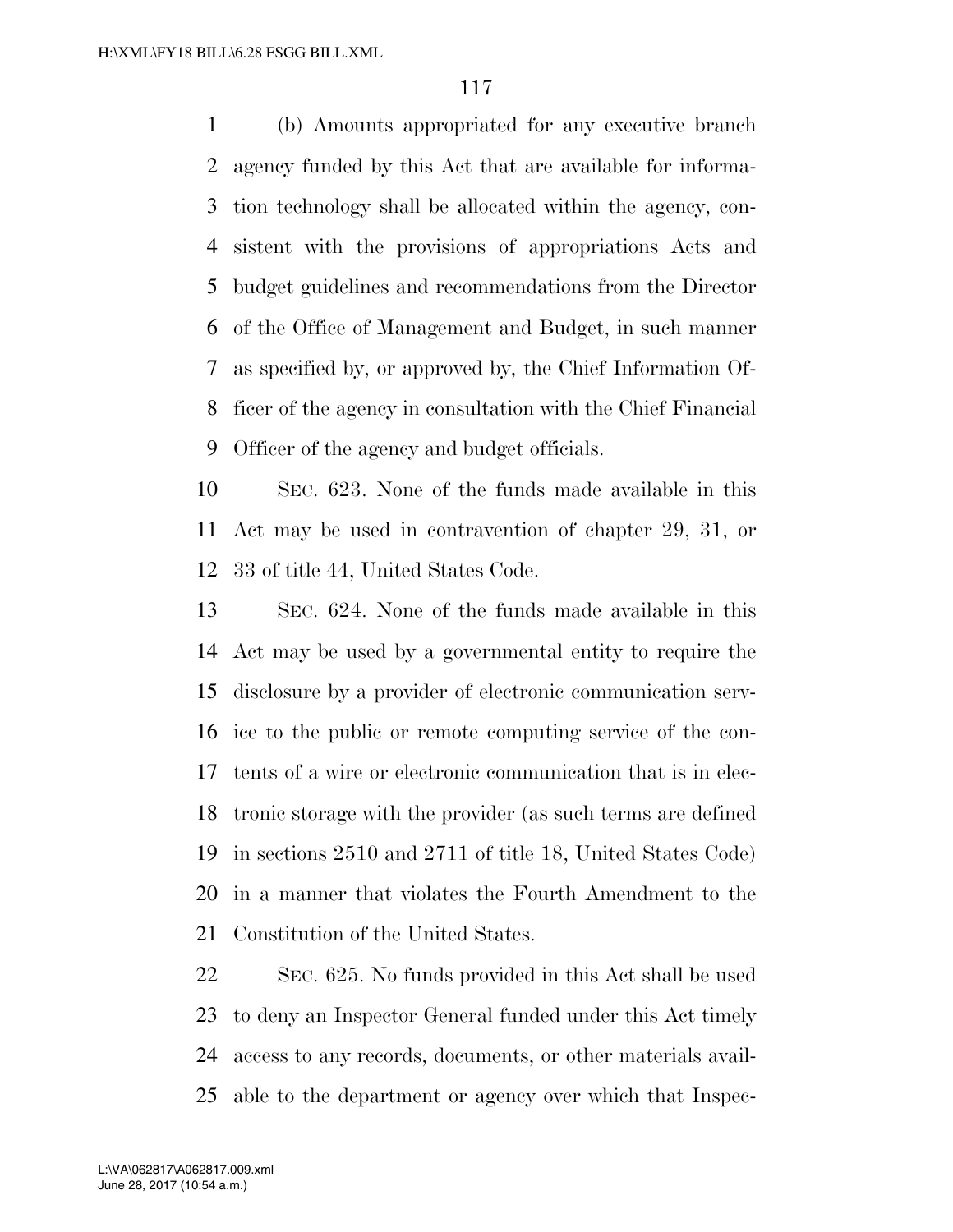tor General has responsibilities under the Inspector Gen- eral Act of 1978, or to prevent or impede that Inspector General's access to such records, documents, or other ma- terials, under any provision of law, except a provision of law that expressly refers to the Inspector General and ex- pressly limits the Inspector General's right of access. A department or agency covered by this section shall provide its Inspector General with access to all such records, docu- ments, and other materials in a timely manner. Each In- spector General shall ensure compliance with statutory limitations on disclosure relevant to the information pro- vided by the establishment over which that Inspector Gen- eral has responsibilities under the Inspector General Act of 1978. Each Inspector General covered by this section shall report to the Committees on Appropriations of the House of Representatives and the Senate within 5 cal- endar days any failures to comply with this requirement. SEC. 626. (a) None of the funds made available in this Act may be used to maintain or establish a computer network unless such network blocks the viewing, downloading, and exchanging of pornography.

 (b) Nothing in subsection (a) shall limit the use of funds necessary for any Federal, State, tribal, or local law enforcement agency or any other entity carrying out crimi-nal investigations, prosecution, adjudication activities, or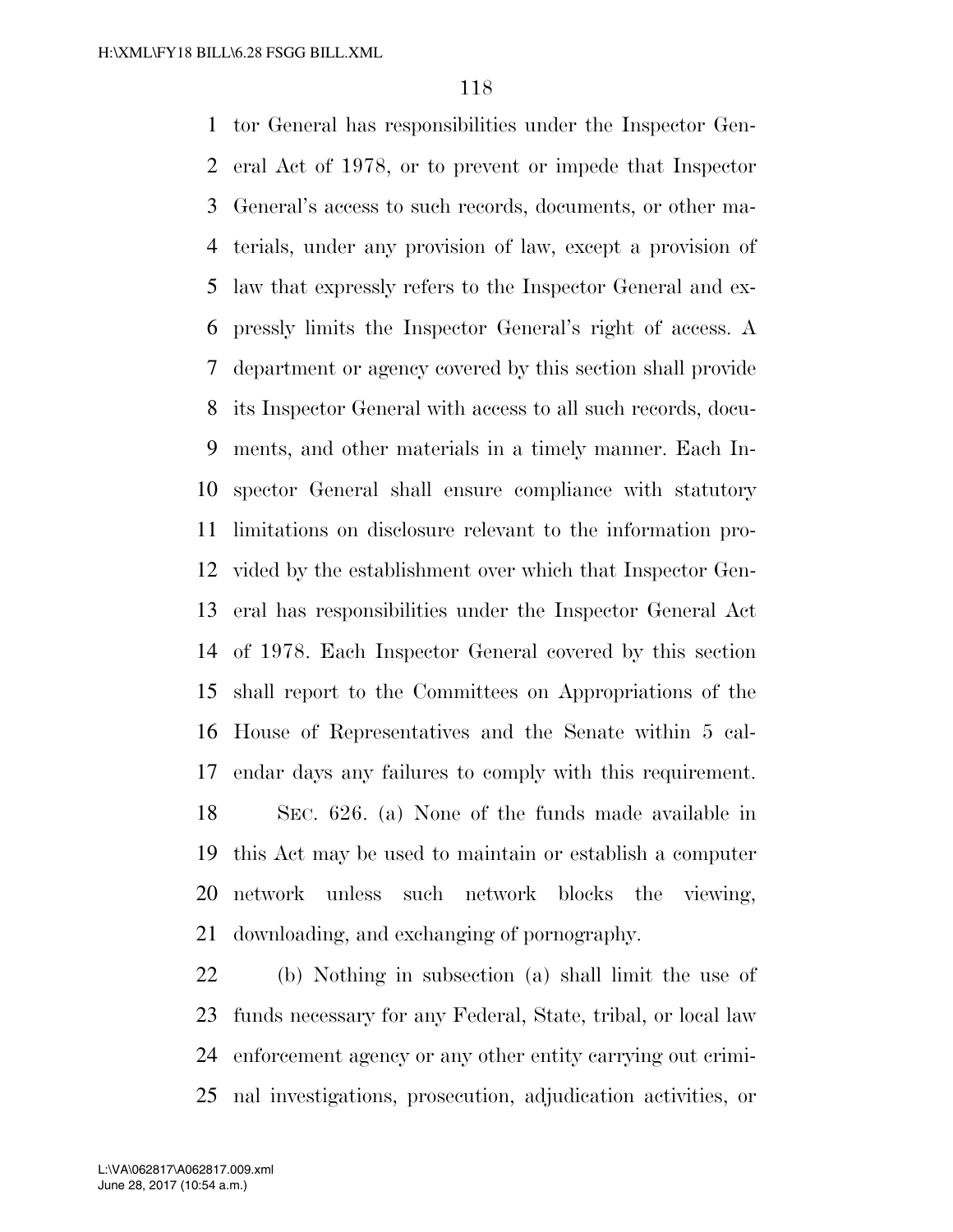other law enforcement- or victim assistance-related activ-2 ity.

 SEC. 627. Section 633(a) of Title VI of division E of the Consolidated Appropriations Act, 2017 (Public Law 115-31) is amended—

- (1) by inserting ''and'' at the end of paragraph (1);
- (2) by striking paragraph (2); and
- (3) by redesignating paragraph (3) as para-graph (2).

 SEC. 628. The unobligated balance in the Securities and Exchange Commission Reserve Fund established by section 991 of the Dodd-Frank Wall Street Reform and Consumer Protection Act (Public Law 111–203) are per-manently rescinded.

 SEC. 629. None of the funds made available by this Act shall be used by the Securities and Exchange Commis- sion to study, develop, propose, finalize, issue, or imple- ment any rule, regulation, or order regarding the disclo- sure of political contributions to tax exempt organizations, or dues paid to trade associations.

 SEC. 630. None of the funds made available by this Act may be used to enforce the requirements in section 316(b)(4)(D) of the Federal Election Campaign Act of 25 1971 (52 U.S.C. 30118(b)(4)(D)) that the solicitation of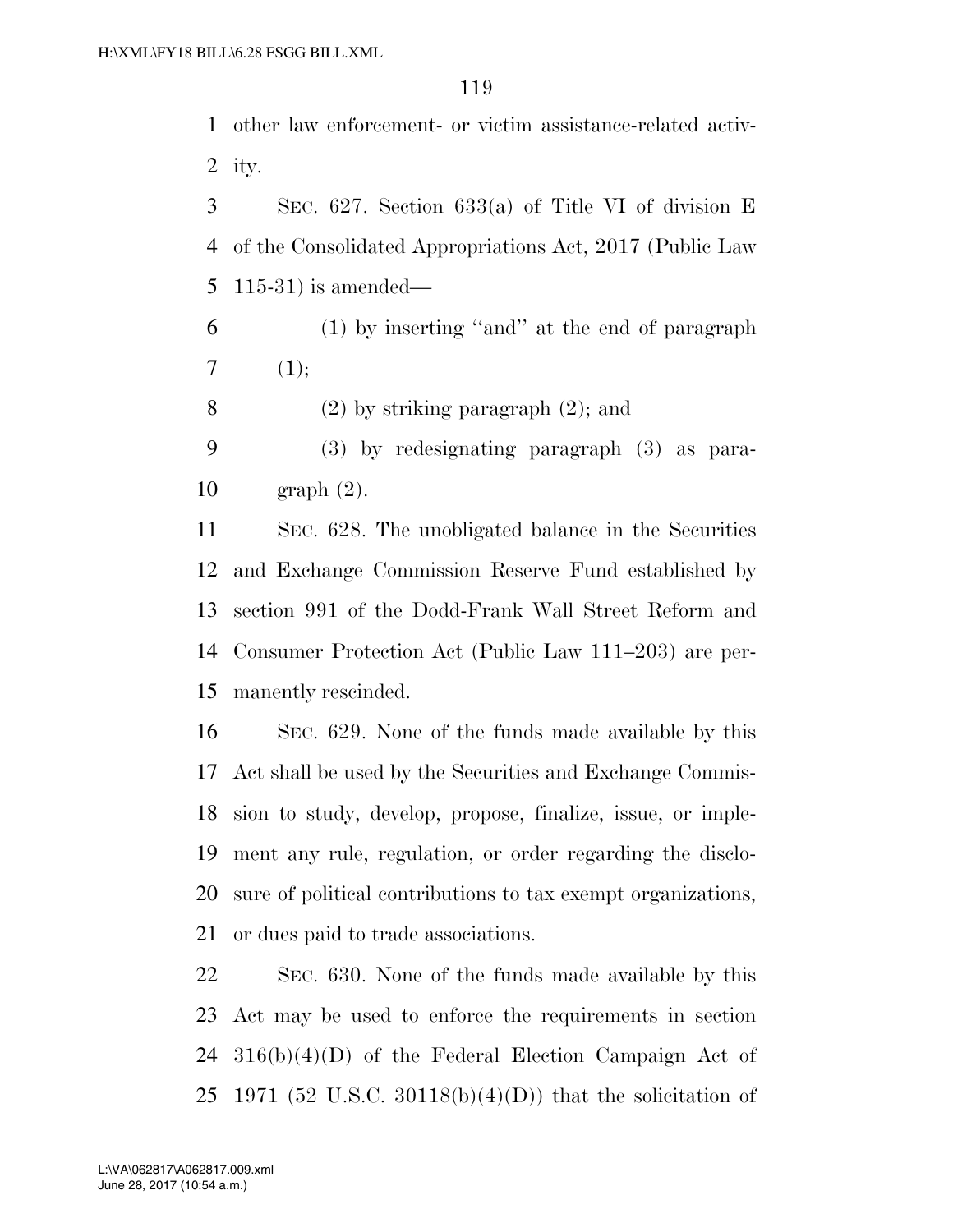contributions from member corporations stockholders and executive or administrative personnel, and the families of such stockholders or personnel, by trade associations must be separately and specifically approved by the member cor- poration involved prior to such solicitation, and that such member corporation does not approve any such solicitation by more than one such trade association in any calendar year.

 SEC. 631. (1) None of the funds appropriated by this Act shall be available to pay for an abortion or the admin- istrative expenses in connection with a multi-State quali- fied health plan offered under a contract under section 1334 of the Patient Protection and Affordable Care Act (42 U.S.C. 18054) which provides any benefits or coverage for abortions.

 (2) The provision of paragraph (1) shall not apply where the life of the mother would be endangered if the fetus were carried to term, or the pregnancy is the result of an act of rape or incest.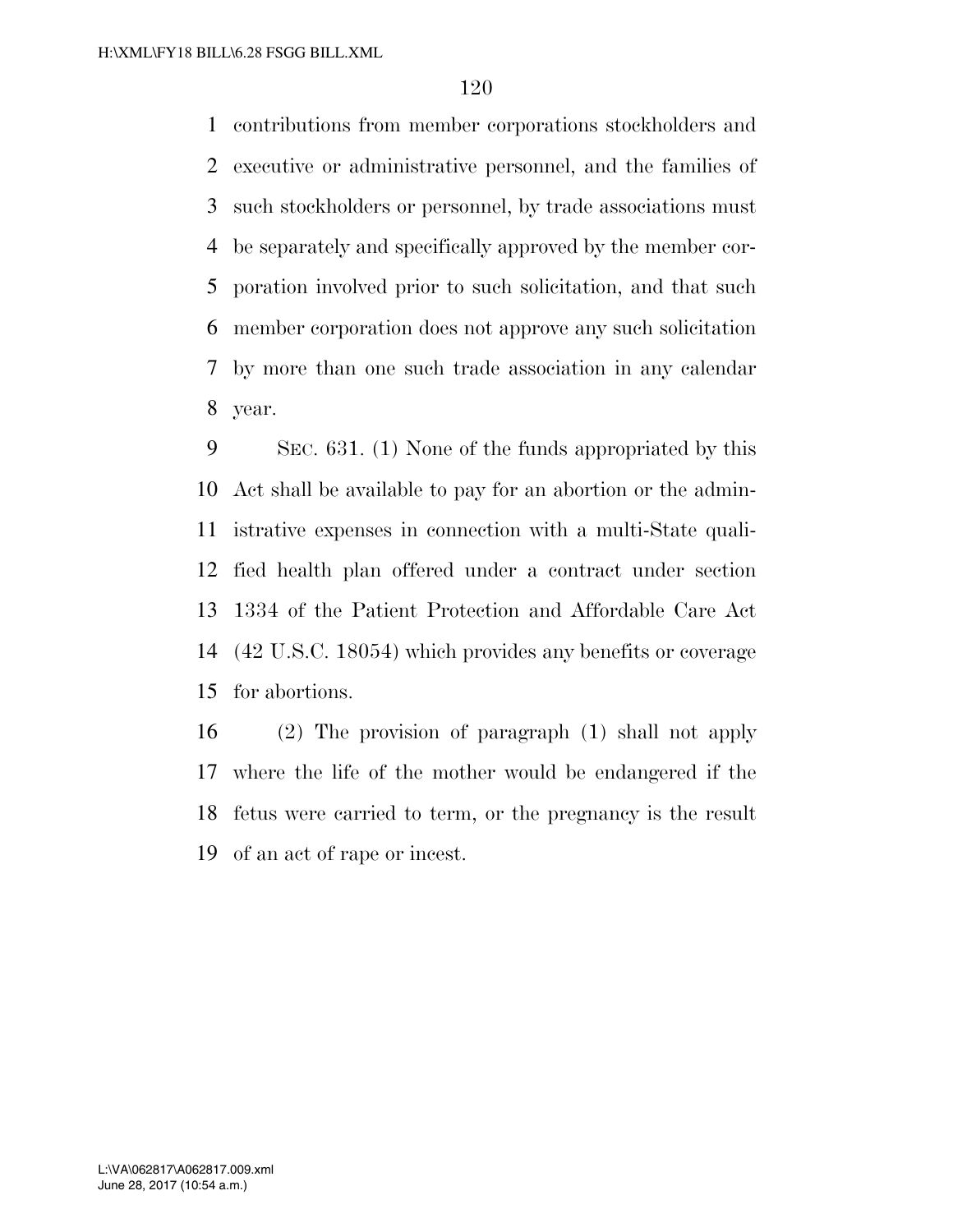## 1 TITLE VII

## GENERAL PROVISIONS—GOVERNMENT-WIDE

DEPARTMENTS, AGENCIES, AND CORPORATIONS

## (INCLUDING TRANSFER OF FUNDS)

 SEC. 701. No department, agency, or instrumentality of the United States receiving appropriated funds under this or any other Act for fiscal year 2018 shall obligate or expend any such funds, unless such department, agen- cy, or instrumentality has in place, and will continue to administer in good faith, a written policy designed to en- sure that all of its workplaces are free from the illegal use, possession, or distribution of controlled substances (as defined in the Controlled Substances Act (21 U.S.C. 802)) by the officers and employees of such department, agency, or instrumentality.

 SEC. 702. Unless otherwise specifically provided, the maximum amount allowable during the current fiscal year in accordance with subsection 1343(c) of title 31, United States Code, for the purchase of any passenger motor ve- hicle (exclusive of buses, ambulances, law enforcement ve- hicles, protective vehicles, and undercover surveillance ve- hicles), is hereby fixed at \$19,947 except station wagons for which the maximum shall be \$19,997: *Provided*, That these limits may be exceeded by not to exceed \$7,250 for police-type vehicles: *Provided further*, That the limits set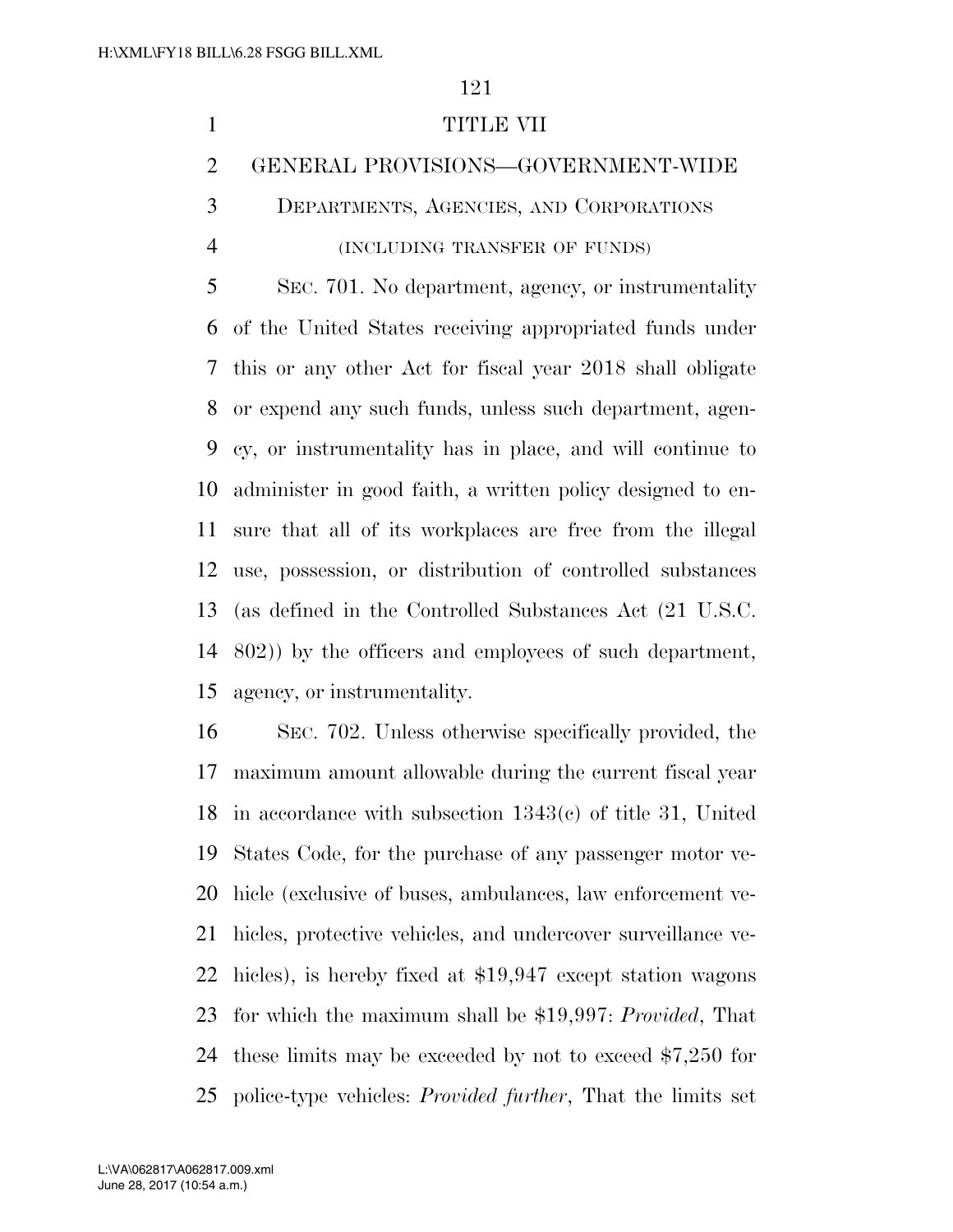forth in this section may not be exceeded by more than 5 percent for electric or hybrid vehicles purchased for demonstration under the provisions of the Electric and Hybrid Vehicle Research, Development, and Demonstra- tion Act of 1976: *Provided further*, That the limits set forth in this section may be exceeded by the incremental cost of clean alternative fuels vehicles acquired pursuant to Public Law 101–549 over the cost of comparable con- ventionally fueled vehicles: *Provided further*, That the lim- its set forth in this section shall not apply to any vehicle that is a commercial item and which operates on alter- native fuel, including but not limited to electric, plug-in hybrid electric, and hydrogen fuel cell vehicles.

 SEC. 703. Appropriations of the executive depart- ments and independent establishments for the current fis- cal year available for expenses of travel, or for the ex- penses of the activity concerned, are hereby made available for quarters allowances and cost-of-living allowances, in accordance with 5 U.S.C. 5922–5924.

 SEC. 704. Unless otherwise specified in law during the current fiscal year, no part of any appropriation con- tained in this or any other Act shall be used to pay the compensation of any officer or employee of the Govern- ment of the United States (including any agency the ma-jority of the stock of which is owned by the Government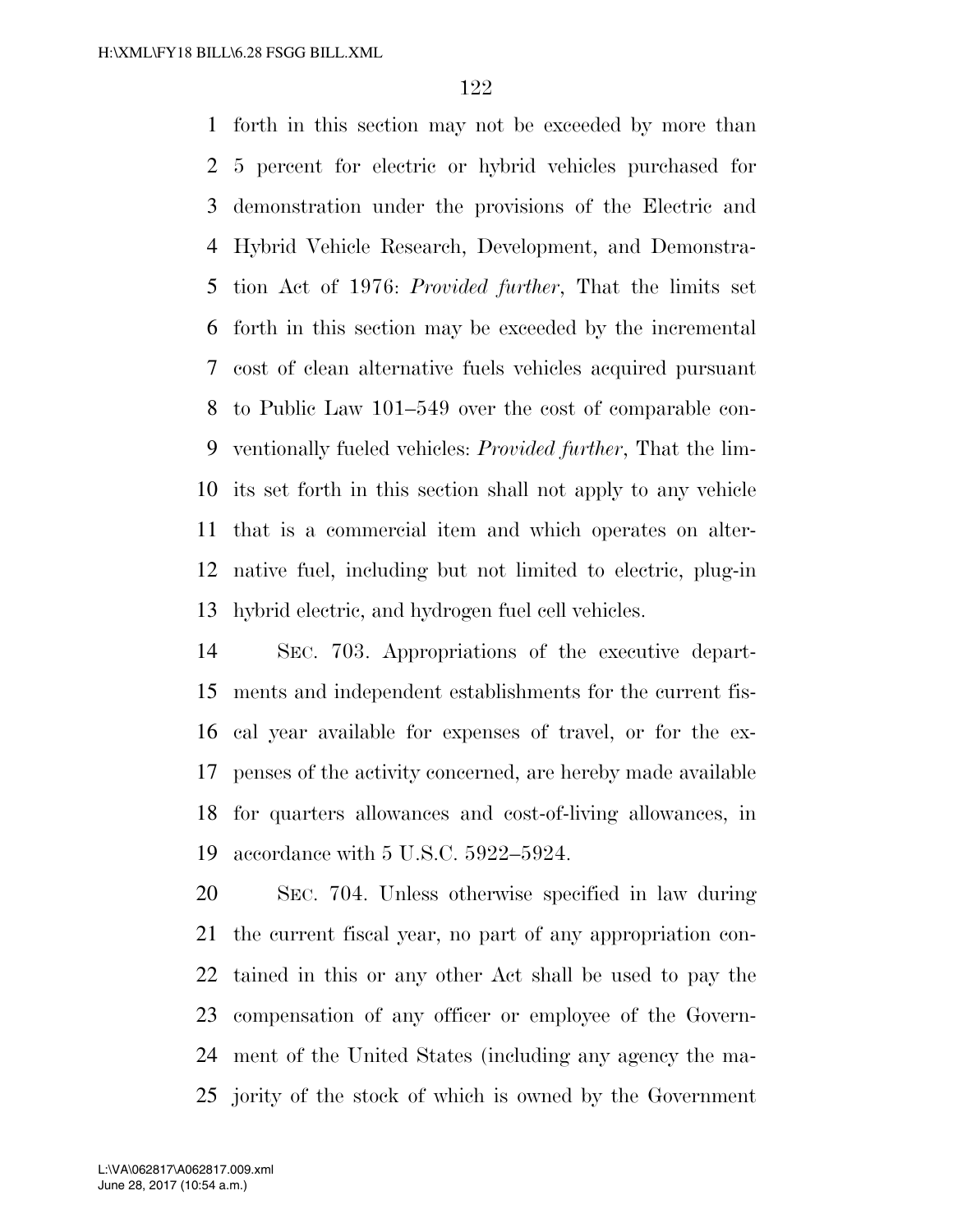of the United States) whose post of duty is in the conti- nental United States unless such person: (1) is a citizen of the United States; (2) is a person who is lawfully admit- ted for permanent residence and is seeking citizenship as 5 outlined in 8 U.S.C.  $1324b(a)(3)(B)$ ; (3) is a person who is admitted as a refugee under 8 U.S.C. 1157 or is grant- ed asylum under 8 U.S.C. 1158 and has filed a declaration of intention to become a lawful permanent resident and then a citizen when eligible; or (4) is a person who owes allegiance to the United States: *Provided*, That for pur- poses of this section, affidavits signed by any such person shall be considered prima facie evidence that the require- ments of this section with respect to his or her status are being complied with: *Provided further*, That for purposes of subsections (2) and (3) such affidavits shall be sub- mitted prior to employment and updated thereafter as nec- essary: *Provided further*, That any payment made to any officer or employee contrary to the provisions of this sec- tion shall be recoverable in action by the Federal Govern- ment: *Provided further*, That this section shall not apply to any person who is an officer or employee of the Govern- ment of the United States on the date of enactment of this Act, or to international broadcasters employed by the Broadcasting Board of Governors, or to temporary em-ployment of translators, or to temporary employment in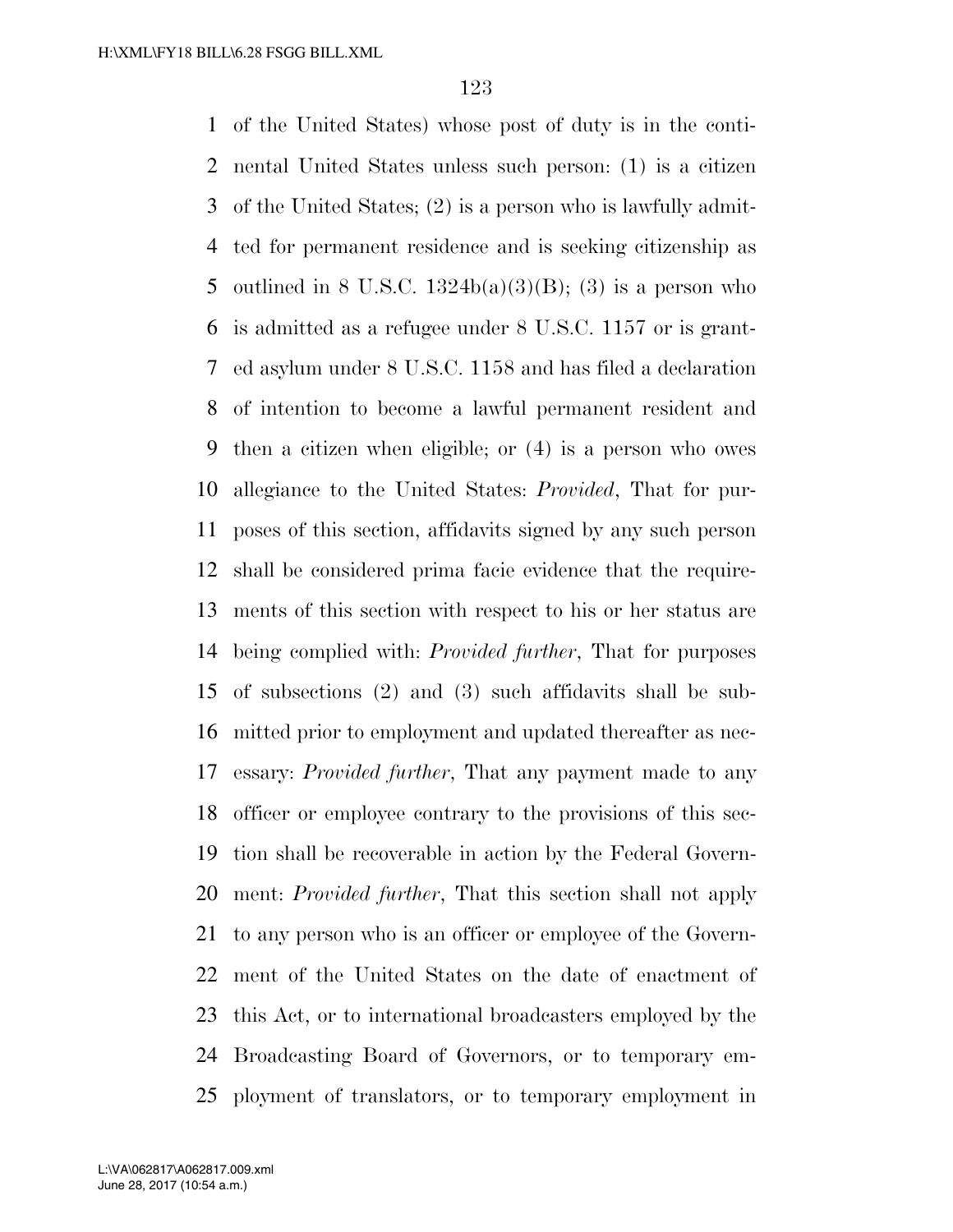the field service (not to exceed 60 days) as a result of emergencies: *Provided further*, That this section does not apply to the employment as Wildland firefighters for not more than 120 days of nonresident aliens employed by the Department of the Interior or the USDA Forest Service pursuant to an agreement with another country.

 SEC. 705. Appropriations available to any depart- ment or agency during the current fiscal year for nec- essary expenses, including maintenance or operating ex- penses, shall also be available for payment to the General Services Administration for charges for space and services and those expenses of renovation and alteration of build- ings and facilities which constitute public improvements performed in accordance with the Public Buildings Act of 1959 (73 Stat. 479), the Public Buildings Amendments of 1972 (86 Stat. 216), or other applicable law.

 SEC. 706. In addition to funds provided in this or any other Act, all Federal agencies are authorized to re- ceive and use funds resulting from the sale of materials, including Federal records disposed of pursuant to a records schedule recovered through recycling or waste pre- vention programs. Such funds shall be available until ex-pended for the following purposes:

 (1) Acquisition, waste reduction and prevention, and recycling programs as described in Executive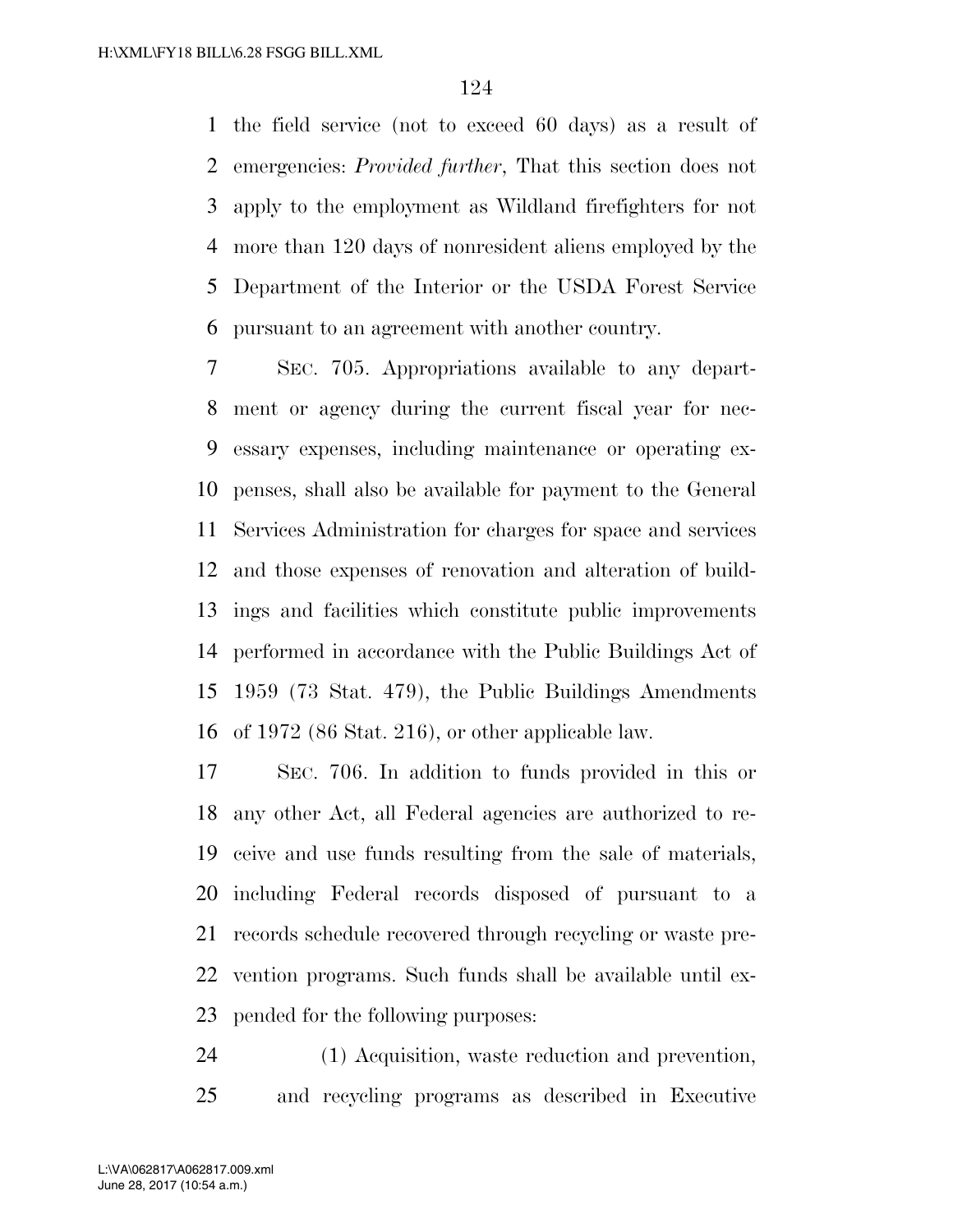Order No. 13693 (March 19, 2015), including any such programs adopted prior to the effective date of the Executive order.

 (2) Other Federal agency environmental man- agement programs, including, but not limited to, the development and implementation of hazardous waste management and pollution prevention programs.

 (3) Other employee programs as authorized by law or as deemed appropriate by the head of the Federal agency.

 SEC. 707. Funds made available by this or any other Act for administrative expenses in the current fiscal year of the corporations and agencies subject to chapter 91 of title 31, United States Code, shall be available, in addition to objects for which such funds are otherwise available, for rent in the District of Columbia; services in accordance with 5 U.S.C. 3109; and the objects specified under this head, all the provisions of which shall be applicable to the expenditure of such funds unless otherwise specified in the Act by which they are made available: *Provided*, That in the event any functions budgeted as administrative ex- penses are subsequently transferred to or paid from other funds, the limitations on administrative expenses shall be correspondingly reduced.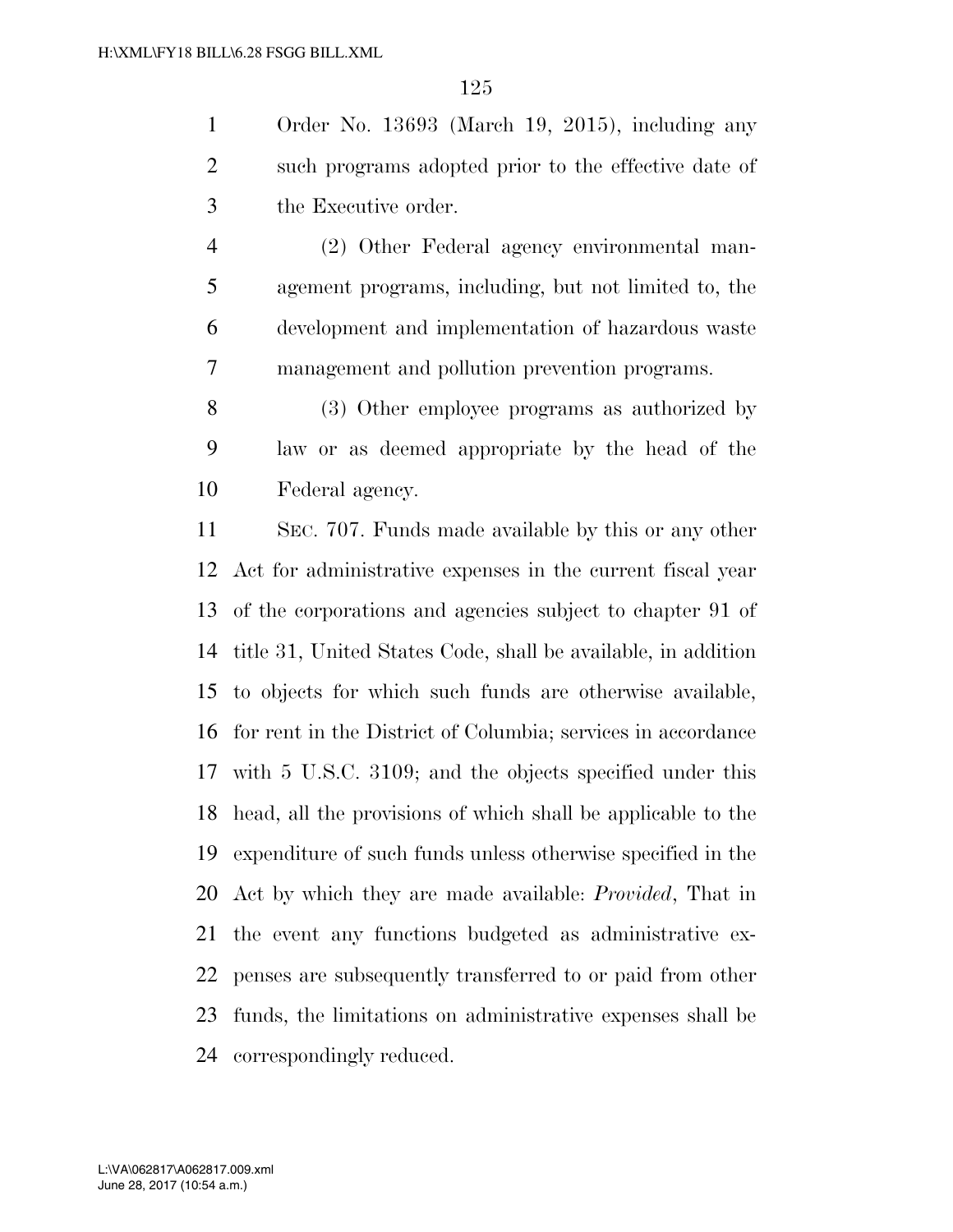SEC. 708. No part of any appropriation contained in this or any other Act shall be available for interagency financing of boards (except Federal Executive Boards), commissions, councils, committees, or similar groups (whether or not they are interagency entities) which do not have a prior and specific statutory approval to receive financial support from more than one agency or instru-mentality.

 SEC. 709. None of the funds made available pursuant to the provisions of this or any other Act shall be used to implement, administer, or enforce any regulation which has been disapproved pursuant to a joint resolution duly adopted in accordance with the applicable law of the United States.

 SEC. 710. During the period in which the head of any department or agency, or any other officer or civilian employee of the Federal Government appointed by the President of the United States, holds office, no funds may be obligated or expended in excess of \$5,000 to furnish or redecorate the office of such department head, agency head, officer, or employee, or to purchase furniture or make improvements for any such office, unless advance notice of such furnishing or redecoration is transmitted to the Committees on Appropriations of the House of Rep-resentatives and the Senate. For the purposes of this sec-

June 28, 2017 (10:54 a.m.) L:\VA\062817\A062817.009.xml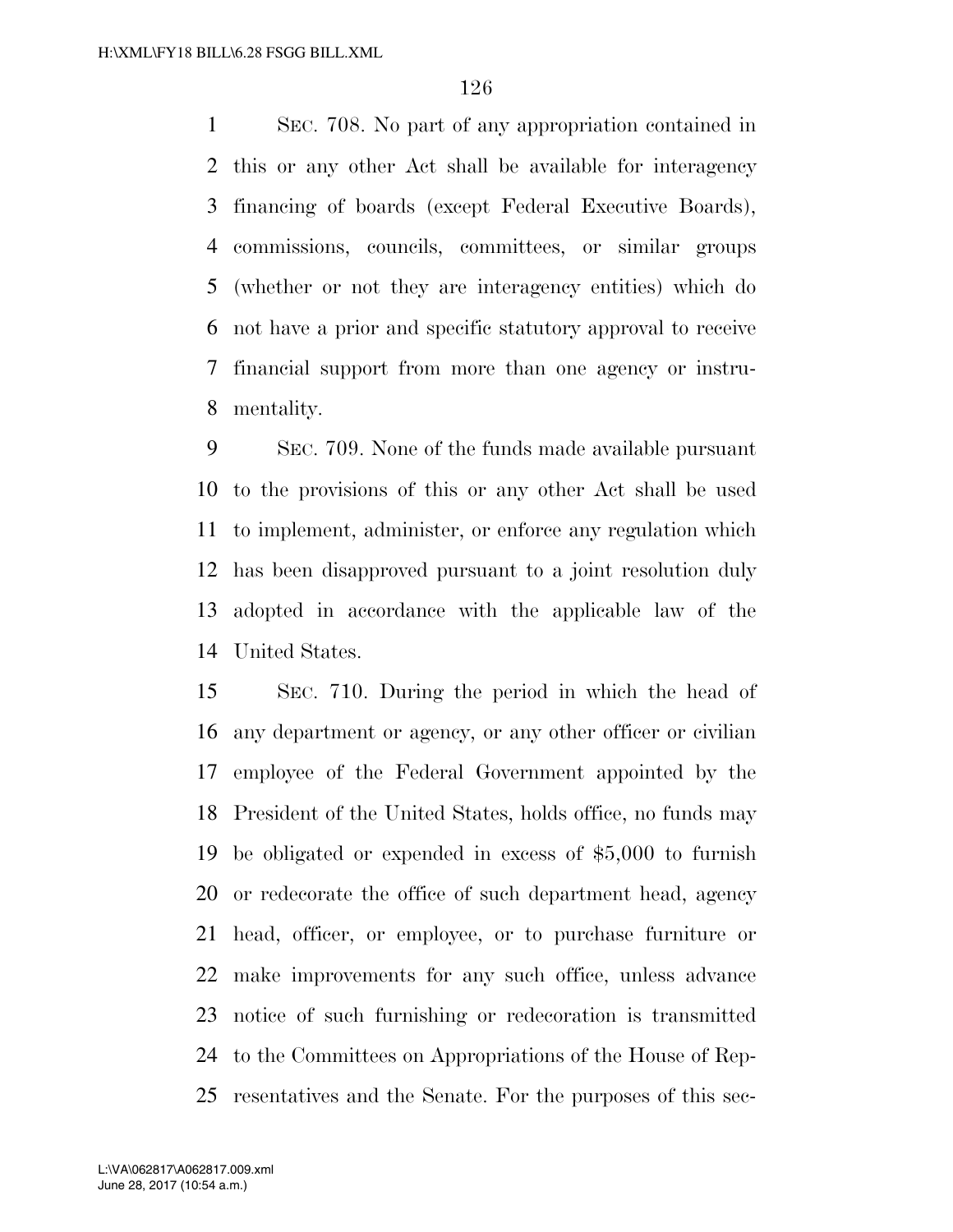tion, the term ''office'' shall include the entire suite of of- fices assigned to the individual, as well as any other space used primarily by the individual or the use of which is directly controlled by the individual.

 SEC. 711. Notwithstanding 31 U.S.C. 1346, or sec- tion 708 of this Act, funds made available for the current fiscal year by this or any other Act shall be available for the interagency funding of national security and emer- gency preparedness telecommunications initiatives which benefit multiple Federal departments, agencies, or enti- ties, as provided by Executive Order No. 13618 (July 6, 2012).

 SEC. 712. (a) None of the funds made available by this or any other Act may be obligated or expended by any department, agency, or other instrumentality of the Federal Government to pay the salaries or expenses of any individual appointed to a position of a confidential or pol- icy-determining character that is excepted from the com- petitive service under section 3302 of title 5, United States Code, (pursuant to schedule C of subpart C of part 213 of title 5 of the Code of Federal Regulations) unless the head of the applicable department, agency, or other instrumentality employing such schedule C individual cer- tifies to the Director of the Office of Personnel Manage-ment that the schedule C position occupied by the indi-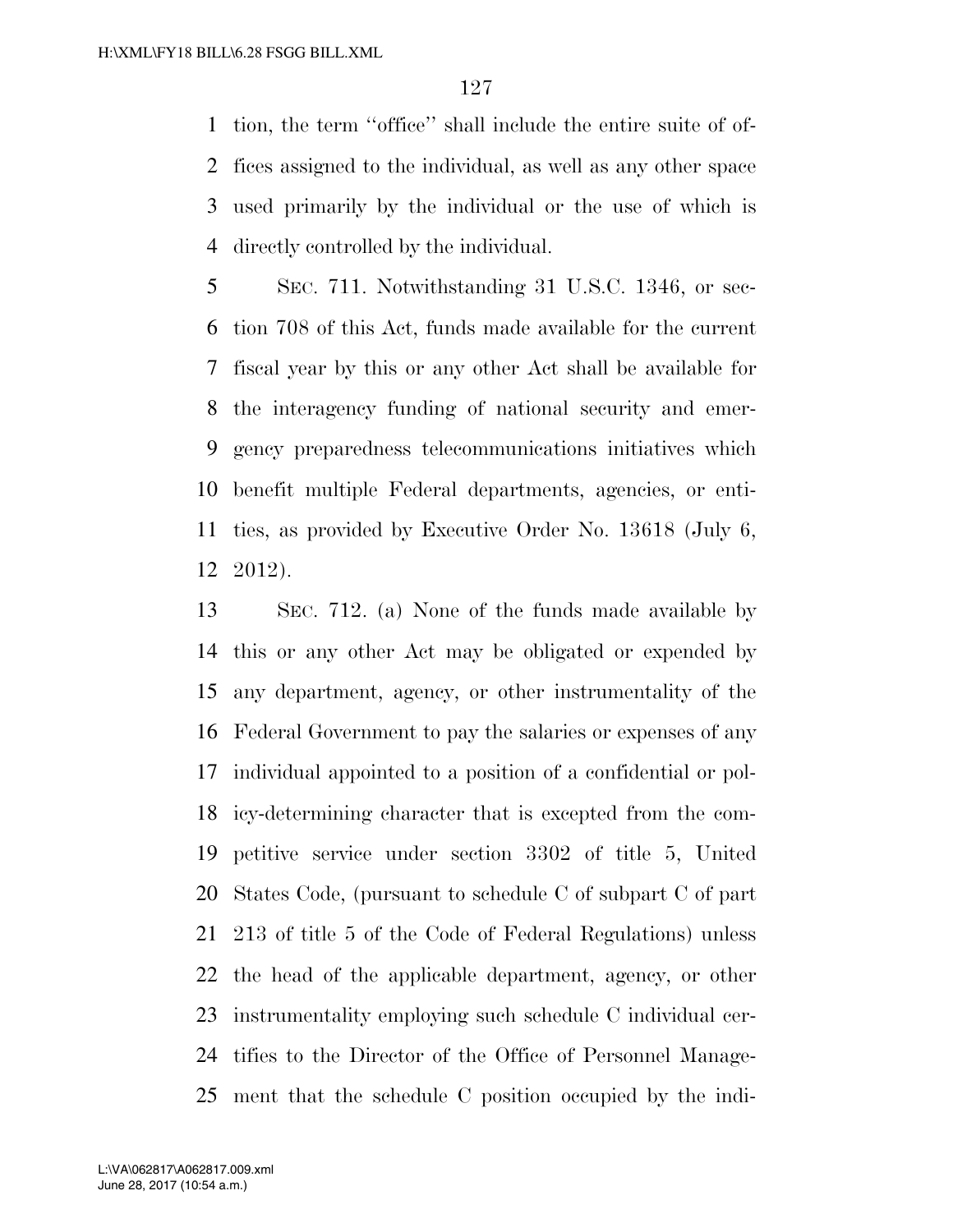vidual was not created solely or primarily in order to detail the individual to the White House.

 (b) The provisions of this section shall not apply to Federal employees or members of the Armed Forces de- tailed to or from an element of the intelligence community (as that term is defined under section 3(4) of the National Security Act of 1947 (50 U.S.C. 3003(4))).

 SEC. 713. No part of any appropriation contained in this or any other Act shall be available for the payment of the salary of any officer or employee of the Federal Government, who—

 (1) prohibits or prevents, or attempts or threat- ens to prohibit or prevent, any other officer or em- ployee of the Federal Government from having any direct oral or written communication or contact with any Member, committee, or subcommittee of the Congress in connection with any matter pertaining to the employment of such other officer or employee or pertaining to the department or agency of such other officer or employee in any way, irrespective of whether such communication or contact is at the ini- tiative of such other officer or employee or in re- sponse to the request or inquiry of such Member, committee, or subcommittee; or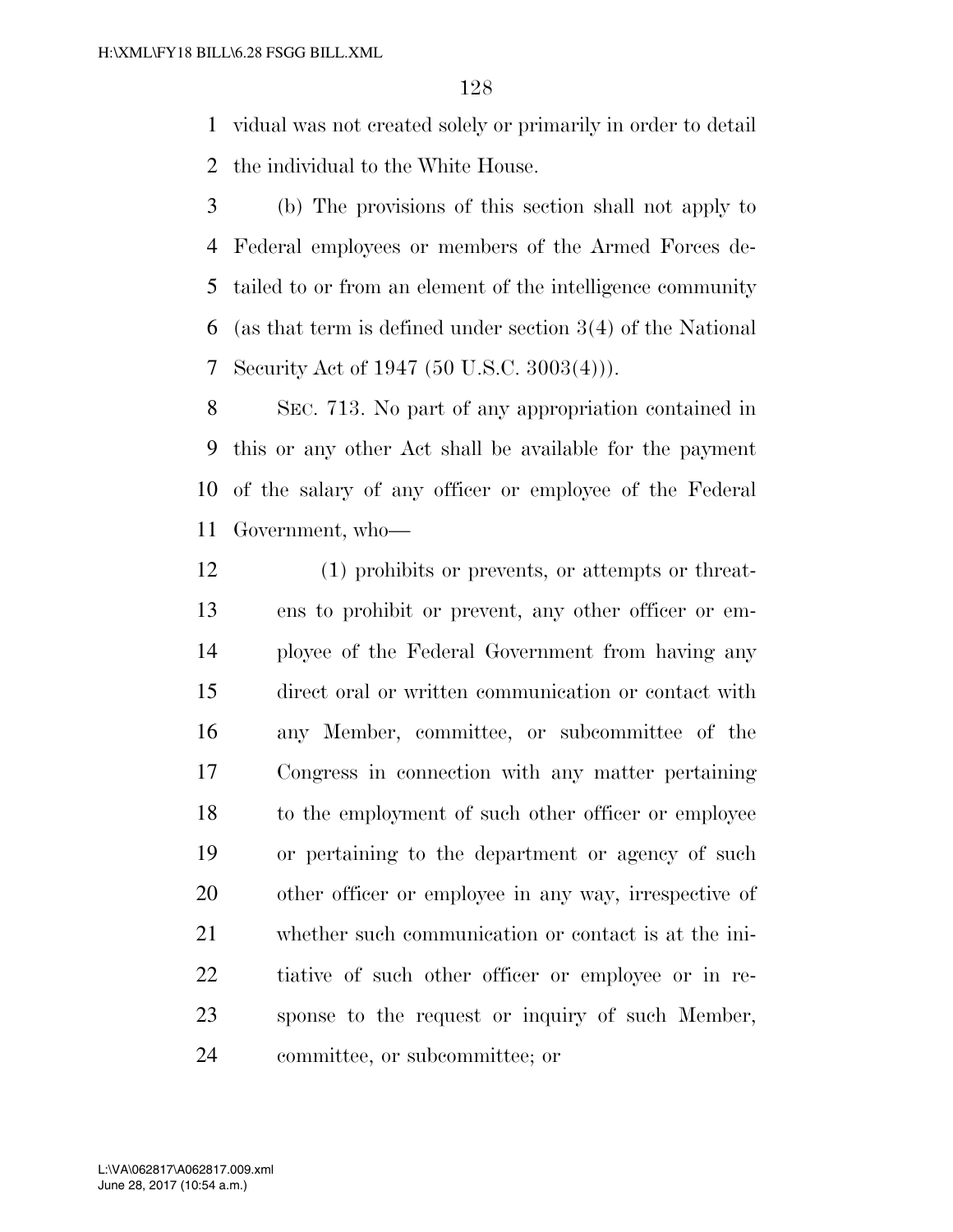(2) removes, suspends from duty without pay, demotes, reduces in rank, seniority, status, pay, or performance or efficiency rating, denies promotion to, relocates, reassigns, transfers, disciplines, or dis- criminates in regard to any employment right, enti- tlement, or benefit, or any term or condition of em- ployment of, any other officer or employee of the Federal Government, or attempts or threatens to commit any of the foregoing actions with respect to such other officer or employee, by reason of any communication or contact of such other officer or employee with any Member, committee, or sub- committee of the Congress as described in paragraph (1).

 SEC. 714. (a) None of the funds made available in this or any other Act may be obligated or expended for any employee training that—

 (1) does not meet identified needs for knowl- edge, skills, and abilities bearing directly upon the performance of official duties;

 (2) contains elements likely to induce high lev- els of emotional response or psychological stress in some participants;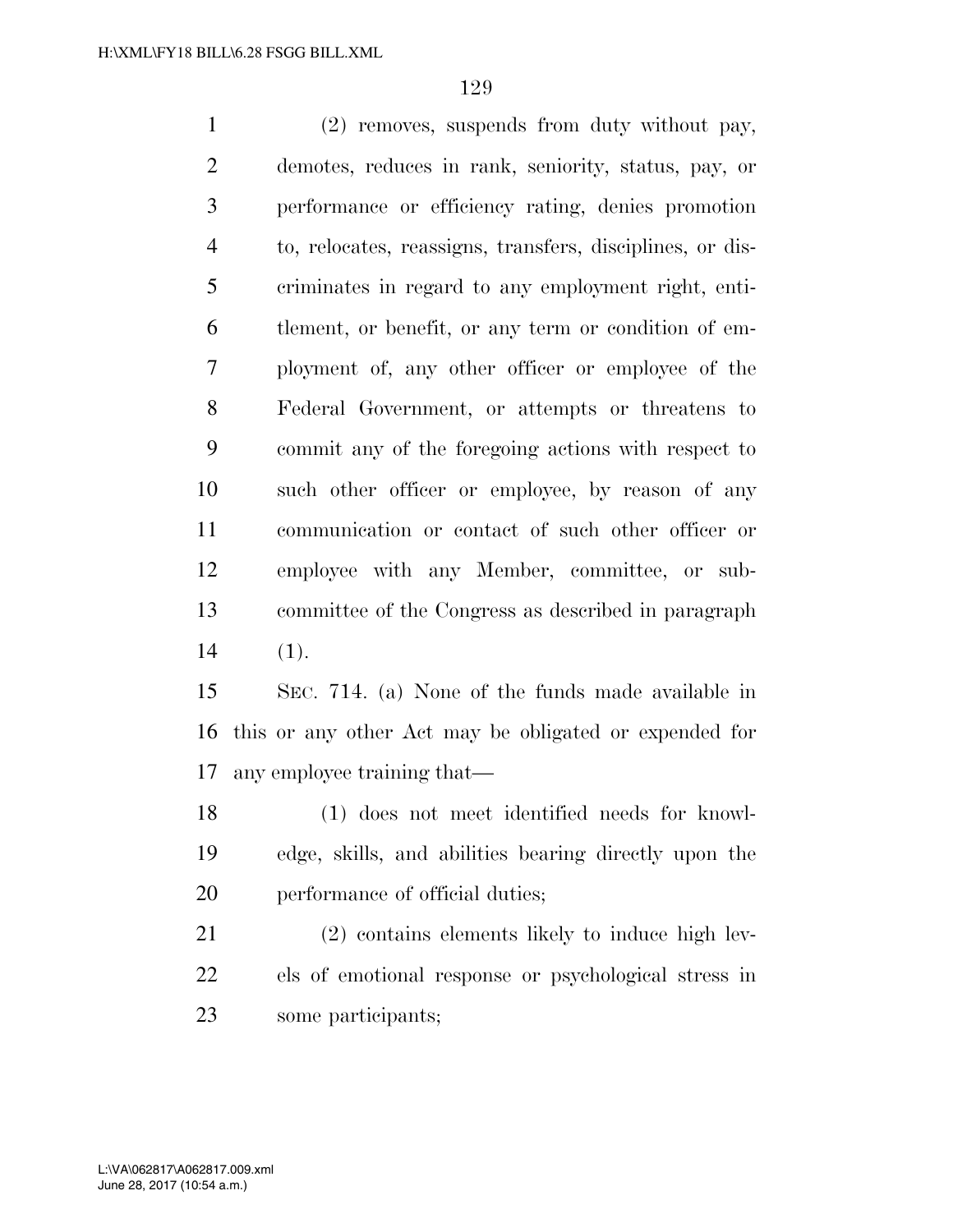(3) does not require prior employee notification of the content and methods to be used in the train-ing and written end of course evaluation;

 (4) contains any methods or content associated with religious or quasi-religious belief systems or ''new age'' belief systems as defined in Equal Em- ployment Opportunity Commission Notice N– 915.022, dated September 2, 1988; or

 (5) is offensive to, or designed to change, par- ticipants' personal values or lifestyle outside the workplace.

 (b) Nothing in this section shall prohibit, restrict, or otherwise preclude an agency from conducting training bearing directly upon the performance of official duties. SEC. 715. No part of any funds appropriated in this or any other Act shall be used by an agency of the execu- tive branch, other than for normal and recognized execu- tive-legislative relationships, for publicity or propaganda purposes, and for the preparation, distribution or use of any kit, pamphlet, booklet, publication, radio, television, or film presentation designed to support or defeat legisla- tion pending before the Congress, except in presentation to the Congress itself.

 SEC. 716. None of the funds appropriated by this or any other Act may be used by an agency to provide a Fed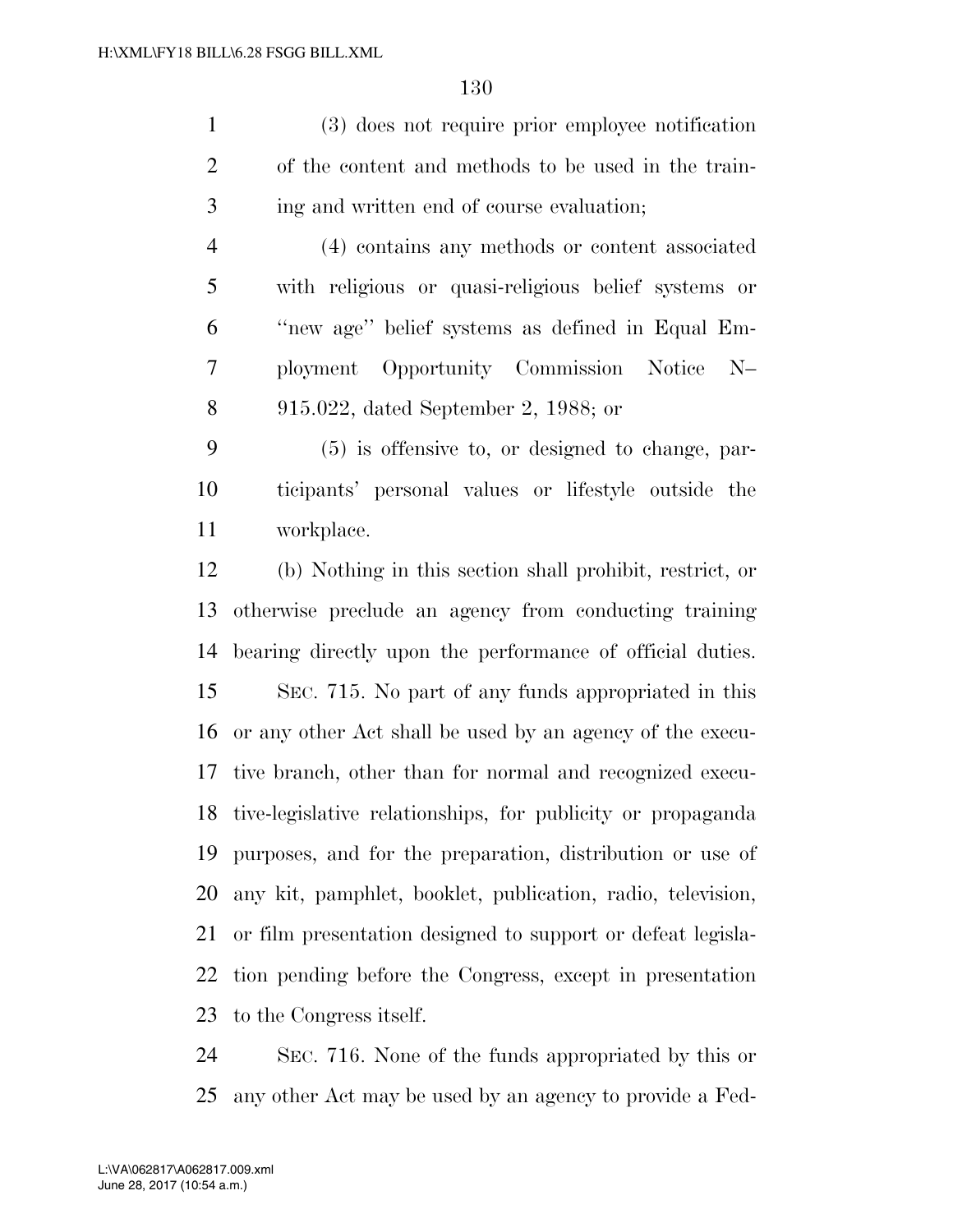eral employee's home address to any labor organization except when the employee has authorized such disclosure or when such disclosure has been ordered by a court of competent jurisdiction.

 SEC. 717. None of the funds made available in this or any other Act may be used to provide any non-public information such as mailing, telephone or electronic mail- ing lists to any person or any organization outside of the Federal Government without the approval of the Commit- tees on Appropriations of the House of Representatives and the Senate.

 SEC. 718. No part of any appropriation contained in this or any other Act shall be used directly or indirectly, including by private contractor, for publicity or propa- ganda purposes within the United States not heretofore authorized by Congress.

 SEC. 719. (a) In this section, the term ''agency''— (1) means an Executive agency, as defined under 5 U.S.C. 105; and

 (2) includes a military department, as defined under section 102 of such title, the United States Postal Service, and the Postal Regulatory Commis-sion.

 (b) Unless authorized in accordance with law or regu-lations to use such time for other purposes, an employee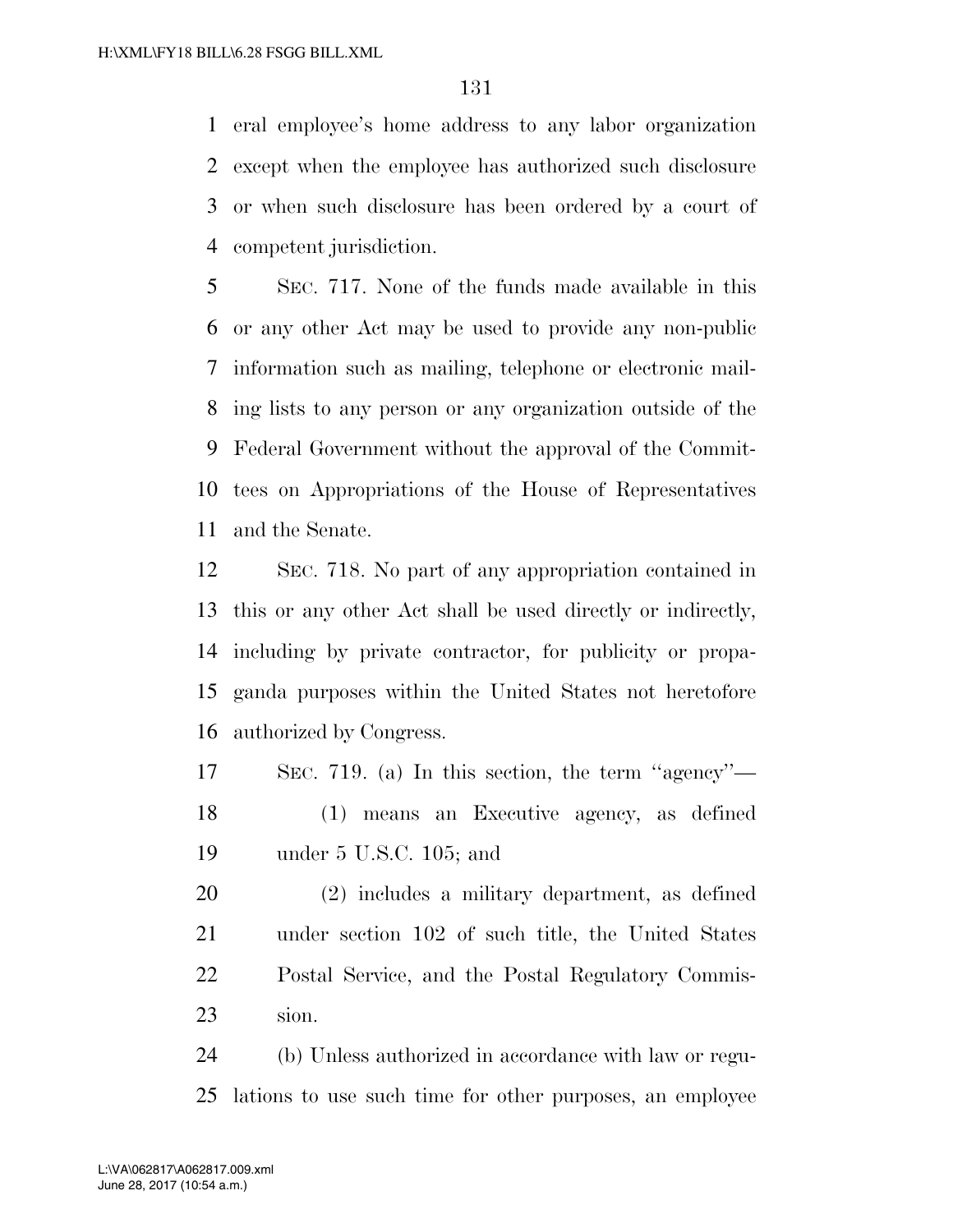of an agency shall use official time in an honest effort to perform official duties. An employee not under a leave system, including a Presidential appointee exempted under 5 U.S.C. 6301(2), has an obligation to expend an honest effort and a reasonable proportion of such employee's time in the performance of official duties.

 SEC. 720. Notwithstanding 31 U.S.C. 1346 and sec- tion 708 of this Act, funds made available for the current fiscal year by this or any other Act to any department or agency, which is a member of the Federal Accounting Standards Advisory Board (FASAB), shall be available to finance an appropriate share of FASAB administrative costs.

 SEC. 721. Notwithstanding 31 U.S.C. 1346 and sec- tion 708 of this Act, the head of each Executive depart- ment and agency is hereby authorized to transfer to or reimburse ''General Services Administration, Government- wide Policy'' with the approval of the Director of the Of- fice of Management and Budget, funds made available for the current fiscal year by this or any other Act, including rebates from charge card and other contracts: *Provided*, That these funds shall be administered by the Adminis- trator of General Services to support Government-wide and other multi-agency financial, information technology, procurement, and other management innovations, initia-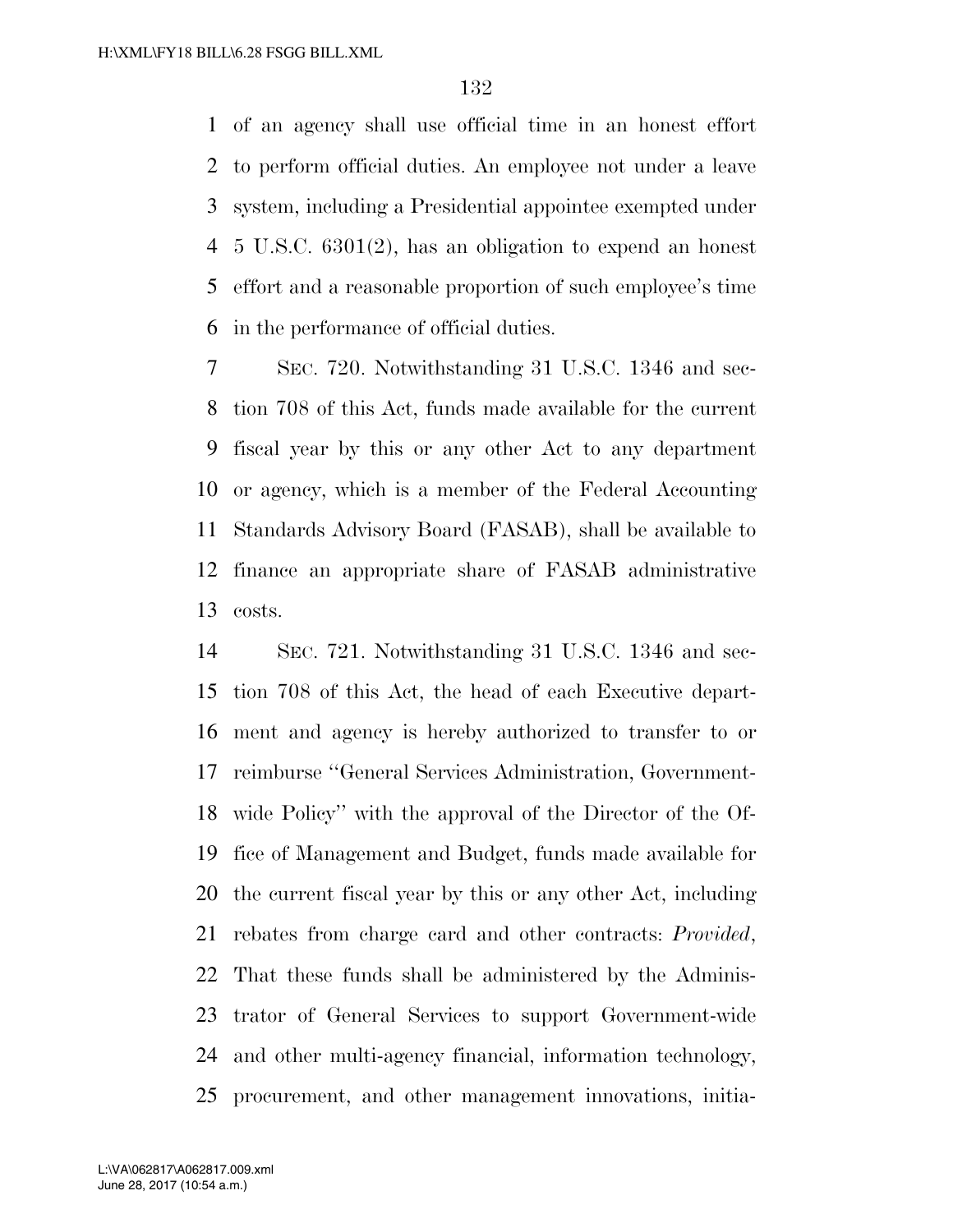tives, and activities, including improving coordination and reducing duplication, as approved by the Director of the Office of Management and Budget, in consultation with the appropriate interagency and multi-agency groups des- ignated by the Director (including the President's Man- agement Council for overall management improvement ini- tiatives, the Chief Financial Officers Council for financial management initiatives, the Chief Information Officers Council for information technology initiatives, the Chief Human Capital Officers Council for human capital initia- tives, the Chief Acquisition Officers Council for procure- ment initiatives, and the Performance Improvement Coun- cil for performance improvement initiatives): *Provided fur- ther*, That the total funds transferred or reimbursed shall not exceed \$15,000,000 to improve coordination, reduce duplication, and for other activities related to Federal Government Priority Goals established by 31 U.S.C. 1120, and not to exceed \$17,000,000 for Government-Wide inno- vations, initiatives, and activities: *Provided further*, That the funds transferred to or for reimbursement of ''General Services Administration, Government-wide Policy'' during fiscal year 2018 shall remain available for obligation through September 30, 2019: *Provided further*, That such transfers or reimbursements may only be made after 15 days following notification of the Committees on Appro-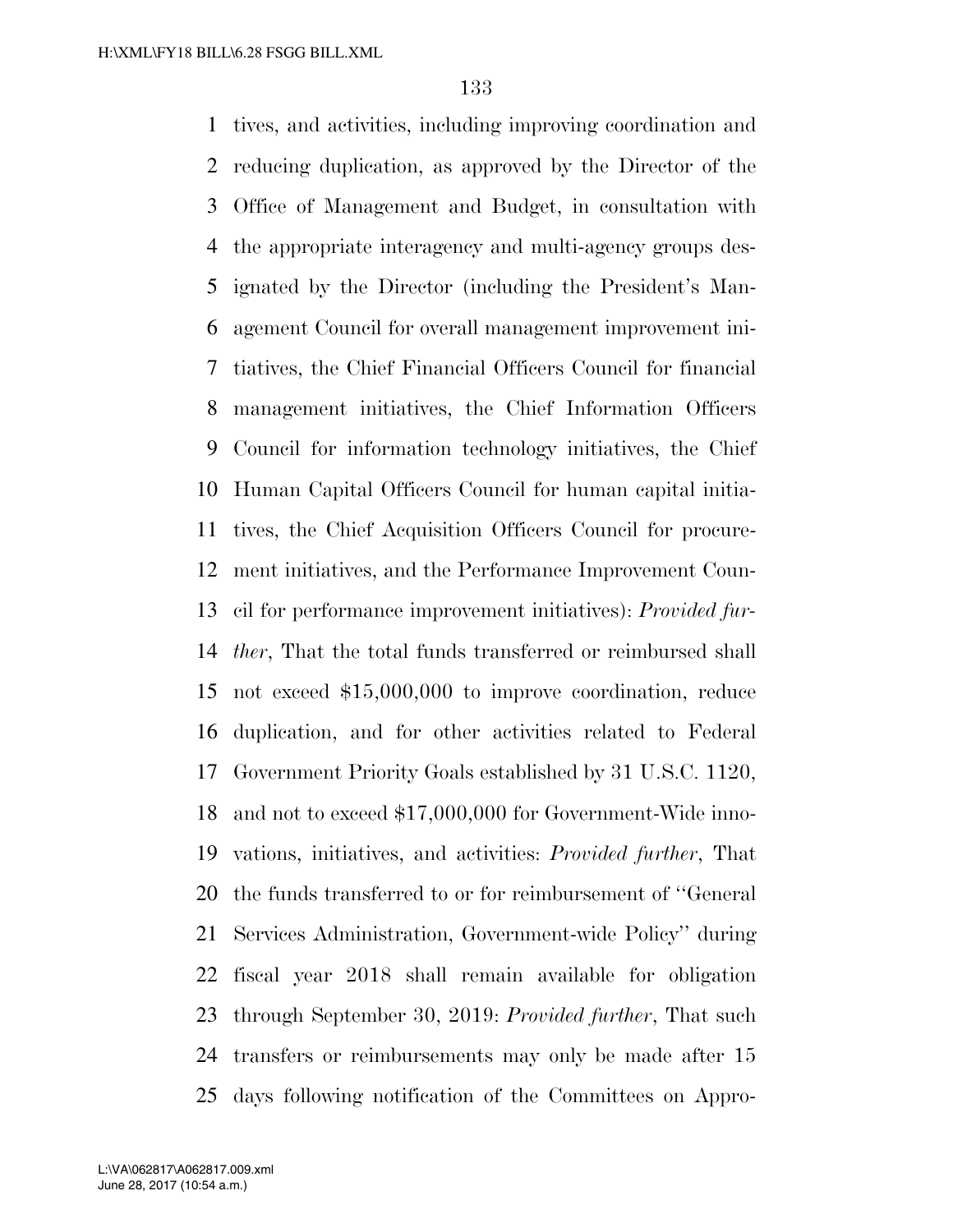priations of the House of Representatives and the Senate by the Director of the Office of Management and Budget. SEC. 722. Notwithstanding any other provision of law, a woman may breastfeed her child at any location in a Federal building or on Federal property, if the woman and her child are otherwise authorized to be present at the location.

 SEC. 723. Notwithstanding 31 U.S.C. 1346, or sec- tion 708 of this Act, funds made available for the current fiscal year by this or any other Act shall be available for the interagency funding of specific projects, workshops, studies, and similar efforts to carry out the purposes of the National Science and Technology Council (authorized by Executive Order No. 12881), which benefit multiple Federal departments, agencies, or entities: *Provided*, That the Office of Management and Budget shall provide a re- port describing the budget of and resources connected with the National Science and Technology Council to the Com- mittees on Appropriations, the House Committee on Science and Technology, and the Senate Committee on Commerce, Science, and Transportation 90 days after en-actment of this Act.

 SEC. 724. Any request for proposals, solicitation, grant application, form, notification, press release, or other publications involving the distribution of Federal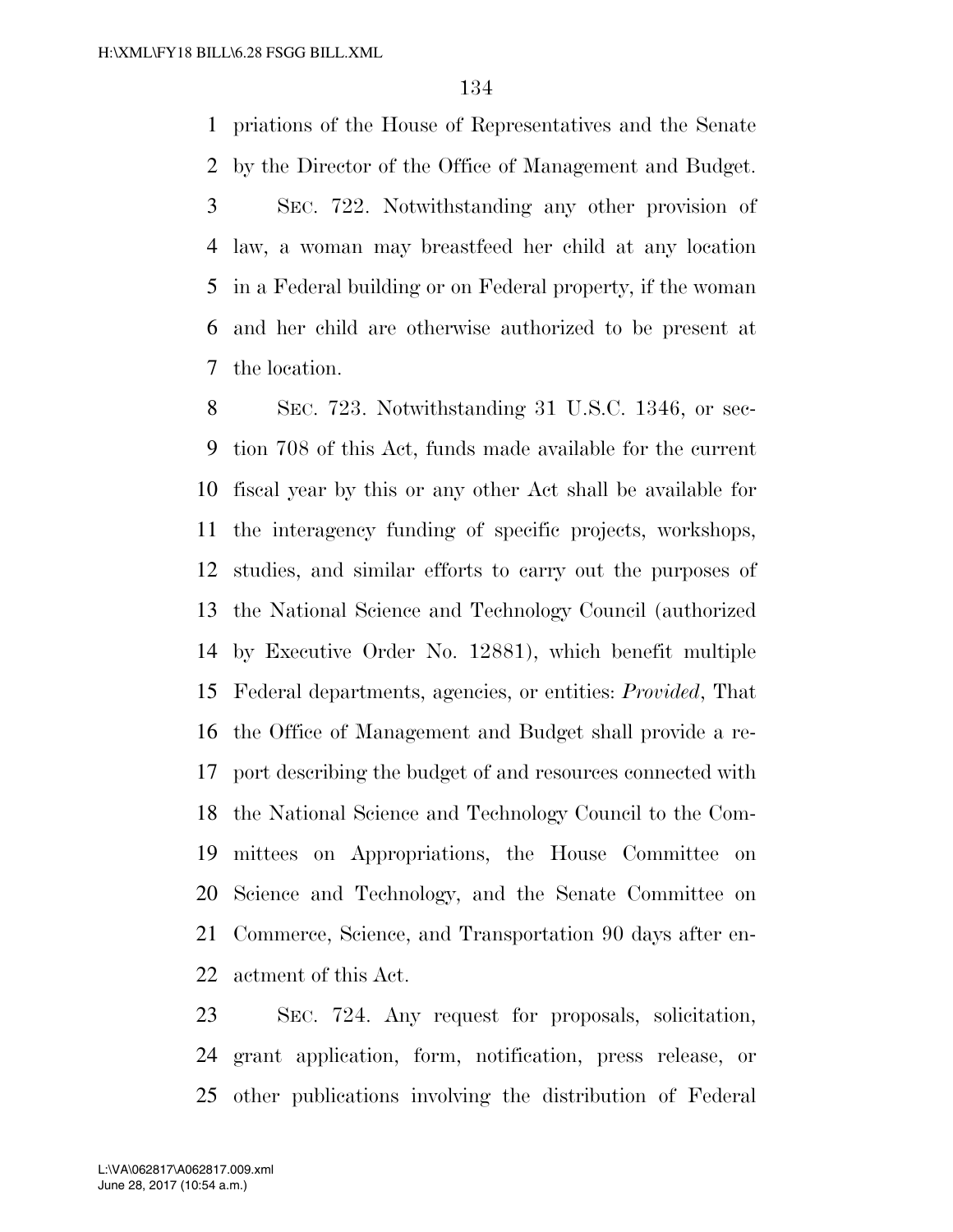funds shall comply with any relevant requirements in part 200 of title 2, Code of Federal Regulations: *Provided*, That this section shall apply to direct payments, formula funds, and grants received by a State receiving Federal funds.

 SEC. 725. (a) PROHIBITION OF FEDERAL AGENCY MONITORING OF INDIVIDUALS' INTERNET USE.—None of the funds made available in this or any other Act may be used by any Federal agency—

 (1) to collect, review, or create any aggregation of data, derived from any means, that includes any personally identifiable information relating to an in- dividual's access to or use of any Federal Govern-ment Internet site of the agency; or

 (2) to enter into any agreement with a third party (including another government agency) to col- lect, review, or obtain any aggregation of data, de- rived from any means, that includes any personally identifiable information relating to an individual's access to or use of any nongovernmental Internet site.

 (b) EXCEPTIONS.—The limitations established in subsection (a) shall not apply to—

 (1) any record of aggregate data that does not identify particular persons;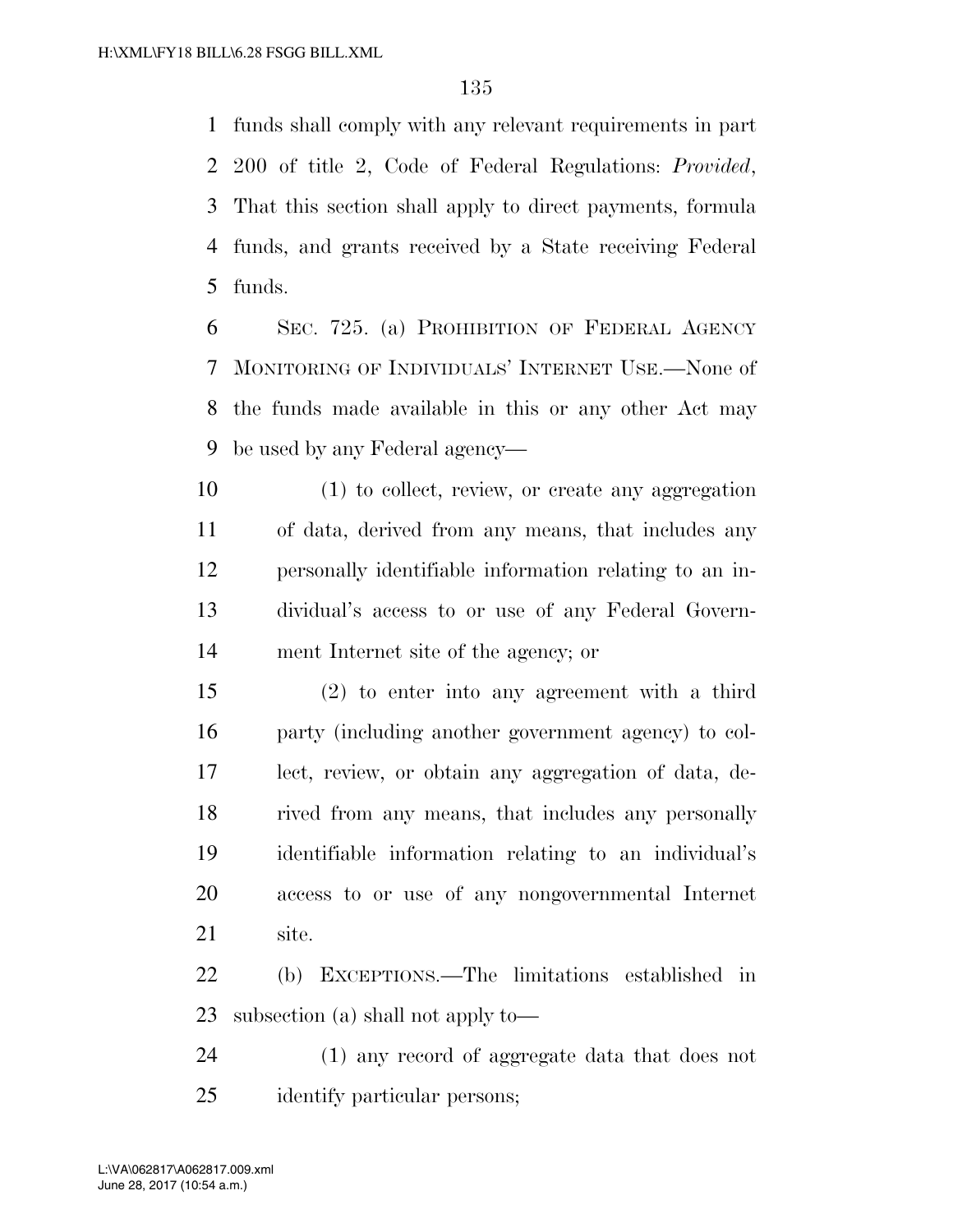(2) any voluntary submission of personally iden-tifiable information;

 (3) any action taken for law enforcement, regu- latory, or supervisory purposes, in accordance with applicable law; or

6 (4) any action described in subsection  $(a)(1)$  that is a system security action taken by the oper- ator of an Internet site and is necessarily incident to providing the Internet site services or to pro- tecting the rights or property of the provider of the Internet site.

 (c) DEFINITIONS.—For the purposes of this section: (1) The term ''regulatory'' means agency ac- tions to implement, interpret or enforce authorities provided in law.

 (2) The term ''supervisory'' means examina- tions of the agency's supervised institutions, includ- ing assessing safety and soundness, overall financial condition, management practices and policies and compliance with applicable standards as provided in law.

 SEC. 726. (a) None of the funds appropriated by this Act may be used to enter into or renew a contract which includes a provision providing prescription drug coverage,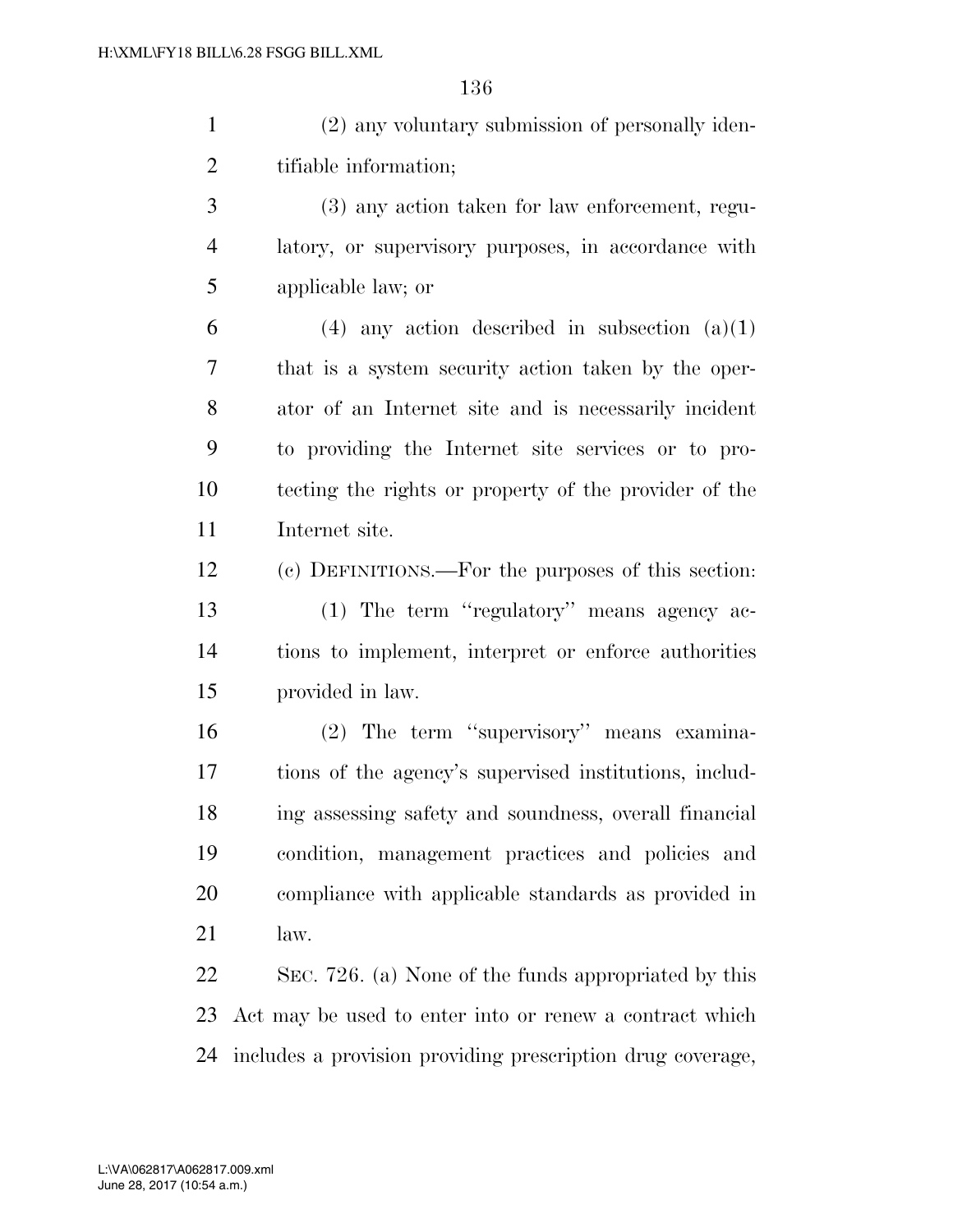except where the contract also includes a provision for con-

traceptive coverage.

- (b) Nothing in this section shall apply to a contract with—
- (1) any of the following religious plans: (A) Personal Care's HMO; and (B) OSF HealthPlans, Inc.; and
- (2) any existing or future plan, if the carrier for the plan objects to such coverage on the basis of religious beliefs.

 (c) In implementing this section, any plan that enters into or renews a contract under this section may not sub- ject any individual to discrimination on the basis that the individual refuses to prescribe or otherwise provide for contraceptives because such activities would be contrary to the individual's religious beliefs or moral convictions. (d) Nothing in this section shall be construed to re-

quire coverage of abortion or abortion-related services.

 SEC. 727. The United States is committed to ensur- ing the health of its Olympic, Pan American, and Paralympic athletes, and supports the strict adherence to anti-doping in sport through testing, adjudication, edu- cation, and research as performed by nationally recognized oversight authorities.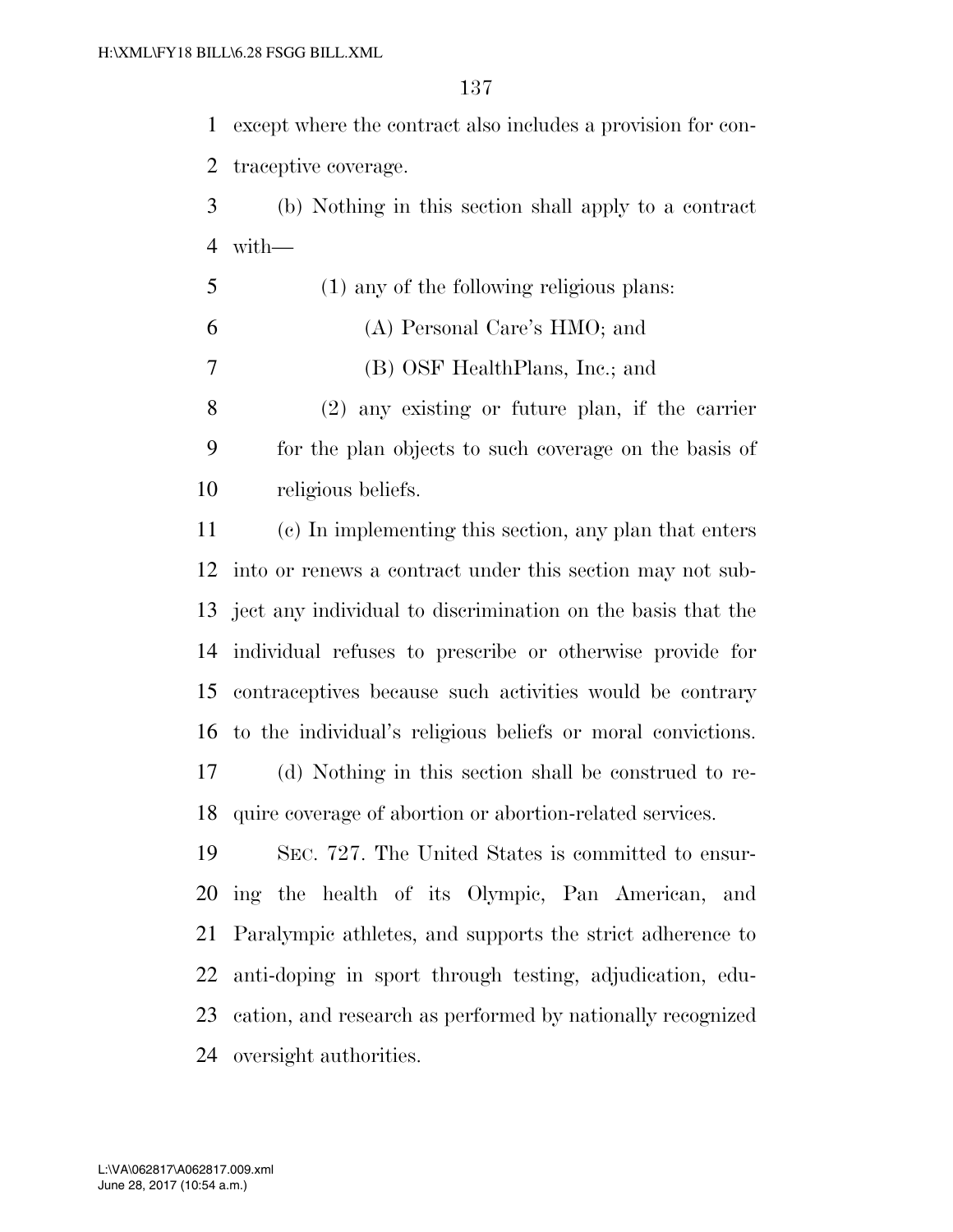SEC. 728. Notwithstanding any other provision of law, funds appropriated for official travel to Federal de- partments and agencies may be used by such departments and agencies, if consistent with Office of Management and Budget Circular A; 126 regarding official travel for Gov- ernment personnel, to participate in the fractional aircraft ownership pilot program.

 SEC. 729. Notwithstanding any other provision of law, no executive branch agency shall purchase, construct, or lease any additional facilities, except within or contig- uous to existing locations, to be used for the purpose of conducting Federal law enforcement training without the advance approval of the Committees on Appropriations of the House of Representatives and the Senate, except that the Federal Law Enforcement Training Center is author- ized to obtain the temporary use of additional facilities by lease, contract, or other agreement for training which cannot be accommodated in existing Center facilities.

 SEC. 730. Unless otherwise authorized by existing law, none of the funds provided in this or any other Act may be used by an executive branch agency to produce any prepackaged news story intended for broadcast or dis- tribution in the United States, unless the story includes a clear notification within the text or audio of the pre-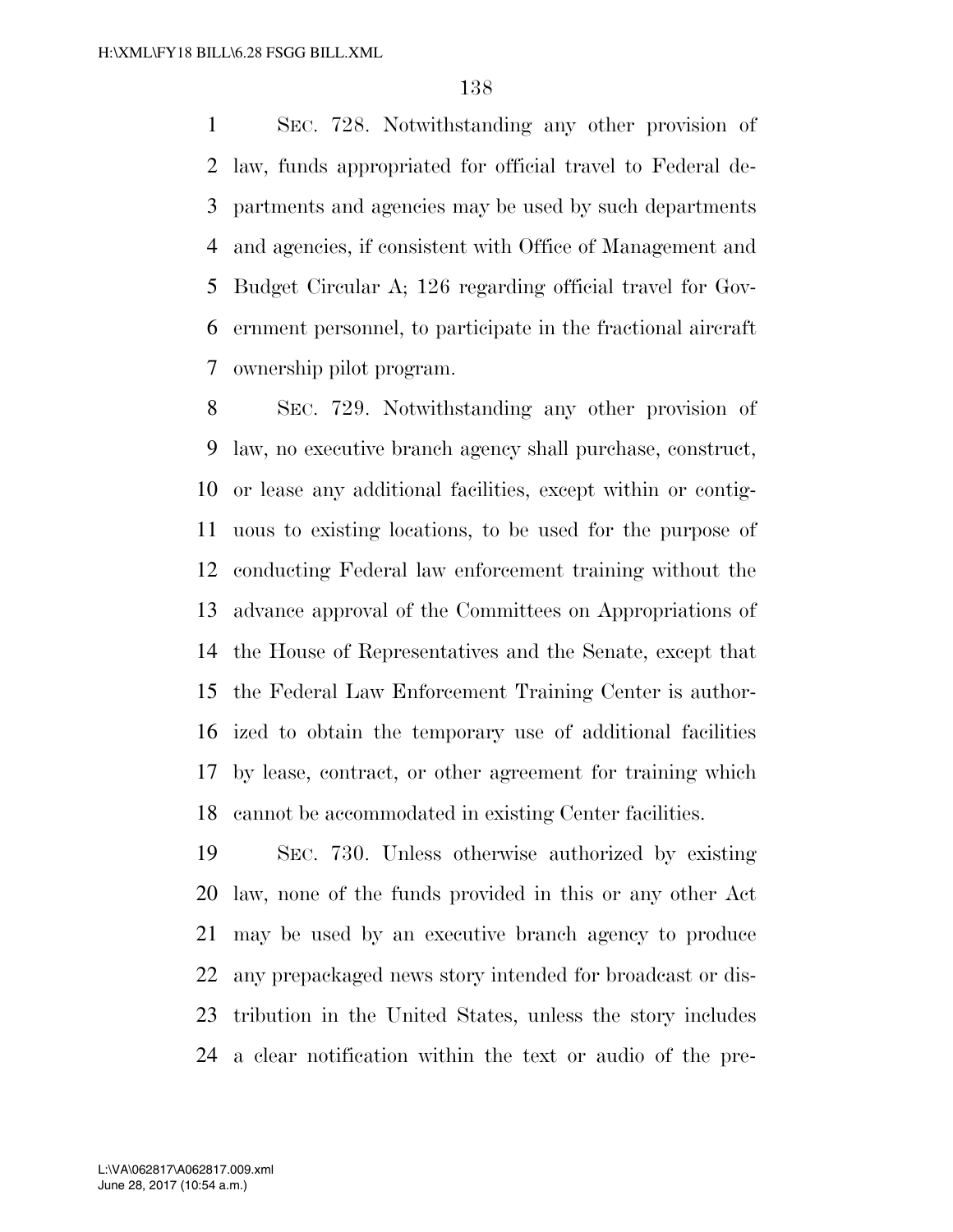packaged news story that the prepackaged news story was prepared or funded by that executive branch agency.

 SEC. 731. None of the funds made available in this Act may be used in contravention of section 552a of title 5, United States Code (popularly known as the Privacy Act), and regulations implementing that section.

 SEC. 732. (a) IN GENERAL.—None of the funds ap- propriated or otherwise made available by this or any other Act may be used for any Federal Government con- tract with any foreign incorporated entity which is treated as an inverted domestic corporation under section 835(b) of the Homeland Security Act of 2002 (6 U.S.C. 395(b)) or any subsidiary of such an entity.

(b) WAIVERS.—

 (1) IN GENERAL.—Any Secretary shall waive subsection (a) with respect to any Federal Govern- ment contract under the authority of such Secretary if the Secretary determines that the waiver is re-quired in the interest of national security.

 (2) REPORT TO CONGRESS.—Any Secretary issuing a waiver under paragraph (1) shall report such issuance to Congress.

 (c) EXCEPTION.—This section shall not apply to any Federal Government contract entered into before the date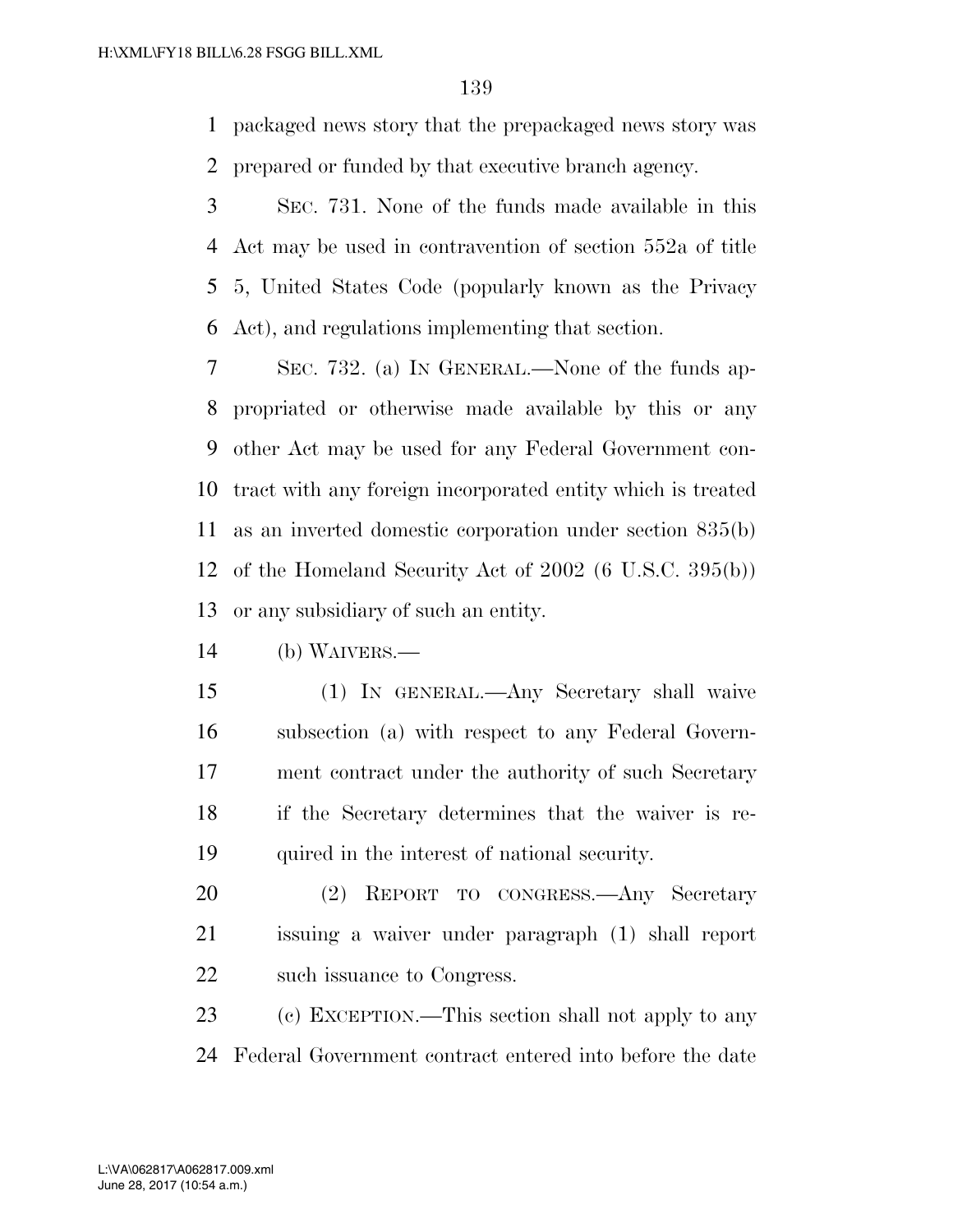of the enactment of this Act, or to any task order issued pursuant to such contract.

 SEC. 733. During fiscal year 2018, for each employee who—

 (1) retires under section  $8336(d)(2)$  or  $6 \qquad \text{8414(b)(1)(B) of title } 5, \text{ United States Code; or}$ 

 (2) retires under any other provision of sub- chapter III of chapter 83 or chapter 84 of such title 5 and receives a payment as an incentive to sepa- rate, the separating agency shall remit to the Civil Service Retirement and Disability Fund an amount equal to the Office of Personnel Management's aver- age unit cost of processing a retirement claim for the preceding fiscal year. Such amounts shall be available until expended to the Office of Personnel Management and shall be deemed to be an adminis- trative expense under section 8348(a)(1)(B) of title 5, United States Code.

 SEC. 734. (a) None of the funds made available in this or any other Act may be used to recommend or re- quire any entity submitting an offer for a Federal contract to disclose any of the following information as a condition of submitting the offer:

 (1) Any payment consisting of a contribution, expenditure, independent expenditure, or disburse-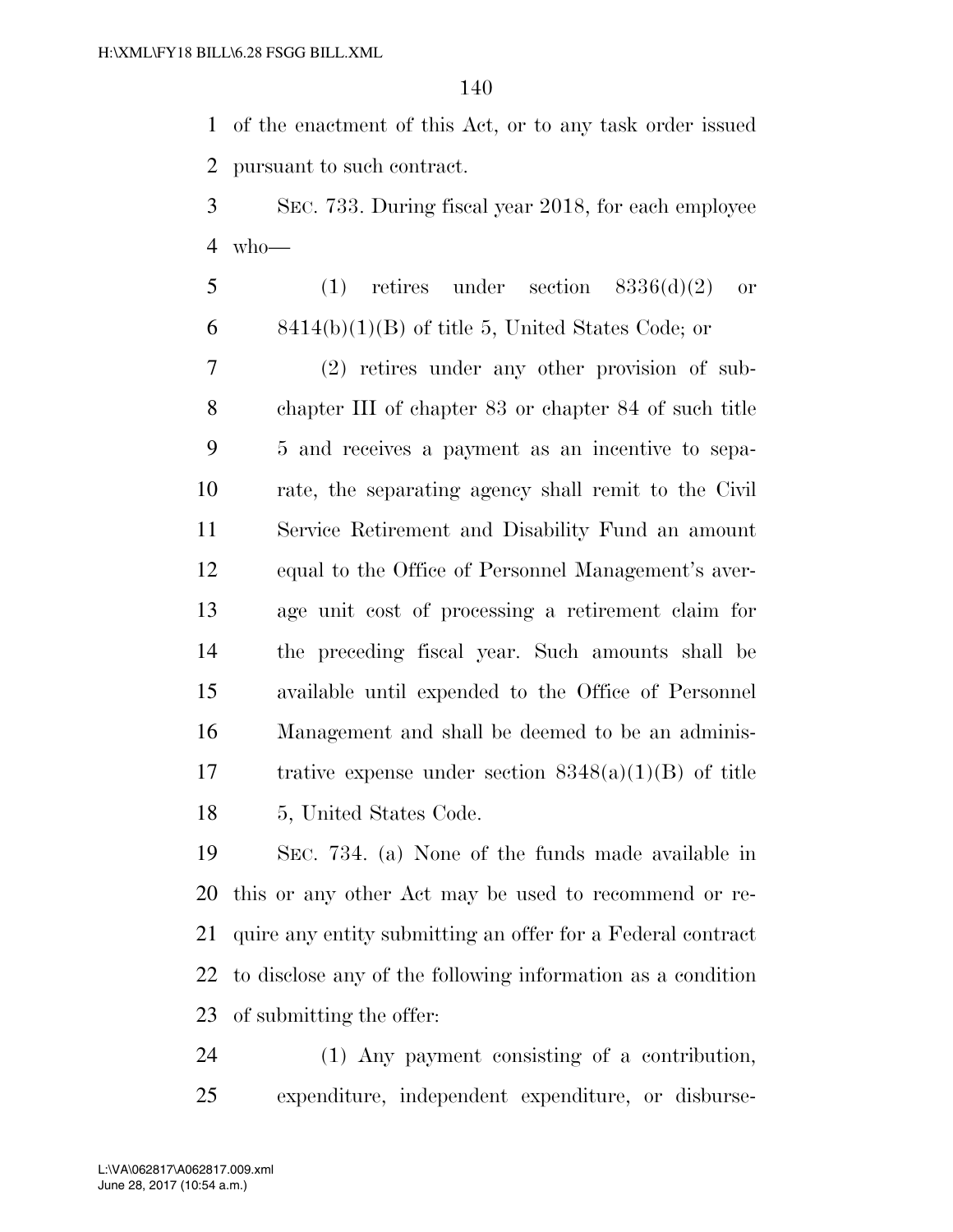ment for an electioneering communication that is made by the entity, its officers or directors, or any of its affiliates or subsidiaries to a candidate for election for Federal office or to a political com- mittee, or that is otherwise made with respect to any election for Federal office.

 (2) Any disbursement of funds (other than a payment described in paragraph (1)) made by the entity, its officers or directors, or any of its affiliates or subsidiaries to any person with the intent or the reasonable expectation that the person will use the funds to make a payment described in paragraph (1).

 (b) In this section, each of the terms ''contribution'', ''expenditure'', ''independent expenditure'', ''election- eering communication'', ''candidate'', ''election'', and ''Federal office'' has the meaning given such term in the Federal Election Campaign Act of 1971 (2 U.S.C. 431 et seq.).

 SEC. 735. None of the funds made available in this or any other Act may be used to pay for the painting of a portrait of an officer or employee of the Federal govern- ment, including the President, the Vice President, a mem- ber of Congress (including a Delegate or a Resident Com-missioner to Congress), the head of an executive branch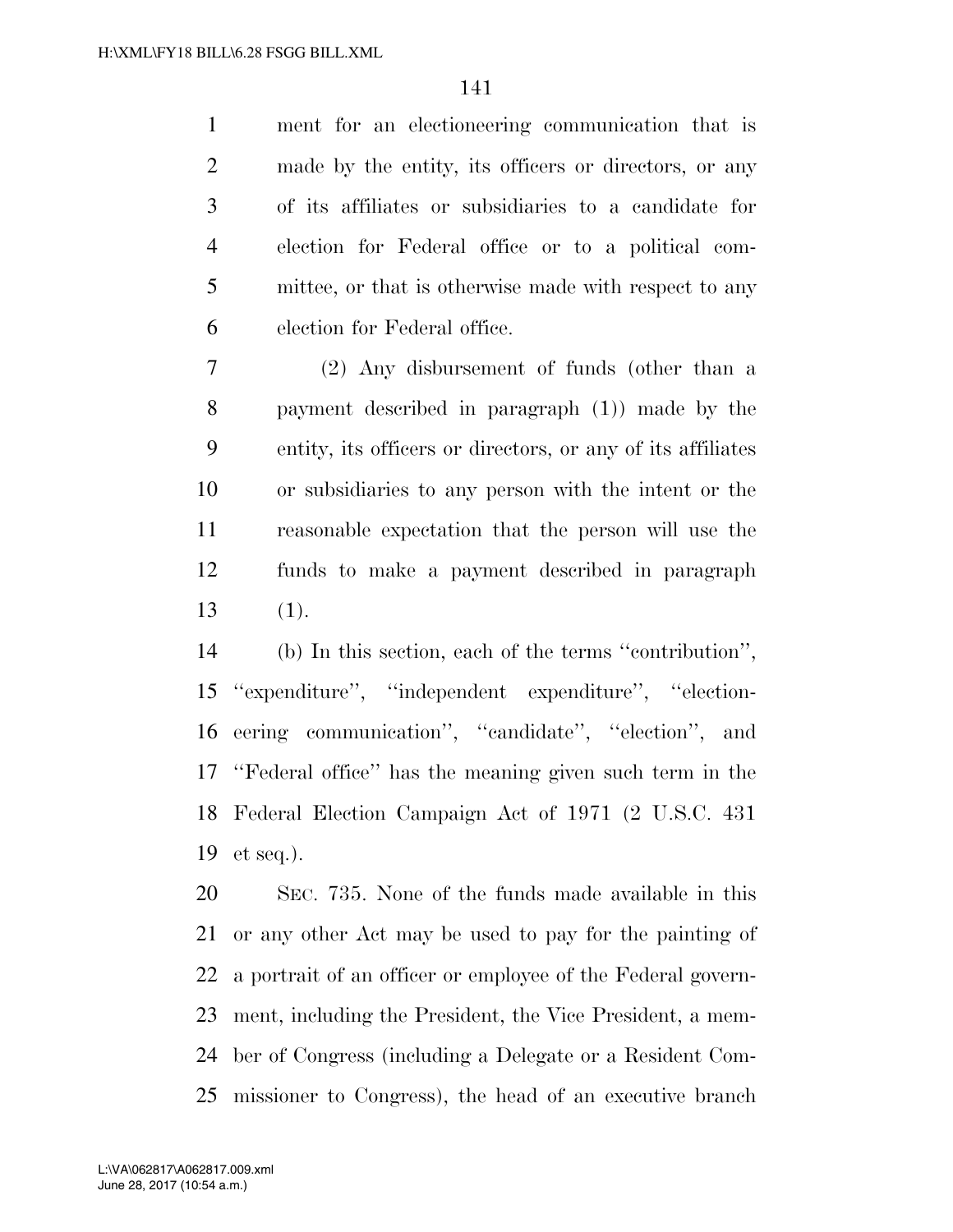agency (as defined in section 133 of title 41, United States Code), or the head of an office of the legislative branch. SEC. 736. (a)(1) Notwithstanding any other provision of law, and except as otherwise provided in this section, no part of any of the funds appropriated for fiscal year 2018, by this or any other Act, may be used to pay any prevailing rate employee described in section  $5342(a)(2)(A)$  of title 5, United States Code—

 (A) during the period from the date of expira- tion of the limitation imposed by the comparable sec- tion for the previous fiscal years until the normal ef- fective date of the applicable wage survey adjust- ment that is to take effect in fiscal year 2018, in an amount that exceeds the rate payable for the appli- cable grade and step of the applicable wage schedule in accordance with such section; and

 (B) during the period consisting of the remain- der of fiscal year 2018 , in an amount that exceeds, as a result of a wage survey adjustment, the rate payable under subparagraph (A) by more than the sum of—

 (i) the percentage adjustment taking effect in fiscal year 2018 under section 5303 of title 5, United States Code, in the rates of pay under the General Schedule; and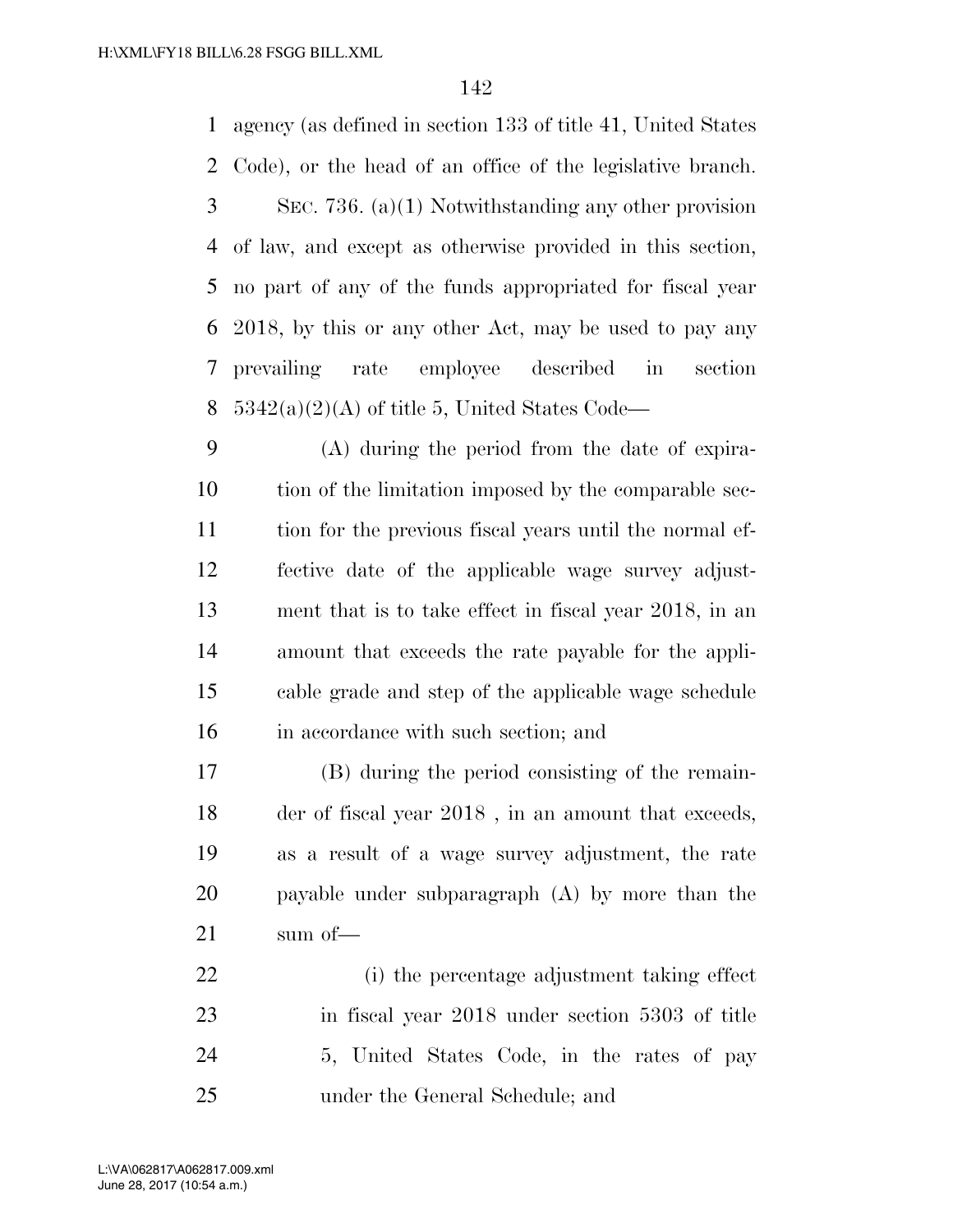(ii) the difference between the overall aver- age percentage of the locality-based com- parability payments taking effect in fiscal year 2018 under section 5304 of such title (whether by adjustment or otherwise), and the overall av- erage percentage of such payments which was effective in the previous fiscal year under such section.

 (2) Notwithstanding any other provision of law, no prevailing rate employee described in subparagraph (B) or (C) of section 5342(a)(2) of title 5, United States Code, and no employee covered by section 5348 of such title, may be paid during the periods for which paragraph (1) is in effect at a rate that exceeds the rates that would be payable under paragraph (1) were paragraph (1) appli-cable to such employee.

 (3) For the purposes of this subsection, the rates pay- able to an employee who is covered by this subsection and who is paid from a schedule not in existence on September 30, 2017, shall be determined under regulations pre-scribed by the Office of Personnel Management.

 (4) Notwithstanding any other provision of law, rates of premium pay for employees subject to this subsection may not be changed from the rates in effect on September 30, 2017, except to the extent determined by the Office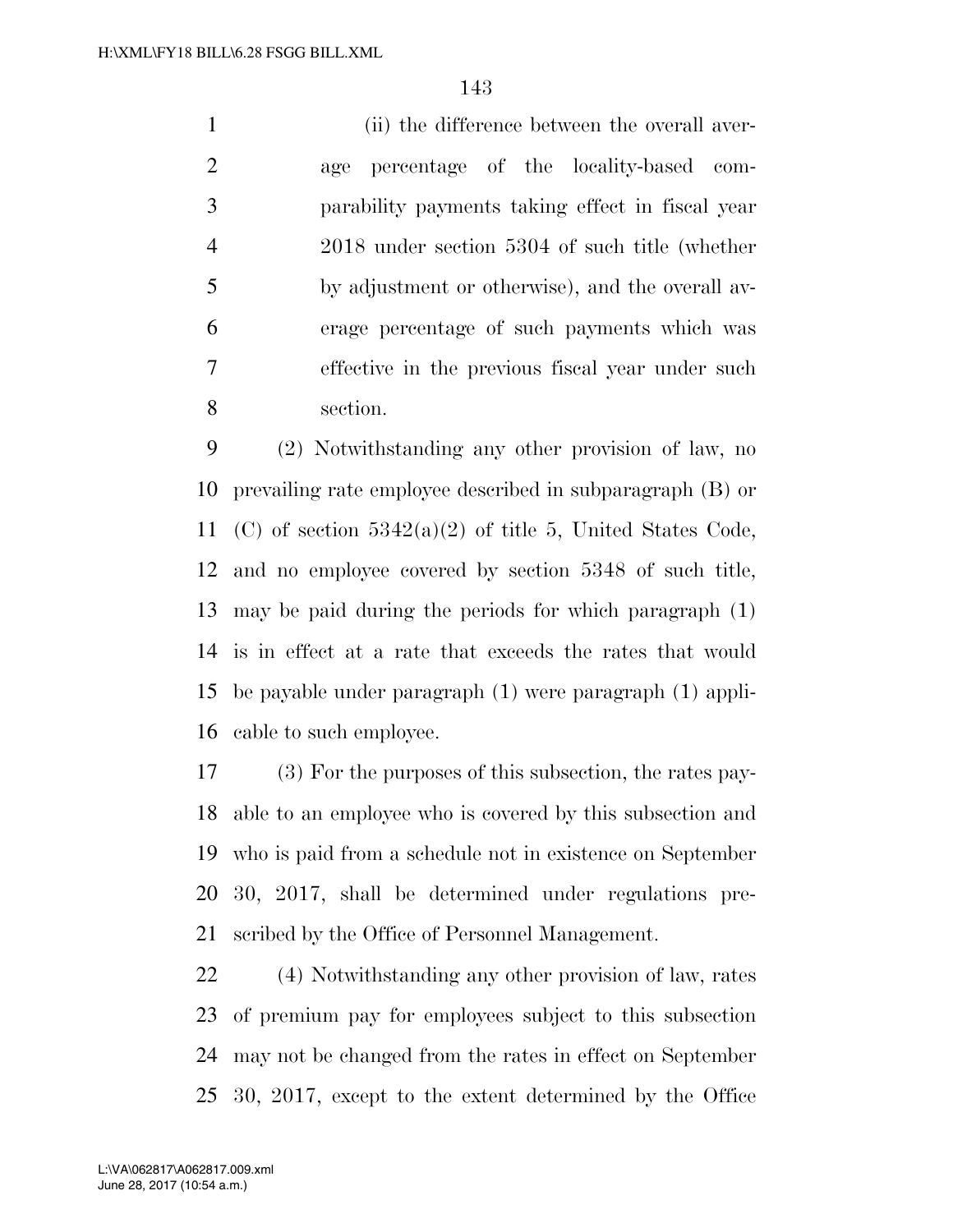of Personnel Management to be consistent with the pur-pose of this subsection.

 (5) This subsection shall apply with respect to pay for service performed after September 30, 2017.

 (6) For the purpose of administering any provision of law (including any rule or regulation that provides pre- mium pay, retirement, life insurance, or any other em- ployee benefit) that requires any deduction or contribu- tion, or that imposes any requirement or limitation on the basis of a rate of salary or basic pay, the rate of salary or basic pay payable after the application of this sub- section shall be treated as the rate of salary or basic pay. (7) Nothing in this subsection shall be considered to

 permit or require the payment to any employee covered by this subsection at a rate in excess of the rate that would be payable were this subsection not in effect.

 (8) The Office of Personnel Management may provide for exceptions to the limitations imposed by this sub- section if the Office determines that such exceptions are necessary to ensure the recruitment or retention of quali-fied employees.

 (b) Notwithstanding subsection (a), the adjustment in rates of basic pay for the statutory pay systems that take place in fiscal year 2018 under sections 5344 and 5348 of title 5, United States Code, shall be—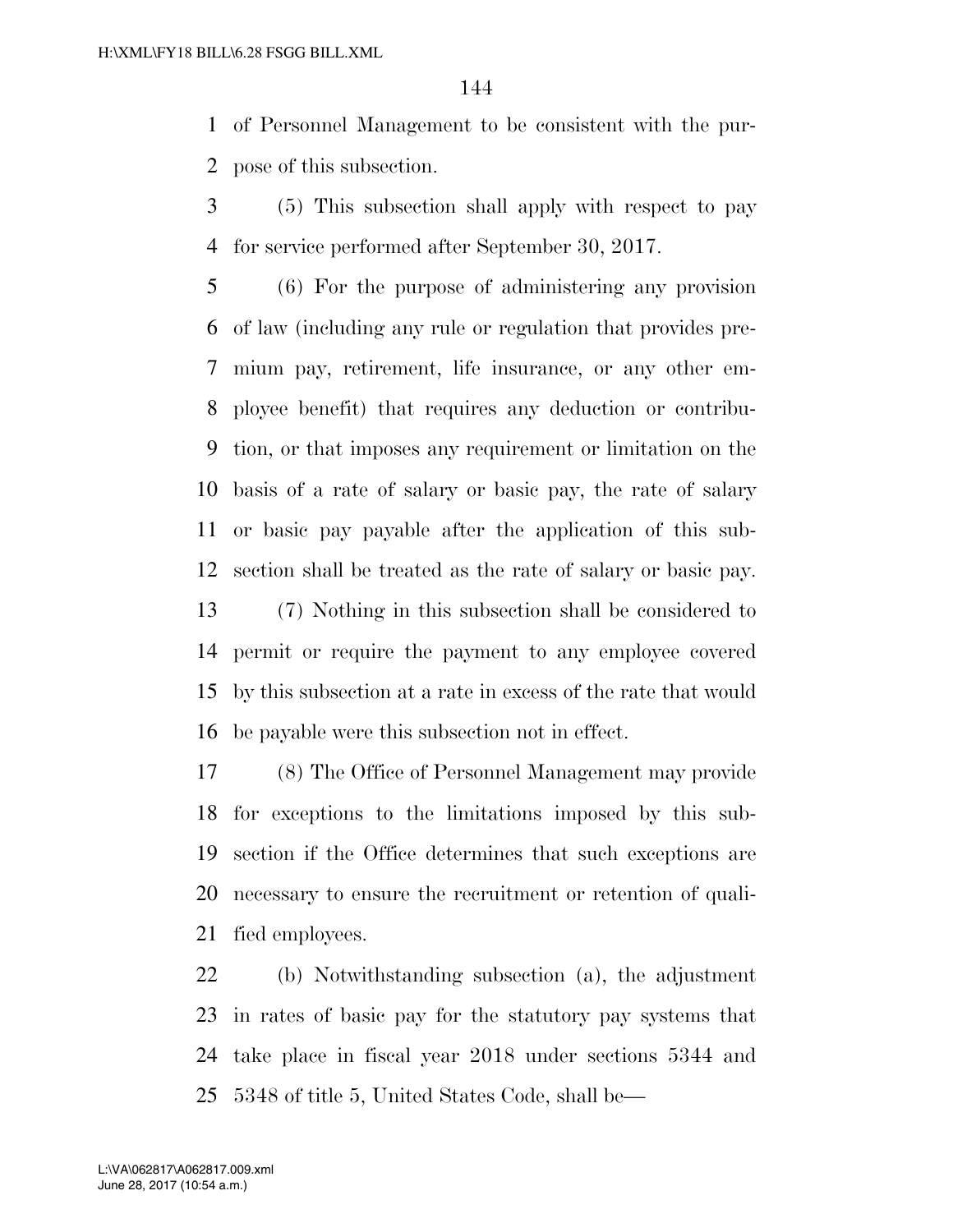(1) not less than the percentage received by em- ployees in the same location whose rates of basic pay are adjusted pursuant to the statutory pay systems under sections 5303 and 5304 of title 5, United States Code: *Provided*, That prevailing rate employ- ees at locations where there are no employees whose pay is increased pursuant to sections 5303 and 5304 of title 5, United States Code, and prevailing rate 9 employees described in section  $5343(a)(5)$  of title 5, United States Code, shall be considered to be located in the pay locality designated as ''Rest of United States'' pursuant to section 5304 of title 5, United States Code, for purposes of this subsection; and

 (2) effective as of the first day of the first ap- plicable pay period beginning after September 30, 2017.

 SEC. 737. (a) The head of any Executive branch de- partment, agency, board, commission, or office funded by this or any other appropriations Act shall submit annual reports to the Inspector General or senior ethics official for any entity without an Inspector General, regarding the costs and contracting procedures related to each con- ference held by any such department, agency, board, com-mission, or office during fiscal year 2018 for which the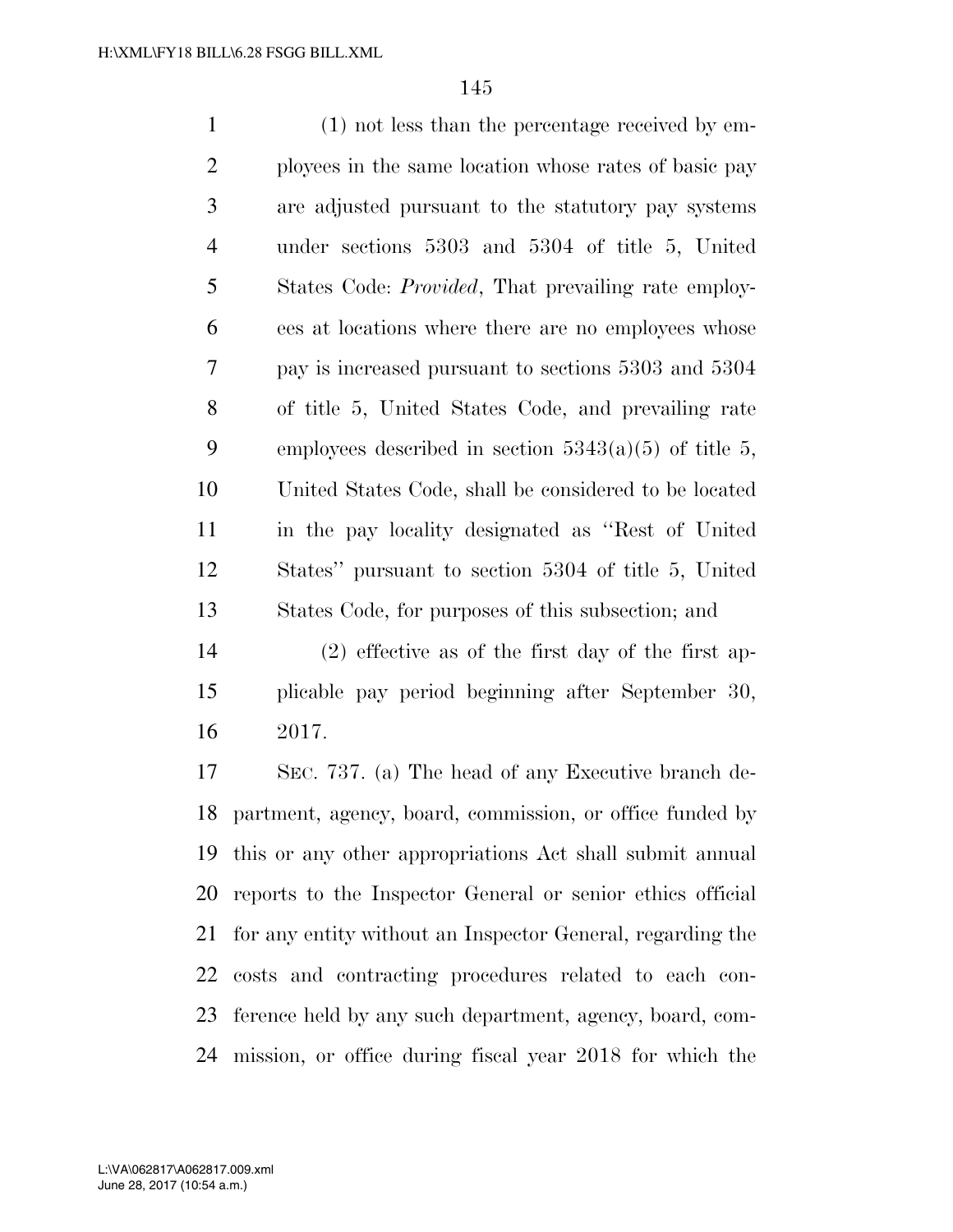cost to the United States Government was more than \$100,000.

 (b) Each report submitted shall include, for each con- ference described in subsection (a) held during the applica-ble period—

| 6              | $(1)$ a description of its purpose;                |
|----------------|----------------------------------------------------|
| $\overline{7}$ | (2) the number of participants attending;          |
| 8              | (3) a detailed statement of the costs to the       |
| 9              | United States Government, including-               |
| 10             | (A) the cost of any food or beverages;             |
| 11             | (B) the cost of any audio-visual services;         |
| 12             | (C) the cost of employee or contractor             |
| 13             | travel to and from the conference; and             |
| 14             | (D) a discussion of the methodology used           |
| 15             | to determine which costs relate to the con-        |
| 16             | ference; and                                       |
| 17             | (4) a description of the contracting procedures    |
| 18             | used including—                                    |
| 19             | (A) whether contracts were awarded on a            |
| 20             | competitive basis; and                             |
| 21             | (B) a discussion of any cost comparison            |
| 22             | conducted by the departmental component or         |
| 23             | office in evaluating potential contractors for the |
| 24             | conference.                                        |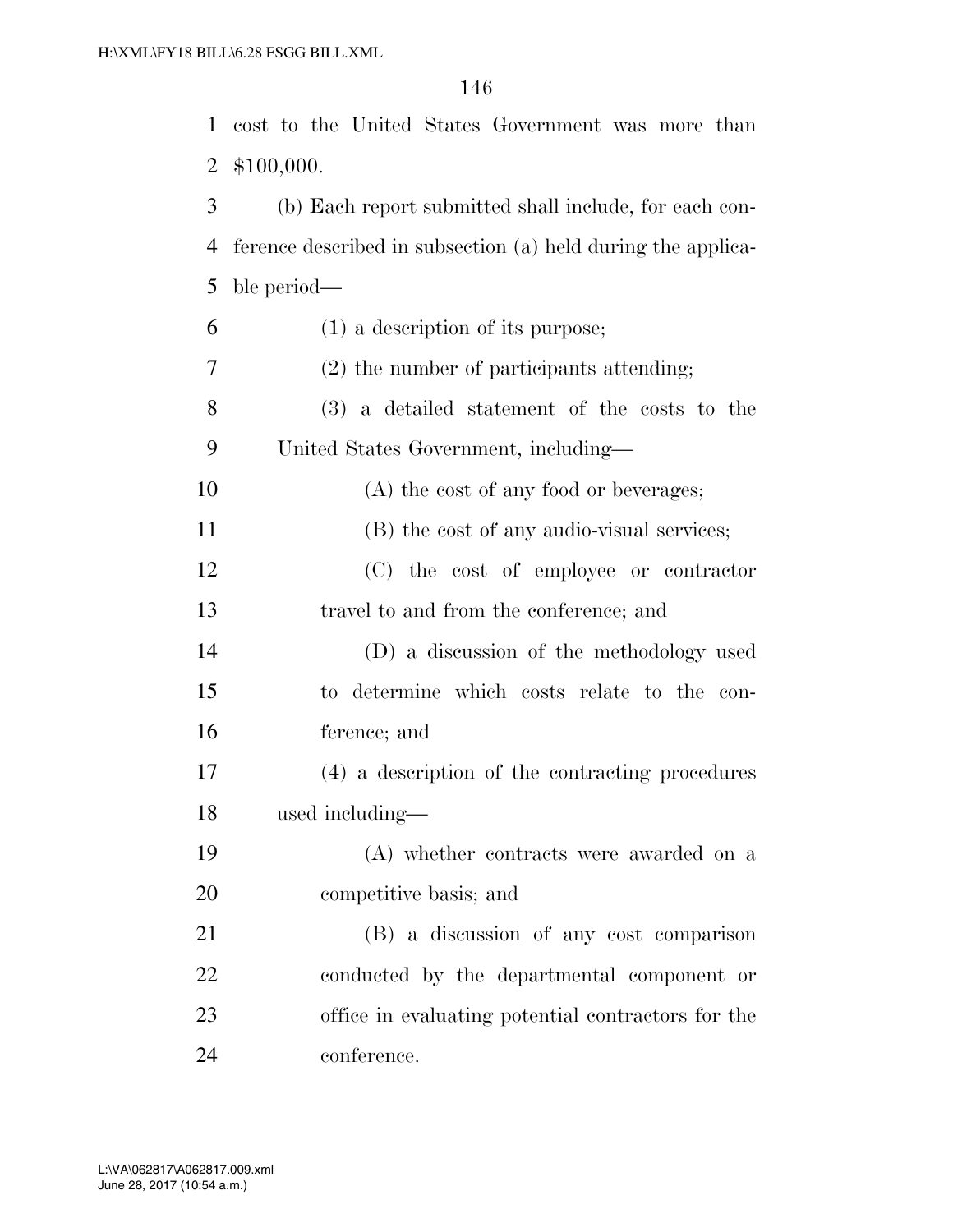(c) Within 15 days after the end of a quarter, the head of any such department, agency, board, commission, or office shall notify the Inspector General or senior ethics official for any entity without an Inspector General, of the date, location, and number of employees attending a con- ference held by any Executive branch department, agency, board, commission, or office funded by this or any other appropriations Act during fiscal year 2018 for which the cost to the United States Government was more than \$20,000.

 (d) A grant or contract funded by amounts appro- priated by this or any other appropriations Act may not be used for the purpose of defraying the costs of a con- ference described in subsection (c) that is not directly and programmatically related to the purpose for which the grant or contract was awarded, such as a conference held in connection with planning, training, assessment, review, or other routine purposes related to a project funded by the grant or contract.

 (e) None of the funds made available in this or any other appropriations Act may be used for travel and con- ference activities that are not in compliance with Office of Management and Budget Memorandum M–12–12 dated May 11, 2012 or any subsequent revisions to that memorandum.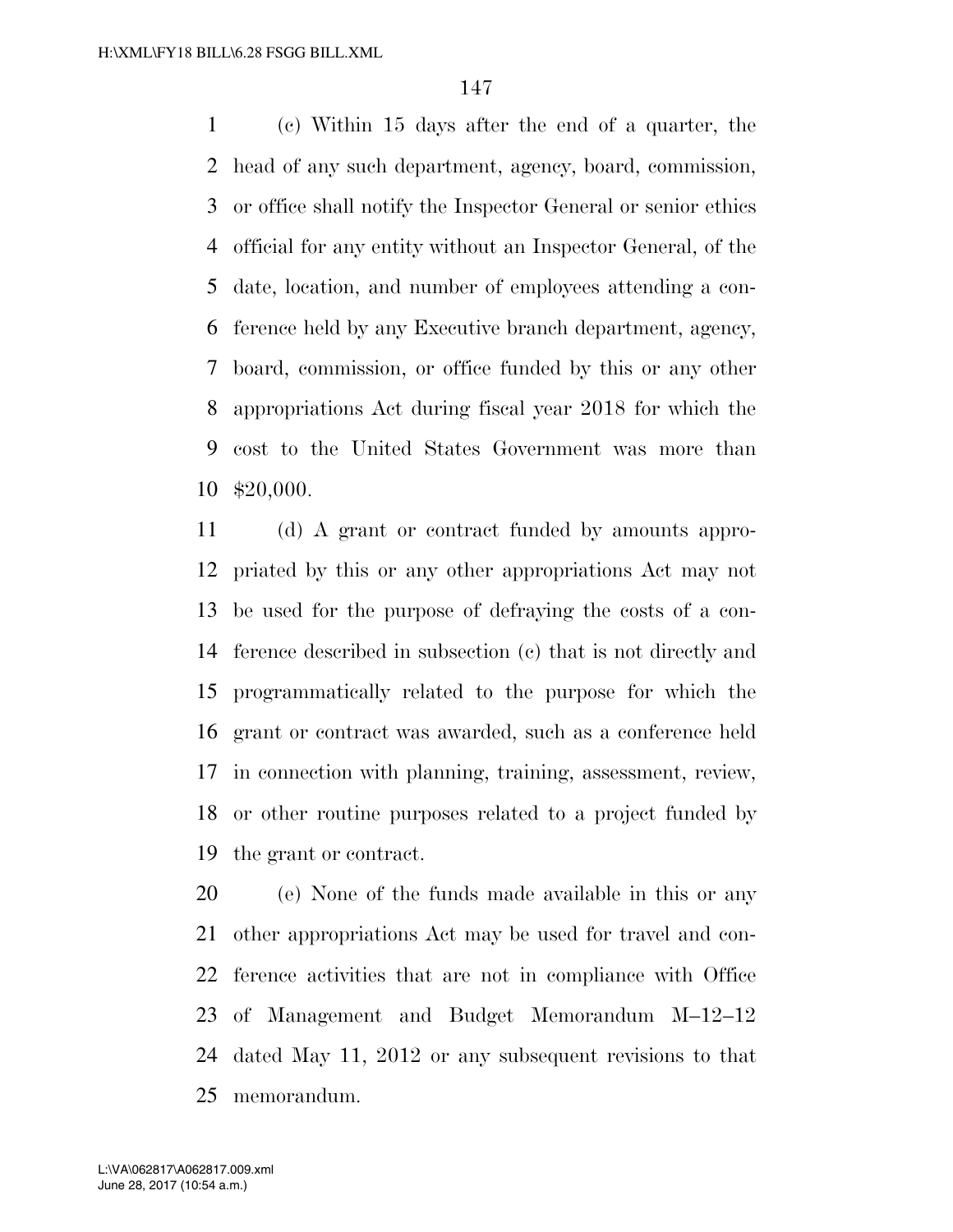SEC. 738. None of the funds made available in this or any other appropriations Act may be used to increase, eliminate, or reduce funding for a program, project, or ac- tivity as proposed in the President's budget request for a fiscal year until such proposed change is subsequently enacted in an appropriation Act, or unless such change is made pursuant to the reprogramming or transfer provi-sions of this or any other appropriations Act.

 SEC. 739. None of the funds made available by this or any other Act may be used to implement, administer, enforce, or apply the rule entitled ''Competitive Area'' published by the Office of Personnel Management in the Federal Register on April 15, 2008 (73 Fed. Reg. 20180 et seq.).

 SEC. 740. (a) None of the funds appropriated or oth- erwise made available by this or any other Act may be available for a contract, grant, or cooperative agreement with an entity that requires employees or contractors of such entity seeking to report fraud, waste, or abuse to sign internal confidentiality agreements or statements prohib- iting or otherwise restricting such employees or contrac- tors from lawfully reporting such waste, fraud, or abuse to a designated investigative or law enforcement represent- ative of a Federal department or agency authorized to re-ceive such information.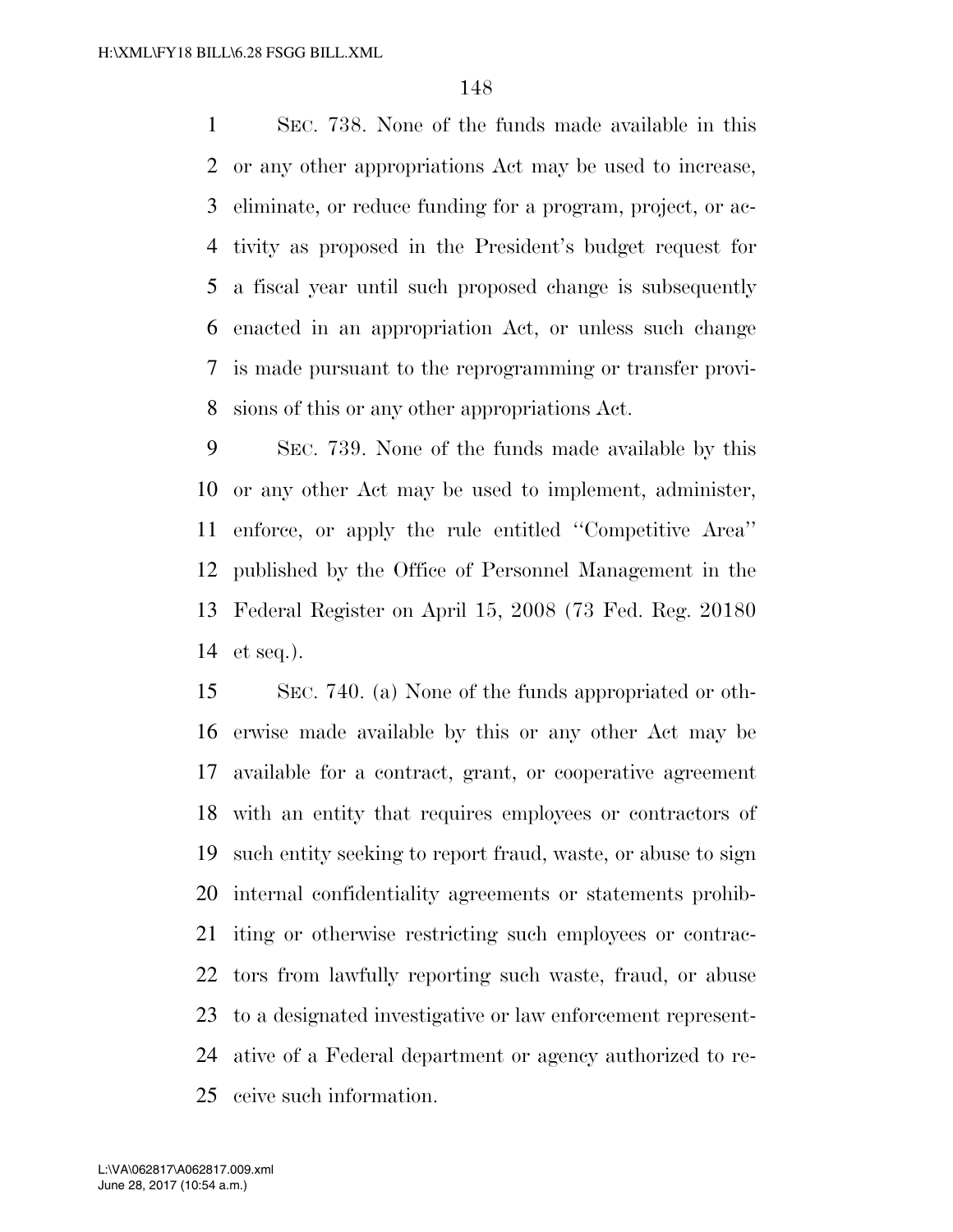(b) The limitation in subsection (a) shall not con- travene requirements applicable to Standard Form 312, Form 4414, or any other form issued by a Federal depart- ment or agency governing the nondisclosure of classified information.

 SEC. 741. (a) No funds appropriated in this or any other Act may be used to implement or enforce the agree- ments in Standard Forms 312 and 4414 of the Govern- ment or any other nondisclosure policy, form, or agree- ment if such policy, form, or agreement does not contain the following provisions: ''These provisions are consistent with and do not supersede, conflict with, or otherwise alter the employee obligations, rights, or liabilities created by existing statute or Executive order relating to: (1) classi- fied information; (2) communications to Congress; (3) the reporting to an Inspector General of a violation of any law, rule, or regulation, or mismanagement, a gross waste of funds, an abuse of authority, or a substantial and spe- cific danger to public health or safety; or (4) any other whistleblower protection. The definitions, requirements, obligations, rights, sanctions, and liabilities created by controlling Executive orders and statutory provisions are incorporated into this agreement and are controlling.'': *Provided*, That notwithstanding the preceding provision of this section, a nondisclosure policy form or agreement that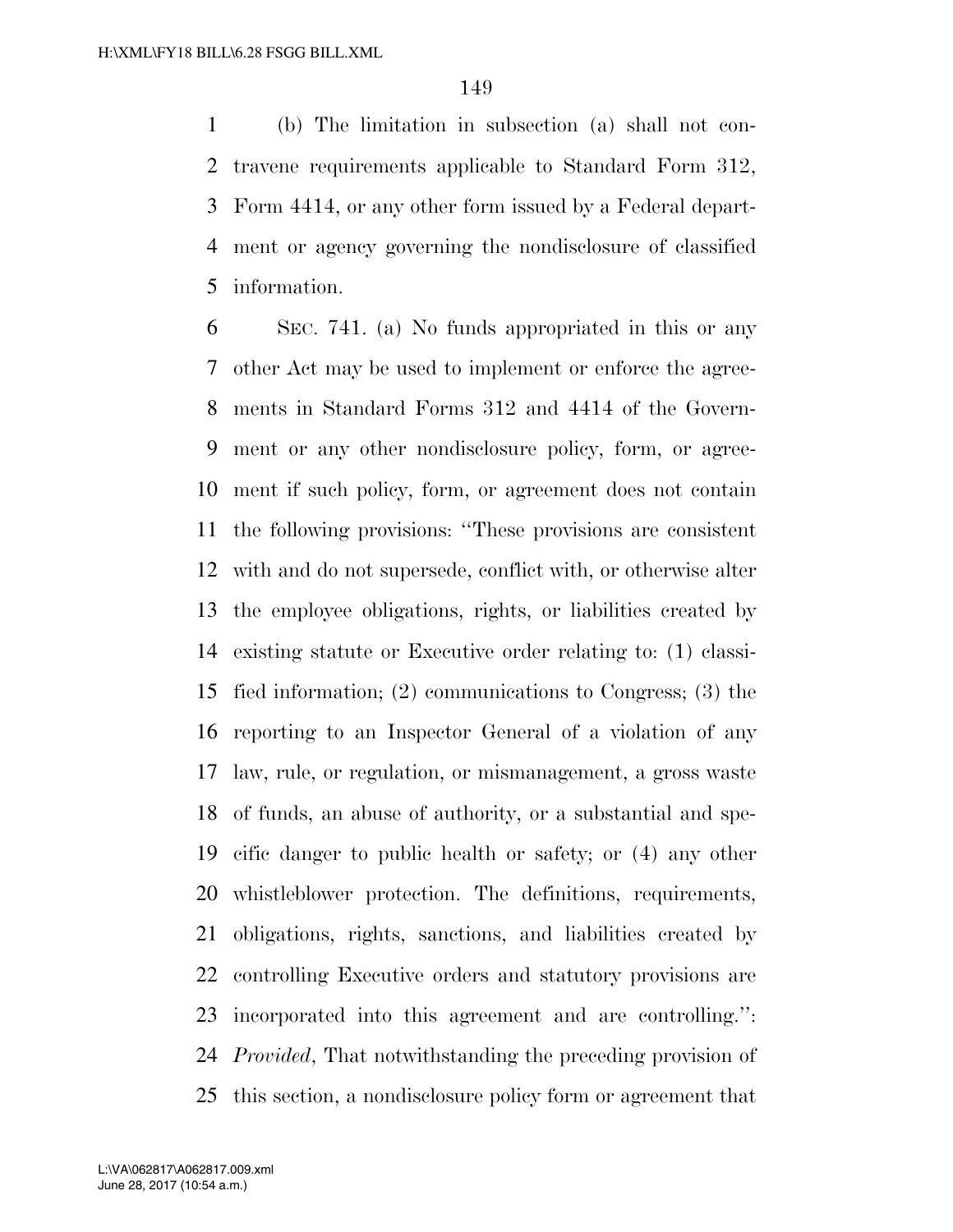is to be executed by a person connected with the conduct of an intelligence or intelligence-related activity, other than an employee or officer of the United States Govern- ment, may contain provisions appropriate to the particular activity for which such document is to be used. Such form or agreement shall, at a minimum, require that the person will not disclose any classified information received in the course of such activity unless specifically authorized to do so by the United States Government. Such nondisclosure forms shall also make it clear that they do not bar disclo- sures to Congress, or to an authorized official of an execu- tive agency or the Department of Justice, that are essen-tial to reporting a substantial violation of law.

 (b) A nondisclosure agreement may continue to be implemented and enforced notwithstanding subsection (a) if it complies with the requirements for such agreement that were in effect when the agreement was entered into. (c) No funds appropriated in this or any other Act may be used to implement or enforce any agreement en- tered into during fiscal year 2014 which does not contain substantially similar language to that required in sub-section (a).

 SEC. 742. None of the funds made available by this or any other Act may be used to enter into a contract, memorandum of understanding, or cooperative agreement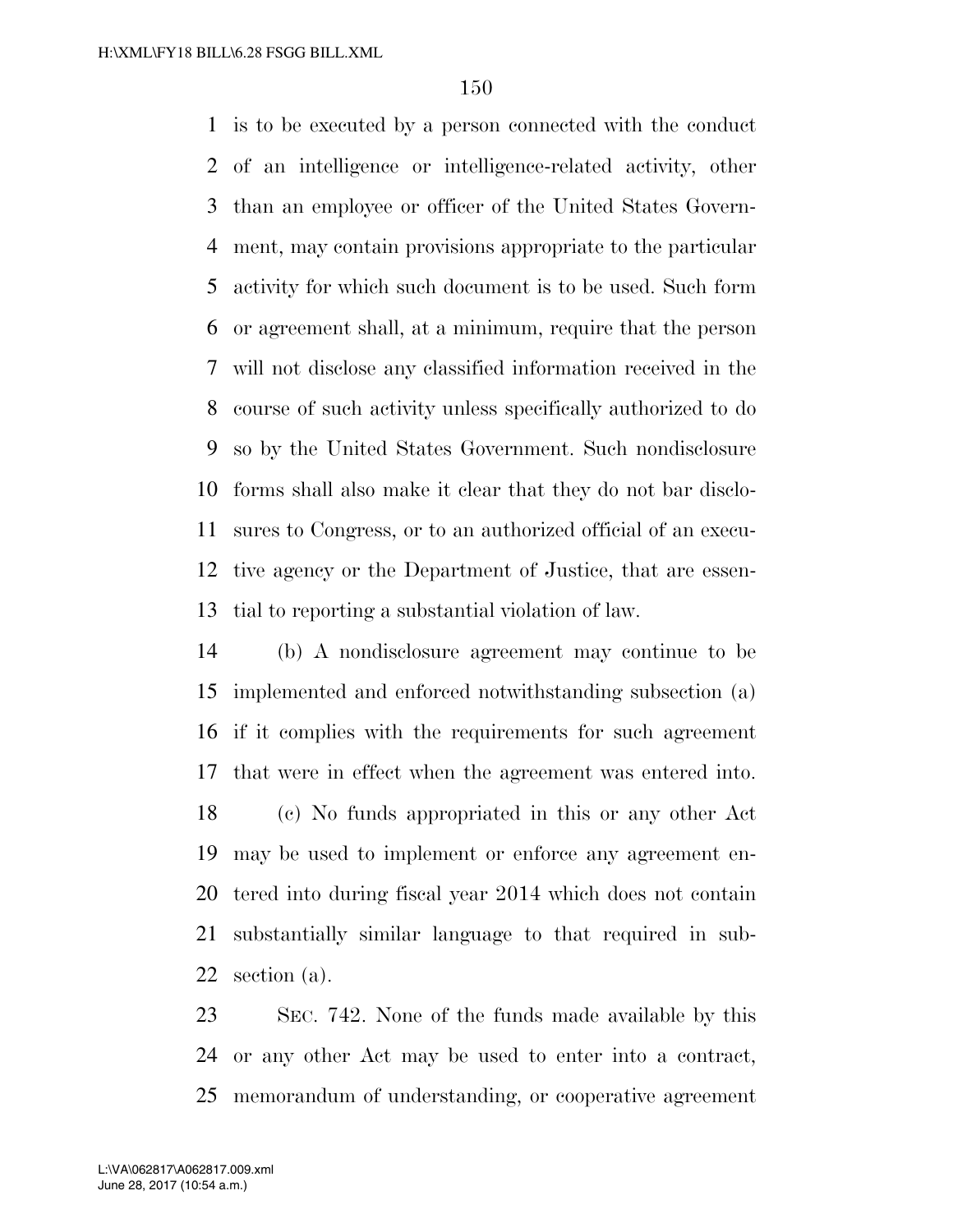with, make a grant to, or provide a loan or loan guarantee to, any corporation that has any unpaid Federal tax liabil- ity that has been assessed, for which all judicial and ad- ministrative remedies have been exhausted or have lapsed, and that is not being paid in a timely manner pursuant to an agreement with the authority responsible for col- lecting the tax liability, where the awarding agency is aware of the unpaid tax liability, unless a Federal agency has considered suspension or debarment of the corporation and has made a determination that this further action is not necessary to protect the interests of the Government.

 SEC. 743. None of the funds made available by this or any other Act may be used to enter into a contract, memorandum of understanding, or cooperative agreement with, make a grant to, or provide a loan or loan guarantee to, any corporation that was convicted of a felony criminal violation under any Federal law within the preceding 24 months, where the awarding agency is aware of the convic- tion, unless a Federal agency has considered suspension or debarment of the corporation and has made a deter- mination that this further action is not necessary to pro-tect the interests of the Government.

 SEC. 744. (a) During fiscal year 2018, on the date on which a request is made for a transfer of funds in ac-cordance with section 1017 of Public Law 111–203, the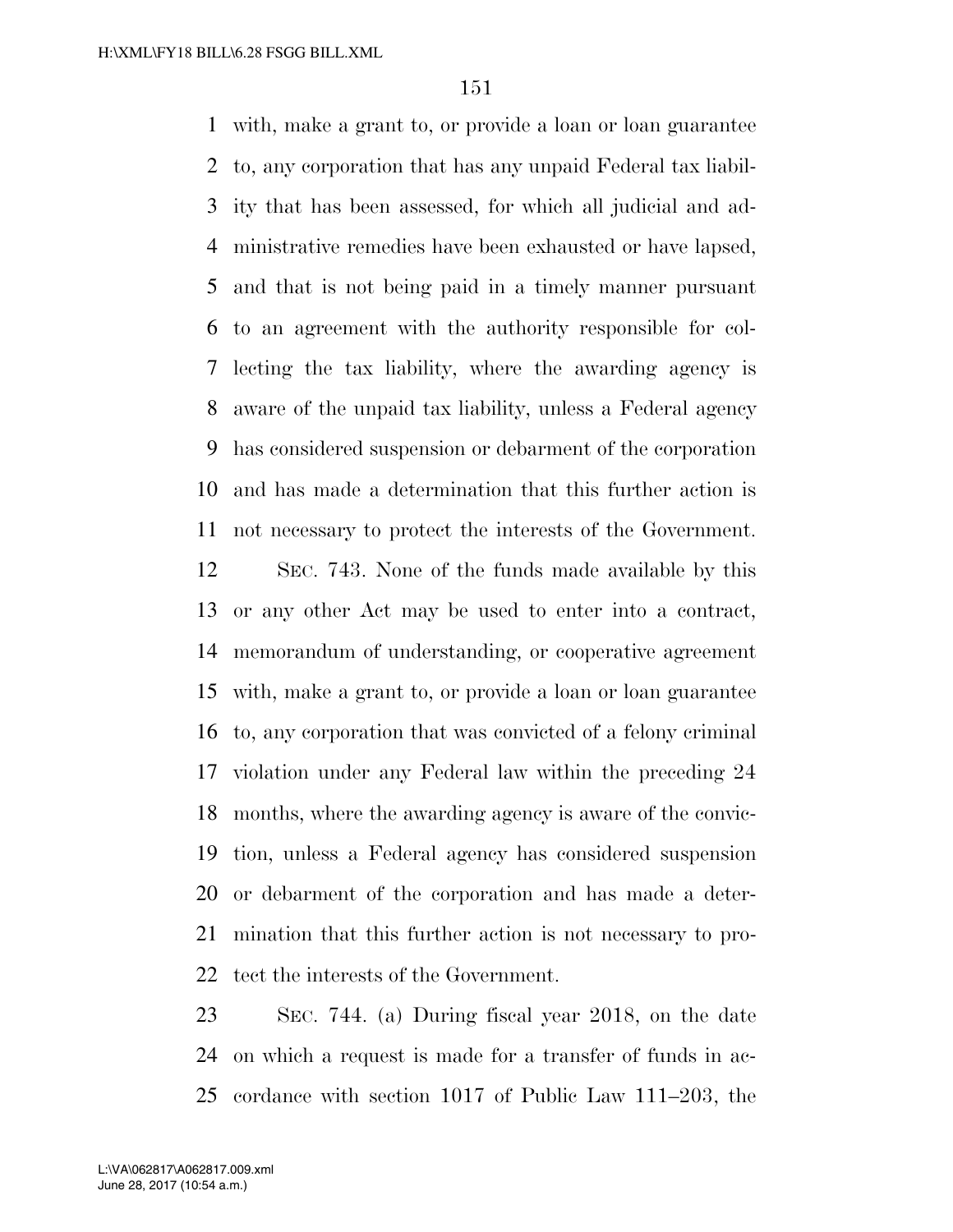Bureau of Consumer Financial Protection shall notify the Committees on Appropriations of the House of Represent- atives and the Senate, the Committee on Financial Serv- ices of the House of Representatives, and the Committee on Banking, Housing, and Urban Affairs of the Senate of such request.

 (b) Any notification required by this section shall be made available on the Bureau's public Web site.

 SEC. 745. None of the funds made available under this or any other Act may be used to implement or enforce Executive Order No. 13690, Establishing a Federal Flood Risk Management Standard and a Process for Further Soliciting and Considering Stakeholder Input, including any related rules, interim final rules, or guidance.

 SEC. 746. Except as expressly provided otherwise, any reference to ''this Act'' contained in any title other than title IV or VIII shall not apply to such title IV or VIII.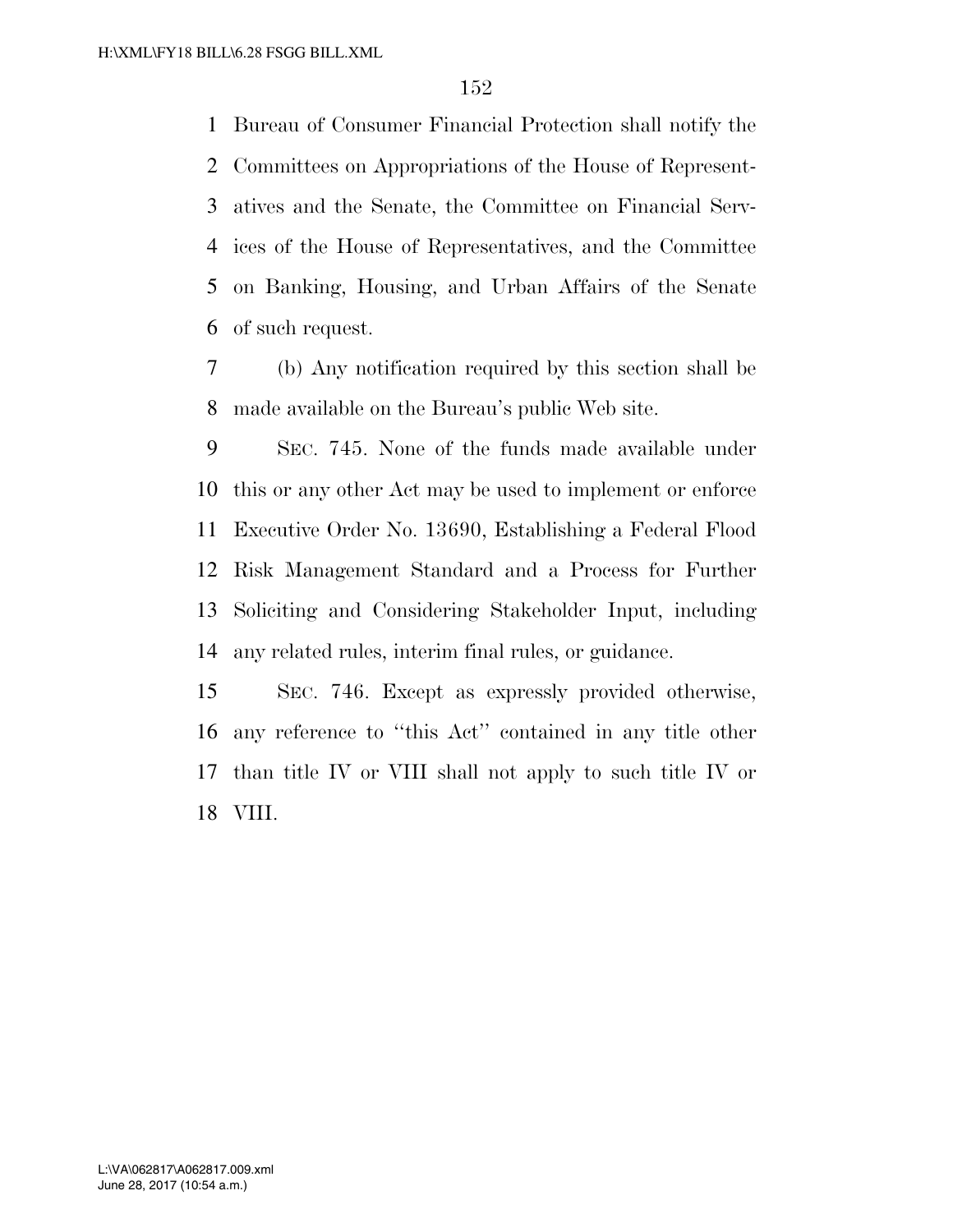| $\mathbf{1}$   | TITLE VIII                                                  |
|----------------|-------------------------------------------------------------|
| $\overline{2}$ | GENERAL PROVISIONS-DISTRICT OF                              |
| 3              | <b>COLUMBIA</b>                                             |
| $\overline{4}$ | (INCLUDING TRANSFERS OF FUNDS)                              |
| 5              | SEC. 801. There are appropriated from the applicable        |
| 6              | funds of the District of Columbia such sums as may be       |
| 7              | necessary for making refunds and for the payment of legal   |
| 8              | settlements or judgments that have been entered against     |
| 9              | the District of Columbia government.                        |
| 10             | SEC. 802. None of the Federal funds provided in this        |
| 11             | Act shall be used for publicity or propaganda purposes or   |
| 12             | implementation of any policy including boycott designed     |
| 13             | to support or defeat legislation pending before Congress    |
| 14             | or any State legislature.                                   |
| 15             | SEC. 803. (a) None of the Federal funds provided            |
| 16             | under this Act to the agencies funded by this Act, both     |
| 17             | Federal and District government agencies, that remain       |
| 18             | available for obligation or expenditure in fiscal year 2018 |
| 19             | , or provided from any accounts in the Treasury of the      |
| 20             | United States derived by the collection of fees available   |
| 21             | to the agencies funded by this Act, shall be available for  |
| 22             | obligation or expenditures for an agency through a re-      |
| 23             | programming of funds which—                                 |
|                |                                                             |

(1) creates new programs;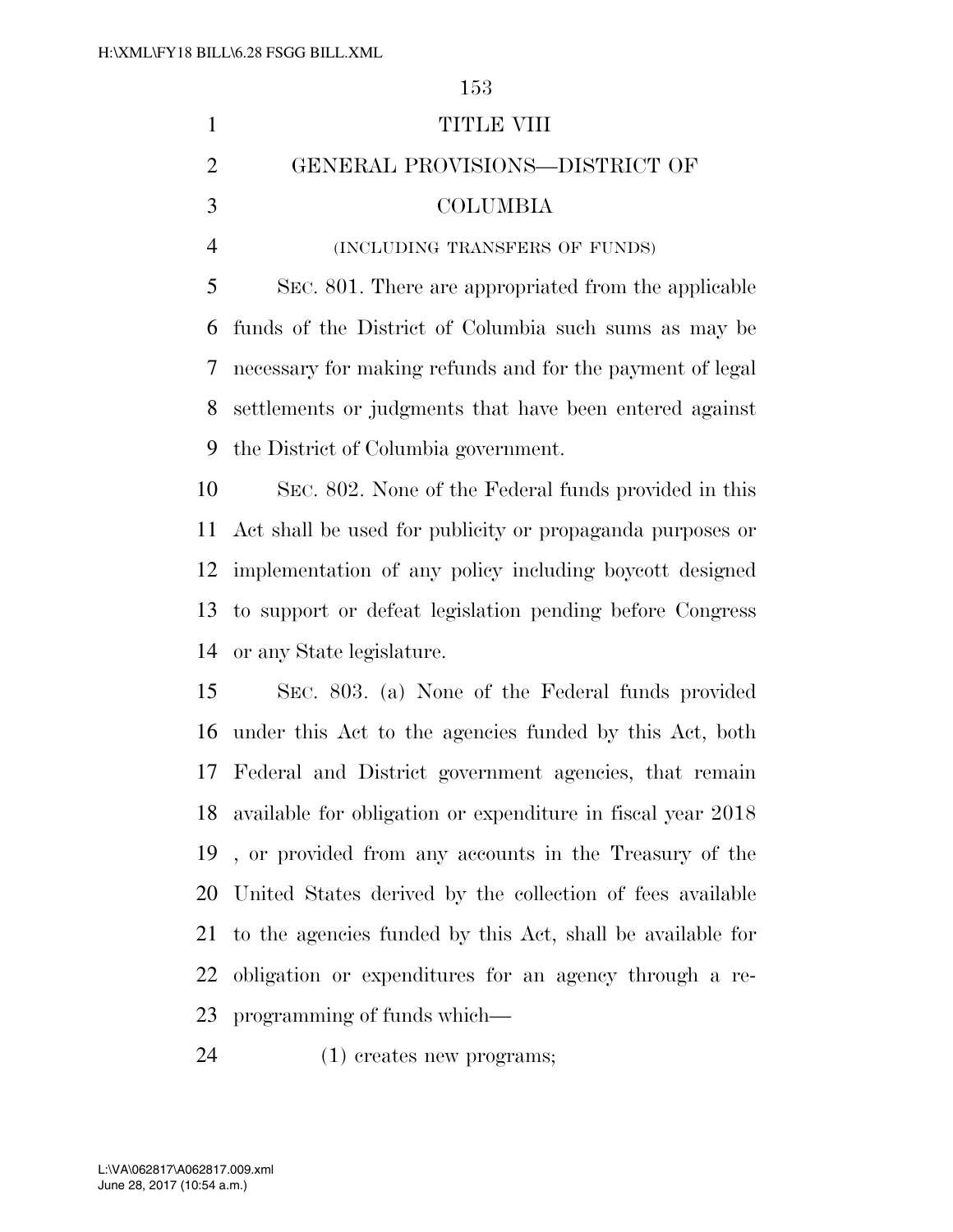| $\mathbf{1}$   | (2) eliminates a program, project, or responsi-           |
|----------------|-----------------------------------------------------------|
| $\overline{2}$ | bility center;                                            |
| 3              | (3) establishes or changes allocations specifi-           |
| $\overline{4}$ | cally denied, limited or increased under this Act;        |
| 5              | (4) increases funds or personnel by any means             |
| 6              | for any program, project, or responsibility center for    |
| 7              | which funds have been denied or restricted;               |
| 8              | (5) re-establishes any program or project pre-            |
| 9              | viously deferred through reprogramming;                   |
| 10             | $(6)$ augments any existing program, project, or          |
| 11             | responsibility center through a reprogramming of          |
| 12             | funds in excess of $$3,000,000$ or 10 percent, which-     |
| 13             | ever is less; or                                          |
| 14             | (7) increases by 20 percent or more personnel             |
| 15             | assigned to a specific program, project or responsi-      |
| 16             | bility center,                                            |
| 17             | unless prior approval is received from the Committees on  |
| 18             | Appropriations of the House of Representatives and the    |
| 19             | Senate.                                                   |
| 20             | (b) The District of Columbia government is author-        |
| 21             | ized to approve and execute reprogramming and transfer    |
| 22             | requests of local funds under this title through November |
| 23             | 7, 2018.                                                  |
| 24             | SEC. 804. None of the Federal funds provided in this      |

Act may be used by the District of Columbia to provide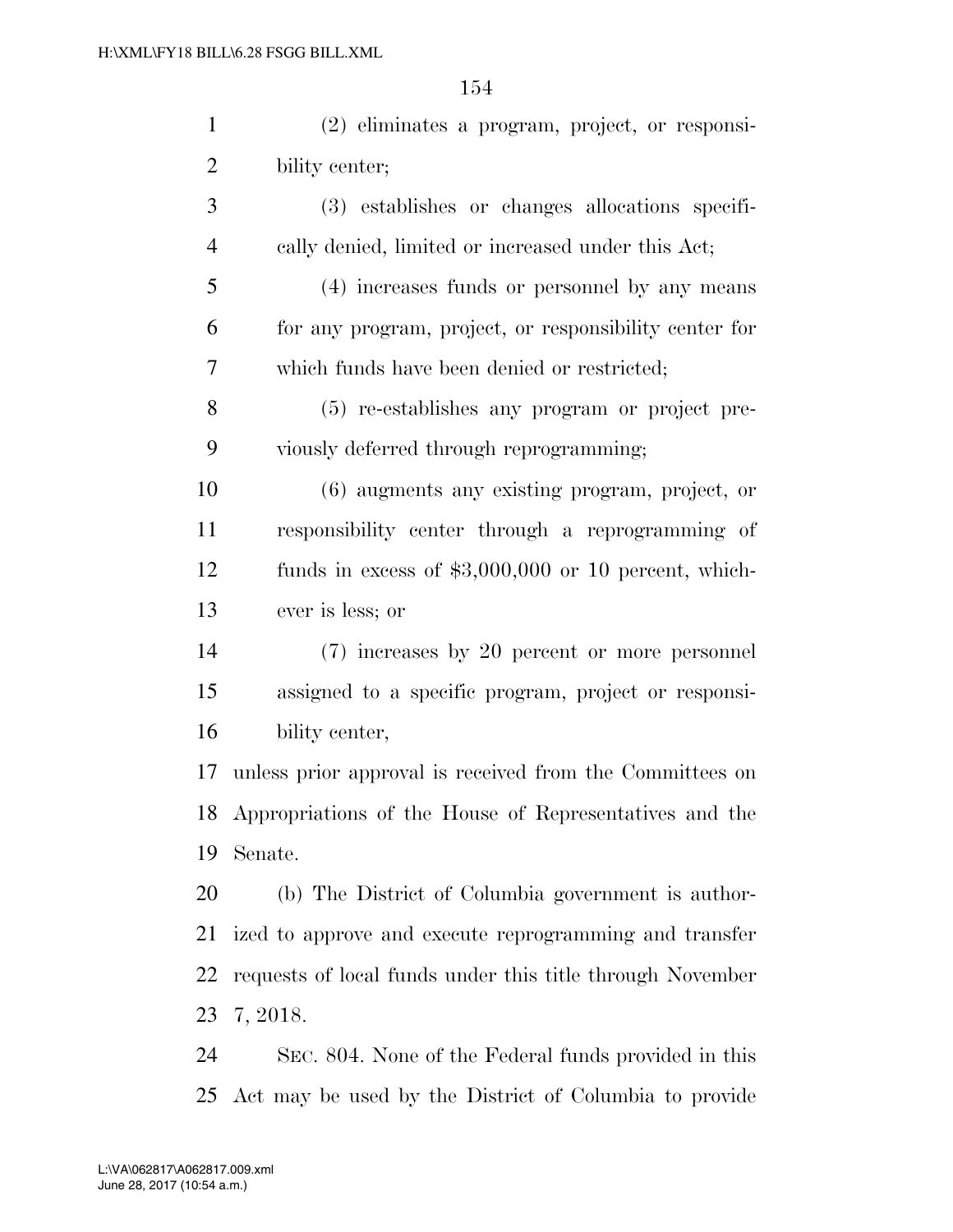for salaries, expenses, or other costs associated with the offices of United States Senator or United States Rep- resentative under section 4(d) of the District of Columbia Statehood Constitutional Convention Initiatives of 1979 (D.C. Law 3–171; D.C. Official Code, sec. 1–123).

 SEC. 805. Except as otherwise provided in this sec- tion, none of the funds made available by this Act or by any other Act may be used to provide any officer or em- ployee of the District of Columbia with an official vehicle unless the officer or employee uses the vehicle only in the performance of the officer's or employee's official duties. For purposes of this section, the term ''official duties'' does not include travel between the officer's or employee's residence and workplace, except in the case of—

 (1) an officer or employee of the Metropolitan Police Department who resides in the District of Co- lumbia or is otherwise designated by the Chief of the Department;

 (2) at the discretion of the Fire Chief, an offi-20 cer or employee of the District of Columbia Fire and Emergency Medical Services Department who re- sides in the District of Columbia and is on call 24 hours a day;

 (3) at the discretion of the Director of the De-partment of Corrections, an officer or employee of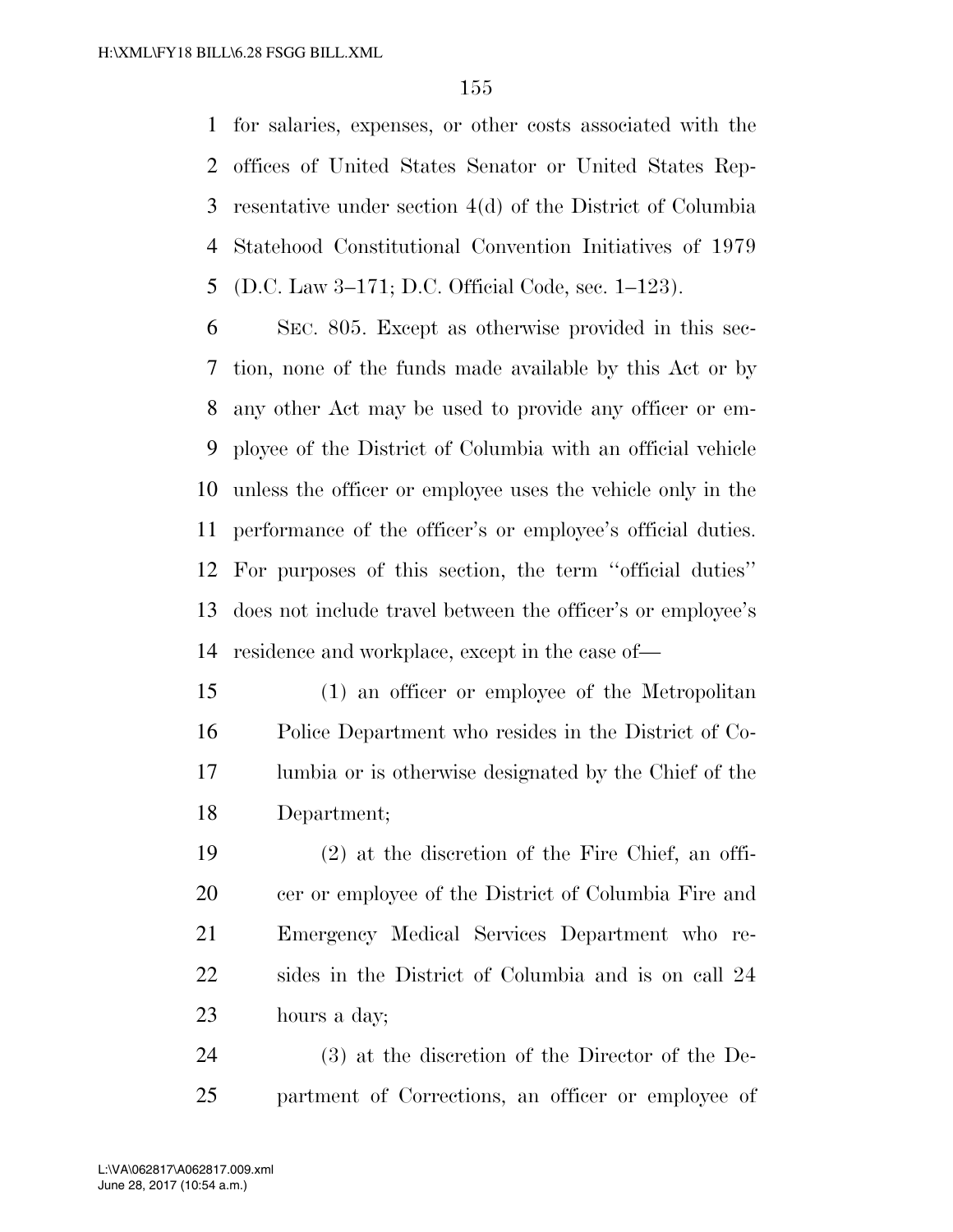| $\mathbf{1}$   | the District of Columbia Department of Corrections          |
|----------------|-------------------------------------------------------------|
| $\overline{2}$ | who resides in the District of Columbia and is on           |
| 3              | call 24 hours a day;                                        |
| $\overline{4}$ | (4) at the discretion of the Chief Medical Ex-              |
| 5              | aminer, an officer or employee of the Office of the         |
| 6              | Chief Medical Examiner who resides in the District          |
| 7              | of Columbia and is on call 24 hours a day;                  |
| 8              | (5) at the discretion of the Director of the                |
| 9              | Homeland Security and Emergency Management                  |
| 10             | Agency, an officer or employee of the Homeland Se-          |
| 11             | curity and Emergency Management Agency who re-              |
| 12             | sides in the District of Columbia and is on call 24         |
| 13             | hours a day;                                                |
| 14             | (6) the Mayor of the District of Columbia; and              |
| 15             | (7) the Chairman of the Council of the District             |
| 16             | of Columbia.                                                |
| 17             | SEC. 806. (a) None of the Federal funds contained           |
| 18             | in this Act may be used by the District of Columbia Attor-  |
| 19             | ney General or any other officer or entity of the District  |
| 20             | government to provide assistance for any petition drive or  |
| 21             | civil action which seeks to require Congress to provide for |
| 22             | voting representation in Congress for the District of Co-   |

lumbia.

 (b) Nothing in this section bars the District of Co-lumbia Attorney General from reviewing or commenting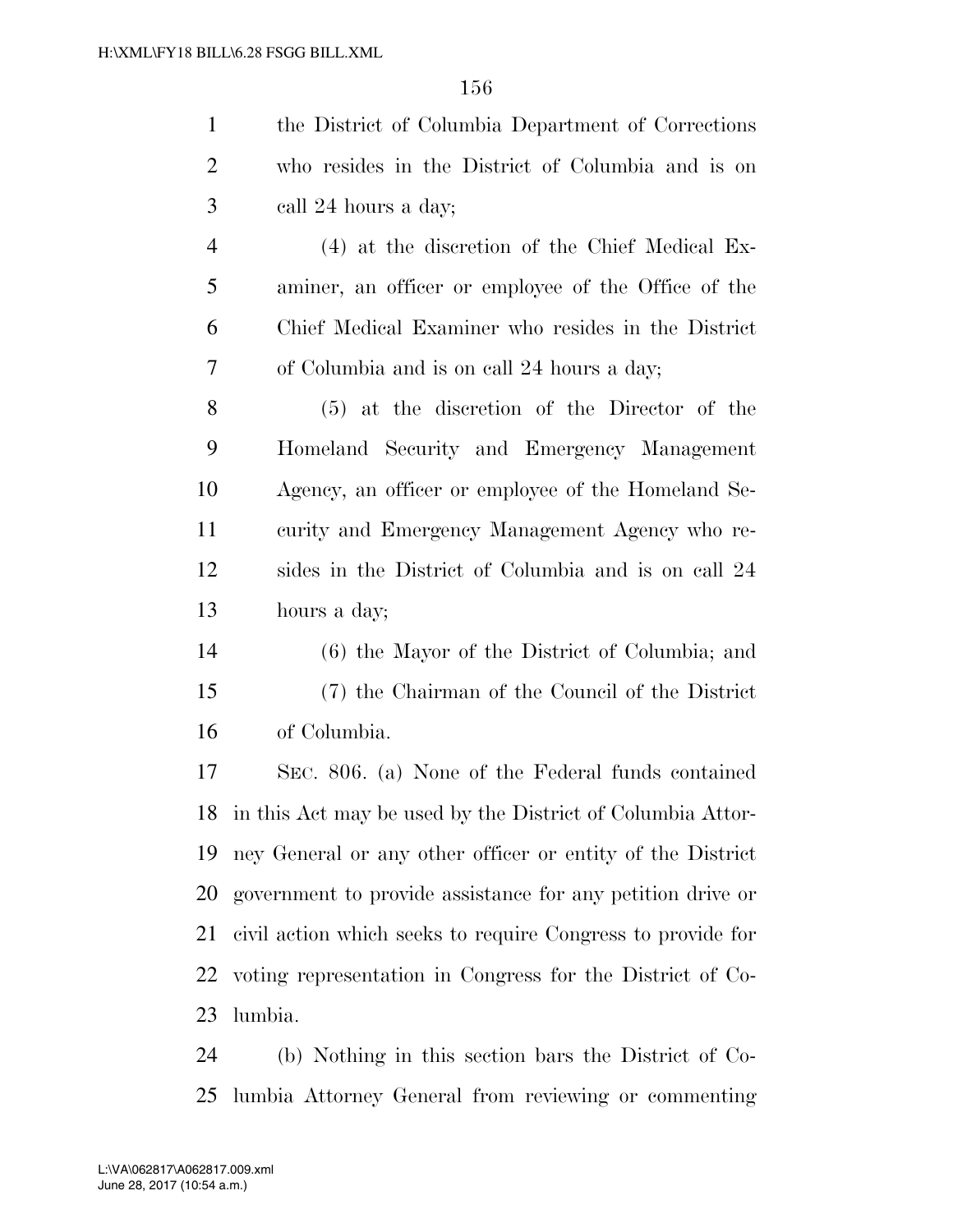on briefs in private lawsuits, or from consulting with offi- cials of the District government regarding such lawsuits. SEC. 807. None of the Federal funds contained in this Act may be used to distribute any needle or syringe for the purpose of preventing the spread of blood borne pathogens in any location that has been determined by the local public health or local law enforcement authorities to be inappropriate for such distribution.

 SEC. 808. Nothing in this Act may be construed to prevent the Council or Mayor of the District of Columbia from addressing the issue of the provision of contraceptive coverage by health insurance plans, but it is the intent of Congress that any legislation enacted on such issue should include a ''conscience clause'' which provides excep-tions for religious beliefs and moral convictions.

 SEC. 809. (a) None of the Federal funds contained in this Act may be used to enact or carry out any law, rule, or regulation to legalize or otherwise reduce penalties associated with the possession, use, or distribution of any schedule I substance under the Controlled Substances Act (21 U.S.C. 801 et seq.) or any tetrahydrocannabinols de-rivative.

 (b) No funds available for obligation or expenditure by the District of Columbia government under any author-ity may be used to enact any law, rule, or regulation to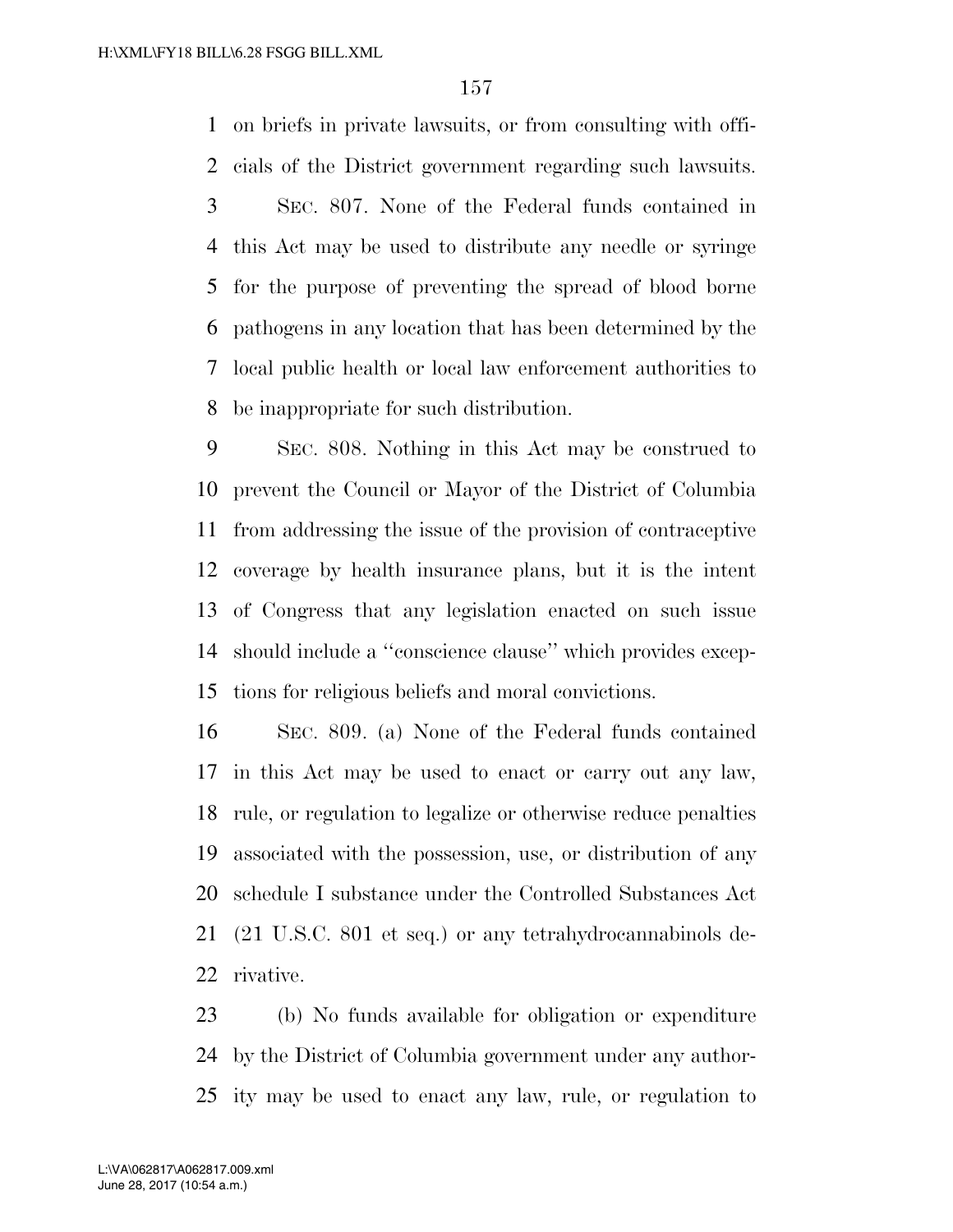legalize or otherwise reduce penalties associated with the possession, use, or distribution of any schedule I substance under the Controlled Substances Act (21 U.S.C. 801 et seq.) or any tetrahydrocannabinols derivative for rec-reational purposes.

 SEC. 810. No funds available for obligation or ex- penditure by the District of Columbia government under any authority shall be expended for any abortion except where the life of the mother would be endangered if the fetus were carried to term or where the pregnancy is the result of an act of rape or incest.

 SEC. 811. (a) No later than 30 calendar days after the date of the enactment of this Act, the Chief Financial Officer for the District of Columbia shall submit to the appropriate committees of Congress, the Mayor, and the Council of the District of Columbia, a revised appropriated funds operating budget in the format of the budget that the District of Columbia government submitted pursuant to section 442 of the District of Columbia Home Rule Act (D.C. Official Code, sec. 1–204.42), for all agencies of the District of Columbia government for fiscal year 2018 that is in the total amount of the approved appropriation and that realigns all budgeted data for personal services and other-than-personal services, respectively, with anticipated actual expenditures.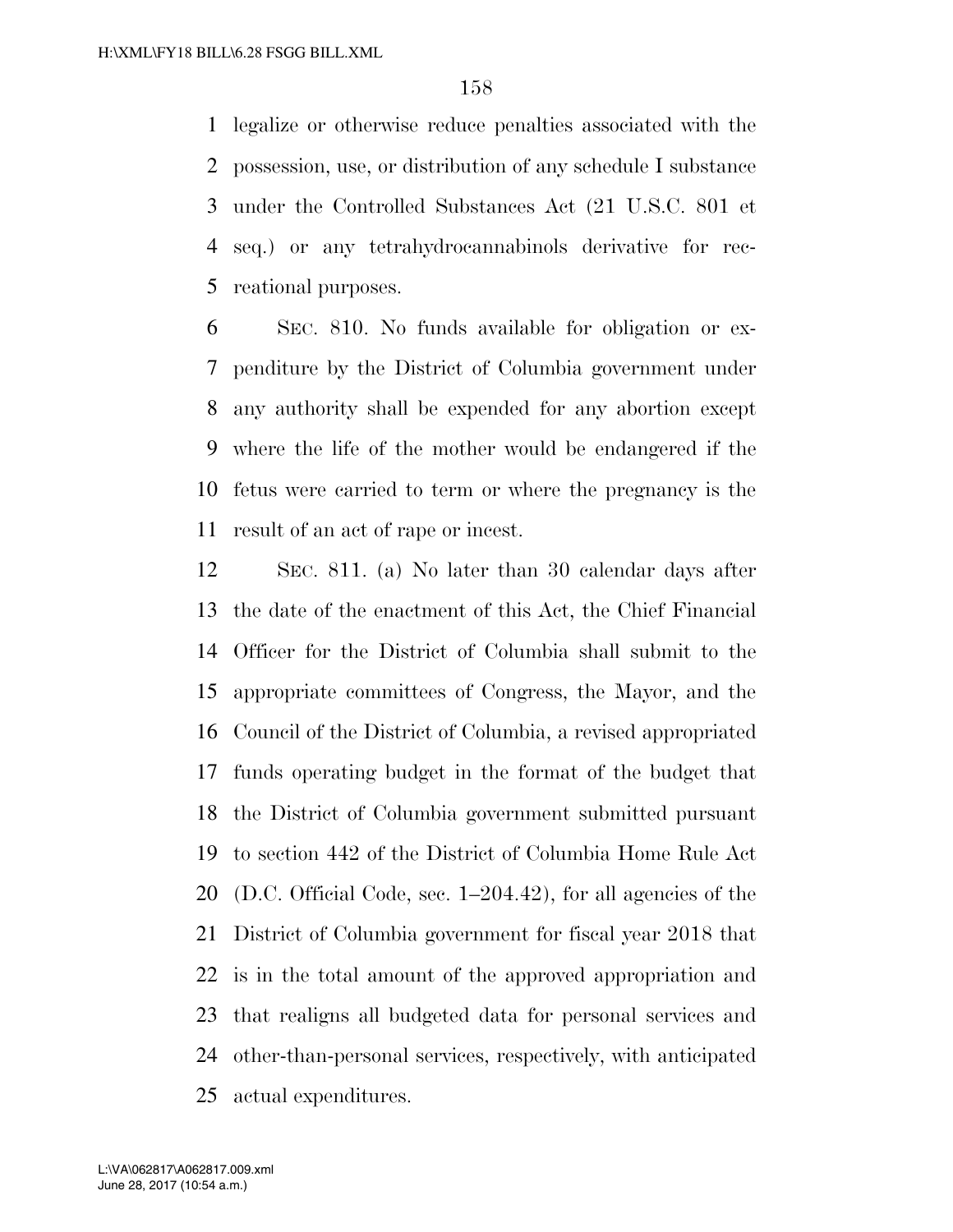(b) This section shall apply only to an agency for which the Chief Financial Officer for the District of Co- lumbia certifies that a reallocation is required to address unanticipated changes in program requirements.

 SEC. 812. No later than 30 calendar days after the date of the enactment of this Act, the Chief Financial Offi- cer for the District of Columbia shall submit to the appro- priate committees of Congress, the Mayor, and the Council for the District of Columbia, a revised appropriated funds operating budget for the District of Columbia Public Schools that aligns schools budgets to actual enrollment. The revised appropriated funds budget shall be in the for- mat of the budget that the District of Columbia govern- ment submitted pursuant to section 442 of the District of Columbia Home Rule Act (D.C. Official Code, sec. 1– 204.42).

 SEC. 813. (a) Amounts appropriated in this Act as operating funds may be transferred to the District of Co- lumbia's enterprise and capital funds and such amounts, once transferred, shall retain appropriation authority con-sistent with the provisions of this Act.

 (b) The District of Columbia government is author- ized to reprogram or transfer for operating expenses any local funds transferred or reprogrammed in this or the four prior fiscal years from operating funds to capital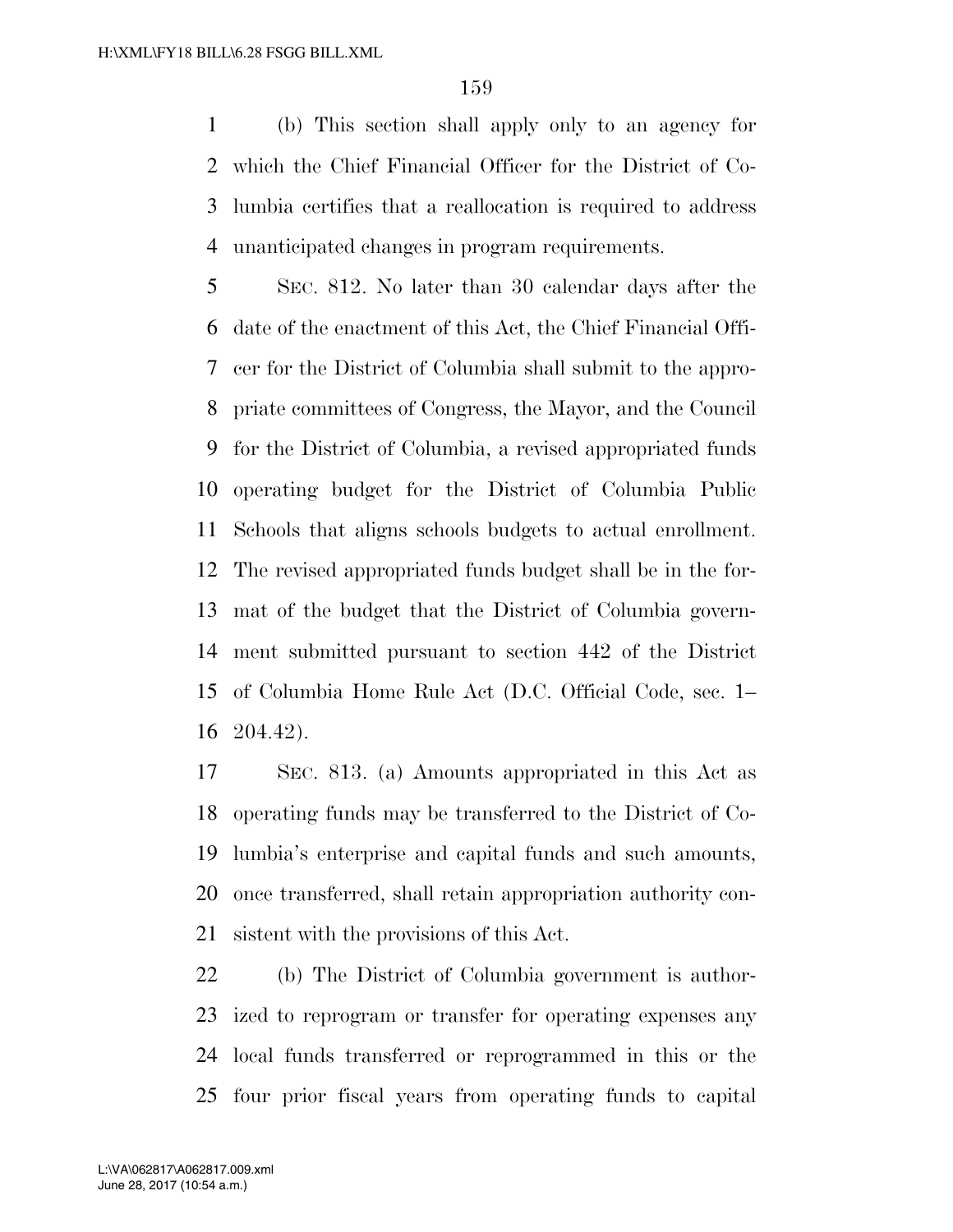funds, and such amounts, once transferred or repro- grammed, shall retain appropriation authority consistent with the provisions of this Act.

 (c) The District of Columbia government may not transfer or reprogram for operating expenses any funds derived from bonds, notes, or other obligations issued for capital projects.

 SEC. 814. None of the Federal funds appropriated in this Act shall remain available for obligation beyond the current fiscal year, nor may any be transferred to other appropriations, unless expressly so provided herein.

 SEC. 815. Except as otherwise specifically provided by law or under this Act, not to exceed 50 percent of unob- ligated balances remaining available at the end of fiscal year 2018 from appropriations of Federal funds made available for salaries and expenses for fiscal year 2018 in this Act, shall remain available through September 30, 2019, for each such account for the purposes authorized: *Provided*, That a request shall be submitted to the Com- mittees on Appropriations of the House of Representatives and the Senate for approval prior to the expenditure of such funds: *Provided further*, That these requests shall be made in compliance with reprogramming guidelines out-lined in section 803 of this Act.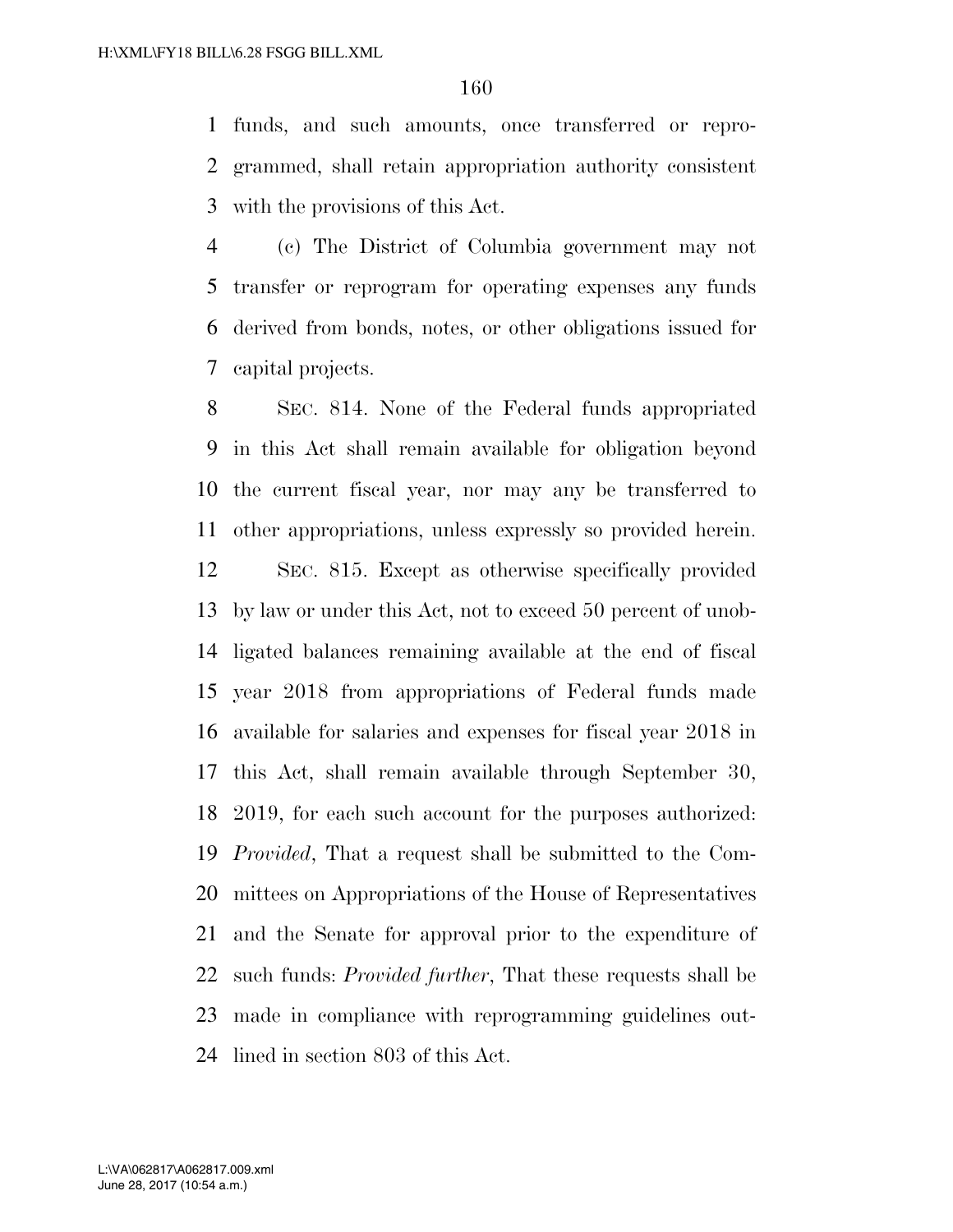SEC. 816. (a)(1) During fiscal year 2019, during a period in which neither a District of Columbia continuing resolution or a regular District of Columbia appropriation bill is in effect, local funds are appropriated in the amount provided for any project or activity for which local funds are provided in the Act referred to in paragraph (2) (sub- ject to any modifications enacted by the District of Colum- bia as of the beginning of the period during which this subsection is in effect) at the rate set forth by such Act. (2) The Act referred to in this paragraph is the Act of the Council of the District of Columbia pursuant to which a proposed budget is approved for fiscal year 2019 which (subject to the requirements of the District of Co- lumbia Home Rule Act) will constitute the local portion of the annual budget for the District of Columbia govern- ment for fiscal year 2019 for purposes of section 446 of the District of Columbia Home Rule Act (sec. 1–204.46, D.C. Official Code).

 (b) Appropriations made by subsection (a) shall cease to be available—

 (1) during any period in which a District of Co- lumbia continuing resolution for fiscal year 2019 is in effect; or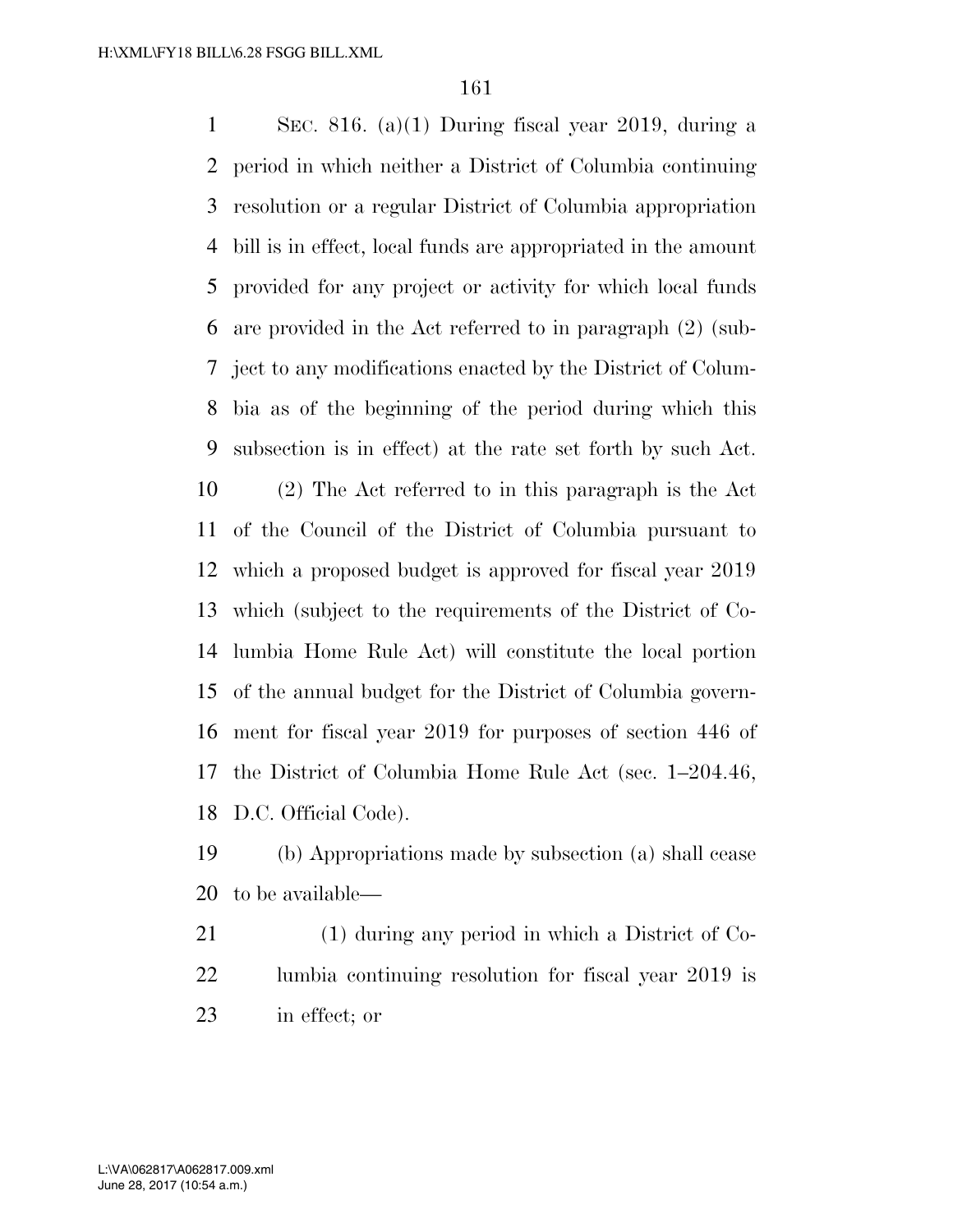(2) upon the enactment into law of the regular District of Columbia appropriation bill for fiscal year 2019.

 (c) An appropriation made by subsection (a) is pro- vided under the authority and conditions as provided under this Act and shall be available to the extent and in the manner that would be provided by this Act.

 (d) An appropriation made by subsection (a) shall cover all obligations or expenditures incurred for such project or activity during the portion of fiscal year 2019 for which this section applies to such project or activity. (e) This section shall not apply to a project or activity during any period of fiscal year 2019 if any other provi- sion of law (other than an authorization of appropria- $15 \t{ions}$ —

 (1) makes an appropriation, makes funds avail- able, or grants authority for such project or activity to continue for such period; or

 (2) specifically provides that no appropriation shall be made, no funds shall be made available, or no authority shall be granted for such project or ac-22 tivity to continue for such period.

 (f) Nothing in this section shall be construed to affect obligations of the government of the District of Columbia mandated by other law.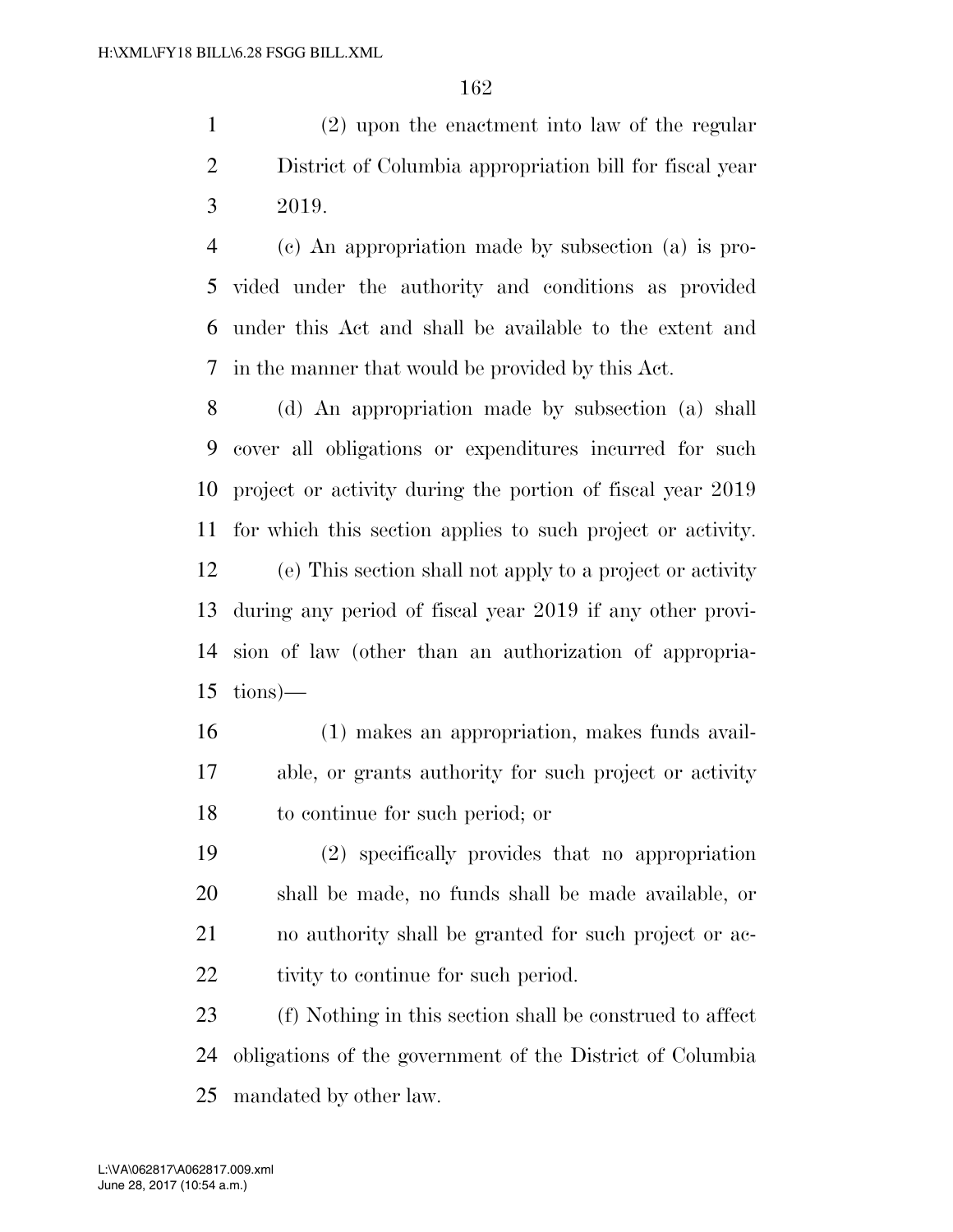SEC. 817. (a) Effective with respect to fiscal year

|    | 2 2013 and each succeeding fiscal year, the Local Budget     |
|----|--------------------------------------------------------------|
| 3  | Autonomy Amendment Act of 2012 (D.C. Law 19–321)             |
| 4  | is hereby repealed, and any provision of law amended or      |
| 5  | repealed by such Act shall be restored or revived as if such |
| 6  | Act had not been enacted into law.                           |
| 7  | $(b)(1)$ Section 450 of the District of Columbia Home        |
| 8  | Rule Act (sec. 1-204.50, D.C. Official Code) is amend-       |
| 9  | $ed$ —                                                       |
| 10 | $(A)$ in the first sentence, by striking "The                |
| 11 | General Fund" and inserting "(a) IN GEN-                     |
| 12 | ERAL.—The General Fund"; and                                 |
| 13 | (B) by adding at the end the following new                   |
| 14 | subsection:                                                  |
| 15 | "(b) APPLICATION OF FEDERAL APPROPRIATIONS                   |
| 16 | PROCESS.—Nothing in this Act shall be construed as cre-      |
| 17 | ating a continuing appropriation of the General Fund de-     |
| 18 | scribed in subsection (a). All funds provided for the Dis-   |
| 19 | trict of Columbia shall be appropriated on an annual fiscal  |
| 20 | year basis through the Federal appropriations process.       |
| 21 | For each fiscal year, the District shall be subject to all   |
| 22 | applicable requirements of subchapter III of chapter 13      |
| 23 | and subchapter II of chapter 15 of title 31, United States   |
| 24 | Code (commonly known as the 'Anti-Deficiency Act'), the      |
| 25 | Budget and Accounting Act of 1921, and all other require-    |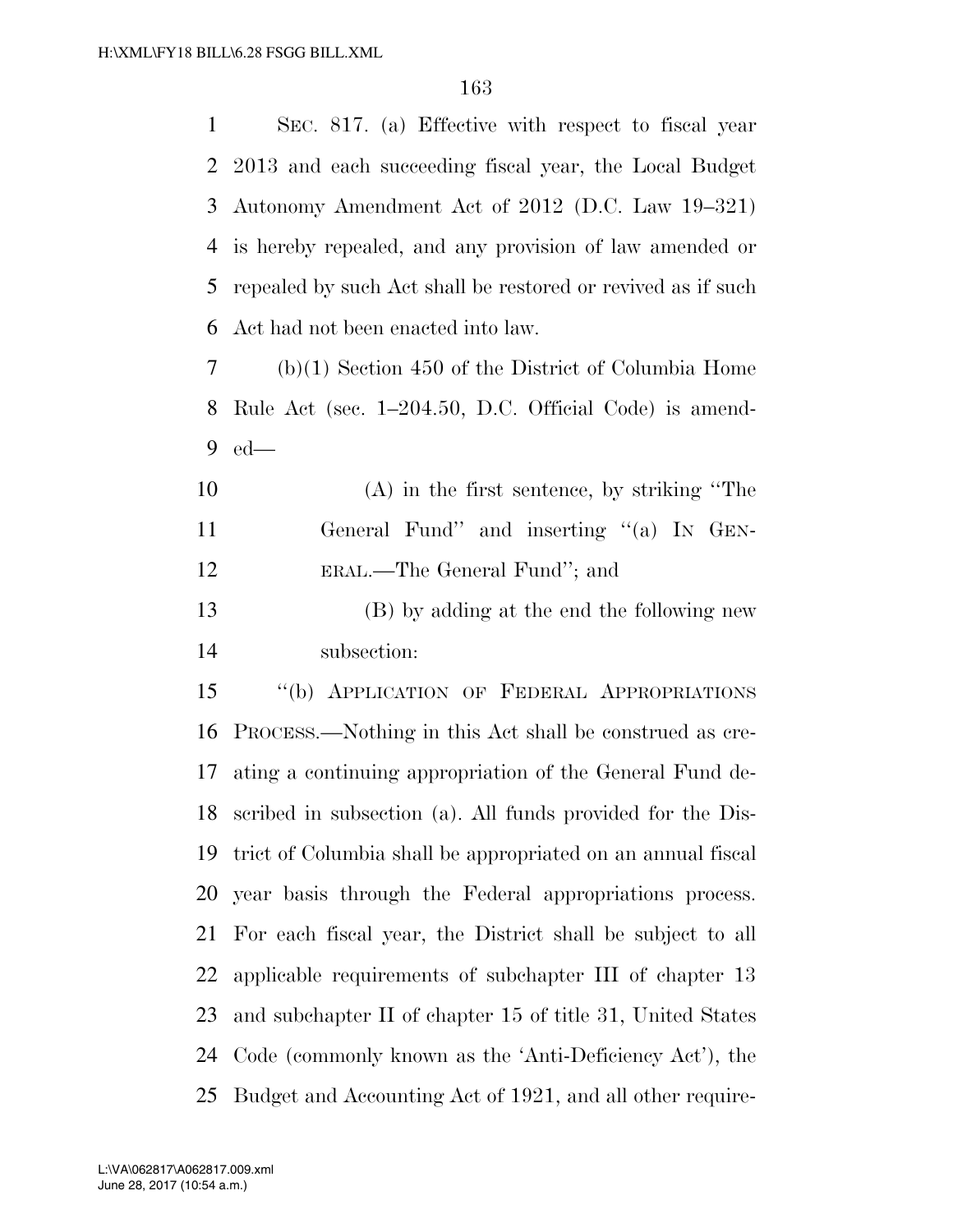ments and restrictions applicable to appropriations for such fiscal year.''.

3 (2) Section  $603(a)$  of such Act (sec.  $1-206.03(a)$ , D.C. Official Code) is amended—

(A) by striking ''existing''; and

 (B) by striking the period at the end and in- serting the following: '', or as authorizing the Dis-trict of Columbia to make any such change.''.

 (3) The amendments made by this subsection shall take effect as if included in the enactment of the District of Columbia Home Rule Act.

 SEC. 818. Except as expressly provided otherwise, any reference to ''this Act'' contained in this title or in title IV shall be treated as referring only to the provisions of this title or of title IV.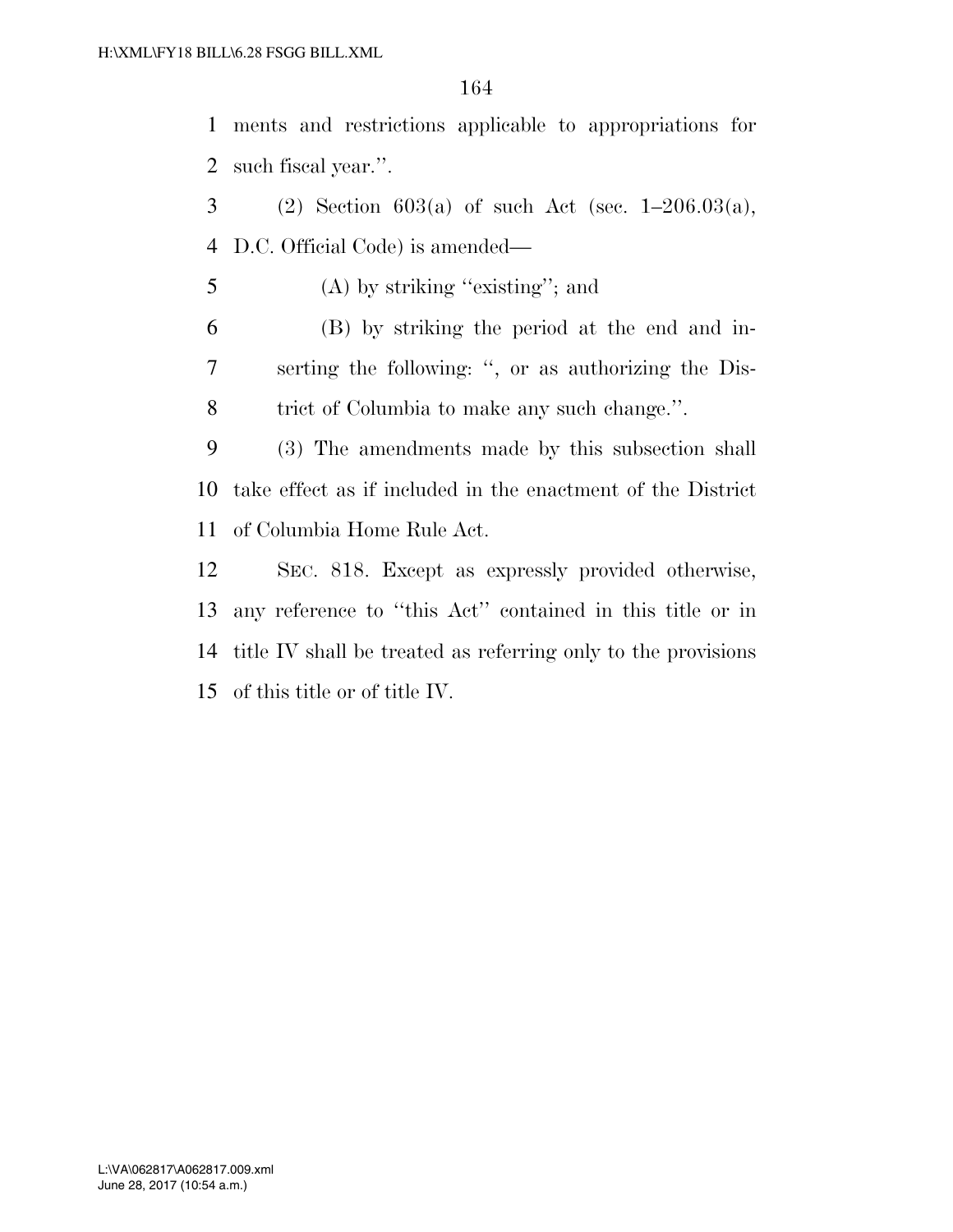| 1 |  | TITLE IX-OTHER MATTERS                                                                                                                                               |
|---|--|----------------------------------------------------------------------------------------------------------------------------------------------------------------------|
| 2 |  | TABLE OF CONTENTS                                                                                                                                                    |
| 3 |  | SEC. 901.                                                                                                                                                            |
| 4 |  | The table of contents for this title is as follows:                                                                                                                  |
|   |  | Sec. 901. Table of contents.<br>Sec. 902. Directed rulemaking repeals.<br>Sec. 903. Repeal and modification of provisions of the Financial Stability Act<br>of 2010. |
|   |  | Sec. 904. Bringing the Federal Deposit Insurance Corporation into the appro-<br>priations process.                                                                   |
|   |  | Sec. 905. Bringing the Federal Housing Finance Agency into the appropria-<br>tions process.                                                                          |
|   |  | Sec. 906. Bringing the examination and supervision functions of the National<br>Credit Union Administration into the appropriations process.                         |
|   |  | Sec. 907. Bringing the Office of the Comptroller of the Currency into the ap-<br>propriations process.                                                               |
|   |  | Sec. 908. Bringing the non-monetary policy related functions of the Board of<br>Governors of the Federal Reserve System into the appropria-<br>tions process.        |
|   |  | Sec. 909. Increased threshold for disclosures relating to compensatory benefit<br>plans.                                                                             |
|   |  | Sec. 910. Refunding or crediting overpayment of section 31 fees.                                                                                                     |
|   |  | Sec. 911. Safe harbor for investment fund research.                                                                                                                  |
|   |  | Sec. 912. Annual review of government-business forum on capital formation.                                                                                           |
|   |  | Sec. 913. Helping Angles Lead Our Startups.                                                                                                                          |
|   |  | Sec. 914. Investor limitation for qualifying venture capital funds.                                                                                                  |
|   |  | Sec. 915. Manufactured Housing.                                                                                                                                      |
|   |  | Sec. 916. Requirements for deposit account termination requests and orders.                                                                                          |
|   |  | Sec. 917. Amendments to the Financial Institutions Reform, Recovery, and En-<br>forcement Act of 1989.                                                               |
|   |  | Sec. 918. Safe harbor for certain loans held on portfolio.                                                                                                           |
|   |  | Sec. 919. Changes required to small bank holding company policy statement on<br>assessment of financial and managerial factors.                                      |
|   |  | Sec. 920. Community financial institution mortgage relief.                                                                                                           |
|   |  | Sec. 921. Regulations appropriate to business models.                                                                                                                |
|   |  | Sec. 922. Eliminating barriers to jobs for loan originators.                                                                                                         |
|   |  | Sec. 923. Small business loan data collection requirement.                                                                                                           |
|   |  | Sec. 924. Depository institutions subject to maintenance of records and disclo-<br>sure requirements.                                                                |
|   |  | Sec. 925. Rate of interest after transfer of loan.                                                                                                                   |
|   |  | Sec. 926. Bringing the Bureau into the regular appropriations process.                                                                                               |
|   |  | Sec. 927. Elimination of supervision authority.                                                                                                                      |
|   |  | Sec. 928. Removal of authority to regulate small-dollar credit.                                                                                                      |
|   |  | Sec. 929. Removal of Bureau UDAAP authority.                                                                                                                         |
|   |  | Sec. 930. Repeal of authority to restrict arbitration.                                                                                                               |
|   |  | Sec. 931. Exemption from risk retention requirements for nonresidential mort-<br>gage.                                                                               |
|   |  | Sec. 932. Prohibition on requiring a single ballot.                                                                                                                  |
|   |  | Sec. 933. Repeal of the Volcker Rule and other provisions.                                                                                                           |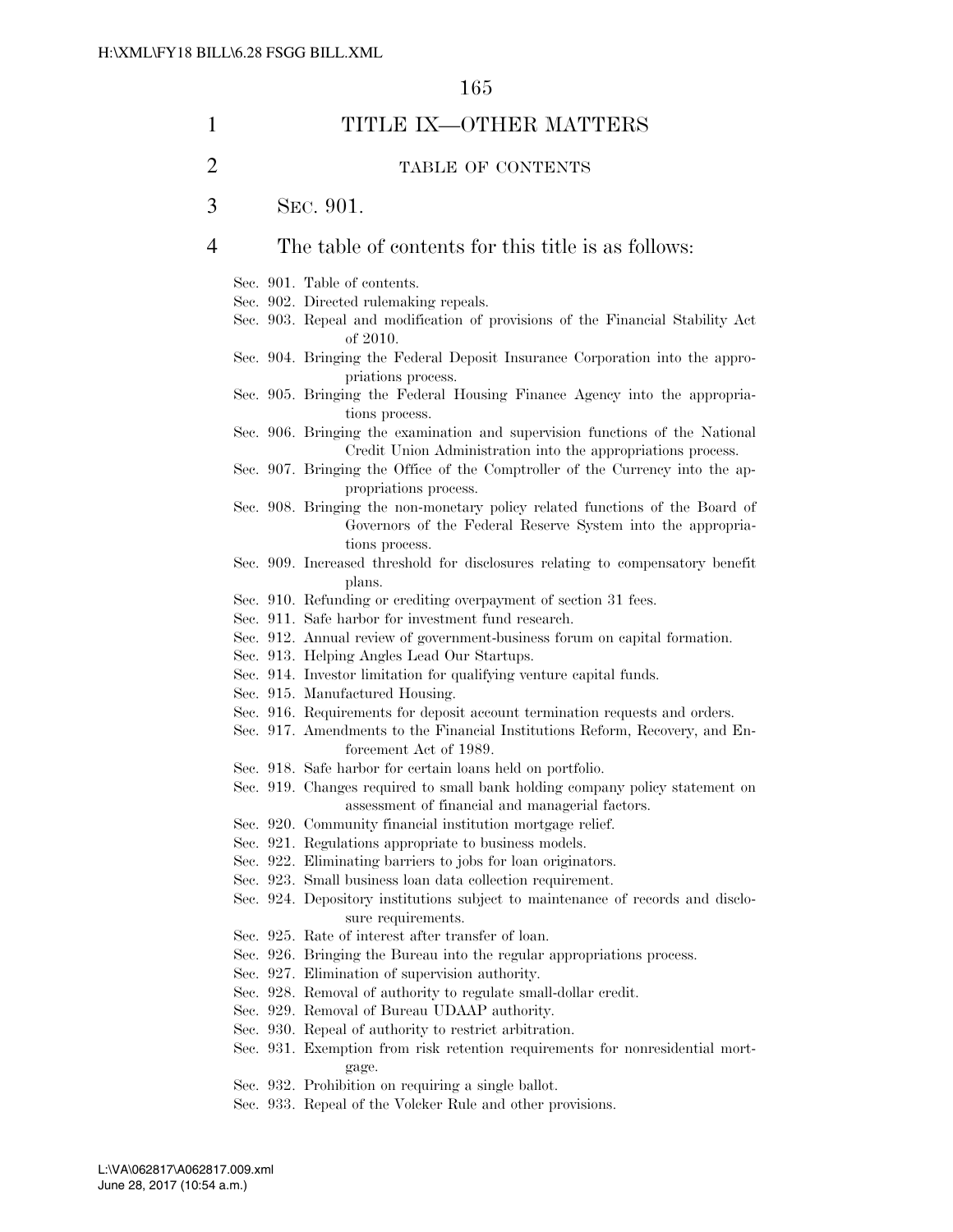| $\mathbf{1}$   | DIRECTED RULEMAKING REPEALS                                  |
|----------------|--------------------------------------------------------------|
| $\overline{2}$ | SEC. 902.                                                    |
| 3              | With respect to any directed rule making required by         |
| $\overline{4}$ | a provision of law repealed by this title, to the extent any |
| 5              | rule was issued or revised pursuant to such directed rule-   |
| 6              | making, such rule or revision shall have no force or effect. |
| 7              | REPEAL AND MODIFICATION OF PROVISIONS OF THE                 |
| 8              | FINANCIAL STABILITY ACT OF 2010                              |
| 9              | SEC. 903.                                                    |
| 10             | (a) REPEALS.—The following provisions of the Fi-             |
| 11             | nancial Stability Act of 2010 are repealed, and the provi-   |
| 12             | sions of law amended or repealed by such provisions are      |
| 13             | restored or revived as if such provisions had not been en-   |
| 14             | acted:                                                       |
| 15             | $(1)$ Subtitle B.                                            |
| 16             | $(2)$ Section 113.                                           |
| 17             | $(3)$ Section 114.                                           |
| 18             | $(4)$ Section 115.                                           |
| 19             | $(5)$ Section 116.                                           |
| 20             | $(6)$ Section 117.                                           |
| 21             | $(7)$ Section 119.                                           |
| 22             | $(8)$ Section 120.                                           |
| 23             | $(9)$ Section 121.                                           |
| 24             | $(10)$ Section 161.                                          |
| 25             | $(11)$ Section 162.                                          |
| 26             | $(12)$ Section 164.                                          |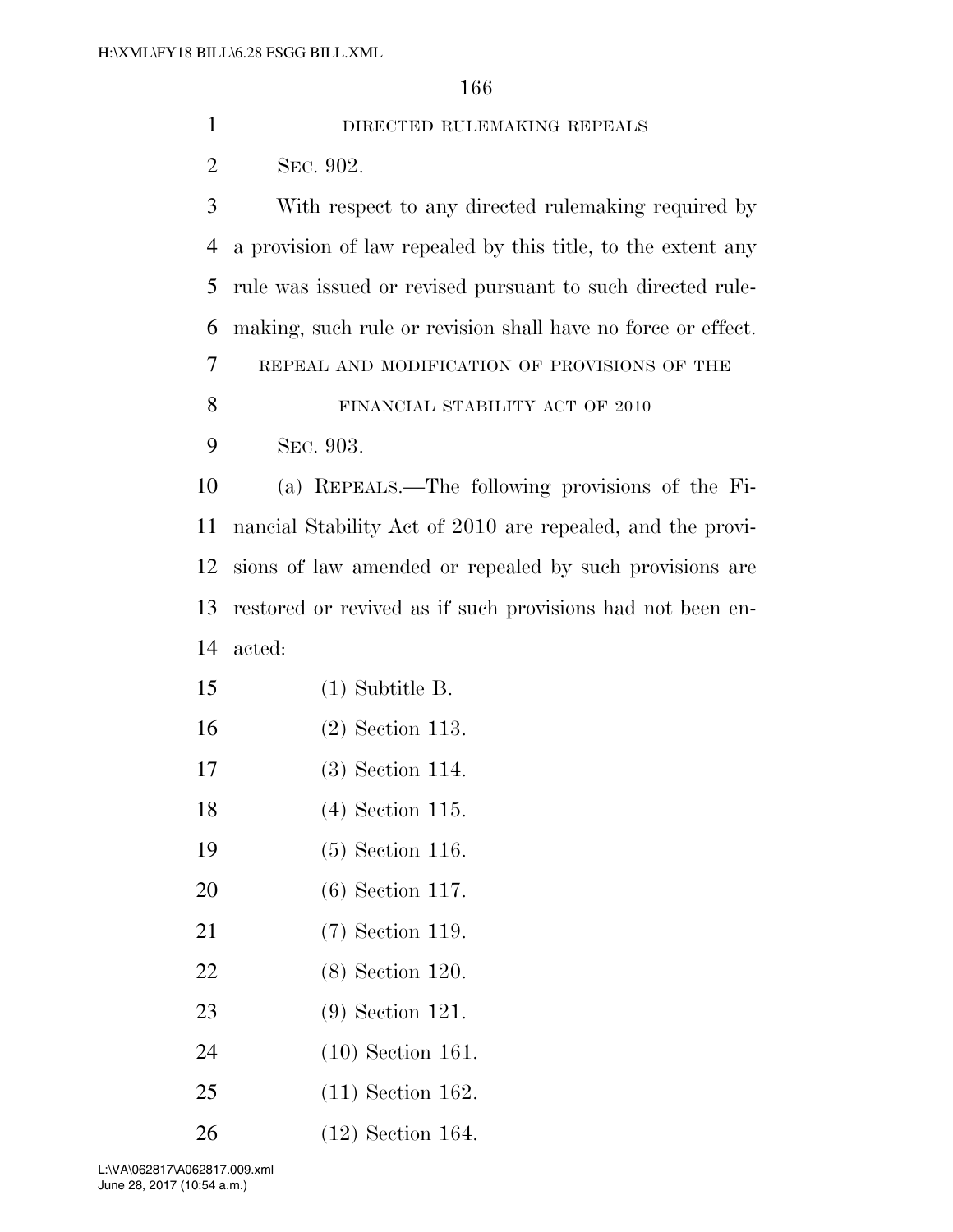| $\mathbf{1}$   | $(13)$ Section 166.                                      |
|----------------|----------------------------------------------------------|
| $\overline{2}$ | $(14)$ Section 167.                                      |
| 3              | $(15)$ Section 168.                                      |
| $\overline{4}$ | $(16)$ Section 170.                                      |
| 5              | $(17)$ Section 172.                                      |
| 6              | $(18)$ Section 174.                                      |
| 7              | $(19)$ Section 175.                                      |
| 8              | ADDITIONAL MODIFICATIONS.—The Financial<br>(b)           |
| 9              | Stability Act of 2010 (12 U.S.C. 5311 et seq.) is amend- |
| 10             | $ed$ —                                                   |
| 11             | $(1)$ in section 102(a), by striking paragraph           |
| 12             | (5);                                                     |
| 13             | $(2)$ in section 111—                                    |
| 14             | $(A)$ in subsection $(b)$ —                              |
| 15             | (i) in paragraph $(1)$ —                                 |
| 16             | $(I)$ by striking "who shall each"                       |
| 17             | and inserting "who shall, except as                      |
| 18             | provided below, each"; and                               |
| 19             | (II) by striking subparagraphs                           |
| 20             | (B) through (I) and inserting the fol-                   |
| 21             | lowing:                                                  |
| 22             | "(B) each member of the Board of Gov-                    |
| 23             | ernors, who shall collectively have 1 vote on the        |
| 24             | Council;                                                 |
| 25             | $\lq\lq$ (C) the Comptroller of the Currency;            |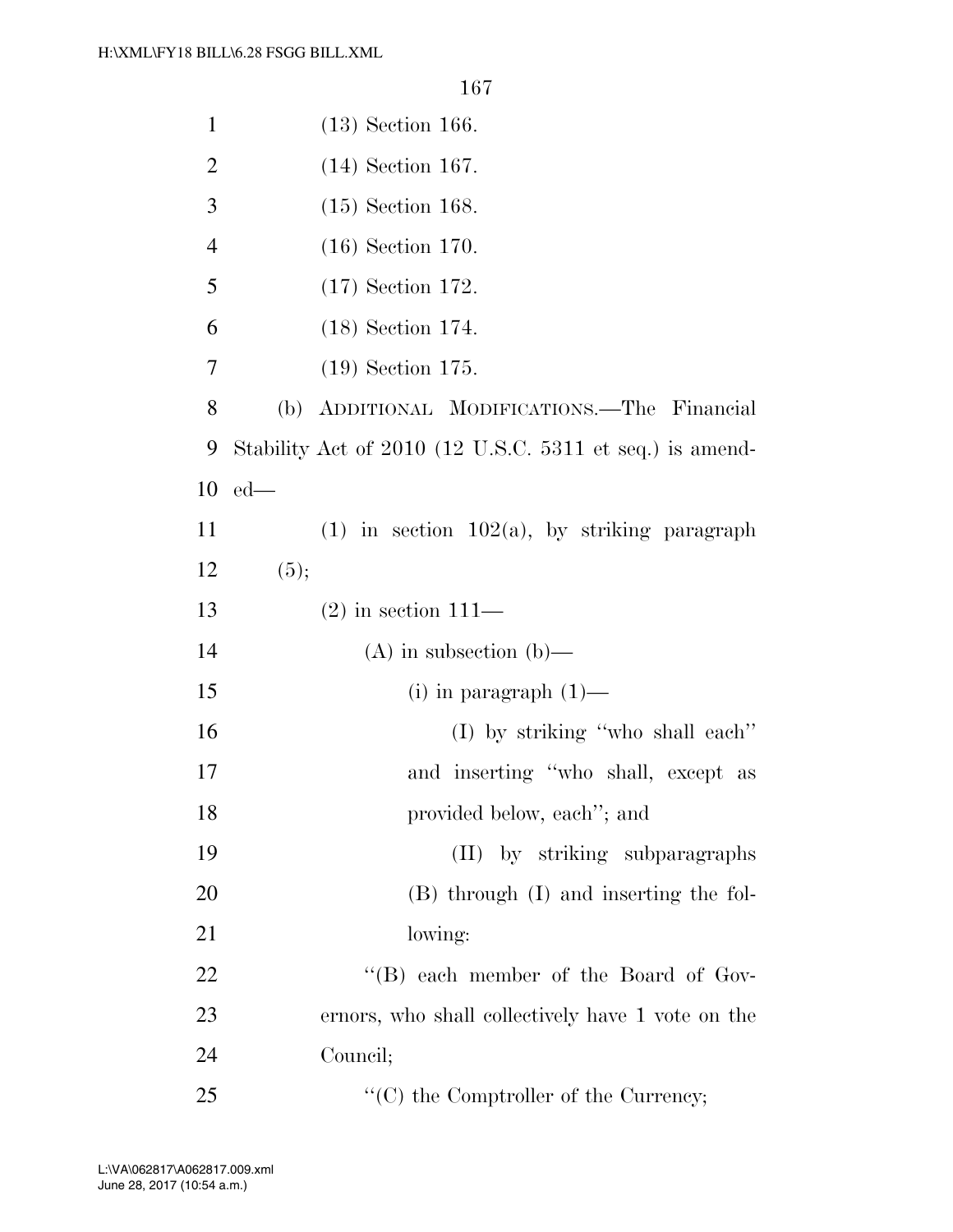| $\mathbf{1}$   | $\lq\lq$ (D) the Director of the Bureau;            |
|----------------|-----------------------------------------------------|
| $\overline{2}$ | $\lq\lq$ (E) each member of the Commission, who     |
| 3              | shall collectively have 1 vote on the Council;      |
| $\overline{4}$ | $\lq\lq(F)$ each member of the Corporation, who     |
| 5              | shall collectively have 1 vote on the Council;      |
| 6              | $\lq\lq (G)$ each member of the Commodity Fu-       |
| 7              | tures Trading Commission, who shall collec-         |
| 8              | tively have 1 vote on the Council;                  |
| 9              | $\lq\lq(H)$ the Director of the Federal Housing     |
| 10             | Finance Agency;                                     |
| 11             | "(I) each member of the National Credit             |
| 12             | Union Administration Board, who shall collec-       |
| 13             | tively have 1 vote on the Council; and";            |
| 14             | (ii) in paragraph $(2)$ —                           |
| 15             | $(I)$ by striking subparagraph $(A)$ ;              |
| 16             | and                                                 |
| 17             | by redesignating subpara-<br>(II)                   |
| 18             | graphs $(B)$ , $(C)$ , $(D)$ , and $(E)$ as sub-    |
| 19             | paragraphs $(A)$ , $(B)$ , $(C)$ , and $(D)$ , re-  |
| 20             | spectively; and                                     |
| 21             | (iii) by adding at the end the fol-                 |
| 22             | lowing:                                             |
| 23             | $``(4)$ VOTING BY MULTI-PERSON ENTITY.—             |
| 24             | "(A) VOTING WITHIN THE ENTITY.—An                   |
| 25             | entity described under subparagraph $(B)$ , $(E)$ , |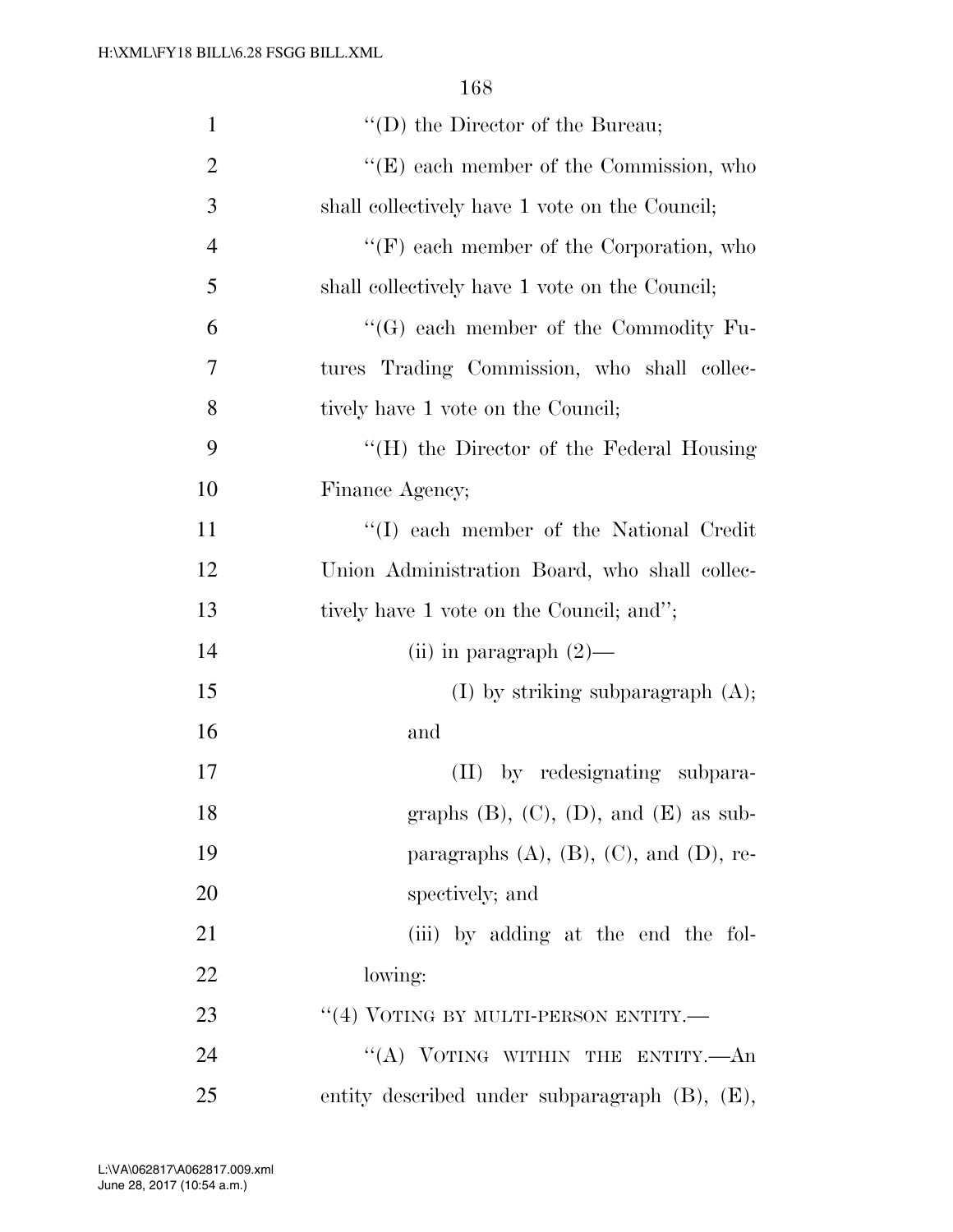$(F)$ ,  $(G)$ , or  $(I)$  of paragraph  $(1)$  shall deter- mine the entity's Council vote by using the vot- ing process normally applicable to votes by the entity's members. 5 "(B) CASTING OF ENTITY VOTE.—The 1 collective Council vote of an entity described under subparagraph (A) shall be cast by the head of such agency or, in the event such head is unable to cast such vote, the next most senior 10 member of the entity available.";

11 (B) in subsection  $(e)(1)$ , by striking "The independent member of the Council shall serve for a term of 6 years, and each nonvoting mem- ber described in subparagraphs (C), (D), and (E) of'' and inserting ''Each nonvoting mem-bers described under'';

 (C) in subsection (e), by adding at the end the following:

19 ''(3) STAFF ACCESS.—Any member of the Council may select to have one or more individuals on the member's staff attend a meeting of the Coun- cil, including any meeting of representatives of the member agencies other than the members them-selves.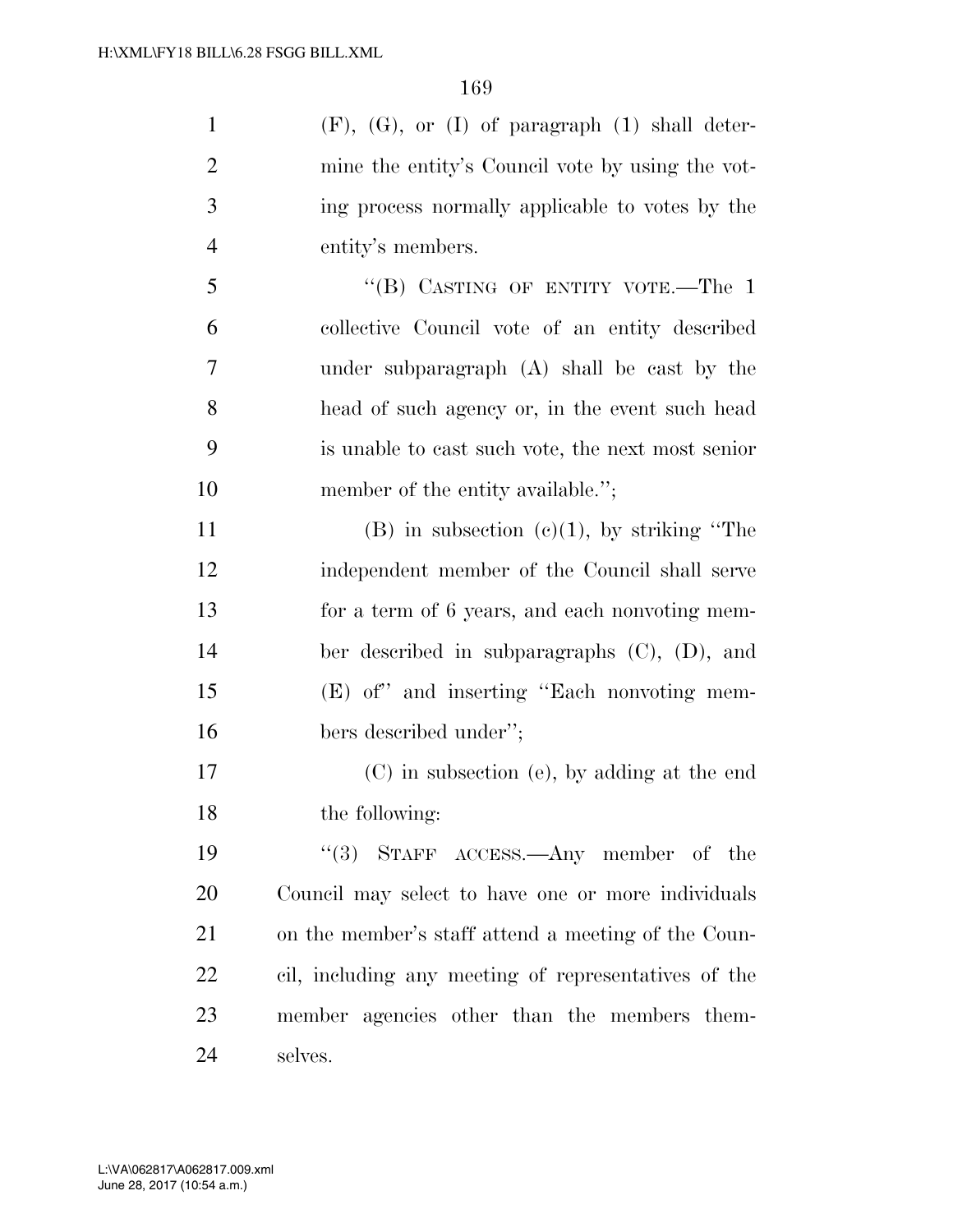| $\mathbf{1}$   | "(4) CONGRESSIONAL OVERSIGHT.—All public                 |
|----------------|----------------------------------------------------------|
| $\overline{2}$ | meetings of the Council shall be open to the attend-     |
| 3              | ance by members of the authorization and oversight       |
| $\overline{4}$ | committees of the House of Representatives and the       |
| 5              | Senate.                                                  |
| 6              | "(5) TRANSCRIPTION REQUIREMENT FOR NON-                  |
| $\tau$         | PUBLIC MEETINGS.—The Council shall create and            |
| 8              | preserve transcripts for all non-public meetings of      |
| 9              | the Council.                                             |
| 10             | "(6) MEMBER AGENCY MEETINGS.—Any meet-                   |
| 11             | ing of representatives of the member agencies other      |
| 12             | than the members themselves shall be open to at-         |
| 13             | tendance by staff of the authorization and oversight     |
| 14             | committees of the House of Representatives and the       |
| 15             | Senate.";                                                |
| 16             | $(D)$ by striking subsection $(g)$ (relating to          |
| 17             | the nonapplicability of FACA);                           |
| 18             | (E) by inserting after subsection (f) the                |
| 19             | following:                                               |
| 20             | "(g) OPEN MEETING REQUIREMENT.—The Council               |
| 21             | shall be an agency for purposes of section 552b of title |
| 22             | 5, United States Code (commonly referred to as the 'Gov- |
| 23             | ernment in the Sunshine Act').                           |
| 24             | "(h) CONFIDENTIAL CONGRESSIONAL BRIEFINGS.—              |
| 25             | The Chairperson shall at regular times but not less than |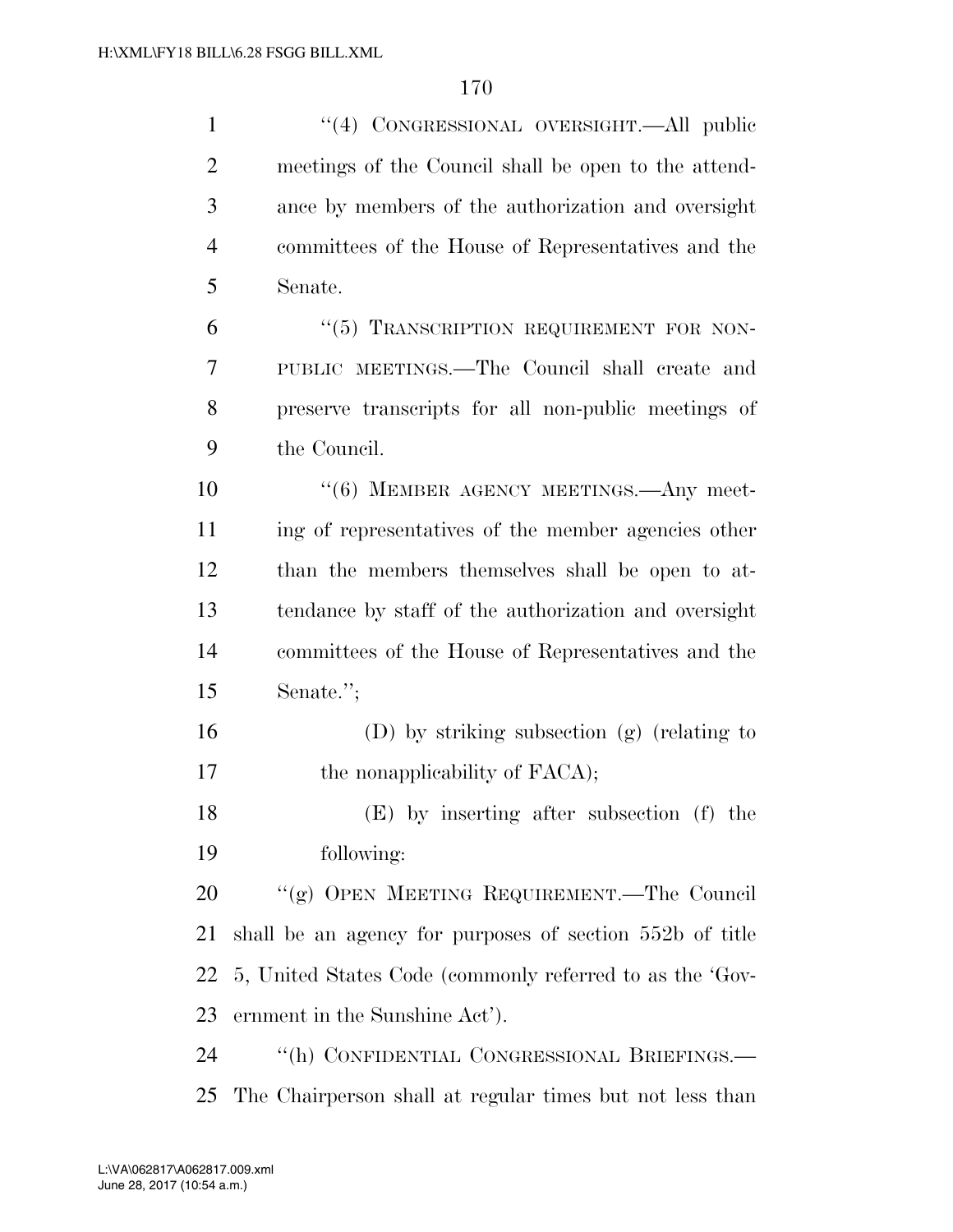| $\mathbf{1}$ | annually provide confidential briefings to the Committee  |
|--------------|-----------------------------------------------------------|
| 2            | on Financial Services of the House of Representatives and |
| 3            | the Committee on Banking, Housing, and Urban Affairs      |
| 4            | of the Senate, which may in the discretion of the Chair-  |
| 5            | man of the respective committee be attended by any com-   |
| 6            | bination of the committee's members or staff."; and       |
| $\tau$       | (F) by redesignating subsections<br>(h)                   |
| 8            | through $(j)$ as subsections $(i)$ through $(k)$ , re-    |
| 9            | spectively;                                               |
| 10           | $(3)$ in section 112—                                     |
| 11           | (A) in subsection (a) $(2)$ —                             |
| 12           | (i) in subparagraph $(A)$ , by striking                   |
| 13           | "direct the Office of Financial Research"                 |
| 14           | $\mathrm{to''};$                                          |
| 15           | (ii) by striking subparagraphs (B),                       |
| 16           | $(H)$ , and $(I)$ ;                                       |
| 17           | (iii) by redesignating subparagraphs                      |
| 18           | $(C), (D), (E), (F), (G), (J), (K), (L), (M),$            |
| 19           | and $(N)$ as subparagraphs $(B)$ , $(C)$ , $(D)$ ,        |
| <b>20</b>    | $(E), (F), (G), (H), (I), (J), and (K),$ re-              |
| 21           | spectively;                                               |
| 22           | $(iv)$ in subparagraph $(K)$ , as so redes-               |
| 23           | ignated—                                                  |
| 24           | in clause (iii), by adding<br>(I)                         |
| 25           | "and" at the end;                                         |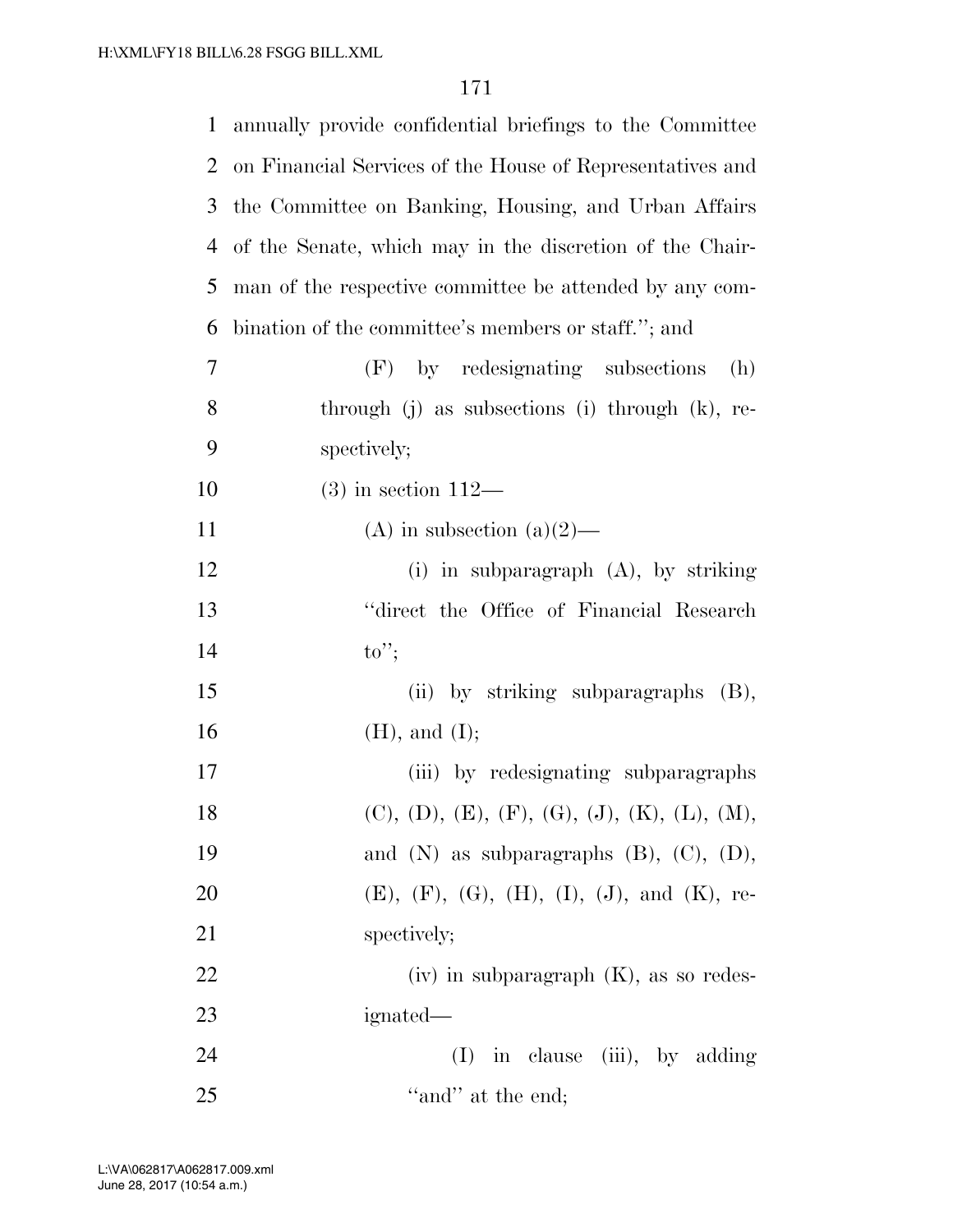| $\mathbf{1}$   | (II) by striking clauses (iv) and                 |
|----------------|---------------------------------------------------|
| $\overline{2}$ | $(v)$ ; and                                       |
| 3              | (III) by redesignating clause (vi)                |
| $\overline{4}$ | as clause (iv); and                               |
| 5              | $(B)$ in subsection $(d)$ —                       |
| 6              | $(i)$ in paragraph $(1)$ , by striking "the       |
| 7              | Office of Financial Research, member              |
| 8              | agencies," and inserting "member agen-            |
| 9              | ${\rm cies}$ ";                                   |
| 10             | (ii) in paragraph $(2)$ , by striking "the        |
| 11             | Office of Financial Research, any member          |
| 12             | agency," and inserting "member agencies";         |
| 13             | (iii) in paragraph $(3)$ —                        |
| 14             | $(I)$ by striking ", acting through               |
| 15             | Office of Financial Research,"<br>the             |
| 16             | each place it appears; and                        |
| 17             | $(II)$ in subparagraph $(B)$ , by                 |
| 18             | striking "the Office of Financial Re-             |
| 19             | search or"; and                                   |
| 20             | (iv) in paragraph $(5)(A)$ , by striking          |
| 21             | ", the Office of Financial Research,";            |
| 22             | $(4)$ by amending section 118 to read as follows: |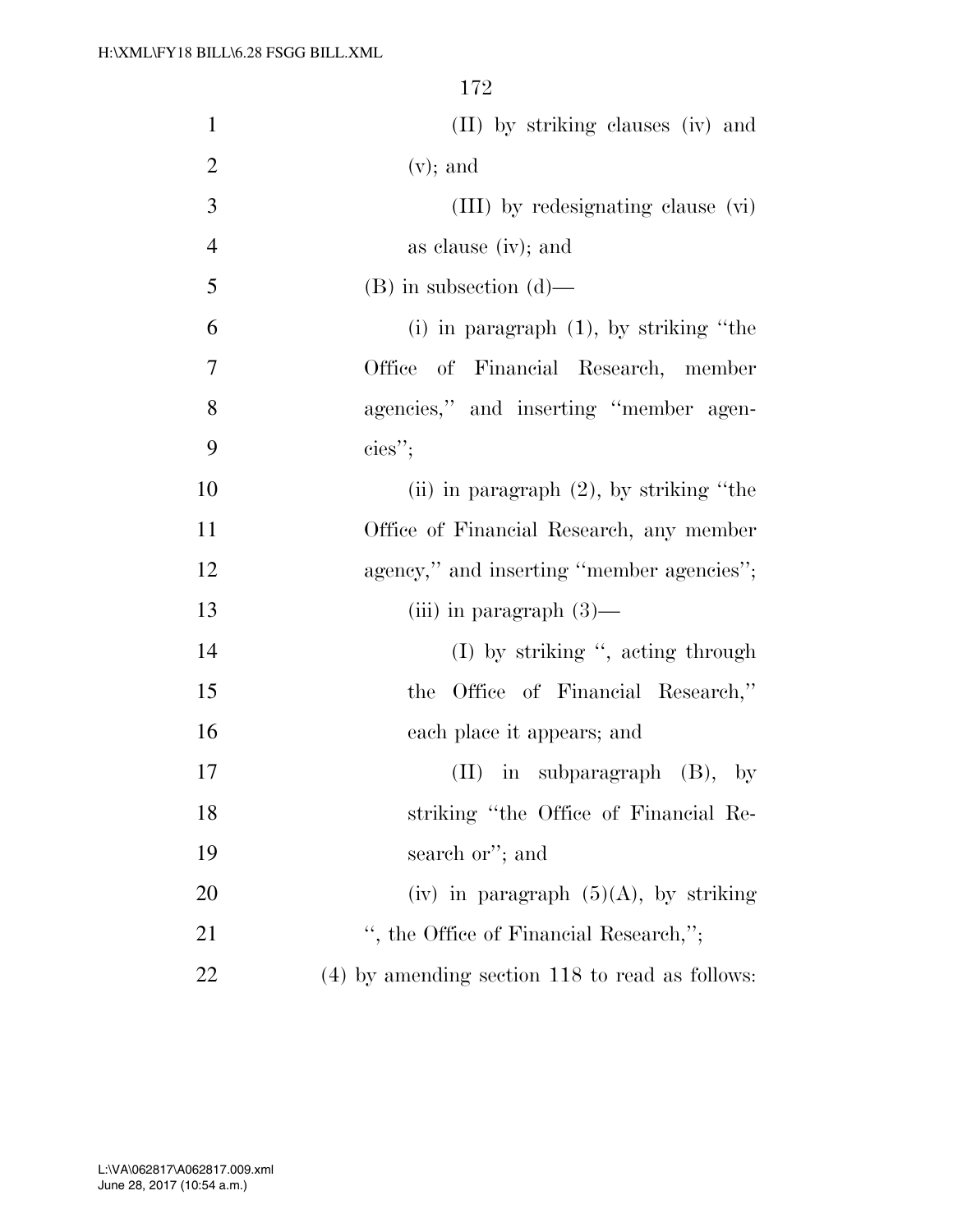| $\mathbf{1}$   | "SEC. 118. COUNCIL FUNDING.                               |
|----------------|-----------------------------------------------------------|
| $\overline{2}$ | "There is authorized to be appropriated to the Coun-      |
| 3              | cil \$4,000,000 for fiscal year 2018 and each fiscal year |
| 4              | thereafter to carry out the duties of the Council.";      |
| 5              | $(5)$ in section 163—                                     |
| 6              | $(A)$ by striking subsection $(a)$ ;                      |
| 7              | (B) by redesignating subsection (b) as sub-               |
| 8              | section (a); and                                          |
| 9              | $(C)$ in subsection (a), as so redesignated,              |
| 10             | by striking "or a nonbank financial company               |
| 11             | supervised by the Board of Governors" each                |
| 12             | place such term appears;                                  |
| 13             | $(6)$ in section 165—                                     |
| 14             | (A) by striking "nonbank financial compa-                 |
| 15             | nies supervised by the Board of Governors and"            |
| 16             | each place such term appears;                             |
| 17             | (B) by striking "nonbank financial com-                   |
| 18             | pany supervised by the Board of Governors                 |
| 19             | and" each place such term appears;                        |
| 20             | $(C)$ in subsection (a), by amending para-                |
| 21             | graph $(2)$ to read as follows:                           |
| 22             | "(2) TAILORED APPLICATION. In prescribing                 |
| 23             | more stringent prudential standards under this sec-       |
| 24             | tion, the Board of Governors may differentiate            |
| 25             | among companies on an individual basis or by cat-         |
| 26             | egory, taking into consideration their capital struc-     |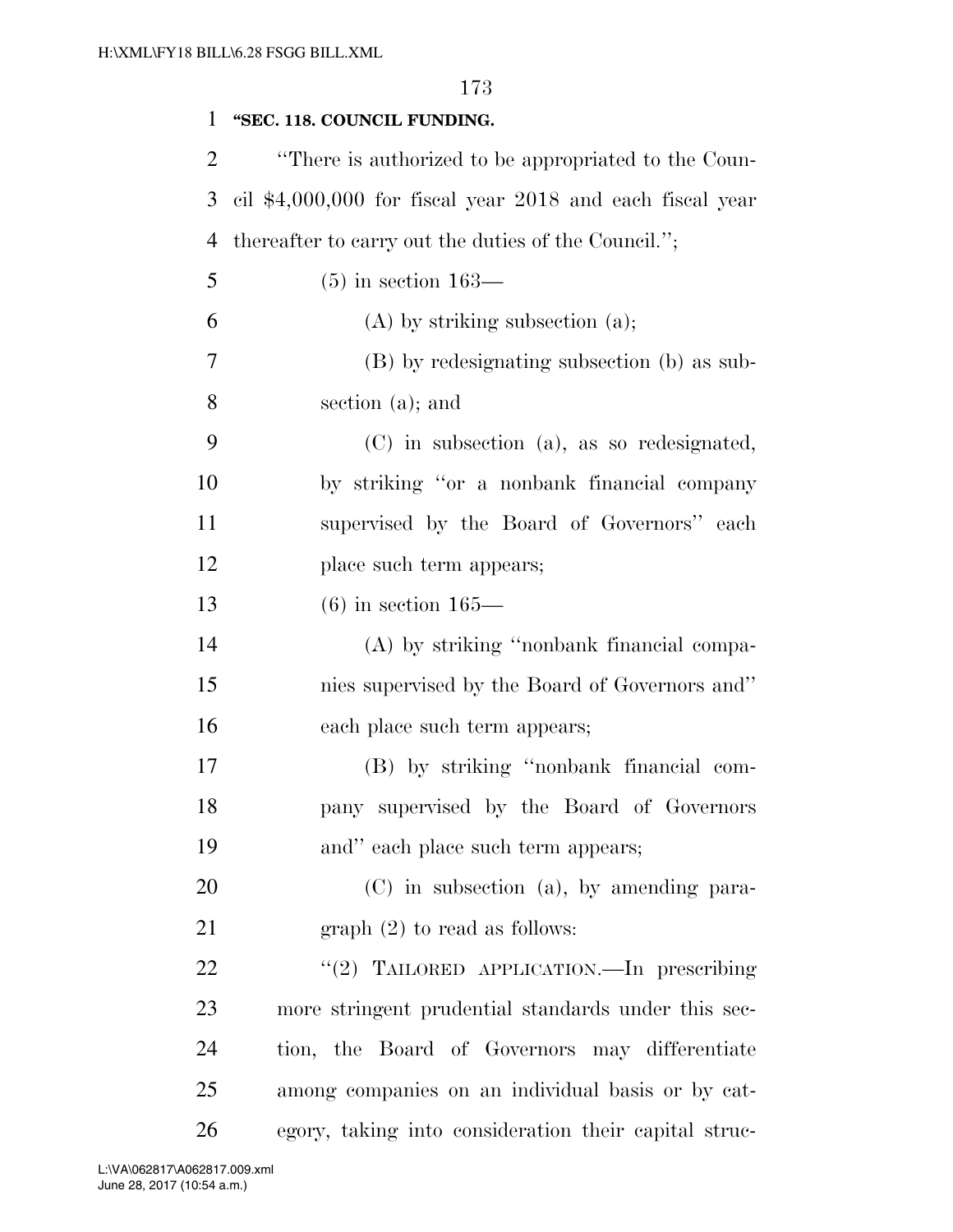| $\mathbf{1}$   | ture, riskiness, complexity, financial activities (in-   |
|----------------|----------------------------------------------------------|
| $\overline{2}$ | cluding the financial activities of their subsidiaries), |
| 3              | size, and any other risk-related factors that the        |
| $\overline{4}$ | Board of Governors deems appropriate.";                  |
| 5              | (D) in subsection (b)—                                   |
| 6              | (i) in paragraph $(1)(B)(iv)$ , by strik-                |
| 7              | ing ", on its own or pursuant to a rec-                  |
| 8              | ommendation made by the Council in ac-                   |
| 9              | cordance with section $115,$ ";                          |
| 10             | (ii) in paragraph $(2)$ —                                |
| 11             | (I) by striking "foreign nonbank"                        |
| 12             | financial company supervised by the                      |
| 13             | Board of Governors or";                                  |
| 14             | (II) by striking "shall—" and all                        |
| 15             | that follows through "give due" and                      |
| 16             | inserting "shall give due";                              |
| 17             | (III) in subparagraph $(A)$ , by                         |
| 18             | striking "; and" and inserting a pe-                     |
| 19             | riod; and                                                |
| 20             | (IV) by striking subparagraph                            |
| 21             | (B);                                                     |
| 22             | (iii) in paragraph $(3)$ —                               |
| 23             | (I) in subparagraph $(A)$ —                              |
| 24             | $(aa)$ by striking clause (i);                           |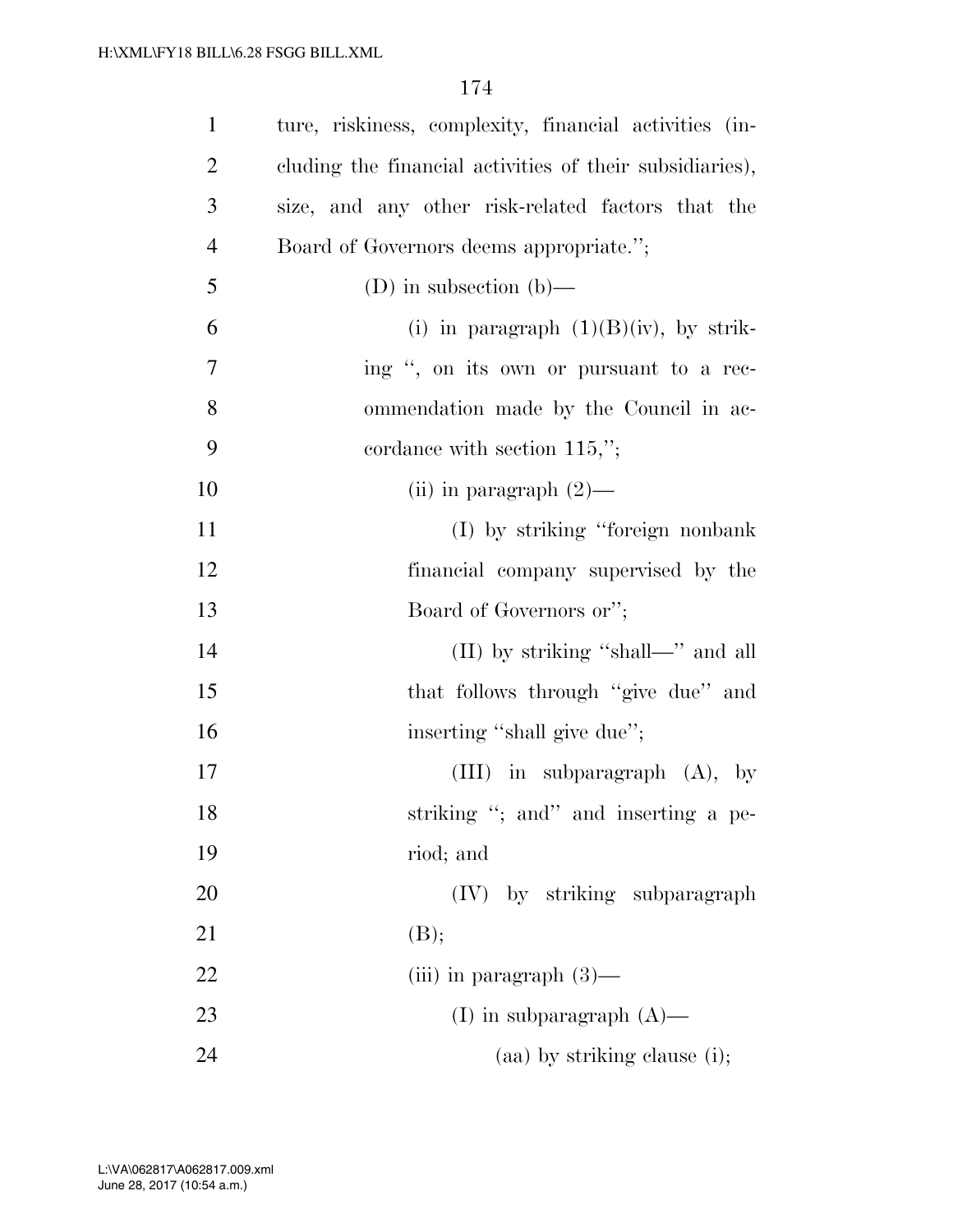| $\mathbf{1}$   | (bb) by redesignating                          |
|----------------|------------------------------------------------|
| $\mathbf{2}$   | clauses (ii), (iii), and (iv) as               |
| 3              | clauses $(i)$ , $(ii)$ , and $(iii)$ , respec- |
| $\overline{4}$ | tively; and                                    |
| 5              | (cc) in clause (iii), as so re-                |
| 6              | designated, by adding "and" at                 |
| 7              | the end;                                       |
| 8              | (II) by striking subparagraphs                 |
| 9              | $(B)$ and $(C)$ ; and                          |
| 10             | (III) by redesignating subpara-                |
| 11             | graph $(D)$ as subparagraph $(B)$ ; and        |
| 12             | (iv) in paragraph $(4)$ , by striking "a       |
| 13             | nonbank financial company supervised by        |
| 14             | the Board of Governors or";                    |
| 15             | $(E)$ in subsection (c)—                       |
| 16             | (i) in paragraph $(1)$ , by striking           |
| 17             | "under section $115(e)$ "; and                 |
| 18             | (ii) in paragraph $(2)$ —                      |
| 19             | (I) by amending subparagraph                   |
| 20             | (A) to read as follows:                        |
| 21             | "(A) any recommendations of the Coun-          |
| 22             | $\text{cil};$ "; and                           |
| 23             | $(II)$ in subparagraph $(D)$ , by              |
| 24             | striking "nonbank financial company            |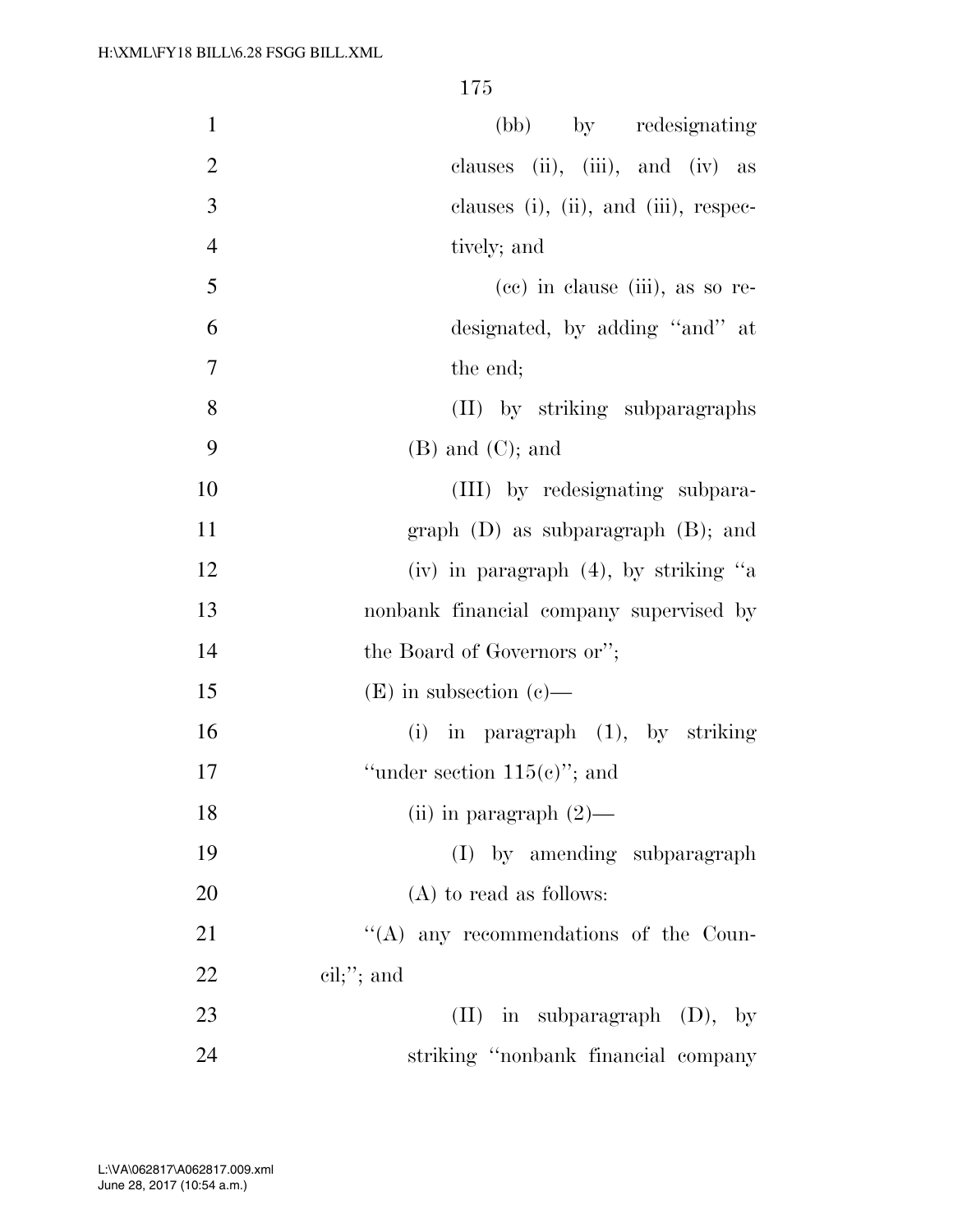| $\mathbf{1}$   | supervised by the Board of Governors                       |
|----------------|------------------------------------------------------------|
| $\overline{2}$ | $\mathrm{or}''$                                            |
| 3              | $(F)$ in subsection $(d)$ —                                |
| $\overline{4}$ | (i) by striking "a nonbank financial                       |
| 5              | company supervised by the Board of Gov-                    |
| 6              | ernors or" each place such term appears;                   |
| 7              | (ii) in paragraph $(1)$ , by striking "pe-                 |
| 8              | riodically" and inserting "not more often                  |
| 9              | than every 2 years";                                       |
| 10             | (iii) in paragraph $(3)$ —                                 |
| 11             | (I) by striking "The Board" and                            |
| 12             | inserting the following:                                   |
| 13             | "(A) IN GENERAL.—The Board";                               |
| 14             | (II) by striking "shall review"                            |
| 15             | and inserting the following: "shall—                       |
| 16             | "(i) review";                                              |
| 17             | (III) by striking the period and                           |
| 18             | inserting "; and"; and                                     |
| 19             | (IV) by adding at the end the fol-                         |
| 20             | lowing:                                                    |
| 21             | $\cdot$ <sup>"</sup> (ii) not later than the end of the 6- |
| 22             | month period beginning on the date the                     |
| 23             | bank holding company submits the resolu-                   |
| 24             | tion plan, provide feedback to the bank                    |
| 25             | holding company on such plan.                              |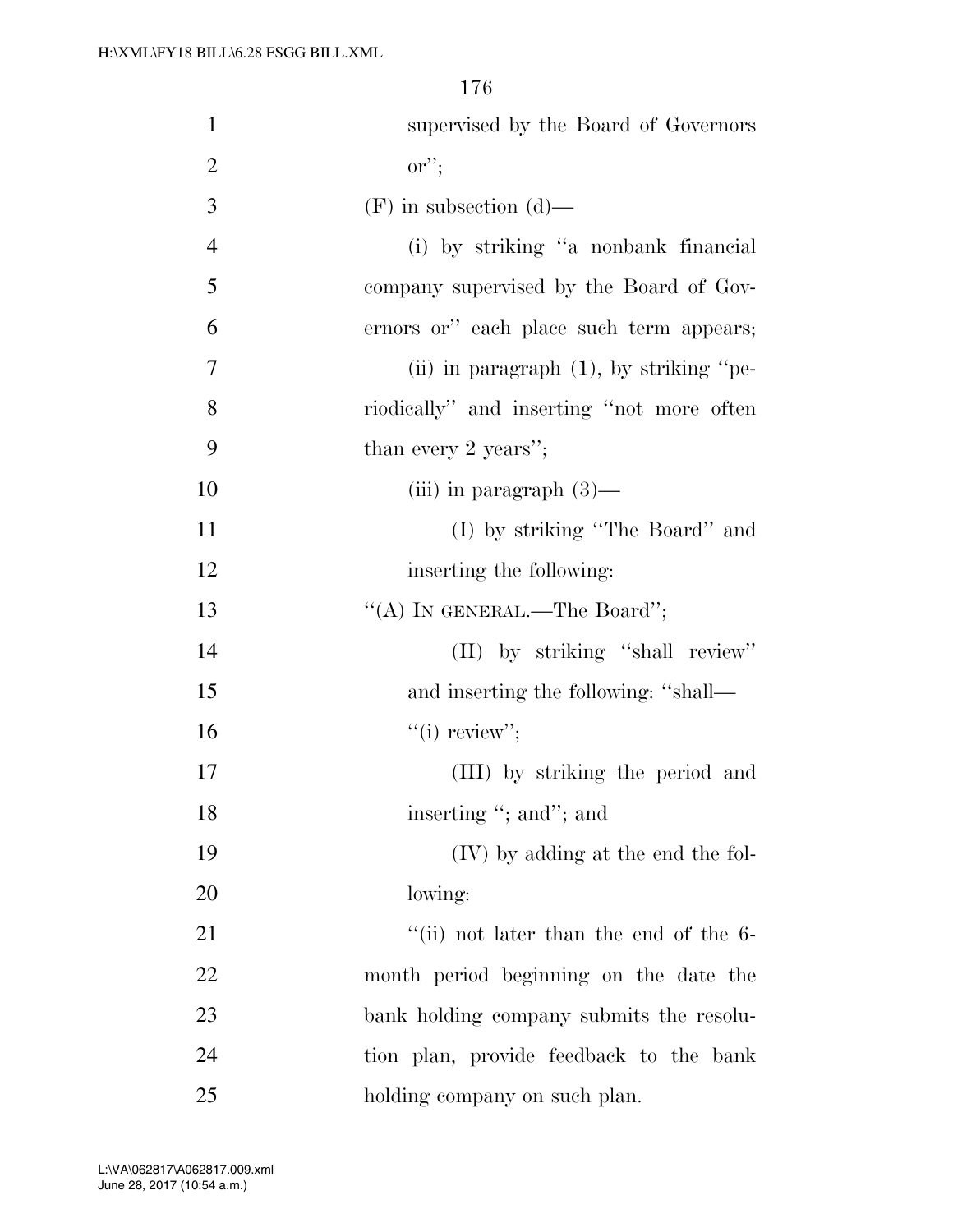| $\mathbf{1}$   | $\lq\lq (B)$<br>$\begin{minipage}{0.9\linewidth} \textbf{DIS}\textbf{CLOSURE} \hspace{0.25in} \textbf{OF} \hspace{0.25in} \textbf{ASSESSMENT} \end{minipage}$ |
|----------------|---------------------------------------------------------------------------------------------------------------------------------------------------------------|
| $\overline{2}$ | FRAMEWORK.—The Board of Governors shall                                                                                                                       |
| 3              | publicly disclose, including on the website of the                                                                                                            |
| $\overline{4}$ | Board of Governors, the assessment framework                                                                                                                  |
| 5              | that is used to review information under this                                                                                                                 |
| 6              | paragraph and shall provide the public with a                                                                                                                 |
| 7              | notice and comment period before finalizing                                                                                                                   |
| 8              | such assessment framework.".                                                                                                                                  |
| 9              | $(iv)$ in paragraph $(6)$ , by striking                                                                                                                       |
| 10             | "nonbank financial company supervised by                                                                                                                      |
| 11             | the Board, any bank holding company,"                                                                                                                         |
| 12             | and inserting "bank holding company";                                                                                                                         |
| 13             | $(G)$ in subsection (e)—                                                                                                                                      |
| 14             | (i) in paragraph $(1)$ , by striking "a                                                                                                                       |
| 15             | nonbank financial company supervised by                                                                                                                       |
| 16             | the Board of Governors or";                                                                                                                                   |
| 17             | (ii) in paragraph $(3)$ , by striking "the                                                                                                                    |
| 18             | nonbank financial company supervised by                                                                                                                       |
| 19             | the Board of Governors or" each place                                                                                                                         |
| 20             | such term appears; and                                                                                                                                        |
| 21             | (iii) in paragraph $(4)$ , by striking "a                                                                                                                     |
| 22             | nonbank financial company supervised by                                                                                                                       |
| 23             | the Board of Governors or";                                                                                                                                   |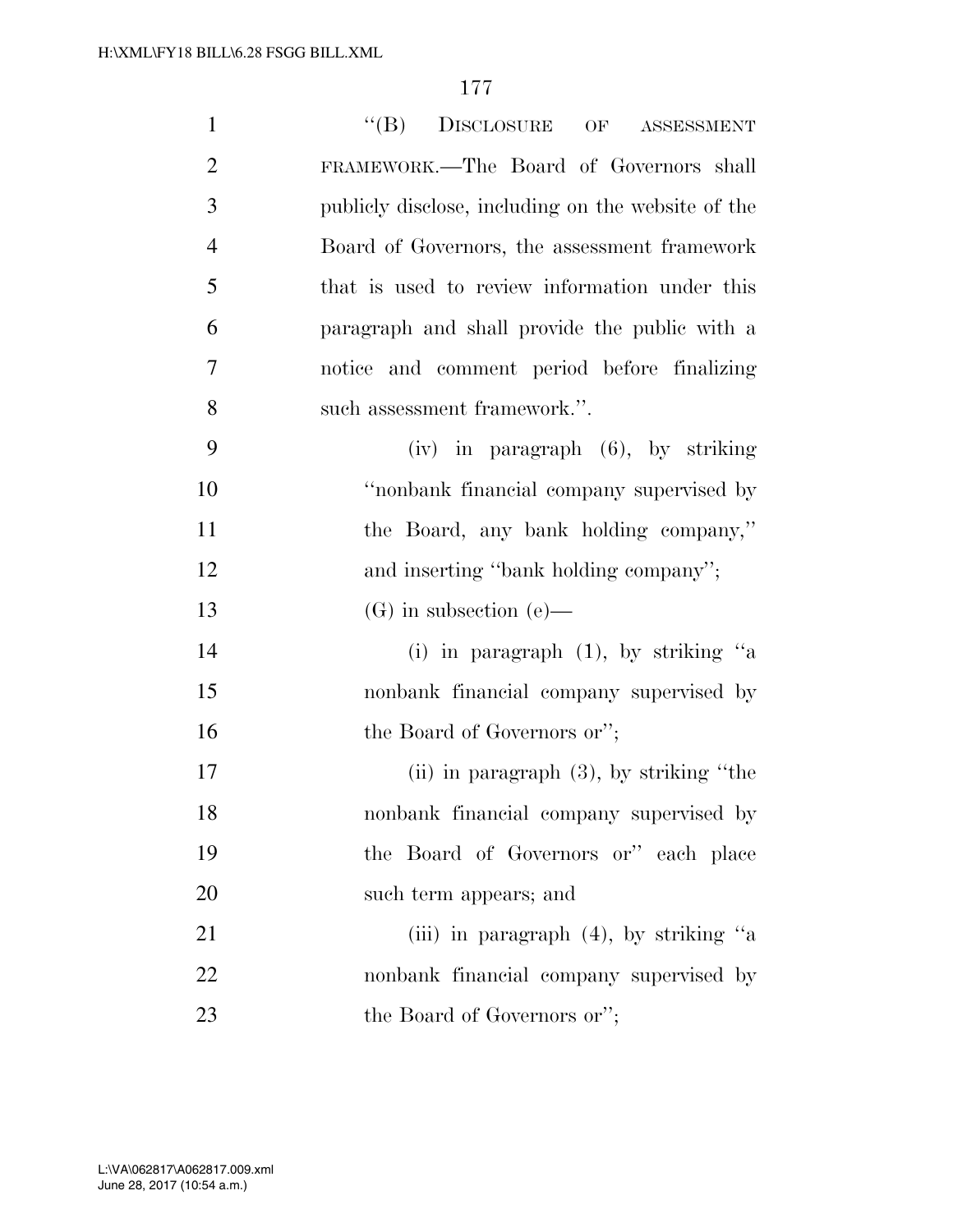| $\mathbf{1}$   | (H) in subsection $(g)(1)$ , by striking "and       |
|----------------|-----------------------------------------------------|
| $\overline{2}$ | any nonbank financial company supervised by         |
| 3              | the Board of Governors";                            |
| $\overline{4}$ | $(I)$ in subsection $(h)$ —                         |
| 5              | (i) by striking paragraph $(1)$ ;                   |
| 6              | (ii) by redesignating paragraphs $(2)$ ,            |
| $\tau$         | $(3)$ , and $(4)$ as paragraphs $(1)$ , $(2)$ , and |
| 8              | $(3)$ , respectively;                               |
| 9              | (iii) in paragraph $(1)$ , as so redesig-           |
| 10             | nated, by striking "paragraph (3)" each             |
| 11             | place such term appears and inserting               |
| 12             | "paragraph $(2)$ "; and                             |
| 13             | $(iv)$ in paragraph $(2)$ , as so redesig-          |
| 14             | nated—                                              |
| 15             | $(I)$ in subparagraph $(A)$ , by strik-             |
| 16             | ing "the nonbank financial company                  |
| 17             | supervised by the Board of Governors                |
| 18             | or bank holding company described in                |
| 19             | subsection (a), as applicable" and in-              |
| 20             | serting "a bank holding company de-                 |
| 21             | scribed in subsection $(a)$ "; and                  |
| 22             | $(II)$ in subparagraph $(B)$ , by                   |
| 23             | striking "the nonbank financial com-                |
| 24             | pany supervised by the Board of Gov-                |
| 25             | ernors or a bank holding company de-                |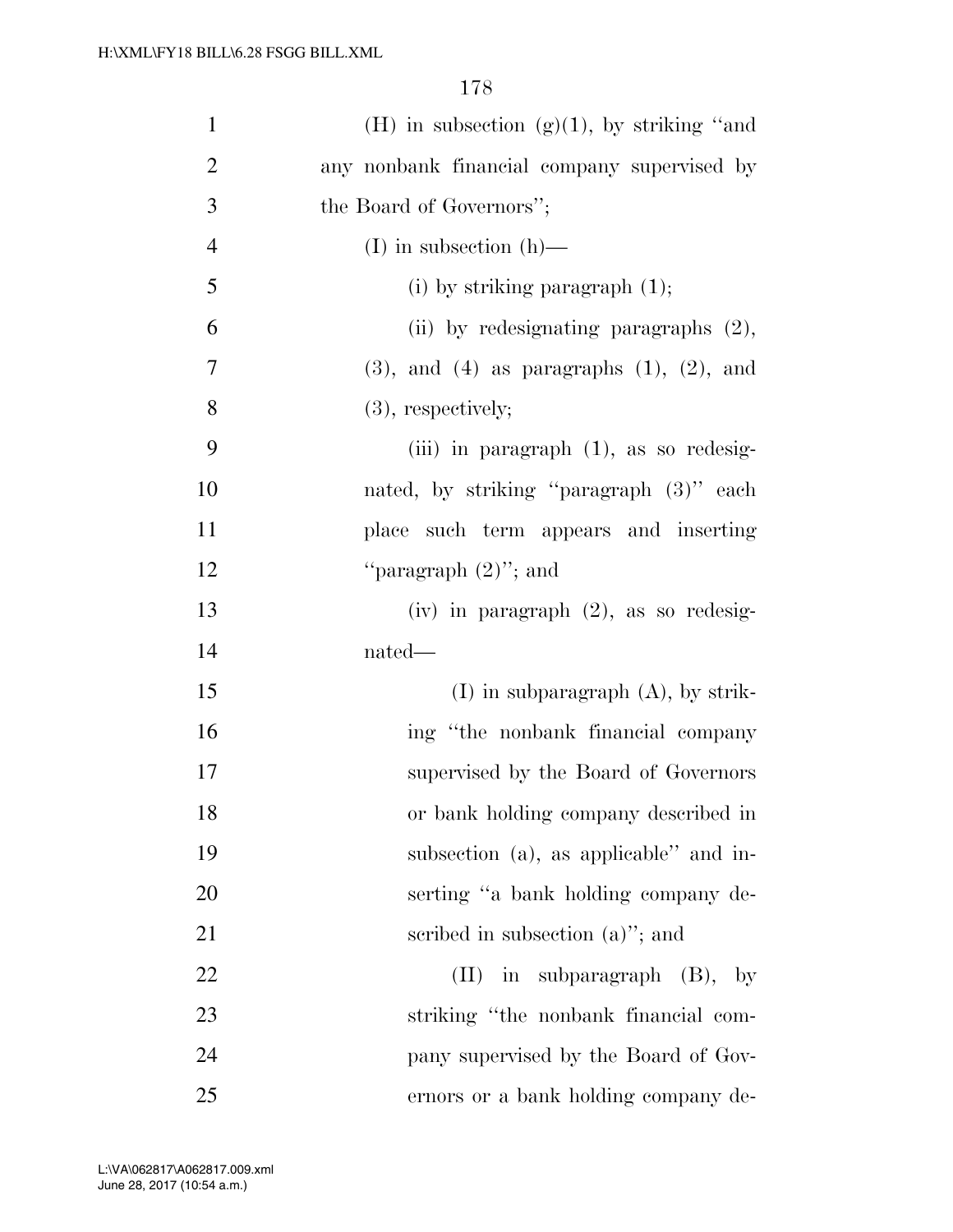| $\mathbf{1}$   | scribed in subsection (a), as applica-   |
|----------------|------------------------------------------|
| $\overline{2}$ | ble" and inserting "a bank holding       |
| 3              | company described in subsection $(a)$ "; |
| $\overline{4}$ | $(J)$ in subsection (i)—                 |
| 5              | $(i)$ in paragraph $(1)$ —               |
| 6              | $(I)$ in subparagraph $(A)$ , by strik-  |
| 7              | ing ", in coordination with the appro-   |
| 8              | priate primary financial regulatory      |
| 9              | agencies and the Federal Insurance       |
| 10             | Office,";                                |
| 11             | $(II)$ in subparagraph $(B)$ —           |
| 12             | (aa) by amending clause (i)              |
| 13             | to read as follows:                      |
| 14             | $\lq\lq$ (i) shall—                      |
| 15             | "(I) issue regulations, after pro-       |
| 16             | viding for public notice and comment,    |
| 17             | that provide for at least 3 different    |
| 18             | sets of conditions under which the       |
| 19             | evaluation required by this subsection   |
| 20             | shall be conducted, including baseline,  |
| 21             | adverse, and severely adverse, and       |
| 22             | methodologies, including models used     |
| 23             | to estimate losses on certain assets,    |
| 24             | and the Board of Governors shall not     |
| 25             | earry out any such evaluation until 60   |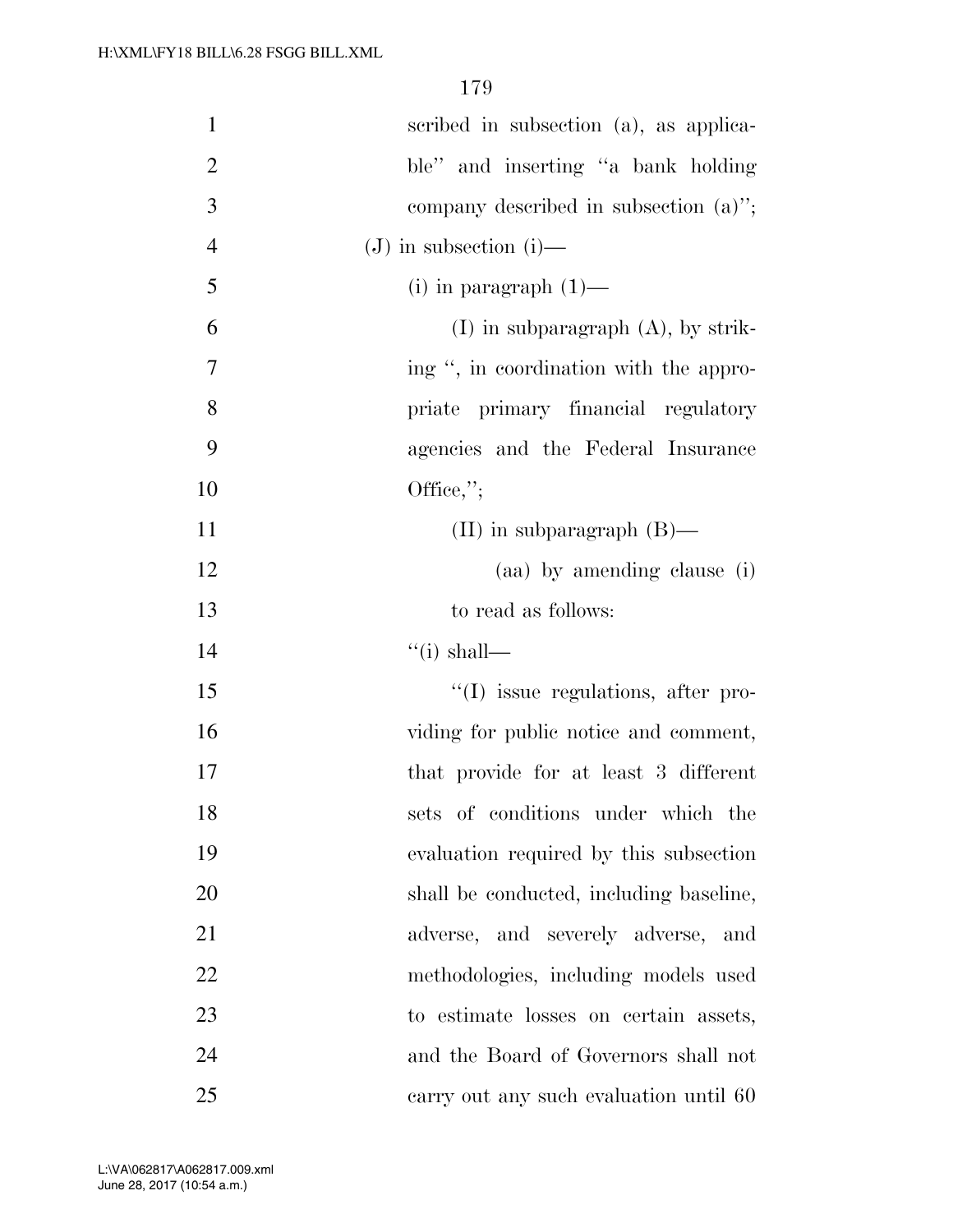| $\mathbf{1}$   | days after such regulations are issued;           |
|----------------|---------------------------------------------------|
| $\overline{2}$ | and                                               |
| 3              | $\lq\lq$ (II) provide copies of such regu-        |
| $\overline{4}$ | lations to the Comptroller General of             |
| 5              | the United States and the Panel of                |
| 6              | Economic Advisors of the Congres-                 |
| 7              | sional Budget Office before publishing            |
| 8              | such regulations;";                               |
| 9              | $(bb)$ in clause (ii), by strik-                  |
| 10             | ing "and nonbank financial com-                   |
| 11             | panies";                                          |
| 12             | $(ce)$ in clause $(iv)$ , by strik-               |
| 13             | ing "and" at the end;                             |
| 14             | $(dd)$ in clause $(v)$ , by strik-                |
| 15             | ing the period and inserting the                  |
| 16             | following: ", including any results               |
| 17             | of a resubmitted test;"; and                      |
| 18             | (ee) by adding at the end                         |
| 19             | the following:                                    |
| 20             | $\lq\lq$ (vi) shall, in establishing the severely |
| 21             | adverse condition under clause (i), provide       |
| 22             | detailed consideration of the model's ef-         |
| 23             | fects on financial stability and the cost and     |
| 24             | availability of credit;                           |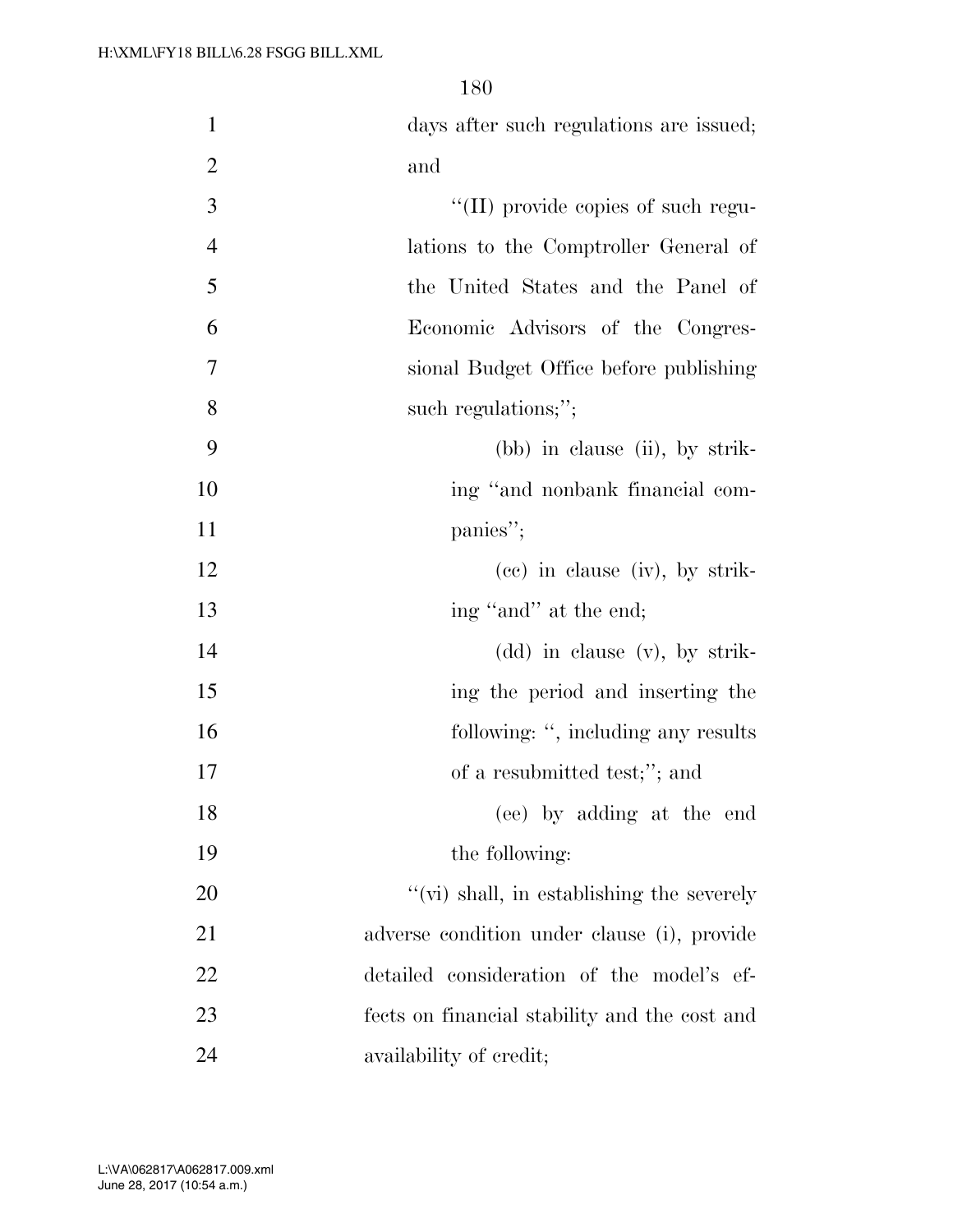| $\mathbf{1}$   | "(vii) shall, in developing the models       |
|----------------|----------------------------------------------|
| $\overline{2}$ | and methodologies and providing them for     |
| 3              | notice and comment under this subpara-       |
| $\overline{4}$ | graph, publish a process to test the models  |
| 5              | and methodologies for their potential to     |
| 6              | magnify systemic and institutional risks in- |
| 7              | stead of facilitating increased resiliency;  |
| 8              | "(viii) shall design and publish a proc-     |
| 9              | ess to test and document the sensitivity     |
| 10             | and uncertainty associated with the model    |
| 11             | system's data quality, specifications, and   |
| 12             | assumptions; and                             |
| 13             | "(ix) shall communicate the range and        |
| 14             | sources of uncertainty surrounding the       |
| 15             | models and methodologies."; and              |
| 16             | (III) by adding at the end the               |
| 17             | following:                                   |
| 18             | ``(C) CCAR REQUIREMENTS.                     |
| 19             | "(i) PARAMETERS AND<br>$CON-$                |
| 20             | SEQUENCES APPLICABLE TO CCAR.—The            |
| 21             | requirements of subparagraph (B) shall       |
| 22             | apply to CCAR.                               |
| 23             | "(ii) TWO-YEAR LIMITATION.—The               |
| 24             | Board of Governors may not subject a         |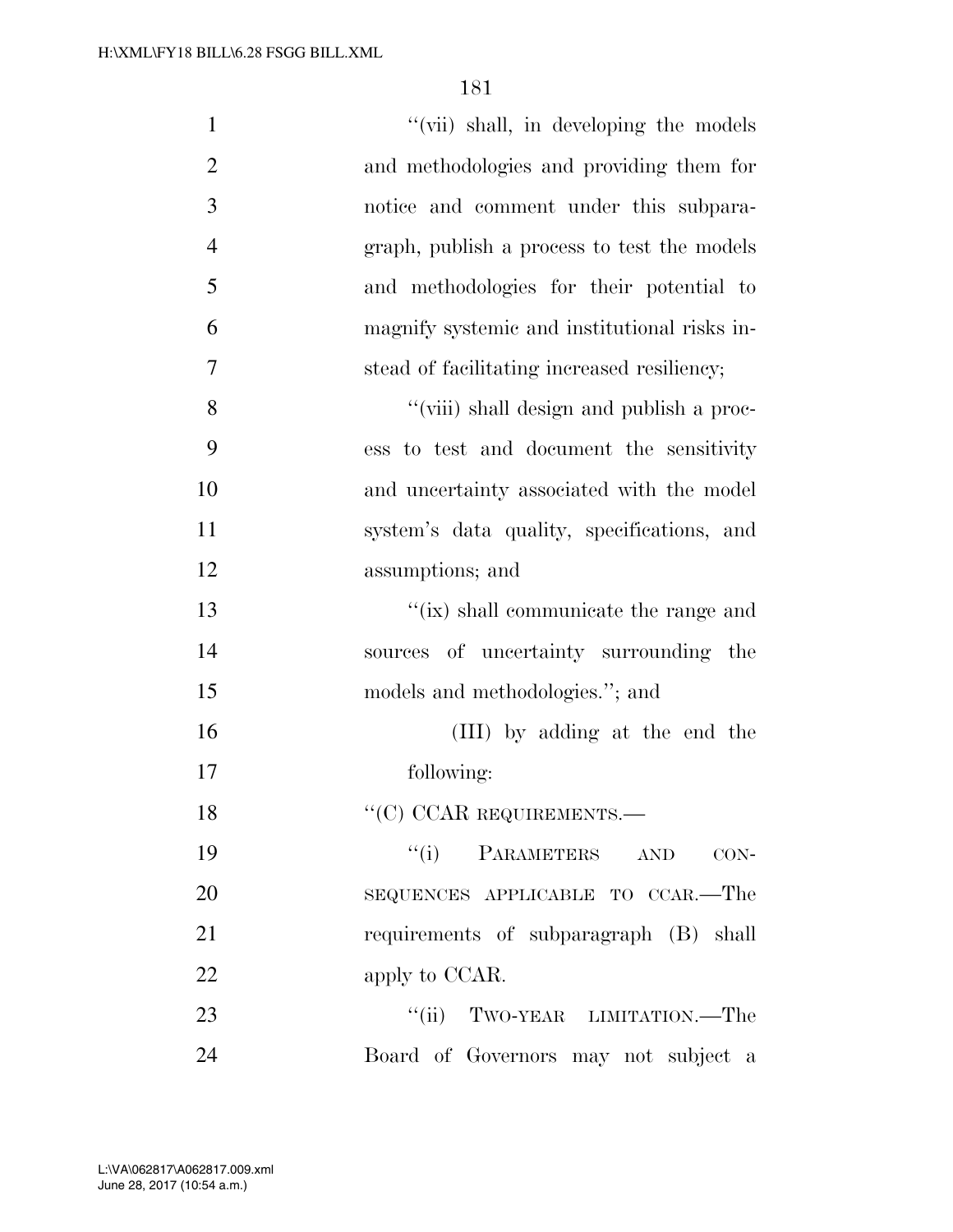|            |  | company to CCAR more than once every |
|------------|--|--------------------------------------|
| two years. |  |                                      |
|            |  | "(iii) MID-CYCLE RESUBMISSION.—If    |

 a company receives a quantitative objection to, or otherwise desires to amend the com- pany's capital plan, the company may file a new streamlined plan at any time after a capital planning exercise has been com- pleted and before a subsequent capital planning exercise.

 $''(iv)$  LIMITATION ON QUALITATIVE CAPITAL PLANNING OBJECTIONS.—In car- rying out CCAR, the Board of Governors may not object to a company's capital plan on the basis of qualitative deficiencies in 16 the company's capital planning process.

17 ''(v) COMPANY INQUIRIES.—The Board of Governors shall establish and publish procedures for responding to in-20 quiries from companies subject to CCAR, including establishing the time frame in which such responses will be made, and 23 make such procedures publicly available.

24 "(vi) CCAR DEFINED.—For purposes of this subparagraph and subparagraph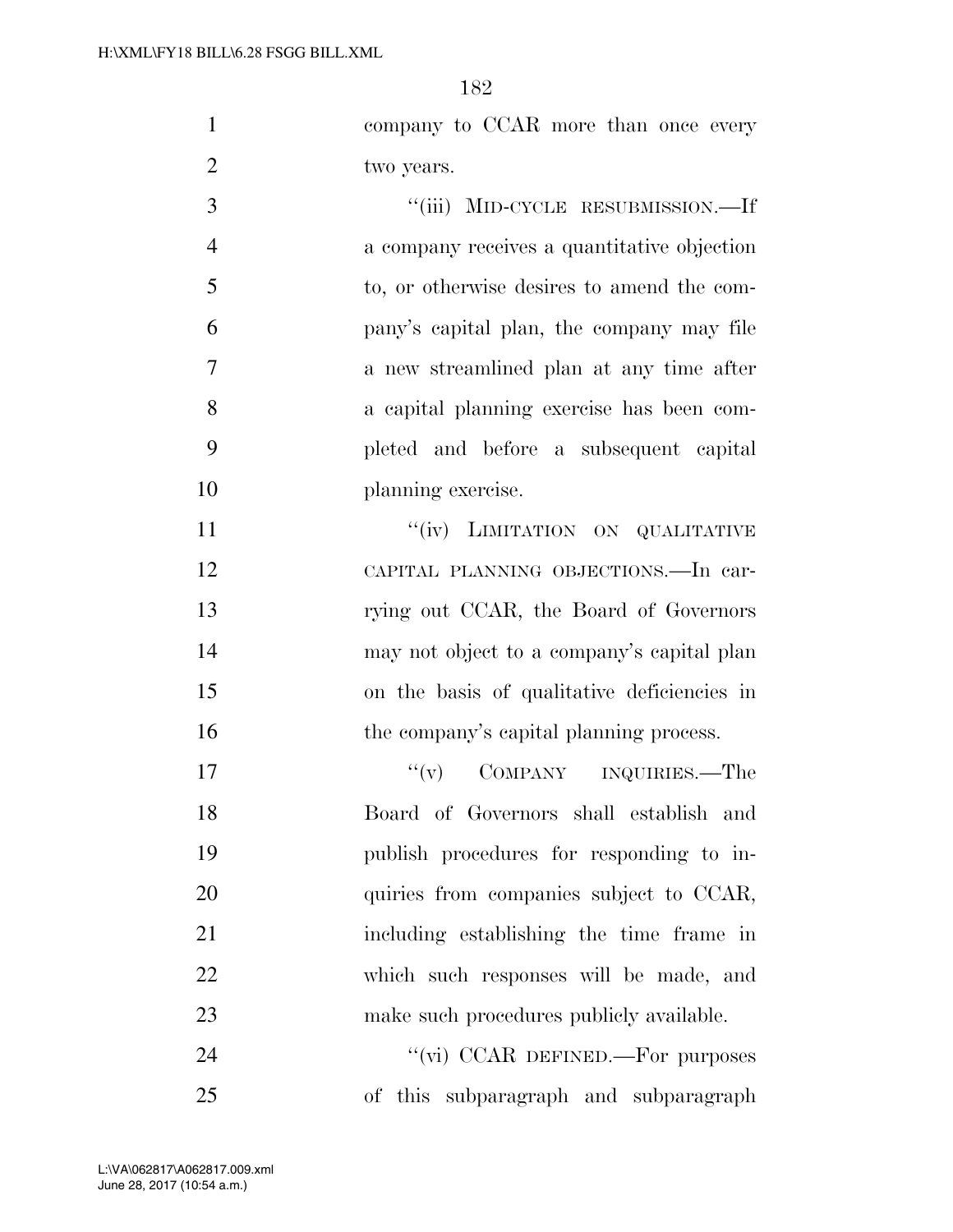| $\mathbf{1}$   | $(E)$ , the term 'CCAR' means the Com-     |
|----------------|--------------------------------------------|
| $\overline{2}$ | prehensive Capital Analysis and Review es- |
| 3              | tablished by the Board of Governors.";     |
| $\overline{4}$ | (ii) in paragraph $(2)$ —                  |
| 5              | (I) in subparagraph $(A)$ —                |
| 6              | (aa) by striking "a bank                   |
| 7              | holding company" and inserting             |
| 8              | "bank holding company";                    |
| 9              | (bb) by striking "semi-                    |
| 10             | annual" and inserting "annual";            |
| 11             | (cc) by striking "All other                |
| 12             | financial companies" and insert-           |
| 13             | ing "All other bank holding com-           |
| 14             | panies"; and                               |
| 15             | (dd) by striking "and are                  |
| 16             | regulated by a primary Federal             |
| 17             | financial regulatory agency";              |
| 18             | $(II)$ in subparagraph $(B)$ —             |
| 19             | (aa) by striking "and to its               |
| 20             | primary financial regulatory               |
| 21             | agency"; and                               |
| 22             | (bb) by striking "primary fi-              |
| 23             | nancial regulatory agency" the             |
| 24             | second time it appears and in-             |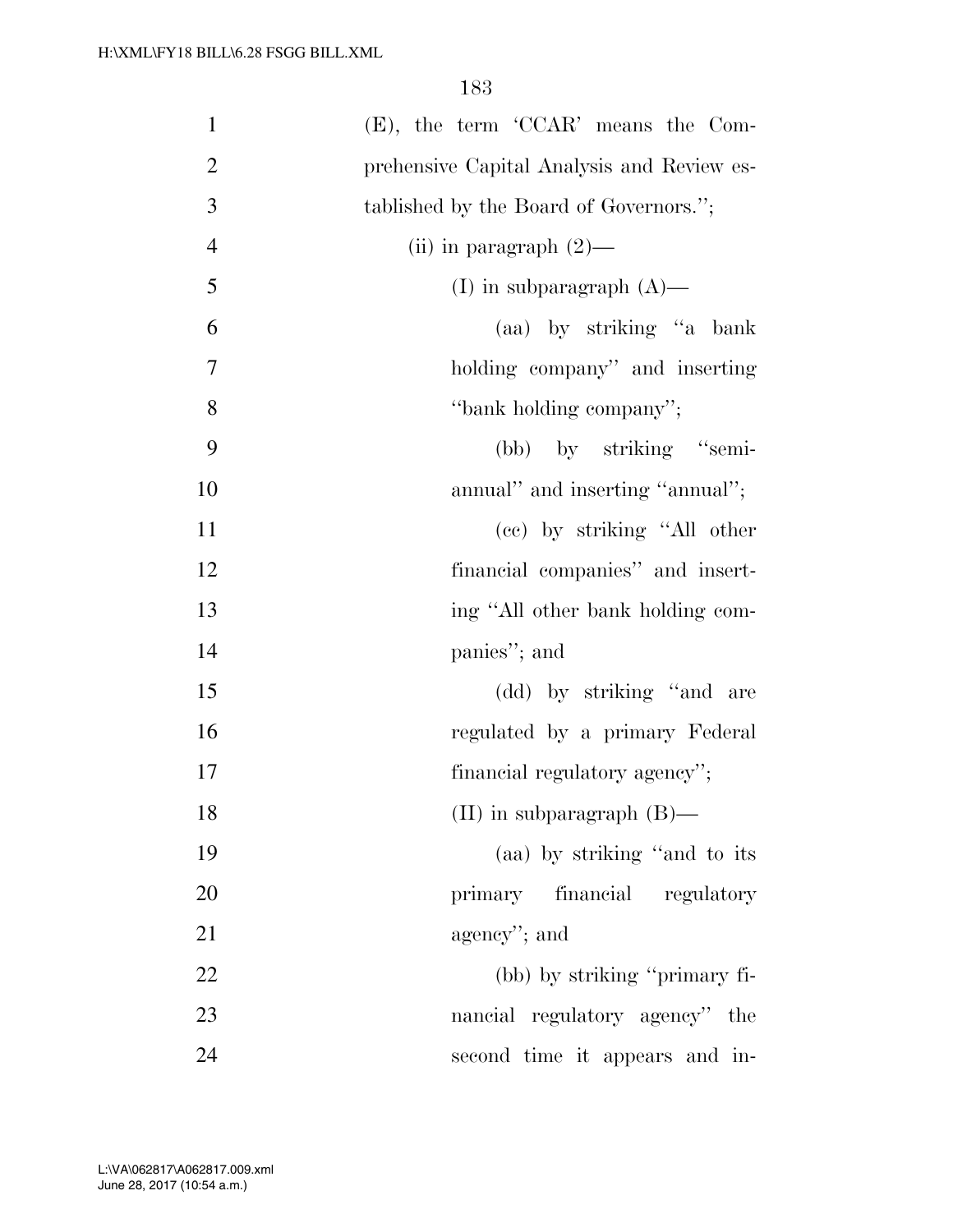| $\mathbf{1}$   | serting "Board of Governors";                   |
|----------------|-------------------------------------------------|
| $\overline{2}$ | and                                             |
| 3              | (III) in subparagraph $(C)$ —                   |
| $\overline{4}$ | (aa) by striking "Each Fed-                     |
| 5              | eral primary financial regulatory               |
| 6              | agency, in coordination with the                |
| 7              | Board of Governors and the Fed-                 |
| 8              | eral Insurance Office," and in-                 |
| 9              | serting "The Board of Gov-                      |
| 10             | ernors"; and                                    |
| 11             | (bb) by striking "consistent"                   |
| 12             | and comparable"; and                            |
| 13             | (iii) by adding at the end the fol-             |
| 14             | lowing:                                         |
| 15             | "(3) ACCOUNTABILITY AND APPROPRIATENESS         |
| 16             | IN BANK HOLDING COMPANY STRESS TESTS.-          |
| 17             | "(A) QUALITY AND ACCOUNTABILITY AS-             |
| 18             | SURANCE.-No annual test or exercise con-        |
| 19             | ducted by the Board of Governors under this     |
| 20             | subsection or any other provision of law shall  |
| 21             | serve as a basis for restricting a capital dis- |
| 22             | tribution by a bank holding company unless the  |
| 23             | Board of Governor's Vice Chair for Supervision  |
| 24             | certifies in writing to the Congress that any   |
| 25             | model or combination of models used therein     |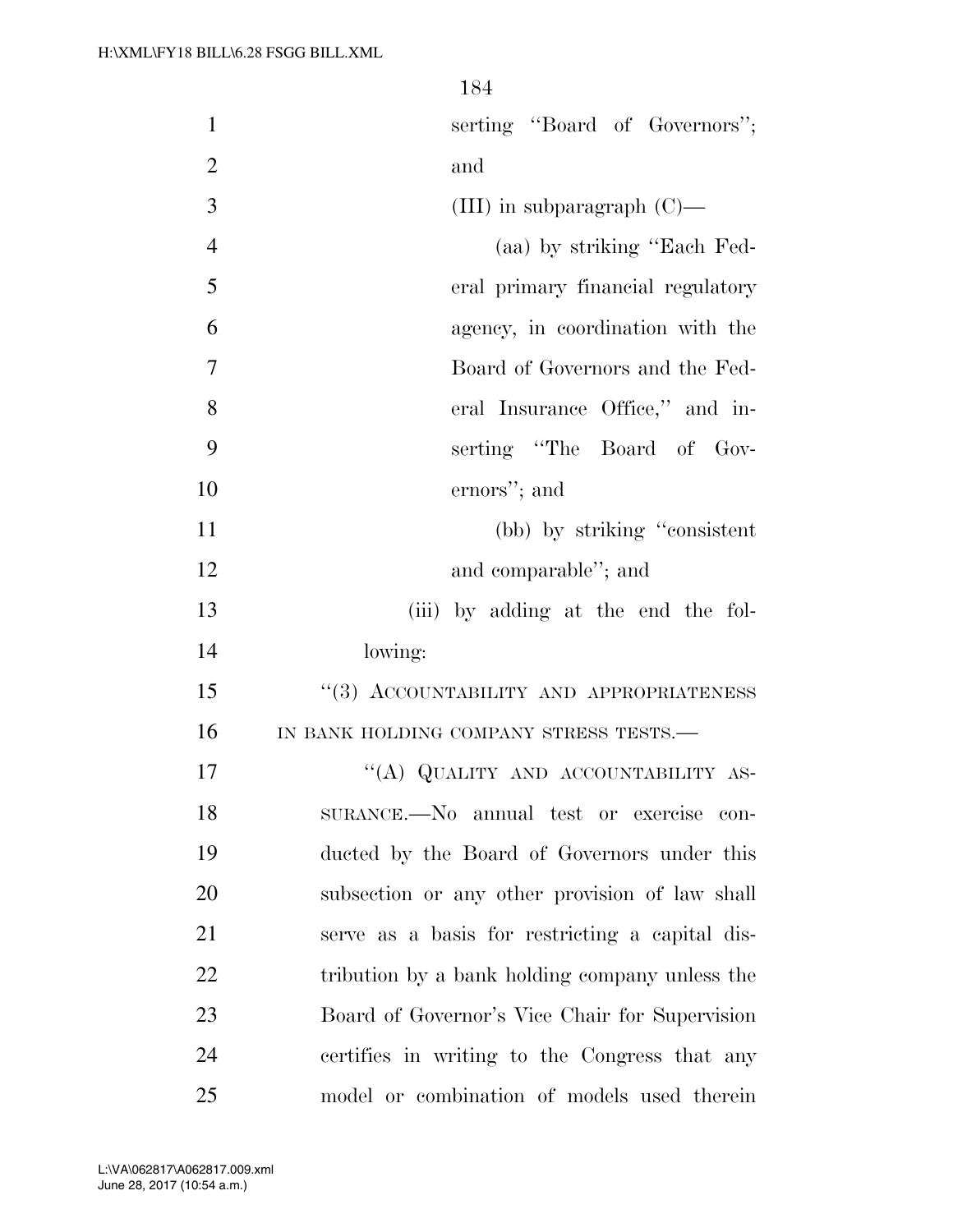are demonstrably more accurate than any simi- lar model or combination of models utilized by the bank holding company in a stress test con-ducted under paragraph (2).

 ''(B) PROCESS.—Any action taken by the Board of Governors to restrict a capital dis- tribution by a bank holding company on the basis of a stress test or exercise conducted by the Board of Governors under this subsection or any other provision of law shall be conducted pursuant to a capital directive subject to, and 12 issued in accordance with, section 908(b)(2) of the International Lending Supervision Act of 14 1983 (12 U.S.C. 3907(b)(2).";  $(K)$  in subsection (j)—

16 (i) in paragraph (1), by striking "or a nonbank financial company supervised by the Board of Governors''; and

 (ii) in paragraph (2), by striking ''the factors described in subsections (a) and (b) of section 113 and any other'' and insert-22 ing "any"; and

23 (L) in subsection  $(k)(1)$ , by striking "or nonbank financial company supervised by the Board of Governors''.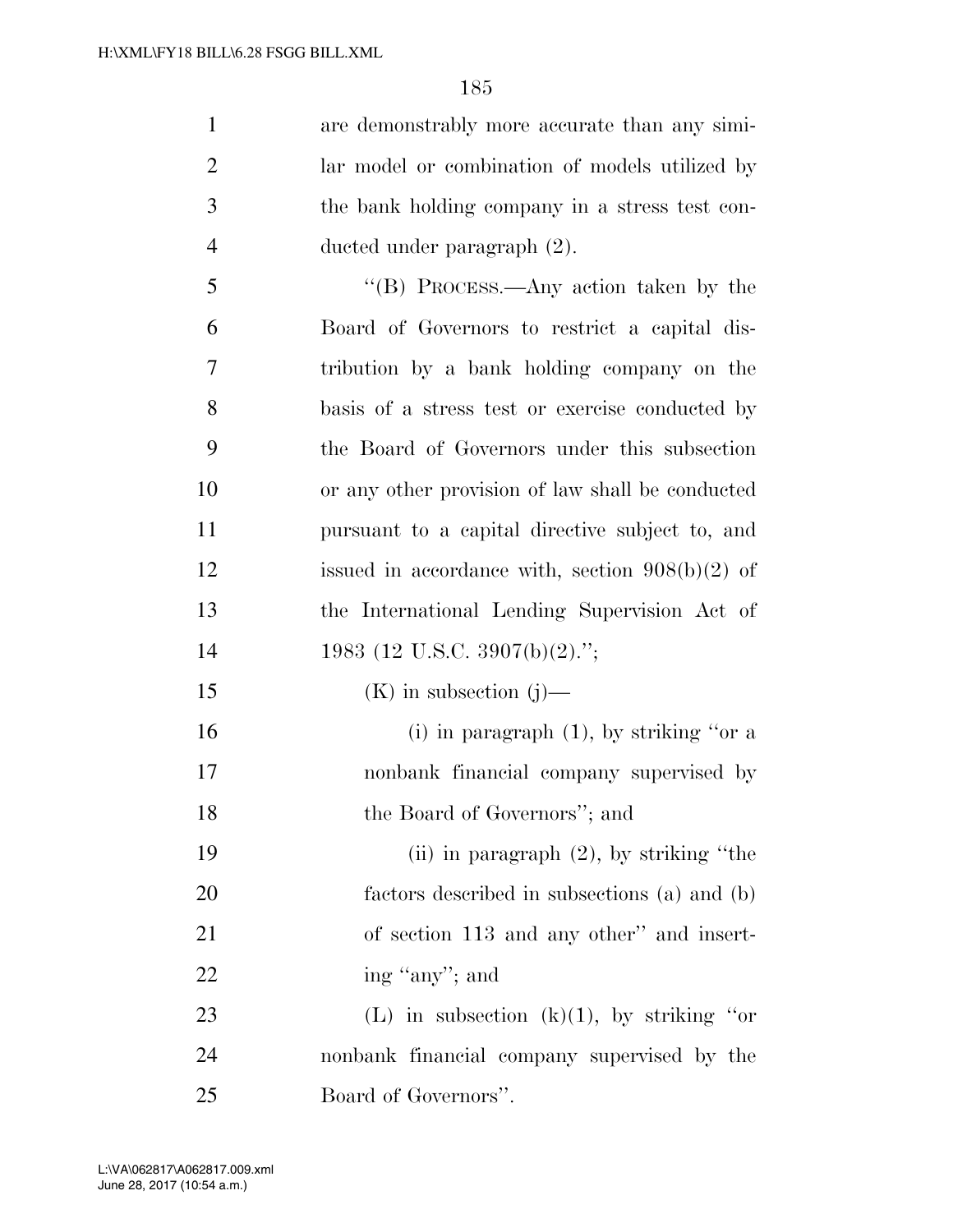(c) TREATMENT OF OTHER RESOLUTION PLAN RE- QUIREMENTS.— (1) IN GENERAL.—With respect to an appro-

| 4 | priate Federal banking agency that requires a bank-   |
|---|-------------------------------------------------------|
| 5 | ing organization to submit to the agency a resolution |
| 6 | plan not described under section $165(d)$ of the      |
|   | Dodd-Frank Wall Street Reform and Consumer Pro-       |
| 8 | tection Act—                                          |
|   | (A) the agency shall comply with the re-              |

 quirements of paragraphs (3) and (4) of such 11 section 165(d);

 (B) the agency may not require the sub- mission of such a resolution plan more often 14 than every 2 years; and

 (C) paragraphs (6) and (7) of such section 16 165(d) shall apply to such a resolution plan.

 (2) DEFINITIONS.—For purposes of this sub- section, the terms ''appropriate Federal banking agency'' and ''banking organization'' have the mean- ing given those terms, respectively, under section 105.

22 (d) ACTIONS TO CREATE A BANK HOLDING COM- PANY.—Section 3(b)(1) of the Bank Holding Company Act of 1956 (12 U.S.C. 1842(b)(1)) is amended—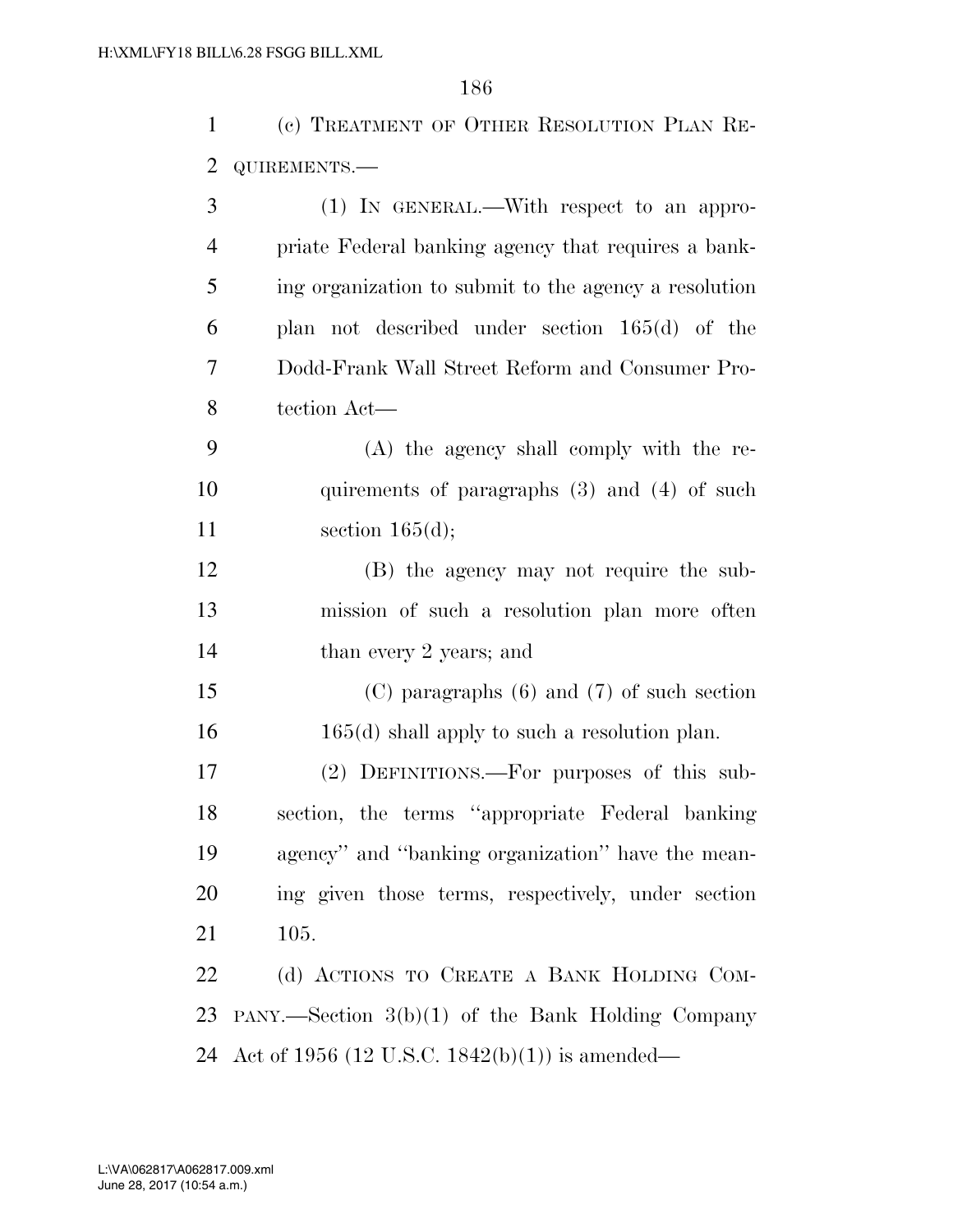| $\mathbf{1}$   | (1) by striking "Upon receiving" and inserting     |
|----------------|----------------------------------------------------|
| $\overline{2}$ | the following:                                     |
| 3              | "(A) IN GENERAL.—Upon receiving";                  |
| $\overline{4}$ | (2) by striking "Notwithstanding any other pro-    |
| 5              | vision" and inserting the following:               |
| 6              | $\lq$ <sup>('(B)</sup> IMMEDIATE ACTION.—          |
| 7              | "(i) IN GENERAL.—Notwithstanding                   |
| 8              | any other provision"; and                          |
| 9              | $(3)$ by adding at the end the following:          |
| 10             | "(ii) EXCEPTION.—The Board may                     |
| 11             | not take any action pursuant to clause (i)         |
| 12             | on an application that would cause any             |
| 13             | company to become a bank holding com-              |
| 14             | pany unless such application involves the          |
| 15             | company acquiring a bank that is critically        |
| 16             | undercapitalized (as such term is defined          |
| 17             | under section $38(b)$ of the Federal Deposit       |
| 18             | Insurance Act).".                                  |
| 19             | (e) CONCENTRATION LIMITS APPLIED ONLY TO           |
| 20             | BANKING ORGANIZATIONS.—Section 14 of the Bank      |
| 21             | Holding Company Act of 1956 (12 U.S.C. 1852) is    |
| 22             | amended—                                           |
| 23             | (1) by striking "financial company" each place     |
| 24             | such term appears and inserting "banking organiza- |
| 25             | $\text{tion}''$ ;                                  |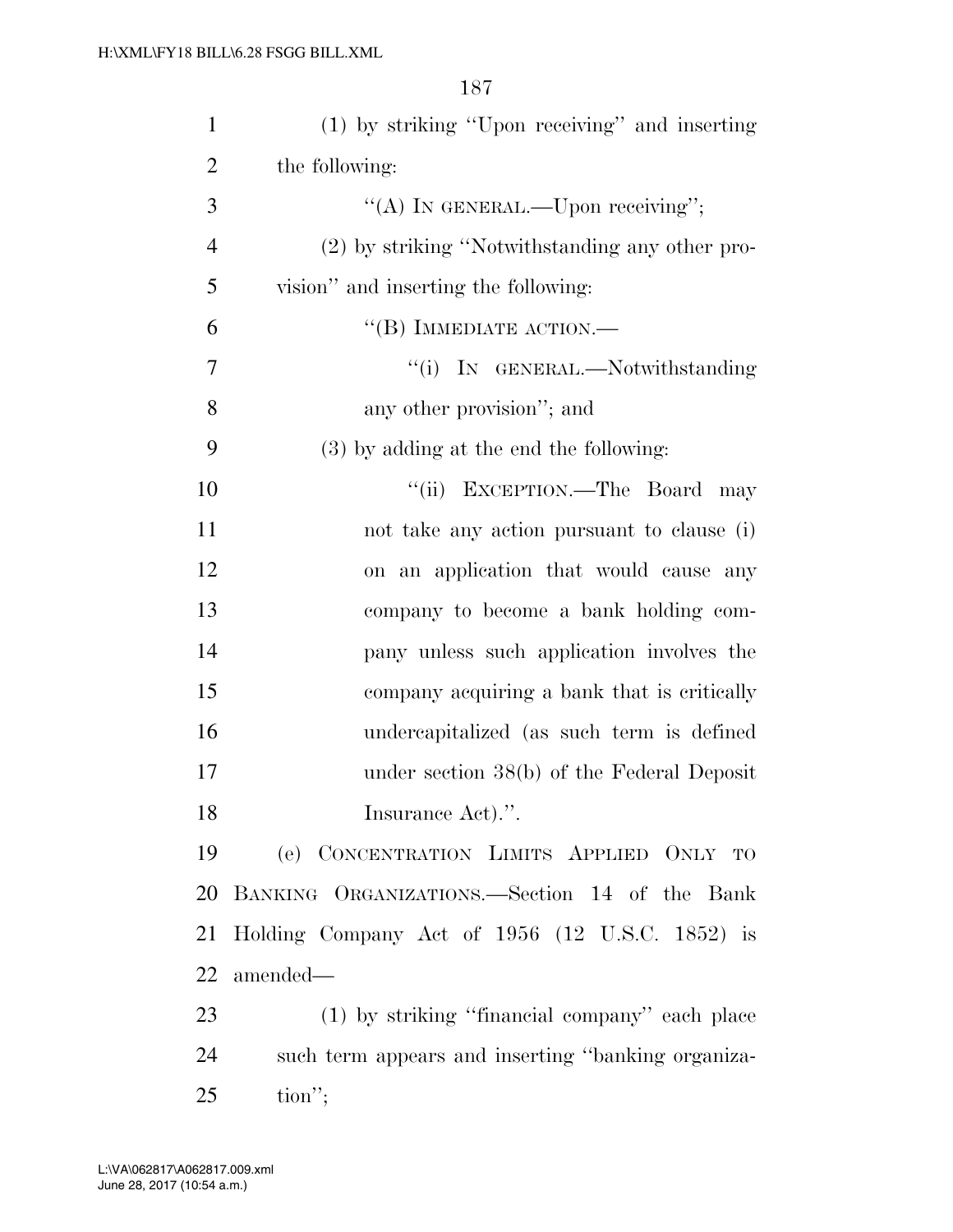| $\mathbf{1}$   | $(2)$ in subsection $(a)$ —                                 |
|----------------|-------------------------------------------------------------|
| $\overline{2}$ | $(A)$ by amending paragraph $(2)$ to read as                |
| 3              | follows:                                                    |
| $\overline{4}$ | $\cdot\cdot\cdot(2)$ the term 'banking organization' means— |
| 5              | $\lq\lq$ an insured depository institution;                 |
| 6              | $\lq\lq (B)$ a bank holding company;                        |
| $\tau$         | "(C) a savings and loan holding company;                    |
| 8              | $\lq\lq$ (D) a company that controls an insured             |
| 9              | depository institution; and                                 |
| 10             | " $(E)$ a foreign bank or company that is                   |
| 11             | treated as a bank holding company for purposes              |
| 12             | of this Act; and";                                          |
| 13             | $(B)$ in paragraph $(3)$ —                                  |
| 14             | (i) in subparagraph $(A)(ii)$ , by adding                   |
| 15             | "and" at the end;                                           |
| 16             | (ii) in subparagraph $(B)(ii)$ , by strik-                  |
| 17             | ing "; and" and inserting a period; and                     |
| 18             | (iii) by striking subparagraph (C);                         |
| 19             | and                                                         |
| 20             | $(3)$ in subsection (b), by striking "financial             |
| 21             | companies" and inserting "banking organizations".           |
| 22             | (f) CONFORMING AMENDMENT.—Section $3502(5)$ of              |
| 23             | title 44, United States Code, is amended by striking "the   |
| 24             | Office of Financial Research,".                             |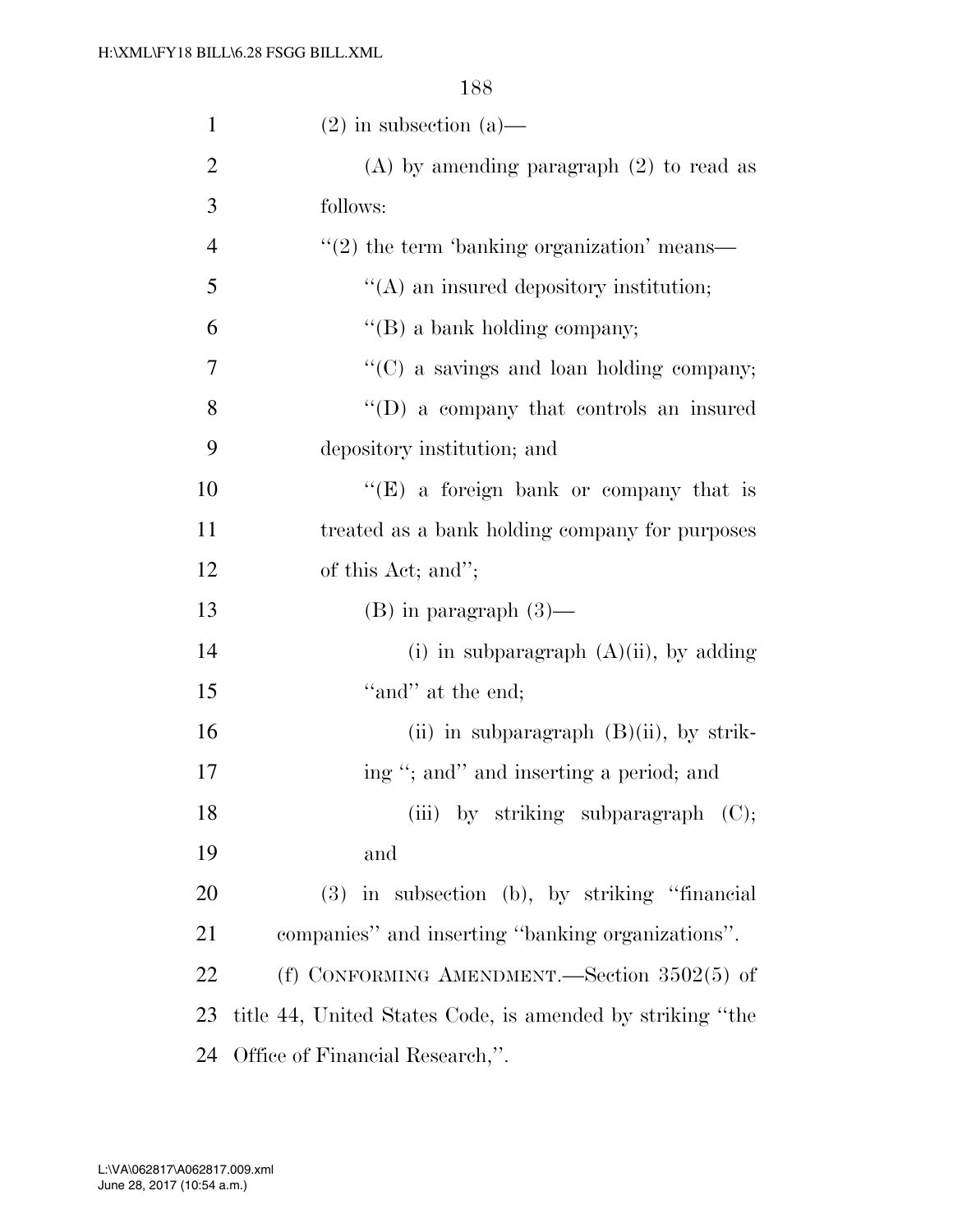| 1  | $(g)$ CLERICAL AMENDMENT.—The table of contents                     |
|----|---------------------------------------------------------------------|
| 2  | under section 1(b) of the Dodd-Frank Wall Street Reform             |
| 3  | and Consumer Protection Act is amended by striking the              |
| 4  | items relating to subtitle B of title I and $113$ , $114$ , $115$ , |
| 5  | 116, 117, 119, 120, 121, 161, 162, 164, 166, 167, 168,              |
| 6  | 170, 172, 174, and 175.                                             |
| 7  | BRINGING THE FEDERAL DEPOSIT INSURANCE                              |
| 8  | CORPORATION INTO THE APPROPRIATIONS PROCESS                         |
| 9  | SEC. 904.                                                           |
| 10 | (a) IN GENERAL.—Section $10(a)$ of the Federal De-                  |
| 11 | posit Insurance Act $(12 \text{ U.S.C. } 1820(a))$ is amended—      |
| 12 | $(1)$ by striking "(a) The" and inserting the fol-                  |
| 13 | lowing:                                                             |
| 14 | $\lq(a)$ POWERS.—                                                   |
| 15 | "(1) IN GENERAL.—The";                                              |
| 16 | (2) by inserting ", subject to paragraph $(2)$ ,"                   |
| 17 | after "The Board of Directors of the Corporation";                  |
| 18 | and                                                                 |
| 19 | (3) by adding at the end the following new                          |
| 20 | paragraph:                                                          |
| 21 | "(2) APPROPRIATIONS REQUIREMENT.—Except                             |
| 22 | as provided under paragraph (3), the Corporation                    |
| 23 | may, only to the extent as provided in advance by                   |
| 24 | appropriations Acts, cover the costs incurred in car-               |
| 25 | rying out the provisions of this Act, including with                |
| 26 | respect to the administrative costs of the Corpora-                 |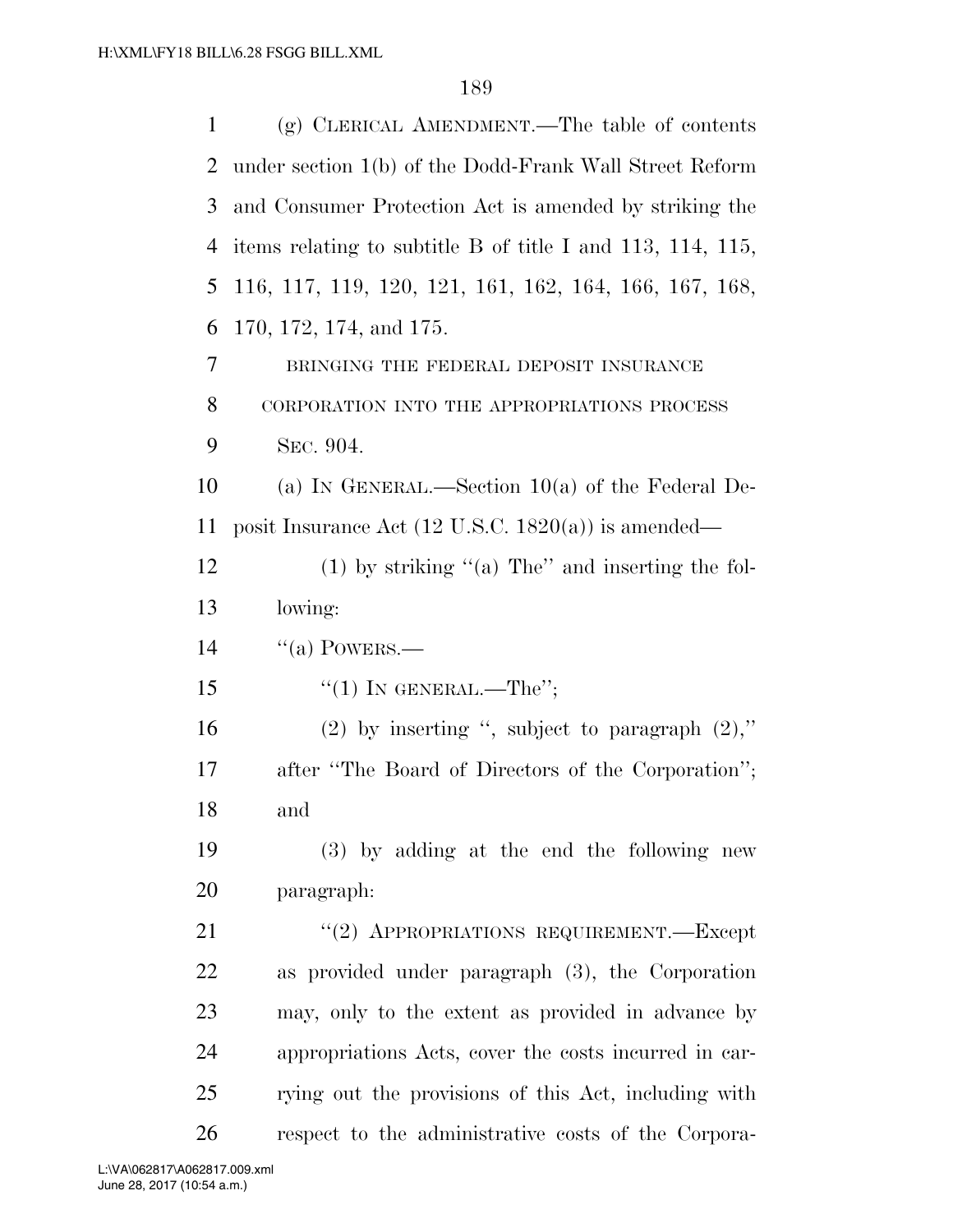tion and the costs of the examination and super-vision of insured depository institutions.

3 "(3) EXCEPTION FOR CERTAIN PROGRAMS.— Paragraph (2) shall not apply to the Corporation's Insurance Business Line Programs and Receivership Management Business Line Programs, as in exist- ence on the date of enactment of this paragraph, and the proportion of the administrative costs of the Corporation related to such programs.''.

 (b) EXAMINATION FEES.—Section 10(e)(1) of the 11 Federal Deposit Insurance Act  $(12 \text{ U.S.C. } 1820(e)(1))$  is amended by striking ''to meet the expenses of the Cor- poration in carrying out such examinations'' and inserting ''and may be expended by the Board only to the extent as provided in advance by appropriations Acts to cover the costs incurred in carrying out such examinations''.

 (c) OFFSET OF ADDITIONAL FEES.—The Federal Deposit Insurance Corporation shall reduce the amount of insurance premiums charged by the Corporation under the Federal Deposit Insurance Act in an amount equal to any additional fees charged by the Corporation by rea-son of the amendments made by this section.

 (d) EFFECTIVE DATE.—The amendments made by this section shall apply with respect to expenses paid and fees collected on or after October 1, 2018.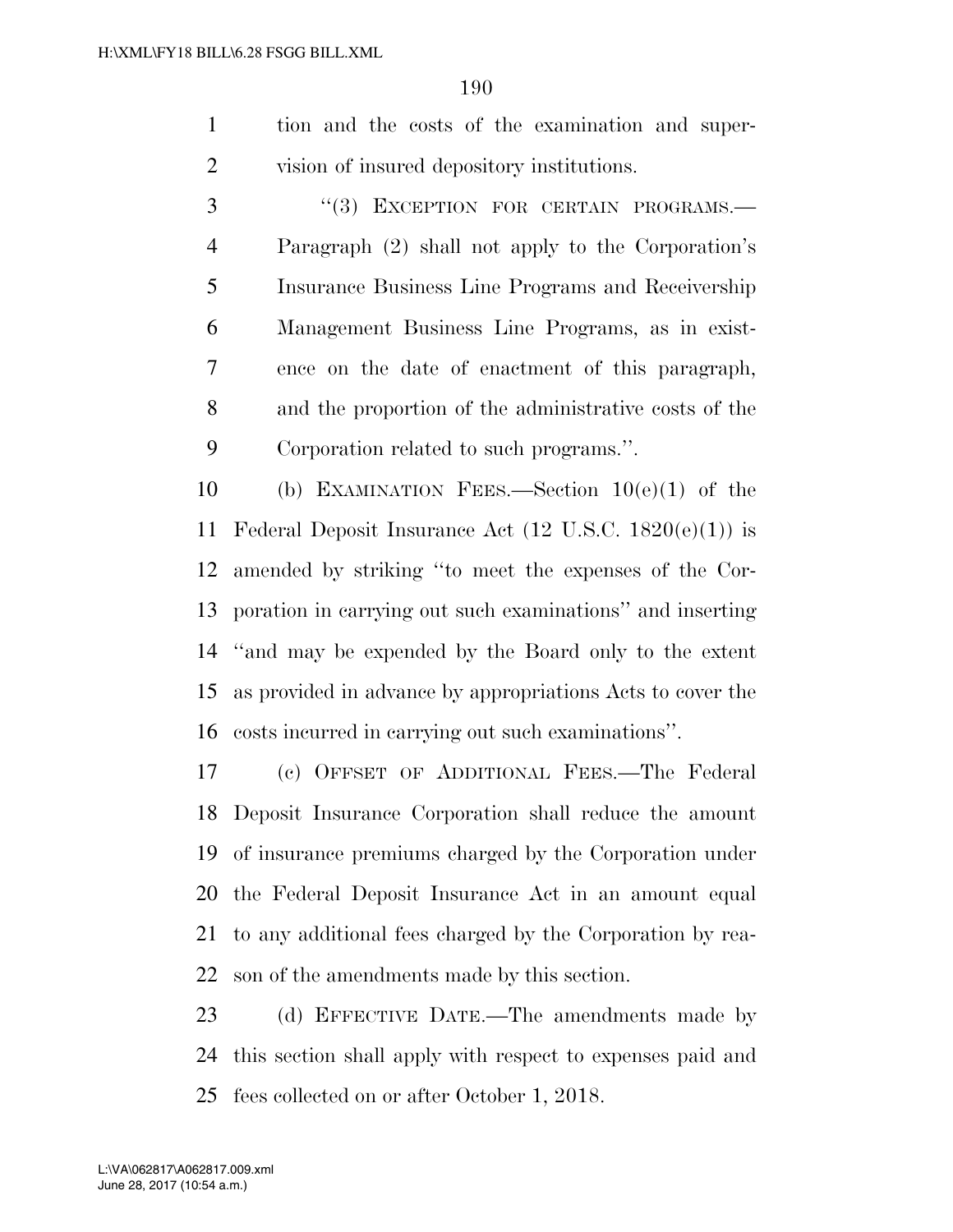| $\mathbf{1}$   | BRINGING THE FEDERAL HOUSING FINANCE AGENCY           |
|----------------|-------------------------------------------------------|
| $\overline{2}$ | INTO THE APPROPRIATIONS PROCESS                       |
| 3              | SEC. 905.                                             |
| $\overline{4}$ | (a) IN GENERAL.—Section 1316 of the Housing and       |
| 5              | Community Development Act of 1992 (12 U.S.C. 4516)    |
| 6              | is amended—                                           |
| 7              | $(1)$ by amending subsection $(a)$ to read as fol-    |
| 8              | lows:                                                 |
| 9              | "(a) APPROPRIATIONS REQUIREMENT.—                     |
| 10             | "(1) RECOVERY OF COSTS OF ANNUAL APPRO-               |
| 11             | PRIATION.—The Agency shall collect assessments        |
| 12             | and other fees that are designed to recover the costs |
| 13             | to the Government of the annual appropriation to      |
| 14             | the Agency by Congress.                               |
| 15             | "(2) OFFSETTING COLLECTIONS.—Assessments              |
| 16             | and other fees described under paragraph (1) for      |
| 17             | any fiscal year-                                      |
| 18             | "(A) shall be deposited and credited as off-          |
| 19             | setting collections to the account providing ap-      |
| 20             | propriations to the Agency; and                       |
| 21             | $\lq\lq$ (B) shall not be collected for any fiscal    |
| 22             | year except to the extent provided in advance in      |
| 23             | appropriation Acts."; and                             |
| 24             | $(2)$ by striking subsection $(f)$ .                  |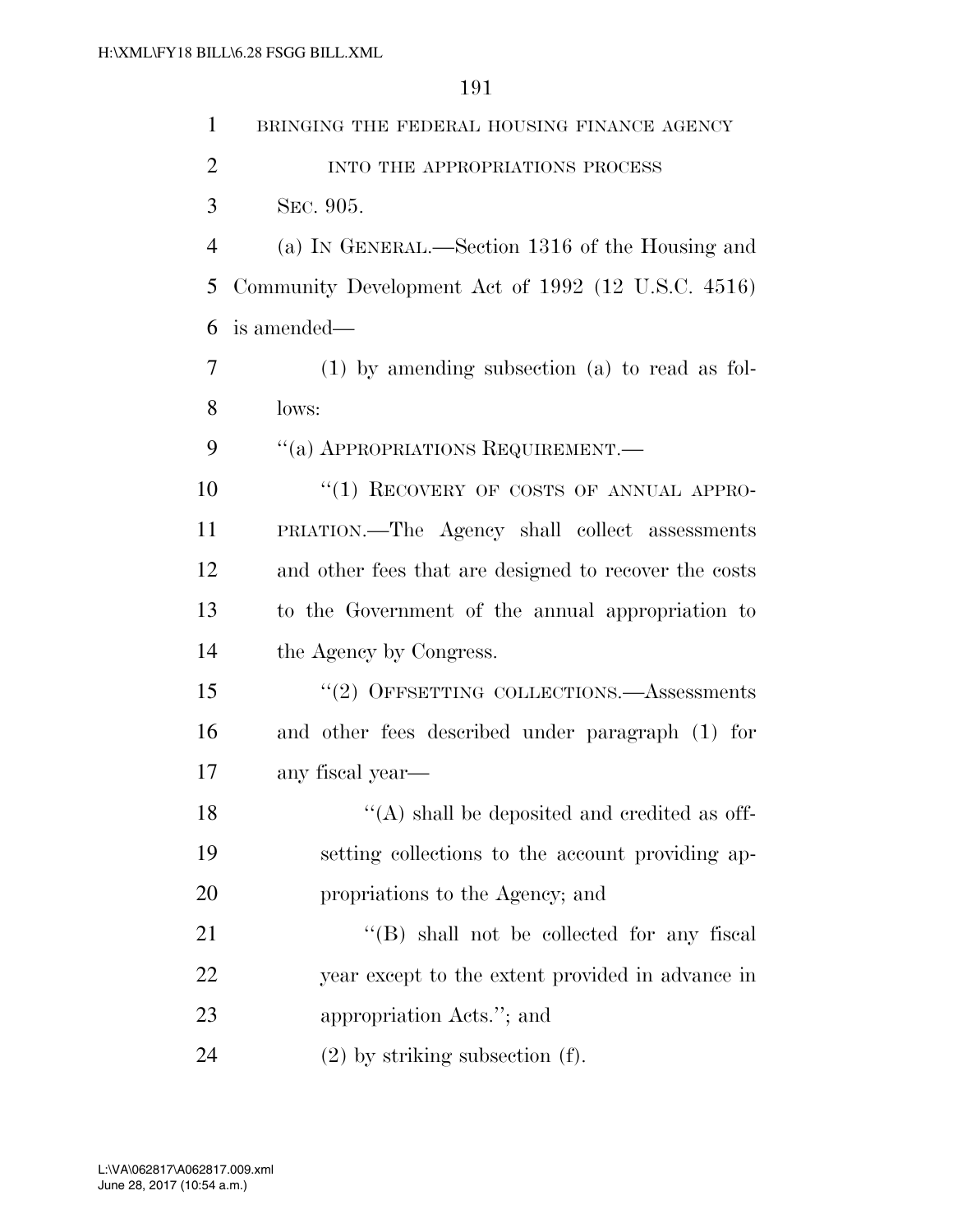(b) EFFECTIVE DATE.—The amendments made by this section shall apply with respect to expenses paid and assessments and other fees collected on or after October 1, 2018. BRINGING THE EXAMINATION AND SUPERVISION FUNC-

 TRATION INTO THE APPROPRIATIONS PROCESS SEC. 906.

TIONS OF THE NATIONAL CREDIT UNION ADMINIS-

 (a) OPERATING FEES.—Section 105(d) of the Fed-eral Credit Union Act (12 U.S.C. 1755(d)) is amended—

11 (1) by striking "All" and inserting "(1) All";

 (2) by striking ''for the account of the Adminis- tration and may be expended by the Board to defray the expenses incurred in carrying out the provisions of this Act including the examination and super- vision of Federal credit unions'' and inserting ''and may be expended by the Board only to the extent as provided in advance by appropriations Acts, to cover the costs incurred in carrying out the provisions of this Act with respect to the costs of the examination and supervision of Federal credit unions and the proportion of the administrative costs of the Board related to the examination and supervision of Fed-eral credit unions''; and

(3) by adding at the end the following: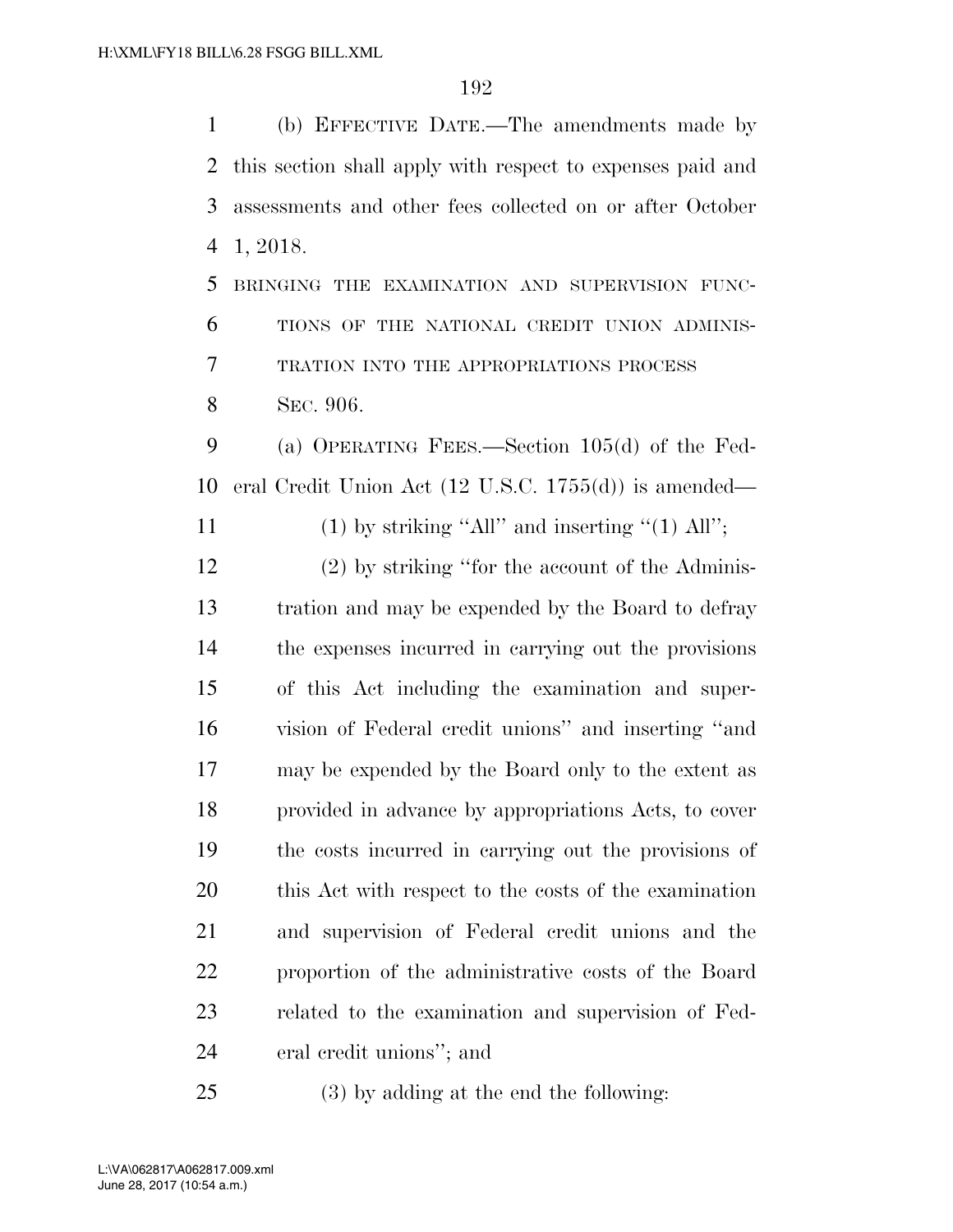$\frac{1}{2}(2)(A)$  The Board may only use amounts in the NCUA Operating Fund to the extent as provided in ad- vance by appropriations Acts, including to pay for the costs incurred by the Board in carrying out the examina- tion and supervision of Federal credit unions and the pro- portion of the administrative costs of the Board related to the examination and supervision of Federal credit unions.

 ''(B) Subparagraph (A) shall not apply to the Board's activities carried out pursuant to title II.''.

 (b) STAFF FUNDING.—Section 120(j)(3) of the Fed- eral Credit Union Act (12 U.S.C. 1766(j)(3)) is amend-ed—

 (1) by inserting ''related to the examination and supervision of Federal credit unions under this Act and the proportion of the administrative costs of the Board related to the examination and super- vision of Federal credit unions under this Act'' be-fore ''shall be paid''; and

 (2) by striking ''insured credit unions under this Act'' and inserting ''Federal credit unions under this title, only to the extent as provided in advance by appropriations Acts''.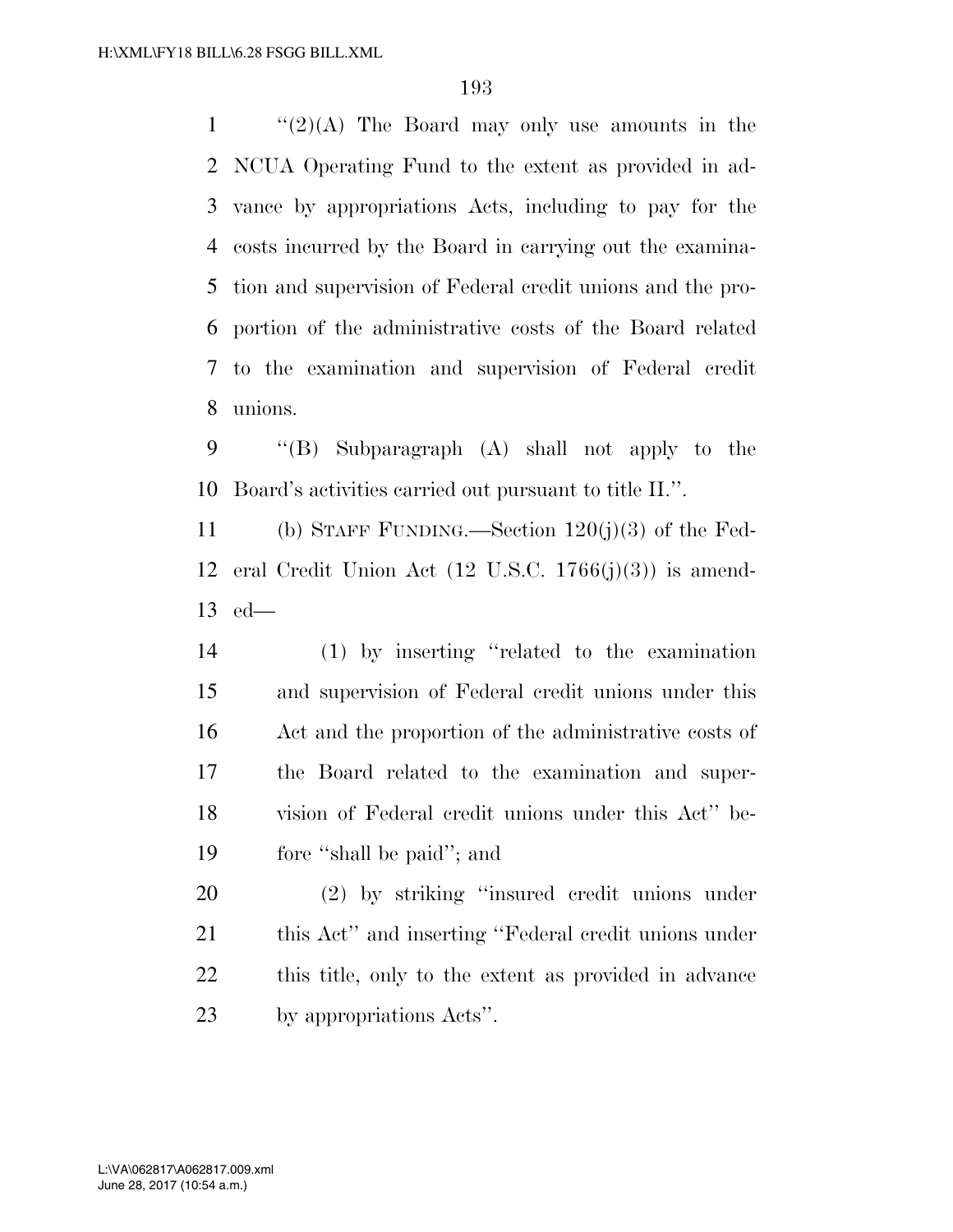| $\mathbf{1}$   | (e)<br>$USE$<br>OF DEPOSIT<br>FUNDS.—Section               |
|----------------|------------------------------------------------------------|
| $\overline{2}$ | $202(c)(1)(B)(iv)$ of the Federal Credit Union Act (12     |
| 3              | U.S.C. $1782(e)(1)(B)(iv)$ is amended—                     |
| $\overline{4}$ | $(1)$ by striking "The" and inserting "To the ex-          |
| 5              | tent provided for in advance by appropriations Acts,       |
| 6              | the"; and                                                  |
| 7              | $(2)$ by adding at the end the following new sen-          |
| 8              | tence: "This clause shall not apply to the Board's         |
| 9              | activities carried out pursuant to this title.".           |
| 10             | (d) EFFECTIVE DATE.—The amendments made by                 |
| 11             | this section shall apply with respect to expenses paid and |
| 12             | fees collected on or after October 1, 2018.                |
| 13             | BRINGING THE OFFICE OF THE COMPTROLLER OF THE              |
| 14             | CURRENCY INTO THE APPROPRIATIONS PROCESS                   |
| 15             | SEC. 907.                                                  |
| 16             | (a) IN GENERAL.—Section 5240A of the Revised               |
| 17             | Statutes of the United States (12 U.S.C. 16) is amend-     |
|                | $18$ ed-                                                   |
| 19             | $(1)$ by striking "Sec. 5240A. The Comptroller             |
| 20             | of the Currency may collect an assessment, fee, or         |
| 21             | other charge from any entity described in section          |
| 22             | $3(q)(1)$ of the Federal Deposit Insurance Act (12)        |
| 23             | U.S.C. $1813(q)(1)$ , as the Comptroller determines        |
| 24             | is necessary or appropriate to carry out the respon-       |
| 25             | sibilities of the Office of the Comptroller of the Cur-    |
| 26             | rency. In establishing the amount of an assessment,        |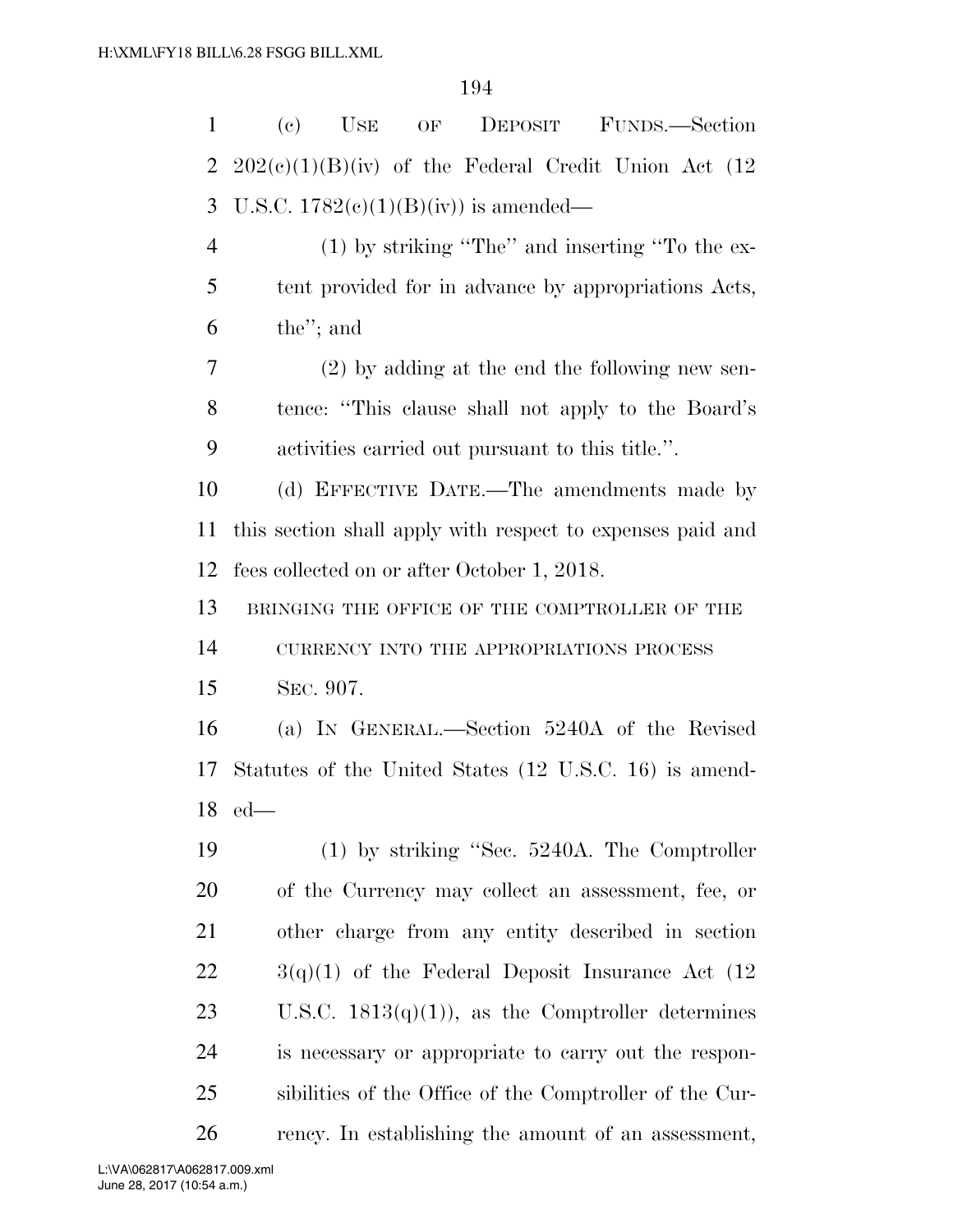| $\mathbf{1}$   | fee, or charge collected from an entity under this        |
|----------------|-----------------------------------------------------------|
| $\overline{2}$ | section," and inserting the following:                    |
| 3              | "SEC. 5240A. COLLECTION OF FEES; APPROPRIATIONS RE-       |
| $\overline{4}$ | <b>QUIREMENT.</b>                                         |
| 5              | "(a) IN GENERAL.—In establishing the amount of an         |
| 6              | assessment, fee, or charge collected from an entity under |
| 7              | subsection $(b)$ ,";                                      |
| 8              | (2) by striking "Funds derived" and all that              |
| 9              | follows through the end of the section; and               |
| 10             | (3) by adding at the end the following:                   |
| 11             | "(b) APPROPRIATIONS REQUIREMENT.—                         |
| 12             | "(1) RECOVERY OF COSTS OF ANNUAL APPRO-                   |
| 13             | PRIATION.—The Comptroller of the Currency shall           |
| 14             | and collect assessments, fees, or other<br>impose         |
| 15             | charges that are designed to recover the costs to the     |
| 16             | Government of the annual appropriation to the Of-         |
| 17             | fice of the Comptroller of the Currency by Congress.      |
| 18             | $``(2)$ OFFSETTING COLLECTIONS.—Assessments               |
| 19             | and other fees described under paragraph (1) for          |
| 20             | any fiscal year-                                          |
| 21             | $\lq\lq$ shall be deposited and credited as off-          |
| 22             | setting collections to the account providing ap-          |
| 23             | propriations to the Office of the Comptroller of          |
| 24             | the Currency; and                                         |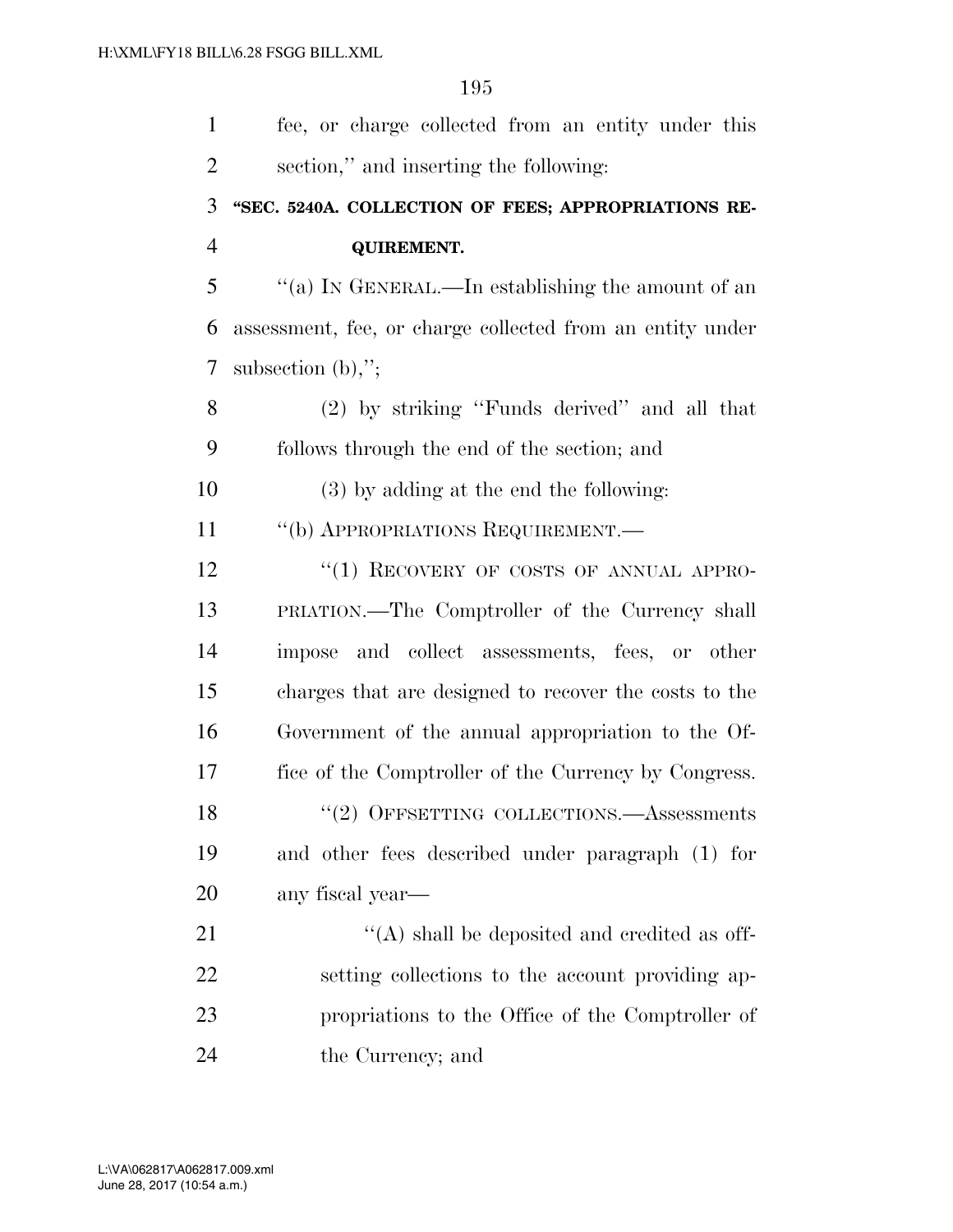1 ''(B) shall not be collected for any fiscal year except to the extent provided in advance in appropriation Acts.''.

 (b) CONFORMING AMENDMENT.—Section 5240 (12 U.S.C. 481 et seq.) of the Revised Statutes of the United States is amended by striking the fourth undesignated paragraph.

 (c) EFFECTIVE DATE.—The amendments made by this section shall apply with respect to expenses paid and fees collected on or after October 1, 2018.

BRINGING THE NON-MONETARY POLICY RELATED FUNC-

12 TIONS OF THE BOARD OF GOVERNORS OF THE FED-

 ERAL RESERVE SYSTEM INTO THE APPROPRIATIONS PROCESS

SEC. 908.

 (a) IN GENERAL.—The Federal Reserve Act is amended by inserting after section 11B the following:

18 "SEC. 11C. APPROPRIATIONS REQUIREMENT FOR NON-

 **MONETARY POLICY RELATED ADMINISTRA-TIVE COSTS.** 

21 "(a) APPROPRIATIONS REQUIREMENT.—

22 "(1) RECOVERY OF COSTS OF ANNUAL APPRO- PRIATION.—The Board of Governors of the Federal Reserve System and the Federal reserve banks shall collect assessments and other fees, as provided under this Act, that are designed to recover the costs to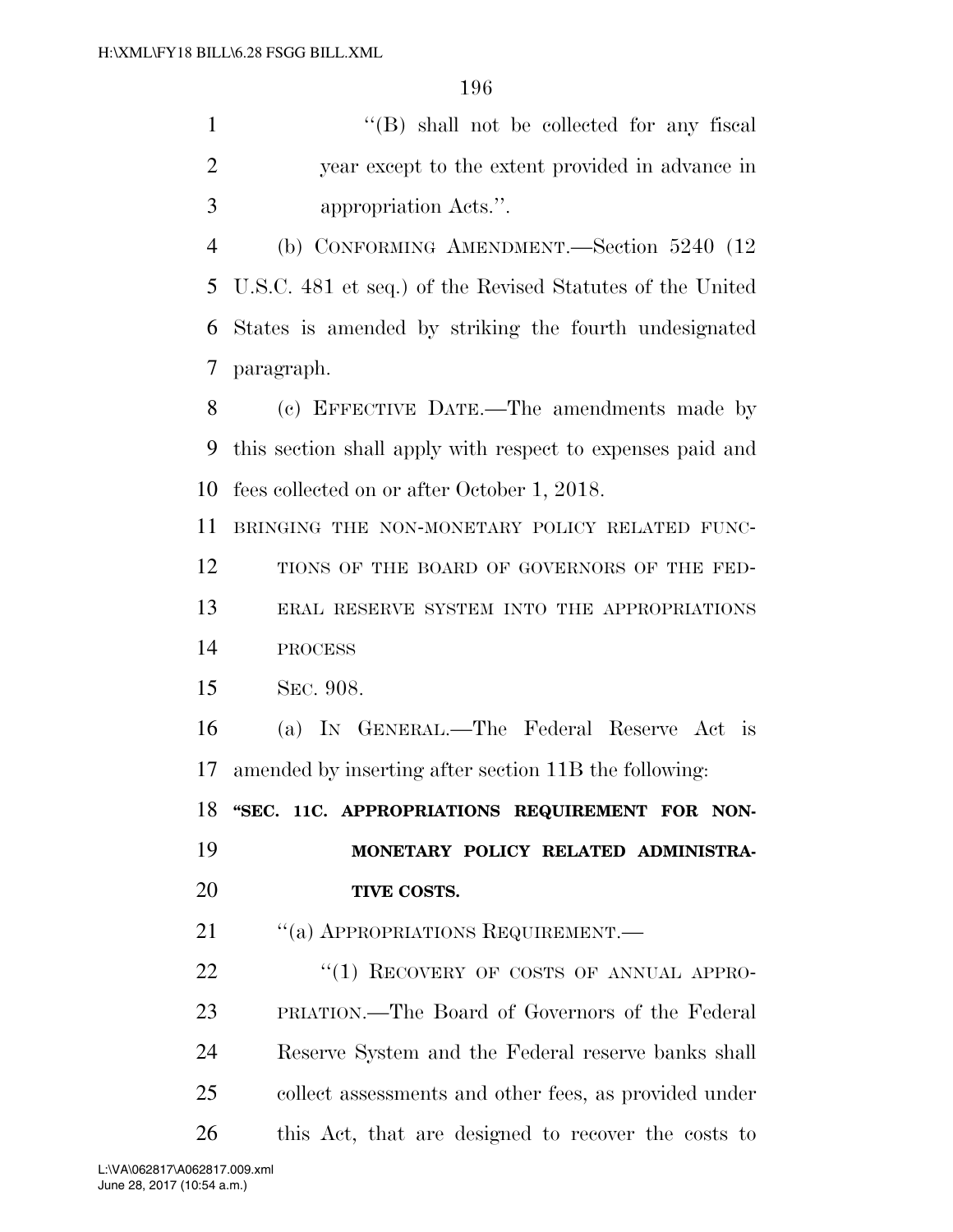| $\mathbf{1}$   | the Government of the annual appropriation to the    |
|----------------|------------------------------------------------------|
| $\overline{2}$ | Board of Governors of the Federal Reserve System     |
| 3              | by Congress. The Board of Governors of the Federal   |
| $\overline{4}$ | Reserve System and the Federal reserve banks may     |
| 5              | only incur obligations or allow and pay expenses     |
| 6              | with respect to non-monetary policy related adminis- |
| 7              | trative costs pursuant to an appropriations Act.     |
| 8              | $``(2)$ OFFSETTING COLLECTIONS.—Assessments          |
| 9              | and other fees described under paragraph (1) for     |
| 10             | any fiscal year-                                     |
| 11             | $\lq\lq$ shall be deposited and credited as off-     |
| 12             | setting collections to the account providing ap-     |
| 13             | propriations to the Board of Governors of the        |
| 14             | Federal Reserve System; and                          |
| 15             | $\lq\lq$ shall not be collected for any fiscal       |
| 16             | year except to the extent provided in advance in     |
| 17             | appropriation Acts.                                  |
| 18             | "(3) LIMITATION.—This subsection shall only          |
| 19             | apply to the non-monetary policy related administra- |
| 20             | tive costs of the Board of Governors of the Federal  |
| 21             | Reserve System.                                      |
| 22             | "(b) DEFINITIONS.—For purposes of this section:      |
| 23             | "(1) MONETARY POLICY.—The term 'monetary             |
| 24             | policy' means a strategy for producing a generally   |
| 25             | acceptable exchange medium that supports the pro-    |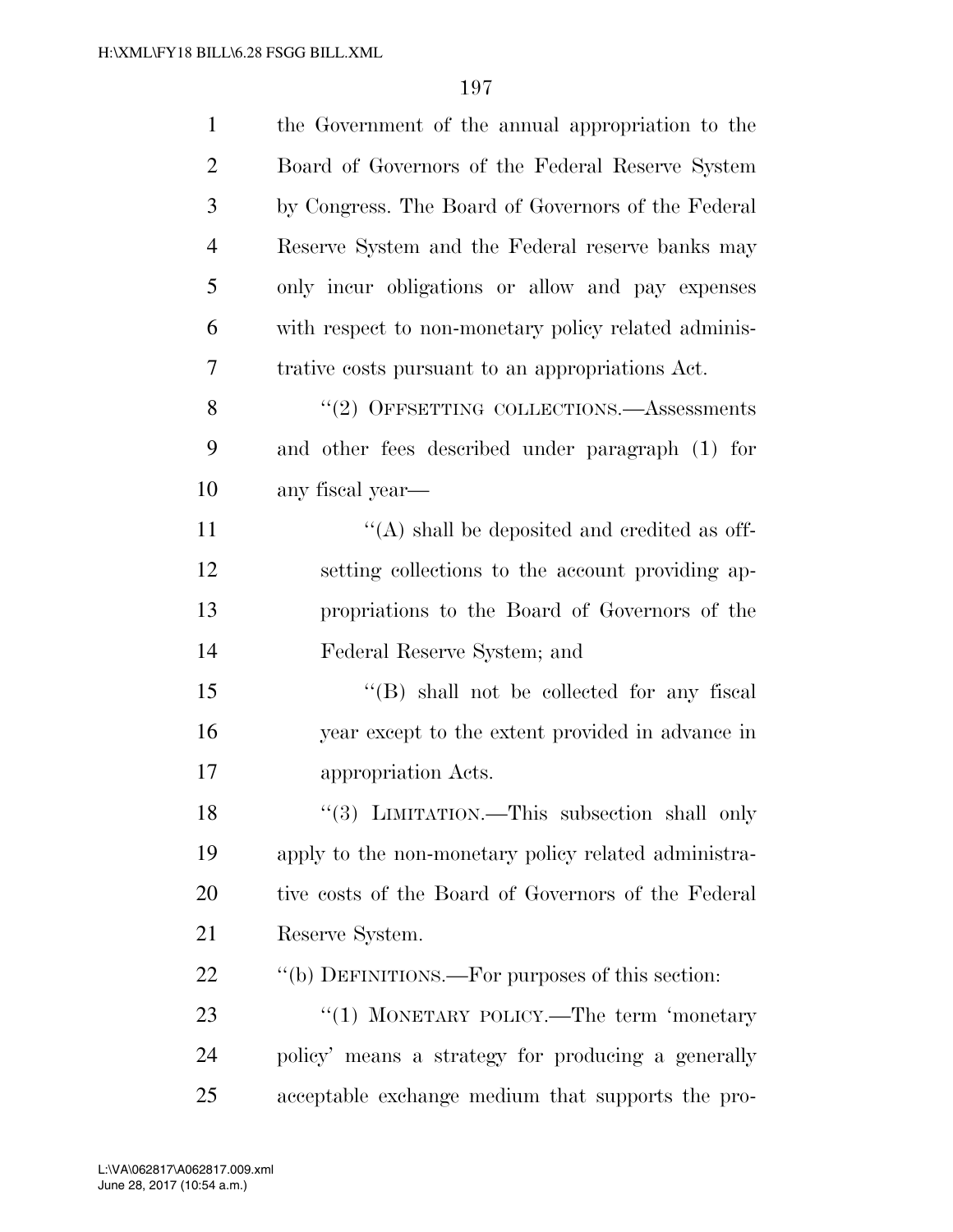ductive employment of economic resources by reli- ably serving as both a unit of account and store of value.

4 "(2) NON-MONETARY POLICY RELATED ADMIN- ISTRATIVE COSTS.—The term 'non-monetary policy related administrative costs' means administrative costs not related to the conduct of monetary policy, and includes—

 $\langle (A)$  direct operating expenses for super- vising and regulating entities supervised and regulated by the Board of Governors of the Federal Reserve System, including conducting examinations, conducting stress tests, commu- nicating with the entities regarding supervisory matters and laws, and regulations;

 ''(B) operating expenses for activities inte- gral to carrying out supervisory and regulatory responsibilities, such as training staff in the su- pervisory function, research and analysis func- tions including library subscription services, and collecting and processing regulatory reports filed by supervised institutions; and

23 "'(C) support, overhead, and pension ex- penses related to the items described under sub-25 paragraphs  $(A)$  and  $(B)$ .".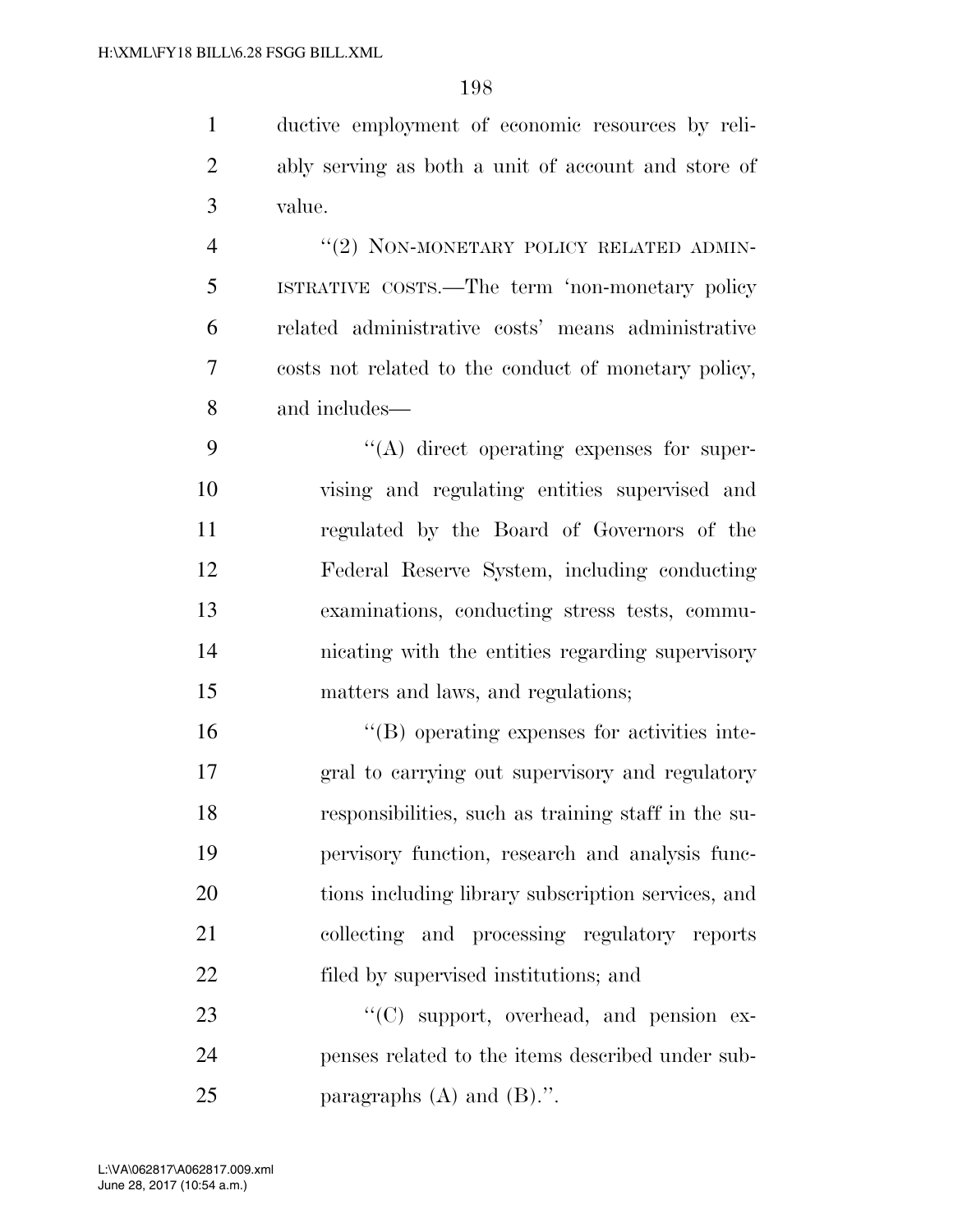(b) EFFECTIVE DATE.—The amendments made by this section shall apply with respect to expenses paid and fees collected on or after October 1, 2018.

INCREASED THRESHOLD FOR DISCLOSURES RELATING TO

COMPENSATORY BENEFIT PLANS

SEC. 909.

 Not later than 60 days after the date of the enact- ment of this Act, the Securities and Exchange Commission shall revise section 230.701(e) of title 17, Code of Federal Regulations, so as to increase from \$5,000,000 to \$20,000,000 the aggregate sales price or amount of secu- rities sold during any consecutive 12-month period in ex- cess of which the issuer is required under such section to deliver an additional disclosure to investors. The Commis- sion shall index for inflation such aggregate sales price or amount every 5 years to reflect the change in the Con- sumer Price Index for All Urban Consumers published by the Bureau of Labor Statistics, rounding to the nearest \$1,000,000.

REFUNDING OR CREDITING OVERPAYMENT OF SECTION

21 31 FEES

SEC. 910.

23 (a) IN GENERAL.—Section 31 of the Securities Ex- change Act of 1934 (15 U.S.C. 78ee) is amended by add-ing at the end the following: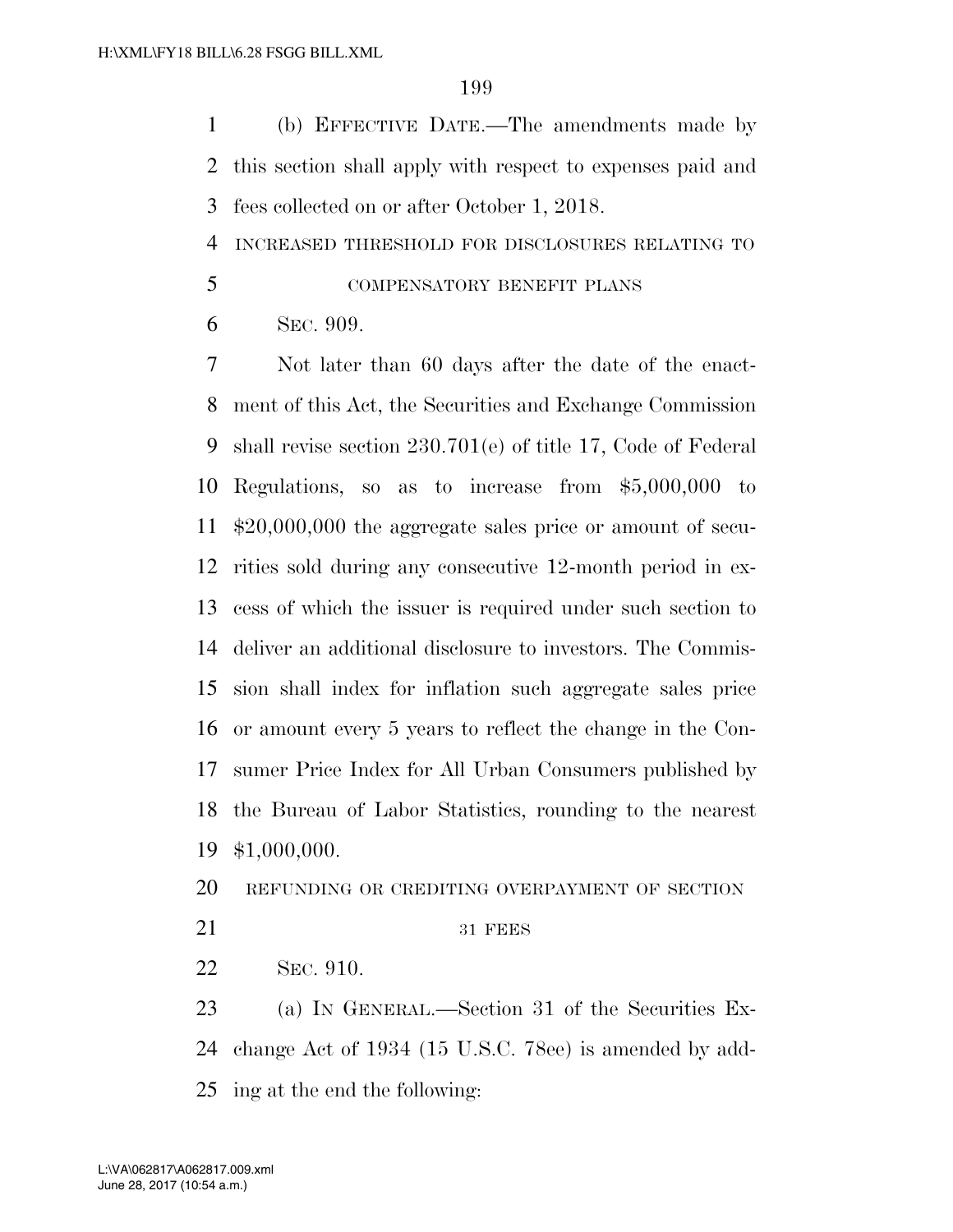''(n) OVERPAYMENT.—If a national securities ex- change or national securities association pays to the Com- mission an amount in excess of fees and assessments due under this section and informs the Commission of such amount paid in excess within 10 years of the date of the payment, the Commission shall offset future fees and as- sessments due by such exchange or association in an amount equal to such excess amount.''.

 (b) APPLICABILITY.—The amendment made by this section shall apply to any fees and assessments paid be- fore, on, or after the date of enactment of this section. 12 SAFE HARBOR FOR INVESTMENT FUND RESEARCH SEC. 911.

 (a) EXPANSION OF THE SAFE HARBOR.—Not later than the end of the 45-day period beginning on the date of enactment of this Act, the Securities and Exchange Commission shall propose, and not later than the end of the 120-day period beginning on such date, the Commis- sion shall adopt, upon such terms, conditions, or require- ments as the Commission may determine necessary or ap- propriate in the public interest, for the protection of inves- tors, and for the promotion of capital formation, revisions to section 230.139 of title 17, Code of Federal Regula- tions, to provide that a covered investment fund research report that is published or distributed by a broker or deal-

er—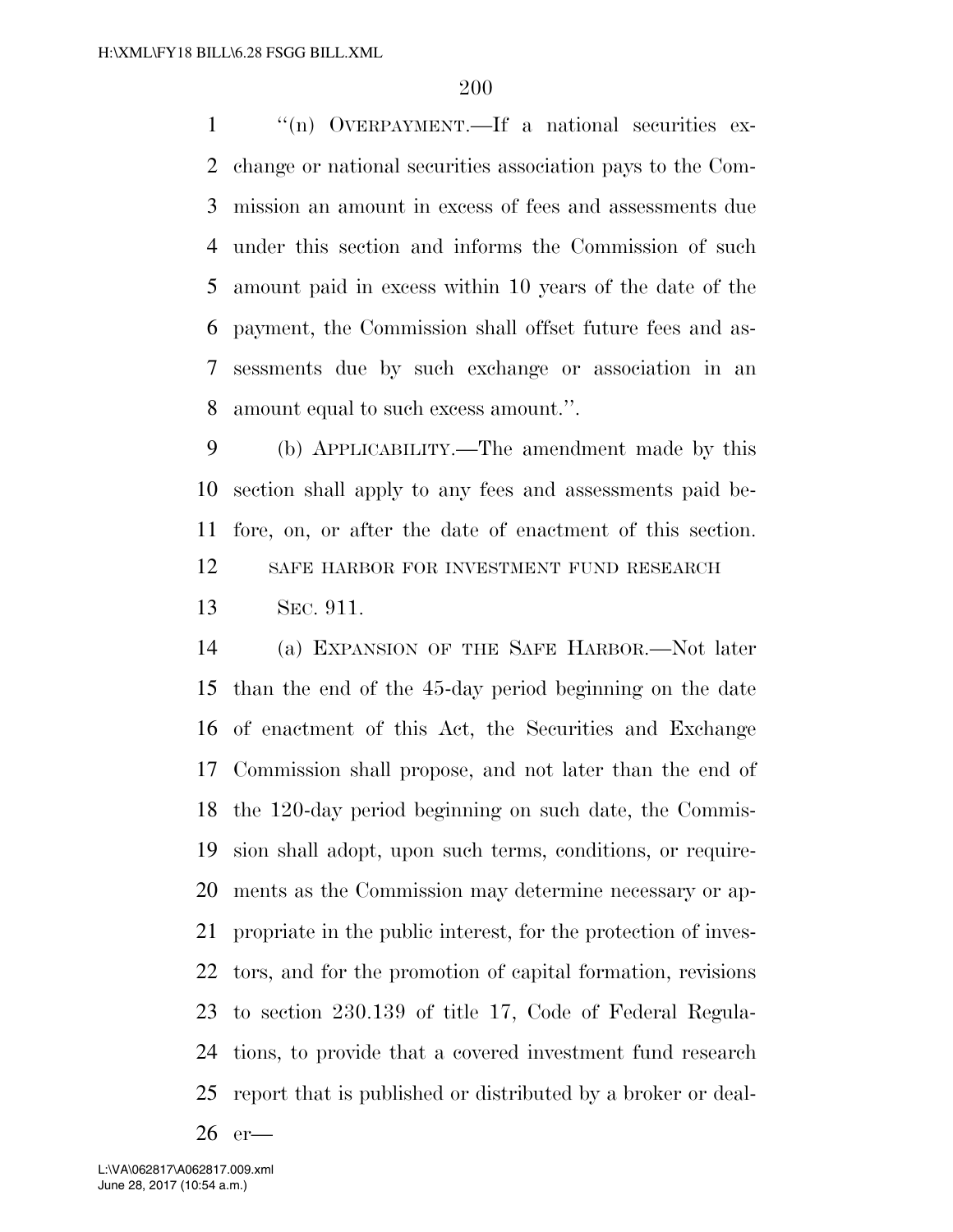| $\mathbf{1}$   | (1) shall be deemed, for purposes of sections             |
|----------------|-----------------------------------------------------------|
| $\overline{2}$ | $2(a)(10)$ and $5(e)$ of the Securities Act of 1933 (15   |
| 3              | U.S.C. $77b(a)(10)$ , $77e(c)$ , not to constitute an     |
| $\overline{4}$ | offer for sale or an offer to sell a security that is the |
| 5              | subject of an offering pursuant to a registration         |
| 6              | statement that is effective, even if the broker or        |
| 7              | dealer is participating or will participate in the reg-   |
| 8              | istered offering of the covered investment fund's se-     |
| 9              | curities; and                                             |
| 10             | $(2)$ shall be deemed to satisfy the conditions of        |
| 11             | subsection (a)(1) or (a)(2) of section 230.139 of title   |
| 12             | 17, Code of Federal Regulations, or any successor         |
| 13             | provisions, for purposes of the Commission's rules        |
| 14             | and regulations under the Federal securities laws         |
| 15             | and the rules of any self-regulatory organization.        |
| 16             | (b) IMPLEMENTATION OF SAFE HARBOR.—In imple-              |
| 17             | menting the safe harbor pursuant to subsection (a), the   |
| 18             | Commission shall—                                         |
| 19             | $(1)$ not, in the case of a covered investment            |
| 20             | fund with a class of securities in substantially con-     |
| 21             | tinuous distribution, condition the safe harbor on        |

 whether the broker's or dealer's publication or dis- tribution of a covered investment fund research re-port constitutes such broker's or dealer's initiation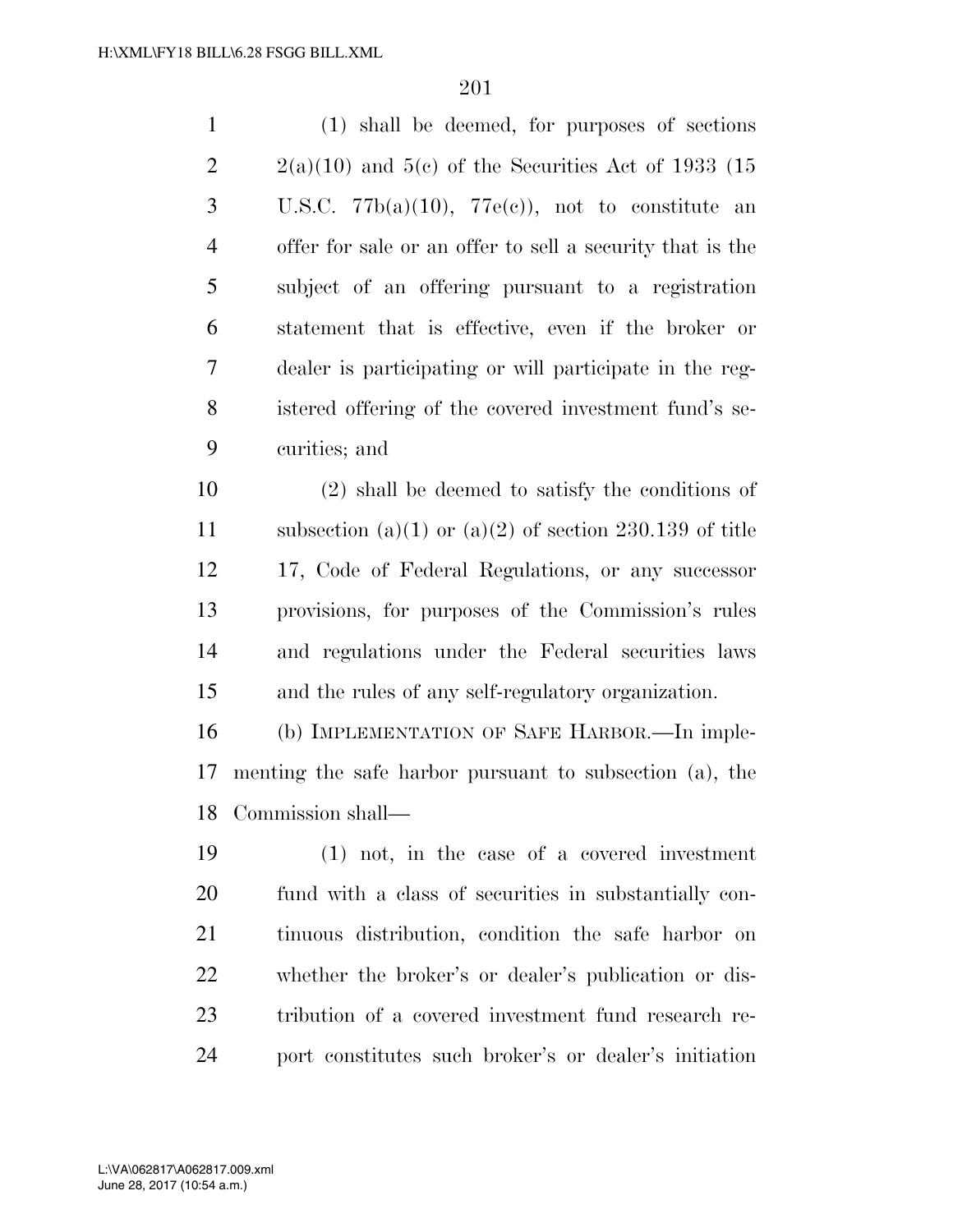- or reinitiation of research coverage on such covered 2 investment fund or its securities;
- 3 (2) not—

 (A) require the covered investment fund to have been registered as an investment company under the Investment Company Act of 1940 (15 U.S.C. 80a–1 et seq.) or subject to the re- porting requirements of section 13 or 15(d) of the Securities Exchange Act of 1934 (15 U.S.C. 78m, 78o(d)) for any period exceeding the period of time referenced under paragraph 12 (a)(1)(i)(A)(1) of section 230.139 of title 17, Code of Federal Regulations; or

 (B) impose a minimum float provision ex- ceeding that referenced in paragraph 16 (a)(1)(i)(A)(1)(i) of section 230.139 of title 17, Code of Federal Regulations;

 (3) provide that a self-regulatory organization may not maintain or enforce any rule that would—

 (A) prohibit the ability of a member to publish or distribute a covered investment fund research report solely because the member is also participating in a registered offering or other distribution of any securities of such cov-ered investment fund; or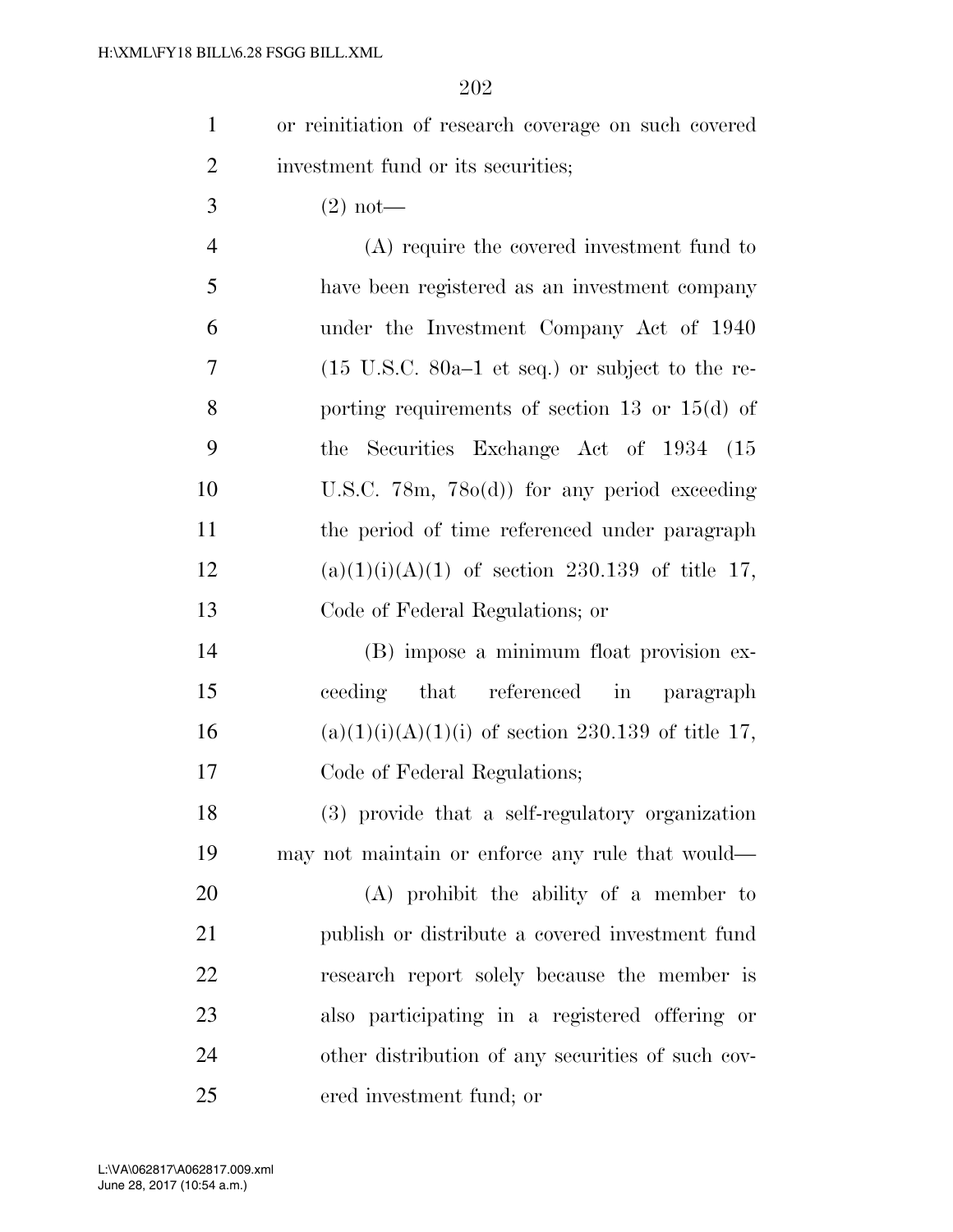(B) prohibit the ability of a member to participate in a registered offering or other dis- tribution of securities of a covered investment fund solely because the member has published or distributed a covered investment fund re- search report about such covered investment fund or its securities; and

 (4) provide that a covered investment fund re- search report shall not be subject to section 24(b) of the Investment Company Act of 1940 (15 U.S.C. 80a–24(b)) or the rules and regulations thereunder, except that such report may still be subject to such section and the rules and regulations thereunder to the extent that it is otherwise not subject to the con- tent standards in the rules of any self-regulatory or- ganization related to research reports, including those contained in the rules governing communica- tions with the public regarding investment compa-nies or substantially similar standards.

 (c) RULES OF CONSTRUCTION.—Nothing in this Act shall be construed as in any way limiting—

 (1) the applicability of the antifraud or antimanipulation provisions of the Federal securities laws and rules adopted thereunder to a covered in-vestment fund research report, including section 17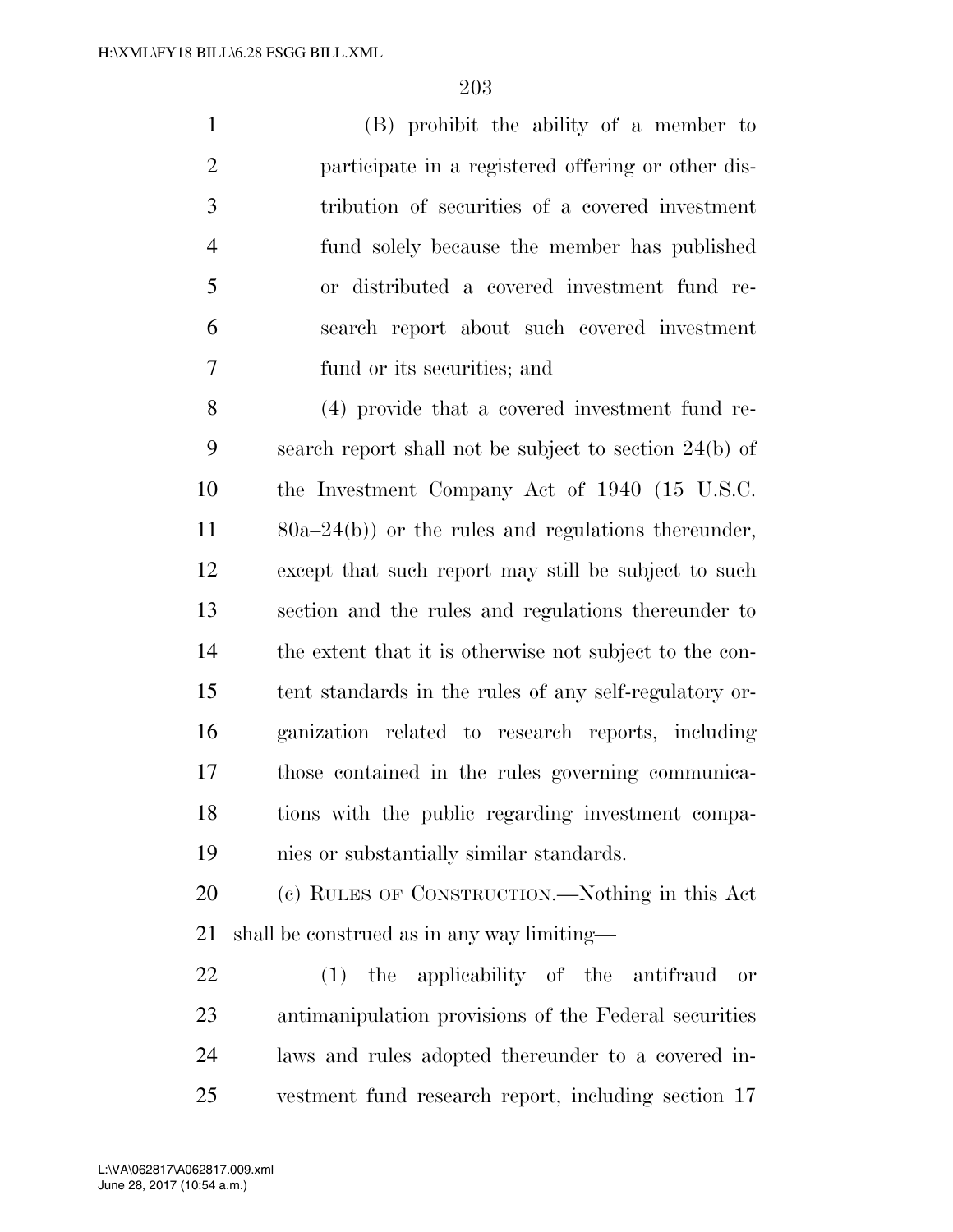of the Securities Act of 1933 (15 U.S.C. 77q), sec- tion 34(b) of the Investment Company Act of 1940 (15 U.S.C. 80a–33), and sections 9 and 10 of the Securities Exchange Act of 1934 (15 U.S.C. 78i, 78j); or

 (2) the authority of any self-regulatory organi- zation to examine or supervise a member's practices in connection with such member's publication or dis- tribution of a covered investment fund research re- port for compliance with applicable provisions of the Federal securities laws or self-regulatory organiza- tion rules related to research reports, including those contained in rules governing communications with the public.

 (d) INTERIM EFFECTIVENESS OF SAFE HARBOR.— (1) IN GENERAL.—From and after the 120-day period beginning on the date of enactment of this Act, if the Commission has not adopted revisions to section 230.139 of title 17, Code of Federal Regula- tions, as required by subsection (a), and until such time as the Commission has done so, a broker or dealer distributing or publishing a covered invest- ment fund research report after such date shall be able to rely on the provisions of section 230.139 of title 17, Code of Federal Regulations, and the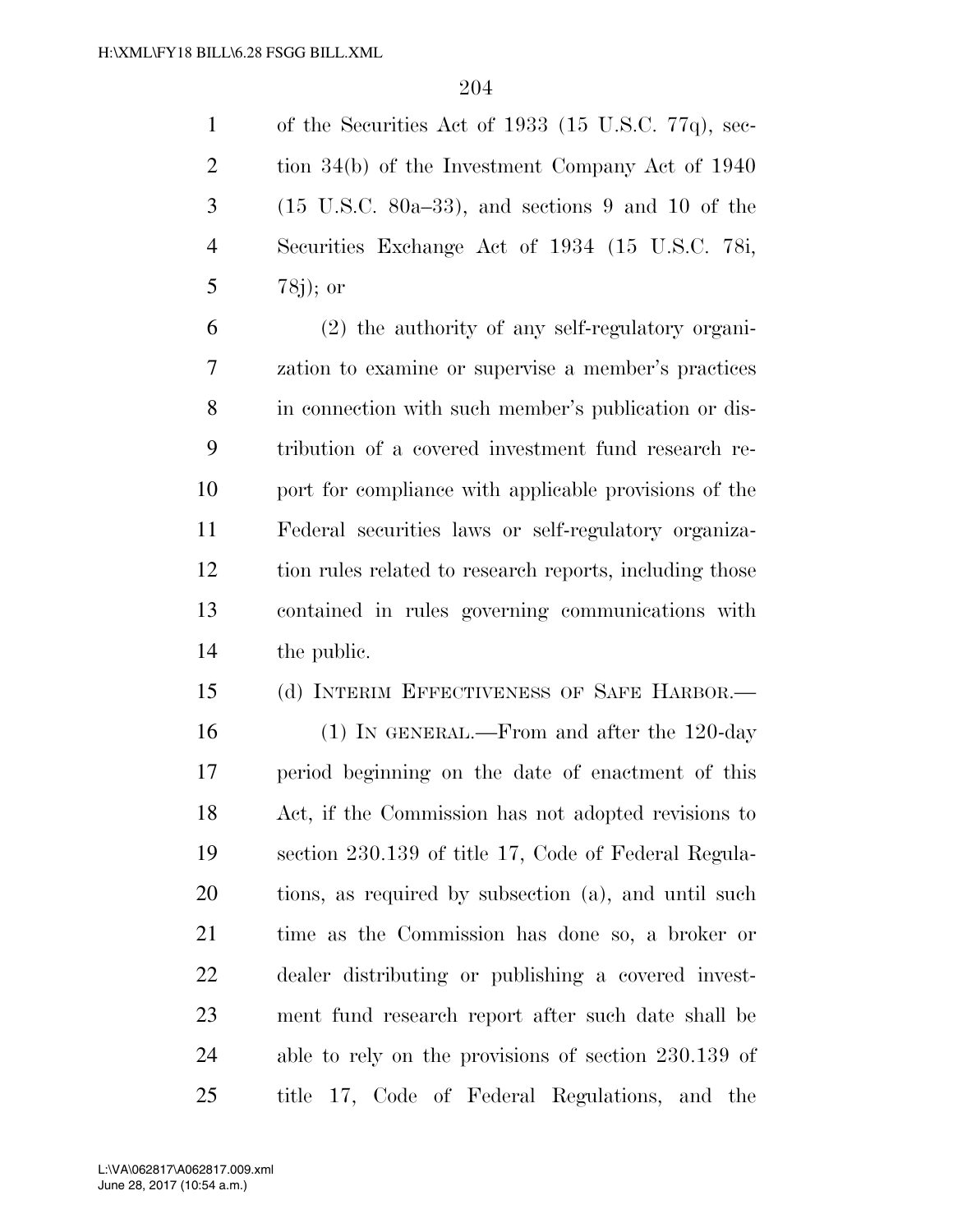broker or dealer's publication of such report shall be 2 deemed to satisfy the conditions of subsection  $(a)(1)$  $3 \text{ or } (a)(2)$  of section 230.139 of title 17, Code of Fed- eral Regulations, if the covered investment fund that is the subject of such report satisfies the reporting history requirements (without regard to Form S–3 or Form F–3 eligibility) and minimum float provi- sions of such subsections for purposes of the Com- mission's rules and regulations under the Federal securities laws and the rules of any self-regulatory organization, as if revised and implemented in ac-cordance with subsections (a) and (b).

13 (2) STATUS OF COVERED INVESTMENT FUND.— After such period and until the Commission has adopted revisions to section 230.139 and FINRA has revised rule 2210, for purposes of subsection (c)(7)(O) of such rule, a covered investment fund shall be deemed to be a security that is listed on a national securities exchange and that is not subject to section 24(b) of the Investment Company Act of 1940 (15 U.S.C. 80a–24(b)). Communications con- cerning only covered investment funds that fall with- in the scope of such section shall not be required to be filed with FINRA.

(e) DEFINITIONS.—For purposes of this section: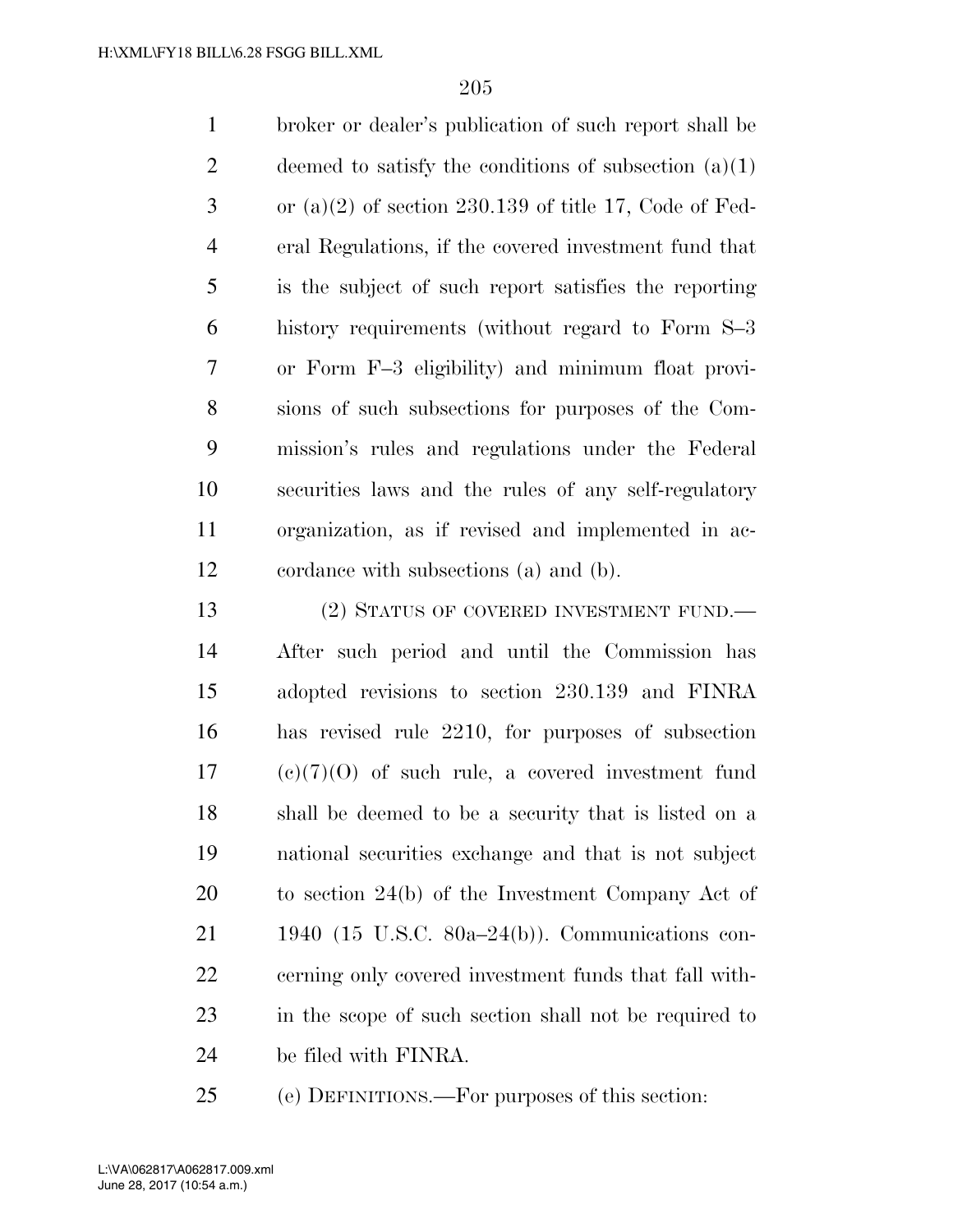| $\mathbf{1}$   | (1) The term "covered investment fund re-             |
|----------------|-------------------------------------------------------|
| $\mathfrak{2}$ | search report" means a research report published or   |
| 3              | distributed by a broker or dealer about a covered in- |
| $\overline{4}$ | vestment fund or any securities issued by the cov-    |
| 5              | ered investment fund, but not including a research    |
| 6              | report to the extent that it is published or distrib- |
| 7              | uted by the covered investment fund or any affiliate  |
| 8              | of the covered investment fund.                       |
| 9              | The term "covered investment"<br>fund"<br>(2)         |
| 10             | $means$ —                                             |
| 11             | (A)<br>an investment company registered               |
| 12             | under, or that has filed an election to be treated    |
| 13             | as a business development company under, the          |
| 14             | Investment Company Act of 1940 and that has           |
| 15             | filed a registration statement under the Securi-      |
| 16             | ties Act of 1933 for the public offering of a         |
| 17             | class of its securities, which registration state-    |
| 18             | ment has been declared effective by the Com-          |
| 19             | mission; and                                          |
| 20             | (B) a trust or other person—                          |
| 21             | (i) issuing securities in an offering                 |
| 22             | registered under the Securities Act of 1933           |
| 23             | and which class of securities is listed for           |
| 24             | trading on a national securities exchange;            |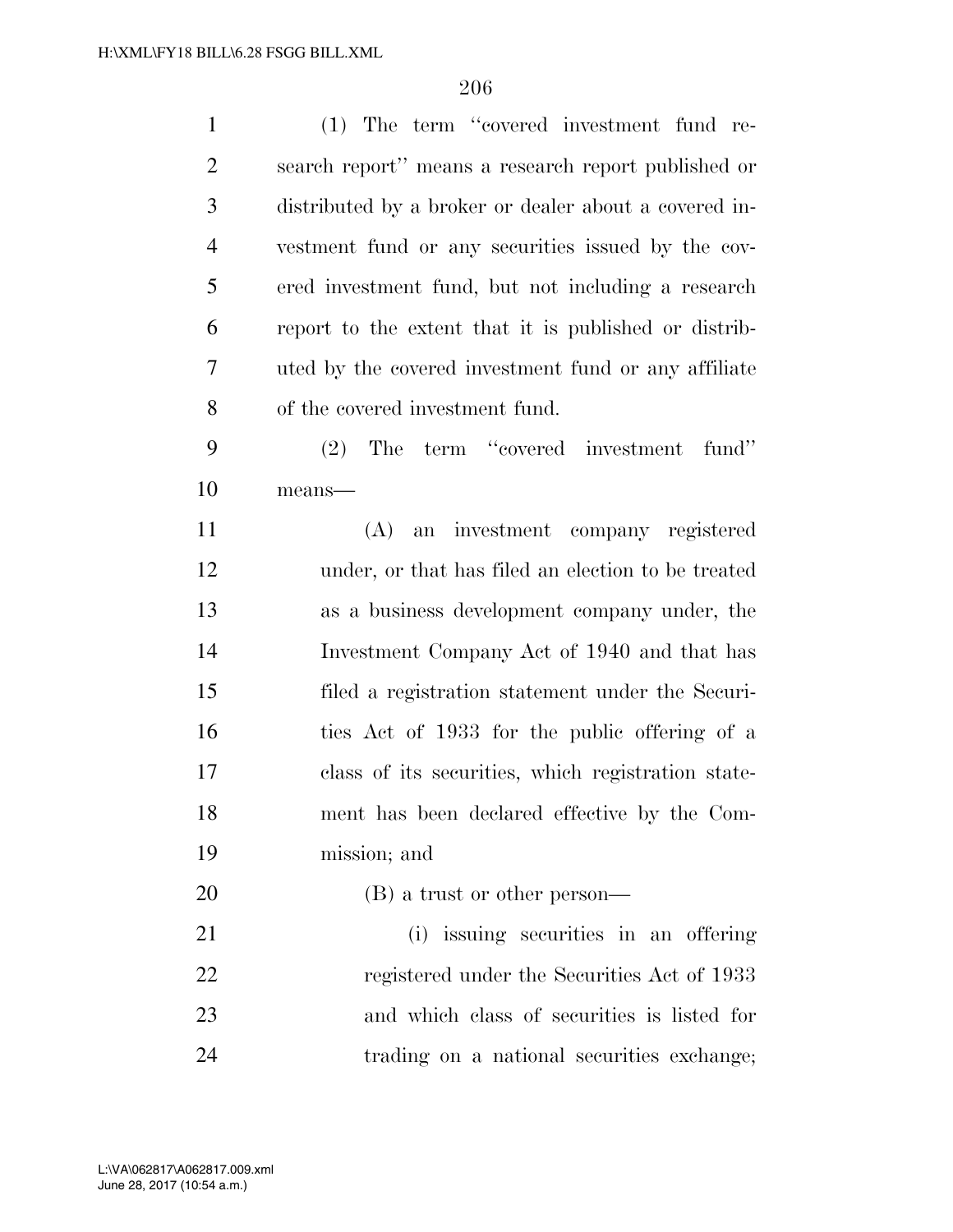| $\mathbf{1}$   | (ii) the assets of which consist pri-                  |
|----------------|--------------------------------------------------------|
| $\overline{2}$ | marily of commodities, currencies, or deriv-           |
| 3              | ative instruments that reference commod-               |
| $\overline{4}$ | ities or currencies, or interests in the fore-         |
| 5              | going; and                                             |
| 6              | (iii) that provides in its registration                |
| 7              | statement under the Securities Act of 1933             |
| 8              | that a class of its securities are purchased           |
| 9              | or redeemed, subject to conditions or limi-            |
| 10             | tations, for a ratable share of its assets.            |
| 11             | (3) The term "FINRA" means the Financial               |
| 12             | Industry Regulatory Authority.                         |
| 13             | $(4)$ The term "research report" has the mean-         |
| 14             | ing given that term under section $2(a)(3)$ of the Se- |
| 15             | curities Act of 1933 (15 U.S.C. $77b(a)(3)$ ), except  |
| 16             | that such term shall not include an oral communica-    |
| 17             | tion.                                                  |
| 18             | (5) The term "self-regulatory organization" has        |
| 19             | meaning given to that term under section<br>the        |
| 20             | $3(a)(26)$ of the Securities Exchange Act of 1934 (15  |
| 21             | U.S.C. $78c(a)(26)$ ).                                 |
| 22             | ANNUAL REVIEW OF GOVERNMENT-BUSINESS FORUM ON          |
| 23             | CAPITAL FORMATION                                      |
| 24             | SEC. 912.                                              |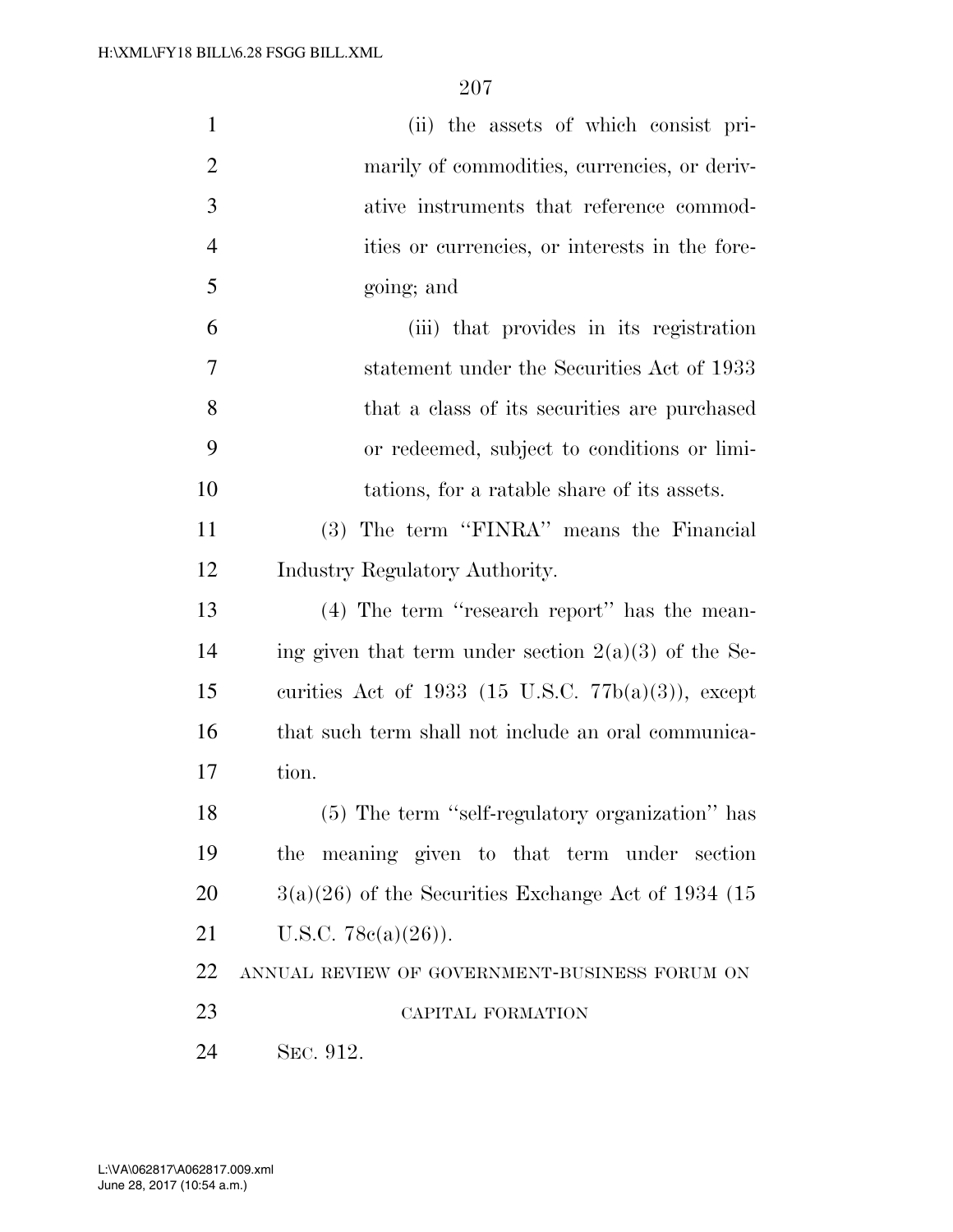| 1  | Section 503 of the Small Business Investment Incen-          |
|----|--------------------------------------------------------------|
| 2  | tive Act of $1980$ (15 U.S.C. $80c-1$ ) is amended by adding |
| 3  | at the end the following:                                    |
| 4  | "(e) The Commission shall—                                   |
| 5  | $\cdot\cdot\cdot(1)$ review the findings and recommendations |
| 6  | of the forum; and                                            |
| 7  | $f'(2)$ each time the forum submits a finding or             |
| 8  | recommendation to the Commission, promptly issue             |
| 9  | a public statement—                                          |
| 10 | $\lq\lq$ assessing the finding or recommenda-                |
| 11 | tion of the forum; and                                       |
| 12 | $\lq\lq$ disclosing the action, if any, the Com-             |
| 13 | mission intends to take with respect to the find-            |
|    |                                                              |
| 14 | ing or recommendation.".                                     |
| 15 | HELPING ANGLES LEAD OUR STARTUPS                             |
| 16 | SEC. 913.                                                    |
| 17 | (a) DEFINITION OF ANGEL INVESTOR GROUP.—AS                   |
|    | 18 used in this subtitle, the term "angel investor group"    |
| 19 | means any group that—                                        |
| 20 | (1) is composed of accredited investors inter-               |
| 21 | ested in investing personal capital in early-stage           |
| 22 | companies;                                                   |
| 23 | (2) holds regular meetings and has defined                   |
| 24 | processes and procedures for making investment de-           |
| 25 | cisions, either individually or among the membership         |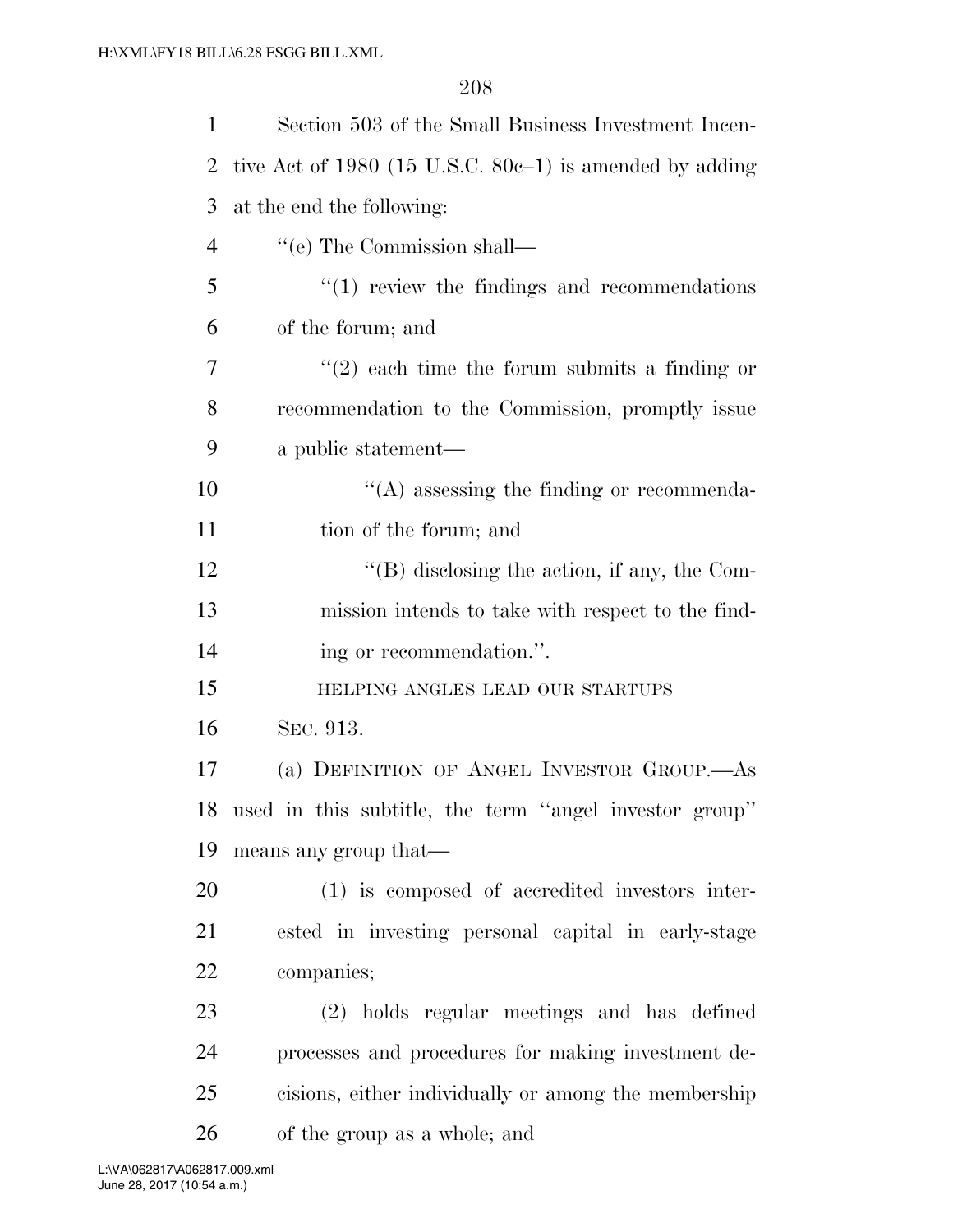| (3) is neither associated nor affiliated with bro- |
|----------------------------------------------------|
| kers, dealers, or investment advisers.             |

(b) CLARIFICATION OF GENERAL SOLICITATION.—

 (1) IN GENERAL.—Not later than 6 months after the date of enactment of this Act, the Securi- ties and Exchange Commission shall revise Regula- tion D of its rules (17 CFR 230.500 et seq.) to re- quire that in carrying out the prohibition against general solicitation or general advertising contained in section  $230.502(c)$  of title 17, Code of Federal Regulations, the prohibition shall not apply to a presentation or other communication made by or on behalf of an issuer which is made at an event—

(A) sponsored by—

 (i) the United States or any territory 16 thereof, by the District of Columbia, by any State, by a political subdivision of any State or territory, or by any agency or public instrumentality of any of the fore-20 going;

21 (ii) a college, university, or other in-22 stitution of higher education;

23 (iii) a nonprofit organization;

(iv) an angel investor group;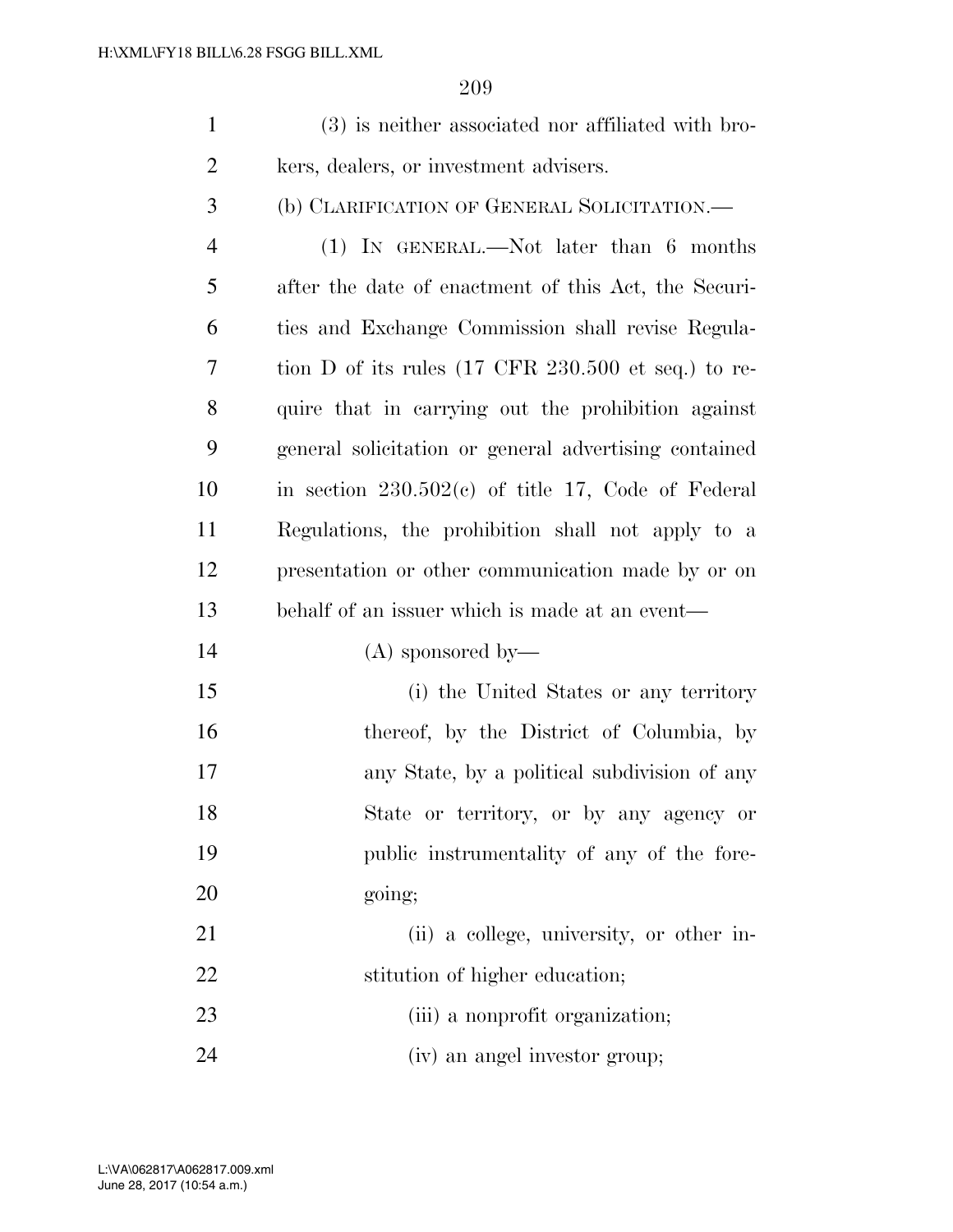| $\mathbf{1}$   | (v) a venture forum, venture capital              |
|----------------|---------------------------------------------------|
| $\overline{2}$ | association, or trade association; or             |
| 3              | (vi) any other group, person or entity            |
| $\overline{4}$ | as the Securities and Exchange Commis-            |
| 5              | sion may determine by rule;                       |
| 6              | (B) where any advertising for the event           |
| 7              | does not reference any specific offering of secu- |
| 8              | rities by the issuer;                             |
| 9              | (C) the sponsor of which—                         |
| 10             | (i) does not make investment rec-                 |
| 11             | ommendations or provide investment ad-            |
| 12             | vice to event attendees;                          |
| 13             | (ii) does not engage in an active role            |
| 14             | in any investment negotiations between the        |
| 15             | issuer and investors attending the event;         |
| 16             | (iii) does not charge event attendees             |
| 17             | any fees other than administrative fees;          |
| 18             | and                                               |
| 19             | (iv) does not receive any compensation            |
| 20             | with respect to such event that would re-         |
| 21             | quire registration of the sponsor as a            |
| 22             | broker or a dealer under the Securities Ex-       |
| 23             | change Act of 1934, or as an investment           |
| 24             | advisor under the Investment Advisers Act         |
| $25\,$         | of $1940$ ; and                                   |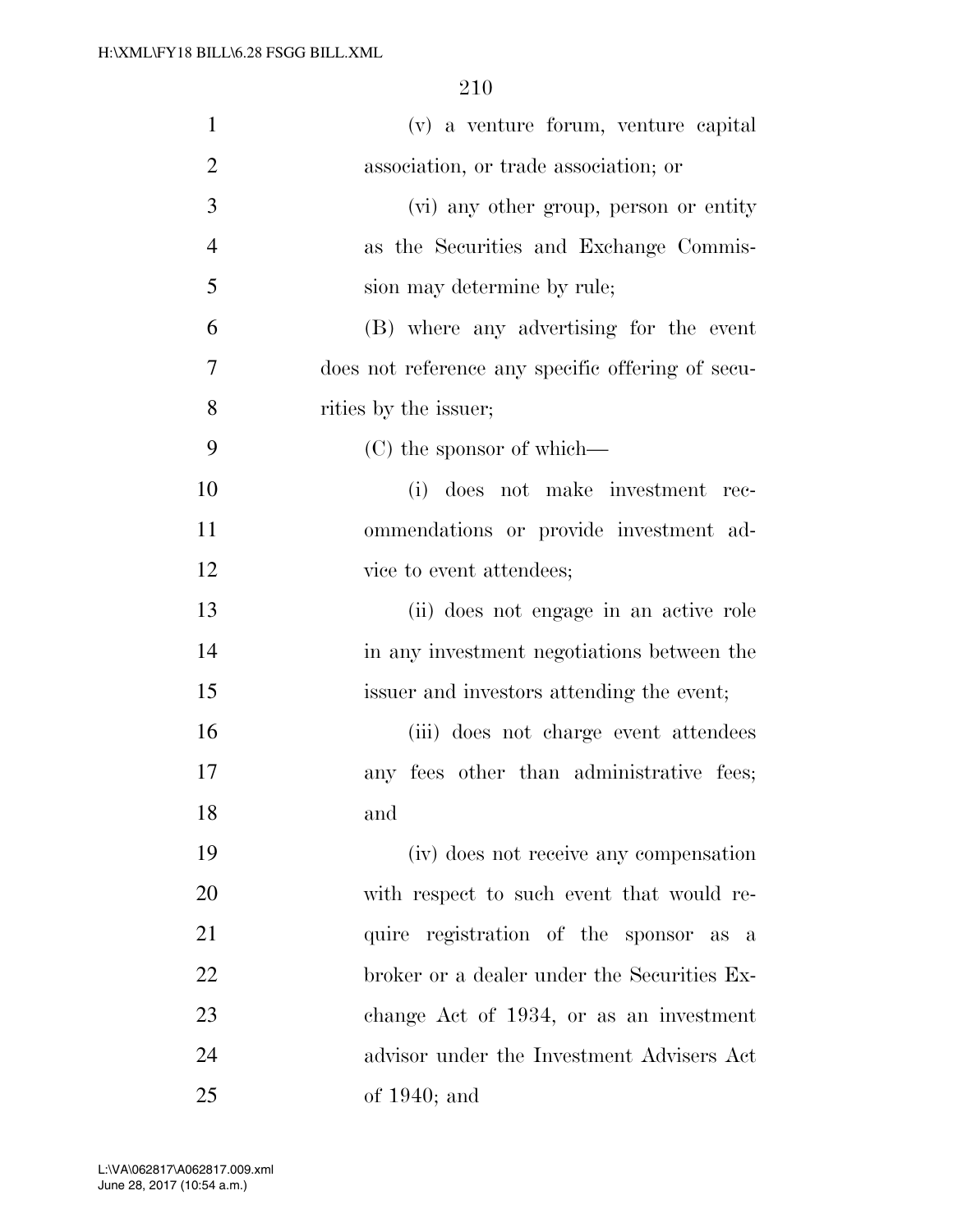| $\mathbf{1}$   | (D) where no specific information regard-           |
|----------------|-----------------------------------------------------|
| $\overline{2}$ | ing an offering of securities by the issuer is      |
| 3              | communicated or distributed by or on behalf of      |
| $\overline{4}$ | the issuer, other than—                             |
| 5              | (i) that the issuer is in the process of            |
| 6              | offering securities or planning to offer se-        |
| 7              | curities;                                           |
| 8              | (ii) the type and amount of securities              |
| 9              | being offered;                                      |
| 10             | (iii) the amount of securities being of-            |
| 11             | fered that have already been subscribed             |
| 12             | for; and                                            |
| 13             | (iv) the intended use of proceeds of                |
| 14             | the offering.                                       |
| 15             | (2) RULE OF CONSTRUCTION.—Paragraph (1)             |
| 16             | may only be construed as requiring the Securities   |
| 17             | and Exchange Commission to amend the require-       |
| 18             | ments of Regulation D with respect to presentations |
| 19             | and communications, and not with respect to pur-    |
| 20             | chases or sales.                                    |
| 21             | INVESTOR LIMITATION FOR QUALIFYING VENTURE          |
| 22             | <b>CAPITAL FUNDS</b>                                |
| 23             | SEC. 914.                                           |
| 24             | Section $3(c)(1)$ of the Investment Company Act of  |
| 25             | 1940 (15 U.S.C. 80a–3 $(e)(1)$ ) is amended—        |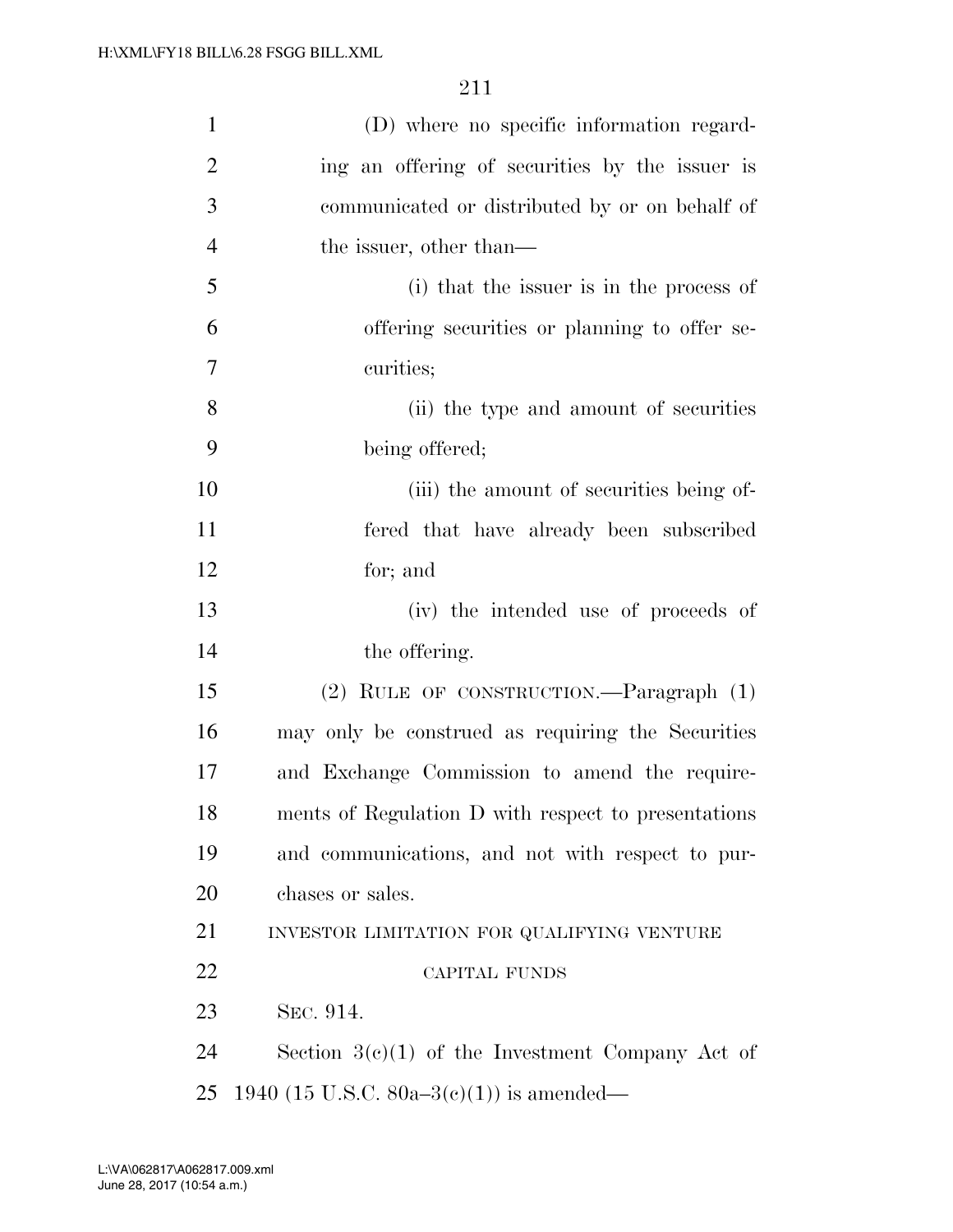| $\mathbf{1}$   | (1) by inserting after "one hundred persons"           |
|----------------|--------------------------------------------------------|
| $\overline{2}$ | the following: "(or, with respect to a qualifying ven- |
| 3              | ture capital fund, 500 persons)"; and                  |
| $\overline{4}$ | $(2)$ by adding at the end the following:              |
| 5              | "(C) The term 'qualifying venture capital              |
| 6              | fund' means any venture capital fund (as de-           |
| 7              | fined pursuant to section $203(1)(1)$ of the In-       |
| 8              | vestment Advisers Act of 1940 (15 U.S.C. 80b-          |
| 9              | $3(1)(1)$ ) with no more than \$50,000,000 in ag-      |
| 10             | gregate capital contributions and uncalled com-        |
| 11             | mitted capital, as such dollar amount is annu-         |
| 12             | ally adjusted by the Commission to reflect the         |
| 13             | change in the Consumer Price Index for All             |
| 14             | Urban Consumers published by the Bureau of             |
| 15             | Labor Statistics of the Department of Labor.".         |
| 16             | MANUFACTURED HOUSING                                   |
| 17             | SEC. 915.                                              |
| 18             | (a) MORTGAGE ORIGINATOR DEFINITION.-Section            |
| 19             | 103 of the Truth in Lending Act (15 U.S.C. 1602) is    |
| 20             | amended—                                               |
| 21             | $(1)$ by redesignating the second subsection $(ce)$    |
| 22             | and subsection (dd) as subsections (dd) and (ee), re-  |
| 23             | spectively; and                                        |
| 24             | $(2)$ in paragraph $(2)(C)$ of subsection (dd), as     |
| 25             | so redesignated, by striking "an employee of a re-     |
| 26             | tailer of manufactured homes who is not described      |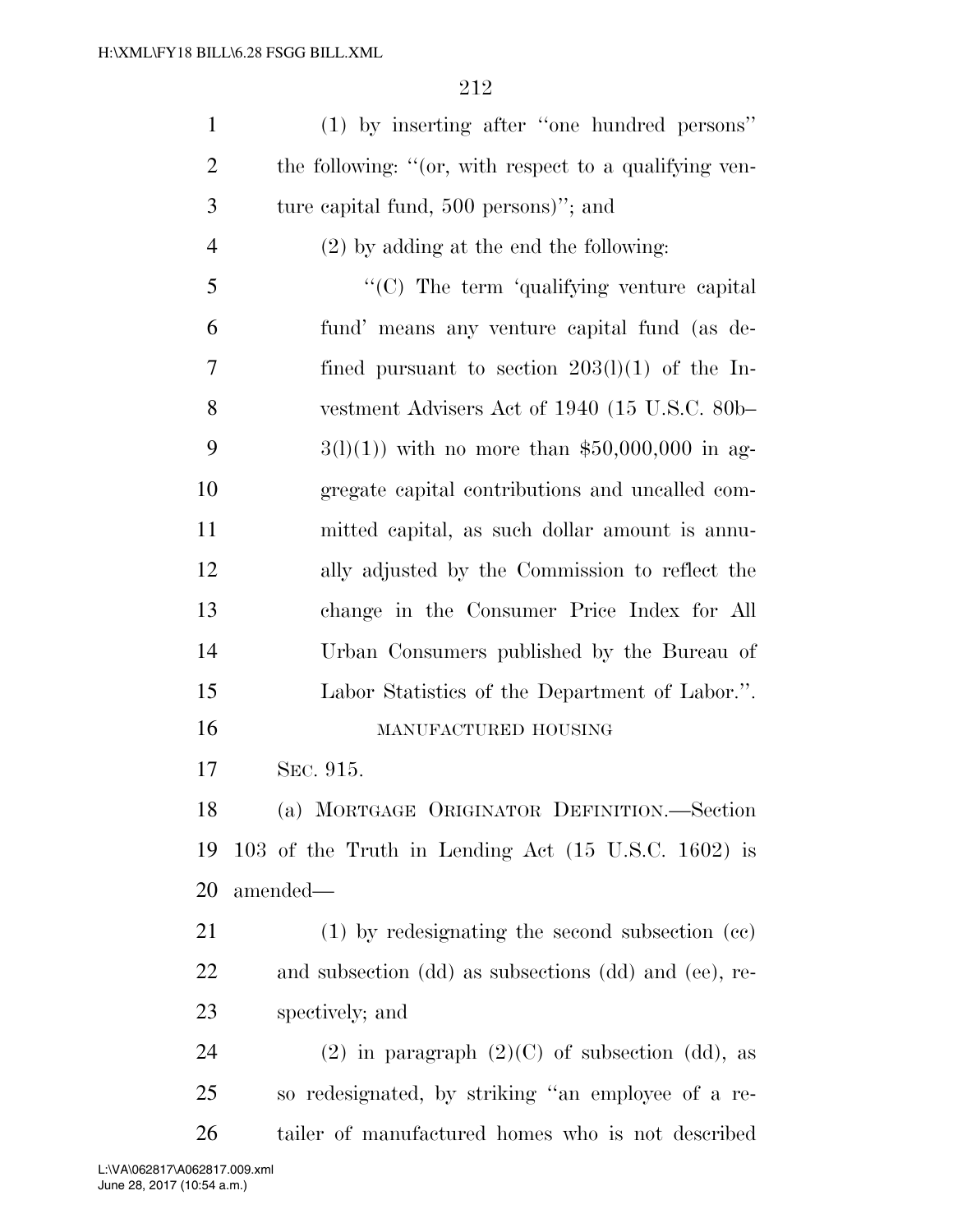in clause (i) or (iii) of subparagraph (A) and who does not advise a consumer on loan terms (including rates, fees, and other costs)'' and inserting ''a re- tailer of manufactured or modular homes or its em- ployees unless such retailer or its employees receive compensation or gain for engaging in activities de- scribed in subparagraph (A) that is in excess of any compensation or gain received in a comparable cash transaction''.

 (b) HIGH-COST MORTGAGE DEFINITION.—Section 103 of the Truth in Lending Act (15 U.S.C. 1602), as amended by subsection (a), is further amended—

 (1) by redesignating subsection (aa) (relating to disclosure of greater amount or percentage), as so designated by section 1100A of the Consumer Fi- nancial Protection Act of 2010, as subsection (bb); (2) by redesignating subsection (bb) (relating to high cost mortgages), as so designated by section 1100A of the Consumer Financial Protection Act of 2010, as subsection (aa), and moving such sub-section to immediately follow subsection (z); and

22 (3) in subsection  $(aa)(1)(A)$ , as so redesig-nated—

24 (A) in clause (i)(I), by striking  $(8.5 \text{ per-})$ centage points, if the dwelling is personal prop-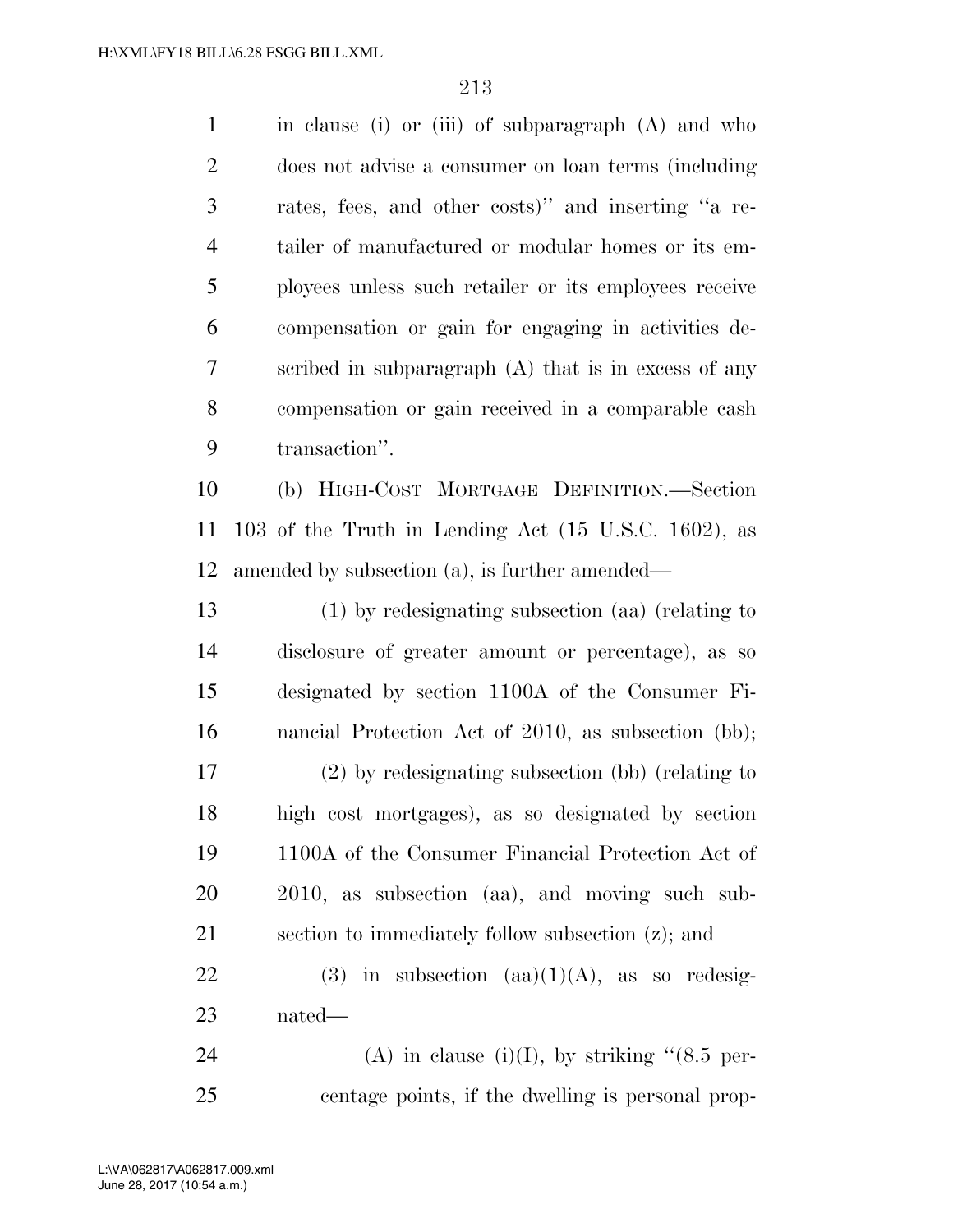| $\mathbf{1}$   | erty and the transaction is for less than         |
|----------------|---------------------------------------------------|
| $\overline{2}$ | $$50,000$ " and inserting "(10 percentage points) |
| 3              | if the dwelling is personal property or is a      |
| $\overline{4}$ | transaction that does not include the purchase    |
| 5              | of real property on which a dwelling is to be     |
| 6              | placed, and the transaction is for less than      |
| 7              | $$75,000$ (as such amount is adjusted by the      |
| 8              | Bureau to reflect the change in the Consumer      |
| 9              | Price Index) $)$ "; and                           |
| 10             | $(B)$ in clause $(ii)$ —                          |
| 11             | (i) in subclause (I), by striking " $or$ "        |
| 12             | at the end; and                                   |
| 13             | (ii) by adding at the end the fol-                |
| 14             | lowing:                                           |
| 15             | $\lq\lq$ (III) in the case of a trans-            |
| 16             | action for less than $$75,000$ (as such           |
| 17             | amount is adjusted by the Bureau to               |
| 18             | reflect the change in the Consumer                |
| 19             | Price Index) in which the dwelling is             |
| 20             | personal property (or is a consumer               |
| 21             | eredit transaction that does not in-              |
| 22             | clude the purchase of real property on            |
| 23             | which a dwelling is to be placed) the             |
| 24             | greater of 5 percent of the total trans-          |
| 25             | action amount or $$3,000$ (as such                |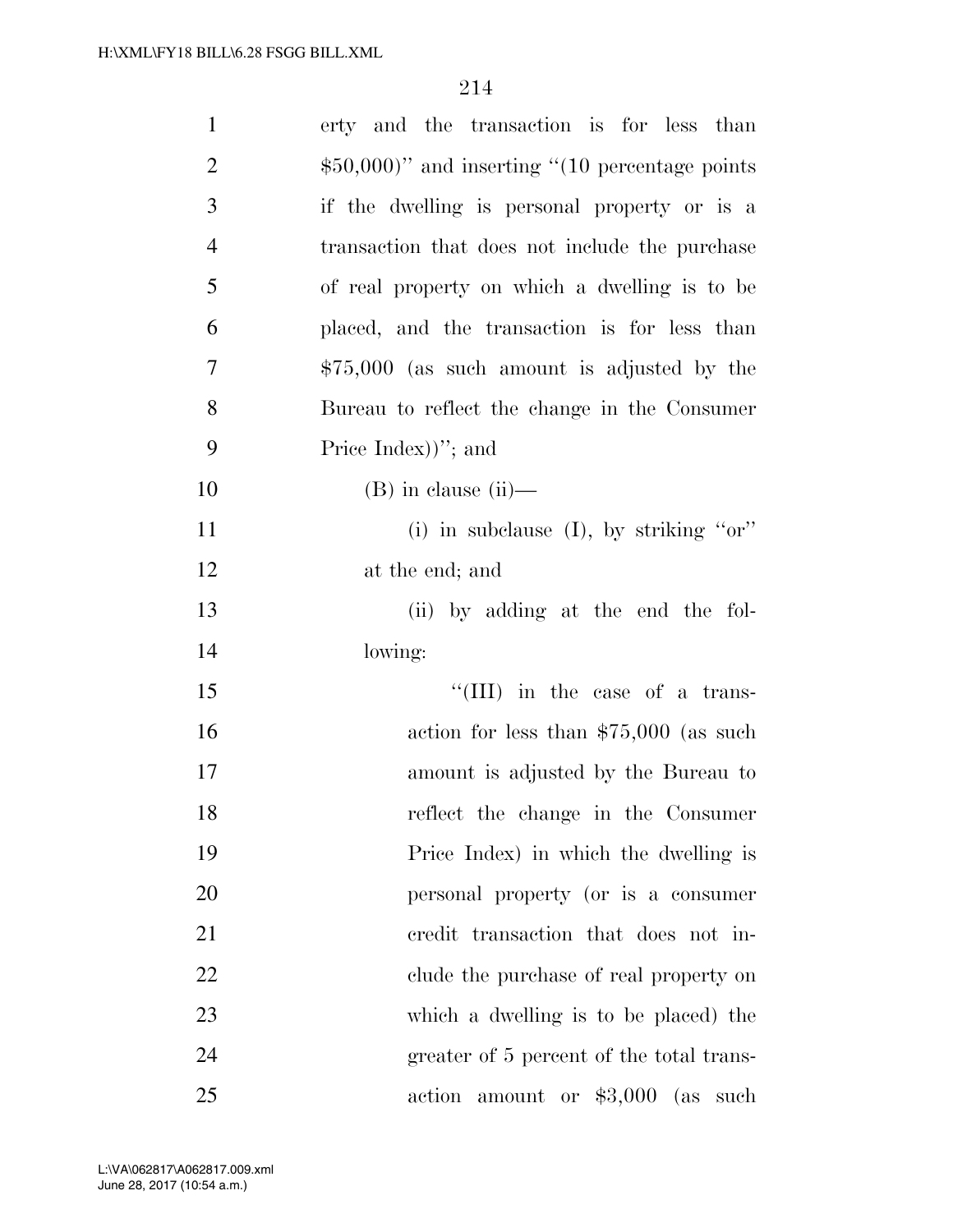| $\mathbf{1}$   | amount is adjusted by the Bureau to                          |
|----------------|--------------------------------------------------------------|
| $\overline{2}$ | reflect the change in the Consumer                           |
| 3              |                                                              |
|                | Price Index); or".                                           |
| $\overline{4}$ | REQUIREMENTS FOR DEPOSIT ACCOUNT TERMINATION                 |
| 5              | REQUESTS AND ORDERS                                          |
| 6              | SEC. 916.                                                    |
| 7              | (a) TERMINATION REQUESTS OR ORDERS MUST BE                   |
| 8              | MATERIAL.                                                    |
| 9              | (1) IN GENERAL.—An appropriate Federal                       |
| 10             | banking agency may not formally or informally re-            |
| 11             | quest or order a depository institution to terminate         |
| 12             | a specific customer account or group of customer ac-         |
| 13             | counts or to otherwise restrict or discourage a de-          |
| 14             | pository institution from entering into or maintain-         |
| 15             | ing a banking relationship with a specific customer          |
| 16             | or group of customers unless—                                |
| 17             | $(A)$ the agency has a material reason for                   |
| 18             | such request or order; and                                   |
| 19             | (B) such reason is not based solely on rep-                  |
| 20             | utation risk.                                                |
| 21             | (2)<br>TREATMENT<br>OF<br><b>NATIONAL</b><br><b>SECURITY</b> |
| 22             | THREATS.—If an appropriate Federal banking agen-             |
| 23             | cy believes a specific customer or group of customers        |
| 24             | is, or is acting as a conduit for, an entity which—          |
| 25             | $(A)$ poses a threat to national security;                   |
| 26             | (B) is involved in terrorist financing;                      |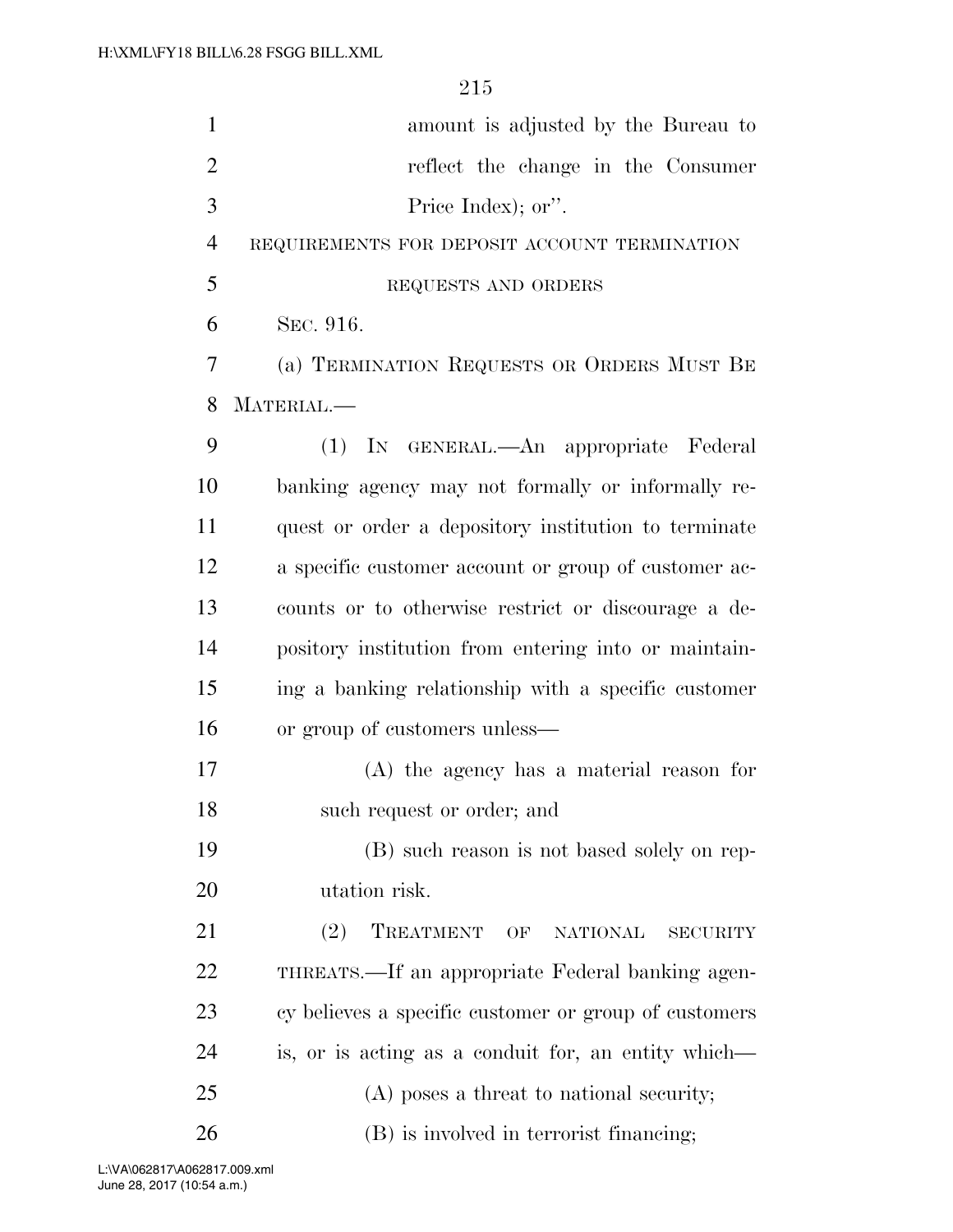| $\mathbf{1}$   | (C) is an agency of the government of                 |
|----------------|-------------------------------------------------------|
| $\overline{2}$ | Iran, North Korea, Syria, or any country listed       |
| 3              | from time to time on the State Sponsors of            |
| $\overline{4}$ | Terrorism list;                                       |
| 5              | (D) is located in, or is subject to the juris-        |
| 6              | diction of, any country specified in subpara-         |
| $\tau$         | graph $(C)$ ; or                                      |
| 8              | (E) does business with any entity described           |
| 9              | in subparagraph $(C)$ or $(D)$ , unless the appro-    |
| 10             | priate Federal banking agency determines that         |
| 11             | the customer or group of customers has used           |
| 12             | due diligence to avoid doing business with any        |
| 13             | entity described in subparagraph $(C)$ or $(D)$ ,     |
| 14             | such belief shall satisfy the requirement under para- |
| 15             | $graph(1)$ .                                          |
| 16             | (b) NOTICE REQUIREMENT.                               |
| 17             | (1) IN GENERAL.—If an appropriate Federal             |
| 18             | banking agency formally or informally requests or     |
| 19             | orders a depository institution to terminate a spe-   |
| 20             | cific customer account or a group of customer ac-     |
| 21             | counts, the agency shall—                             |
| 22             | (A) provide such request or order to the              |
| 23             | institution in writing; and                           |
| 24             | (B) accompany such request or order with              |
| 25             | a written justification for why such termination      |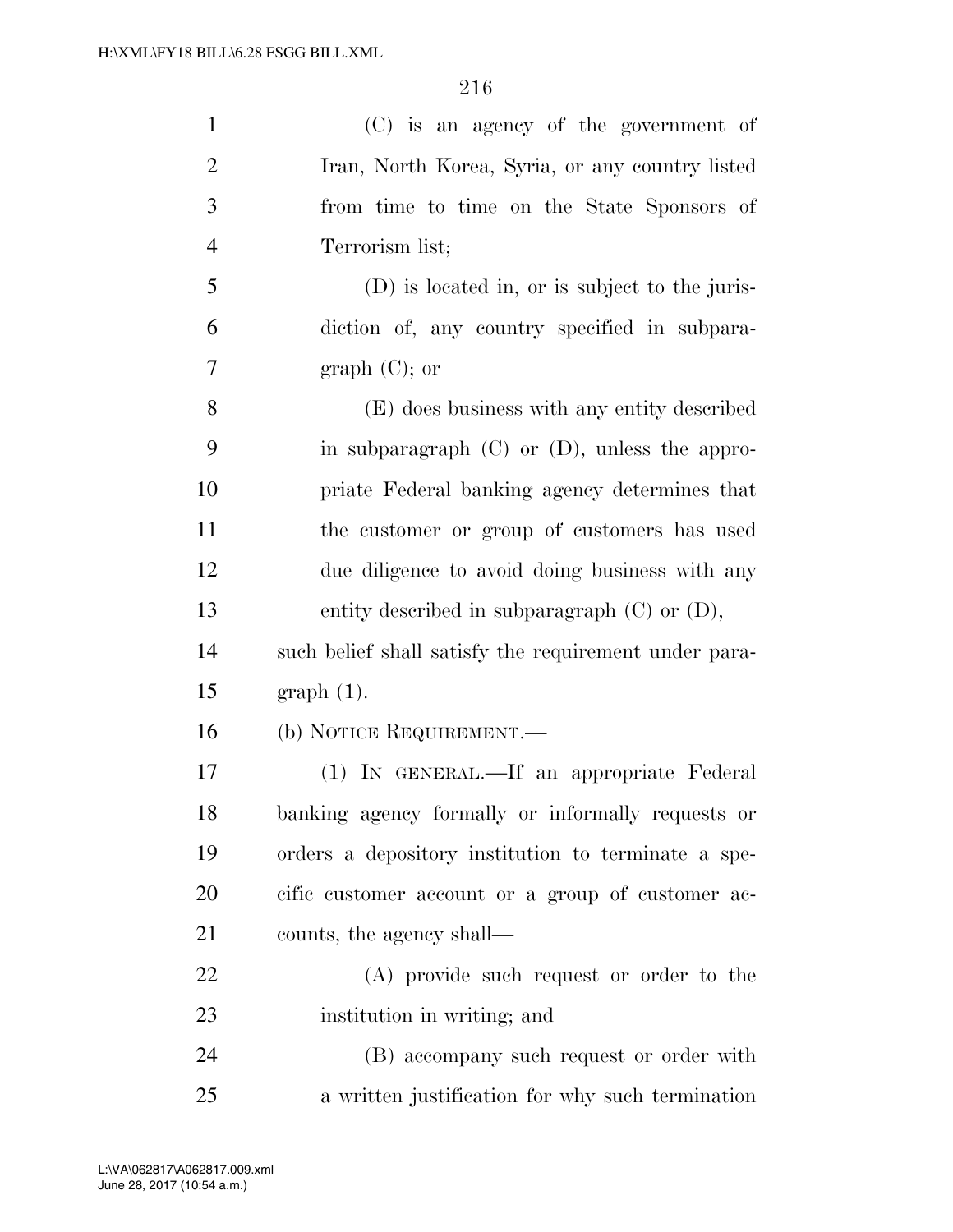is needed, including any specific laws or regula- tions the agency believes are being violated by the customer or group of customers, if any.

 (2) JUSTIFICATION REQUIREMENT.—A jus- tification described under paragraph (1)(B) may not be based solely on the reputation risk to the deposi-tory institution.

8 (c) CUSTOMER NOTICE.—

 (1) NOTICE REQUIRED.—Except as provided under paragraph (2), if an appropriate Federal banking agency orders a depository institution to terminate a specific customer account or a group of customer accounts, the depository institution shall inform the customer or customers of the justification for the customer's account termination described under subsection (b).

 (2) NOTICE PROHIBITED IN CASES OF NA- TIONAL SECURITY.—If an appropriate Federal bank- ing agency requests or orders a depository institu- tion to terminate a specific customer account or a group of customer accounts based on a belief that the customer or customers pose a threat to national security, or are otherwise described under subsection 24 (a)(2), neither the depository institution nor the ap-propriate Federal banking agency may inform the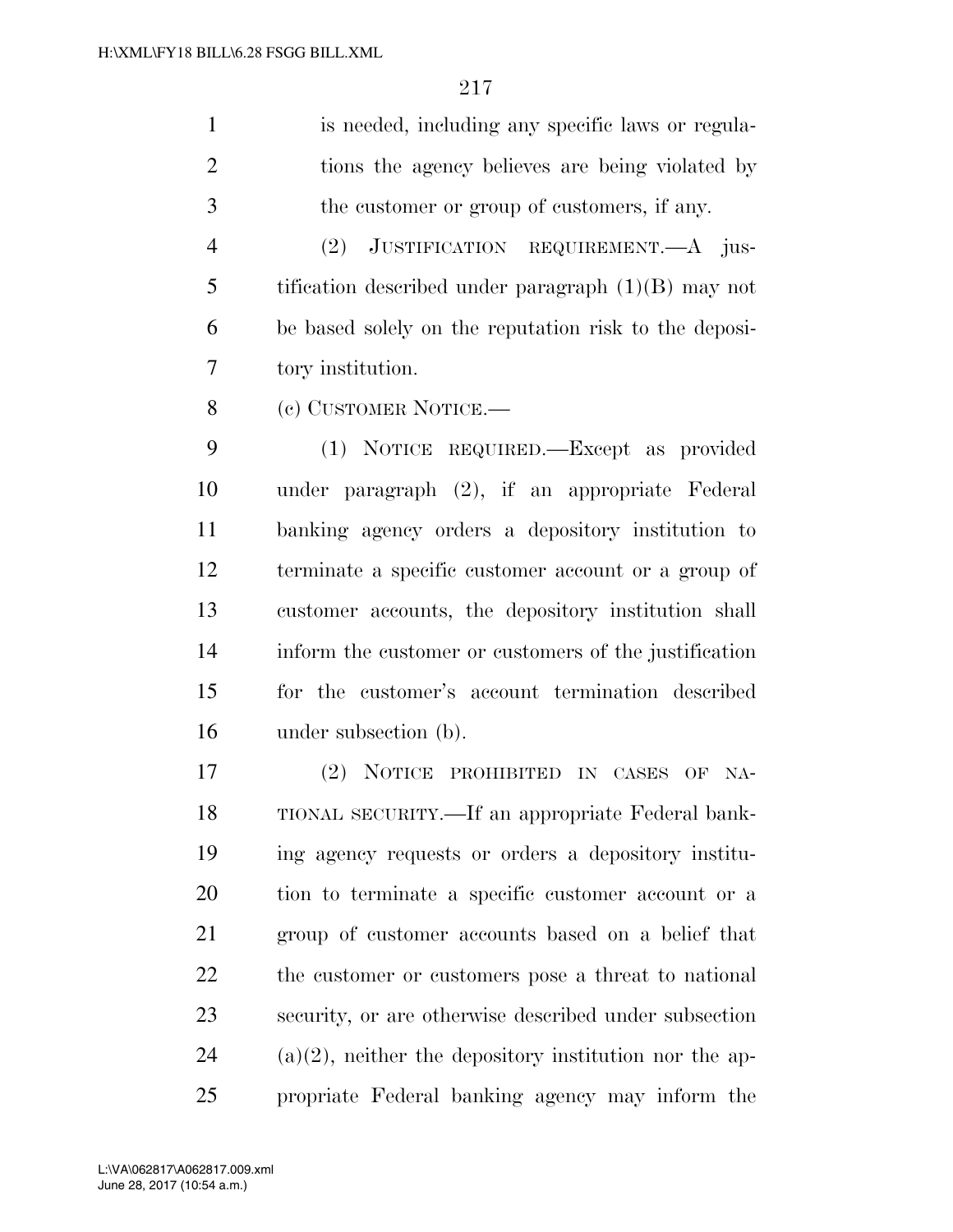customer or customers of the justification for the customer's account termination. (d) REPORTING REQUIREMENT.—Each appropriate Federal banking agency shall issue an annual report to the Congress stating— (1) the aggregate number of specific customer accounts that the agency requested or ordered a de- pository institution to terminate during the previous year; and (2) the legal authority on which the agency re-11 lied in making such requests and orders and the fre- quency on which the agency relied on each such au- thority. (e) DEFINITIONS.—For purposes of this section: (1) APPROPRIATE FEDERAL BANKING AGEN- CY.—The term ''appropriate Federal banking agen- cy'' means— (A) the appropriate Federal banking agen- cy, as defined under section 3 of the Federal Deposit Insurance Act (12 U.S.C. 1813); and (B) the National Credit Union Administra-22 tion, in the case of an insured credit union. (2) DEPOSITORY INSTITUTION.—The term ''de-pository institution'' means—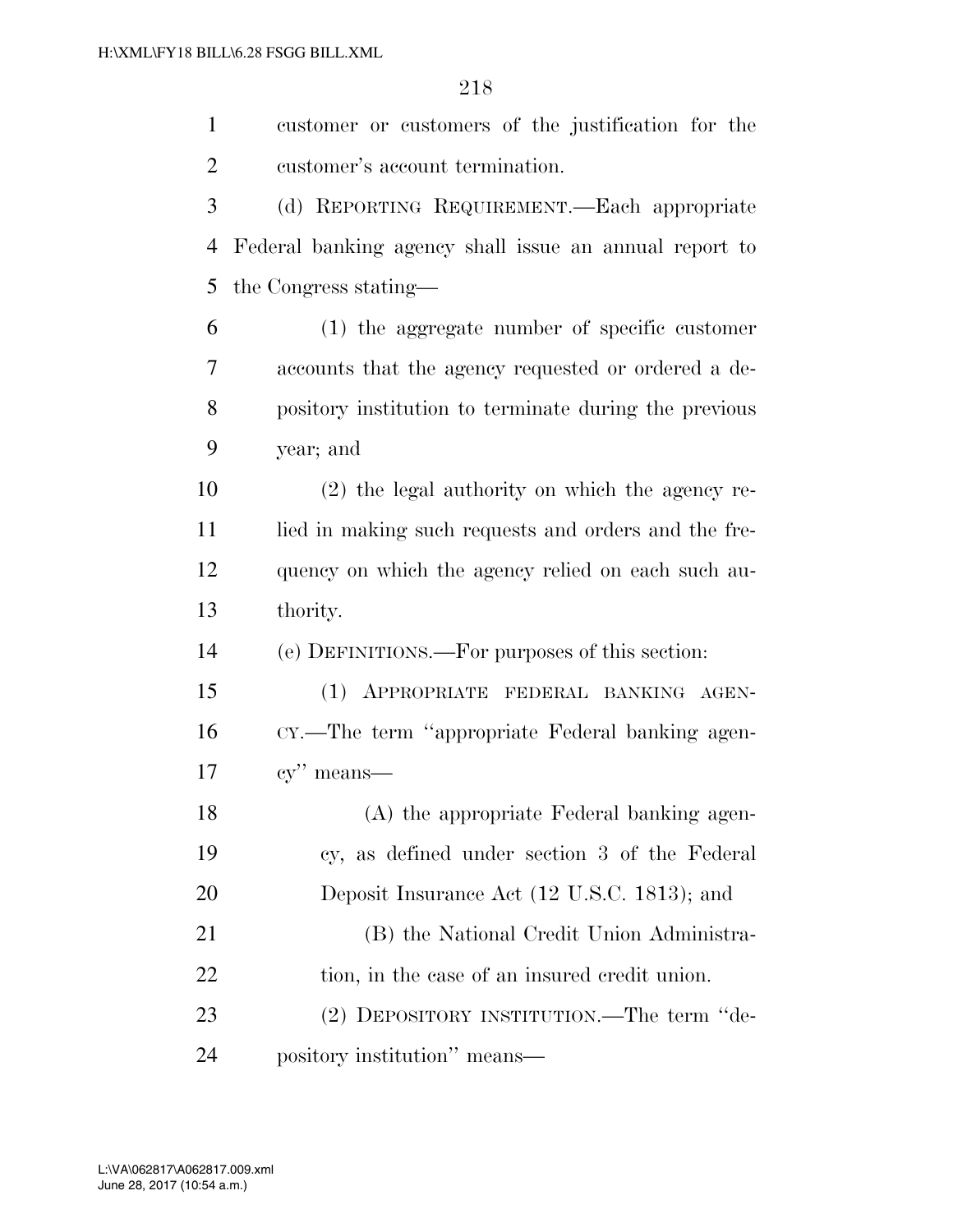| $\mathbf{1}$   | (A) a depository institution, as defined                |
|----------------|---------------------------------------------------------|
| $\overline{2}$ | under section 3 of the Federal Deposit Insur-           |
| 3              | ance Act $(12 \text{ U.S.C. } 1813)$ ; and              |
| $\overline{4}$ | (B) an insured credit union.                            |
| 5              | AMENDMENTS TO THE FINANCIAL INSTITUTIONS                |
| 6              | REFORM, RECOVERY, AND ENFORCEMENT ACT OF 1989           |
| 7              | SEC. 917.                                               |
| 8              | Section 951 of the Financial Institutions Reform, Re-   |
| 9              | covery, and Enforcement Act of 1989 (12 U.S.C. 1833a)   |
| 10             | is amended—                                             |
| 11             | $(1)$ in subsection $(e)(2)$ , by striking "affecting"  |
| 12             | a federally insured financial institution" and insert-  |
| 13             | ing "against a federally insured financial institution  |
| 14             | or by a federally insured financial institution against |
| 15             | an unaffiliated third person"; and                      |
| 16             | $(2)$ in subsection $(g)$ —                             |
| 17             | $(A)$ in the heading, by striking "SUB-                 |
| 18             | POENAS" and inserting "INVESTIGATIONS"; and             |
| 19             | $(B)$ by amending paragraph $(1)(C)$ to read            |
| 20             | as follows:                                             |
| 21             | $\lq\lq$ summon witnesses and require the               |
| 22             | production of any books, papers, correspond-            |
| 23             | ence, memoranda, or other records which the             |
| 24             | Attorney General deems relevant or material to          |
| 25             | the inquiry, if the Attorney General—                   |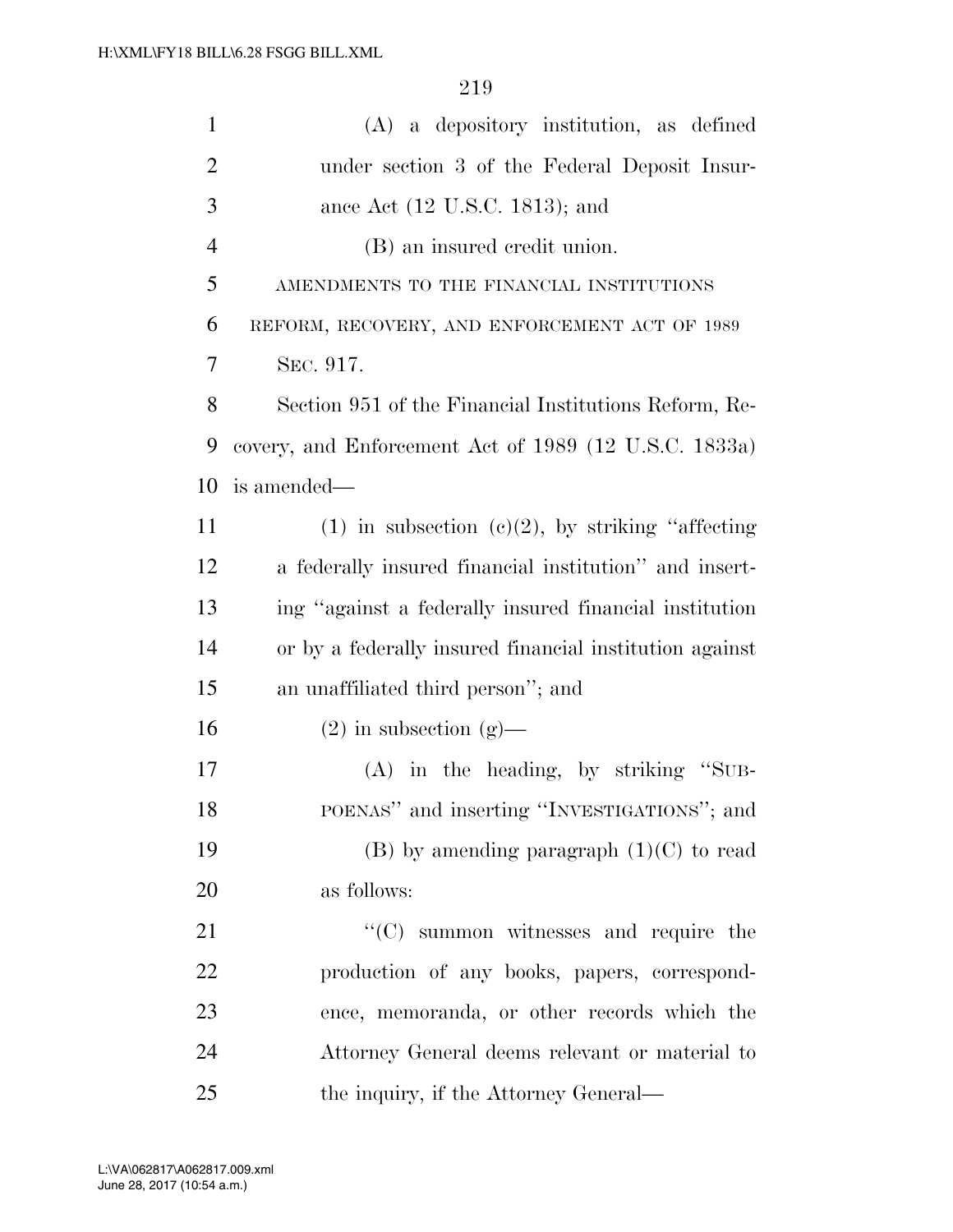| $\mathbf{1}$   | "(i) requests a court order from a                               |
|----------------|------------------------------------------------------------------|
| $\overline{2}$ | court of competent jurisdiction for such ac-                     |
| 3              | tions and offers specific and articulable                        |
| $\overline{4}$ | facts showing that there are reasonable                          |
| 5              | grounds to believe that the information or                       |
| 6              | testimony sought is relevant and material                        |
| $\tau$         | for conducting an investigation under this                       |
| 8              | section; or                                                      |
| 9              | "(ii) either personally or through dele-                         |
| 10             | gation no lower than the Deputy Attorney                         |
| 11             | General, issues and signs a subpoena for                         |
| 12             | such actions and such subpoena is sup-                           |
| 13             | ported by specific and articulable facts                         |
| 14             | showing that there are reasonable grounds                        |
| 15             | to believe that the information or testi-                        |
| 16             | mony sought is relevant for conducting an                        |
| 17             | investigation under this section.".                              |
| 18             | SAFE HARBOR FOR CERTAIN LOANS HELD ON PORTFOLIO                  |
| 19             | SEC. 918.                                                        |
| 20             | (a) IN GENERAL.—Section 129C of the Truth in                     |
| 21             | Lending Act $(15 \text{ U.S.C. } 1639c)$ is amended by adding at |
|                | 22 the end the following:                                        |
| 23             | "(j) SAFE HARBOR FOR CERTAIN LOANS HELD ON                       |
|                | 24 PORTFOLIO.                                                    |
| 25             | $\cdot\cdot(1)$ SAFE HARBOR FOR CREDITORS THAT ARE               |
| 26             | DEPOSITORY INSTITUTIONS.                                         |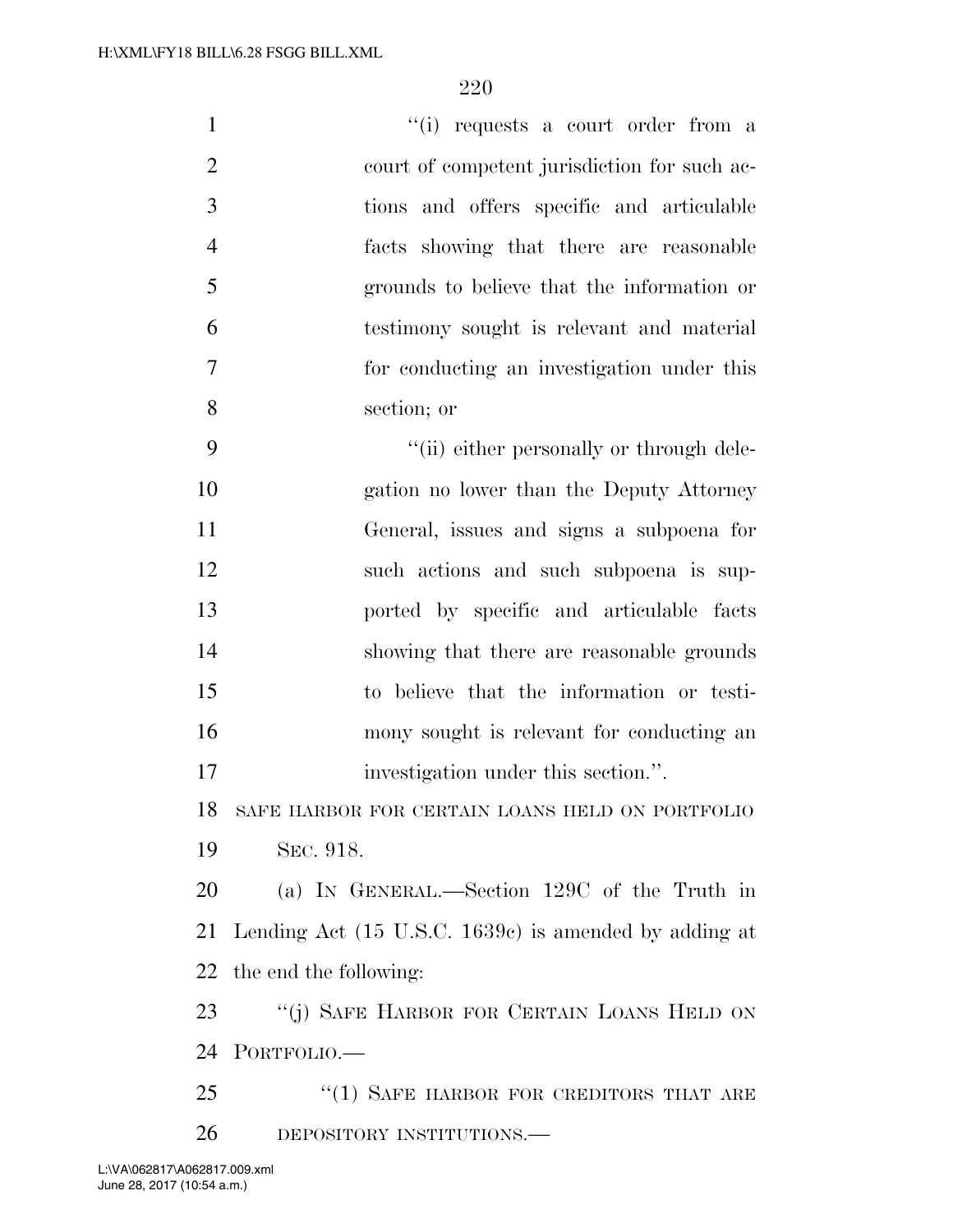| $\mathbf{1}$   | "(A) IN GENERAL.—A creditor that is a                  |
|----------------|--------------------------------------------------------|
| $\overline{2}$ | depository institution shall not be subject to         |
| 3              | suit for failure to comply with subsection (a),        |
| $\overline{4}$ | $(e)(1)$ , or $(f)(2)$ of this section or section 129H |
| 5              | with respect to a residential mortgage loan, and       |
| 6              | the banking regulators shall treat such loan as        |
| 7              | a qualified mortgage, if-                              |
| 8              | "(i) the creditor has, since the origi-                |
| 9              | nation of the loan, held the loan on the               |
| 10             | balance sheet of the creditor; and                     |
| 11             | "(ii) all prepayment penalties with re-                |
| 12             | spect to the loan comply with the limita-              |
| 13             | tions described under subsection $(c)(3)$ .            |
| 14             | "(B) EXCEPTION FOR CERTAIN TRANS-                      |
| 15             | FERS.—In the case of a depository institution          |
| 16             | that transfers a loan originated by that institu-      |
| 17             | tion to another depository institution by reason       |
| 18             | of the bankruptcy or failure of the originating        |
| 19             | depository institution or the purchase of the          |
| 20             | originating depository institution, the depository     |
| 21             | institution transferring such loan shall<br>be         |
| 22             | deemed to have complied with the requirement           |
| 23             | under subparagraph $(A)(i)$ .                          |
| 24             | "(2) SAFE HARBOR FOR MORTGAGE ORIGINA-                 |

TORS.—A mortgage originator shall not be subject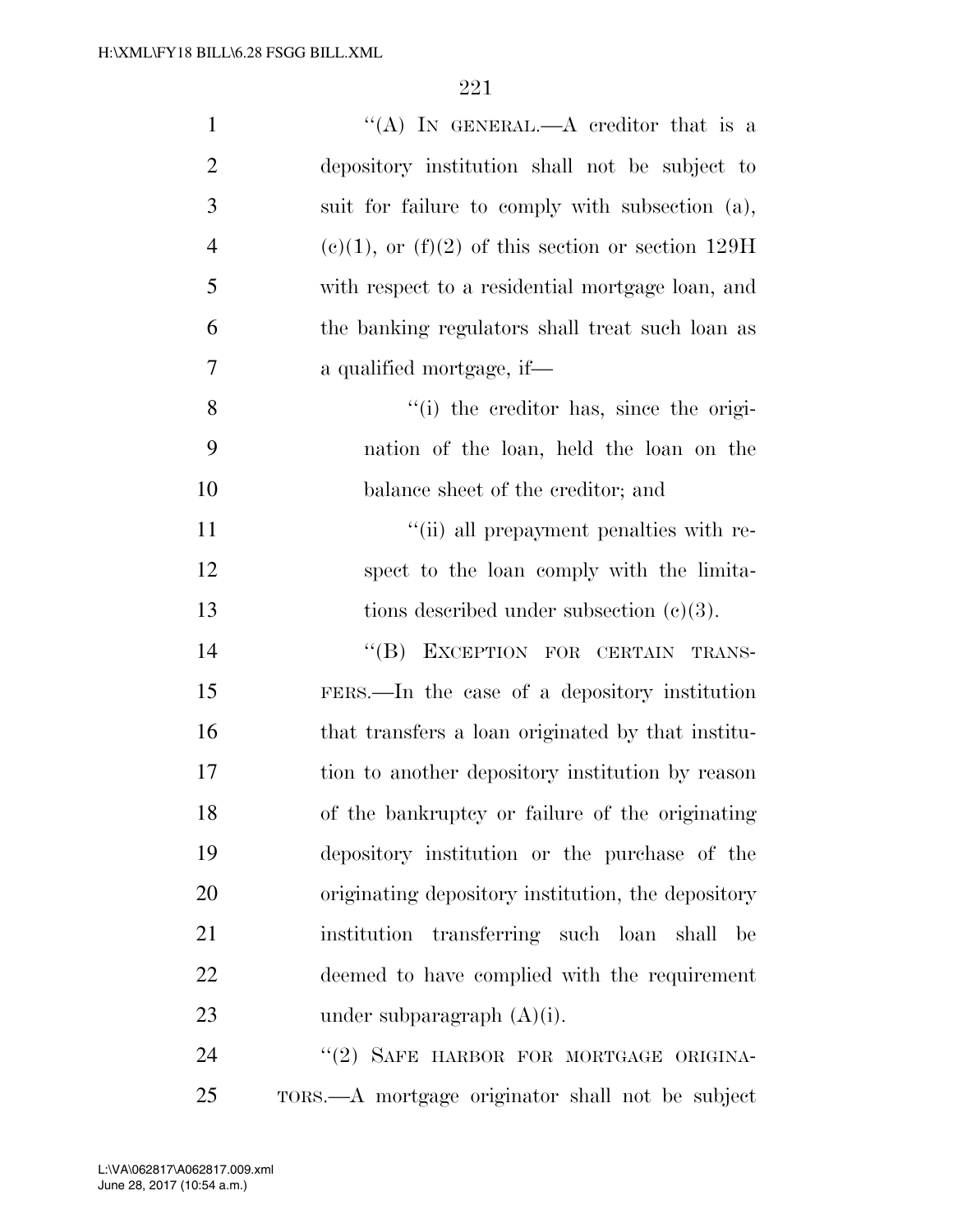| $\mathbf{1}$   | to suit for a violation of section $129B(c)(3)(B)$ for |
|----------------|--------------------------------------------------------|
| $\overline{2}$ | steering a consumer to a residential mortgage loan     |
| 3              | $if$ —                                                 |
| $\overline{4}$ | $\lq\lq$ the creditor of such loan is a deposi-        |
| 5              | tory institution and has informed the mortgage         |
| 6              | originator that the creditor intends to hold the       |
| 7              | loan on the balance sheet of the creditor for the      |
| 8              | life of the loan; and                                  |
| 9              | $\lq\lq$ the mortgage originator informs the           |
| 10             | consumer that the creditor intends to hold the         |
| 11             | loan on the balance sheet of the creditor for the      |
| 12             | life of the loan.                                      |
| 13             | "(3) DEFINITIONS.—For purposes of this sub-            |
| 14             | section:                                               |
| 15             | "(A) BANKING REGULATORS.—The term                      |
| 16             | 'banking regulators' means the Federal banking         |
| 17             | agencies, the Bureau, and the National Credit          |
| 18             | Union Administration.                                  |
| 19             | DEPOSITORY INSTITUTION.—The<br>$\lq\lq (B)$            |
| 20             | term 'depository institution' has the meaning          |
| 21             | given that term under section $19(b)(1)$ of the        |
| 22             | Federal Reserve Act $(12 \text{ U.S.C. } 505(b)(1)).$  |
| 23             | "(C) FEDERAL BANKING AGENCIES.—The                     |
| 24             | term 'Federal banking agencies' has the mean-          |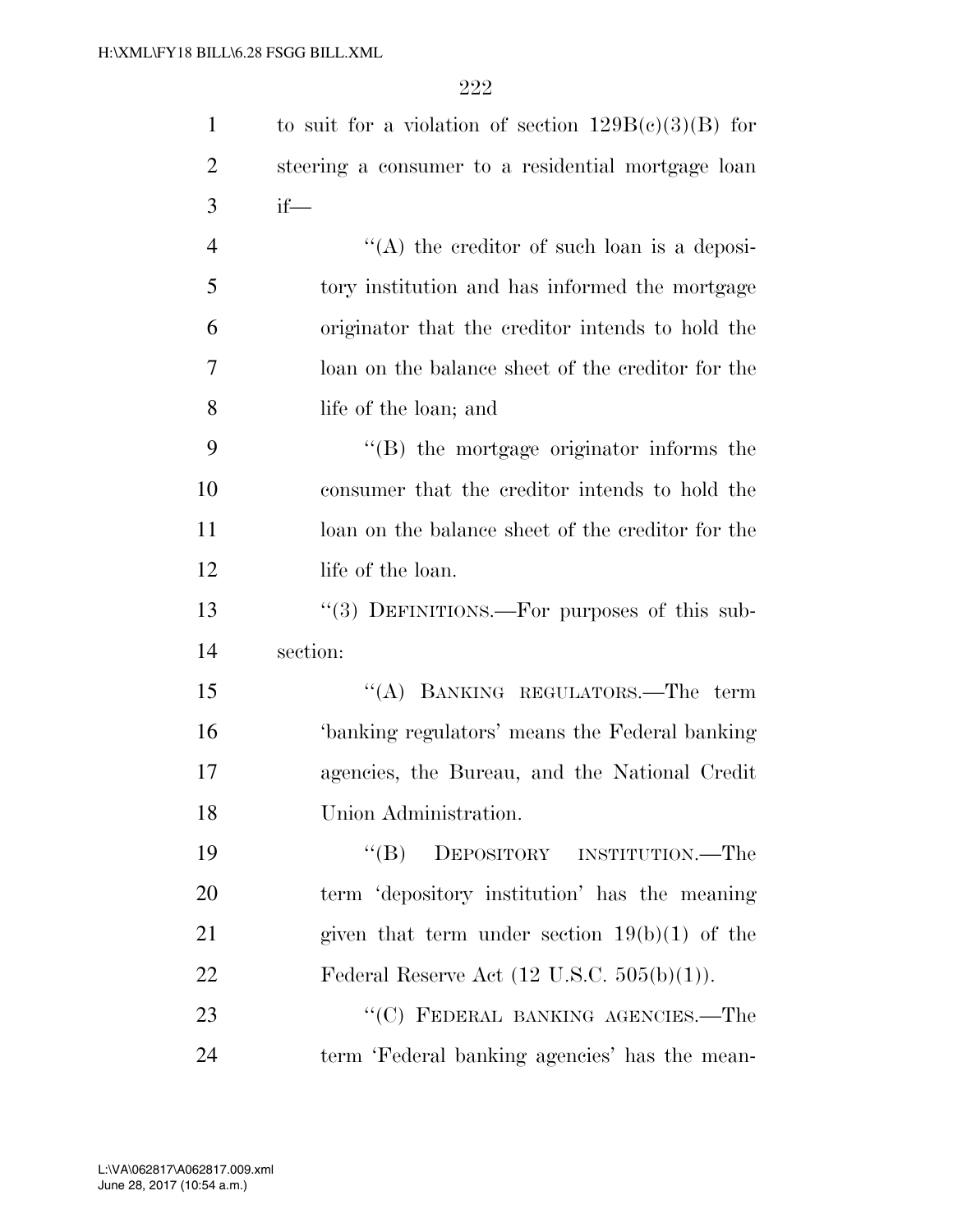ing given that term under section 3 of the Fed-eral Deposit Insurance Act.''.

 (b) RULE OF CONSTRUCTION.—Nothing in the amendment made by this section may be construed as pre- venting a balloon loan from qualifying for the safe harbor provided under section 129C(j) of the Truth in Lending Act if the balloon loan otherwise meets all of the require- ments under such subsection (j), regardless of whether the balloon loan meets the requirements described under 10 clauses (i) through (iv) of section  $129C(b)(2)(E)$  of such Act.

CHANGES REQUIRED TO SMALL BANK HOLDING COMPANY

 POLICY STATEMENT ON ASSESSMENT OF FINANCIAL AND MANAGERIAL FACTORS

SEC. 919.

 (a) IN GENERAL.—Before the end of the 6-month pe- riod beginning on the date of the enactment of this Act, the Board of Governors of the Federal Reserve System shall revise the Small Bank Holding Company Policy Statement on Assessment of Financial and Managerial Factors (12 CFR part 225—appendix C) to raise the con- solidated asset threshold under such policy statement from \$1,000,000,000 (as adjusted by Public Law 113–250) to \$10,000,000,000.

 (b) CONFORMING AMENDMENT.—Subparagraph (C) of section 171(b)(5) of the Dodd-Frank Wall Street Re-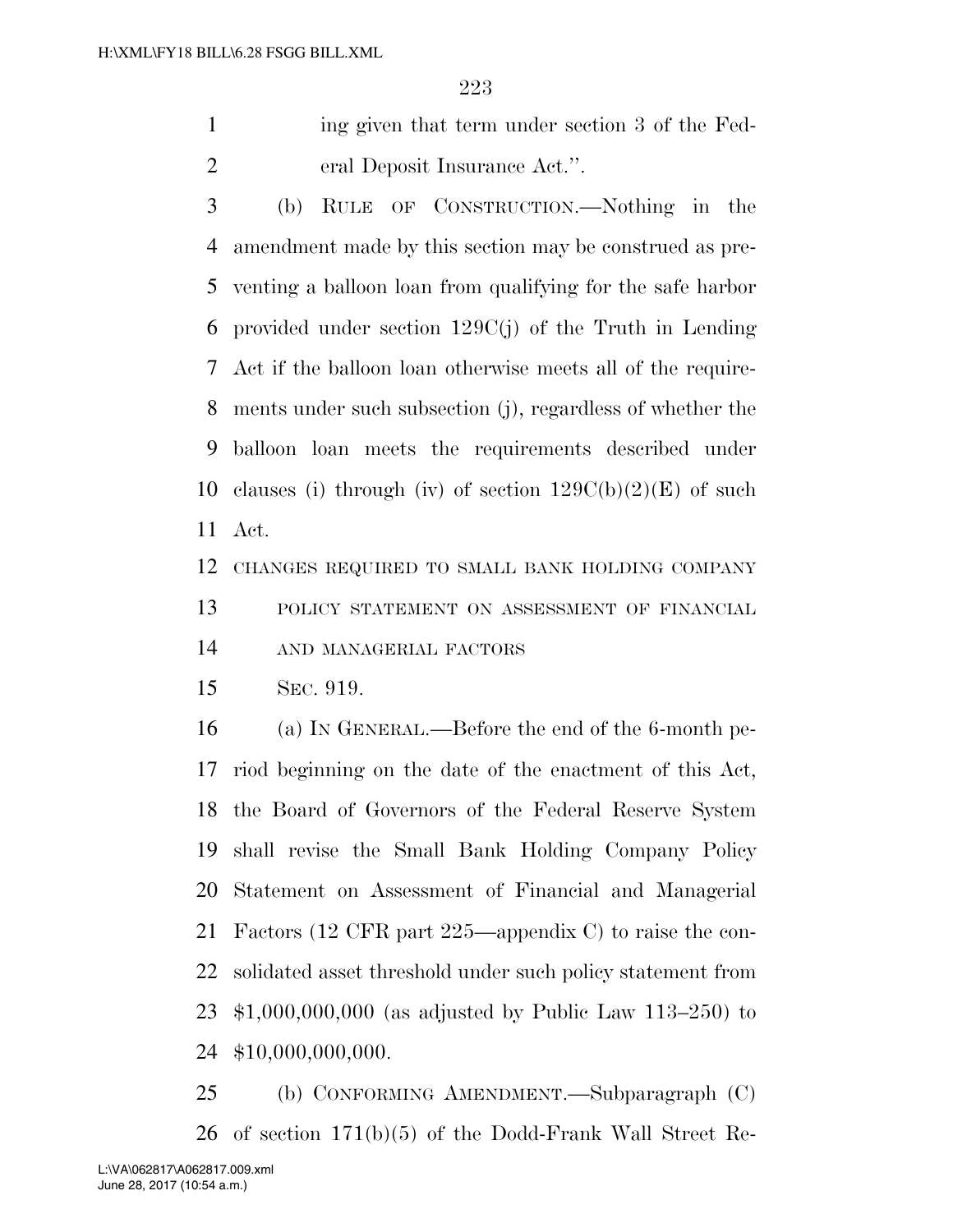form and Consumer Protection Act (12 U.S.C. 2  $5371(b)(5)$  is amended to read as follows: ''(C) any bank holding company or savings

 and loan holding company that is subject to the application of the Small Bank Holding Com- pany Policy Statement on Assessment of Finan- cial and Managerial Factors of the Board of Governors (12 CFR part 225—appendix C).''. COMMUNITY FINANCIAL INSTITUTION MORTGAGE RELIEF SEC. 920. (a) EXEMPTION FROM ESCROW REQUIREMENTS FOR LOANS HELD BY SMALLER CREDITORS.—Section 129D

 of the Truth in Lending Act (15 U.S.C. 1639d) is amend-ed—

(1) by adding at the end the following:

16 "(k) SAFE HARBOR FOR LOANS HELD BY SMALLER CREDITORS.—

18 "(1) IN GENERAL.—A creditor shall not be in violation of subsection (a) with respect to a loan if—  $\langle (A)$  the creditor has consolidated assets of \$10,000,000,000 or less; and 22 ''(B) the creditor holds the loan on the bal- ance sheet of the creditor for the 3-year period beginning on the date of the origination of the

loan.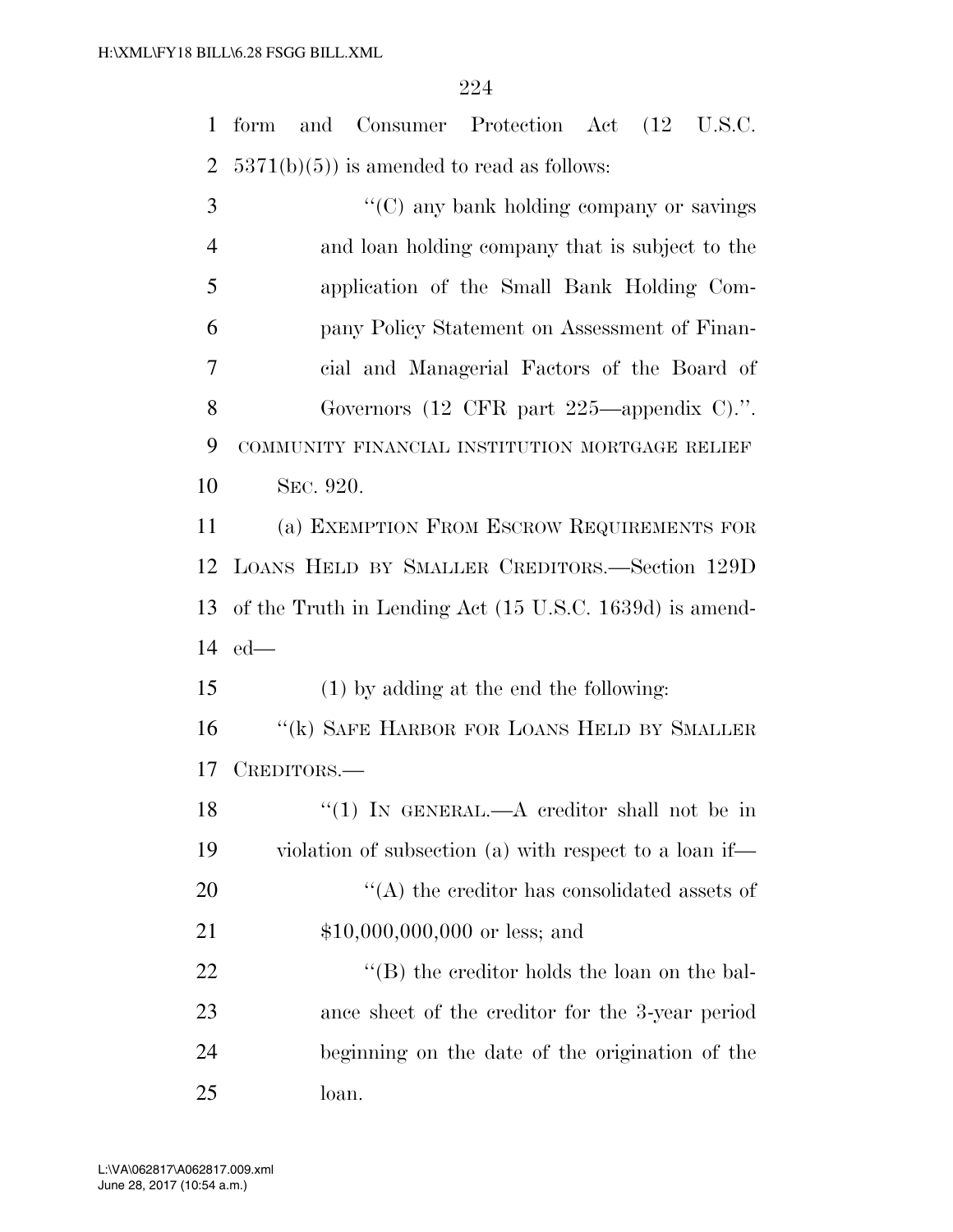1 "(2) EXCEPTION FOR CERTAIN TRANSFERS.— In the case of a creditor that transfers a loan to an- other person by reason of the bankruptcy or failure of the creditor, the purchase of the creditor, or a su- pervisory act or recommendation from a State or Federal regulator, the creditor shall be deemed to have complied with the requirement under para-8 graph  $(1)(B)$ ."; and (2) by striking the term ''Board'' each place such term appears and inserting ''Bureau''. (b) MODIFICATION TO EXEMPTION FOR SMALL SERVICERS OF MORTGAGE LOANS.—Section 6 of the Real Estate Settlement Procedures Act of 1974 (12 U.S.C. 2605) is amended by adding at the end the following: ''(n) SMALL SERVICER EXEMPTION.—The Bureau shall, by regulation, provide exemptions to, or adjustments for, the provisions of this section for a servicer that annu- ally services 20,000 or fewer mortgage loans, in order to reduce regulatory burdens while appropriately balancing consumer protections.''. REGULATIONS APPROPRIATE TO BUSINESS MODELS SEC. 921.

 (a) IN GENERAL.—For any regulatory action occur- ring after the date of the enactment of this Act, each Fed-eral financial institutions regulatory agency shall—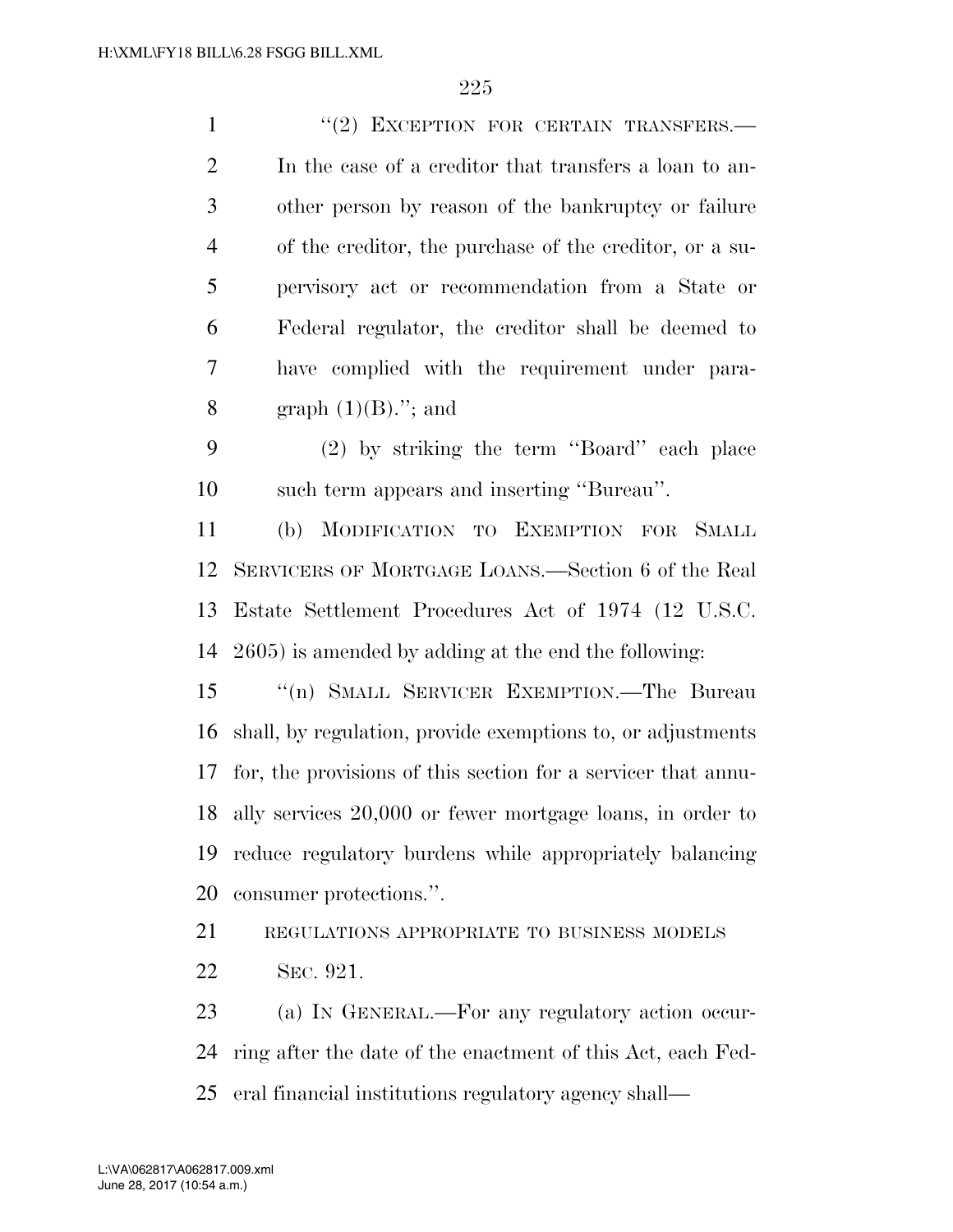| $\mathbf{1}$   | (1) take into consideration the risk profile and           |
|----------------|------------------------------------------------------------|
| $\overline{2}$ | business models of each type of institution or class       |
| 3              | of institutions subject to the regulatory action;          |
| $\overline{4}$ | (2) determine the necessity, appropriateness,              |
| 5              | and impact of applying such regulatory action to           |
| 6              | such institutions or classes of institutions; and          |
| 7              | (3) tailor such regulatory action in a manner              |
| 8              | that limits the regulatory compliance impact, cost, li-    |
| 9              | ability risk, and other burdens, as appropriate, for       |
| 10             | the risk profile and business model of the institution     |
| 11             | or class of institutions involved.                         |
| 12             | (b) OTHER CONSIDERATIONS.—In carrying out the              |
| 13             | requirements of subsection (a), each Federal financial in- |
| 14             | stitutions regulatory agency shall consider—               |
| 15             | (1) the impact that such regulatory action, both           |
| 16             | by itself and in conjunction with the aggregate effect     |
| 17             | of other regulations, has on the ability of the appli-     |
| 18             | cable institution or class of institutions to serve        |
| 19             | evolving and diverse customer needs;                       |
| 20             | $(2)$ the potential impact of examination manu-            |
| 21             | als, regulatory actions taken with respect to third-       |
| 22             | party service providers, or other regulatory directives    |
| 23             | that may be in conflict or inconsistent with the tai-      |
| 24             | loring of such regulatory action described in sub-         |
| 25             | section $(a)(3)$ ; and                                     |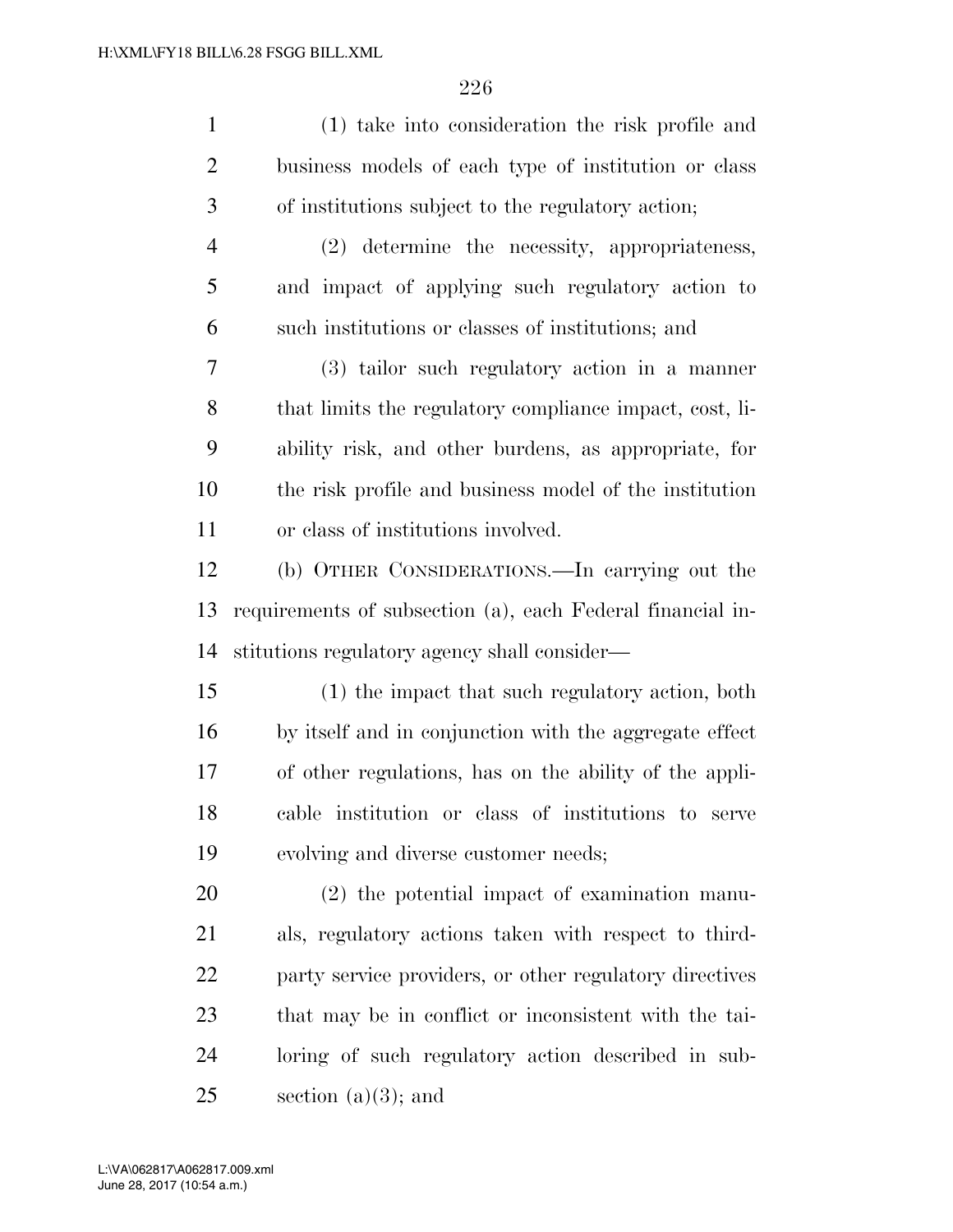| $\mathbf{1}$   | (3) the underlying policy objectives of the regu-        |
|----------------|----------------------------------------------------------|
| $\overline{2}$ | latory action and statutory scheme involved.             |
| 3              | (c) NOTICE OF PROPOSED AND FINAL RULE-                   |
| 4              | MAKING.—Each Federal financial institutions regulatory   |
| 5              | agency shall disclose in every notice of proposed rule-  |
| 6              | making and in any final rulemaking for a regulatory ac-  |
| 7              | tion how the agency has applied subsections (a) and (b). |
| 8              | (d) REPORTS TO CONGRESS.—                                |
| 9              | (1) INDIVIDUAL AGENCY REPORTS.—                          |
| 10             | $(A)$ In GENERAL.—Not later than 1 year                  |
| 11             | after the date of the enactment of this Act and          |
| 12             | annually thereafter, each Federal financial in-          |
| 13             | stitutions regulatory agency shall report to the         |
| 14             | Committee on Financial Services of the House             |
| 15             | of Representatives and the Committee on Bank-            |
| 16             | ing, Housing, and Urban Affairs of the Senate            |
| 17             | on the specific actions taken to tailor the regu-        |
| 18             | latory actions of the agency pursuant to the re-         |
| 19             | quirements of this Act.                                  |
| 20             | (B) APPEARANCE BEFORE THE COMMIT-                        |
| 21             | TEES.—The head of each Federal financial in-             |
| <u>22</u>      | stitution regulatory agency shall appear before          |
| 23             | the Committee on Financial Services of the               |
| 24             | House of Representatives and the Committee               |
| 25             | on Banking, Housing, and Urban Affairs of the            |
|                | 20017 000 vm                                             |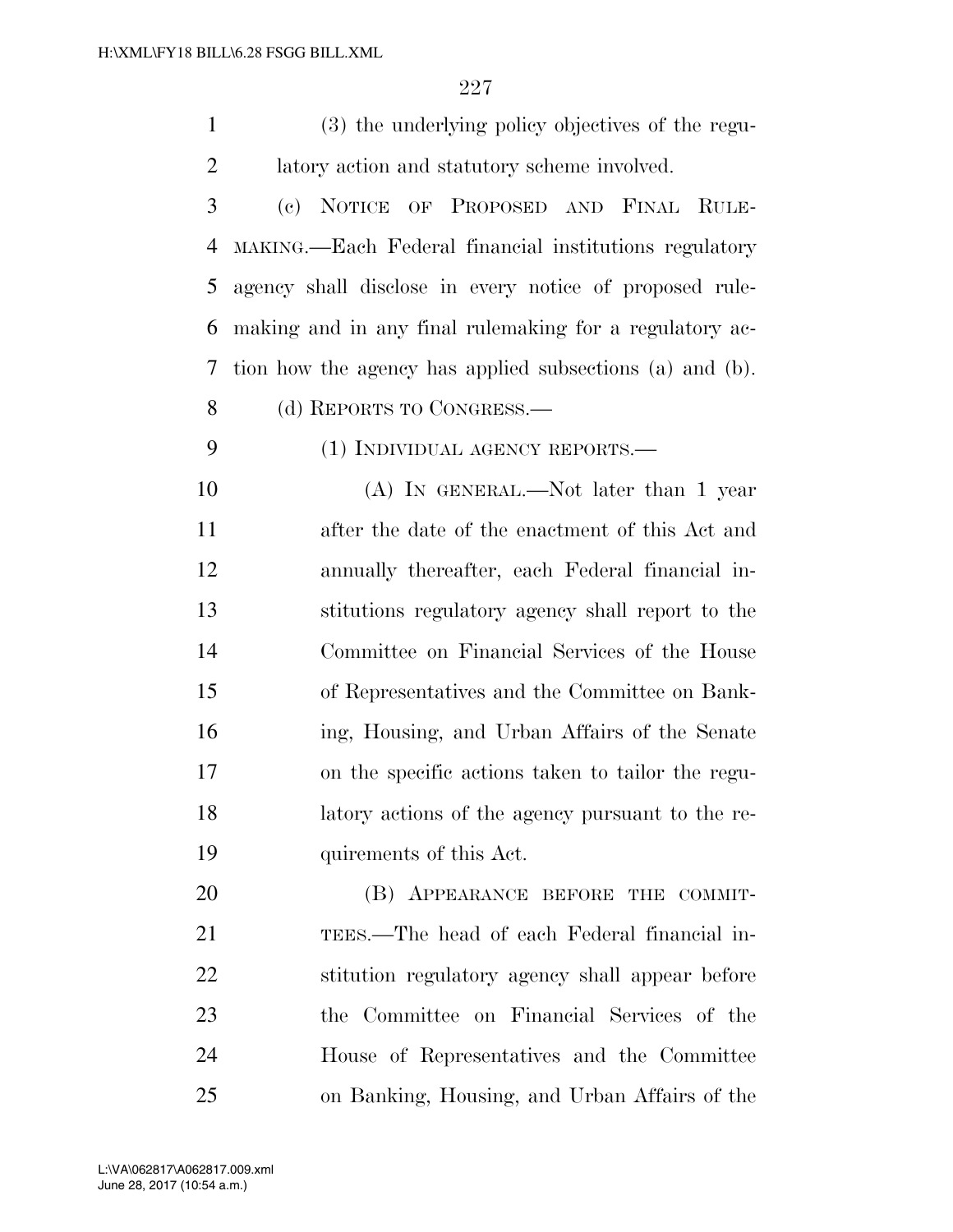| $\mathbf{1}$   | Senate after each report is made pursuant to     |
|----------------|--------------------------------------------------|
| $\overline{2}$ | subparagraph (A) to testify on the contents of   |
| 3              | such report.                                     |
| $\overline{4}$ | $(2)$ FIEC REPORTS.—                             |
| 5              | (A) IN GENERAL.—Not later than 3                 |
| 6              | months after each report is submitted under      |
| 7              | paragraph $(1)$ , the Financial Institutions Ex- |
| 8              | amination Council shall report to the Com-       |
| 9              | mittee on Financial Services of the House of     |
| 10             | Representatives and the Committee on Bank-       |
| 11             | ing, Housing, and Urban Affairs of the Senate    |
| 12             | $on$ —                                           |
| 13             | (i) the extent to which regulatory ac-           |
| 14             | tions tailored pursuant to this Act result in    |
| 15             | different treatment of similarly situated in-    |
| 16             | stitutions of diverse charter types; and         |
| 17             | (ii) the reasons for such differential           |
| 18             | treatment.                                       |
| 19             | (B) APPEARANCE BEFORE THE COMMIT-                |
| 20             | TEES.—The Chairman of the Financial Institu-     |
| 21             | tions Examination Council shall appear before    |
| 22             | the Committee on Financial Services of the       |
| 23             | House of Representatives and the Committee       |
| 24             | on Banking, Housing, and Urban Affairs of the    |

Senate after each report is made pursuant to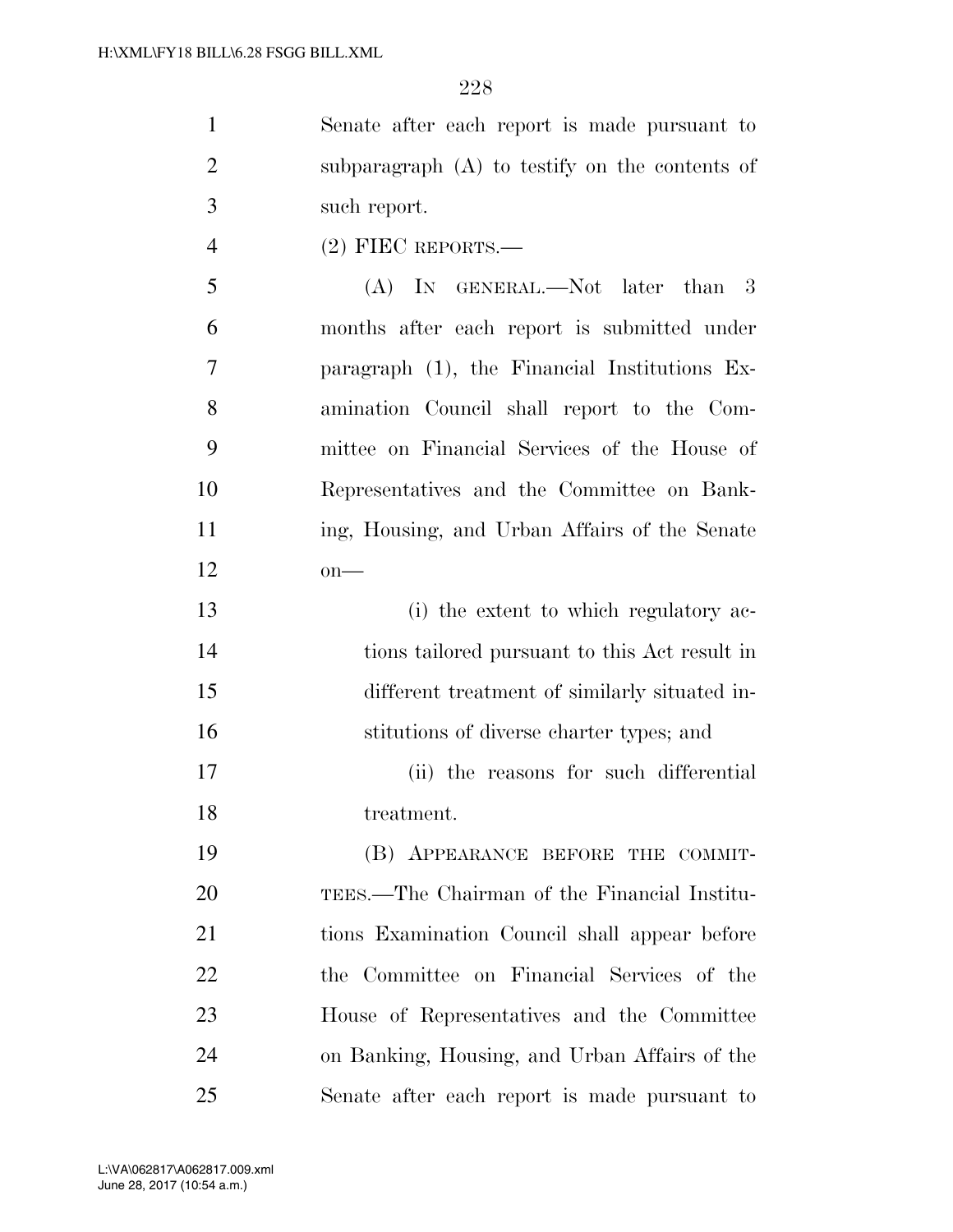subparagraph (A) to testify on the contents of such report.

(e) LIMITED LOOK-BACK APPLICATION.—

 (1) IN GENERAL.—Each Federal financial insti- tutions regulatory agency shall conduct a review of all regulations adopted during the period beginning on the date that is seven years before the date of the introduction of this Act in the House of Representa- tives and ending on the date of the enactment of this Act, and apply the requirements of this Act to such regulations.

 (2) REVISION.—If the application of the re- quirements of this Act to any such regulation re- quires such regulation to be revised, the applicable Federal financial institutions regulatory agency shall revise such regulation within 3 years of the enact-ment of this Act.

 (f) DEFINITIONS.—In this Act, the following defini-tions shall apply:

 (1) FEDERAL FINANCIAL INSTITUTIONS REGU- LATORY AGENCIES.—The term ''Federal financial in- stitutions regulatory agencies'' means the Office of the Comptroller of the Currency, the Board of Gov- ernors of the Federal Reserve System, the Federal Deposit Insurance Corporation, the National Credit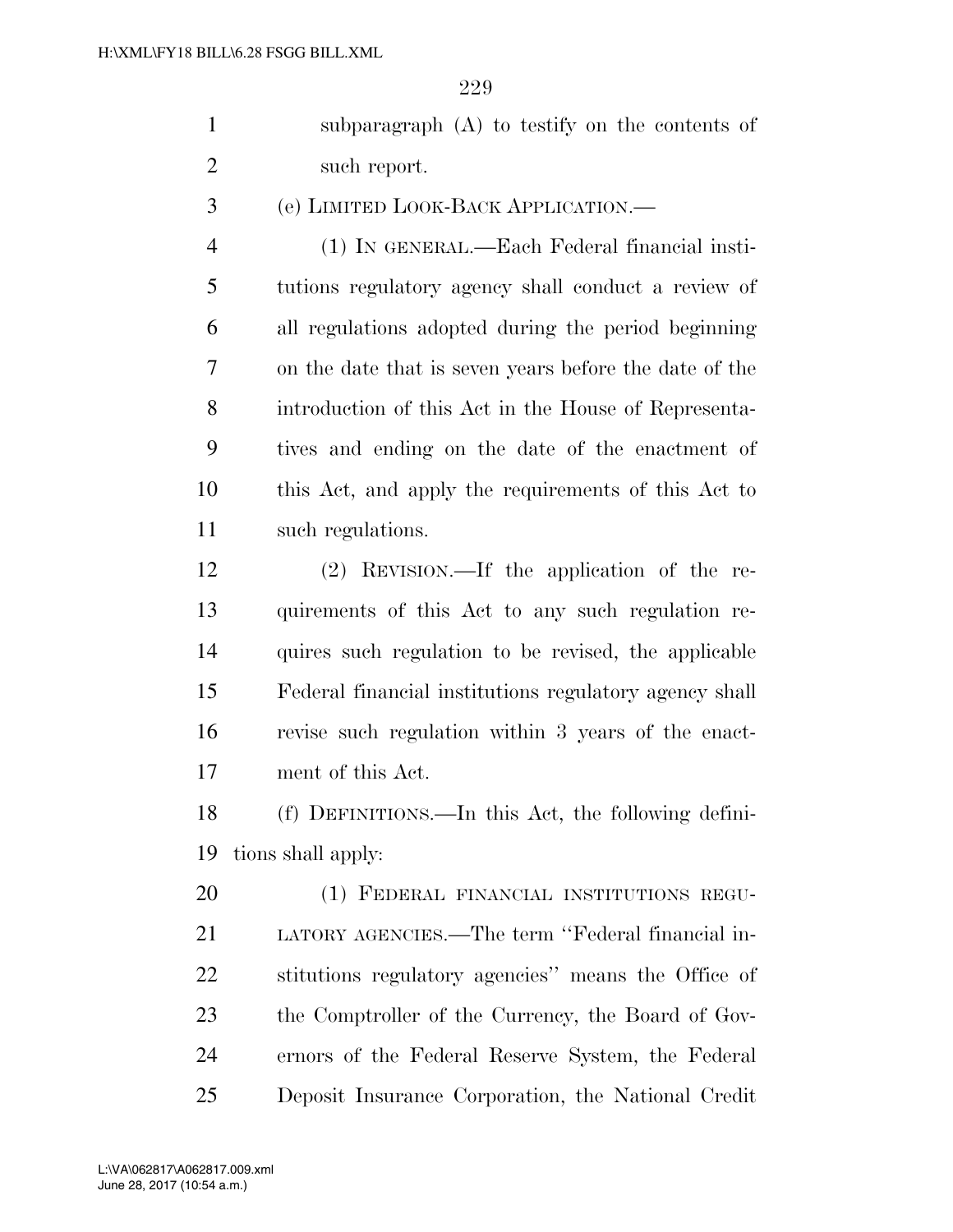- Union Administration, and the Bureau of Consumer Financial Protection.
- (2) REGULATORY ACTION.—The term ''regu- latory action'' means any proposed, interim, or final rule or regulation, guidance, or published interpreta-tion.

 ELIMINATING BARRIERS TO JOBS FOR LOAN ORIGINATORS SEC. 922.

 (a) IN GENERAL.—The S.A.F.E. Mortgage Licensing Act of 2008 (12 U.S.C. 5101 et seq.) is amended by add-ing at the end the following:

## 12 "SEC. 1518. EMPLOYMENT TRANSITION OF LOAN ORIGINA-**TORS.**

 ''(a) TEMPORARY AUTHORITY TO ORIGINATE LOANS FOR LOAN ORIGINATORS MOVING FROM A DEPOSITORY INSTITUTION TO A NON-DEPOSITORY INSTITUTION.—

17 "(1) In GENERAL.—Upon employment by a State-licensed mortgage company, an individual who is a registered loan originator shall be deemed to have temporary authority to act as a loan originator in an application State for the period described in paragraph (2) if the individual—

23 ''(A) has not had an application for a loan originator license denied, or had such a license revoked or suspended in any governmental ju-risdiction;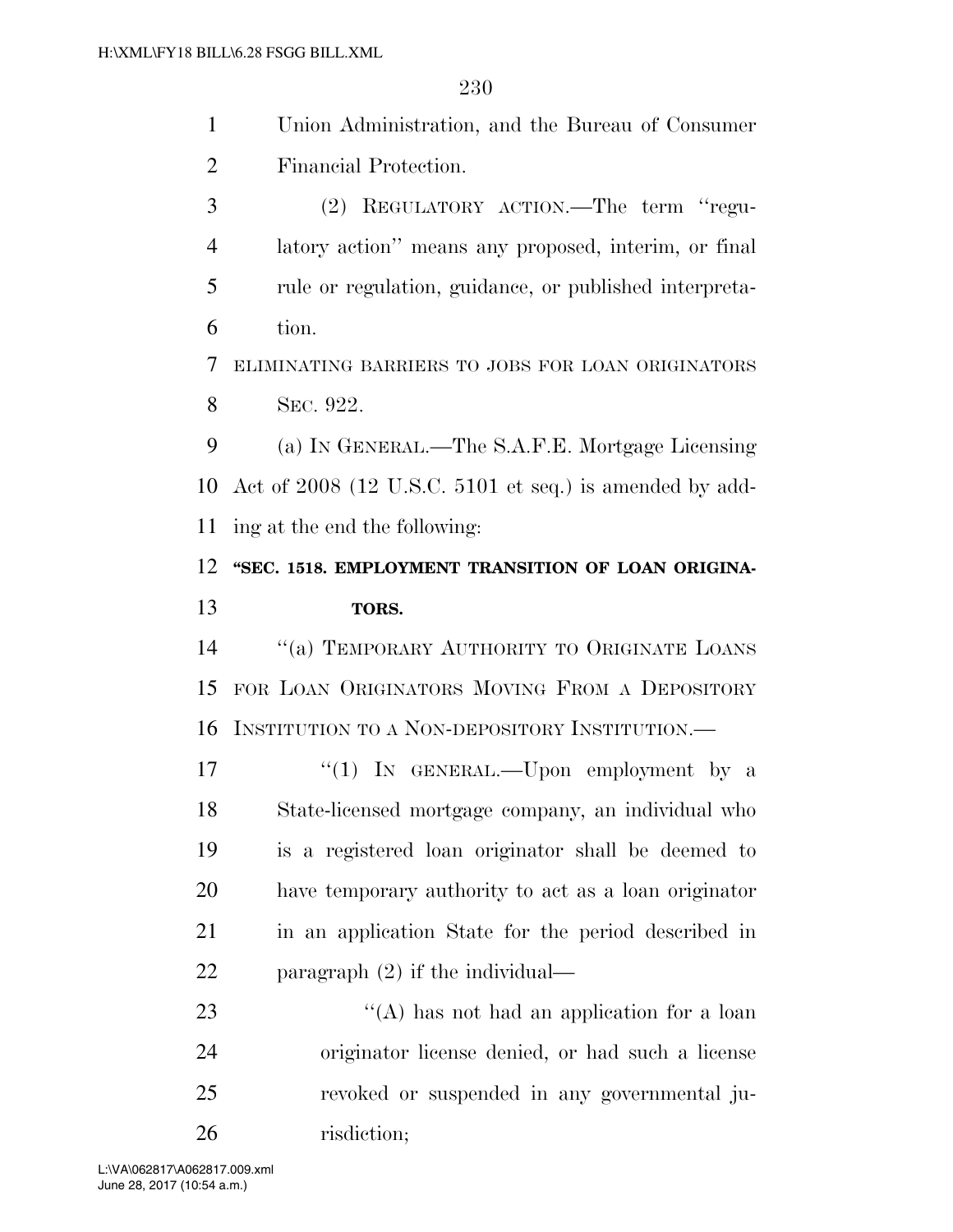| $\mathbf{1}$   | "(B) has not been subject to or served                |
|----------------|-------------------------------------------------------|
| $\overline{2}$ | with a cease and desist order in any govern-          |
| 3              | mental jurisdiction or as described in section        |
| $\overline{4}$ | 1514(c);                                              |
| 5              | $\lq\lq$ (C) has not been convicted of a felony       |
| 6              | that would preclude licensure under the law of        |
| $\overline{7}$ | the application State;                                |
| 8              | $\lq\lq$ (D) has submitted an application to be a     |
| 9              | State-licensed loan originator in the application     |
| 10             | State; and                                            |
| 11             | "(E) was registered in the Nationwide                 |
| 12             | Mortgage Licensing System and Registry as a           |
| 13             | loan originator during the 12-month period pre-       |
| 14             | ceding the date of submission of the informa-         |
| 15             | tion required under section $1505(a)$ .               |
| 16             | "(2) PERIOD.—The period described in para-            |
| 17             | graph (1) shall begin on the date that the individual |
| 18             | submits the information required under section        |
| 19             | $1505(a)$ and shall end on the earliest of-           |
| 20             | "(A) the date that the individual with-               |
| 21             | draws the application to be a State-licensed          |
| 22             | loan originator in the application State;             |
| 23             | $\lq$ (B) the date that the application State         |
| 24             | denies, or issues a notice of intent to deny, the     |
| 25             | application;                                          |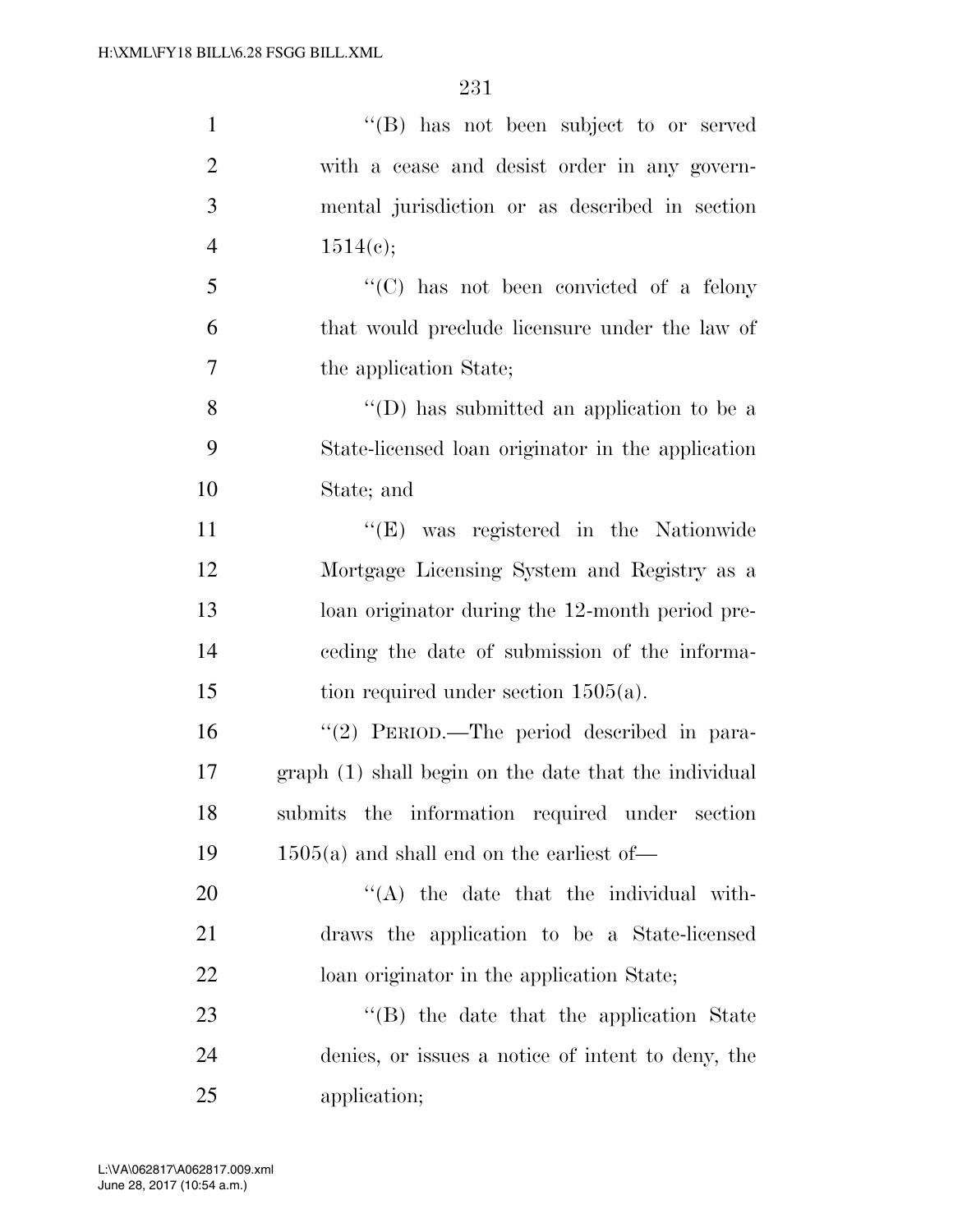| $\mathbf{1}$   | "(C) the date that the application State                |
|----------------|---------------------------------------------------------|
| $\overline{2}$ | grants a State license; or                              |
| 3              | $\lq$ (D) the date that is 120 days after the           |
| $\overline{4}$ | date on which the individual submits the appli-         |
| 5              | cation, if the application is listed on the Nation-     |
| 6              | wide Mortgage Licensing System and Registry             |
| 7              | as incomplete.                                          |
| 8              | "(b) TEMPORARY AUTHORITY TO ORIGINATE LOANS             |
| 9              | STATE-LICENSED LOAN ORIGINATORS<br><b>MOVING</b><br>FOR |
| 10             | INTERSTATE.-                                            |
| 11             | "(1) IN GENERAL.—A State-licensed loan origi-           |
| 12             | nator shall be deemed to have temporary authority       |
| 13             | to act as a loan originator in an application State     |
| 14             | for the period described in paragraph (2) if the        |
| 15             | State-licensed loan originator—                         |
| 16             | $\lq\lq$ meets the requirements of subpara-             |
| 17             | graphs $(A)$ , $(B)$ , $(C)$ , and $(D)$ of subsection  |
| 18             | (a)(1);                                                 |
| 19             | "(B) is employed by a State-licensed mort-              |
| 20             | gage company in the application State; and              |
| 21             | $\lq\lq$ (C) was licensed in a State that is not the    |
| 22             | application State during the 30-day period pre-         |
| 23             | eeding the date of submission of the informa-           |
| 24             | tion required under section $1505(a)$ in connec-        |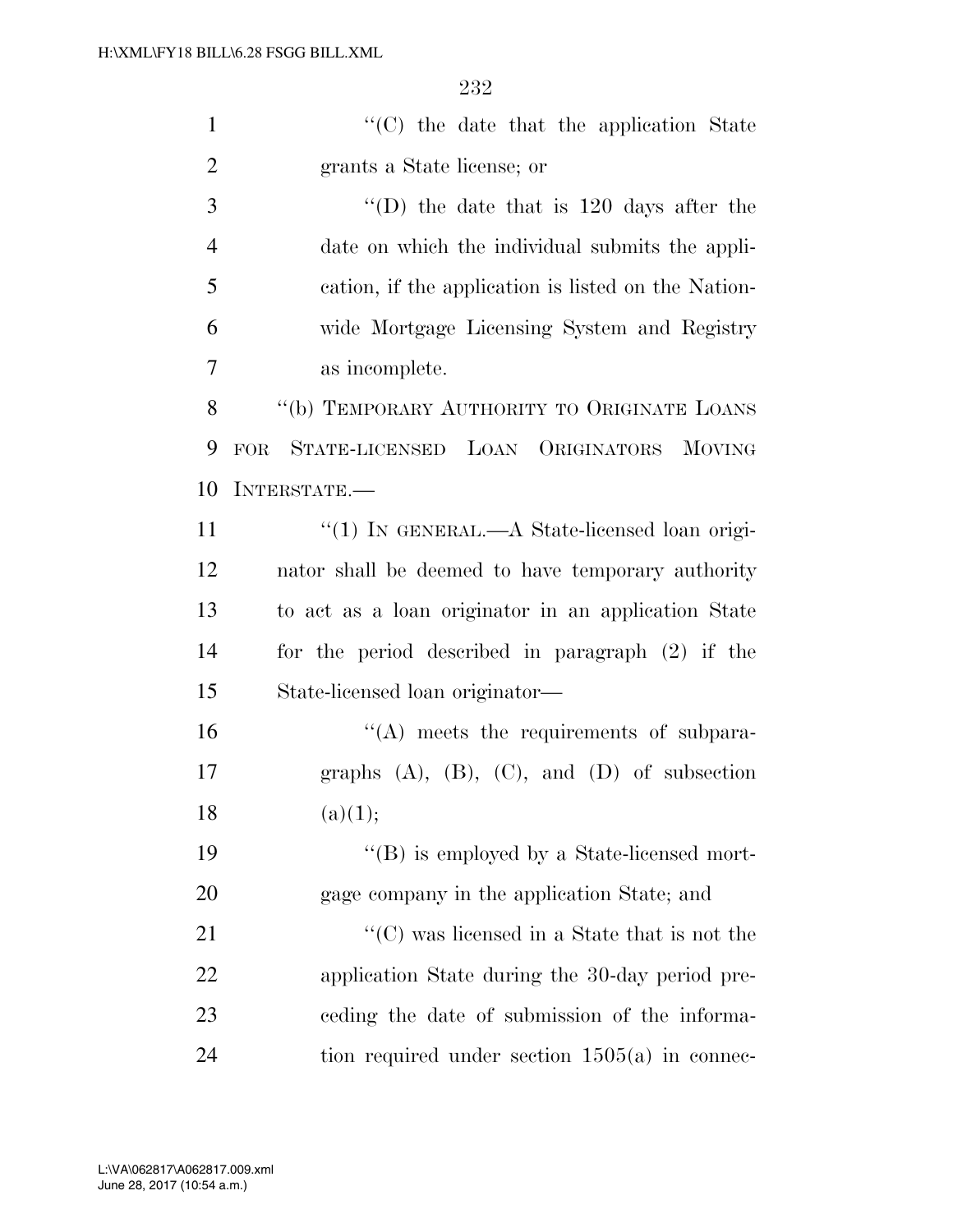| $\mathbf{1}$   | tion with the application submitted to the appli-     |
|----------------|-------------------------------------------------------|
| $\overline{2}$ | cation State.                                         |
| 3              | "(2) PERIOD.—The period described in para-            |
| $\overline{4}$ | graph (1) shall begin on the date that the State-li-  |
| 5              | censed loan originator submits the information re-    |
| 6              | quired under section $1505(a)$ in connection with the |
| $\tau$         | application submitted to the application State and    |
| 8              | end on the earliest of—                               |
| 9              | $\lq\lq$ the date that the State-licensed loan        |
| 10             | originator withdraws the application to be a          |
| 11             | State-licensed loan originator in the application     |
| 12             | State;                                                |
| 13             | "(B) the date that the application State              |
| 14             | denies, or issues a notice of intent to deny, the     |
| 15             | application;                                          |
| 16             | "(C) the date that the application State              |
| 17             | grants a State license; or                            |
| 18             | "(D) the date that is $120$ days after the            |
| 19             | date on which the State-licensed loan originator      |
| 20             | submits the application, if the application is        |
| 21             | listed on the Nationwide Mortgage Licensing           |
| 22             | System and Registry as incomplete.                    |
| 23             | $``(c)$ APPLICABILITY.—                               |
| 24             | " $(1)$ Any person employing an individual who is     |
| 25             | deemed to have temporary authority to act as a loan   |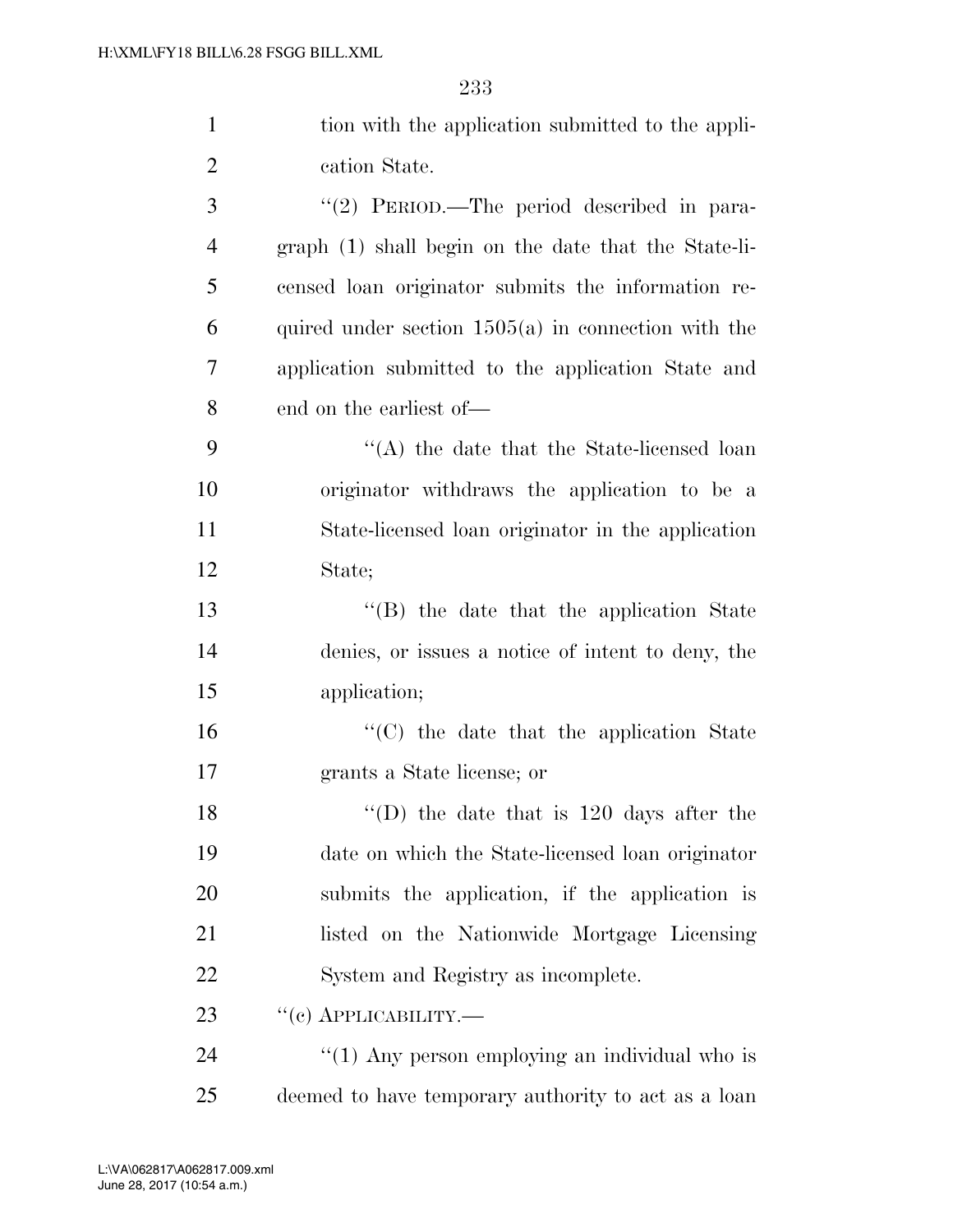originator in an application State pursuant to this section shall be subject to the requirements of this title and to applicable State law to the same extent as if such individual was a State-licensed loan origi-nator licensed by the application State.

 $(2)$  Any individual who is deemed to have tem- porary authority to act as a loan originator in an ap- plication State pursuant to this section and who en- gages in residential mortgage loan origination activi- ties shall be subject to the requirements of this title and to applicable State law to the same extent as if such individual was a State-licensed loan originator 13 licensed by the application State.

 ''(d) DEFINITIONS.—In this section, the following definitions shall apply:

16 "(1) STATE-LICENSED MORTGAGE COMPANY.— The term 'State-licensed mortgage company' means an entity licensed or registered under the law of any State to engage in residential mortgage loan origina-tion and processing activities.

21 "(2) APPLICATION STATE.—The term 'applica- tion State' means a State in which a registered loan originator or a State-licensed loan originator seeks to be licensed.''.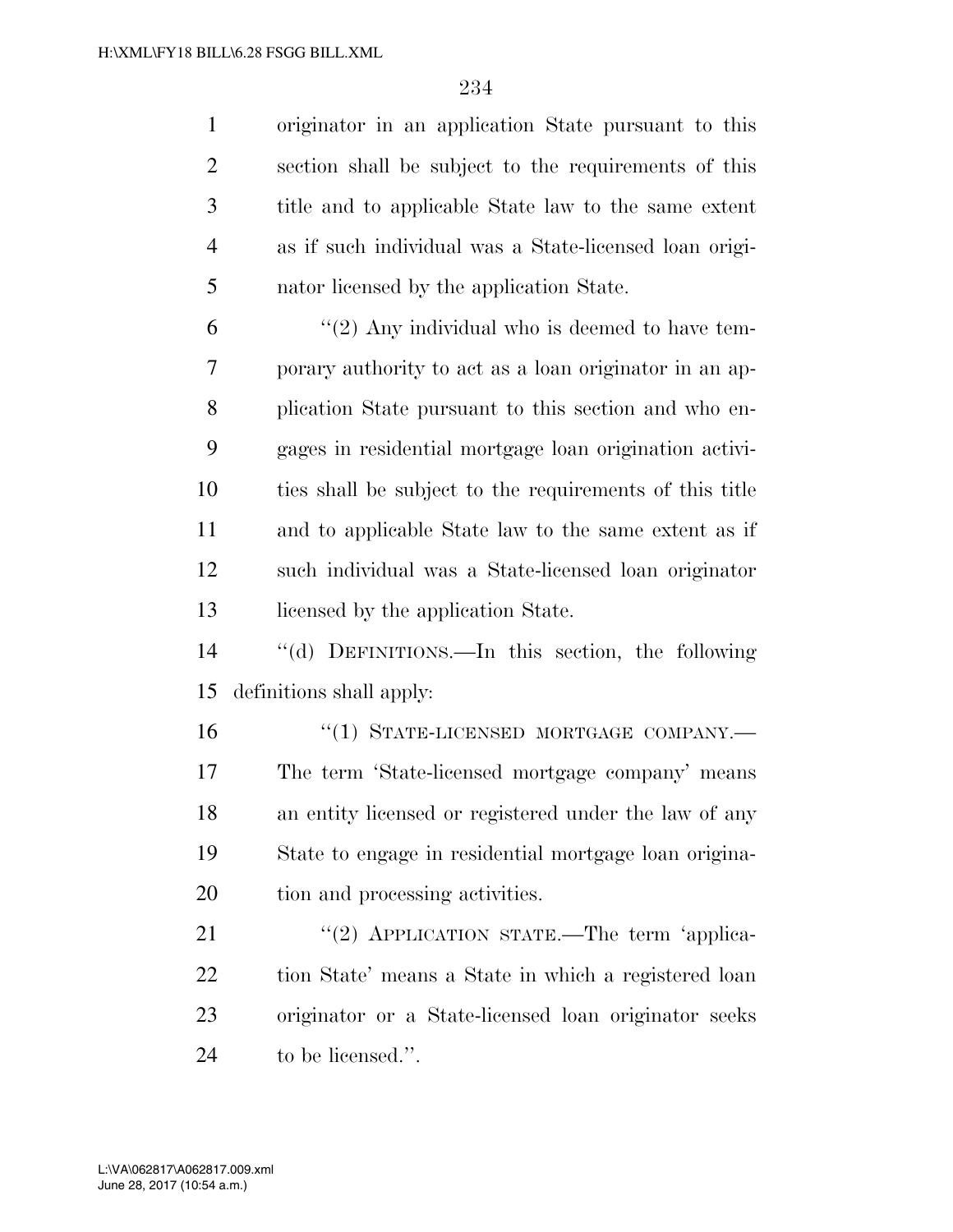(b) TABLE OF CONTENTS AMENDMENT.—The table of contents in section 1(b) of the Housing and Economic Recovery Act of 2008 (42 U.S.C. 4501 note) is amended by inserting after the item relating to section 1517 the following:

''Sec. 1518. Employment transition of loan originators.''.

 (c) AMENDMENT TO CIVIL LIABILITY OF THE BU- REAU AND OTHER OFFICIALS.—Section 1513 of the S.A.F.E. Mortgage Licensing Act of 2008 (12 U.S.C. 5112) is amended by striking ''are loan originators or are applying for licensing or registration as loan originators'' and inserting ''are applying for licensing or registration using the Nationwide Mortgage Licensing System and Registry''.

 (d) EFFECTIVE DATE.—This section and the amend- ments made by this section shall take effect on the date that is 18 months after the date of the enactment of this Act.

 SMALL BUSINESS LOAN DATA COLLECTION REQUIREMENT SEC. 923.

 (a) REPEAL.—Section 704B of the Equal Credit Op-portunity Act (15 U.S.C. 1691c–2) is repealed.

 (b) CONFORMING AMENDMENTS.—Section 701(b) of the Equal Credit Opportunity Act (15 U.S.C. 1691(b)) is amended—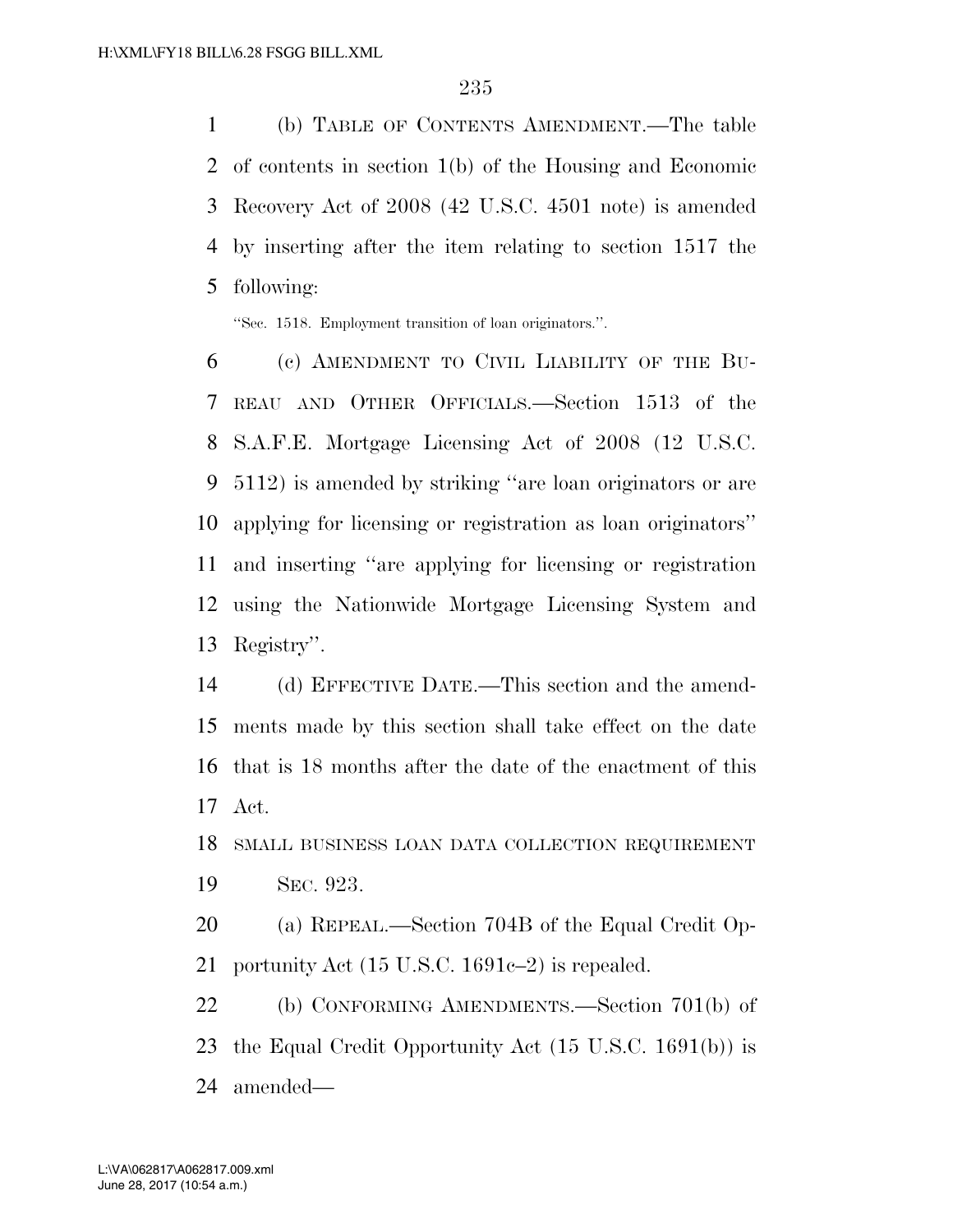(1) in paragraph (3), by inserting ''or'' at the end; (2) in paragraph (4), by striking "; or" and in-

serting a period; and

(3) by striking paragraph (5).

 (c) CLERICAL AMENDMENT.—The table of sections for title VII of the Consumer Credit Protection Act is amended by striking the item relating to section 704B. DEPOSITORY INSTITUTIONS SUBJECT TO MAINTENANCE 10 OF RECORDS AND DISCLOSURE REQUIREMENTS SEC. 924.

 (a) IN GENERAL.—Section 304 of the Home Mort- gage Disclosure Act of 1975 (12 U.S.C. 2803) is amend-ed—

 (1) by redesignating subsection (i) as paragraph (2) and adjusting the margin appropriately; and

 (2) by inserting before such paragraph (2) the following:

19 "(i) EXEMPTIONS.—

20 "(1) IN GENERAL.—With respect to a deposi-21 tory institution, the requirements of subsections (a) and (b) shall not apply—

23 "(A) with respect to closed-end mortgage loans, if such depository institution originated less than 100 closed-end mortgage loans in each of the two preceding calendar years; and

June 28, 2017 (10:54 a.m.) L:\VA\062817\A062817.009.xml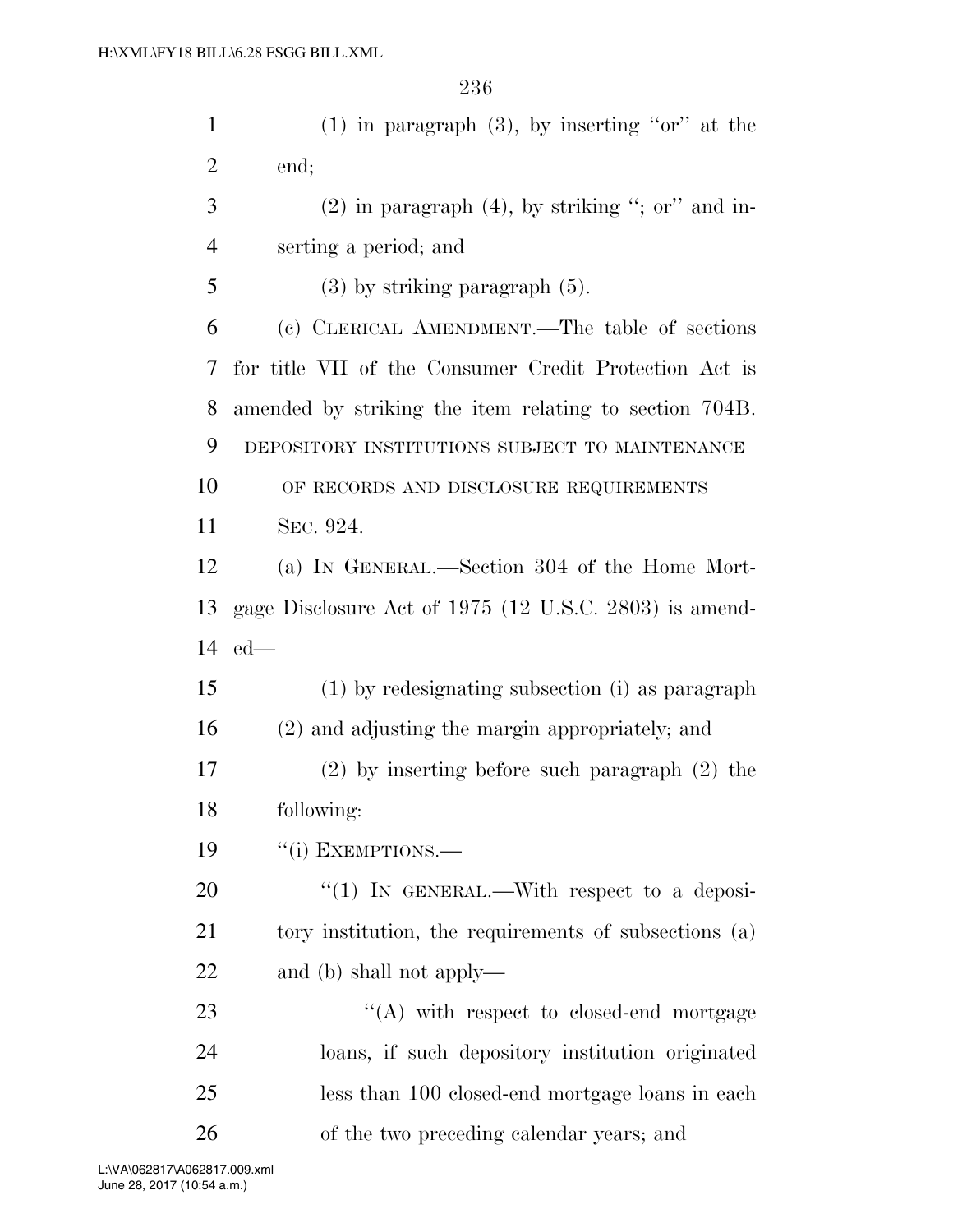''(B) with respect to open-end lines of credit, if such depository institution originated less than 200 open-end lines of credit in each of the two preceding calendar years.''.

 (b) TECHNICAL CORRECTION.—Section 304(i)(2) of such Act, as redesignated by subsection (a), is amended by striking ''section 303(2)(A)'' and inserting ''section  $303(3)(A)$ ".

 RATE OF INTEREST AFTER TRANSFER OF LOAN SEC. 925.

 (a) AMENDMENT TO THE REVISED STATUTES.—Sec- tion 5197 of the Revised Statutes of the United States (12 U.S.C. 85) is amended by adding at the end the fol- lowing new sentence: ''A loan that is valid when made as to its maximum rate of interest in accordance with this section shall remain valid with respect to such rate regard- less of whether the loan is subsequently sold, assigned, or otherwise transferred to a third party, and may be en- forced by such third party notwithstanding any State law to the contrary.''.

 (b) AMENDMENT TO THE HOME OWNERS' LOAN 22 ACT.—Section  $4(g)(1)$  of the Home Owners' Loan Act (12 23 U.S.C.  $1463(g)(1)$  is amended by adding at the end the following new sentence: ''A loan that is valid when made as to its maximum rate of interest in accordance with this subsection shall remain valid with respect to such rate re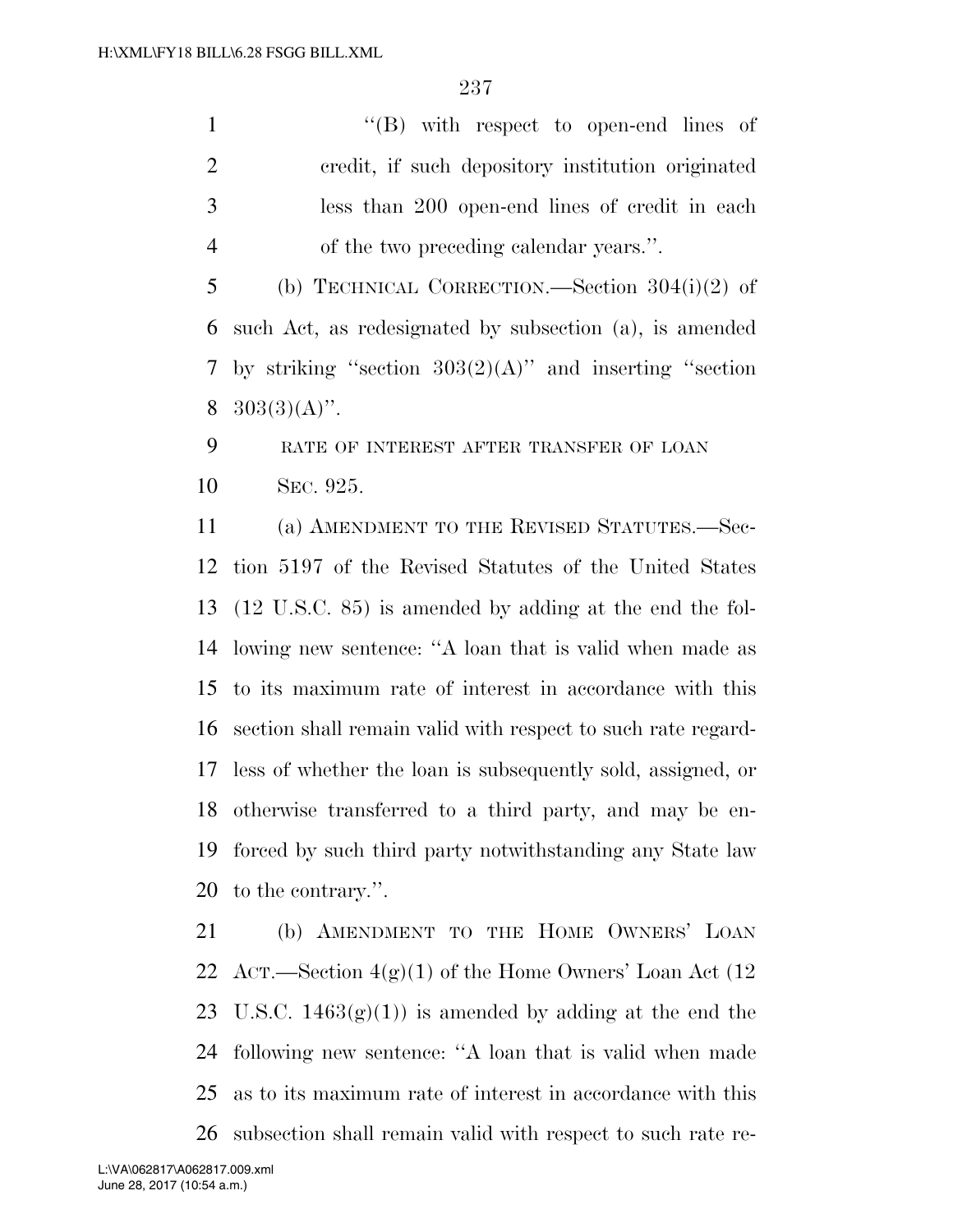gardless of whether the loan is subsequently sold, as- signed, or otherwise transferred to a third party, and may be enforced by such third party notwithstanding any State law to the contrary.''.

 (c) AMENDMENT TO THE FEDERAL CREDIT UNION 6 ACT.—Section  $205(g)(1)$  of the Federal Credit Union Act 7 (12 U.S.C.  $1785(g)(1)$ ) is amended by adding at the end the following new sentence: ''A loan that is valid when made as to its maximum rate of interest in accordance with this subsection shall remain valid with respect to such rate regardless of whether the loan is subsequently sold, assigned, or otherwise transferred to a third party, and may be enforced by such third party notwithstanding any State law to the contrary.''.

 (d) AMENDMENT TO THE FEDERAL DEPOSIT INSUR- ANCE ACT.—Section 27(a) of the Federal Deposit Insur-17 ance Act  $(12 \text{ U.S.C. } 1831d(a))$  is amended by adding at the end the following new sentence: ''A loan that is valid when made as to its maximum rate of interest in accord- ance with this section shall remain valid with respect to such rate regardless of whether the loan is subsequently sold, assigned, or otherwise transferred to a third party, and may be enforced by such third party notwithstanding any State law to the contrary.''.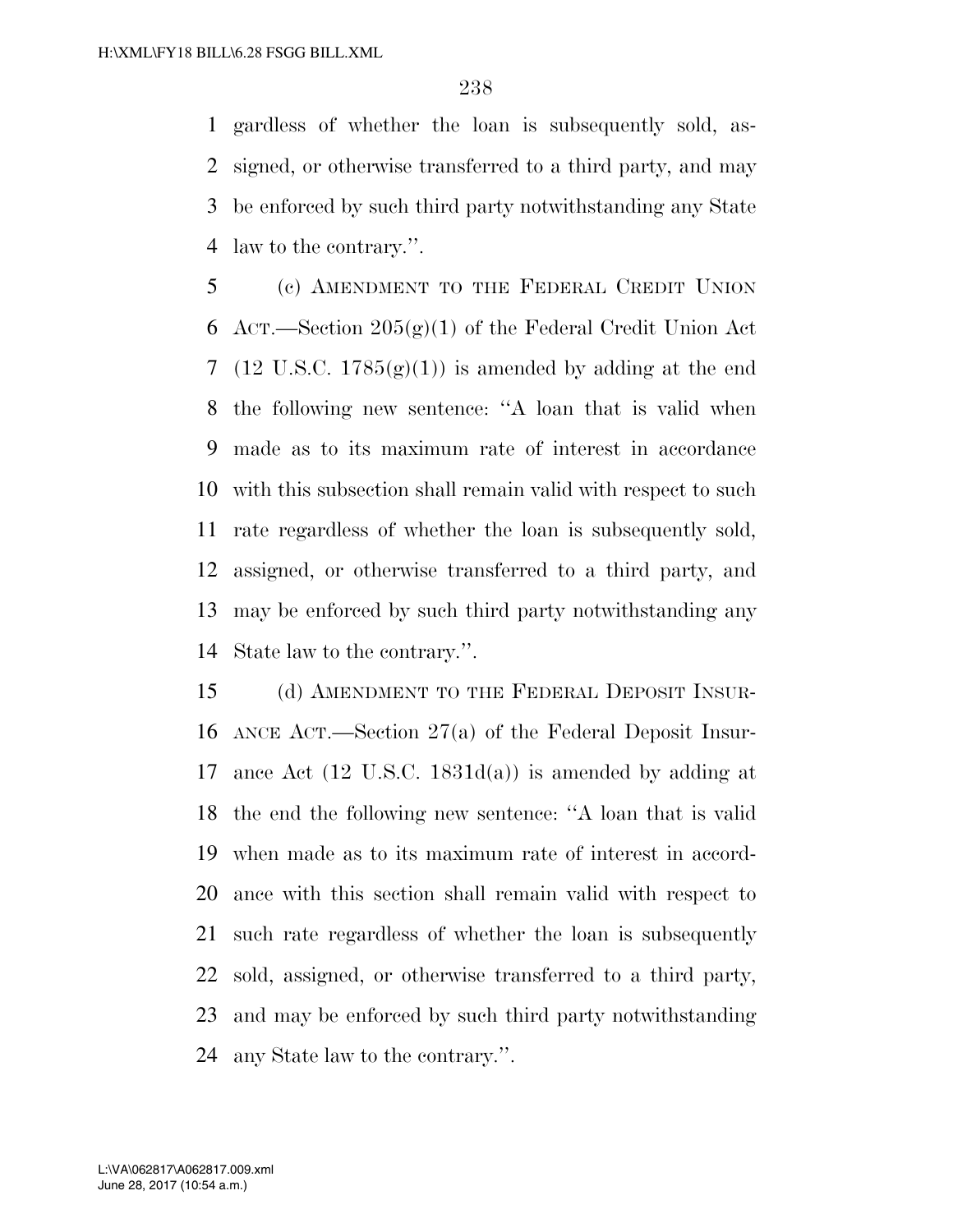1 BRINGING THE BUREAU INTO THE REGULAR 2 APPROPRIATIONS PROCESS SEC. 926. (a) IN GENERAL.—Section 1017 of the Consumer Fi- nancial Protection Act of 2010 (12 U.S.C. 5497) is amended—  $7 \quad (1)$  in subsection (a)— (A) by amending the heading of such sub- section to read as follows: ''BUDGET, FINAN-10 CIAL MANAGEMENT, AND AUDIT.—"; (B) by striking paragraphs (1), (2), and 12  $(3);$  (C) by redesignating paragraphs (4) and (5) as paragraphs (1) and (2), respectively; and 15 (D) by striking subparagraphs  $(E)$  and  $(F)$  of paragraph (1), as so redesignated; (2) by striking subsections (b) and (c); (3) by redesignating subsections (d) and (e) as subsections (b) and (c), respectively; and (4) in subsection (c), as so redesignated— (A) by striking paragraphs (1), (2), and (3) and inserting the following: 23 "(1) AUTHORIZATION OF APPROPRIATIONS. There is authorized to be appropriated to the Bu-reau for each of fiscal years 2018 and 2019 an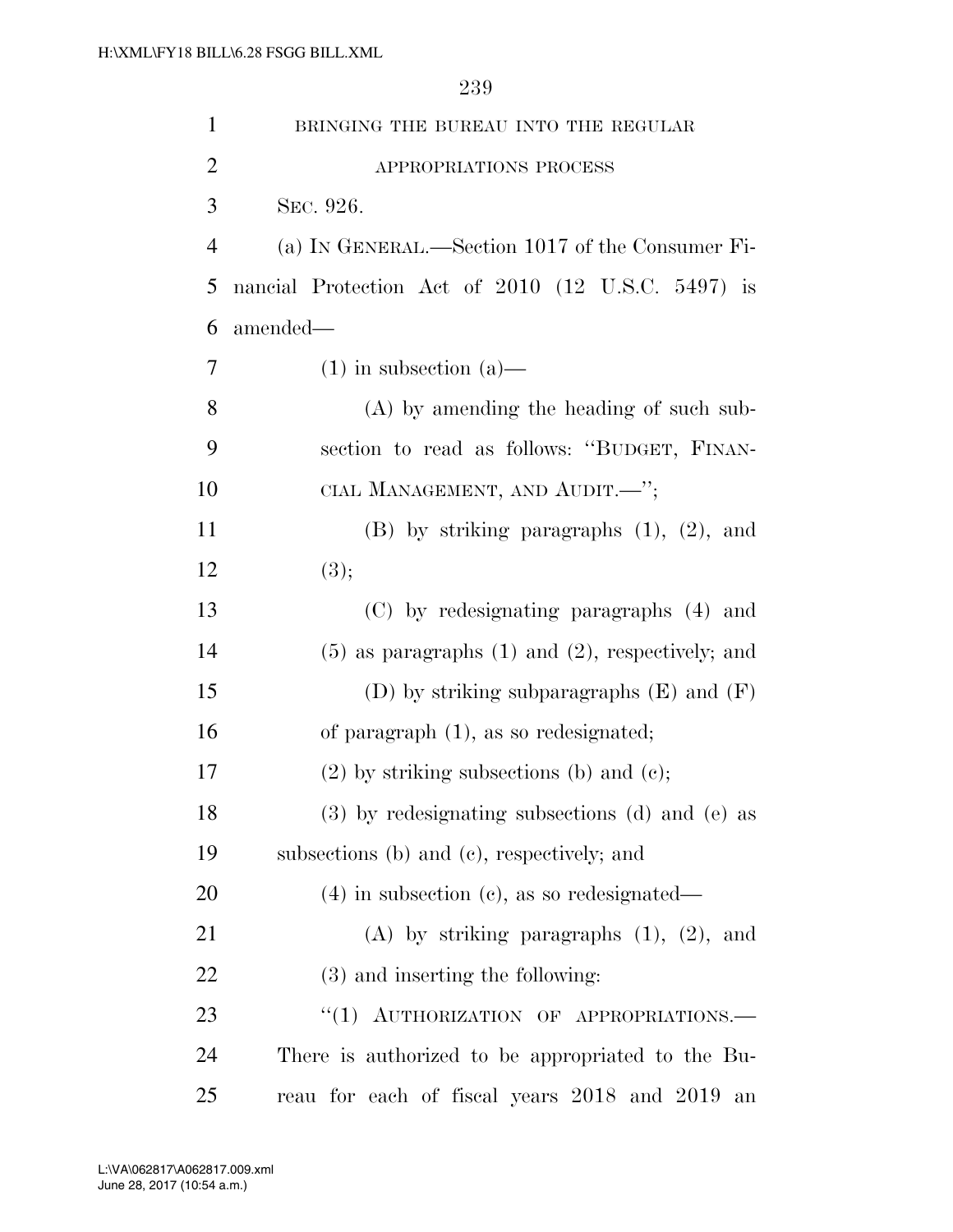| $\mathbf{1}$   | amount equal to the aggregate amount of funds            |
|----------------|----------------------------------------------------------|
| $\overline{2}$ | transferred by the Board of Governors to the Bu-         |
| 3              | reau during fiscal year 2015."; and                      |
| $\overline{4}$ | (B) by redesignating paragraph (4) as                    |
| 5              | paragraph $(2)$ .                                        |
| 6              | (b) EFFECTIVE DATE.-                                     |
| 7              | (1) IN GENERAL.—The amendments made by                   |
| 8              | subsection (a) shall take effect on October 1, 2018.     |
| 9              | (2) IMMEDIATE REPEAL OF REVIEWABILITY                    |
| 10             | PROVISION.—Notwithstanding paragraph (1), sub-           |
| 11             | paragraph (C) of section $1017(a)(2)$ of the Con-        |
| 12             | sumer Financial Protection Act of 2010 (12 U.S.C.        |
| 13             | $5497(a)(2)$ is repealed effective on the date of the    |
| 14             | enactment of this Act.                                   |
| 15             | ELIMINATION OF SUPERVISION AUTHORITY                     |
| 16             | SEC. 927.                                                |
| 17             | (a) IN GENERAL.—The Consumer Financial Protec-           |
|                | 18 tion Act of 2010 (12 U.S.C. 5481 et seq.) is amended— |
| 19             | (1) in section $1002(15)(B)(ii)(I)$ , by striking        |
| <b>20</b>      | "examination or";                                        |
| 21             | $(2)$ in section $1013(a)(1)(B)$ , by striking "com-     |
| 22             | pliance examiners, compliance supervision analysts,";    |
| 23             | $(3)$ in section $1016(e)$ —                             |
| 24             | $(A)$ in paragraph $(5)$ , by striking "super-           |
| 25             | visory and"; and                                         |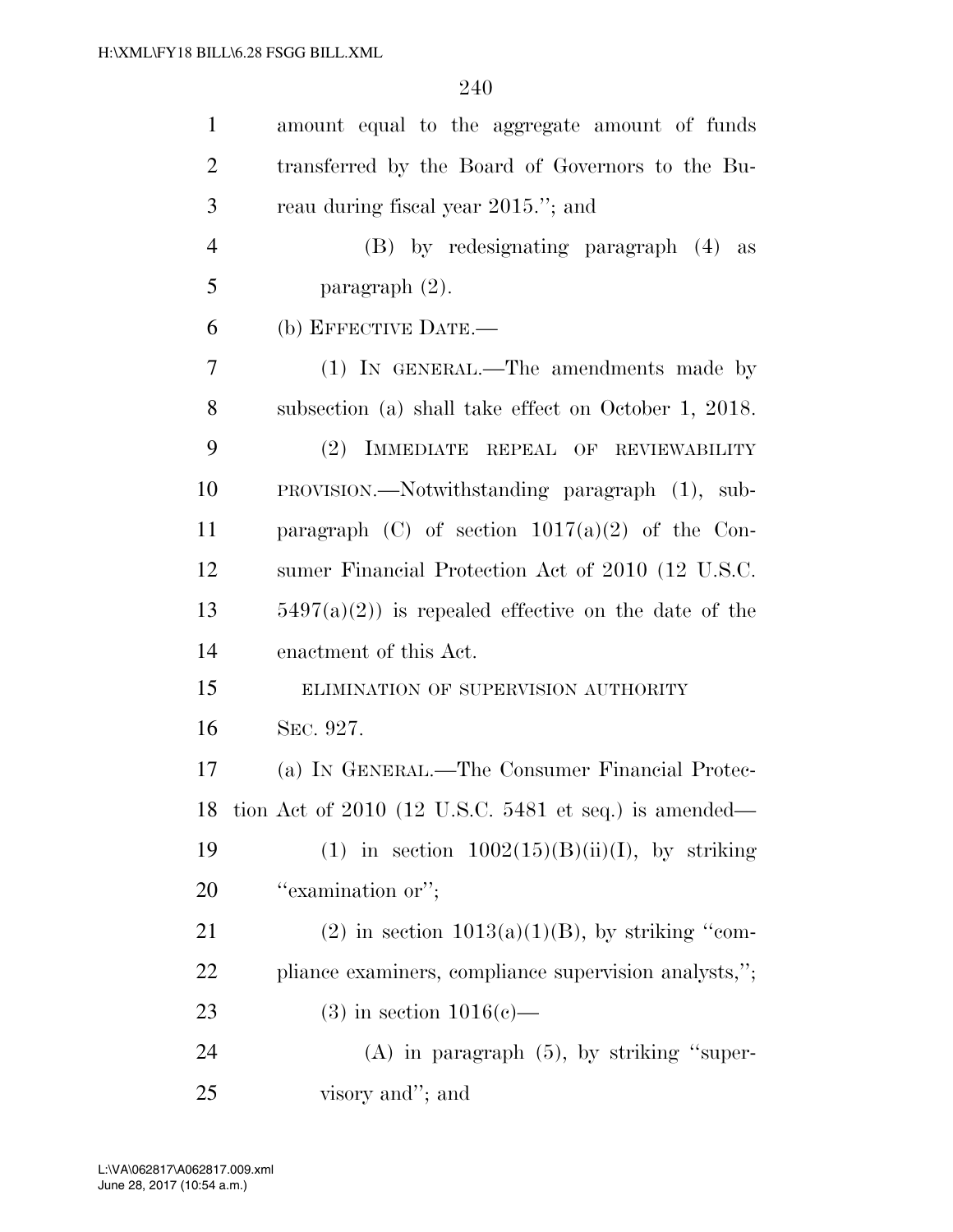| $\mathbf{1}$   | $(B)$ in paragraph $(6)$ , by striking "orders,     |
|----------------|-----------------------------------------------------|
| $\overline{2}$ | and supervisory actions" and inserting "and or-     |
| 3              | $ders$ ";                                           |
| $\overline{4}$ | $(4)$ in section $1024-$                            |
| 5              | $(A)$ in the heading, by striking "SUPER-           |
| 6              | VISION OF" and inserting "AUTHORITY                 |
| 7              | WITH RESPECT TO CERTAIN";                           |
| 8              | $(B)$ in subsection $(a)$ —                         |
| 9              | (i) in paragraph $(1)(B)$ , by striking             |
| 10             | "as defined by rule in accordance with              |
| 11             | paragraph $(2)$ " and inserting "as of the          |
| 12             | date of the enactment of the Financial              |
| 13             | CHOICE Act of 2017";                                |
| 14             | (ii) by striking paragraph $(2)$ ;                  |
| 15             | (iii) by redesignating paragraph (3) as             |
| 16             | paragraph $(2)$ ; and                               |
| 17             | $(iv)$ in subparagraph $(A)$ of paragraph           |
| 18             | (2), as so redesignated, by striking                |
| 19             | " $1025(a)$ or";                                    |
| 20             | $(C)$ by striking subsection (b);                   |
| 21             | (D) by redesignating subsections (c), (d),          |
| 22             | (e), and (f) as subsections (b), (c), (d), and (e), |
| 23             | respectively;                                       |
| 24             | $(E)$ in subsection (c), as so redesignated—        |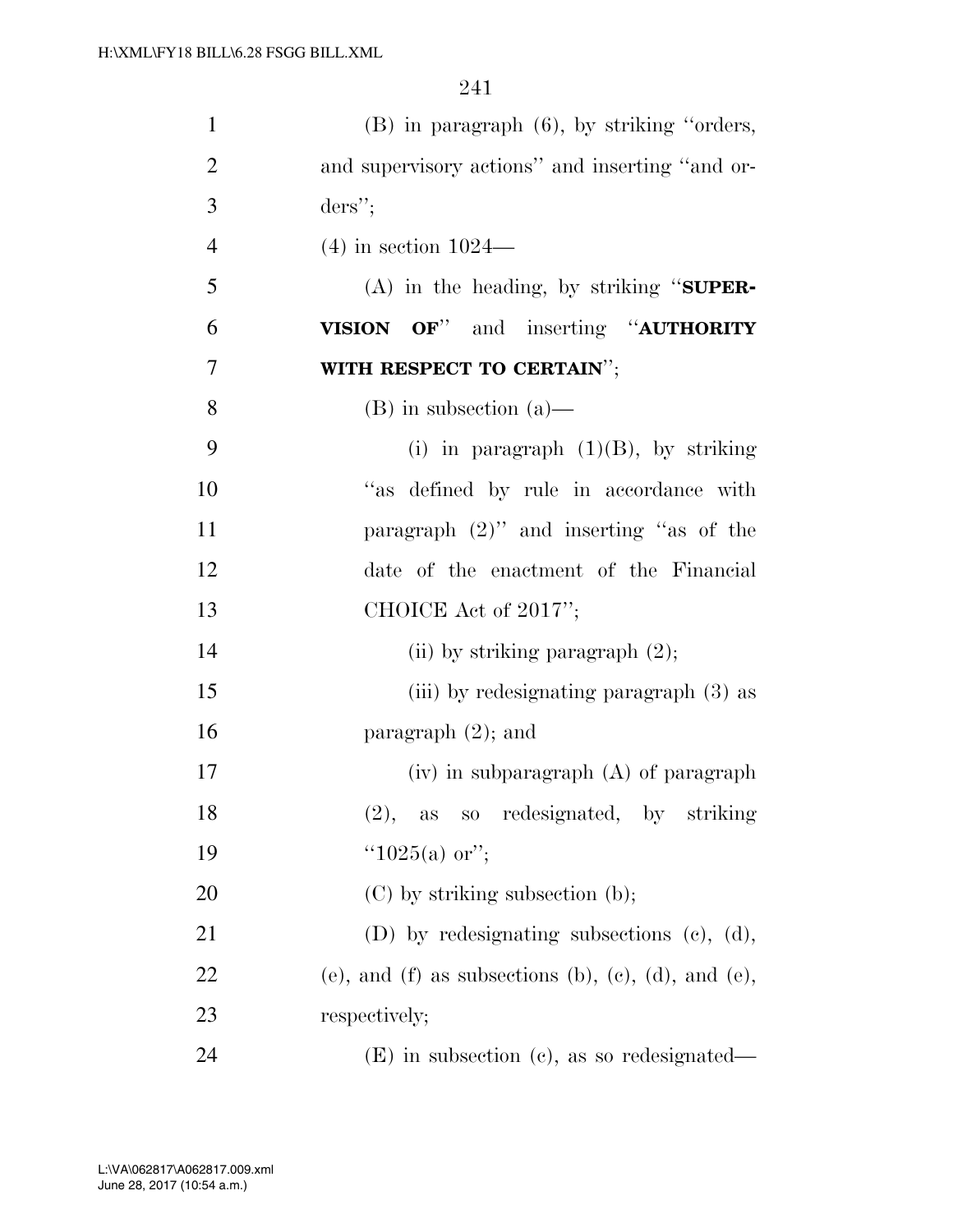| $\mathbf{1}$   | (i) in the heading, by striking "AND                       |
|----------------|------------------------------------------------------------|
| $\overline{2}$ | EXAMINATION AUTHORITY"; and                                |
| 3              | (ii) by striking ", conduct examina-                       |
| $\overline{4}$ | tions," each place such term appears;                      |
| 5              | $(F)$ in subsection (d), as so redesignated—               |
| 6              | (i) by inserting "rulemaking and en-                       |
| 7              | forcement, but not supervisory," before                    |
| 8              | "authority of the Bureau"; and                             |
| 9              | (ii) by striking "conducting any exam-                     |
| 10             | ination or requiring any report from a                     |
| 11             | service provider subject to this subsection"               |
| 12             | and inserting "carrying out any authority                  |
| 13             | pursuant to this subsection with respect to                |
| 14             | a service provider";                                       |
| 15             | $(5)$ by striking section 1025;                            |
| 16             | $(6)$ in section 1026—                                     |
| 17             | $(A)$ by amending subsection $(a)$ to read as              |
| 18             | follows:                                                   |
| 19             | "(a) SCOPE OF COVERAGE.—This section shall apply           |
| 20             | to any covered person that is an insured depository insti- |
| 21             | tution or an insured credit union.";                       |
| 22             | $(B)$ in subsection $(b)(3)$ , by striking "re-            |
| 23             | port of examination or related";                           |
| 24             | $(C)$ by striking subsection $(e)$ ;                       |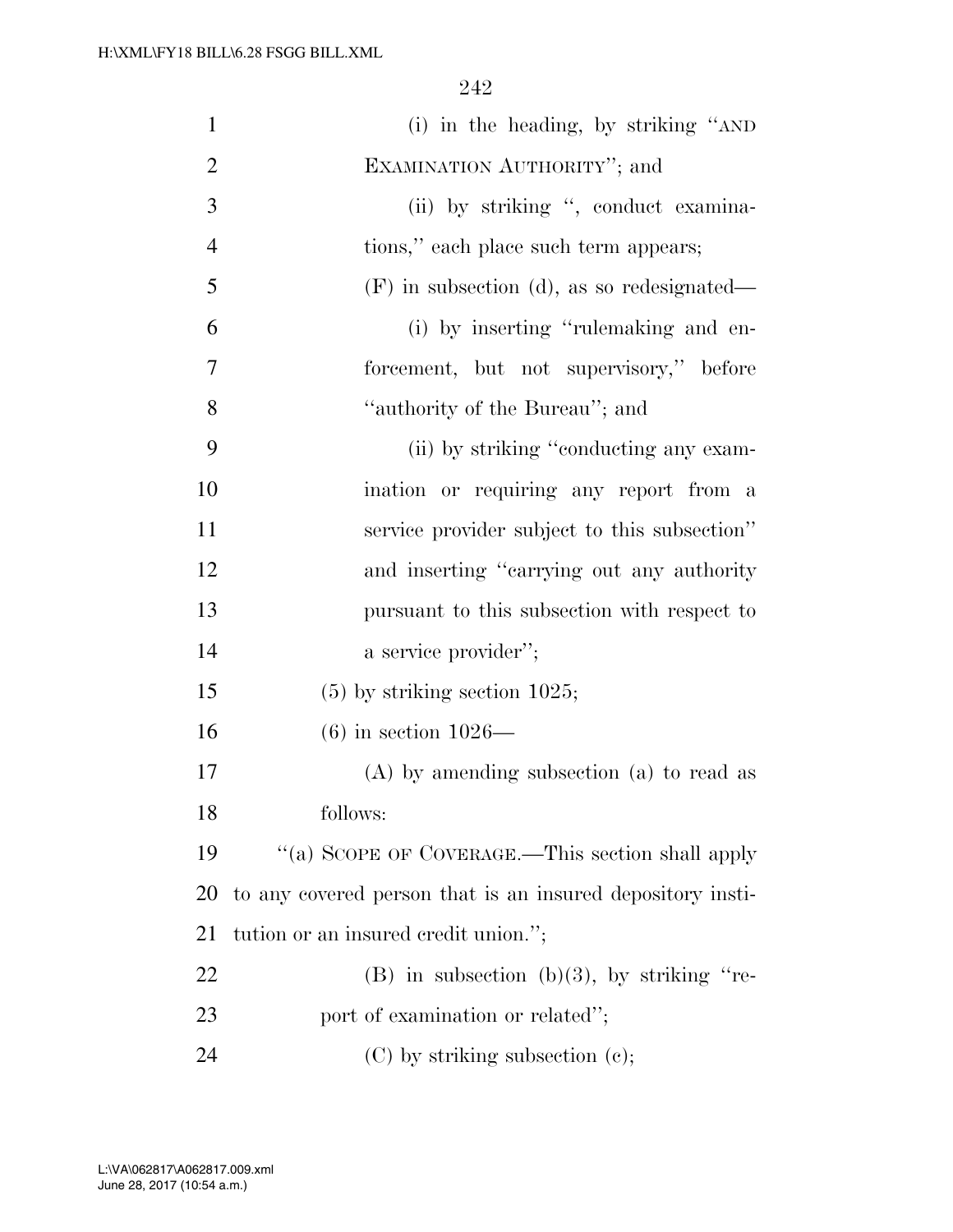| $\mathbf{1}$   | (D) by redesignating subsections (d) and           |
|----------------|----------------------------------------------------|
| $\overline{2}$ | (e) as subsections (c) and (d), respectively;      |
| 3              | $(E)$ in subsection (c), as so redesignated,       |
| $\overline{4}$ | by adding at the end the following:                |
| 5              | $``(3)$ VERY LARGE INSTITUTIONS.—                  |
| 6              | "(A) PRIMARY ENFORCEMENT AUTHOR-                   |
| 7              | $ITY.$ Notwithstanding paragraph $(1)$ , to the    |
| 8              | extent that the Bureau and another Federal         |
| 9              | agency are authorized to enforce a Federal con-    |
| 10             | sumer financial law, the Bureau shall have pri-    |
| 11             | mary authority to enforce that Federal con-        |
| 12             | sumer financial law with respect to an insured     |
| 13             | depository institution or insured credit union, if |
| 14             | such depository institution or credit union has    |
| 15             | total assets of more than $$10,000,000,000$ , and  |
| 16             | any affiliate thereof.                             |
| 17             | "(B) REFERRAL.—Any Federal agency,                 |
| 18             | other than the Federal Trade Commission, that      |
| 19             | is authorized to enforce a Federal consumer fi-    |
| 20             | nancial law may recommend, in writing, to the      |
| 21             | Bureau that the Bureau initiate an enforcement     |
| 22             | proceeding with respect to a person described in   |
| 23             | subparagraph $(A)$ , as the Bureau is authorized   |
| 24             | to do by that Federal consumer financial law.      |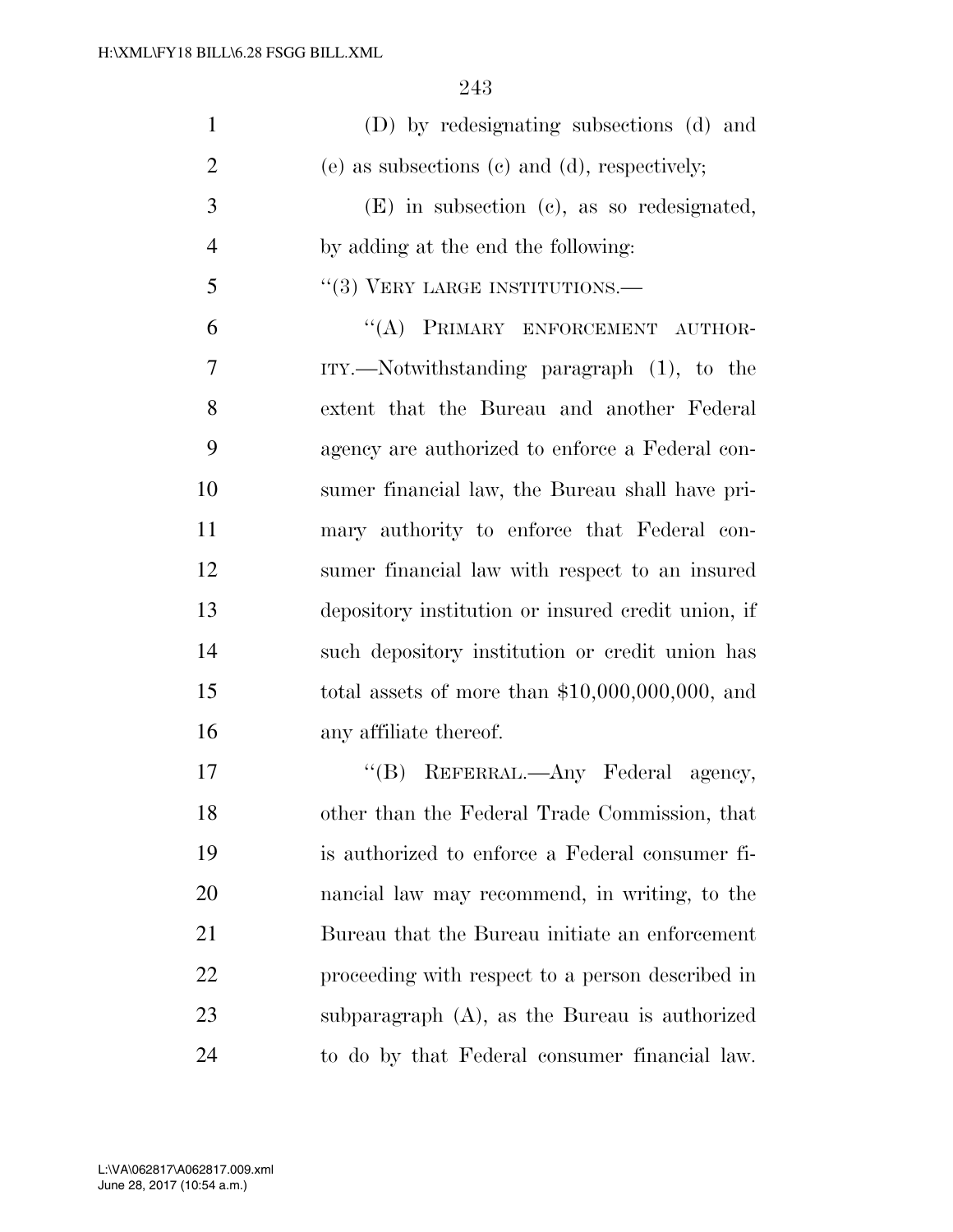| $\mathbf{1}$   | "(C) BACKUP ENFORCEMENT AUTHOR-                |
|----------------|------------------------------------------------|
| $\overline{2}$ | ITY.—If the Bureau does not, before the end of |
| 3              | the 120-day period beginning on the date on    |
| $\overline{4}$ | which the Bureau receives a recommendation     |
| 5              | under subparagraph (B), initiate an enforce-   |
| 6              | ment proceeding, the other agency referred to  |
| 7              | in subparagraph (B) may initiate an enforce-   |
| 8              | ment proceeding."; and                         |
| 9              | $(F)$ in subsection (d), as so redesignated—   |
| 10             | (i) by inserting after "subsection $(a)$ "     |
| 11             | the following: ", or to any person described   |
| 12             | under subsection $(c)(3)(A),$ ";               |
| 13             | (ii) by striking "section $1025$ " and in-     |
| 14             | serting "this section"; and                    |
| 15             | (iii) by striking "When conducting"            |
| 16             | any examination or requiring any report        |
| 17             | from a service provider subject to this sub-   |
| 18             | section" and inserting "In carrying out        |
| 19             | any authority pursuant to this subsection      |
| 20             | with respect to a service provider";           |
| 21             | $(7)$ in section $1027$ —                      |
| 22             | (A) by striking "supervisory," each place      |
| 23             | such term appears;                             |
| 24             | (B) in subsection (e)(1), by striking "su-     |
| 25             | pervisory or"; and                             |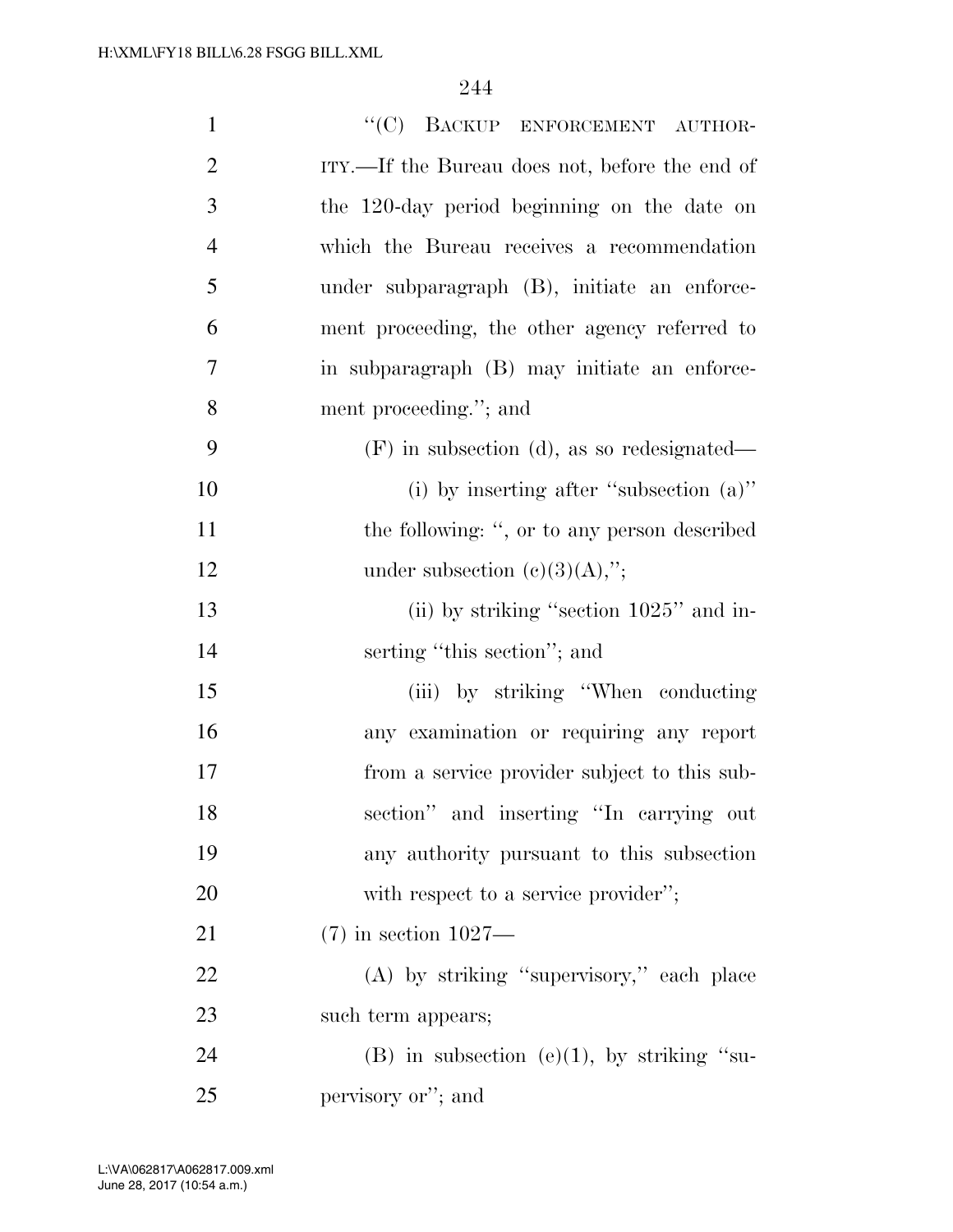| $\mathbf{1}$   | $(C)$ in subsection $(p)$ , by striking "section"      |
|----------------|--------------------------------------------------------|
| $\overline{2}$ | $1024(e)(1)$ " and inserting "section                  |
| 3              | $1024(b)(1)$ ";                                        |
| $\overline{4}$ | $(8)$ in section $1034-$                               |
| 5              | $(A)$ by striking subsections (b) and (c);             |
| 6              | and                                                    |
| $\overline{7}$ | (B) by redesignating subsection (d) as sub-            |
| 8              | section $(b)$ ;                                        |
| 9              | $(9)$ in section $1053$ —                              |
| 10             | (A) in subsection (b)(1)(A), by striking               |
| 11             | "sections $1024$ , $1025$ , and $1026$ " and inserting |
| 12             | "sections $1024$ and $1026$ "; and                     |
| 13             | (B) in subsection $(e)(3)(B)(ii)(II)$ , by             |
| 14             | striking ", by examination or otherwise,";             |
| 15             | $(10)$ in section $1054(a)$ , by striking "sections"   |
| 16             | $1024, 1025,$ and $1026"$ and inserting "sections"     |
| 17             | 1024 and $1026$ ";                                     |
| 18             | $(11)$ in section $1061$ —                             |
| 19             |                                                        |
|                | (A) in subsection (a)(1)—                              |
| 20             | (i) in subparagraph $(A)$ , by striking ";             |
| 21             | and" at the end and inserting a period;                |
| 22             | (ii) by striking "means—" and all                      |
| 23             | that follows through " $(A)$ all" and insert-          |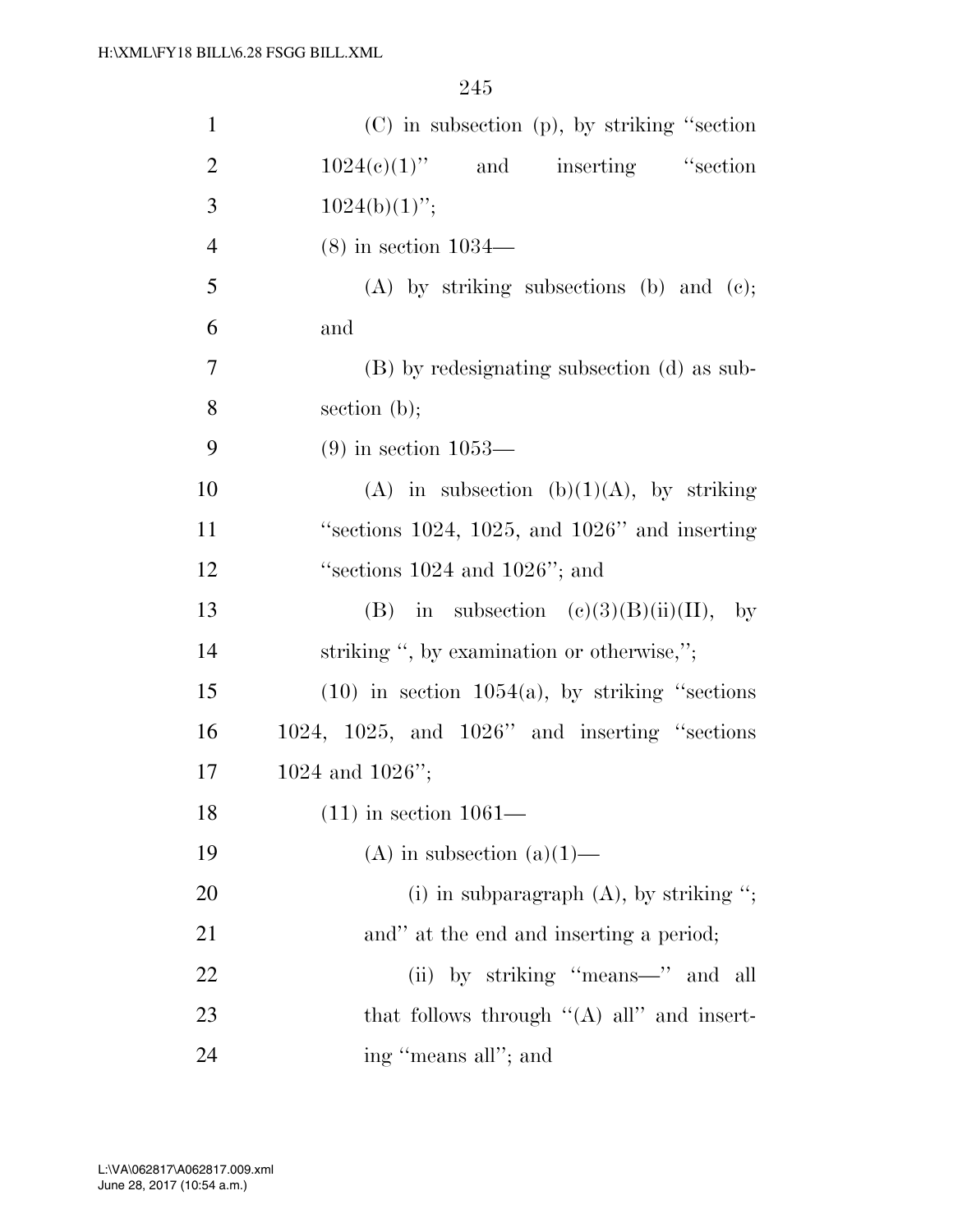| $\mathbf{1}$   | (iii) by striking subparagraph $(B)$ ;                  |
|----------------|---------------------------------------------------------|
| $\overline{2}$ | and                                                     |
| 3              | $(B)$ in subsection $(c)$ —                             |
| $\overline{4}$ | (i) by amending paragraph (1) to read                   |
| 5              | as follows:                                             |
| 6              | "(1) EXAMINATION.—A transferor agency that              |
| 7              | is a prudential regulator shall have exclusive author-  |
| 8              | ity (relative to the Bureau) to require reports from    |
| 9              | and conduct examinations for compliance with Fed-       |
| 10             | eral consumer financial laws with respect to a person   |
| 11             | described in section $1026(a)$ ."; and                  |
| 12             | (ii) in paragraph $(2)$ —                               |
| 13             | (I) by striking subparagraph $(A)$ ;                    |
| 14             | and                                                     |
| 15             | (II) by redesignating subpara-                          |
| 16             | graphs $(B)$ and $(C)$ as subparagraphs                 |
| 17             | $(A)$ and $(B)$ , respectively;                         |
| 18             | $(12)$ in section 1063, by striking "sections"          |
| 19             | $1024$ , $1025$ , and $1026$ " each place such term ap- |
| 20             | pears and inserting "sections 1024 and 1026"; and       |
| 21             | $(13)$ in section 1067, by striking subsection (e).     |
| 22             | (b) HOME MORTGAGE DISCLOSURE ACT OF 1975.—              |
| 23             | Section 305(d) of the Home Mortgage Disclosure Act of   |
| 24             | 1975 (12 U.S.C. 2804(d)) is amended by striking "exam-  |
| 25             | ine and".                                               |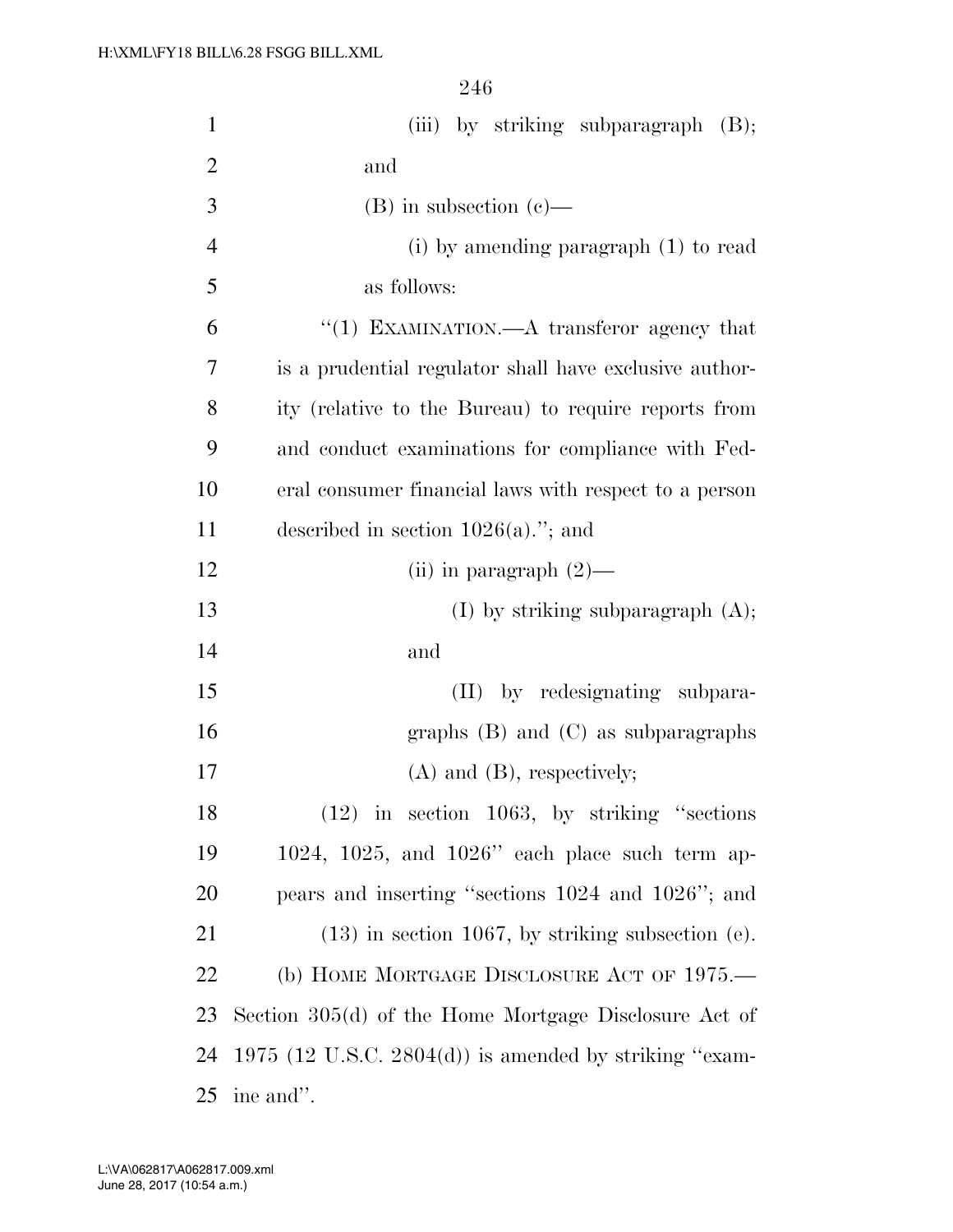| $\mathbf{1}$ | (c) OMNIBUS APPROPRIATIONS ACT, 2009.—Section            |
|--------------|----------------------------------------------------------|
| 2            | 626 of the Omnibus Appropriations Act, 2009 (15 U.S.C.   |
| 3            | 1638 note) is repealed.                                  |
| 4            | (d) CLERICAL AMENDMENT.—The table of contents            |
| 5            | in section 1(b) of the Dodd-Frank Wall Street Reform and |
| 6            | Consumer Protection Act is amended—                      |
| 7            | $(1)$ in the item relating to section 1024, by           |
| 8            | striking "SUPERVISION OF" and inserting "AU-             |
| 9            | THORITY WITH RESPECT TO CERTAIN"; and                    |
| 10           | $(2)$ by striking the item relating to section           |
| 11           | 1025.                                                    |
| 12           | REMOVAL OF AUTHORITY TO REGULATE SMALL-DOLLAR            |
| 13           | <b>CREDIT</b>                                            |
|              |                                                          |
| 14           | SEC. 928.                                                |
| 15           | The Consumer Financial Protection Act of 2010 (12)       |
| 16           | U.S.C. 5481 et seq.) is amended—                         |
| 17           | $(1)$ in section $1024(a)(1)$ —                          |
| 18           | (A) in subparagraph (C), by adding "or"                  |
| 19           | at the end;                                              |
| 20           | $(B)$ in subparagraph $(D)$ , by striking ";             |
| 21           | or" and inserting a period; and                          |
| 22           | $(C)$ by striking subparagraph $(E)$ ; and               |
| 23           | $(2)$ in section 1027, by adding at the end the          |
| 24           | following:                                               |
| 25           | "(t) NO AUTHORITY TO REGULATE SMALL-DOLLAR               |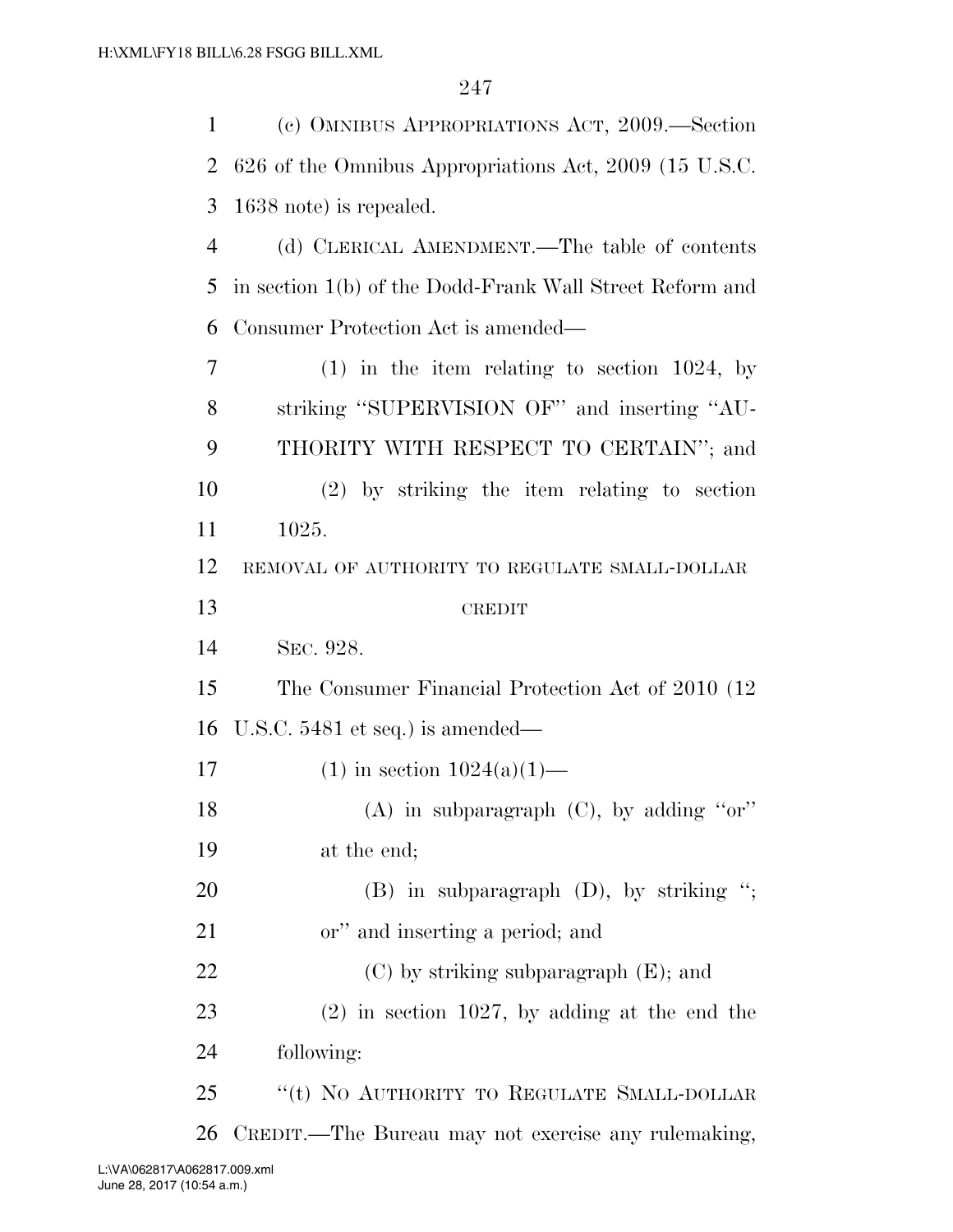| $\mathbf{1}$   | enforcement, or other authority with respect to payday  |
|----------------|---------------------------------------------------------|
| $\overline{2}$ | loans, vehicle title loans, or other similar loans.".   |
| 3              | REMOVAL OF BUREAU UDAAP AUTHORITY                       |
| $\overline{4}$ | SEC. 929.                                               |
| 5              | (a) IN GENERAL.—The Consumer Financial Protec-          |
| 6              | tion Act of $2010$ (12 U.S.C. 5481 et seq.) is amended— |
| 7              | $(1)$ in section $1021(b)(2)$ , by striking "from un-   |
| 8              | fair, deceptive, or abusive acts and practices and";    |
| 9              | $(2)$ by striking section 1031;                         |
| 10             | $(3)$ in section $1036(a)$ —                            |
| 11             | $(A)$ in paragraph $(1)$ —                              |
| 12             | (i) by striking "provider" and all that                 |
| 13             | follows through "to offer" and inserting                |
| 14             | "provider to offer";                                    |
| 15             | (ii) by striking subparagraph (B); and                  |
| 16             | (B) in paragraph $(2)(C)$ , by striking "; or"          |
| 17             | at the end and inserting a period; and                  |
| 18             | $(C)$ by striking paragraph $(3)$ ; and                 |
| 19             | $(4)$ in section $1061(b)(5)$ —                         |
| 20             | $(A)$ in subparagraph $(B)$ —                           |
| 21             | (i) by striking "(i) In general.—";                     |
| 22             | and                                                     |
| 23             | (ii) by striking clause (ii);                           |
| 24             | $(B)$ by striking subparagraph $(D)$ ; and              |
| 25             | $(C)$ by redesignating subparagraph $(E)$ as            |
| 26             | subparagraph $(D)$ ; and                                |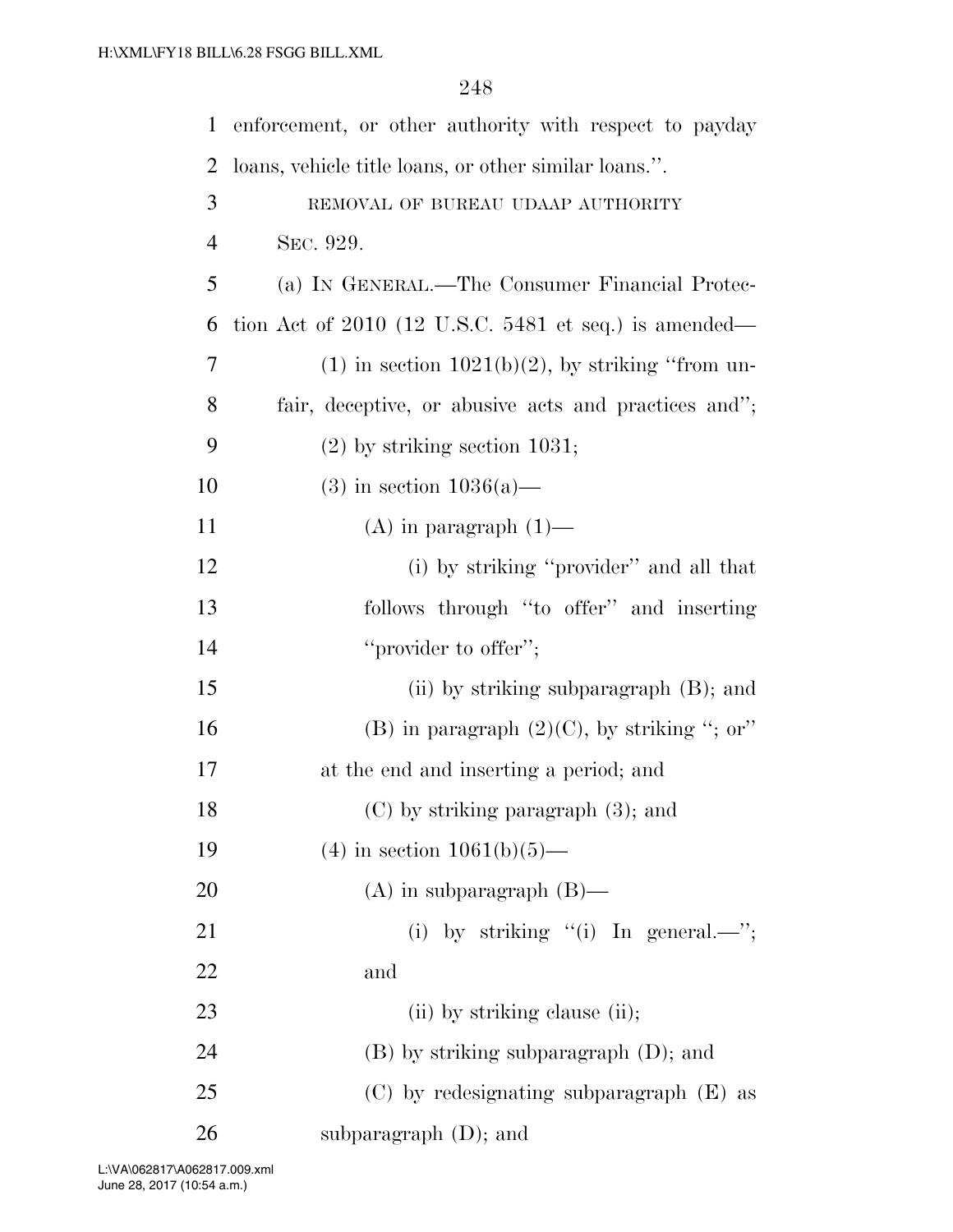| $\mathbf{1}$   | $(5)$ in section 1076(b)(2), by striking "deter-          |
|----------------|-----------------------------------------------------------|
| $\overline{2}$ | mine—" and all that follows through "(B) provide          |
| 3              | for" and inserting "determine, provide for".              |
| $\overline{4}$ | (b) TELEMARKETING AND CONSUMER FRAUD AND                  |
| 5              | ABUSE PREVENTION ACT.—Section $3(e)$ of the Tele-         |
| 6              | marketing and Consumer Fraud and Abuse Prevention         |
| 7              | Act $(15 \text{ U.S.C. } 6102)$ is amended—               |
| 8              | $(1)$ in paragraph $(1)$ , by striking "; and" at the     |
| 9              | end and inserting a period;                               |
| 10             | $(2)$ by striking paragraph $(2)$ ; and                   |
| 11             | $(3)$ by striking "subsection $(a)$ —" and all that       |
| 12             | follows through "(1) shall" and inserting "sub-           |
| 13             | section (a) shall".                                       |
| 14             | (c) CLERICAL AMENDMENT.—The table of contents             |
| 15             | in section 1(b) of the Dodd-Frank Wall Street Reform and  |
| 16             | Consumer Protection Act is amended by striking the item   |
| 17             | relating to section 1031.                                 |
| 18             | REPEAL OF AUTHORITY TO RESTRICT ARBITRATION               |
| 19             | SEC. 930.                                                 |
| 20             | (a) IN GENERAL.—Section 1028 of the Consumer Fi-          |
| 21             | nancial Protection Act of 2010 (12 U.S.C. 5518) is hereby |
| 22             | repealed.                                                 |
| 23             | (b) CLERICAL AMENDMENT.—The table of contents             |
| 24             | under section 1(b) of the Dodd-Frank Wall Street Reform   |
| 25             | and Consumer Protection Act is amended by striking the    |
| 26             | item relating to section 1028.                            |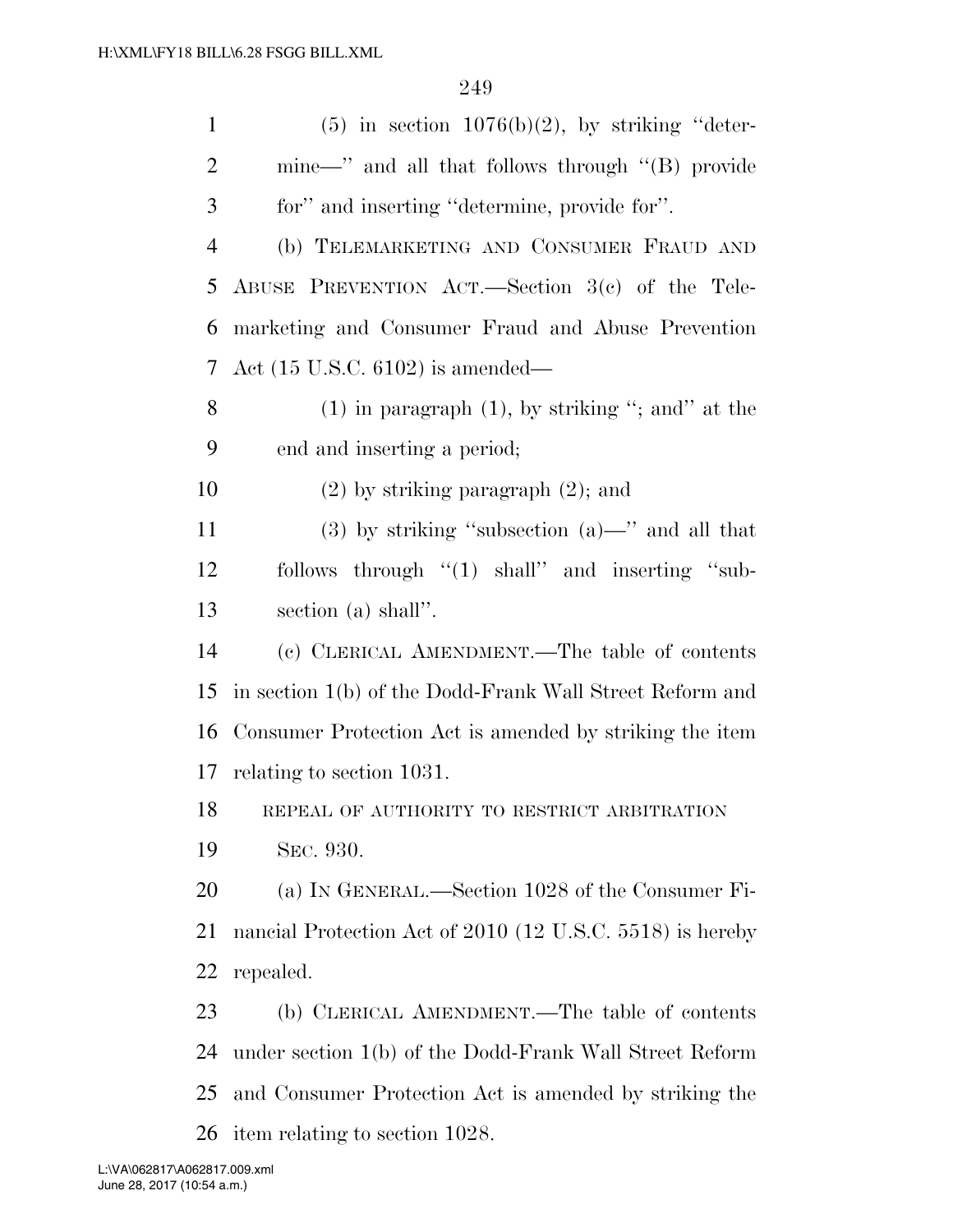| $\mathbf{1}$   | EXEMPTION FROM RISK RETENTION REQUIREMENTS FOR                |
|----------------|---------------------------------------------------------------|
| $\overline{2}$ | NONRESIDENTIAL MORTGAGE                                       |
| 3              | SEC. 931.                                                     |
| $\overline{4}$ | (a) IN GENERAL.—Section 15G of the Securities Ex-             |
| 5              | change Act of $1934$ (15 U.S.C. 780–11) is amended—           |
| 6              | $(1)$ in subsection $(a)$ —                                   |
| 7              | (A) in paragraph $(3)(B)$ , by striking "and"                 |
| 8              | at the end;                                                   |
| 9              | $(B)$ in paragraph $(4)(B)$ , by striking the                 |
| 10             | period and inserting "; and"; and                             |
| 11             | (C) by adding at the end the following:                       |
| 12             | $\cdot\cdot$ (5) the term 'asset-backed security' refers only |
| 13             | to an asset-backed security that is comprised wholly          |
| 14             | of residential mortgages.";                                   |
| 15             | $(2)$ in subsection (b)—                                      |
| 16             | $(A)$ by striking paragraph $(1)$ ; and                       |
| 17             | $(B)$ by striking " $(2)$ RESIDENTIAL MORT-                   |
| 18             | $GAGES.$ ";                                                   |
| 19             | (3) by striking subsection (h) and redesignating              |
| <b>20</b>      | subsection (i) as subsection (h); and                         |
| 21             | $(4)$ in subsection (h) (as so redesignated)—                 |
| 22             | $(A)$ by striking "effective—" and all that                   |
| 23             | follows through $\lq(1)$ with respect to" and in-             |
| 24             | serting "effective with respect to";                          |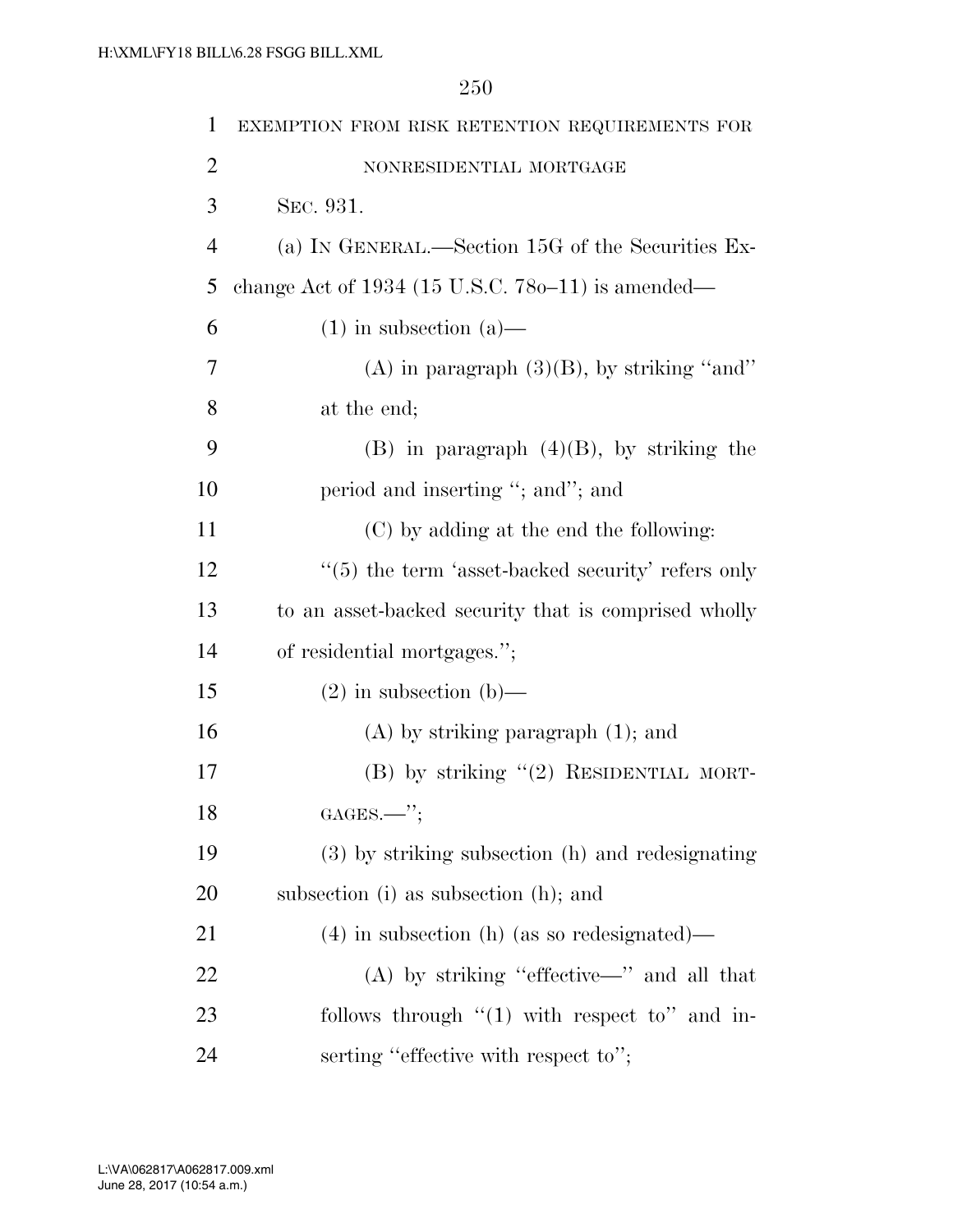| $\mathbf{1}$   | $(B)$ in paragraph $(1)$ , by striking "; and"                                                                                                                                                                                            |
|----------------|-------------------------------------------------------------------------------------------------------------------------------------------------------------------------------------------------------------------------------------------|
| $\overline{2}$ | and inserting a period; and                                                                                                                                                                                                               |
| 3              | $(C)$ by striking paragraph $(2)$ .                                                                                                                                                                                                       |
| $\overline{4}$ | (b) CONFORMING AMENDMENT.—Section 941 of the                                                                                                                                                                                              |
| 5              | Dodd-Frank Wall Street Reform and Consumer Protec-                                                                                                                                                                                        |
| 6              | tion Act is amended by striking subsection (c).                                                                                                                                                                                           |
| 7              | PROHIBITION ON REQUIRING A SINGLE BALLOT                                                                                                                                                                                                  |
| 8              | SEC. 932.                                                                                                                                                                                                                                 |
| 9              | Section 14 of the Securities Exchange Act of 1934                                                                                                                                                                                         |
| 10             | $(15 \text{ U.S.C. } 78n)$ is amended by adding at the end the fol-                                                                                                                                                                       |
| 11             | lowing:                                                                                                                                                                                                                                   |
| 12             | "(k) PROHIBITION ON REQUIRING A SINGLE BAL-                                                                                                                                                                                               |
| 13             | LOT.—The Commission may not require that a solicitation                                                                                                                                                                                   |
|                | 14 of a proxy, consent, or authorization to vote a security                                                                                                                                                                               |
|                | 15 of an issuer in an election of members of the board of                                                                                                                                                                                 |
| 1 <sup>2</sup> | $\mathbf{R}^*$ and a subset of the state of the state of the state $\mathbf{R}^*$ and $\mathbf{R}^*$ are stated in the state of the state of the state of the state of the state of the state of the state of the state of the state of t |

 directors of the issuer be made using a single ballot or card that lists both individuals nominated by (or on behalf of) the issuer and individuals nominated by (or on behalf of) other proponents and permits the person granting the proxy, consent, or authorization to select from among indi-viduals in both groups.''.

 REPEAL OF THE VOLCKER RULE AND OTHER PROVISIONS SEC. 933.

 (a) IN GENERAL.—The following sections of title VI of the Dodd-Frank Wall Street Reform and Consumer Protection Act are repealed, and the provisions of law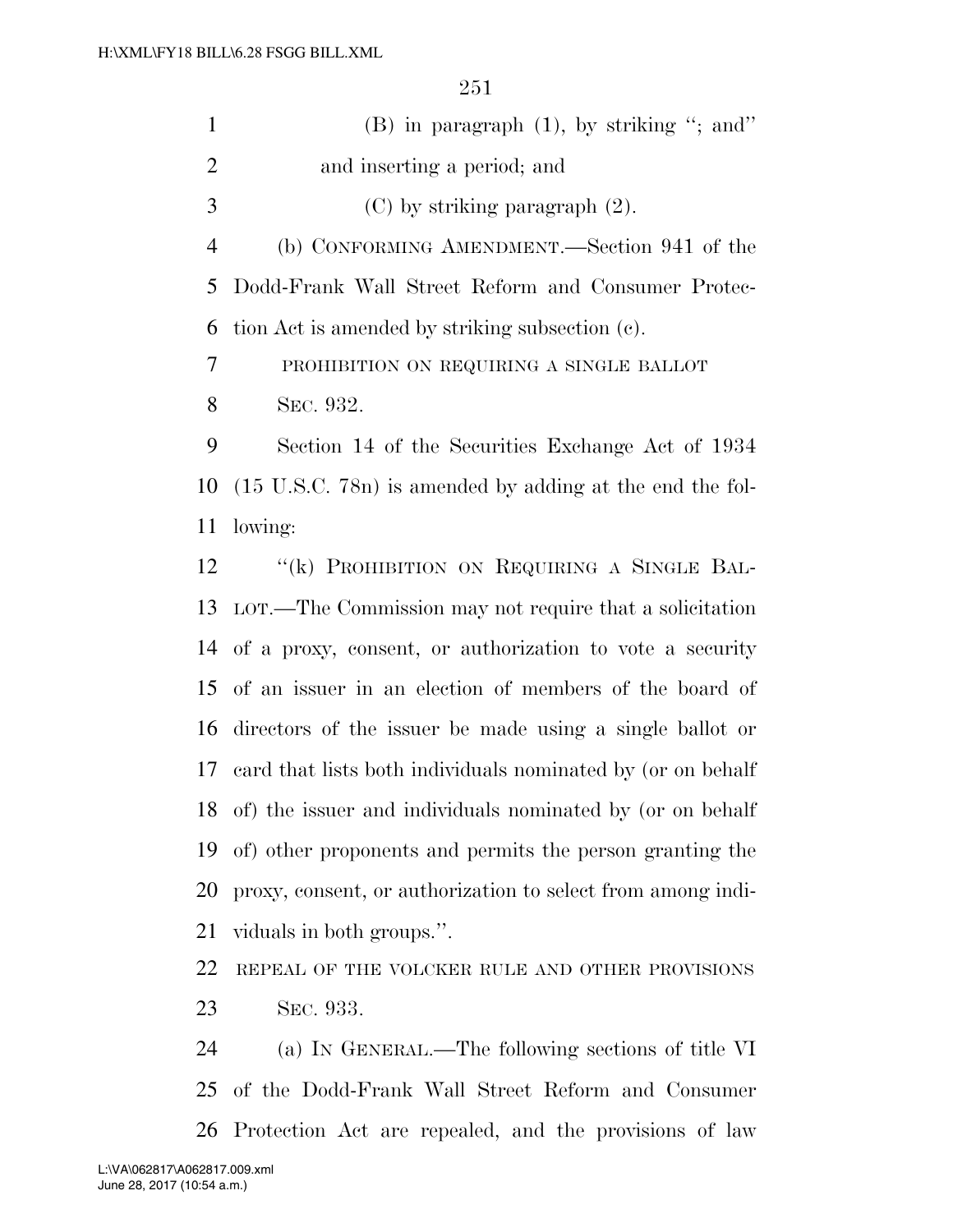amended or repealed by such sections are restored or re-

vived as if such sections had not been enacted:

- (1) Section 618.
- (2) Section 619.
- (3) Section 620.

 (b) CLERICAL AMENDMENT.—The table of contents under section 1(b) of the Dodd-Frank Wall Street Reform and Consumer Protection Act is amended by striking the items relating to sections 618, 619, and 620.